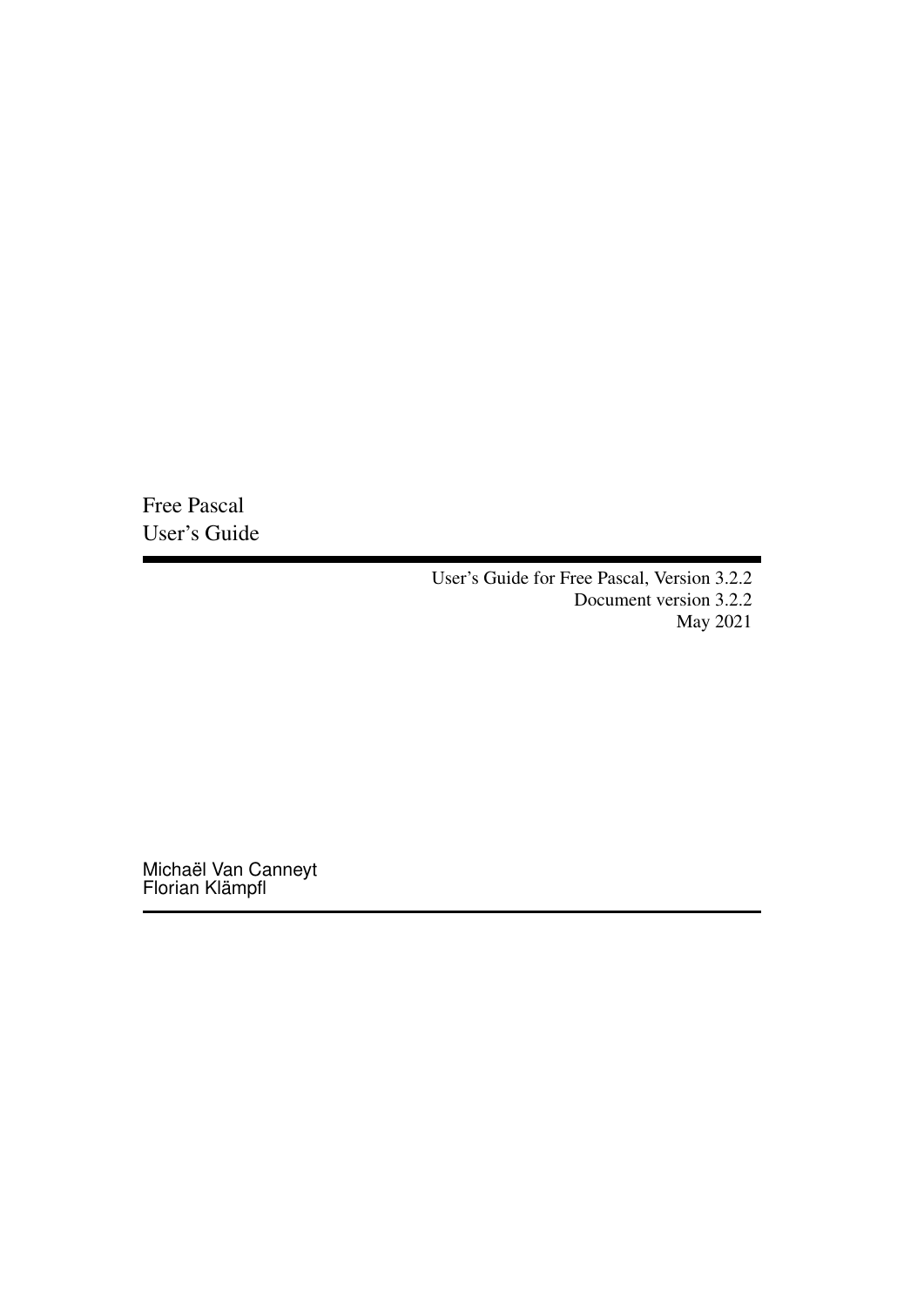# **Contents**

| 1                       |     | <b>Introduction</b>   |                                                  | 7  |
|-------------------------|-----|-----------------------|--------------------------------------------------|----|
|                         | 1.1 |                       |                                                  | 7  |
|                         | 1.2 |                       |                                                  | 7  |
|                         | 1.3 |                       |                                                  | 9  |
| $\overline{2}$          |     |                       | <b>Installing the compiler</b>                   | 10 |
|                         | 2.1 |                       |                                                  | 10 |
|                         |     | 2.1.1                 |                                                  | 10 |
|                         |     | 2.1.2                 |                                                  | 10 |
|                         |     |                       |                                                  | 10 |
|                         |     |                       |                                                  | 10 |
|                         |     |                       |                                                  | 11 |
|                         |     |                       |                                                  | 11 |
|                         |     |                       |                                                  | 11 |
|                         | 2.2 |                       |                                                  | 11 |
|                         |     | 2.2.1                 |                                                  | 11 |
|                         |     | 2.2.2                 |                                                  | 11 |
|                         |     |                       |                                                  | 11 |
|                         |     |                       | Optional Installation: The coprocessor emulation | 12 |
|                         |     | 2.2.3                 |                                                  | 13 |
|                         |     |                       |                                                  | 13 |
|                         | 2.3 |                       |                                                  | 14 |
|                         | 2.4 |                       |                                                  | 14 |
|                         | 2.5 |                       |                                                  | 15 |
| $\overline{\mathbf{3}}$ |     | <b>Compiler usage</b> |                                                  | 16 |
|                         | 3.1 |                       |                                                  | 16 |
|                         |     | 3.1.1                 |                                                  | 16 |
|                         |     | 3.1.2                 |                                                  | 16 |
|                         |     | 3.1.3                 |                                                  | 19 |
|                         |     | 3.1.4                 |                                                  | 20 |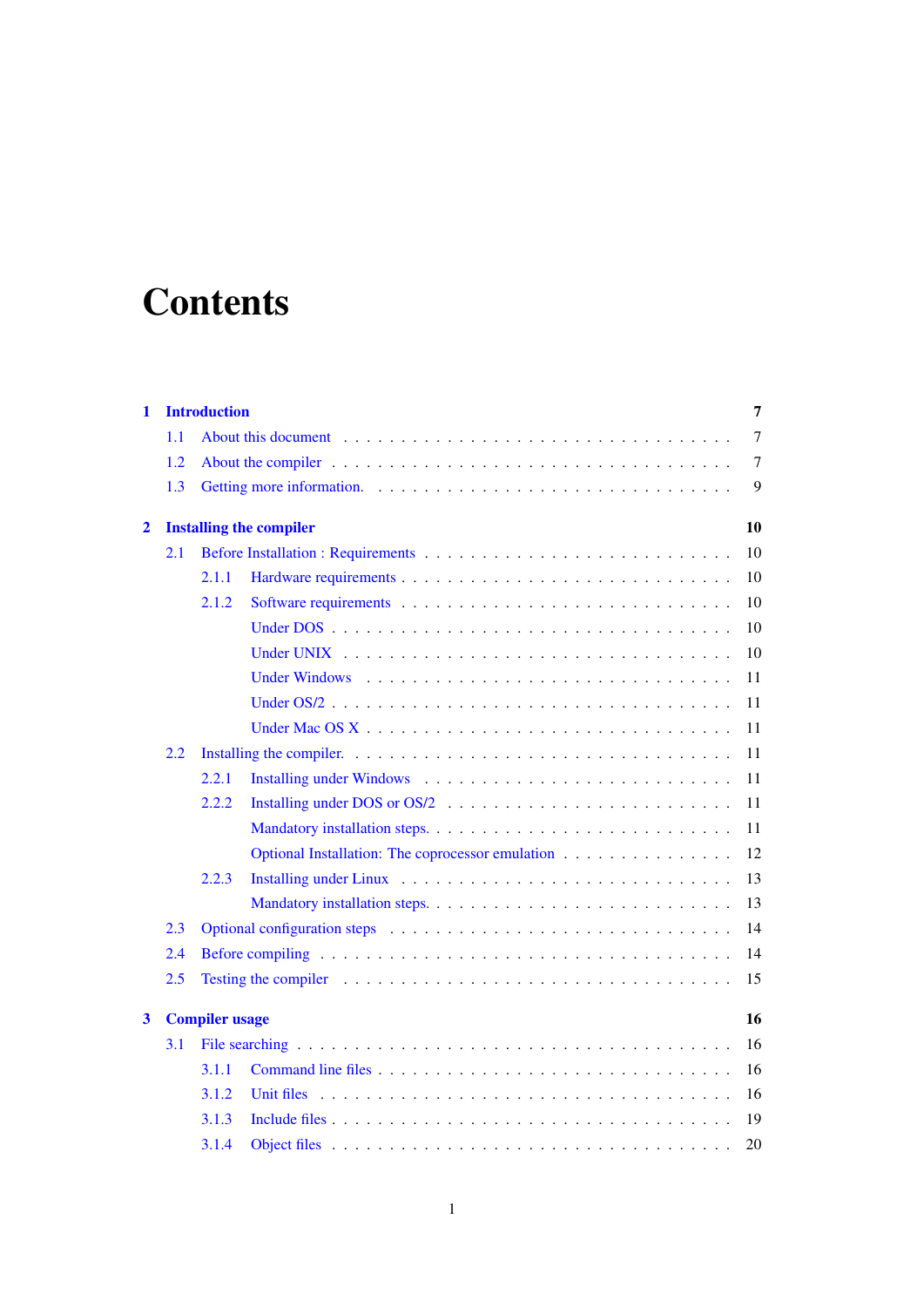|    |                | 3.1.5<br>20                                                                                                                                                                                                                         |  |
|----|----------------|-------------------------------------------------------------------------------------------------------------------------------------------------------------------------------------------------------------------------------------|--|
|    |                | 21<br>3.1.6                                                                                                                                                                                                                         |  |
|    | 3.2            | 21                                                                                                                                                                                                                                  |  |
|    | 3.3            | Compiling a unit respectively respectively in the contract of the contract of the contract of the contract of the contract of the contract of the contract of the contract of the contract of the contract of the contract of<br>22 |  |
|    | 3.4            | 22                                                                                                                                                                                                                                  |  |
|    | 3.5            | 22                                                                                                                                                                                                                                  |  |
| 4  |                | 23<br><b>Compiling problems</b>                                                                                                                                                                                                     |  |
|    | 4.1            | 23                                                                                                                                                                                                                                  |  |
|    | 4.2            | 23                                                                                                                                                                                                                                  |  |
| 5. |                | <b>Compiler configuration</b><br>24                                                                                                                                                                                                 |  |
|    | 5.1            | 24<br>Using the command line options $\dots \dots \dots \dots \dots \dots \dots \dots \dots \dots \dots$                                                                                                                            |  |
|    |                | 5.1.1<br>24                                                                                                                                                                                                                         |  |
|    |                | 25<br>5.1.2                                                                                                                                                                                                                         |  |
|    |                | 5.1.3<br>26                                                                                                                                                                                                                         |  |
|    |                | 5.1.4<br>27                                                                                                                                                                                                                         |  |
|    |                | 5.1.5<br>33<br>Options concerning the sources (language options) $\dots \dots \dots \dots$                                                                                                                                          |  |
|    | 5.2            | 35<br>Using the configuration file $\dots \dots \dots \dots \dots \dots \dots \dots \dots \dots \dots \dots$                                                                                                                        |  |
|    |                | 36<br>5.2.1                                                                                                                                                                                                                         |  |
|    |                | 36<br>5.2.2                                                                                                                                                                                                                         |  |
|    |                | 36<br>5.2.3                                                                                                                                                                                                                         |  |
|    |                | 37<br>5.2.4                                                                                                                                                                                                                         |  |
|    |                | 5.2.5<br>37                                                                                                                                                                                                                         |  |
|    |                | 38<br>5.2.6                                                                                                                                                                                                                         |  |
|    |                | 38<br>5.2.7                                                                                                                                                                                                                         |  |
|    |                | 38<br>5.2.8                                                                                                                                                                                                                         |  |
|    |                | 5.2.9<br>38                                                                                                                                                                                                                         |  |
|    |                | 38<br>5.2.10                                                                                                                                                                                                                        |  |
|    |                | 39                                                                                                                                                                                                                                  |  |
|    | 5.3            | 39                                                                                                                                                                                                                                  |  |
| 6  | <b>The IDE</b> | 41                                                                                                                                                                                                                                  |  |
|    | 6.1            | 41                                                                                                                                                                                                                                  |  |
|    |                | 6.1.1<br>41                                                                                                                                                                                                                         |  |
|    |                | 41<br>6.1.2<br>IDE command line options $\ldots \ldots \ldots \ldots \ldots \ldots \ldots \ldots \ldots \ldots$                                                                                                                     |  |
|    |                | 42<br>6.1.3                                                                                                                                                                                                                         |  |
|    | 6.2            | 43                                                                                                                                                                                                                                  |  |
|    |                | 6.2.1<br>43                                                                                                                                                                                                                         |  |
|    |                | 6.2.2<br>43                                                                                                                                                                                                                         |  |
|    |                | 6.2.3<br>44                                                                                                                                                                                                                         |  |
|    |                |                                                                                                                                                                                                                                     |  |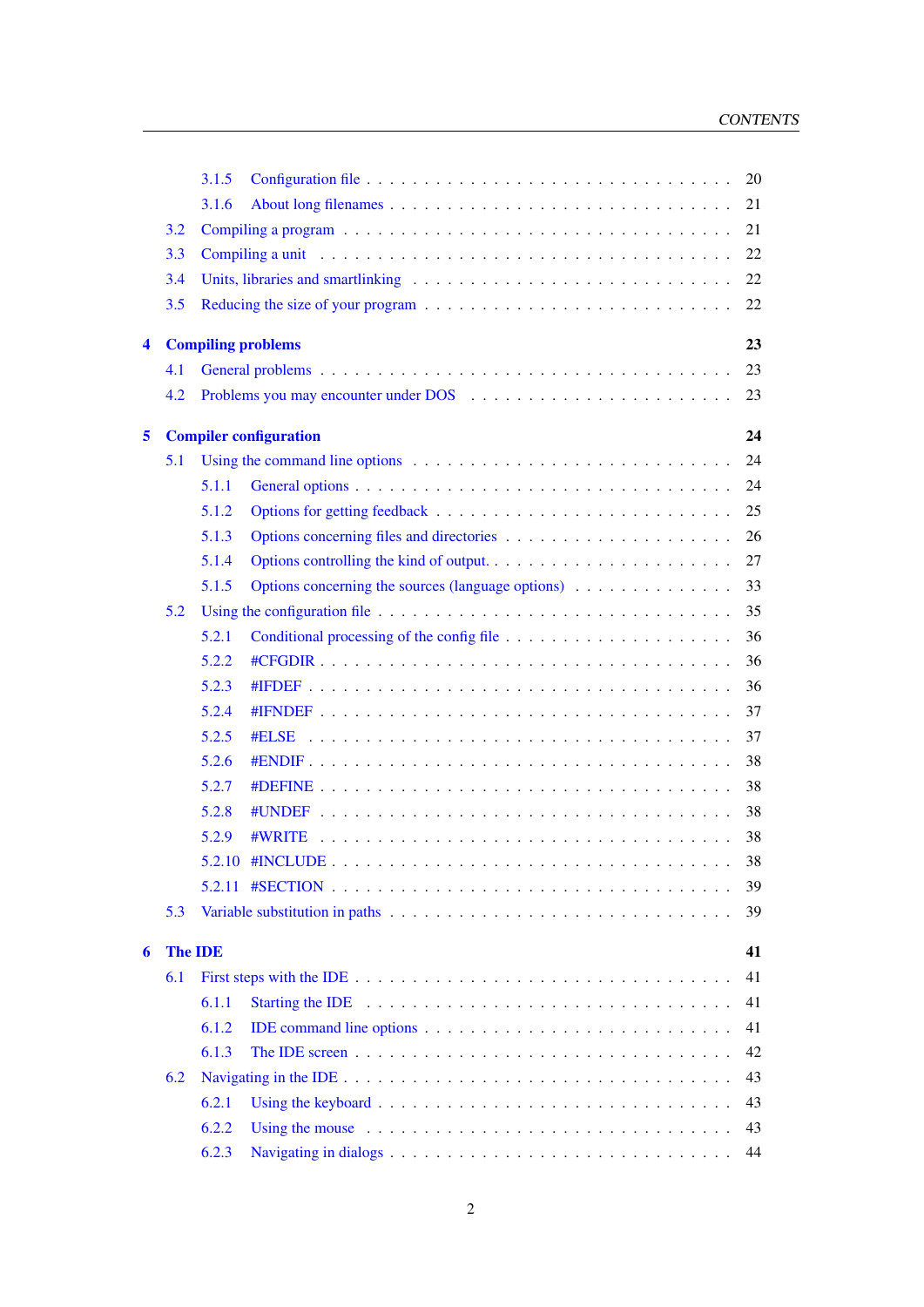| 6.3 | <b>Windows</b> |                                                                                                           | 44 |
|-----|----------------|-----------------------------------------------------------------------------------------------------------|----|
|     | 6.3.1          |                                                                                                           | 44 |
|     | 6.3.2          |                                                                                                           | 45 |
|     | 6.3.3          | Working with multiple windows $\dots \dots \dots \dots \dots \dots \dots \dots \dots$                     | 46 |
|     | 6.3.4          |                                                                                                           | 46 |
| 6.4 |                |                                                                                                           | 46 |
|     | 6.4.1          |                                                                                                           | 46 |
|     | 6.4.2          |                                                                                                           | 47 |
|     | 6.4.3          |                                                                                                           | 48 |
|     | 6.4.4          |                                                                                                           | 49 |
|     | 6.4.5          |                                                                                                           | 49 |
|     | 6.4.6          |                                                                                                           | 50 |
|     | 6.4.7          |                                                                                                           | 50 |
|     | 6.4.8          |                                                                                                           | 51 |
|     | 6.4.9          |                                                                                                           | 51 |
|     | 6.4.10         |                                                                                                           | 52 |
|     | 6.4.11         |                                                                                                           | 53 |
| 6.5 |                |                                                                                                           | 53 |
|     | 6.5.1          |                                                                                                           | 53 |
|     | 6.5.2          |                                                                                                           | 53 |
|     | 6.5.3          |                                                                                                           | 54 |
|     | 6.5.4          |                                                                                                           | 54 |
|     | 6.5.5          |                                                                                                           | 55 |
|     | 6.5.6          |                                                                                                           | 55 |
|     | 6.5.7          |                                                                                                           | 56 |
| 6.6 |                |                                                                                                           | 57 |
| 6.7 |                |                                                                                                           | 59 |
| 6.8 |                |                                                                                                           | 60 |
| 6.9 |                |                                                                                                           | 61 |
|     | 6.9.1          |                                                                                                           | 61 |
|     | 6.9.2          |                                                                                                           | 63 |
|     | 6.9.3          |                                                                                                           | 64 |
|     | 6.9.4          |                                                                                                           | 64 |
|     |                |                                                                                                           | 65 |
|     |                | 6.10.1 The messages window $\ldots \ldots \ldots \ldots \ldots \ldots \ldots \ldots \ldots \ldots \ldots$ | 65 |
|     |                |                                                                                                           | 66 |
|     |                |                                                                                                           | 66 |
|     |                |                                                                                                           | 67 |
|     |                |                                                                                                           | 69 |
|     |                |                                                                                                           | 69 |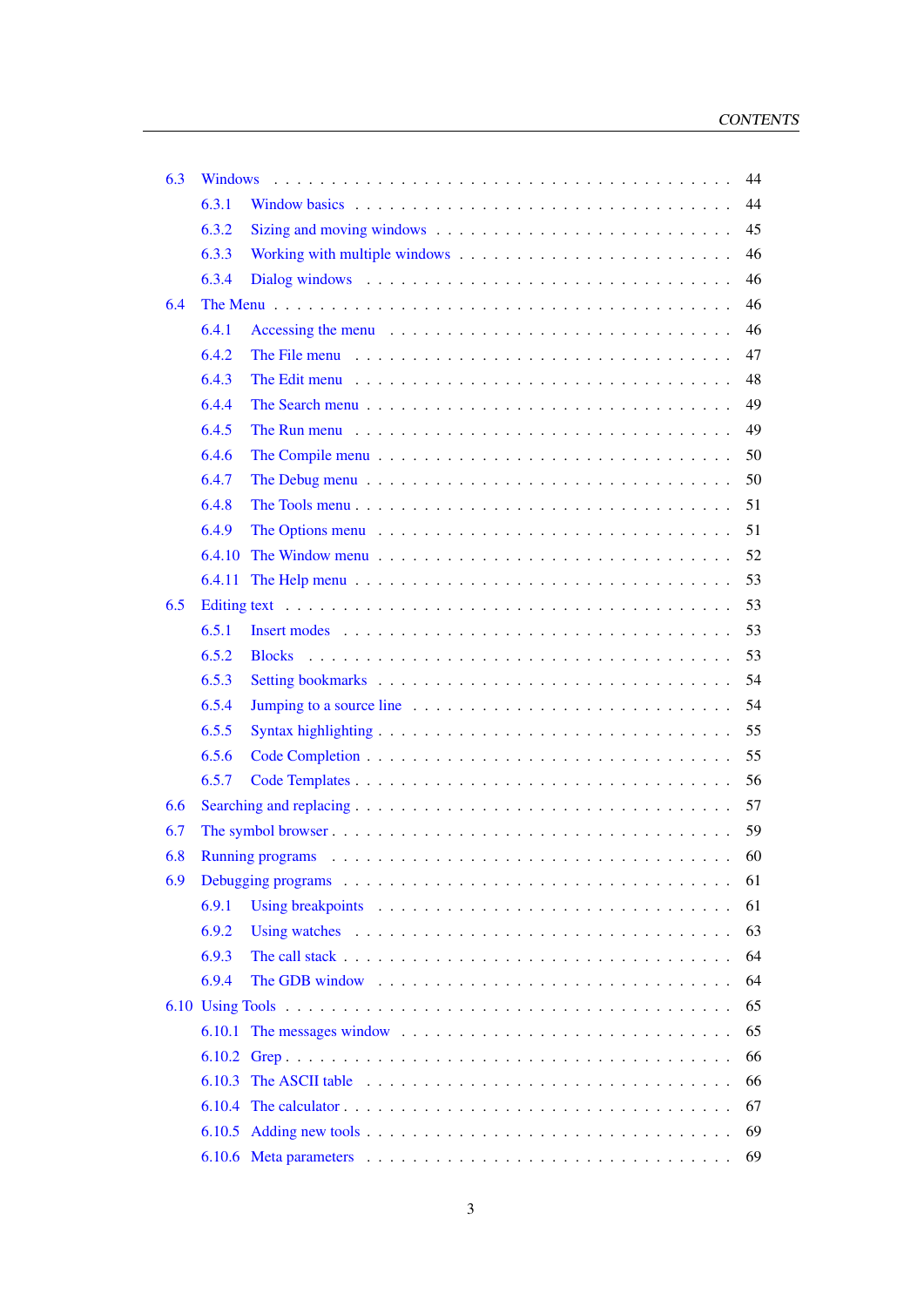|   |     |                                                                                                        | 71  |
|---|-----|--------------------------------------------------------------------------------------------------------|-----|
|   |     |                                                                                                        | 73  |
|   |     | 6.11.1 The primary file $\ldots \ldots \ldots \ldots \ldots \ldots \ldots \ldots \ldots \ldots \ldots$ | 73  |
|   |     |                                                                                                        | 74  |
|   |     |                                                                                                        | 74  |
|   |     |                                                                                                        | 75  |
|   |     |                                                                                                        | 80  |
|   |     |                                                                                                        | 81  |
|   |     |                                                                                                        | 82  |
|   |     |                                                                                                        | 83  |
|   |     |                                                                                                        | 83  |
|   |     |                                                                                                        | 84  |
|   |     |                                                                                                        | 85  |
|   |     |                                                                                                        | 86  |
|   |     |                                                                                                        | 88  |
|   |     |                                                                                                        | 89  |
|   |     | 6.13.1 Navigating in the help system $\ldots \ldots \ldots \ldots \ldots \ldots \ldots \ldots$         | 89  |
|   |     |                                                                                                        | 89  |
|   |     |                                                                                                        | 90  |
|   |     |                                                                                                        | 91  |
|   |     |                                                                                                        |     |
| 7 |     | <b>Porting and portable code</b>                                                                       | 95  |
|   | 7.1 |                                                                                                        | 95  |
|   | 7.2 |                                                                                                        | 96  |
|   |     | 7.2.1                                                                                                  | 96  |
|   |     | 7.2.2                                                                                                  | 98  |
|   |     | 7.2.3                                                                                                  | 99  |
|   |     | 7.2.4                                                                                                  |     |
|   | 7.3 |                                                                                                        |     |
|   |     | 7.3.1                                                                                                  |     |
|   |     | 7.3.2                                                                                                  |     |
|   |     | 7.3.3                                                                                                  |     |
|   |     | 7.3.4                                                                                                  |     |
|   | 7.4 |                                                                                                        |     |
| 8 |     | <b>Utilities that come with Free Pascal</b>                                                            | 106 |
|   | 8.1 |                                                                                                        |     |
|   | 8.2 |                                                                                                        |     |
|   | 8.3 |                                                                                                        |     |
|   | 8.4 |                                                                                                        |     |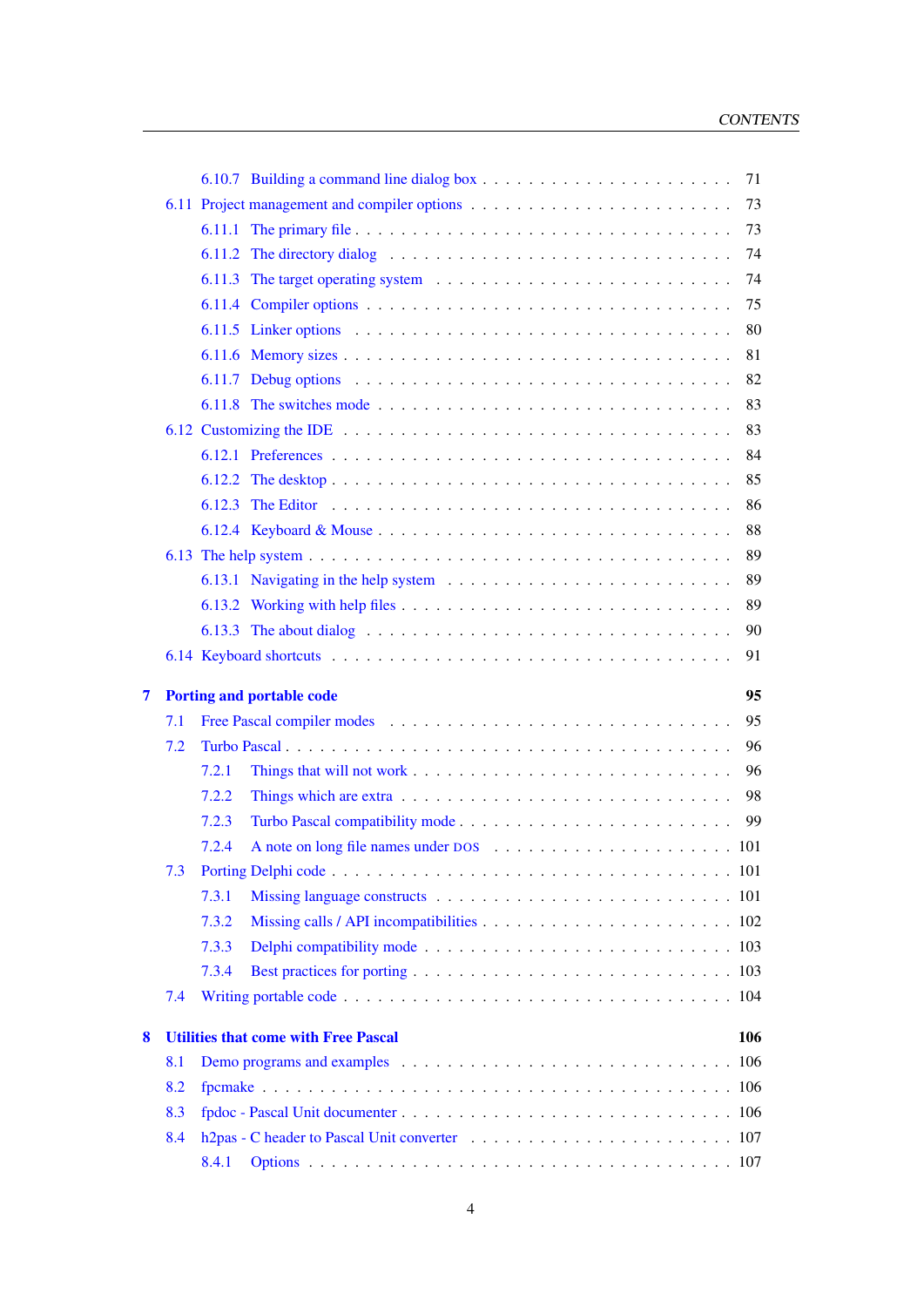|              |     | 8.4.2                                                                                                                   |     |
|--------------|-----|-------------------------------------------------------------------------------------------------------------------------|-----|
|              | 8.5 |                                                                                                                         |     |
|              |     | 8.5.1                                                                                                                   |     |
|              |     | 8.5.2                                                                                                                   |     |
|              | 8.6 | ppudump program $\ldots \ldots \ldots \ldots \ldots \ldots \ldots \ldots \ldots \ldots \ldots \ldots \ldots$            |     |
|              | 8.7 |                                                                                                                         |     |
|              | 8.8 |                                                                                                                         |     |
|              |     | 8.8.1                                                                                                                   |     |
|              |     | 8.8.2<br>The ptop configuration file $\ldots \ldots \ldots \ldots \ldots \ldots \ldots \ldots \ldots \ldots \ldots 112$ |     |
|              |     | 8.8.3                                                                                                                   |     |
|              | 8.9 |                                                                                                                         |     |
|              |     |                                                                                                                         |     |
|              |     |                                                                                                                         |     |
|              |     |                                                                                                                         |     |
|              |     |                                                                                                                         |     |
| 9            |     | <b>Units that come with Free Pascal</b>                                                                                 | 117 |
|              | 9.1 |                                                                                                                         |     |
|              | 9.2 |                                                                                                                         |     |
|              | 9.3 |                                                                                                                         |     |
|              | 9.4 |                                                                                                                         |     |
|              | 9.5 |                                                                                                                         |     |
|              | 9.6 |                                                                                                                         |     |
|              |     |                                                                                                                         |     |
|              |     | <b>10 Debugging your programs</b>                                                                                       | 121 |
|              |     |                                                                                                                         |     |
|              |     |                                                                                                                         |     |
|              |     |                                                                                                                         |     |
|              |     |                                                                                                                         |     |
|              |     |                                                                                                                         |     |
|              |     |                                                                                                                         |     |
|              |     |                                                                                                                         |     |
| $\mathbf{A}$ |     | <b>Alphabetical listing of command line options</b>                                                                     | 127 |
| В            |     | <b>Alphabetical list of reserved words</b>                                                                              | 133 |
|              |     | <b>C</b> Compiler messages                                                                                              | 134 |
|              | C.1 |                                                                                                                         | 134 |
|              | C.2 |                                                                                                                         |     |
|              | C.3 |                                                                                                                         |     |
|              | C.4 | Type checking errors $\ldots \ldots \ldots \ldots \ldots \ldots \ldots \ldots \ldots \ldots \ldots \ldots 167$          |     |
|              |     |                                                                                                                         |     |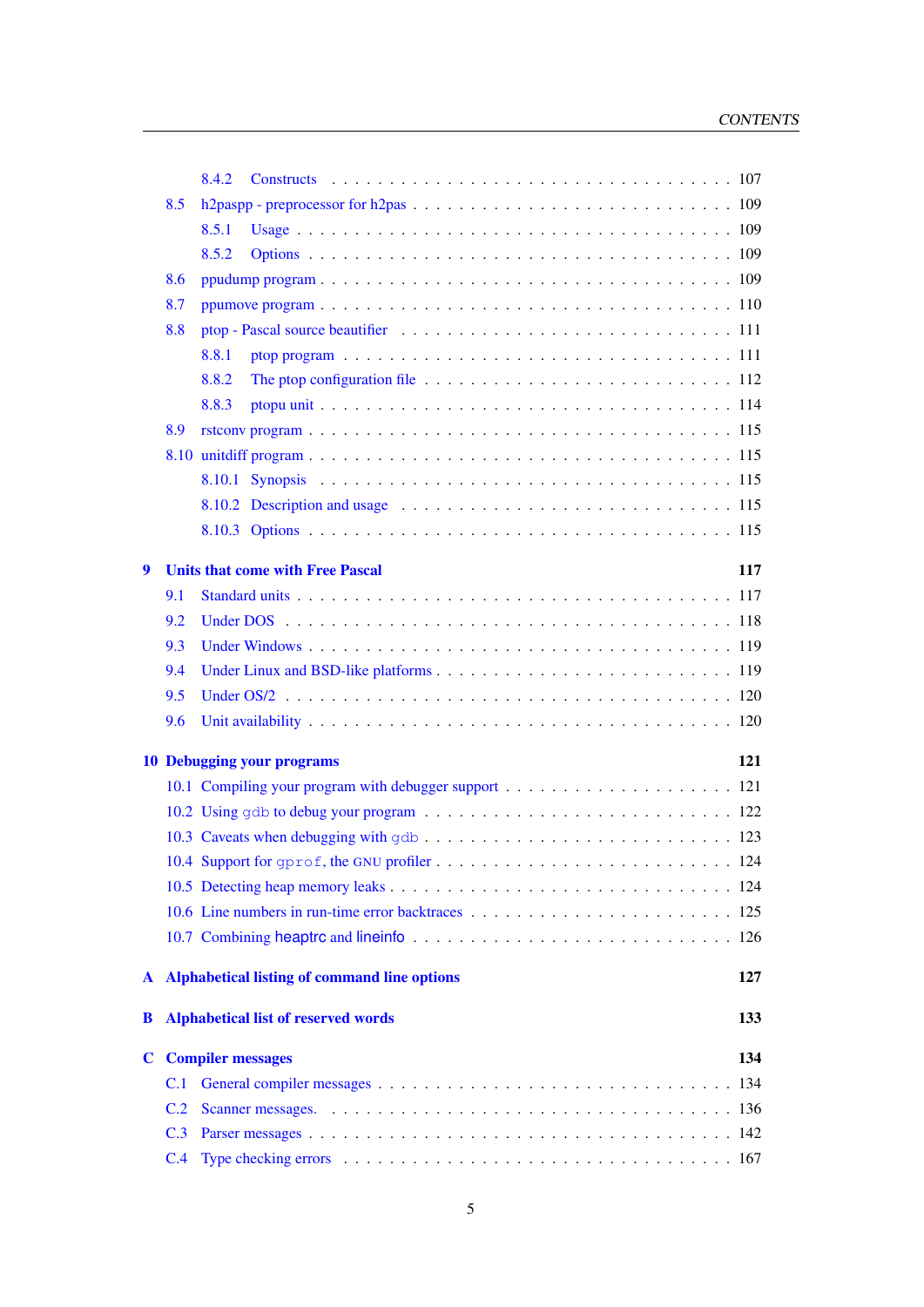|   | C.5                                               |     |
|---|---------------------------------------------------|-----|
|   | C.6                                               |     |
|   | C.7                                               |     |
|   | C.8                                               |     |
|   | C.9                                               |     |
|   |                                                   |     |
|   |                                                   |     |
|   |                                                   |     |
|   |                                                   |     |
|   |                                                   |     |
|   |                                                   |     |
|   |                                                   |     |
|   |                                                   |     |
|   | <b>D</b> Run-time errors                          | 208 |
|   | E A sample gdb.ini file                           | 212 |
| F | <b>Options and settings</b>                       | 213 |
|   |                                                   |     |
|   | <b>G</b> Getting the latest sources or installers | 215 |
|   | G <sub>1</sub>                                    |     |
|   | G.2                                               |     |
|   | G.3                                               |     |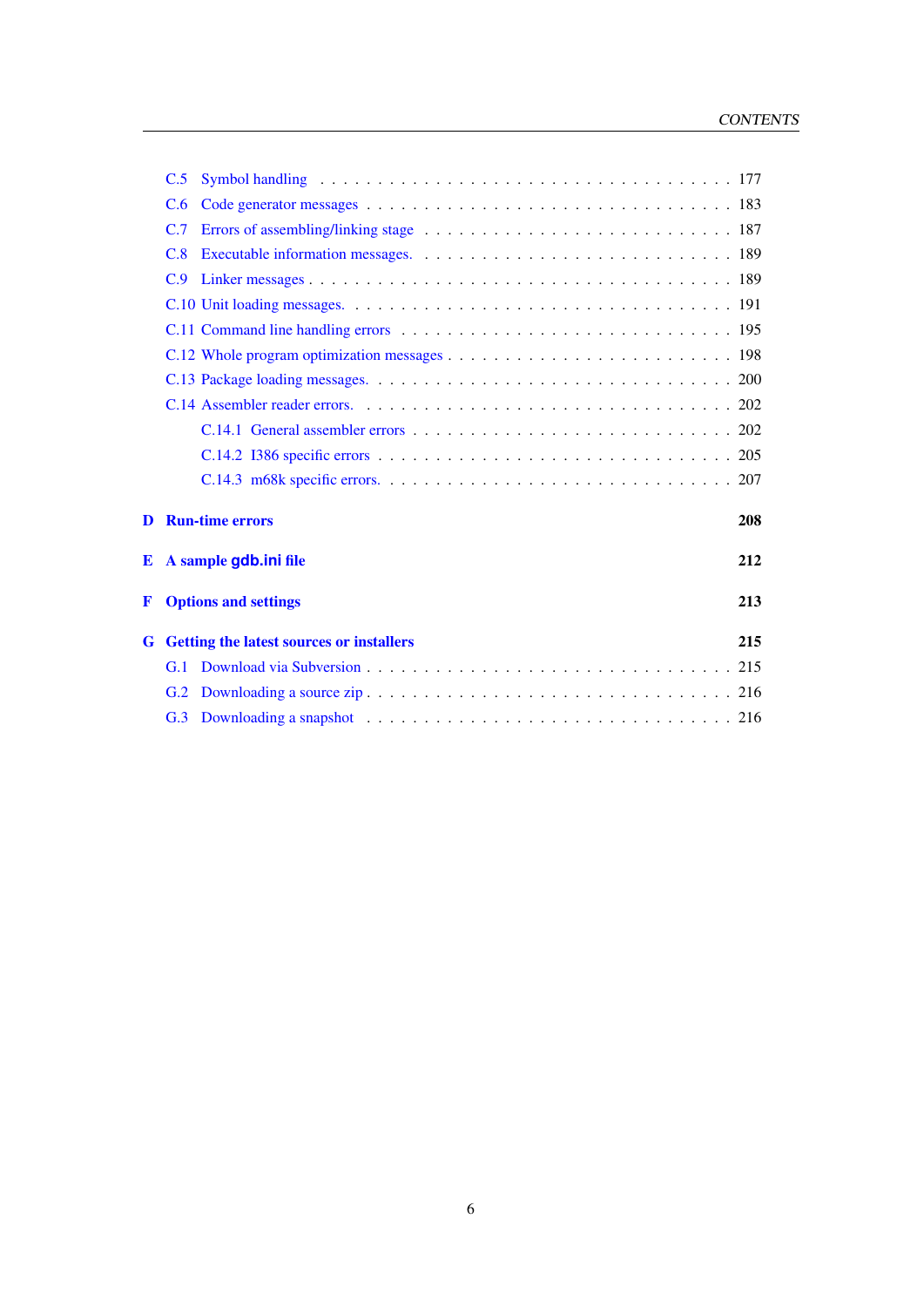## <span id="page-7-0"></span>Chapter 1

# Introduction

## <span id="page-7-1"></span>1.1 About this document

This is the user's guide for Free Pascal. It describes the installation and use of the Free Pascal compiler on the different supported platforms. It does not attempt to give an exhaustive list of all supported commands, nor a definition of the Pascal language. Look at the [Reference Guide](../ref/ref.html) for these things. For a description of the possibilities and the inner workings of the compiler, see the [Programmer's Guide.](../prog/prog.html) In the appendices of this document you will find lists of reserved words and compiler error messages (with descriptions).

This document describes the compiler as it is/functions at the time of writing. First consult the README and FAQ files, distributed with the compiler. The README and FAQ files are, in case of conflict with this manual, authoritative.

## <span id="page-7-2"></span>1.2 About the compiler

Free Pascal is a 32- and 64-bit Pascal compiler. The current version (3.2.2) can compile code for the following processors (the list is not exhaustive):

- Intel i386 and higher (i486, Pentium family and higher)
- AMD64/x86\_64
- PowerPC
- PowerPC64
- SPARC
- ARM
- The m68K processor is supported by an older version.
- JVM
- Javascript
- aarch64
- Intel 8086.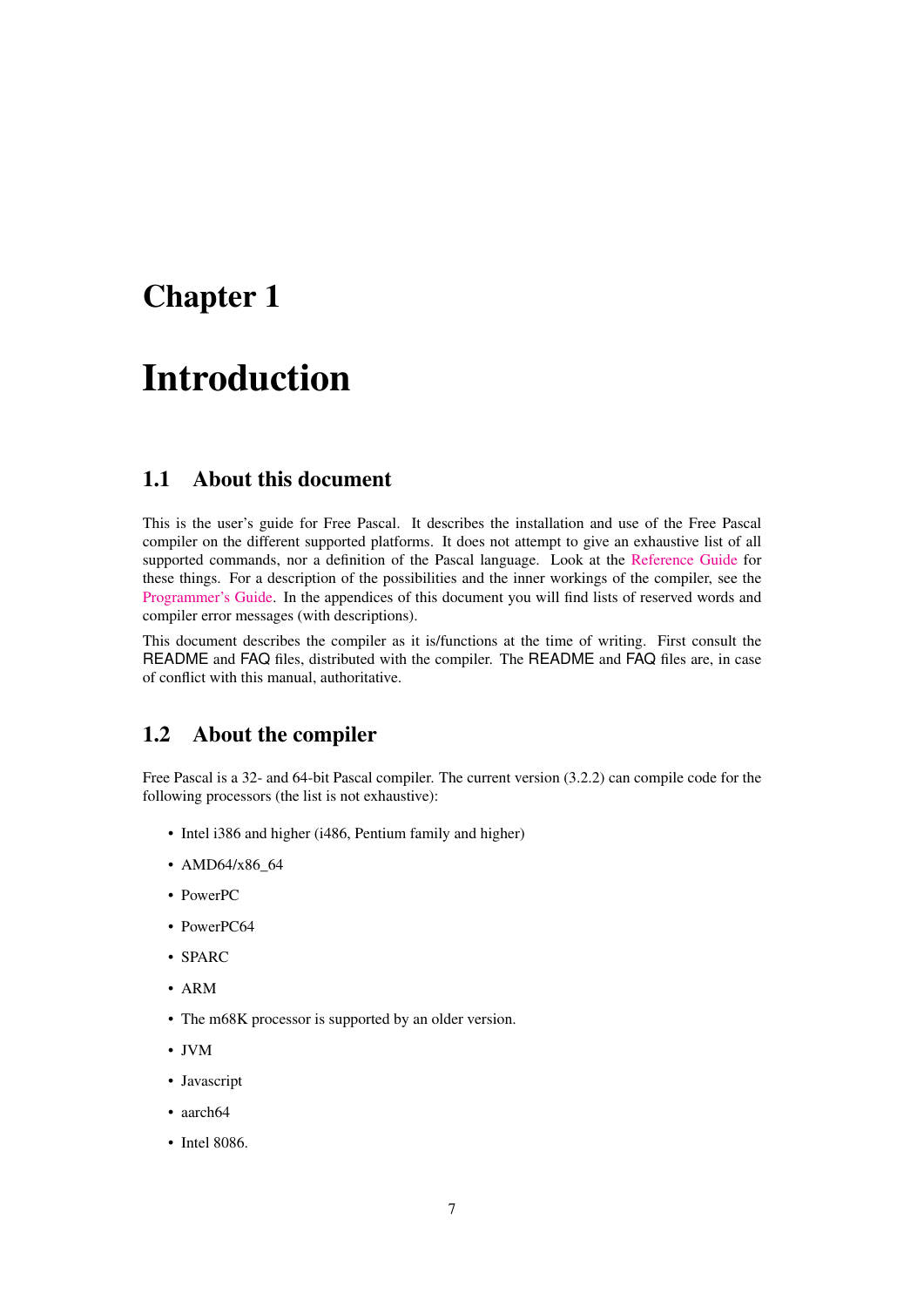The compiler and Run-Time Library are available for the following operating systems:

- DOS
- LINUX
- AMIGA (version 0.99.5 only)
- WINDOWS
- Mac OS X and iOS.
- OS/2 (optionally using the EMX package, so it also works on DOS/Windows)
- FREEBSD
- BEOS
- SOLARIS
- NETBSD
- NETWARE
- OPENBSD
- MorphOS
- Symbian

The complete list is at all times available on the Free Pascal website.

Free Pascal is designed to be, as much as possible, language and source-level compatible with ISO pascal, Mac Pascal, Turbo Pascal 7.0 and most (if not all) versions of Delphi. It achieves this through a system of compiler directives which tell the compiler what language is targeted (they can be mixed to a certain degree).

It also differs from them in the sense that you cannot use compiled units from one system for the other, i.e. you cannot use TP compiled units.

Also, there is a text version of an Integrated Development Environment (IDE) available for Free Pascal. Users that prefer a graphical IDE can have a look at the Lazarus<sup>[1](#page-8-0)</sup> or MSEIDE<sup>[2](#page-8-1)</sup> projects.

Free Pascal consists of several parts :

- 1. The compiler program itself.
- 2. The Run-Time Library (RTL).
- 3. The packages. This is a collection of many utility units, ranging from the whole Windows 32 API, through native ZIP/BZIP file handling to the whole GTK-2 interface.
- 4. The Free Component Library. This is a set of class-based utility units which give a database framework, image support, web support, XML support and many many more.
- 5. Utility programs and units.

Of these you only need the first two, in order to be able to use the compiler. In this document, we describe the use of the compiler and utilities. The supported (Object) Pascal Language constructs are described in the [Reference Guide,](../ref/ref.html) and the available routines (units) are described in the RTL and FCL Unit reference guides.

<span id="page-8-0"></span><sup>1</sup>Lazarus homepage at http://http://www.lazarus-ide.org/

<span id="page-8-1"></span><sup>2</sup>MSEIDE+MSEGUI homepage at http://www.msegui.org/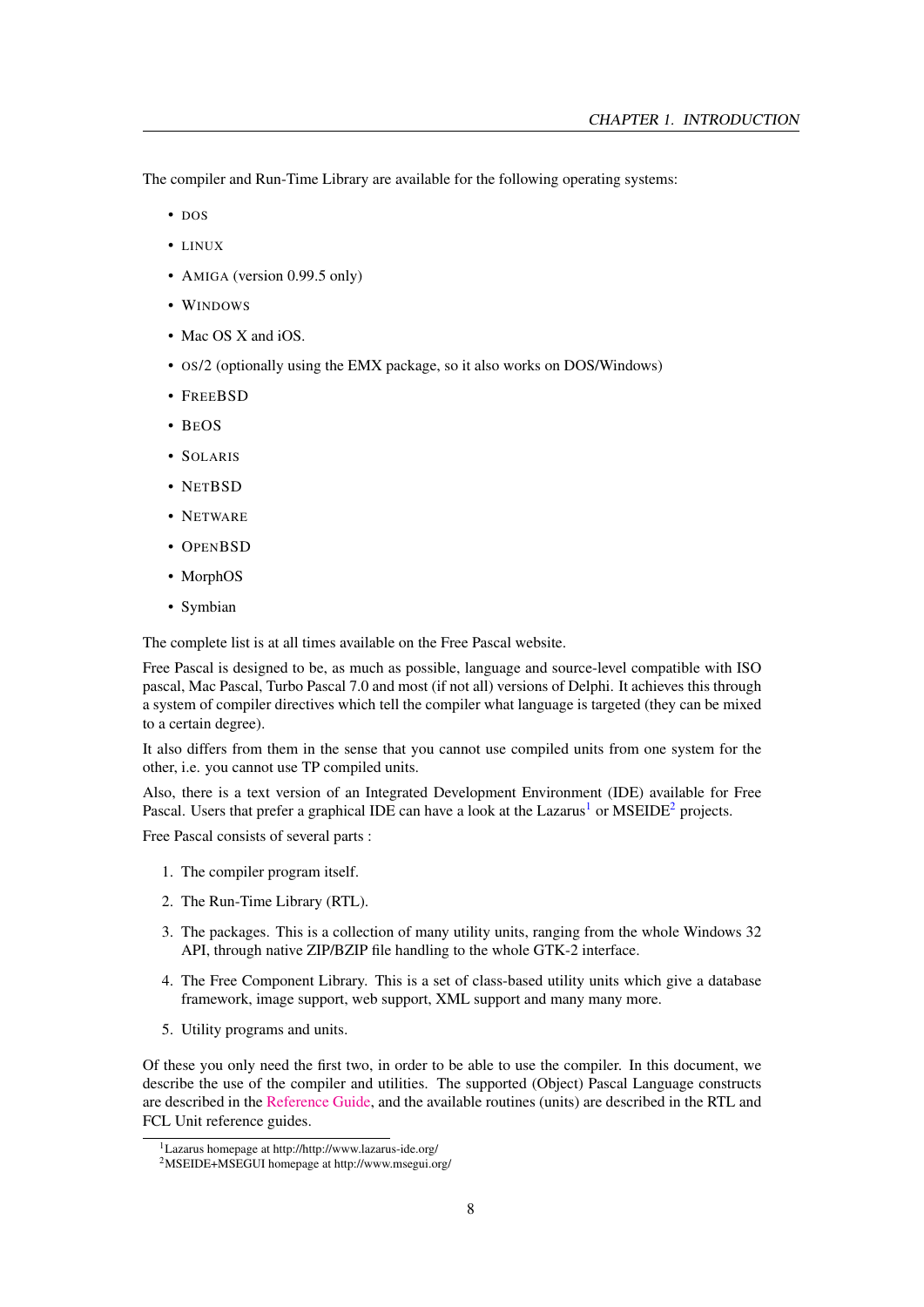## <span id="page-9-0"></span>1.3 Getting more information.

If the documentation doesn't give an answer to your questions, you can obtain more information on the Internet, at the following addresses:

- [http://www.freepascal.org/](http://www.freepascal.org) is the main site. It contains also useful mail addresses and links to other places. It also contains the instructions for subscribing to the *mailing list*.
- <http://forum.lazarus.freepascal.org/> is a forum site where questions can be posted.

Other than that, some mirrors exist.

Finally, if you think something should be added to this manual (entirely possible), please do not hesitate and contact me at [michael@freepascal.org.](mailto:michael@freepascal.org) .

Let's get on with something useful.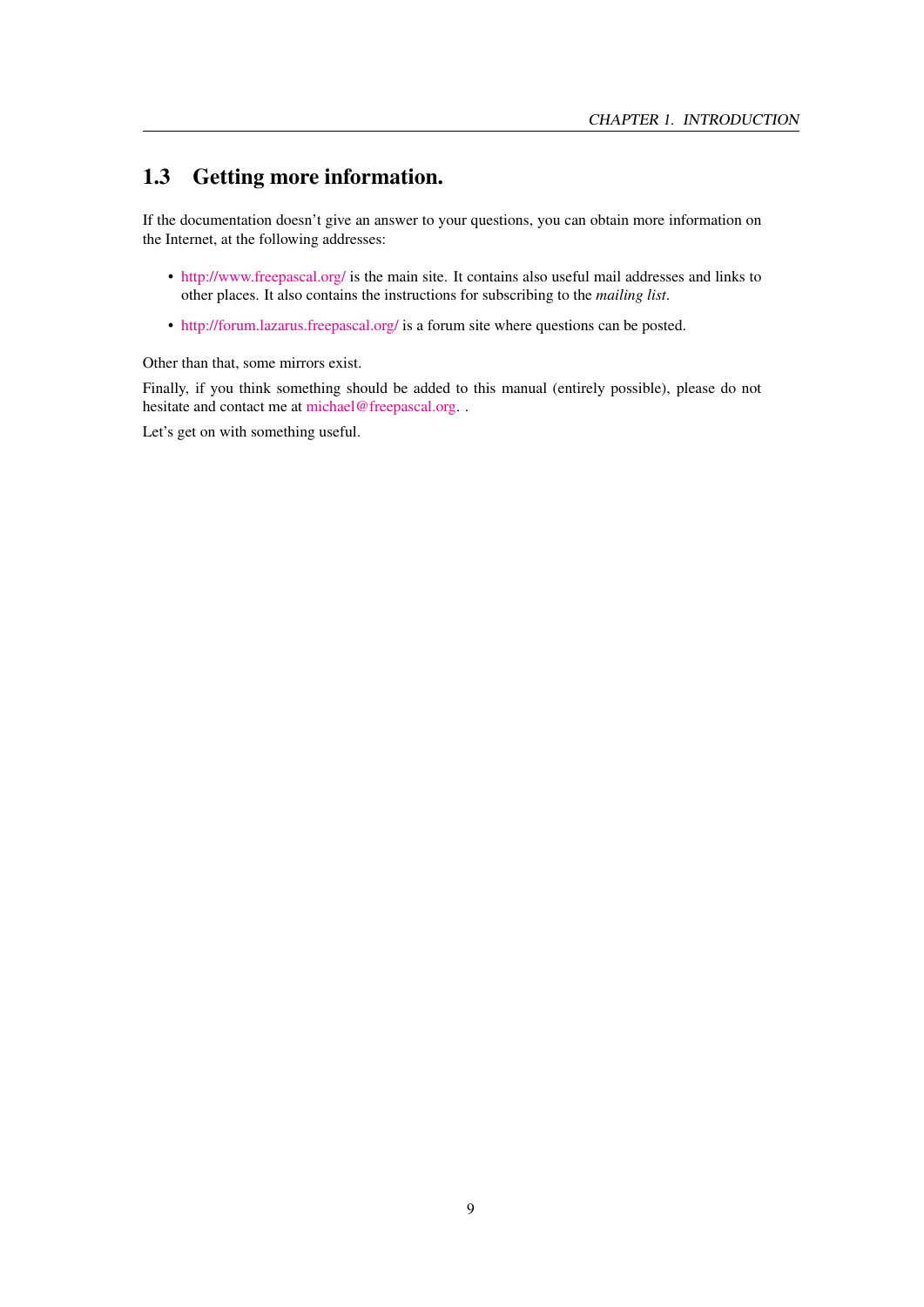## <span id="page-10-0"></span>Chapter 2

# Installing the compiler

## <span id="page-10-1"></span>2.1 Before Installation : Requirements

### <span id="page-10-2"></span>**2.1.1 Hardware requirements**

The compiler needs at least one of the following processors:

- 1. An Intel 80386 or higher processor. A coprocessor is not required, although it will slow down your program's performance if you do floating point calculations without a coprocessor, since emulation will be used.
- 2. An AMD64 or EMT64 processor.
- 3. A PowerPC processor. (32 or 64 bit)
- 4. A SPARC processor
- 5. An ARM processor (32 or 64 bit).
- 6. Older FPC versions exist for the motorola 68000 processor, but these are no longer maintained.

Memory and disk requirements:

The memory and disk requirements vary from platform to platform. One should count in the order of 100 megabytes for a basic installation; 2 Gigabytes should be counted if you want to recompile the compiler and all basic packages.

### <span id="page-10-3"></span>**2.1.2 Software requirements**

#### <span id="page-10-4"></span>Under DOS

The DOS distribution contains all the files you need to run the compiler and compile Pascal programs.

#### <span id="page-10-5"></span>Under UNIX

Under UNIX systems (such as LINUX) you need to have the following programs installed :

- 1. GNU as, the GNU assembler.
- 2. GNU ld, the GNU linker.
- 3. Optionally (but highly recommended) : GNU make. For easy recompiling of the compiler and Run-Time Library, this is needed.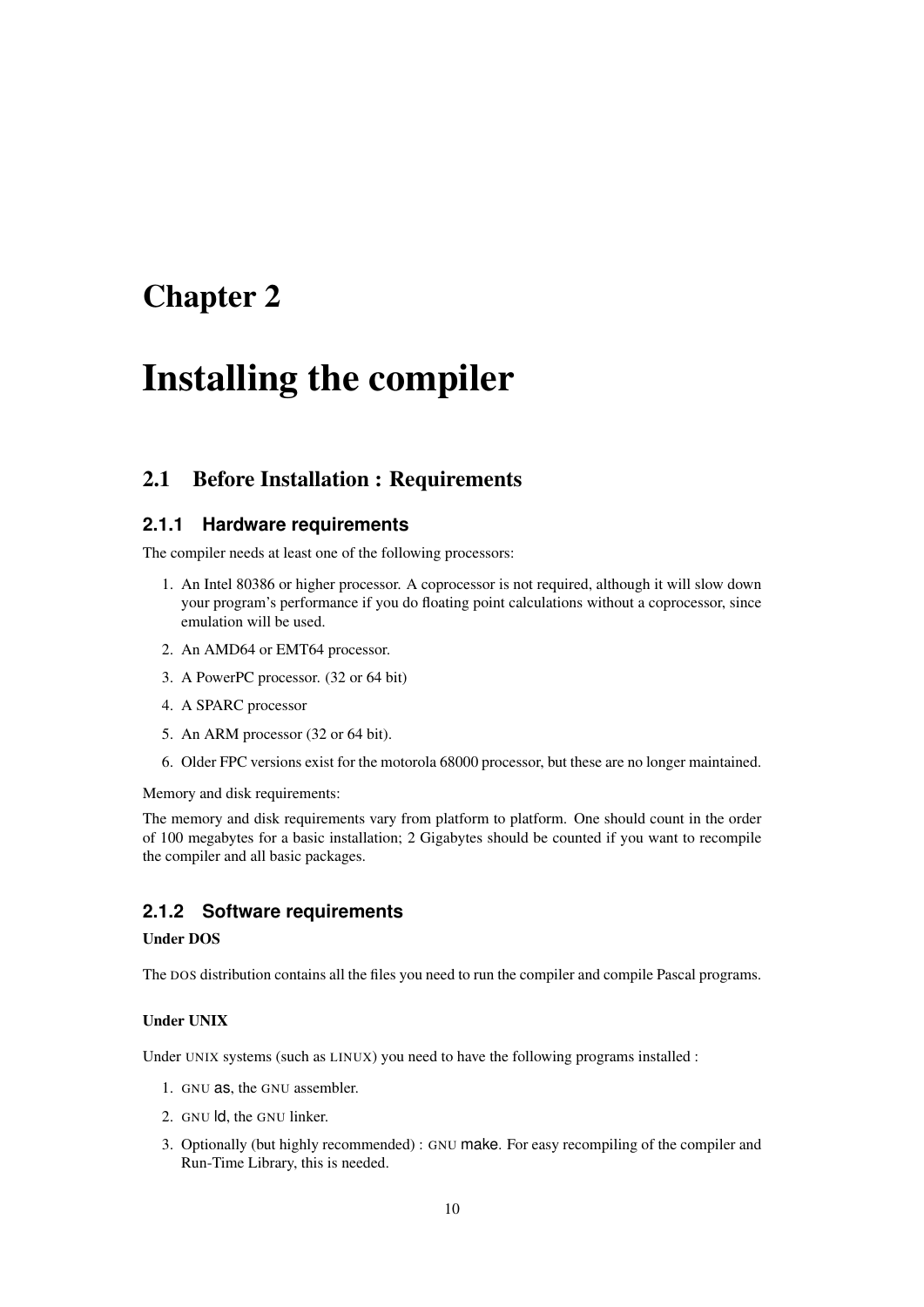#### <span id="page-11-0"></span>Under Windows

The WINDOWS distributions (both 32 and 64 bit) contain all the files you need to run the compiler and compile Pascal programs. However, it may be a good idea to install the mingw32 tools or the cygwin development tools. Links to both of these tools can be found on http://www.freePascal.org

#### <span id="page-11-1"></span>Under OS/2

While the Free Pascal distribution comes with all necessary tools, it is a good idea to install the EMX extender in order to compile and run programs with the Free Pascal compiler. The EMX extender can be found on:

```
ftp://hobbes.nmsu.edu/pub/os2/dev/emx/v0.9d
```
#### <span id="page-11-2"></span>Under Mac OS X

Mac OS X 10.1 or higher is required, and the developer tools or XCode must be installed. The installer contains the necessary instructions.

## <span id="page-11-3"></span>2.2 Installing the compiler.

The installation of Free Pascal is easy, but is platform-dependent. We discuss the process for each platform separately.

### <span id="page-11-4"></span>**2.2.1 Installing under Windows**

For WINDOWS, there is a WINDOWS installer, setup.exe. This is a normal installation program, which offers the usual options of selecting a directory, and which parts of the distribution you want to install. It will, optionally, associate the .pp or . pas extensions with the text mode IDE.

It is not recommended to install the compiler in a directory which has spaces in its path name. Some of the external tools do not support filenames with spaces in them, and you will have problems creating programs.

### <span id="page-11-5"></span>**2.2.2 Installing under DOS or OS/2**

#### <span id="page-11-6"></span>Mandatory installation steps.

First, you must get the latest distribution files of Free Pascal. They come as zip files, which you must unzip first, or you can download the compiler as a series of separate files. This is especially useful if you have a slow connection, but it is also nice if you want to install only some parts of the compiler distribution. The distribution zip files for DOS or OS/2 contain an installation program INSTALL.EXE. You must run this program to install the compiler.

The screen of the DOS or OS/2 installation program looks like figure [2.1.](#page-12-1)

The program allows you to select:

- What components you wish to install. e.g do you want the sources or not, do you want docs or not. Items that you didn't download when downloading as separate files, will not be enabled, i.e. you can't select them.
- Where you want to install (the default location is  $C: \PPP$ ).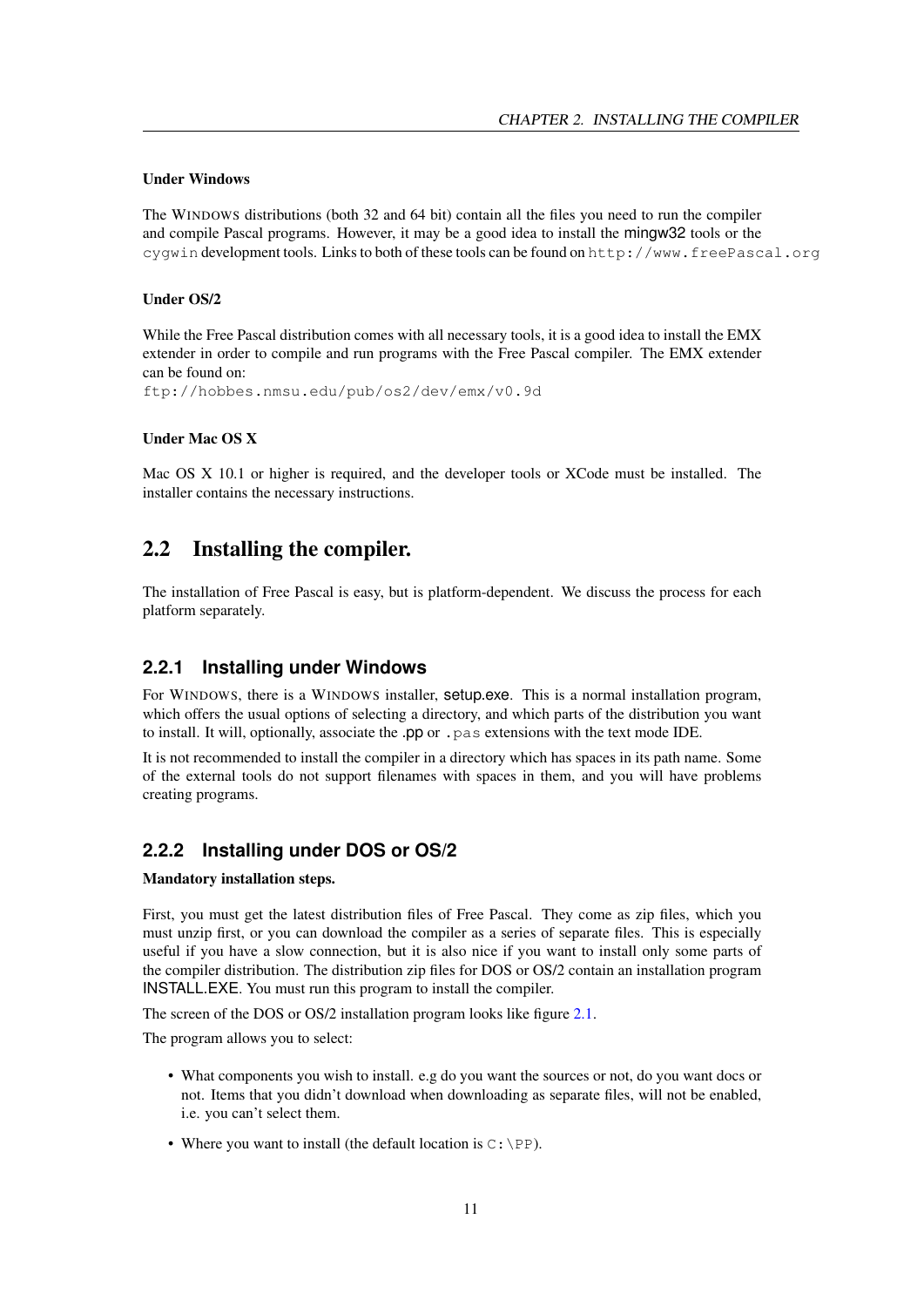| Free Pascal Installer | c<br>х.<br>$\circ$              |
|-----------------------|---------------------------------|
| General               | $\text{Win32}$<br>Common        |
|                       | Free Pascal Compiler 1.0.0      |
| Base path<br>C:\pp    |                                 |
|                       | Config<br>[X] create ppc386.cfg |
|                       |                                 |
|                       |                                 |
|                       | Continue<br>0uH                 |
| Alt-X Exit            |                                 |

<span id="page-12-1"></span>Figure 2.1: The DOS install program screen

In order to run Free Pascal from any directory on your system, you must extend your path variable to contain the C: \PP\BIN directory. Usually this is done in the AUTOEXEC.BAT file. It should look something like this :

SET PATH=%PATH%;C:\PP\2.6\BIN\i386-DOS

for DOS or

SET PATH=%PATH%;C:\PP\2.6\BIN\i386-OS2

for OS/2. (Again, assuming that you installed in the default location).

On OS/2, Free Pascal installs some libraries from the EMX package if they were not yet installed. (The installer will notify you if they should be installed). They are located in the

#### C:\PP\DLL

directory. The name of this directory should be added to the LIBPATH directive in the config.sys file:

LIBPATH=XXX;C:\PP\DLL

Obviously, any existing directories in the LIBPATH directive (indicated by XXX in the above example) should be preserved.

#### <span id="page-12-0"></span>Optional Installation: The coprocessor emulation

For people who have an older CPU type, without math coprocessor (i387) it is necessary to install a coprocessor emulation, since Free Pascal uses the coprocessor to do all floating point operations.

The installation of the coprocessor emulation is handled by the installation program (INSTALL.EXE) under DOS and WINDOWS.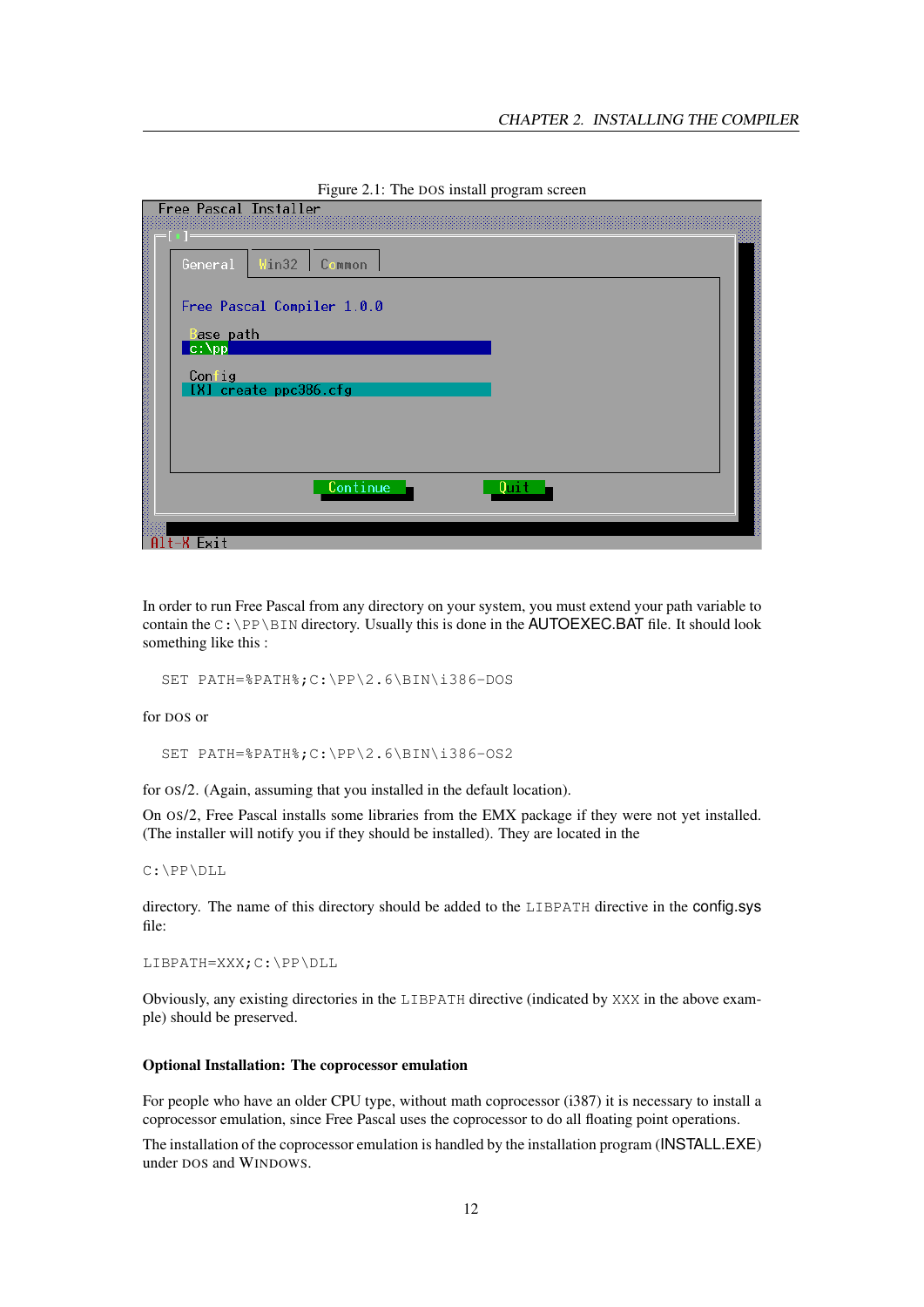|                              | Free Pascal Installer   |                                                                                                                                                                                                                                                                                                                                                                                                                                                            | Figure 2.2: |  |  |
|------------------------------|-------------------------|------------------------------------------------------------------------------------------------------------------------------------------------------------------------------------------------------------------------------------------------------------------------------------------------------------------------------------------------------------------------------------------------------------------------------------------------------------|-------------|--|--|
|                              |                         |                                                                                                                                                                                                                                                                                                                                                                                                                                                            |             |  |  |
| General                      | Win32                   | Common                                                                                                                                                                                                                                                                                                                                                                                                                                                     |             |  |  |
|                              | [X] GTK units (2812 KB) | [X] Basic system for Win32 (required) (7345 KB)<br>[X] GNU Linker and GNU Assembler for Win32 (required) (978 KB)<br>GNU Debugger for Win32 (942 KB)<br>[X] GNU Utilities (for makefiles) (710 KB)<br>[X] Free Component Libary (FCL) (2033 KB)<br>[X] API units (needed by FV) (411 KB)<br>[X] Basic units (needed by FCL) (376 KB)<br>[X] Networking units (50 KB)<br>[X] Database (interbase, mysql) units (312 KB)<br>[X] Miscellaneous units (130 KB) |             |  |  |
|                              |                         | Continue                                                                                                                                                                                                                                                                                                                                                                                                                                                   |             |  |  |
|                              |                         |                                                                                                                                                                                                                                                                                                                                                                                                                                                            |             |  |  |
| $01 + -V$ F <sub>v</sub> ; + |                         |                                                                                                                                                                                                                                                                                                                                                                                                                                                            |             |  |  |

## <span id="page-13-0"></span>**2.2.3 Installing under Linux**

#### <span id="page-13-1"></span>Mandatory installation steps.

The LINUX distribution of Free Pascal comes in three forms:

- a tar.gz version, also available as separate files.
- a .rpm (Red Hat Package Manager) version, and
- a .deb (Debian) version.

If you use the .rpm format, installation is limited to

rpm -i fpc-X.Y.Z-N.ARCH.rpm

Where  $X, Y, Z$  is the version number of the .rpm file, and ARCH is one of the supported architectures (i386, x86\_64 etc.).

If you use Debian, installation is limited to

dpkg -i fpc-XXX.deb

Here again, XXX is the version number of the .deb file.

You need root access to install these packages. The .tar file allows you to do an installation below your home directory if you don't have root permissions.

When downloading the .tar file, or the separate files, installation is more interactive.

In case you downloaded the .tar file, you should first untar the file, in some directory where you have write permission, using the following command:

tar -xvf fpc.tar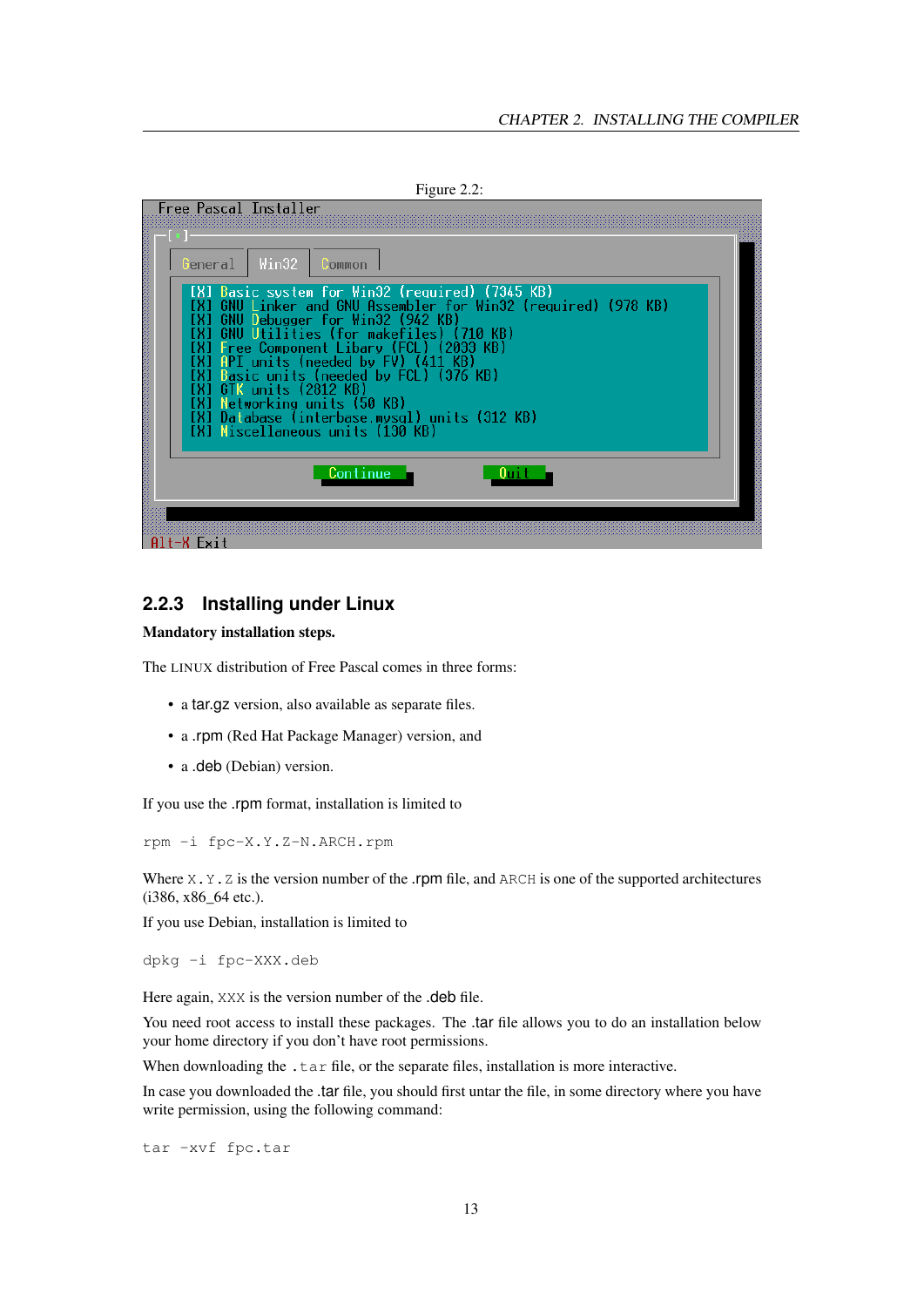We supposed here that you downloaded the file fpc.tar somewhere from the Internet. (The real filename will have some version number in it, which we omit here for clarity.)

When the file is untarred, you will be left with more archive files, and an install program: an installation shell script.

If you downloaded the files as separate files, you should at least download the install.sh script, and the libraries (in libs.tar.gz).

To install Free Pascal, all that you need to do now is give the following command:

```
./install.sh
```
And then you must answer some questions. They're very simple, they're mainly concerned with 2 things :

- 1. Places where you can install different things.
- 2. Deciding if you want to install certain components (such as sources and demo programs).

The script will automatically detect which components are present and can be installed. It will only offer to install what has been found. Because of this feature, you must keep the original names when downloading, since the script expects this.

If you run the installation script as the root user, you can just accept all installation defaults. If you don't run as root, you must take care to supply the installation program with directory names where you have write permission, as it will attempt to create the directories you specify. In principle, you can install it wherever you want, though.

At the end of installation, the installation program will generate a configuration file (fpc.cfg) for the Free Pascal compiler which reflects the settings that you chose. It will install this file in the /etc directory or in your home directory (with name .fpc.cfg) if you do not have write permission in the /etc directory. It will make a copy in the directory where you installed the libraries.

The compiler will first look for a file .fpc.cfg in your home directory before looking in the /etc directory.

## <span id="page-14-0"></span>2.3 Optional configuration steps

On any platform, after installing the compiler you may wish to set some environment variables. The Free Pascal compiler recognizes the following variables :

- PPC\_EXEC\_PATH contains the directory where support files for the compiler can be found.
- PPC CONFIG PATH specifies an alternate path to find the fpc.cfg.
- PPC ERROR FILE specifies the path and name of the error-definition file.
- FPCDIR specifies the root directory of the Free Pascal installation. (e.g :  $C:\PP\BIN$ )

These locations are, however, set in the sample configuration file which is built at the end of the installation process, except for the PPC\_CONFIG\_PATH variable, which you must set if you didn't install things in the default places.

## <span id="page-14-1"></span>2.4 Before compiling

Also distributed in Free Pascal is a README file. It contains the latest instructions for installing Free Pascal, and should always be read first.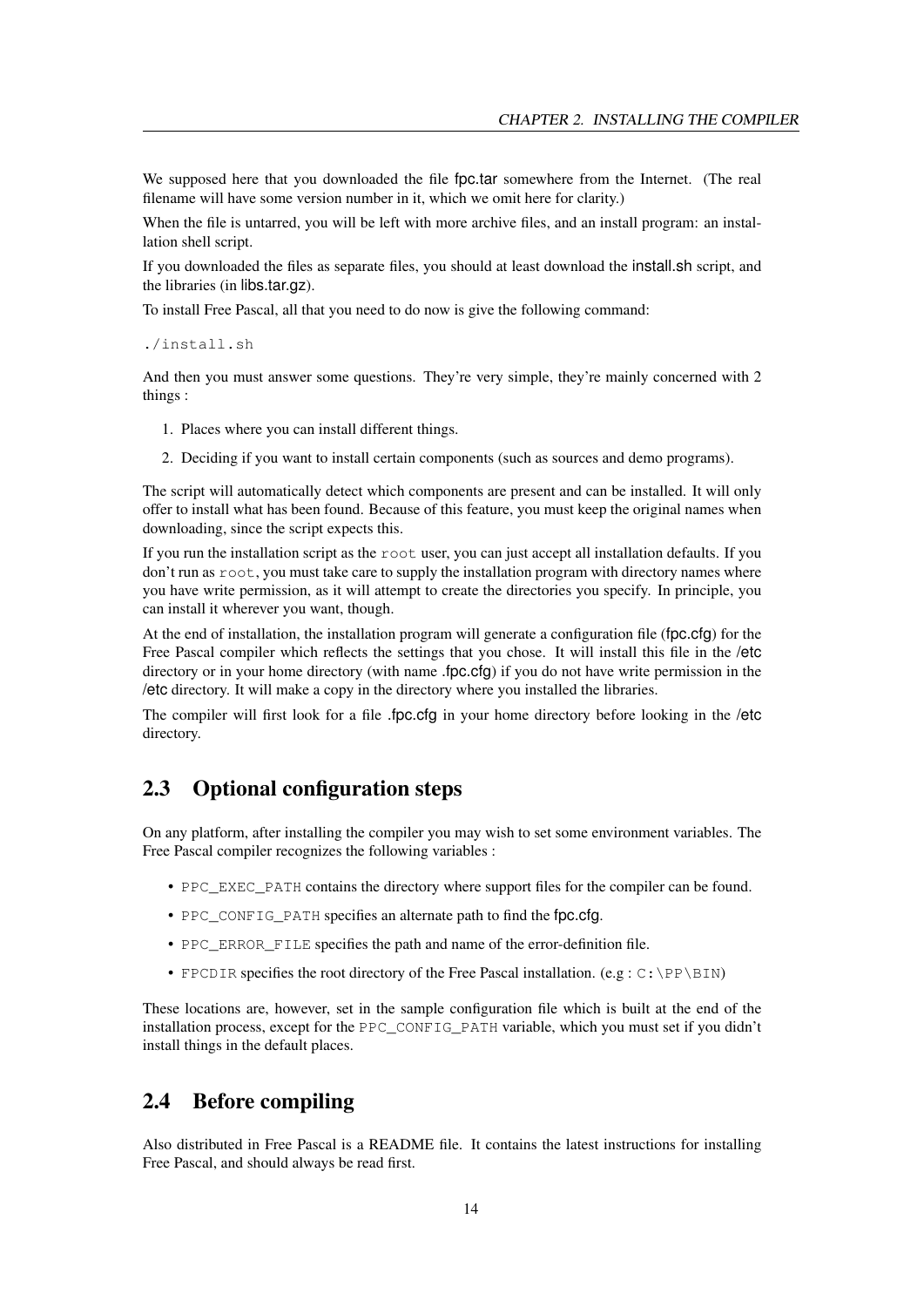Furthermore, platform-specific information and common questions are addressed in the FAQ. It should be read before reporting any bug.

## <span id="page-15-0"></span>2.5 Testing the compiler

After the installation is completed and the optional environment variables are set as described above, your first program can be compiled.

Included in the Free Pascal distribution are some demonstration programs, showing what the compiler can do. You can test if the compiler functions correctly by trying to compile these programs. The compiler is called

• fpc.exe under WINDOWS, OS/2 and DOS.

• fpc under most other operating systems.

To compile a program (e.g demo $\text{text}$ ) text $\text{label}$ , pp), copy the program to your current working directory, and simply type :

fpc hello

at the command prompt. If you don't have a configuration file, then you may need to tell the compiler where it can find the units, for instance as follows:

fpc -Fuc:\pp\NNN\units\i386-go32v2\rtl hello

under DOS, and under LINUX you could type

fpc -Fu/usr/lib/fpc/NNN/units/i386-linux/rtl hello

(replace NNN with the version number of Free Pascal that you are using). This is, of course, assuming that you installed under  $C: \PPP$  or /usr/lib/fpc/NNN, respectively.

If you got no error messages, the compiler has generated an executable called hello.exe under DOS, OS/2 or WINDOWS, or hello (no extension) under UNIX and most other operating systems.

To execute the program, simply type :

hello

or

./hello

on Unices (where the current directory usually is not in the PATH).

If all went well, you should see the following friendly greeting:

Hello world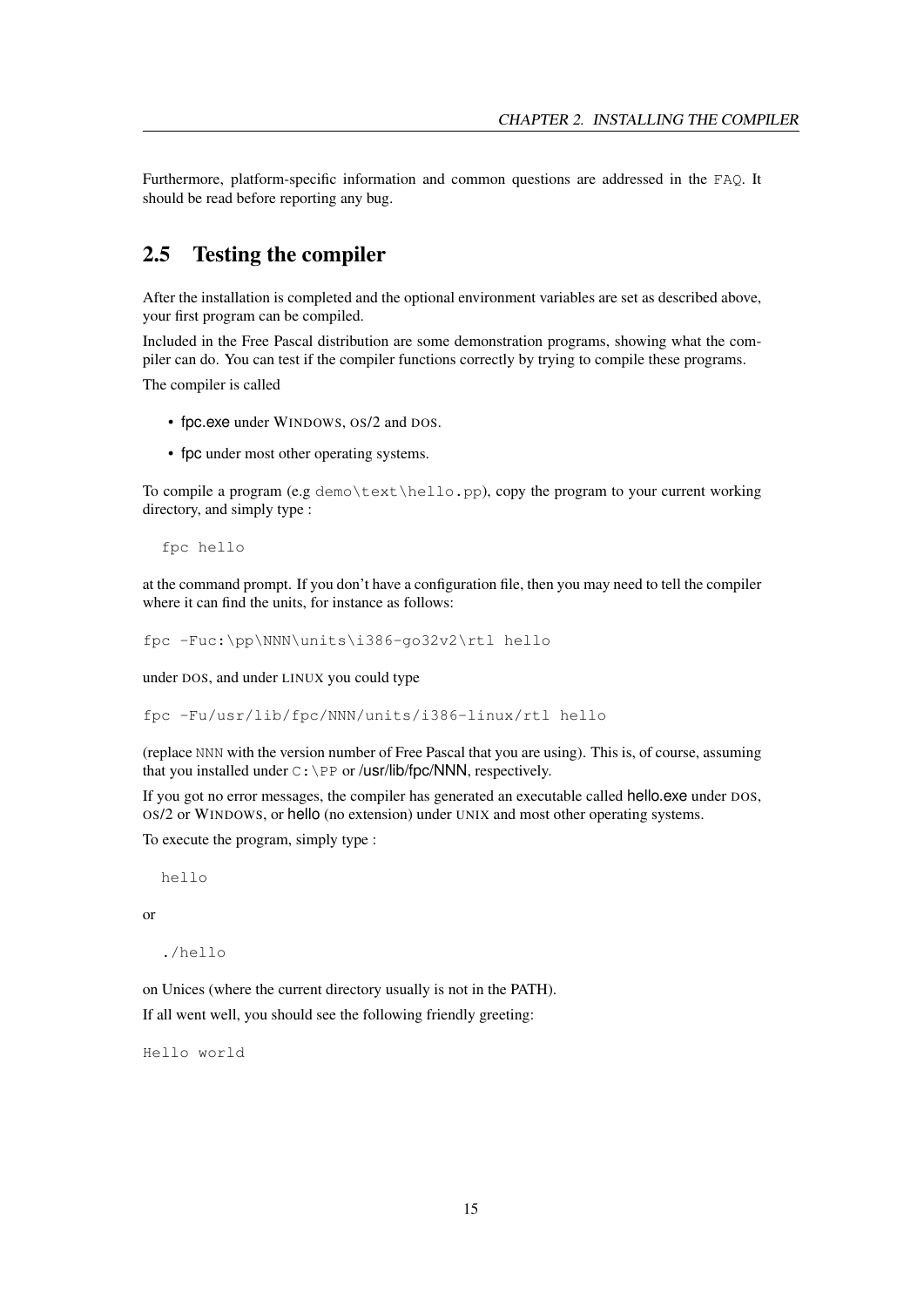## <span id="page-16-0"></span>Chapter 3

# Compiler usage

Here we describe the essentials to compile a program and a unit. For more advanced uses of the compiler, see the section on configuring the compiler, and the [Programmer's Guide.](../prog/prog.html)

The examples in this section suppose that you have an fpc.cfg which is set up correctly, and which contains at least the path setting for the RTL units. In principle this file is generated by the installation program. You may have to check that it is in the correct place. (see section [5.2](#page-35-0) for more information on this.)

## <span id="page-16-1"></span>3.1 File searching

Before you start compiling a program or a series of units, it is important to know where the compiler looks for its source files and other files. In this section we discuss this, and we indicate how to influence this.

**Remark** The use of slashes ( $\theta$ ) and backslashes ( $\lambda$ ) as directory separators is irrelevant, the compiler will convert to whatever character is used on the current operating system. Examples will be given using slashes, since this avoids problems on UNIX systems (such as LINUX).

## <span id="page-16-2"></span>**3.1.1 Command line files**

The file that you specify on the command line, such as in

```
fpc foo.pp
```
will be looked for ONLY in the current directory. If you specify a directory in the filename, then the compiler will look in that directory:

```
fpc subdir/foo.pp
```
will look for foo.pp in the subdirectory subdir of the current directory.

Under case sensitive file systems (such as LINUX and UNIX), the name of this file is case sensitive; under other operating systems (such as DOS, WINDOWS NT, OS/2) this is not the case.

## <span id="page-16-3"></span>**3.1.2 Unit files**

When you compile a unit or program that needs other units, the compiler will look for compiled versions of these units in the following way: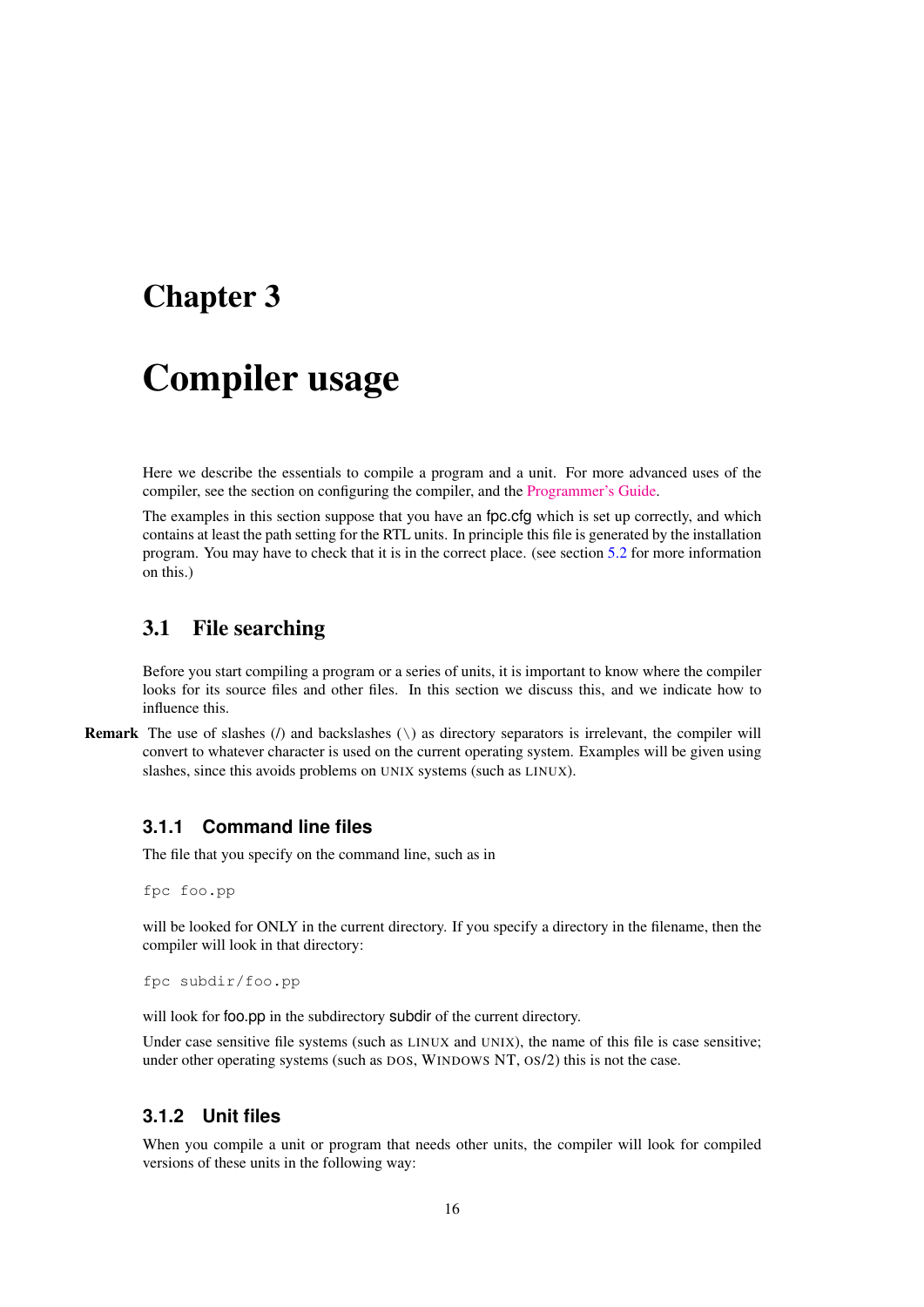- 1. It will look in the current directory.
- 2. It will look in the directory where the source file resides.
- 3. It will look in the directory where the compiler binary is.
- 4. It will look in all the directories specified in the unit search path.

You can add a directory to the unit search path with the  $(-F<sub>u</sub>$  (see page [27\)](#page-26-0)) option. Every occurrence of one of these options will *insert* a directory to the unit search path. i.e. the last path on the command line will be searched first.

The compiler adds several paths to the unit search path:

- 1. The contents of the environment variable XXUNITS, where XX must be replaced with one of the supported targets: GO32V2, LINUX,WIN32, OS2, BEOS, FREEBSD, SUNOS, DARWIN (the actual list depends on the available targets).
- 2. The standard unit directory. This directory is determined from the FPCDIR environment variable. If this variable is not set, then it is defaulted to the following:
	- On LINUX:

```
/usr/local/lib/fpc/FPCVERSION
or
  /usr/lib/fpc/FPCVERSION
```
whichever is found first.

• On other OSes: the compiler binary directory, with '../' appended to it, if it exists. For instance, on Windows, this would mean

C:\FPC\2.6\units\i386-win32

This is assuming the compiler was installed in the directory

 $C:\FPC\2.6$ 

After this directory is determined, the following paths are added to the search path:

- (a) FPCDIR/units/FPCTARGET
- (b) FPCDIR/units/FPCTARGET/rtl

Here target must be replaced by the name of the target you are compiling for: this is a combination of CPU and OS, so for instance

/usr/local/lib/fpc/2.6/units/i386-linux/

or, when cross-compiling

/usr/local/lib/fpc/2.6/units/i386-win32/

The  $-Fu$  option accepts a single  $\star$  wildcard, which will be replaced by all directories found on that location, but *not* the location itself. For example, given the directories

rtl/units/i386-linux fcl/units/i386-linux packages/base packages/extra

the command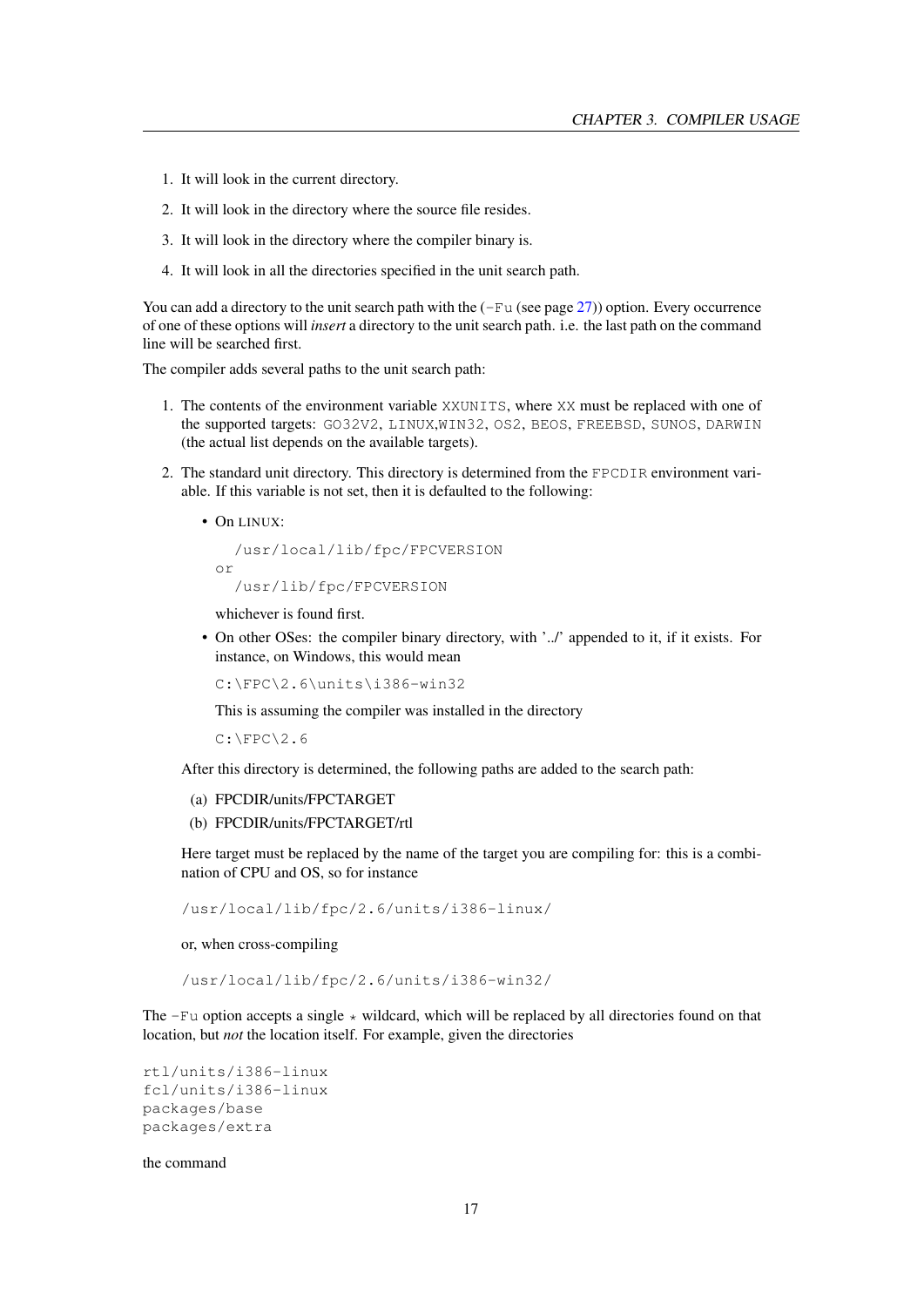fpc -Fu"\*/units/i386-linux"

will have the same effect as

fpc -Furtl/units/i386-linux -Fufcl/units/i386-linux

since both the rtl and fcl directories contain further units/i386-linux subdirectories. The packages directory will not be added, since it doesn't contain a units/i386-linux subdirectory.

The following command

fpc -Fu"units/i386-linux/\*"

will match any directory below the units/i386-linux directory, but will not match the units/i386linux directory itself, so you should add it manually if you want the compiler to look for files in this directory as well:

fpc -Fu"units/i386-linux" -Fu"units/i386-linux/\*"

Note that (for optimization) the compiler will drop any non-existing paths from the search path, i.e. the existence of the path (after wildcard and environment variable expansion) will be tested.

You can see what paths the compiler will search by giving the compiler the  $-\nu u$  option.

Note that unit file paths specified in a config file will be added at the end, while paths specified on the command-line are added at the beginning.

Imagine the following command-line:

fpc -n -Fu/home @cfg -Fu/usr foo.pp

Where the file cfg has the following contents:

-Fu/etc

This will result in the following search path

```
Using unit path: /home/
Using unit path: /usr/
Using unit path: /etc/
Using unit path: /data/FPC/installed/3.1.1/
```
Reverting the order of the files on the command-line :

fpc -n -Fu/usr @cfg -Fu/home foo.pp

#### Results in

Using unit path: /usr/ Using unit path: /home/ Using unit path: /etc/ Using unit path: /data/FPC/installed/3.1.1/

Moving the position of @cfg will not change the path:

fpc -n @cfg -Fu/home -Fu/usr foo.pp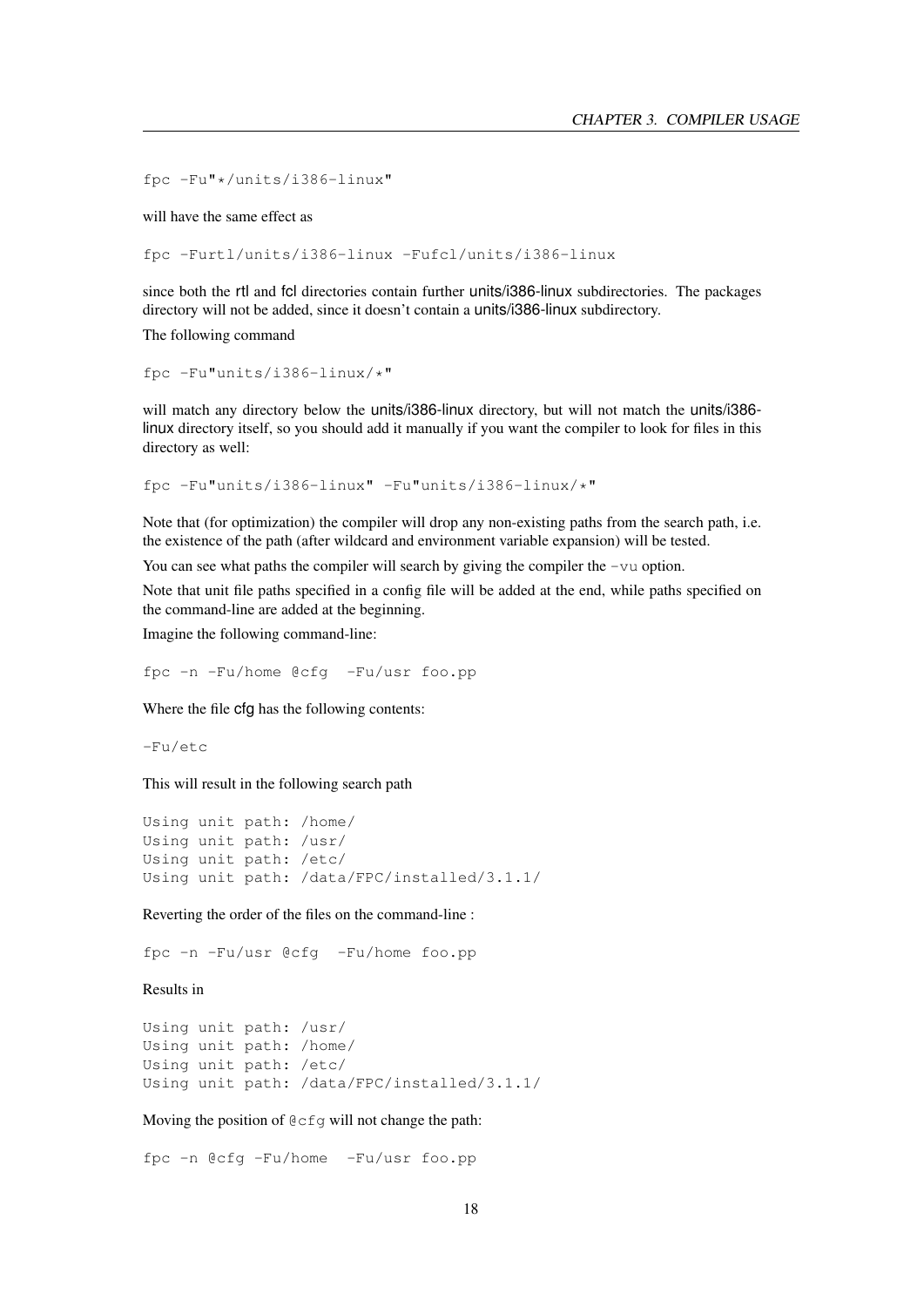#### Results in

```
Using unit path: /home/
Using unit path: /usr/
Using unit path: /etc/
Using unit path: /data/FPC/installed/3.1.1/
```
On systems where filenames are case sensitive (such as UNIX and LINUX), the compiler will :

- 1. Search for the original file name, i.e. preserves case.
- 2. Search for the filename all lowercased.
- 3. Search for the filename all uppercased.

This is necessary, since Pascal is case-independent, and the statements Uses Unit1; or uses unit1; should have the same effect.

It will do this first with the extension .ppu (the compiled unit), .pp and then with the extension .pas. For instance, suppose that the file foo.pp needs the unit bar. Then the command

fpc -Fu.. -Fuunits foo.pp

will tell the compiler to look for the unit bar in the following places:

- 1. In the current directory.
- 2. In the directory where the compiler binary is (not under LINUX).
- 3. In the parent directory of the current directory.
- 4. In the subdirectory units of the current directory
- 5. In the standard unit directory.

Also, unit names that are longer than 8 characters will first be looked for with their full length. If the unit is not found with this name, the name will be truncated to 8 characters, and the compiler will look again in the same directories, but with the truncated name.

If the compiler finds the unit it needs, it will look for the source file of this unit in the same directory where it found the unit. If it finds the source of the unit, then it will compare the file times. If the source file was modified more recent than the unit file, the compiler will attempt to recompile the unit with this source file.

If the compiler doesn't find a compiled version of the unit, or when the -B option is specified, then the compiler will look in the same manner for the unit source file, and attempt to recompile it.

It is recommended to set the unit search path in the configuration file fpc.cfg. If you do this, you don't need to specify the unit search path on the command line every time you want to compile something.

#### <span id="page-19-0"></span>**3.1.3 Include files**

If you include a file in your source with the  $\{\$I \$  filename} directive, the compiler will look for it in the following places:

1. It will look in the path specified in the include file name.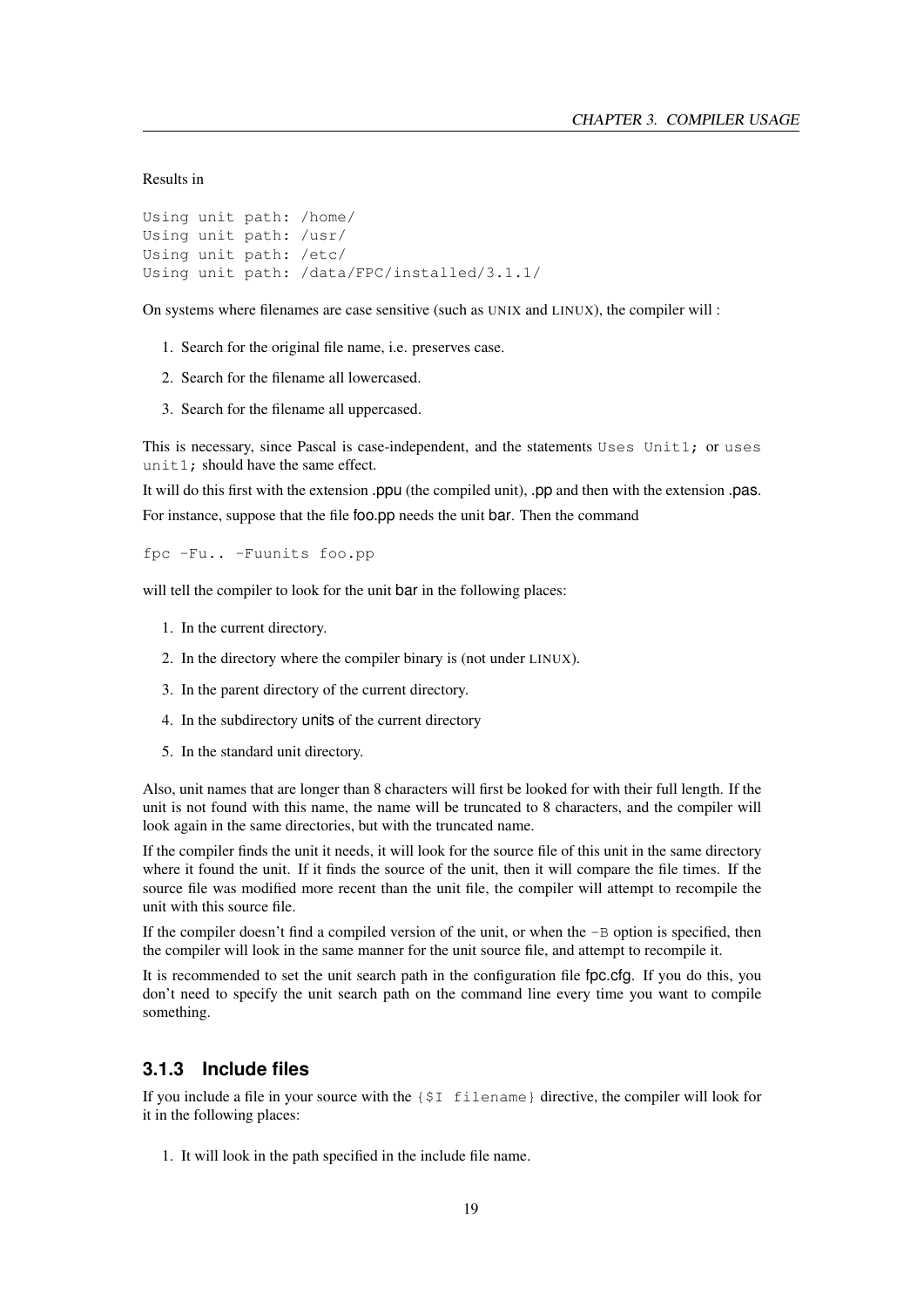- 2. It will look in the directory where the current source file is.
- 3. it will look in all directories specified in the include file search path.

You can add files to the include file search path with the  $-I$  (see page [27\)](#page-26-0) or  $-Fi$  (see page [26\)](#page-26-0) options.

As an example, consider the following include statement in a file units/foo.pp:

{\$i ../bar.inc}

Then the following command :

fpc -Iincfiles units/foo.pp

will cause the compiler to look in the following directories for **bar.inc**:

- 1. The parent directory of the current directory.
- 2. The units subdirectory of the current directory.
- 3. The incfiles subdirectory of the current directory.

#### <span id="page-20-0"></span>**3.1.4 Object files**

When you link to object files (using the  $\{ $L \text{ file } . \circ$}$ ) directive, the compiler will look for this file in the same way as it looks for include files:

- 1. It will look in the path specified in the object file name.
- 2. It will look in the directory where the current source file is.
- 3. It will look in all directories specified in the object file search path.

You can add files to the object file search path with the  $-F \circ$  (see page [27\)](#page-26-0) option.

### <span id="page-20-1"></span>**3.1.5 Configuration file**

Not all options must be given on the compiler command line. The compiler can use a configuration file which can contain the same options as on the command line. There can be only one commandline option on each line in the configuration file.

Unless you specify the  $-n$  (see page [25\)](#page-24-2) option, the compiler will look for a configuration file fpc.cfg in the following places:

- Under UNIX (such as LINUX)
	- 1. The current directory.
	- 2. Your home directory, it looks for .fpc.cfg.
	- 3. The directory specified in the environment variable PPC\_CONFIG\_PATH.
	- 4. in the etc directory above the compiler directory. For instance, if the compiler is in /usr/local/bin, it will look in /usr/local/etc. See below for some additional information about this point.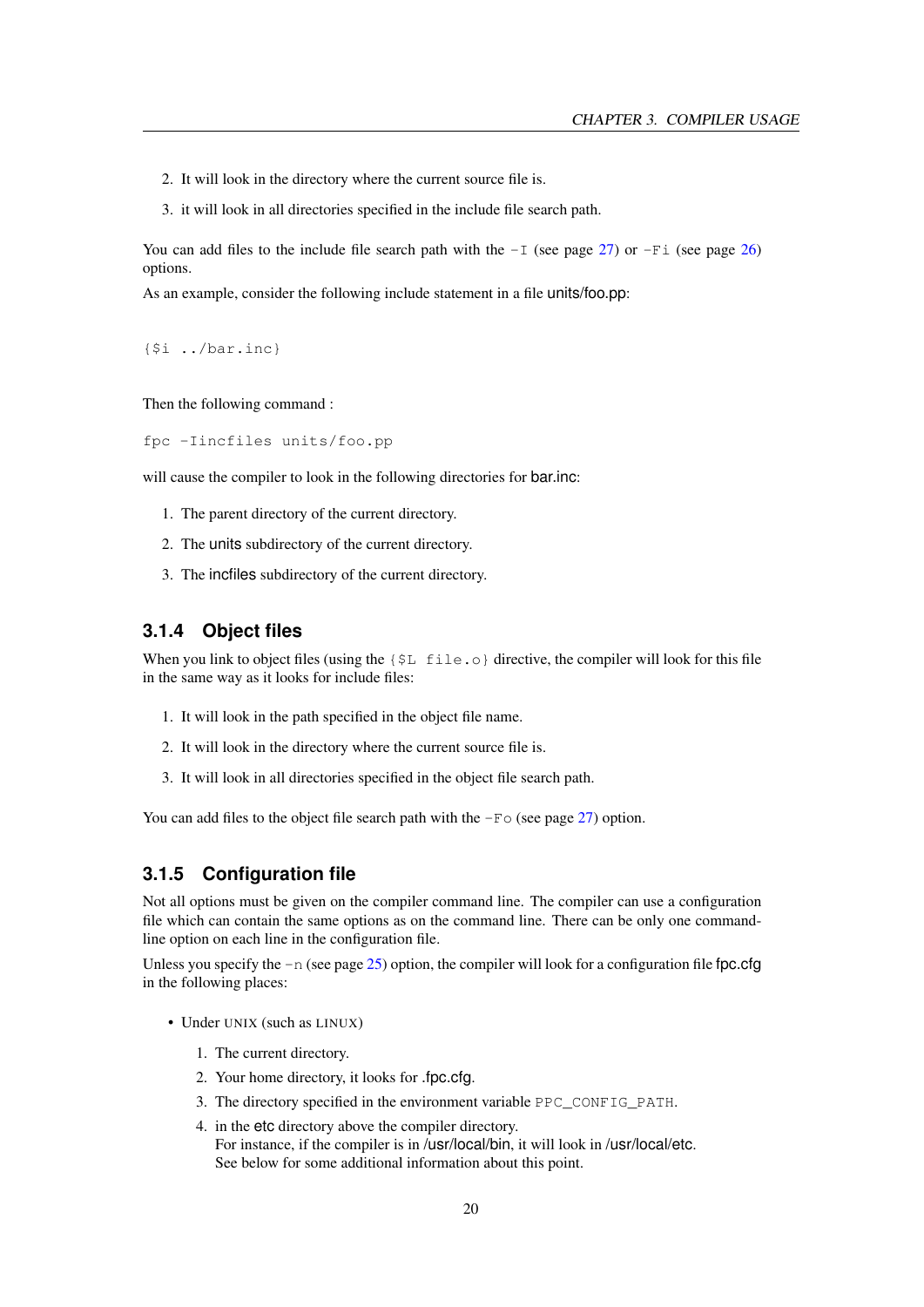- 5. The directory /etc.
- Under all other OSes:
	- 1. The current directory.
	- 2. If it is set, the directory specified in the environment variable PPC\_CONFIG\_PATH.
	- 3. The directory where the compiler is.

Remark Note that the compiler directory is determined by the location of the actual compiler binary. This has 2 consequences:

- 1. The default installation on unix places this under /usr/local/lib/fpc, or /usr/lib/fpc. It places several symlinks in /usr/local/bin or /usr/bin. These symlinks are not considered when looking for the configuration file(s), so the places to look for the configuration file are /usr/local/lib/fpc/etc, or /usr/lib/fpc/etc.
- 2. The fpc command is not the actual compiler binary. The fpc command selects the actual compiler binary based on e.g. the CPU target. The actual compiler binary is called ppcXYZ.
- 3. The actual installation directory may vary: /usr/local/bin may be /usr/bin, depending on the packager.

### <span id="page-21-0"></span>**3.1.6 About long filenames**

Free Pascal can handle long filenames on all platforms, except DOS. On Windows, it will use support for long filenames if it is available (which is not always the case on older versions of Windows).

If no support for long filenames is present, it will truncate unit names to 8 characters.

It is not recommended to put units in directories that contain spaces in their names, since the external GNU linker doesn't understand such filenames.

## <span id="page-21-1"></span>3.2 Compiling a program

Compiling a program is very simple. Assuming that you have a program source in the file prog.pp, you can compile this with the following command:

```
fpc [options] prog.pp
```
The square brackets  $\lceil \cdot \rceil$  indicate that what is between them is optional.

If your program file has the .pp or .pas extension, you can omit this on the command line, e.g. in the previous example you could have typed:

fpc [options] prog

If all went well, the compiler will produce an executable file. You can execute it straight away; you don't need to do anything else.

You will notice that there is also another file in your directory, with extension .0. This contains the object file for your program. If you compiled a program, you can delete the object file (.o), but don't delete it if you compiled a unit. This is because the unit object file contains the code of the unit, and will be linked in any program that uses it.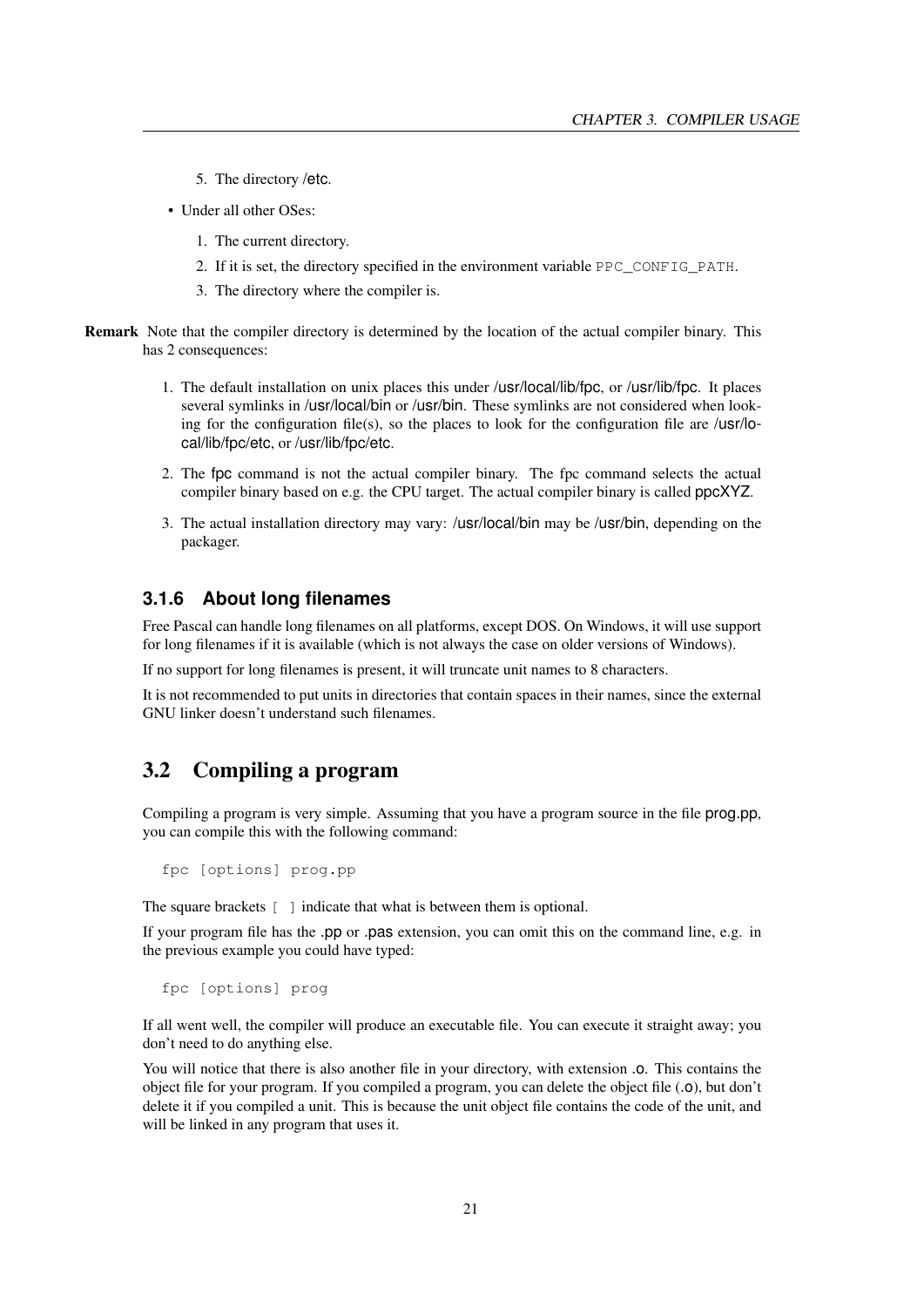## <span id="page-22-0"></span>3.3 Compiling a unit

Compiling a unit is not essentially different from compiling a program. The difference is mainly that the linker isn't called in this case.

To compile a unit in the file foo.pp, just type :

fpc foo

Recall the remark about file extensions in the previous section.

When all went well, you will be left with 2 (two) unit files:

- 1. foo.ppu this is the file describing the unit you just compiled.
- 2. foo.o this file contains the actual code of the unit. This file will eventually end up in the executables.

Both files are needed if you plan to use the unit for some programs. So don't delete them. If you want to distribute the unit, you must provide both the .ppu and .o file. One is useless without the other.

## <span id="page-22-1"></span>3.4 Units, libraries and smartlinking

The Free Pascal compiler supports smartlinking and the creation of libraries. However, the default behavior is to compile each unit into one big object file, which will be linked as a whole into your program. Shared libraries can be created on most platforms, although current level of FPC support may vary (they are e.g. not supported for GO32v2 and OS2 targets).

It is also possible to take existing units and put them together in 1 static or shared library (using the ppumove tool, section [8.7,](#page-110-0) page [110\)](#page-110-0).

## <span id="page-22-2"></span>3.5 Reducing the size of your program

When you created your program, it is possible to reduce the size of the resulting executable. This is possible, because the compiler leaves a lot of information in the program which, strictly speaking, isn't required for the execution of the program.

The surplus of information can be removed with a small program called strip.The usage is simple. Just type

strip prog

On the command line, and the strip program will remove all unnecessary information from your program. This can lead to size reductions of up to 30 %.

You can use the  $-Xs$  switch to let the compiler do this stripping automatically at program compile time. (The switch has no effect when compiling units.)

Another technique to reduce the size of a program is to use smartlinking. Normally, units (including the system unit) are linked in as a whole. It is however possible to compile units such that they can be smartlinked. This means that only the functions and procedures that are actually used are linked in your program, leaving out any unnecessary code. The compiler will turn on smartlinking with the  $-XX$  (see page [32\)](#page-27-0) switch. This technique is described in full in the programmers guide.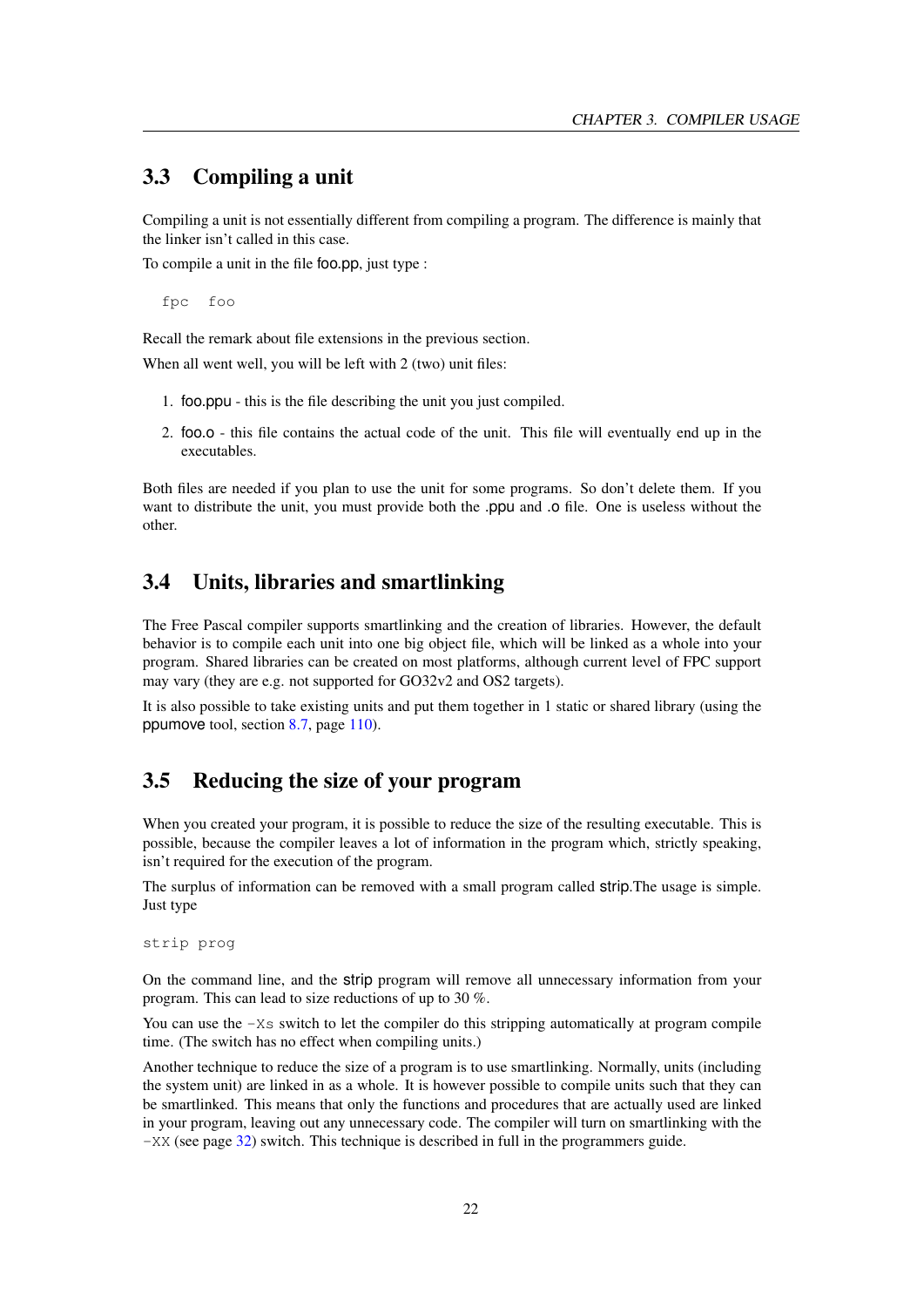## <span id="page-23-0"></span>Chapter 4

# Compiling problems

## <span id="page-23-1"></span>4.1 General problems

- **IO-error -2 at ...** : Under LINUX you can get this message at compiler startup. It means typically that the compiler doesn't find the error definitions file. You can correct this mistake with the  $-Fr$  (see page [27\)](#page-26-0) option under LINUX.
- Error : File not found : xxx or Error: couldn't compile unit xxx: This typically happens when your unit path isn't set correctly. Remember that the compiler looks for units only in the current directory, and in the directory where the compiler itself is. If you want it to look somewhere else too, you must explicitly tell it to do so using the  $-Fu$  (see page [27\)](#page-26-0) option. Or you must set up a configuration file.

## <span id="page-23-2"></span>4.2 Problems you may encounter under DOS

#### • No space in environment.

An error message like this can occur if you call SET\_PP.BAT in AUTOEXEC.BAT. To solve this problem, you must extend your environment memory. To do this, search a line in CONFIG.SYS like

SHELL=C:\DOS\COMMAND.COM

and change it to the following:

SHELL=C:\DOS\COMMAND.COM /E:1024

You may just need to specify a higher value, if this parameter is already set.

• Coprocessor missing

If the compiler writes a message that there is no coprocessor, install the coprocessor emulation.

• Not enough DPMI memory

If you want to use the compiler with DPMI you must have at least 7-8 MB free DPMI memory, but 16 Mb is a more realistic amount.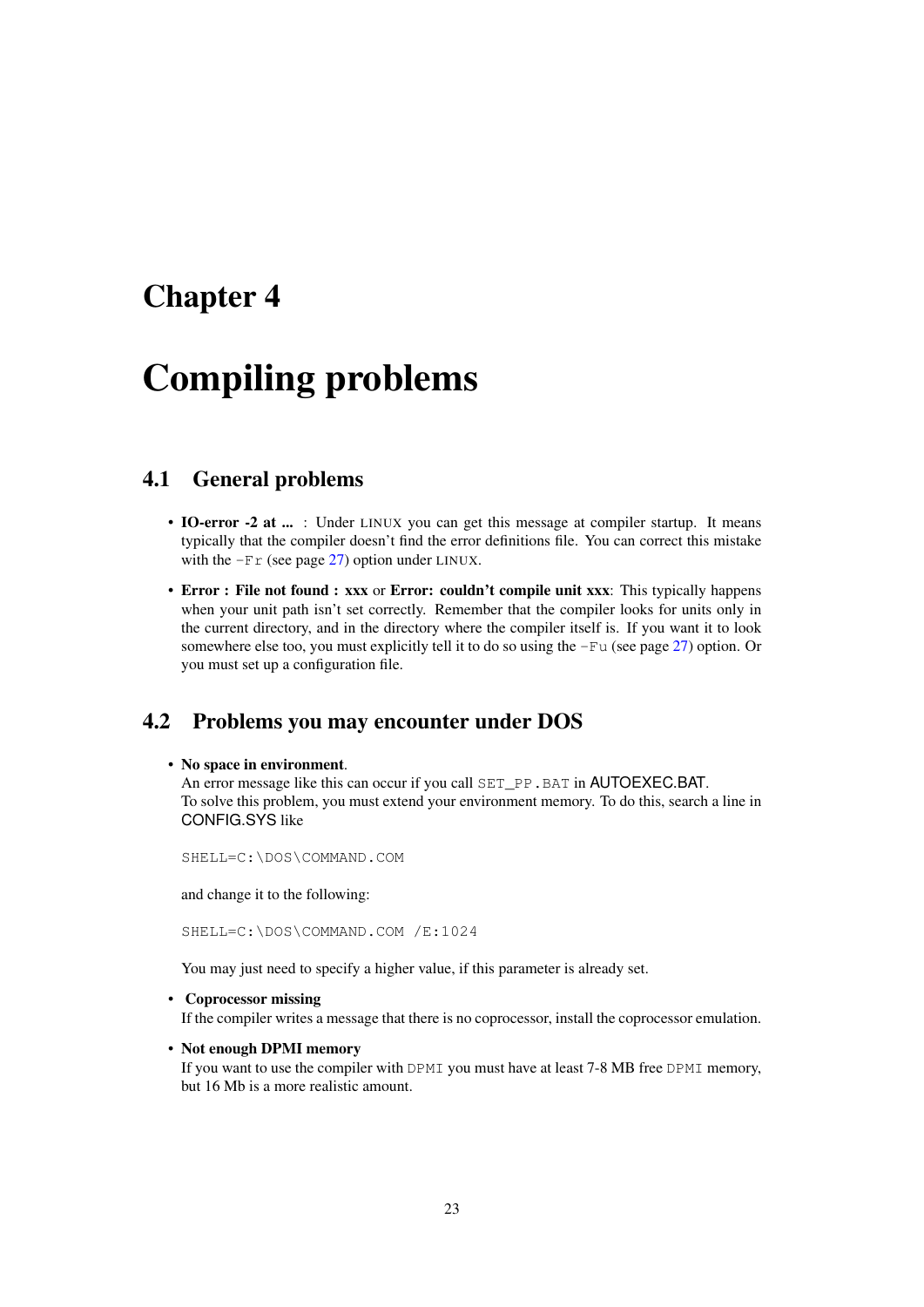## <span id="page-24-0"></span>Chapter 5

# Compiler configuration

The output of the compiler can be controlled in many ways. This can be done essentially in two distinct ways:

- Using command line options.
- Using the configuration file: fpc.cfg.

The compiler first reads the configuration file. Only then are the command line options checked. This creates the possibility to set some basic options in the configuration file, and at the same time you can still set some specific options when compiling some unit or program. First we list the command line options, and then we explain how to specify the command line options in the configuration file. When reading this, keep in mind that the options are case sensitive.

## <span id="page-24-1"></span>5.1 Using the command line options

The available options for the current version of the compiler are listed by category. Also, see chapter [A,](#page-127-0) page [127](#page-127-0) for a listing as generated by the current compiler.

#### <span id="page-24-2"></span>**5.1.1 General options**

- -h Print a list of all options and exit.
- -? Same as -h, waiting after each screenfull for the enter key.
- -i Print copyright and other information. You can supply a qualifier, as  $-i \times x \times$  where xxx can be one of the following:
	- D : Returns the compiler date.
	- V : Returns the short compiler version.
	- W: Return full compiler version.
	- SO : Returns the compiler OS.
	- SP : Returns the compiler processor.
	- TO : Returns the target OS.
	- TP : Returns the target processor.
	- a : Returns a list of supported ABI targets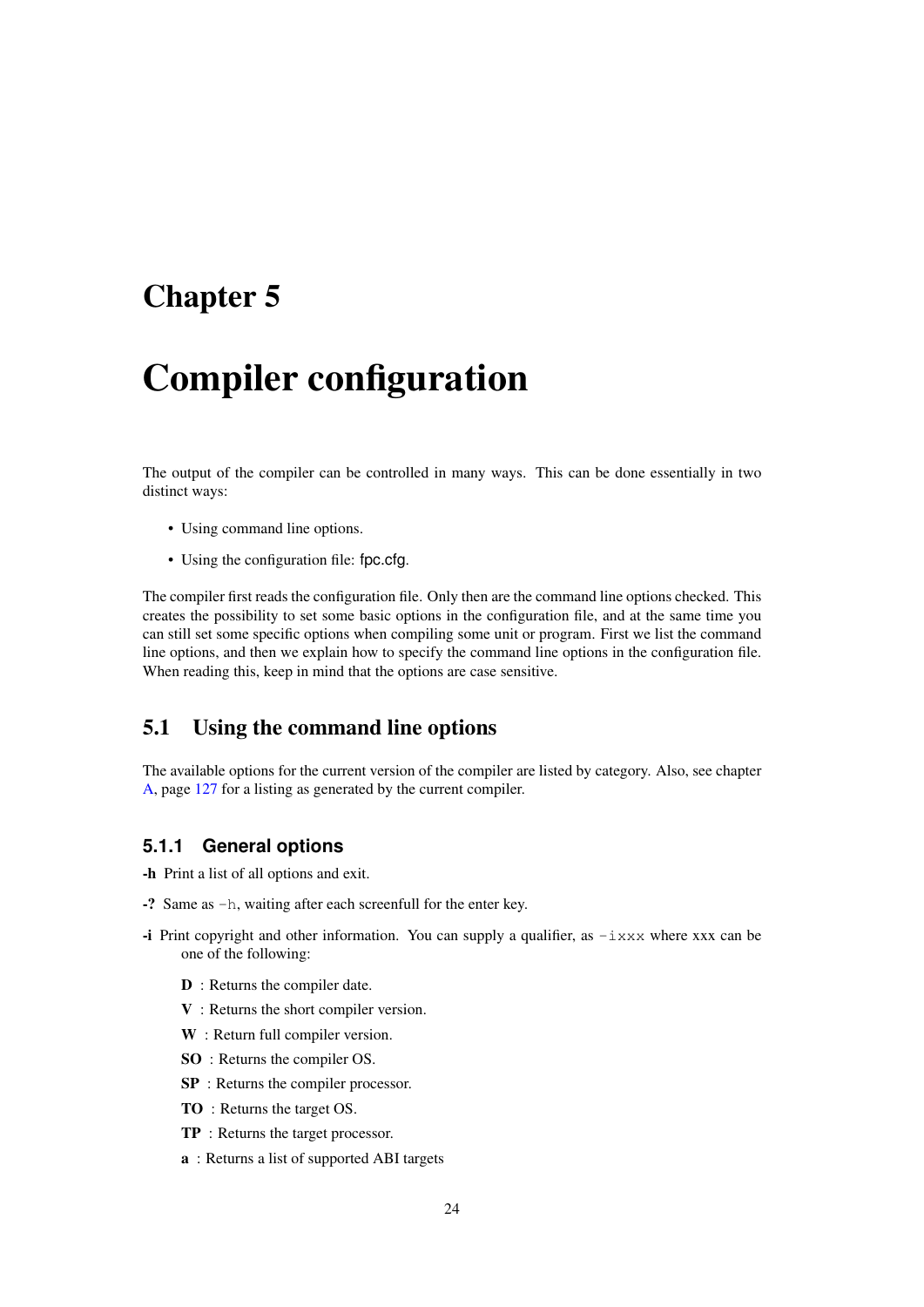- c : Returns a list of supported CPU instruction sets
- f : Returns a list of supported FPU instruction sets
- i : Returns a list of supported inline assembler modes
- o : Returns a list of supported optimizations
- r : Returns a list of recognized compiler and RTL features
- t : Returns a list of supported targets
- u : Returns a list of supported microcontroller types
- w: Returns a list of supported whole program optimizations

-l Print a line stating which program this is and its version.

-n Ignore the default configuration file. You can still pass a configuration file with the @ option.

-VNNN set the version number to NNN (appends -NNN to the binary name)

### <span id="page-25-0"></span>**5.1.2 Options for getting feedback**

-vxxx Be verbose. xxx is a combination of the following :

- e : Show errors. This option is on by default.
- w : Issue warnings.
- n : Issue notes.
- h : Issue hints.
- i : Issue informational messages.
- 1 : Report number of lines processed (every 100 lines).
- u : Show information on units being loaded.
- t : Show names of files being opened.
- p : Write parse tree (tree.log)
- q : Show message numbers.
- c : Notify on each conditional being processed.
- mxxx : xxx is a comma-separated list of messages numbers which should not be shown. This option can be specified multiple times.
- d : Show additional debugging information.
- 0 : No messages. This is useful for overriding the default setting in the configuration file.
- b : Show all procedure declarations if an overloaded function error occurs.
- x : Show information about the executable (Win32 platform only).
- $r$ : Format errors in RHIDE/GCC compatibility mode.
- a : Show all possible information. (this is the same as specifying all options)
- b : Tells the compiler to write filenames using the full path.
- $\nu$  : Write copious debugging information to file. fpcdebug.txt..
- s : Write timestamps. Mainly for the compiler developers.
- p Write parse tree to file tree.log. (Intended for compiler developers.)
- z Write compiler messages to standard error instead of standard output.

The difference between an error/fatal error/hint/warning/note is the severity: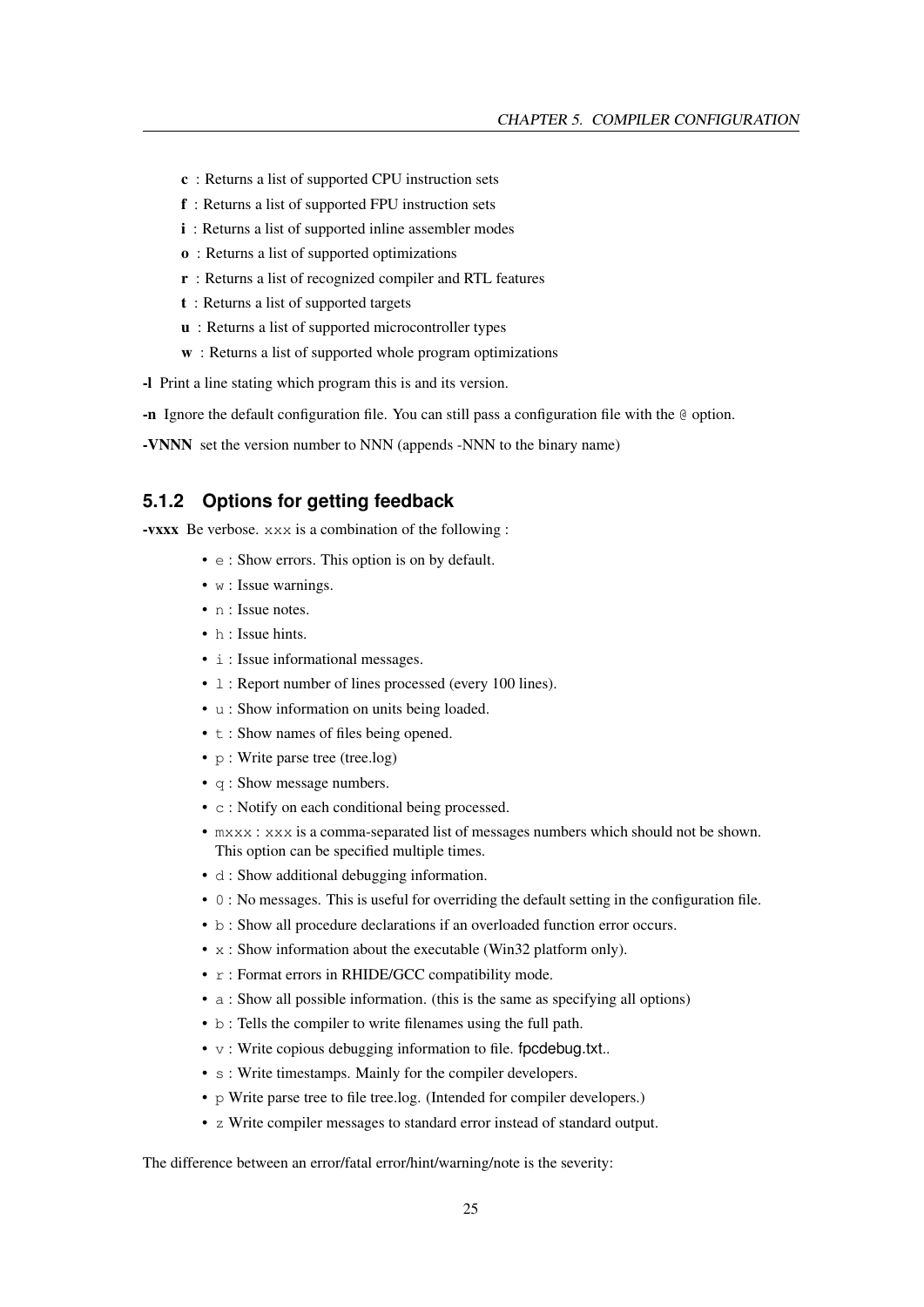- Fatal The compiler encountered an error, and can no longer continue compiling. It will stop at once.
- Error The compiler encountered an error, but can continue to compile (at most till the end of the current unit).
- Warning if there is a warning, it means there is probably an error, i.e. something may be wrong in your code.
- Hint Is issued if the compiler thinks the code could be better, but there is no suspicion of error.
- Note Is some noteworthy information, but again there is no error.

The difference between hints and notes is not really very clear. Both can be ignored without too much risk, but warnings should always be checked.

#### <span id="page-26-0"></span>**5.1.3 Options concerning files and directories**

- -exxx Specify xxx as the directory containing the executables for the programs as (the assembler) and ld (the linker).
- -FaXYZ load units XYZ after the system unit, but before any other unit is loaded. XYZ is a commaseparated list of unit names. This can only be used for programs, and has the same effect as if XYZ were inserted as the first item in the program's uses clause.

-FcXXX Set the input codepage to XXX. Experimental.

-FCxxx Set the RC compiler (resource compiler) binary name to xxx.

-Fd Disable the compiler's internal directory cache. By default, the compiler caches the names of all files in a directory as soon as it looks for a single file in said directory. This ensures that the correct case of all file names is used in the debug information. It also allows to create compiled files with the correct casing when compiling on a case-preserving file systems under an OS that also support case-sensitive file systems. Lastly, it can also increase performance. This feature can however cause severe slowdowns on networked file systems, especially when compiling trivial programs in directories containing many files, and such slowdowns can be addressed by disabling the cache using this switch.

- -Fexxx Write errors, etc. to the file named xxx.
- -FExxx Write the executable and units to directory xxx instead of the current directory. If this option contains a path component and is followed by an option  $-\circ$  (see page [30\)](#page-27-0)), then the  $-\circ$  path will override the  $-FE$  path setting.
- -Ffxxx Add xxx to the framework path (only for Darwin).

-Fg ?

- -Fixxx Add xxx to the include file search path.
- -Flxxx Add xxx to the library search path. (This is also passed to the linker.)
- -FLxxx (LINUX only) Use xxx as the dynamic linker. The default is /lib/ld-linux.so.2, or /lib/ldlinux.so.1, depending on which one is found first.
- -Fmxxx Load the unicode conversion table from file x.txt in the directory where the compiler is located. Only used when  $-Fc$  is also in effect.
- -FMxxx Set the directory where to search for unicode binary files to xxx.

<sup>-</sup>FD Same as  $-e$ .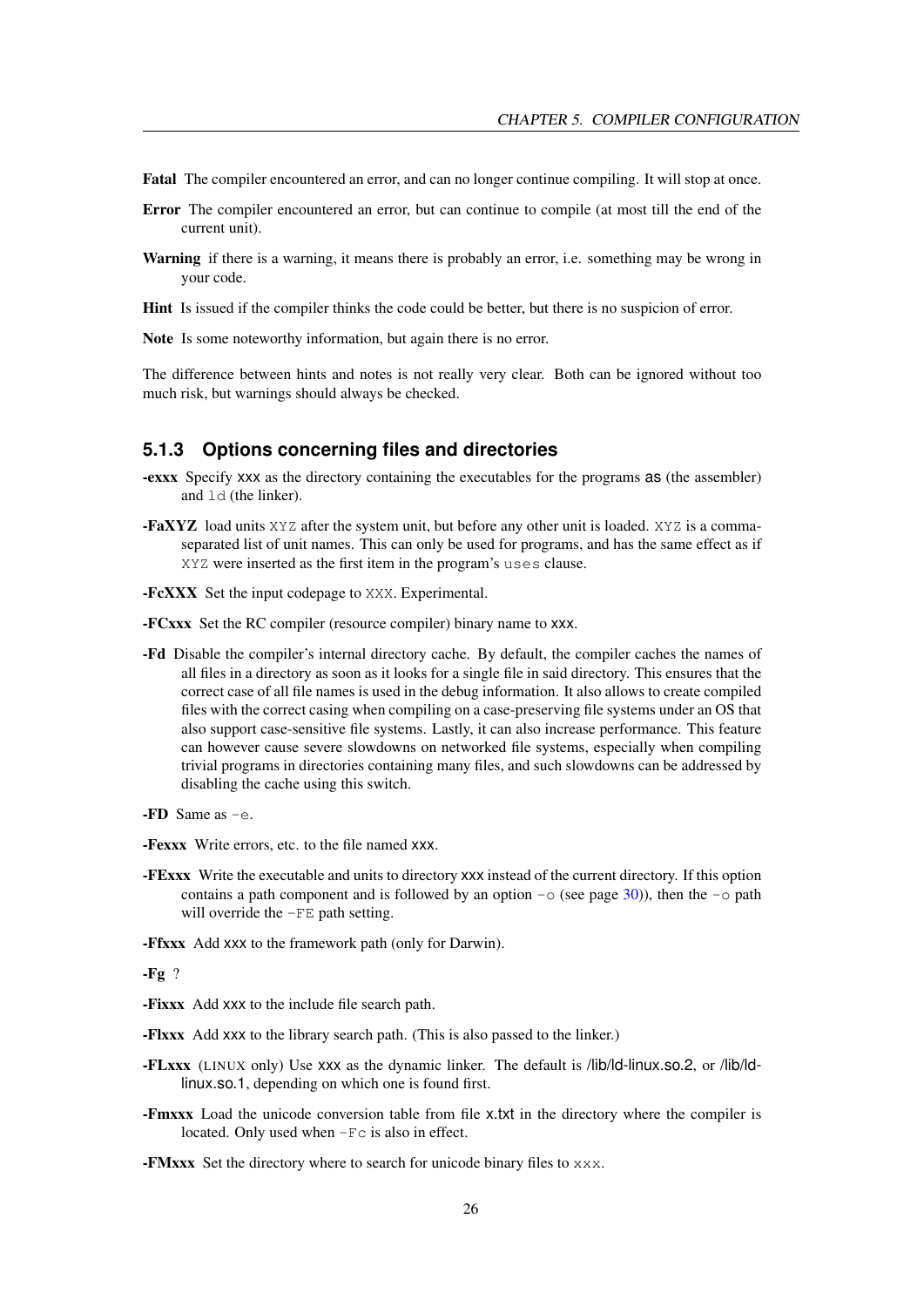- -Foxxx Add xxx to the object file search path. This path is used when looking for files that need to be linked in.
- -Frxxx Specify xxx as the file which contain the compiler messages. This will override the compiler's built-in default messages, which are in english.
- -FRxxx set the resource (.res) linker to xxx.
- -Fuxxx Add xxx to the unit search path. Units are first searched in the current directory. If they are not found there then the compiler searches them in the unit path. You must *always* supply the path to the system unit. The xxx path can contain a single wildcard (\*) which will be expanded to all possible directory names found at that location. Note that the location itself is not included in the list. See section [3.1.2,](#page-16-3) page [16](#page-16-3) for more information about this option.
- -**FUxxx** Write units to directory  $x \times x$  instead of the current directory. It overrides the  $-FE$  option.

-Ixxx Add xxx to the include file search path. This option has the same effect as  $-Fi$ .

-FWxxx store generated Whole Program Optimization information in file xxx.

-Fwxxx Read Whole Program Optimization information (as saved using -FWxxx) from file xxx.

### <span id="page-27-0"></span>**5.1.4 Options controlling the kind of output.**

For more information on these options, see [Programmer's Guide.](../prog/prog.html)

- -a Do not delete the assembler files (not applicable when using the internal assembler). This also applies to the (possibly) generated batch script.
- -al Include the source code lines in the assembler file as comments.
- -an Write node information in the assembler file (nodes are the way the compiler represents statements or parts thereof internally). This is primarily intended for debugging the code generated by the compiler.
- -ap Use pipes instead of creating temporary assembler files. This may speed up the compiler on OS/2 and LINUX. Only with assemblers (such as GNU if the internal assembler is used.
- -ar List register allocation and release info in the assembler file. This is primarily intended for debugging the code generated by the compiler.
- -at List information about temporary allocations and deallocations in the assembler file.
- -**Axxx** specify what kind of assembler should be generated. Here  $x \times x$  is one of the following :

default Use the built-in default.

as Assemble using GNU as.

gas Assemble using GNU gas.

gas-darwin Assemble using GNU gas for darwin Mach-O64.

nasmcoff Coff (Go32v2) file using Nasm.

nasmelf Elf32 (LINUX) file using Nasm.

nasmwin32 WINDOWS 32-bit file using Nasm.

nasmwin64 WINDOWS 64-bit file using Nasm.

nasmwdosx WINDOWS 32-bit/DOSX file using Nasm.

nasmdarwin Object file using Nasm.darwin Mach-O64 using GNU GAS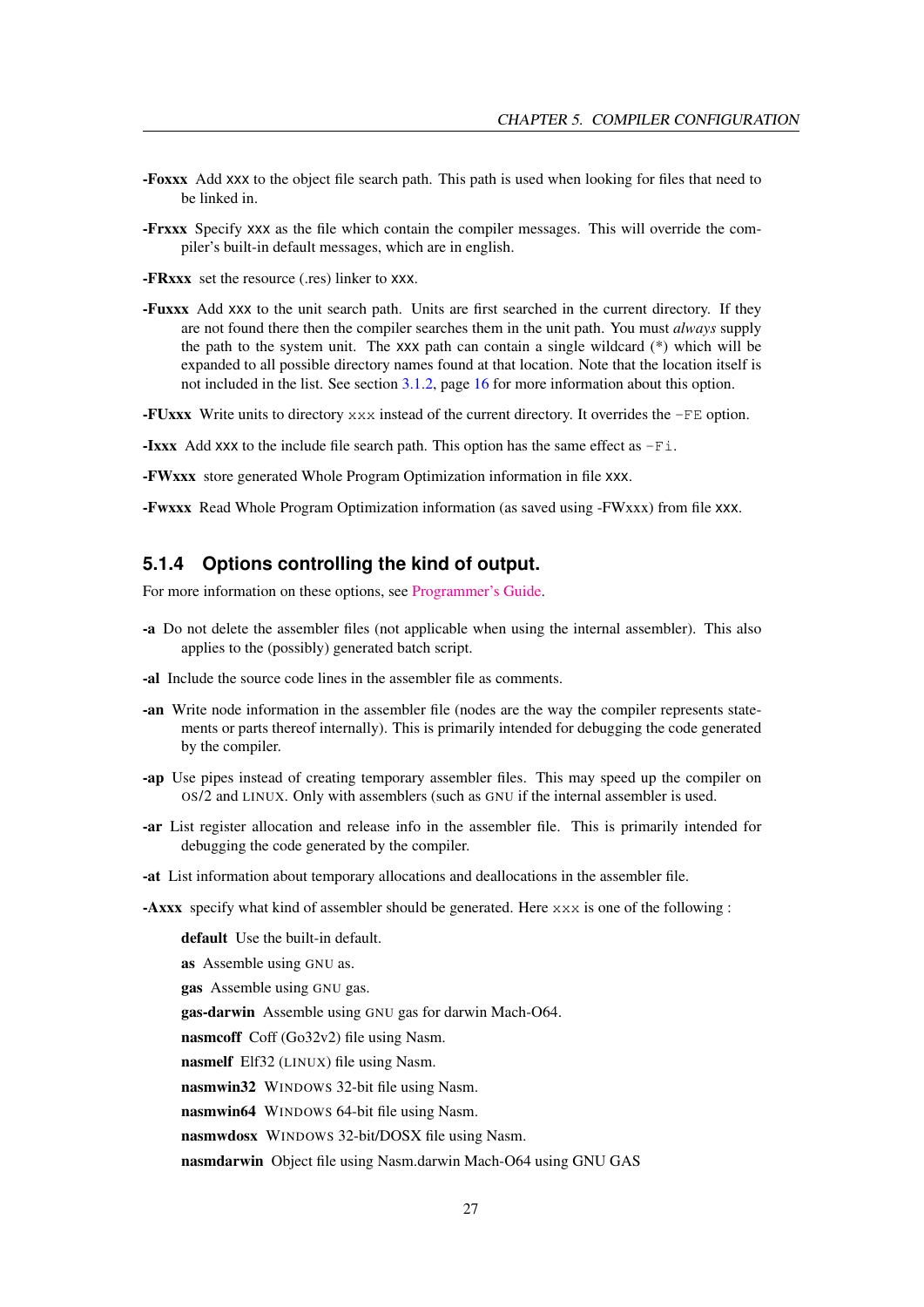macho Mach-O (Darwin, Intel 32 bit) using internal writer. masm Object file using Masm (Microsoft). tasm Object file using Tasm (Borland). elf Elf32 (LINUX) using internal writer. coff Coff object file (Go32v2) using the internal binary object writer. pecoff PECoff object file (Win32) using the internal binary object writer. wasm Object file using wasm (Watcom). yasm Object file using yasm (experimental).

- -B Re-compile all used units, even if the unit sources didn't change since the last compilation.
- -b Generate browser info. This information can be used by an Integrated Development Environment (IDE) to provide information on classes, objects, procedures, types and variables in a unit.
- -bl The same as -b but also generates information about local variables, types and procedures.
- -C3 Turn on (or off) IEEE error checking for constants.
- -Caxxx Set the ABI (Application Binary Interface) to xxx. The  $-i$  option gives the possible values for xxx.
- -Cb Generate big-endian code.
- -Cc Set the default calling convention used by the compiler.
- -CD Create a dynamic library. This is used to transform units into dynamically linkable libraries on LINUX.
- -Ce Emulate floating point operations.
- **-Cfxxx** Set the used floating point processor to xxx.  $f_{\text{PC}}$  -i lists all possible values.
- -CFNN Set the minimal floating point precision to NN. Possible values are 32 and 64.
- -Cg Enable generation of PIC code. This should only be necessary when generating libraries on LINUX or other Unices.
- -Chxxx Reserves xxx bytes heap. xxx should be between 1024 and 67107840.
- -Ci Generate Input/Output checking code. In case some input/output code of your program returns an error status, the program will exit with a run-time error. Which error is generated depends on the I/O error.
- -Cn Omit the linking stage.
- -CN Generate nil-pointer checks (AIX-only).
- -Co Generate Integer overflow checking code. In case of integer errors, a run-time error will be generated by your program.
- -CO Check for possible overflow of integer operations.
- -CpXXX Set the processor type to XXX.
- $-CPX=N$  Set the packing for X to N. X can be PACKSET, PACKENUM or PACKRECORDS, and N can be a value of 1,2,4,8 or one of the keywords DEFAULT (0) or NORMAL. PACKRECORDS supports also values 16 and 32. (see the [Programmer's Guide](../prog/prog.html) for more info).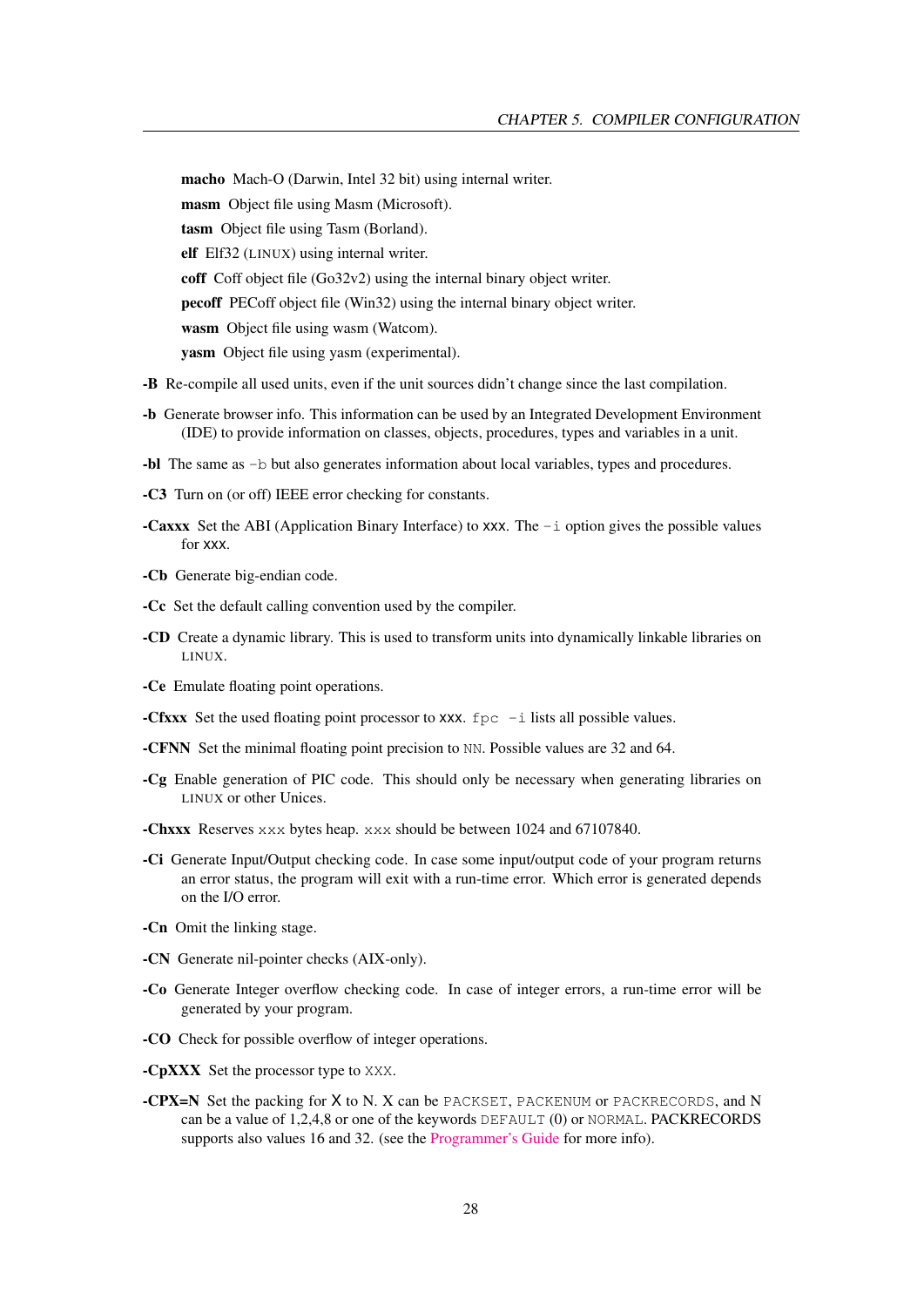- -Cr Generate Range checking code. If your program accesses an array element with an invalid index, or if it increases an enumerated type beyond its scope, a run-time error will be generated.
- -CR Generate checks when calling methods to verify if the virtual method table for that object is valid.
- -Csxxx Set stack size to xxx.
- -Ct Generate stack checking code. If your program performs a faulty stack operation, a run-rime error will be generated.
- -CTNNN Target specific code generation options:
	- cld Emit a CLD instruction before using the x86 string instructions
- -CX Create a smartlinked unit when writing a unit. Smartlinking will only link in the code parts that are actually needed by the program. All unused code is left out. This can lead to substantially smaller binaries.
- -dxxx Define the symbol name xxx. This can be used to conditionally compile parts of your code.
- -D Generate a DEF file (for OS/2).
- -Dd Set the description of the executable/library (WINDOWS).
- -Dv Set the version of the executable/library (WINDOWS).
- -Dw PM application (for OS/2)
- - $E$  Same as  $-Cn$ .
- **-fPIC** same as  $-Cq$ .
- -g Generate debugging information for debugging with gdb.
- **-gc** Generate checks for pointers. This must be used with the  $-\eta h$  command line option. When this options is enabled, it will verify that all pointer accesses are within the heap.
- -gg Same as  $-q$ .
- -gh Use the heaptrc unit (see [Unit Reference\)](../rtl/index.html). (Produces a report about heap usage after the program exits)
- -gl Use the lineinfo unit (see [Unit Reference\)](../rtl/index.html). (Produces file name/line number information if the program exits due to an error.)
- $-g\textbf{0}$  set debug information options. One of the options is dwarfsets: It enables dwarf set debug information (this does not work with gdb versions prior to 6.5. stabsabsincludes tells the compiler to store absolute/full include file paths in stabs. dwarfmethodclassprefix tells the compiler to prefix method names in DWARF with class name. item [-gp] Preserve case in stabs symbol names. Default is to uppercase all names.
- -gs Write stabs debug information.
- -gt Trash local variables. This writes a random value to local variables at procedure start. This can be used to detect uninitialized variables. The t can be specified multiple times
- -gv Emit info for valgrind. *Note:* this will include the cmem unit in your executable, replacing the default memory manager with the C memory manager.
- -gw Emit dwarf debugging info (version 2).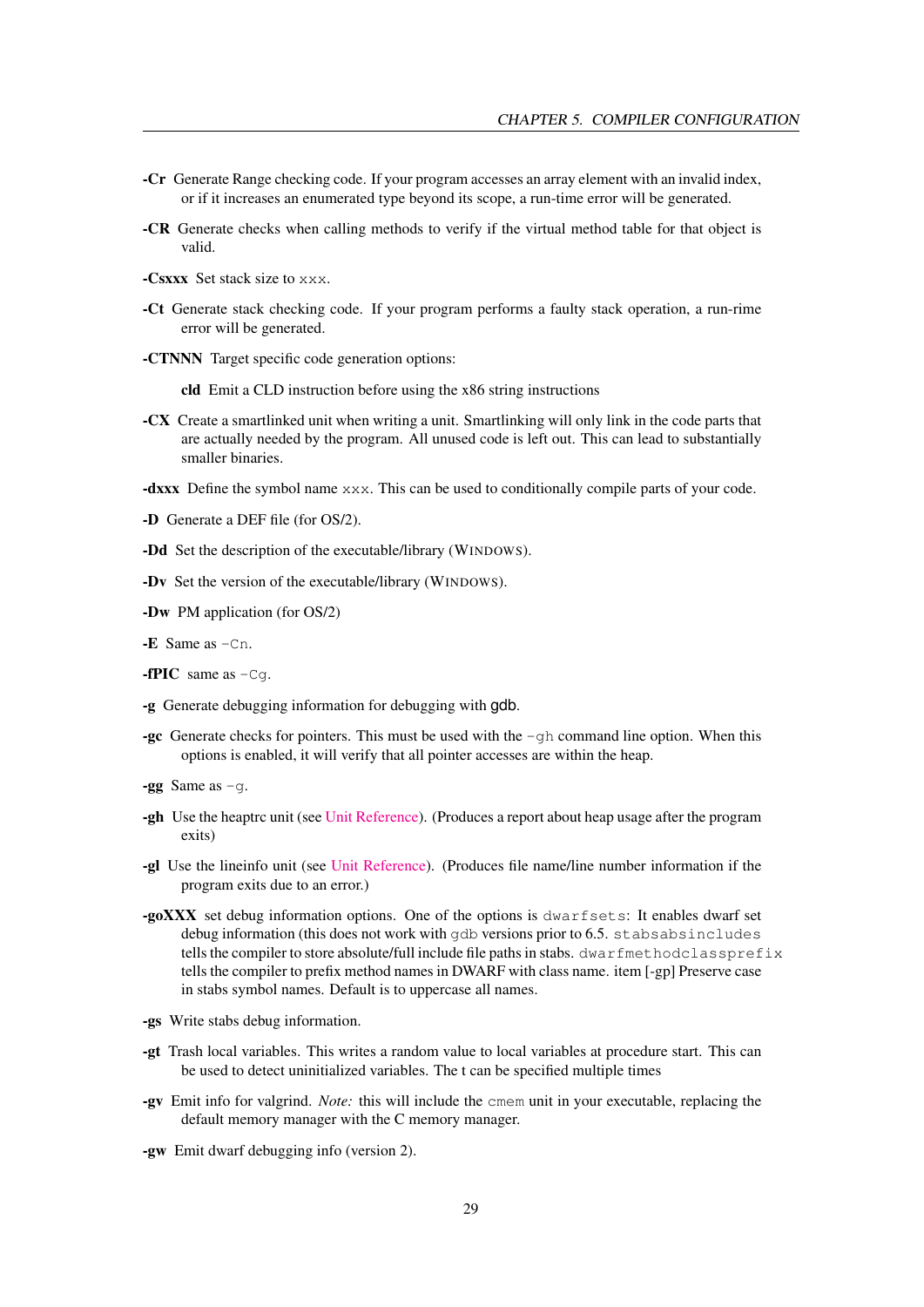- -gw2 Emit dwarf debugging info (version 2).
- -gw3 Emit dwarf debugging info (version 3).
- -gw4 Emit dwarf debugging info (version 4, experimental).
- -kxxx Pass xxx to the linker.
- -Nxxx Do node tree optimizations. Here xxx is one of
	- u Unroll loops

-Oxxx Optimize the compiler's output; xxx can have one of the following values :

- aPARAM=VALUE Specify alignment of structures and code. PARAM determines what should be aligned; VALUE specifies the alignment boundary. See the Programmer's Guide for a description of the possible values.
- 1 Level 1 optimizations (quick and debugger-friendly optimizations).
- 2 Level 2 optimizations (-O1 plus quick optimizations).
- 3 Level 3 optimizations (-O2 plus slower optimizations).
- 4 Level 4 optimizations (-O3 plus optimizations that might have side effects).

oNNN Specify individual optimizations: NNN can be one of

REGVAR Use register variables

UNCERTAIN Uncertain optimizations (use with care)

STACKFRAME Skip stack frames

PEEPHOLE Peephole optimizations

ASMCSE Common subexpression elimination at the assembler level (i386-only, deprecated)

LOOPUNROLL Unroll (small) loops

TAILREC Change tail recursion to non-recursive loop

CSE Common subexpression elimination

DFA Enable Data Flow Analysis

USEEBP Use the EBP/RBP register to hold variables (x86-only)

ORDERFIELDS Reorder class instance fields if this results in better alignment

FASTMATH Fast math operations (may reduce floating point precision)

REMOVEEMPTYPROCS Remove calls to empty procedures.

CONSTPROP Constant propagation (experimental, requires -Oodfa)

- **pxxx** select processor xxx to optimize for.  $fpc i$  lists all available processor instruction sets.
- **WXXX** Generate Whole-Program-Optimization information for feature  $xxx$ . fpc  $-i$  will generate a list of possible values.
- **wxxx** Perform Whole-Program-Optimization information for feature xxx. fpc  $-i$  will generate a list of possible values.
- s Optimize for size rather than speed.

The exact effect of some of these optimizations can be found in the [Programmer's Guide.](../prog/prog.html)

- -oxxx Use xxx as the name of the output file (executable). For use only with programs. The output filename can contain a path, and if it does, it will override any previous  $-FE$  setting. If the output filename does not contain a path, the -FE setting is observed.
- -pg Generate profiler code for gprof. This will define the symbol FPC\_PROFILE, which can be used in conditional defines.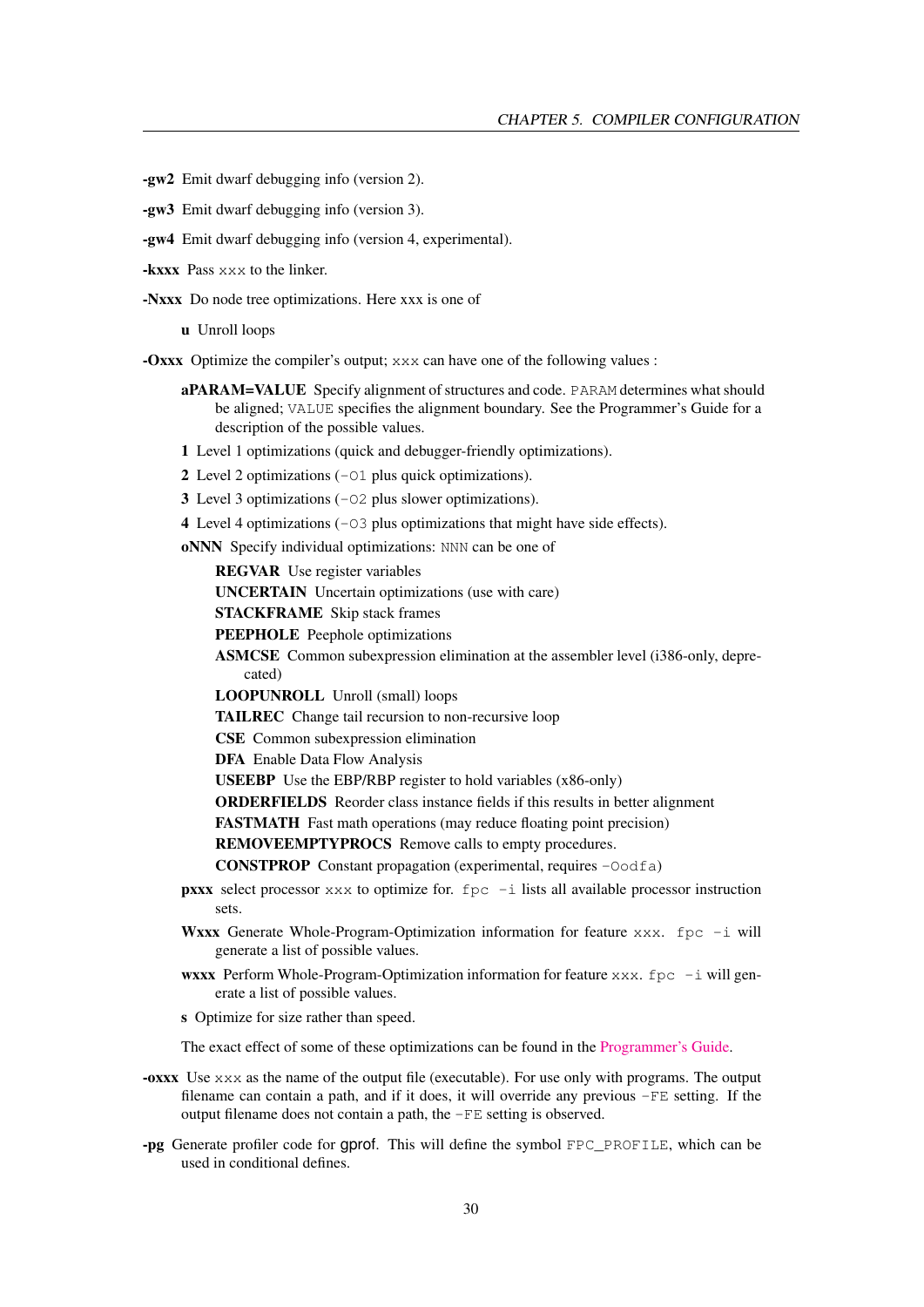- -PB Show default Target CPU compiler binary
- -PP Show default target cpu
- -Pxxx Set target CPU (arm,avr,i386,jvm,m68k,mips,mipsel,powerpc,powerpc64,sparc,x86\_64) ]
- -s Do not call the assembler and linker. Instead, the compiler writes a script, PPAS.BAT under DOS, or ppas.sh under LINUX, which can then be executed to produce an executable. This can be used to speed up the compiling process or to debug the compiler's output. This option can take an extra parameter, mainly used for cross-compilation. It can have one of the following values:
	- h Generate script to link on host. The generated script can be run on the compilation platform (host platform).
	- t Generate script to link on target platform. The generated script can be run on the target platform. (where the binary is intended to be run)
	- r Skip register allocation phase (optimizations will be disabled).
- -Txxx Specify the target operating system. xxx can be one of the following:
	- darwin : Darwin Mac OS/X.
	- emx : OS/2 via EMX (and DOS via EMX extender).
	- freebsd : FreeBSD.
	- go32v2 : DOS and version 2 of the DJ DELORIE extender.
	- **iphonesim** : iPhone simulator.
	- linux : LINUX.
	- netbsd : NetBSD.
	- netware : Novell Netware Module (clib).
	- netwlibc : Novell Netware Module (libc).
	- openbsd : OpenBSD.
	- $\cos 2 : OS/2 (2.x)$  using the EMX extender.
	- sunos : SunOS/Solaris.
	- watcom : Watcom compatible DOS extender
	- wdosx : WDOSX extender.
	- win32 : WINDOWS 32 bit.
	- win64 : WINDOWS 64 bit.
	- wince : WINDOWS for handhelds (ARM processor).

The available list of targets depends on the actual compiler binary. Use  $f_{\text{pc}} - i$  to get a list of targets supported by the compiler binary.

**-uxxx** Undefine the symbol  $x \times x$ . This is the opposite of the  $-d$  option.

- -Ur Generate release unit files. These files will not be recompiled, even when the sources are available. This is useful when making release distributions. This also overrides the  $-B$  option for release mode units.
- -W Set some WINDOWS or OS/2 attributes of the generated binary. It can be one or more of the following
	- A Specify native type application (Windows)
	- b Create a bundle instead of a library (Darwin)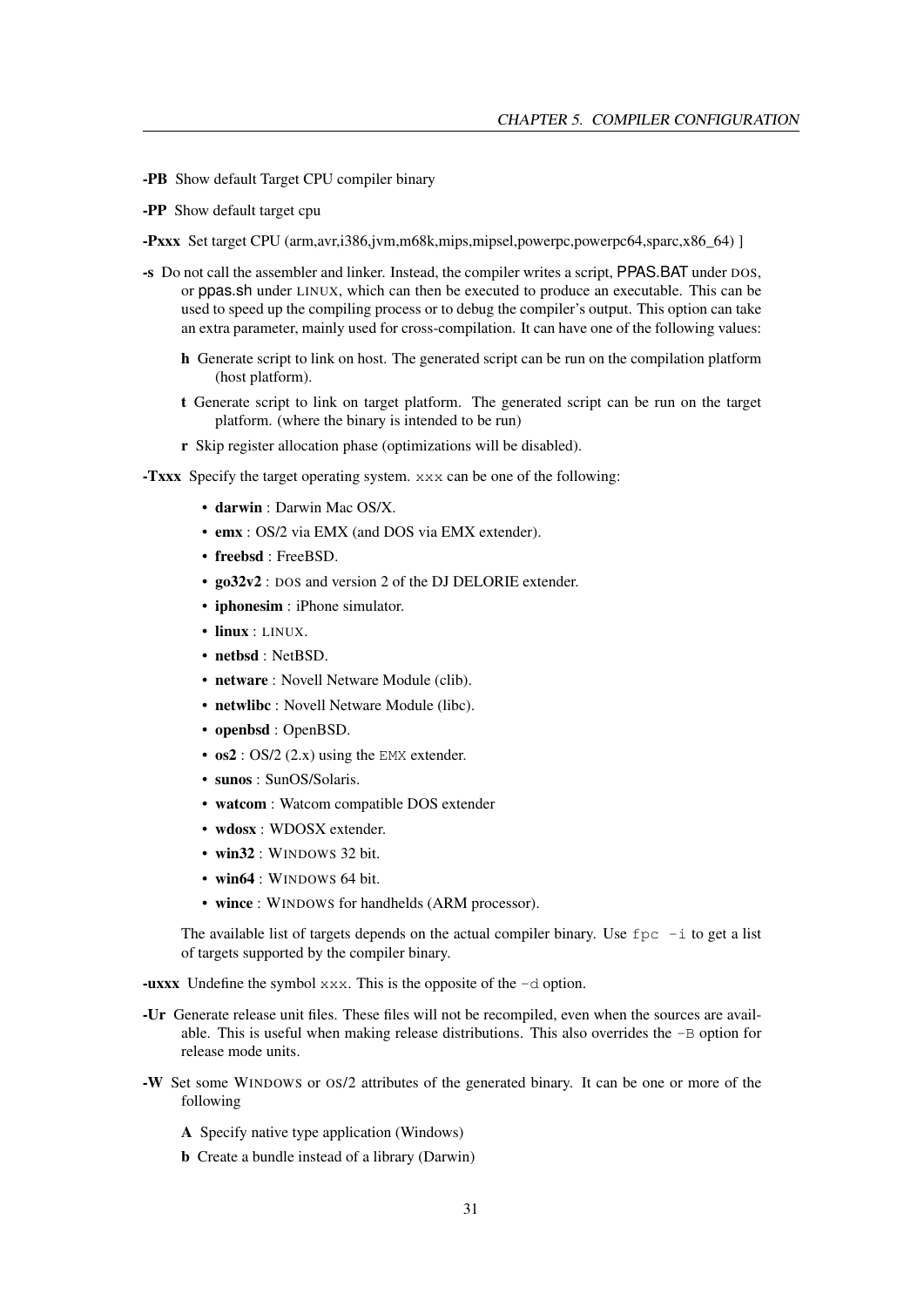- B Create arelocatable image (Windows)
- Bhhh Set preferred base address to hhh (a hexadecimal address)
- C Generate a console application (+) or a gui application (-).
- D Force use of Def file for exports.
- e Use external resources (Darwin)
- F Generate a FS application (+) or a console application (-).
- G Generate a GUI application (+) or a console application (-).
- i Use internal (FPC) resources (Darwin)
- I Turn on/off the usage of import sections (Windows)
- Mnnn Minimum Mac OS X deployment version: nnn equals 10.4, 10.5.1, ... (Darwin)
- N Do not generate a relocation section.
- PXXX Minimum iOS deployment version needed (iphonesim) XXX is one of 8.0, 8.0.2, etc.
- R Generate a relocation section.
- T Generate a TOOL application (+) or a console application (-).
- X Enable use of an executable stack (Linux)
- -Xx Specify executable options. This tells the compiler what kind of executable should be generated. The parameter x can be one of the following:
	- c : (LINUX only) Link with the C library. You should only use this when you start to port Free Pascal to another operating system.
	- d Do not use the standard library path. This is needed for cross-compilation, to avoid linking with the host platform's libraries.
	- D : Link with dynamic libraries (defines the FPC\_LINK\_DYNAMIC symbol)
	- e use external (GNU) linker.
	- f Substitute pthread library name for linking (BSD).
	- g Create debug information in a separate file and add a debuglink section to executable.
	- **i** use internal linker.
	- LA Define library name substitutions for the linking stage.
	- LO Define the order of library linking.
	- LD Exclude default order of standard libraries.
	- MXXX : Set the name of the program entry routine. The default is 'main'.
	- **m** : Generate linker map file.
	- n : Use target system native linker instead of GNU ld (Solaris, AIX)
	- **pXXX** : First search for the compiler binary in the directory XXX. (fpc command only).
	- **PXXX** : Prepend binutils names with XXX for cross-compiling.
	- **rXXX** : Set library path to XXX.
	- Rxxx Prepend xxx to all linker search paths. (used for cross compiling).
	- s : Strip the symbols from the executable.
	- S: Link with static units (defines the FPC LINK STATIC symbol).
	- t : Link static (passes the -static option to the linker).
	- v : Generate table for Virtual Entry calls.
	- X : Link with smartlinked units (defines the FPC\_LINK\_SMART symbol).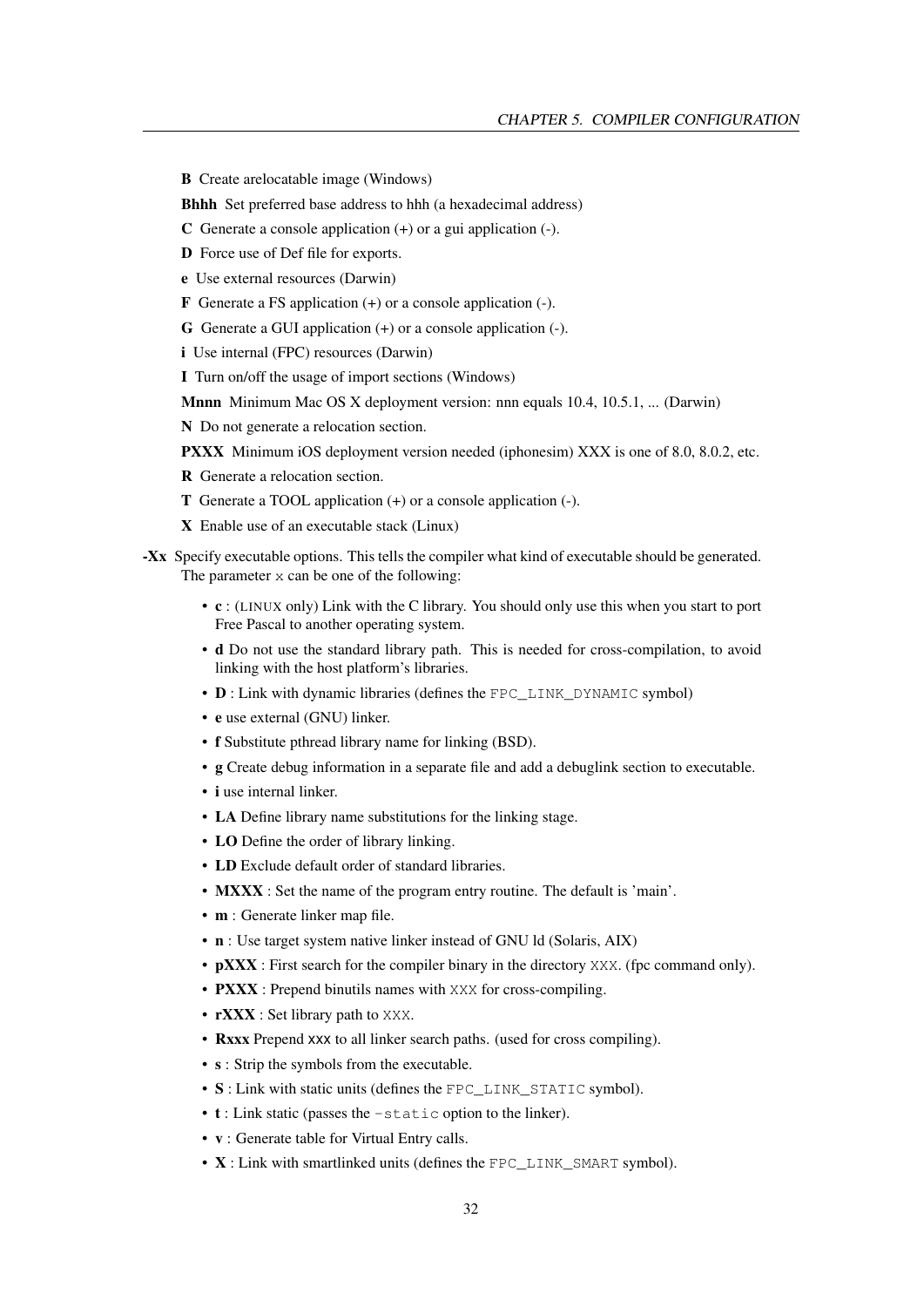### <span id="page-33-0"></span>**5.1.5 Options concerning the sources (language options)**

For more information on these options, see [Programmer's Guide](../prog/prog.html)

-Mmode Set language mode to mode, which can be one of the following:

- delphi Try to be Delphi compatible. This is more strict than the  $\circ$ b $\dagger$ fpc mode, since some Free Pascal extensions are switched off.
- fpc Free Pascal dialect (default).
- macpas Try to be compatible with Macintosh Pascal dialects.
- objfpc Switch on some Delphi extensions. This is different from Delphi mode, because some Free Pascal constructs are still available.
- tp Try to be TP/BP 7.0 compatible. This means no function overloading etc.
- ISO In this mode, the compiler complies with the requirements of level 0 and level 1 of ISO/IEC 7185.
- -Mfeature Select language feature feature. As of FPC version 2.3.1, the -M command line switch can be used to select individual language features. In that case, feature is one of the following keywords:

CLASS Use object pascal classes.

OBJPAS Automatically include the ObjPas unit.

RESULT Enable the Result identifier for function results.

PCHARTOSTRING Allow automatic conversion of null-terminated strings to strings,

CVAR Allow the use of the CVAR keyword.

NESTEDCOMMENTS Allow use of nested comments.

CLASSICPROCVARS Use classical procedural variables.

MACPROCVARS Use mac-style procedural variables.

REPEATFORWARD Implementation and Forward declaration must match completely.

POINTERTOPROCVAR Allow silent conversion of pointers to procedural variables.

AUTODEREF Automatic (silent) dereferencing of typed pointers.

INITFINAL Allow use of Initialization and Finalization

ANSISTRINGS Allow use of ansistrings.

OUT Allow use of the out parameter type.

DEFAULTPARAMETERS Allow use of default parameter values.

HINTDIRECTIVE Support the hint directives (deprecated, platform etc.)

DUPLICATELOCALS Allow method arguments with the same name as properties in classes.

PROPERTIES Allow use of global properties.

ALLOWINLINE Allow inline procedures.

EXCEPTIONS Allow the use of exceptions.

**OBJECTIVEC1** Allow the use of objective C version 1.

**OBJECTIVEC2** Allow the use of objective C version 2.

- NESTEDPROCVARS Allow assigning local procedures to nested procedural variables and defining inline procedural variable types, which can always accept local procedures, in parameter declarations.
- NONLOCALGOTO Allow a GOTO statement to jump outside the local scope (as ISO Pascal).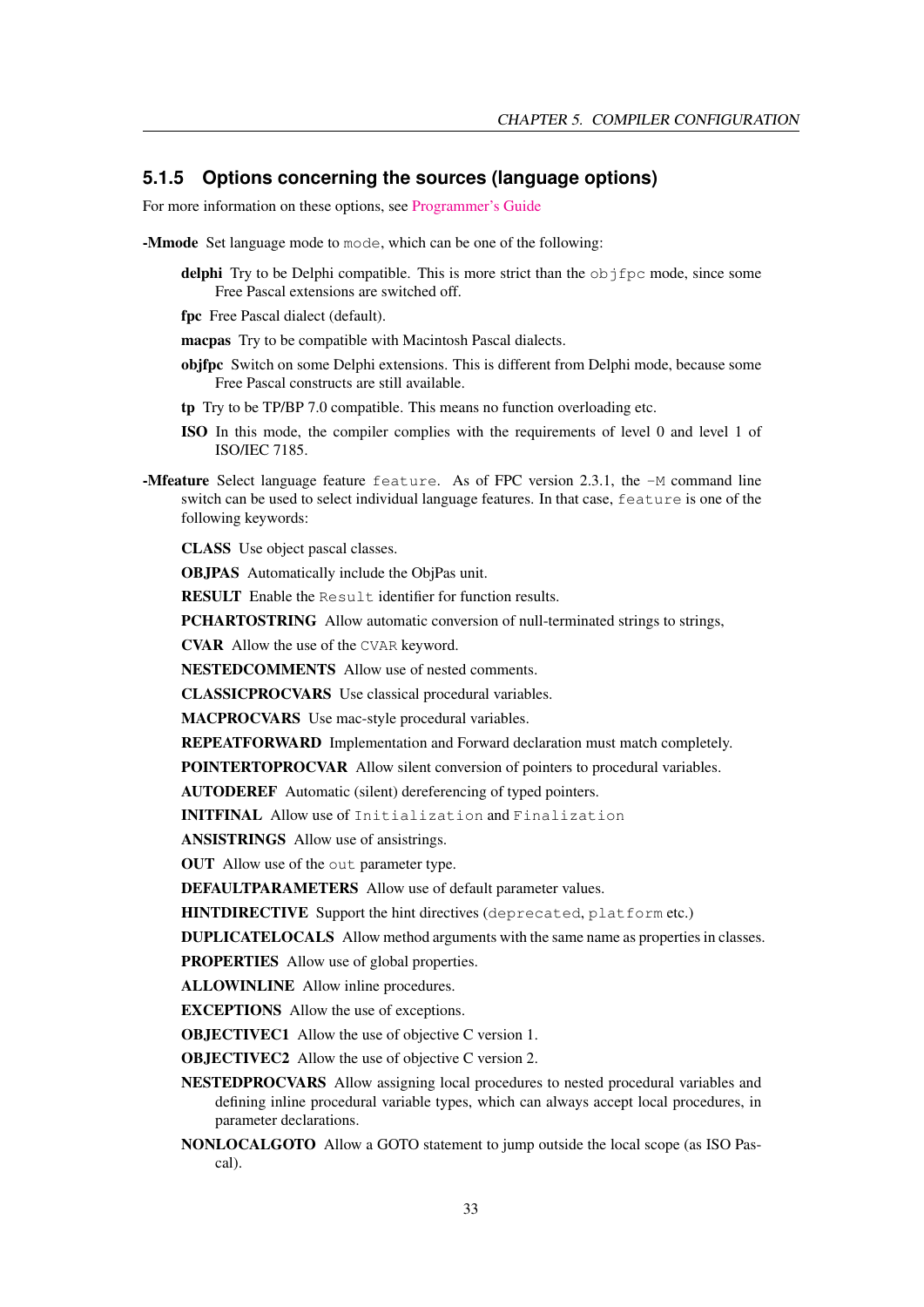- ADVANCEDRECORDS Allow the use of advanced records (records with methods/properties)
- ISOUNARYMINUS Treat unary minus like in ISO Pascal: same precedence level as binary minus/plus.

The keyword can be followed by a plus or minus sign to enable or disable the feature. Note that the order of mode and feature switches is important, a mode switch resets the feature list to the default features for that mode.

-Rxxx Specify what kind of assembler you use in your asm assembler code blocks. Here xxx is one of the following:

att asm blocks contain AT&T-style assembler. This is the default style.

intel asm blocks contain Intel-style assembler.

default Use the default assembler for the specified target.

- $-S2$  Switch on Delphi 2 extensions (objfpc mode). Deprecated, use  $-Mob$  if pc instead.
- -Sa Include assert statements in compiled code. Omitting this option will cause assert statements to be ignored.
- -Sc Support C-style operators, i.e.  $\ast =$ ,  $\div =$ ,  $\div =$  and  $\div =$ .
- -Sd Try to be Delphi compatible. Deprecated, use -Mdelphi instead.
- -SeN The compiler stops after the N-th error. Normally, the compiler tries to continue compiling after an error, until 50 errors are reached, or a fatal error is reached, and then it stops. With this switch, the compiler will stop after the N-th error (if N is omitted, a default of 1 is assumed). Instead of a number, one of n, h or w can also be specified. In that case the compiler will consider notes, hints or warnings as errors and stop when one is encountered.
- -Sf Enable certain features in compiler and RTL. This allows for finer control over available language features than the mode switch. Possible values are:

**HEAP** Allow heap memory.

INITFINAL Initialization/finalization.

RTTI Allow use of RTTI.

CLASSES Allow use of classes.

EXCEPTIONS Allow use of exceptions.

EXITCODE Allow use of exit code for applications.

ANSISTRINGS Allow use of ansistrings.

WIDESTRINGS Allow use of widestrings.

TEXTIO Allow use of standard Pascal text file I/O.

CONSOLEIO Allow use of standard Pascal console I/O (text file).

FILEIO Allow use of standard Pascal binary file I/O.

RANDOM Allow use of Random() function.

VARIANTS Allow use of variants.

**OBJECTS** Allow use of TP-style objects.

DYNARRAYS Allow use of dynamic arrays.

THREADING Allow use of threading.

COMMANDARGS Allow use of command-line arguments.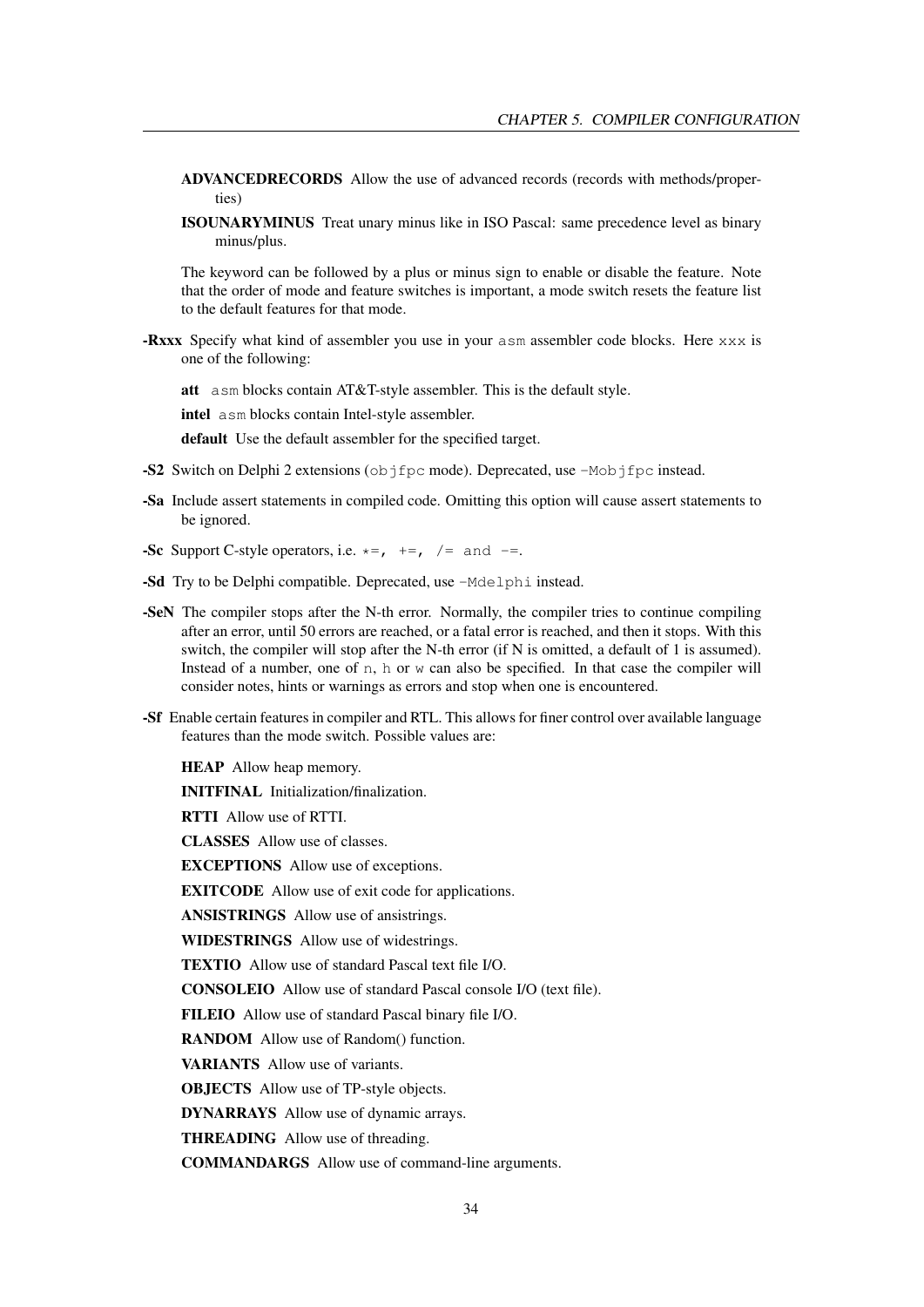PROCESSES Allow use of processes.

STACKCHECK Enable stack checking.

DYNLIBS Allow use of dynamically loadable libraries in the system unit.

SOFTFPU Allow (enable) the use of software floating point operations.

**OBJECTIVEC1** Allow use of Objective C support routines.

RESOURCES Allow use of resources.

UNICODESTRING Allow use of unicode strings.

- -Sg Support the label and goto commands. By default these are not supported. You must also specify this option if you use labels in assembler statements. (if you use the  $AT\&T$  style assembler)
- -Sh Use ansistrings by default for strings. If this option is specified, the compiler will interpret the string keyword as an ansistring. Otherwise it is supposed to be a shortstring (TP style).
- -Si Support C++ style INLINE.
- -SIXXX Set interfaces style to XXX. Here XXX is one of

COM COM compatible interfaces (reference counted, descend from IUnknown).

CORBA Not reference counted interfaces.

- -Sk Load the Kylix compatibility unit (fpcylix).
- -Sm Support C-style macros.
- -So Try to be Borland TP 7.0 compatible. Deprecated, use -Mtp instead.
- -Ss The name of constructors must be init, and the name of destructors should be done.
- -St Allow the static keyword in objects. This flag is obsolete since Free Pascal 2.6.0.
- -Sv Support vector processing (uses CPU vector extensions if available)
- -Sx Enable exception keywords (default in Delphi/Objfpc mode). This will mark all exception related keywords as keywords, also in Turbo Pascal or FPC mode. This can be used to check for code which should be mode-neutral as much as possible.
- -Sy @pointer returns a typed pointer, this is the same as the \$T+ option.
- -Un Do not check the unit name. Normally, the unit name is the same as the filename. This option allows them to be different.
- -Us Compile a system unit. This option causes the compiler to define only some very basic types.

## <span id="page-35-0"></span>5.2 Using the configuration file

Using the configuration file fpc.cfg is an alternative to command line options. When a configuration file is found, it is read, and the lines in it are treated as if you had typed them as options on the command line: Specify one option on each line of the configuration file. They are treated before the options that you type on the command line.

You can specify comments in the configuration file with the  $\#$  sign. Everything from the  $\#$  on will be ignored.

The algorithm to determine which file is used as a configuration file is described in [3.1.5](#page-20-1) on page [20.](#page-20-1)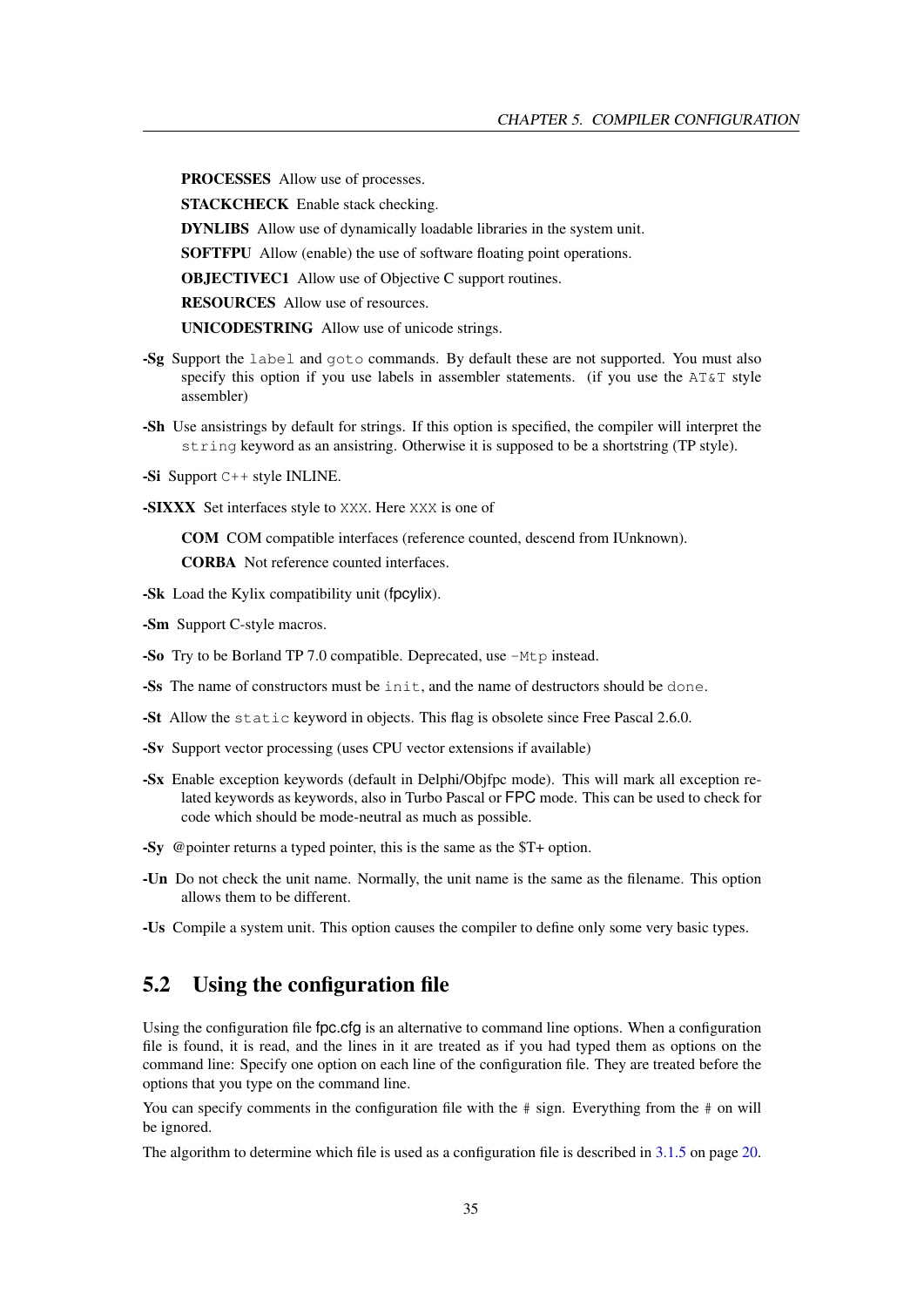When the compiler has finished reading the configuration file, it continues to treat the command line options.

One of the command line options allows you to specify a second configuration file: Specifying @foo on the command line will open file foo, and read further options from there. When the compiler has finished reading this file, it continues to process the command line.

#### **5.2.1 Conditional processing of the config file**

In addition to placeholder substitution, the configuration file allows a type of preprocessing. It understands the following directives, which you should place starting on the first column of a line:

#CFGDIR #IFDEF #IFNDEF #ELSE #ENDIF #DEFINE #UNDEF #WRITE #INCLUDE #SECTION

They work the same way as their {\$...} counterparts in Pascal source code. All the default defines used to compile source code are also defined while processing the configuration file. For example, if the target compiler is an intel 80x86 compatible linux platform, both cpu86 and linux will be defined while interpreting the configuration file. For the possible default defines when compiling, consult Appendix G of the [Programmer's Guide.](../prog/prog.html)

What follows is a description of the different directives.

# **5.2.2 #CFGDIR**

Syntax:

#CFGDIR /path/to/config/dir

Sets the directory where the compiler looks for configuration files that it includes through the #INCLUDE directive. The path can contain the usual placeholders which will be replaced with appropriate values. The substituted values are the values at the moment the CFGDIR directive is encountered.

#### **5.2.3 #IFDEF**

Syntax:

#IFDEF name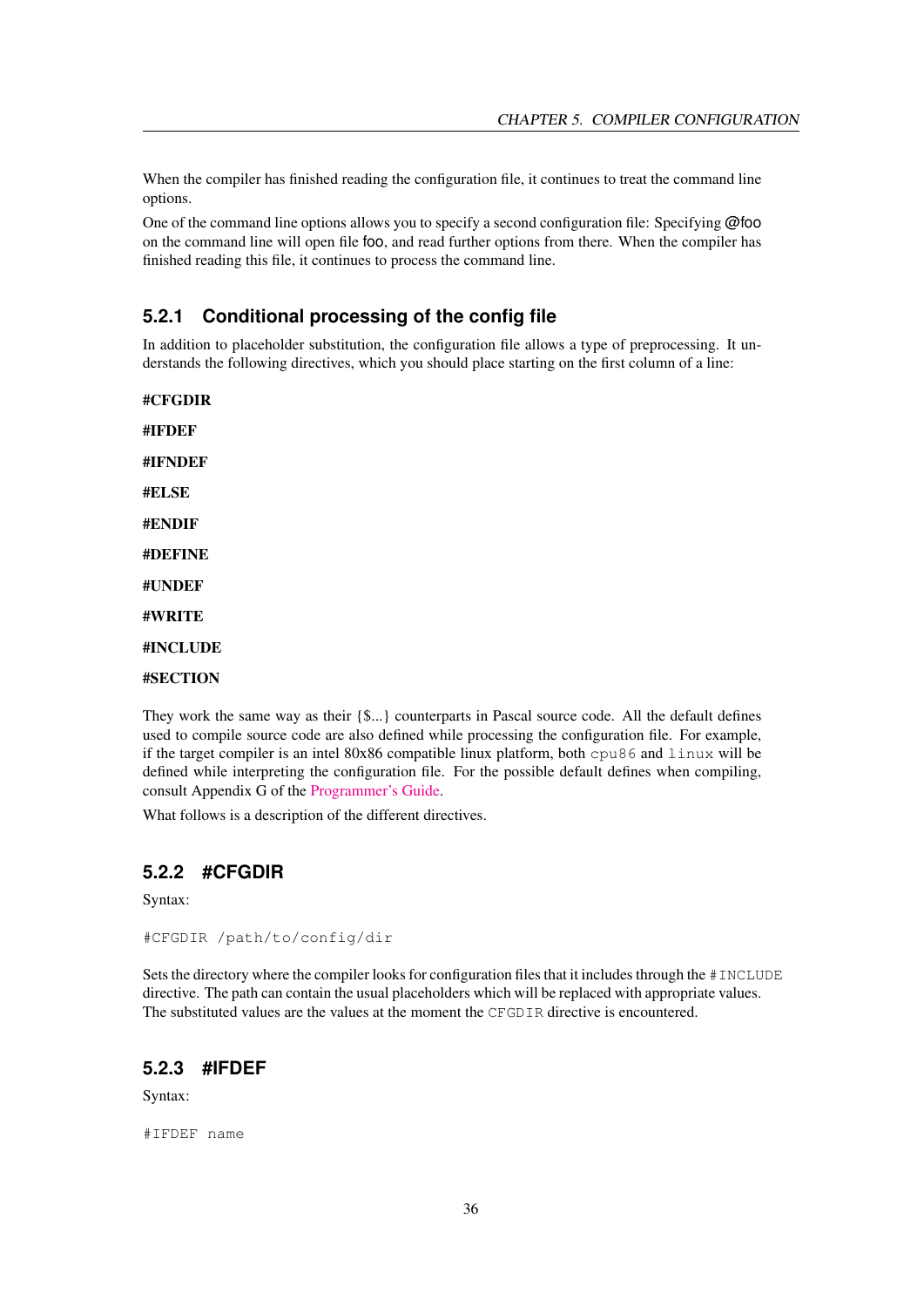Lines following #IFDEF are read only if the keyword name following it is defined.

They are read until the keywords #ELSE or #ENDIF are encountered, after which normal processing is resumed.

Example :

```
#IFDEF VER2_6_0
-Fu/usr/lib/fpc/2.6.0/linuxunits
#ENDIF
```
In the above example, /usr/lib/fpc/2.6.0/linuxunits will be added to the path if you're compiling with version 2.6.0 of the compiler.

# **5.2.4 #IFNDEF**

Syntax:

```
#IFNDEF name
```
Lines following #IFNDEF are read only if the keyword name following it is not defined.

They are read until the keywords #ELSE or #ENDIF are encountered, after which normal processing is resumed.

Example :

```
#IFNDEF VER2 6 0
-Fu/usr/lib/fpc/2.6.0/linuxunits
#ENDIF
```
In the above example, /usr/lib/fpc/2.6.0/linuxunits will be added to the path if you're NOT compiling with version 2.6.0 of the compiler.

# **5.2.5 #ELSE**

Syntax:

#ELSE

#ELSE can be specified after a #IFDEF or #IFNDEF directive as an alternative. Lines following #ELSE are read only if the preceding #IFDEF or #IFNDEF was not accepted.

They are skipped until the keyword #ENDIF is encountered, after which normal processing is resumed.

Example :

```
#IFDEF VER2_6_2
-Fu/usr/lib/fpc/2.6.2/linuxunits
#ELSE
-Fu/usr/lib/fpc/2.6.0/linuxunits
#ENDIF
```
In the above example, /usr/lib/fpc/2.6.2/linuxunits will be added to the path if you're compiling with version 2.6.2 of the compiler, otherwise /usr/lib/fpc/2.6.0/linuxunits will be added to the path.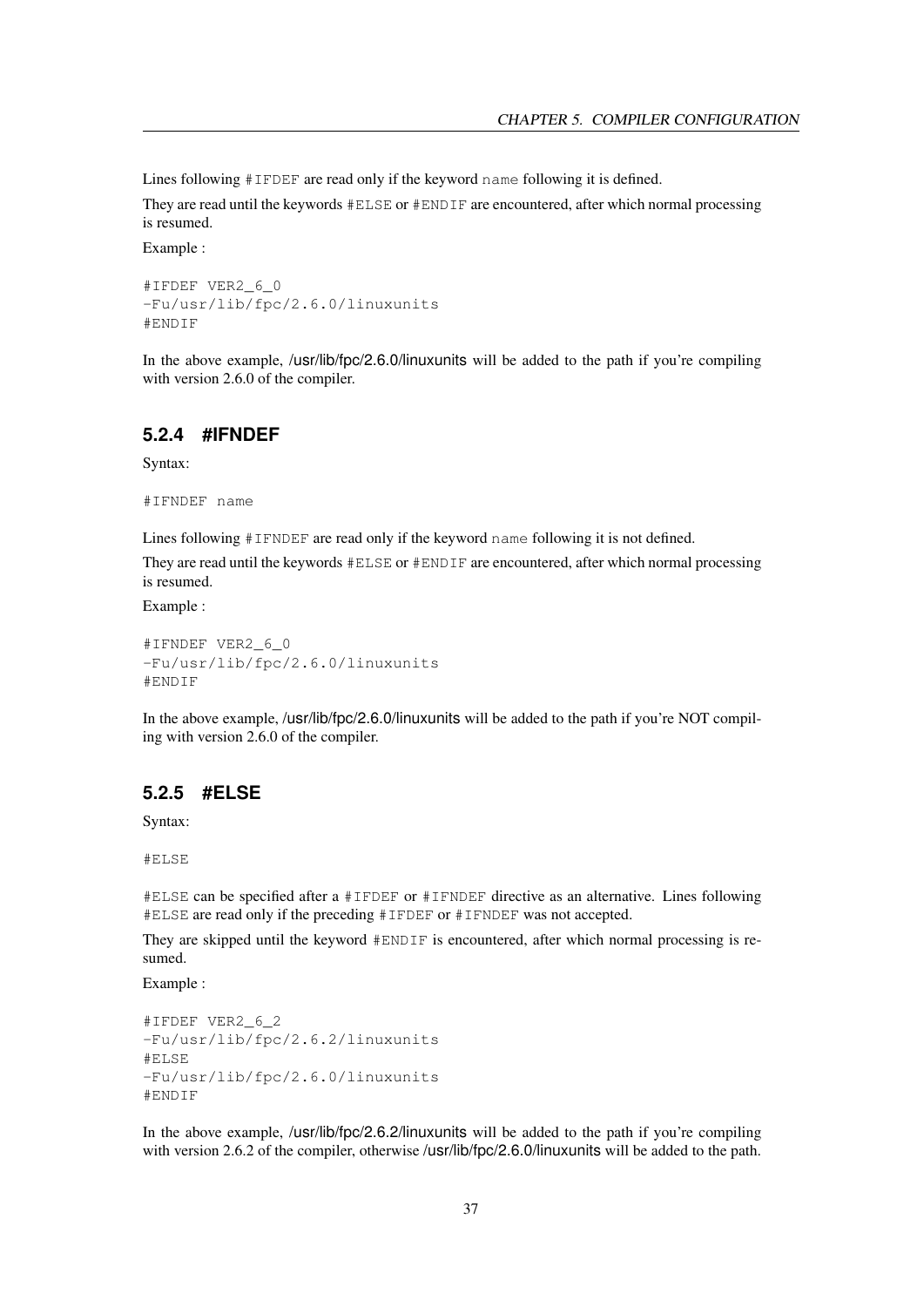# **5.2.6 #ENDIF**

Syntax:

#ENDIF

#ENDIF marks the end of a block that started with #IF(N)DEF, possibly with an #ELSE between them.

# **5.2.7 #DEFINE**

Syntax:

#DEFINE name

#DEFINE defines a new keyword. This has the same effect as a -dname command line option.

# **5.2.8 #UNDEF**

Syntax:

#UNDEF name

#UNDEF un-defines a keyword if it existed. This has the same effect as a -uname command line option.

# **5.2.9 #WRITE**

Syntax:

```
#WRITE Message Text
```
#WRITE writes Message Text to the screen. This can be useful to display warnings if certain options are set.

Example:

```
#IFDEF DEBUG
#WRITE Setting debugging ON...
-q#ENDIF
```
If DEBUG is defined, this will produce a line

Setting debugging ON...

and will then switch on debugging information in the compiler.

# **5.2.10 #INCLUDE**

Syntax:

#INCLUDE filename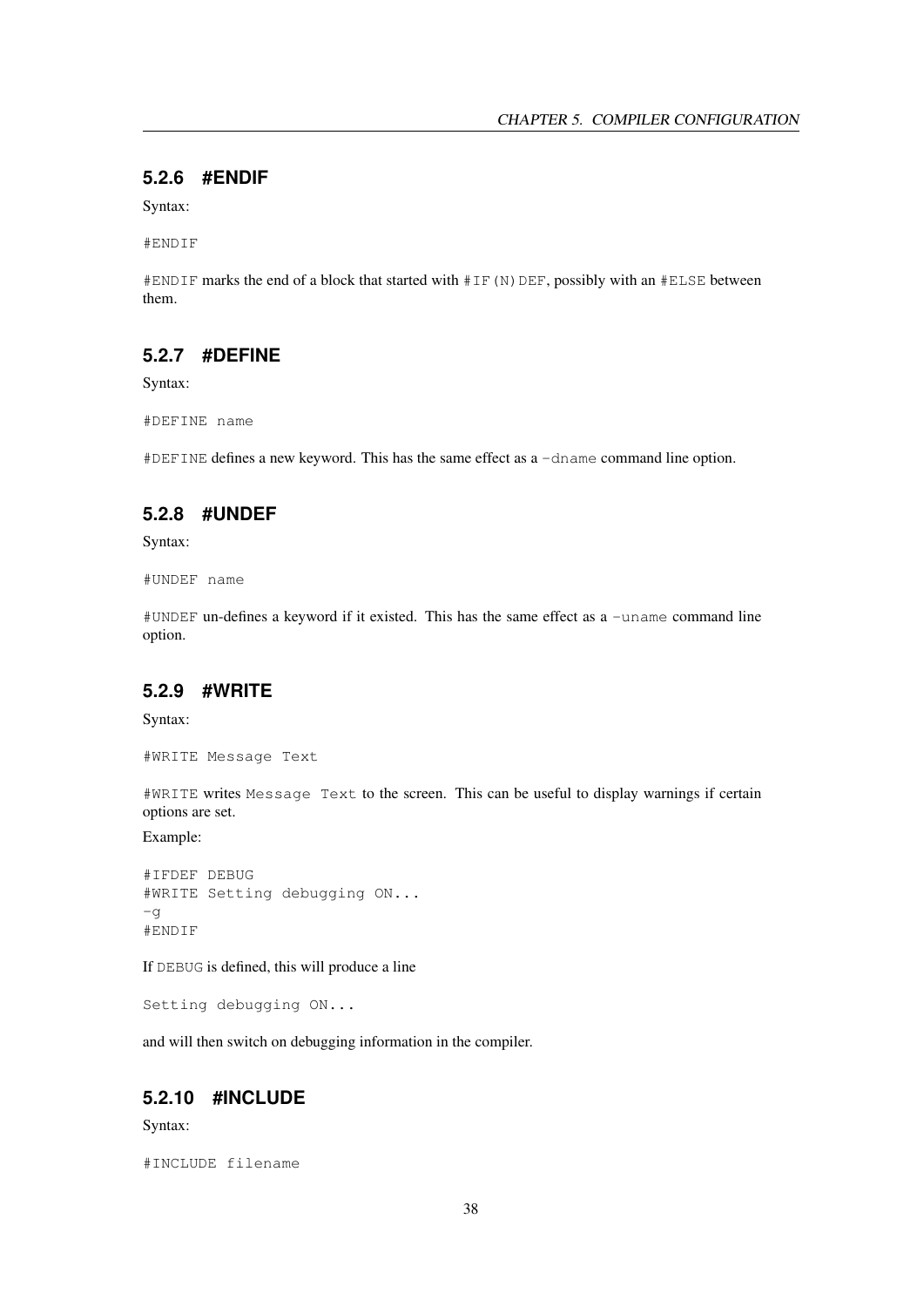#INCLUDE instructs the compiler to read the contents of filename before continuing to process options in the current file.

This can be useful if you want to have a particular configuration file for a project (or, under LINUX, in your home directory), but still want to have the global options that are set in a global configuration file.

Example:

```
#IFDEF LINUX
#INCLUDE /etc/fpc.cfg
#ELSE
#IFDEF GO32V2
#INCLUDE c:\pp\bin\fpc.cfg
#ENDIF
#ENDIF
```
This will include /etc/fpc.cfg if you're on a LINUX machine, and will include  $c:$  \pp\bin\fpc.cfq on a DOS machine.

# **5.2.11 #SECTION**

Syntax:

```
#SECTION name
```
The #SECTION directive acts as a #IFDEF directive, only it doesn't require an #ENDIF directive. The special name COMMON always exists, i.e. lines following #SECTION COMMON are always read.

# 5.3 Variable substitution in paths

To avoid having to edit your configuration files too often, the compiler allows you to insert some variables in the paths that you specify for the compiler. They are specified as follows:

\$VARNAME

The above will be replaced with the value of the variable VARNAME.

Normally, only a set of compiler-defined variable names are recognized. In addition to these compilerdefined variable names, the following notation can be used

\$ENVVAR\$

to substitute the value of an environment variable. The compiler will fetch the value of ENVVAR from the environment, and replace the \$ENVVAR\$ with this value.

The compiler defines the following variable names:

FPCFULLVERSION is replaced by the compiler's version string.

FPCVERSION is replaced by the compiler's version string.

FPCDATE is replaced by the compiler's date.

FPCTARGET is replaced by the compiler's target (combination of CPU-OS)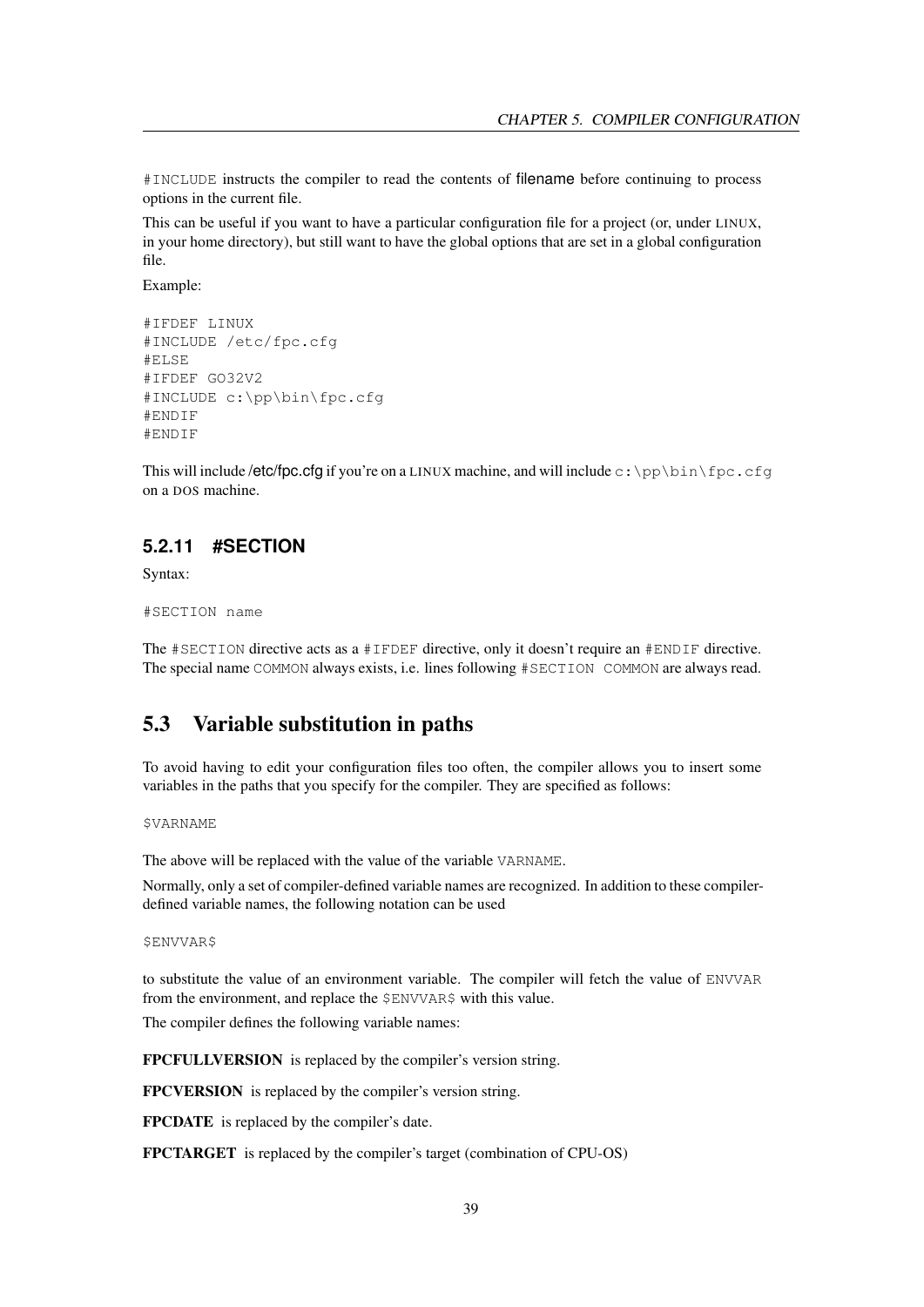FPCCPU is replaced by the compiler's target CPU.

FPCOS is replaced by the compiler's target OS.

Additionally, under windows the following special variables are recognized:

LOCAL\_APPDATA Usually the directory "Local settings/Application Data" under the user's home directory.

APPDATA Usually the directory "Application Data" under the user's home directory.

COMMON\_APPDATA Usually the directory "Application Data" under the 'All users' directory.

PERSONAL Usually the "My documents" directory of the user.

PROGRAM\_FILES Usually "program files" directory on the system drive

PROGRAM\_FILES\_COMMON Usually the "Common files" directory under the program files directory.

PROFILE The user's home directory.

The values of these can vary based on the installation, they are fetched from the operating system.

If none of the pre-defines variable names were matched, and the template name ends on \$, then the environment variable with the same name is used:

-Fu\$HOME\$/FPC/currentversion/

This will refer to the directory FPC/currentversion under the user's home directory on Unix (HOME is the environment variable that contains the location of the user's directory).

So, have one of the above variables substituted, just insert them with a  $\frac{1}{2}$  prepended, as follows:

-Fu/usr/lib/fpc/\$FPCVERSION/rtl/\$FPCOS

This is equivalent to

-Fu/usr/lib/fpc/2.6.2/rtl/linux

if the compiler version is 2.6.2 and the target OS is LINUX.

These replacements are valid on the command line and also in the configuration file.

On the LINUX command line, you must be careful to escape the  $\frac{1}{2}$  since otherwise the shell will attempt to expand the variable for you, which may have undesired effects.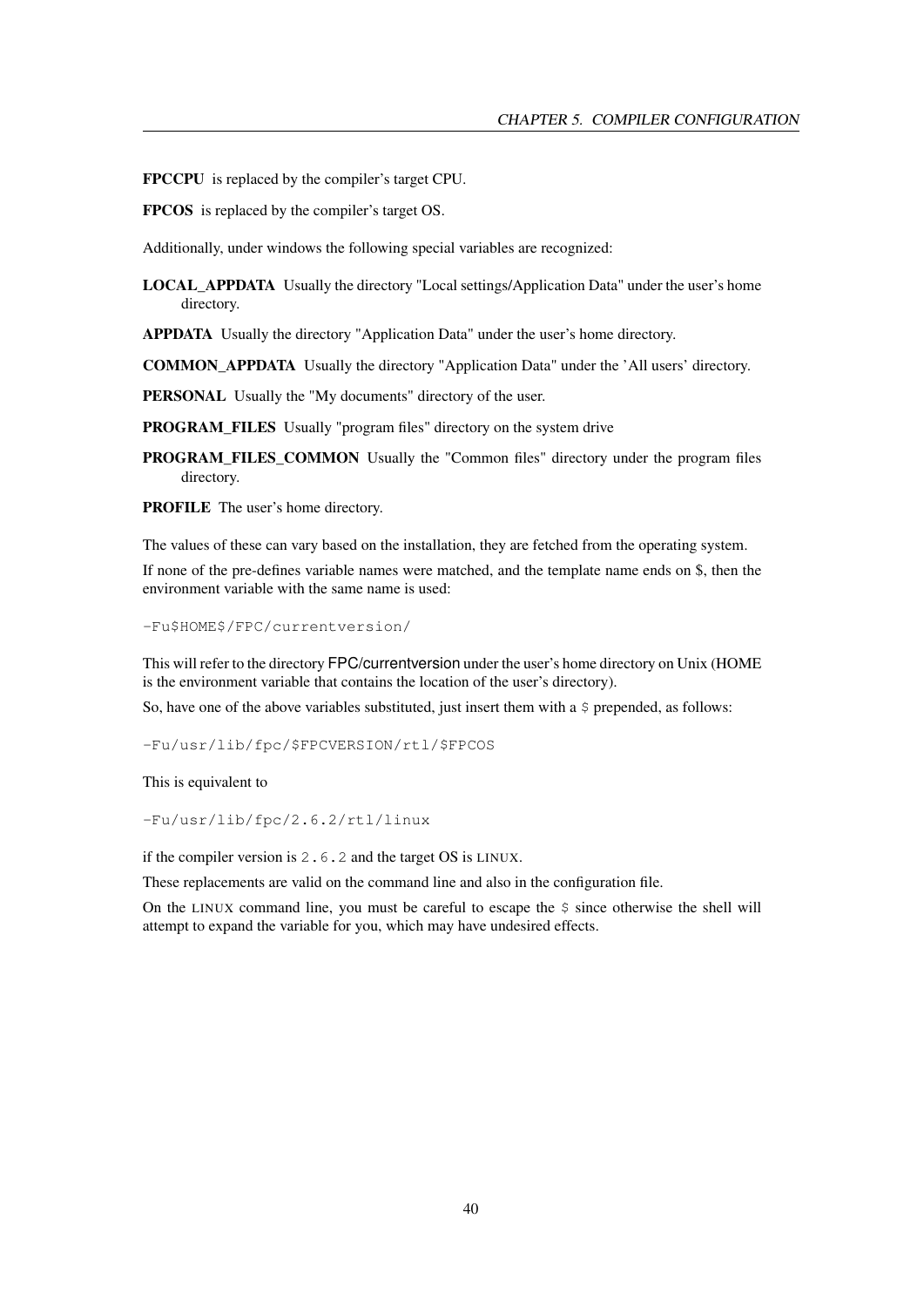# Chapter 6

# The IDE

The IDE (Integrated Development Environment) provides a comfortable user interface to the compiler. It contains an editor with syntax highlighting, a debugger, symbol browser etc. The IDE is a text-mode application which has the same look and feel on all supported operating systems. It is modelled after the IDE of Turbo Pascal, so many people should feel comfortable using it.

Currently, the IDE is available for DOS, WINDOWS and LINUX.

# 6.1 First steps with the IDE

# **6.1.1 Starting the IDE**

The IDE is started by entering the command:

fp

at the command line. It can also be started from a graphical user interface such as WINDOWS.

Remark Under WINDOWS, it is possible to switch between windowed mode and full screen mode by pressing ALT-ENTER.

#### **6.1.2 IDE command line options**

When starting the IDE, command line options can be passed:

fp [-option] [-option] ... <file name> ...

Option is one of the following switches (the option letters are case insensitive):

- -N (DOS only) Do not use long file names. WINDOWS 95 and later versions of WINDOWS provide an interface to DOS applications to access long file names. The IDE uses this interface by default to access files. Under certain circumstances, this can lead to problems. This switch tells the IDE not to use the long filenames.
- -Cfilename Read IDE options from filename. There should be no whitespace between the file name and the  $-C$ .
- -F Use alternative graphic characters. This can be used to run the IDE on LINUX in an X-term or through a telnet session.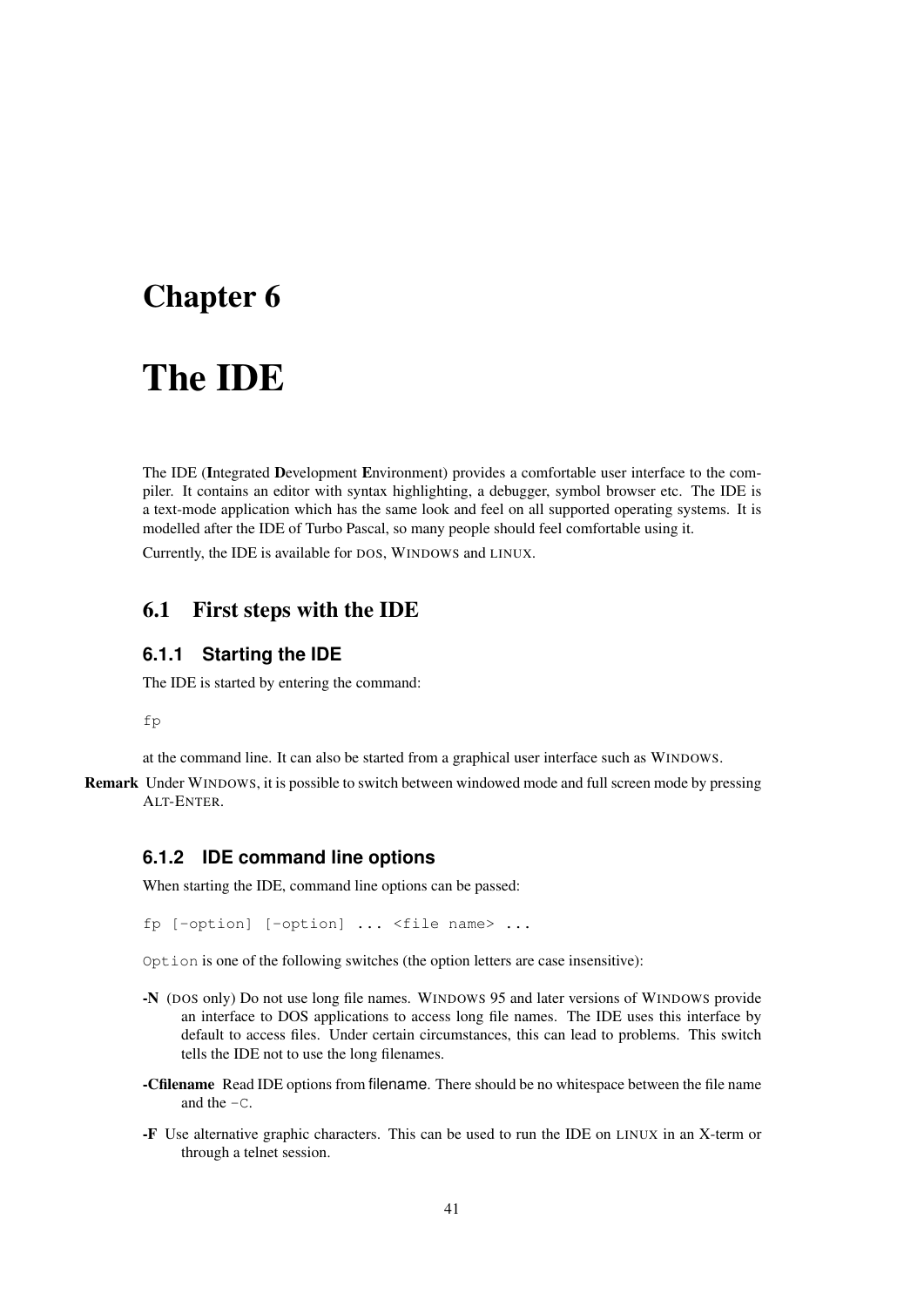- -R After starting the IDE, change automatically to the directory which was active when the IDE exited the last time.
- -S Disable the mouse. When this option is used, the use of a mouse is disabled, even if a mouse is present.
- -Tttyname (LINUX/Unix only) Send program output to tty ttyname. This avoids having to continually switch between program output and the IDE.

The files given at the command line are loaded into edit windows automatically.

**Remark** Under DOS/Win32, the first character of a command line option can be a  $\prime$  character instead of a character. So  $\sqrt{s}$  is equivalent to  $-S$ .

# **6.1.3 The IDE screen**

<span id="page-42-0"></span>After start up, the screen of the IDE can look like figure [\(6.1\)](#page-42-0).



At the top of the screen the *menu bar* is visible, at the bottom the *status bar*. The empty space between them is called the *desktop*.

The status bar shows the keyboard shortcuts for frequently used commands, and allows quick access to these commands by clicking them with the mouse. At the right edge of the status bar, the current amount of unused memory is displayed. This is only an indication, since the IDE tries to allocate more memory from the operating system if it runs out of memory.

The menu provides access to all of the IDE's functionality, and at the right edge of the menu, a clock is displayed.

The IDE can be exited by selecting "**File Exit**" in the menu  $\frac{1}{1}$  $\frac{1}{1}$  $\frac{1}{1}$  or by pressing ALT-X.

Remark If a file fp.ans is found in the current directory, then it is loaded and used to paint the background. This file should contain ANSI drawing commands to draw on a screen.

<span id="page-42-1"></span><sup>1</sup>"File|Exit" means select the item 'Exit' in the menu 'File'.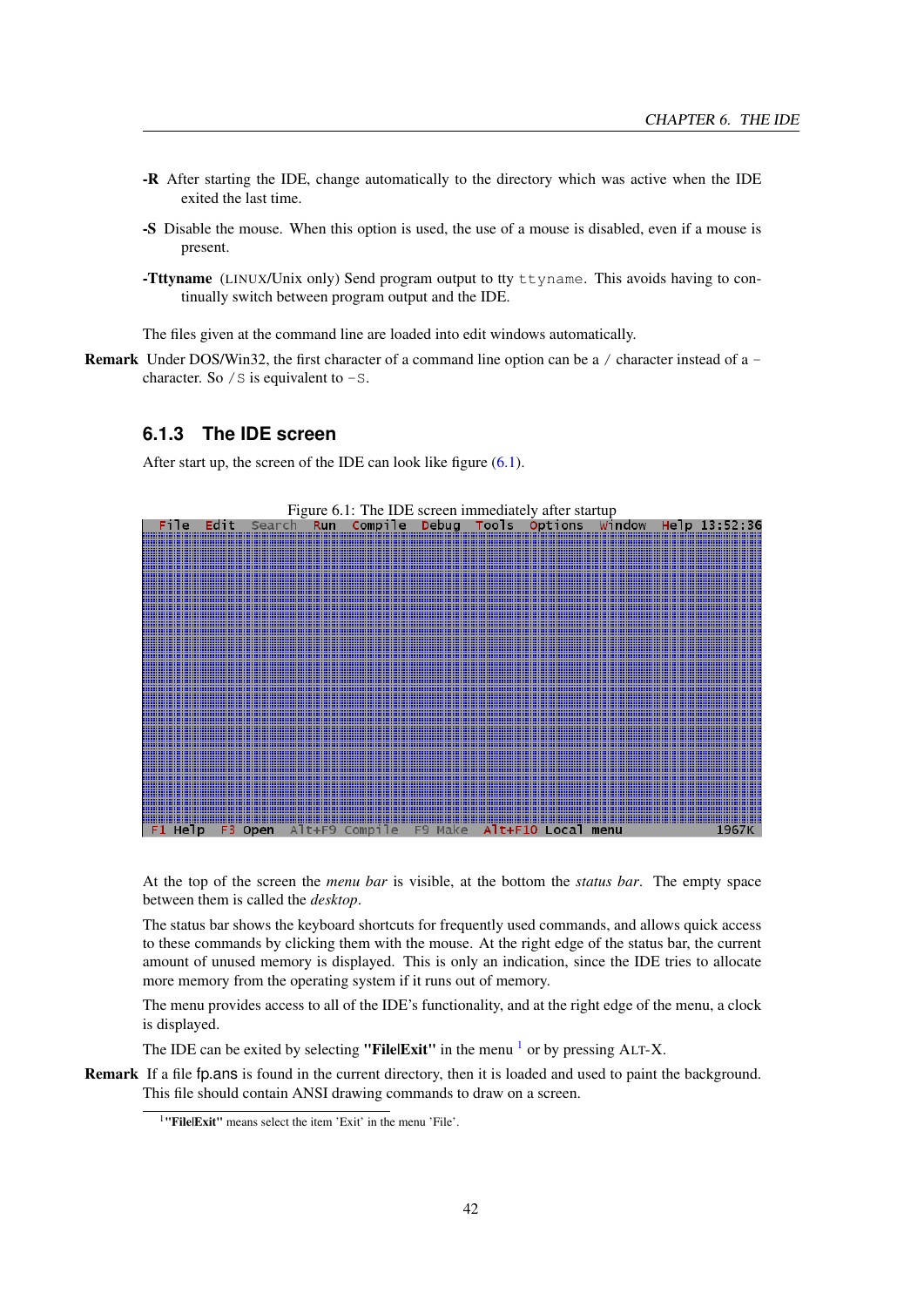# 6.2 Navigating in the IDE

The IDE can be navigated both with the keyboard and with a mouse, if the system is equipped with a mouse.

# **6.2.1 Using the keyboard**

All functionality of the IDE is available through use of the keyboard.

- It is used for typing and navigating through the sources.
- Editing commands such as copying and pasting text.
- Moving and resizing windows.
- It can be used to access the menu, by pressing ALT and the appropriate highlighted menu letter, or by pressing F10 and navigating through the menu with the arrow keys. More information on the menu can be found in section [6.4,](#page-46-0) page [46.](#page-46-0)
- Many commands in the IDE are bound to shortcuts, i.e. typing a special combination of keys will execute a command immediately.

#### Remark

- When working in a LINUX X-Term or through a telnet session, the key combination with ALT may not be available. To remedy this, the CTRL-Z combination can be typed first. This means that e.g. ALT-X can be replaced by CTRL-Z X.
- Alternatively, you can try the key combination ESC-X for ALT-X when working on LINUX.
- A complete reference of all keyboard shortcuts can be found in section [6.14,](#page-91-0) page [91.](#page-91-0)

# **6.2.2 Using the mouse**

If the system is equipped with a mouse, it can be used to work with the IDE. The left button is used to select menu items, press buttons, select text blocks etc.

The right mouse button is used to access the local menu, if available. Holding down the CTRL or ALT key and clicking the right button will execute user defined functions. See section [6.12.4,](#page-88-0) page [88.](#page-88-0)

#### Remark

- 1. Occasionally, the manual uses the term "drag the mouse". This means that the mouse is moved while the left mouse button is being pressed.
- 2. The action of mouse buttons may be reversed, i.e. the actions of the left mouse button can be assigned to the right mouse button and vice versa  $2$ . Throughout the manual, it is assumed that the actions of the mouse buttons are not reversed.
- 3. The mouse is not always available, even if a mouse is installed:
	- The IDE is running under LINUX through a telnet connection from a WINDOWS machine.
	- The IDE is running under LINUX in an X-term under X-windows. In this case it depends on the terminal program: under Konsole (the KDE terminal) it works.

<span id="page-43-0"></span><sup>&</sup>lt;sup>2</sup>See section [6.12.4,](#page-88-0) page [88](#page-88-0) for more information on how to reverse the actions of the mouse buttons.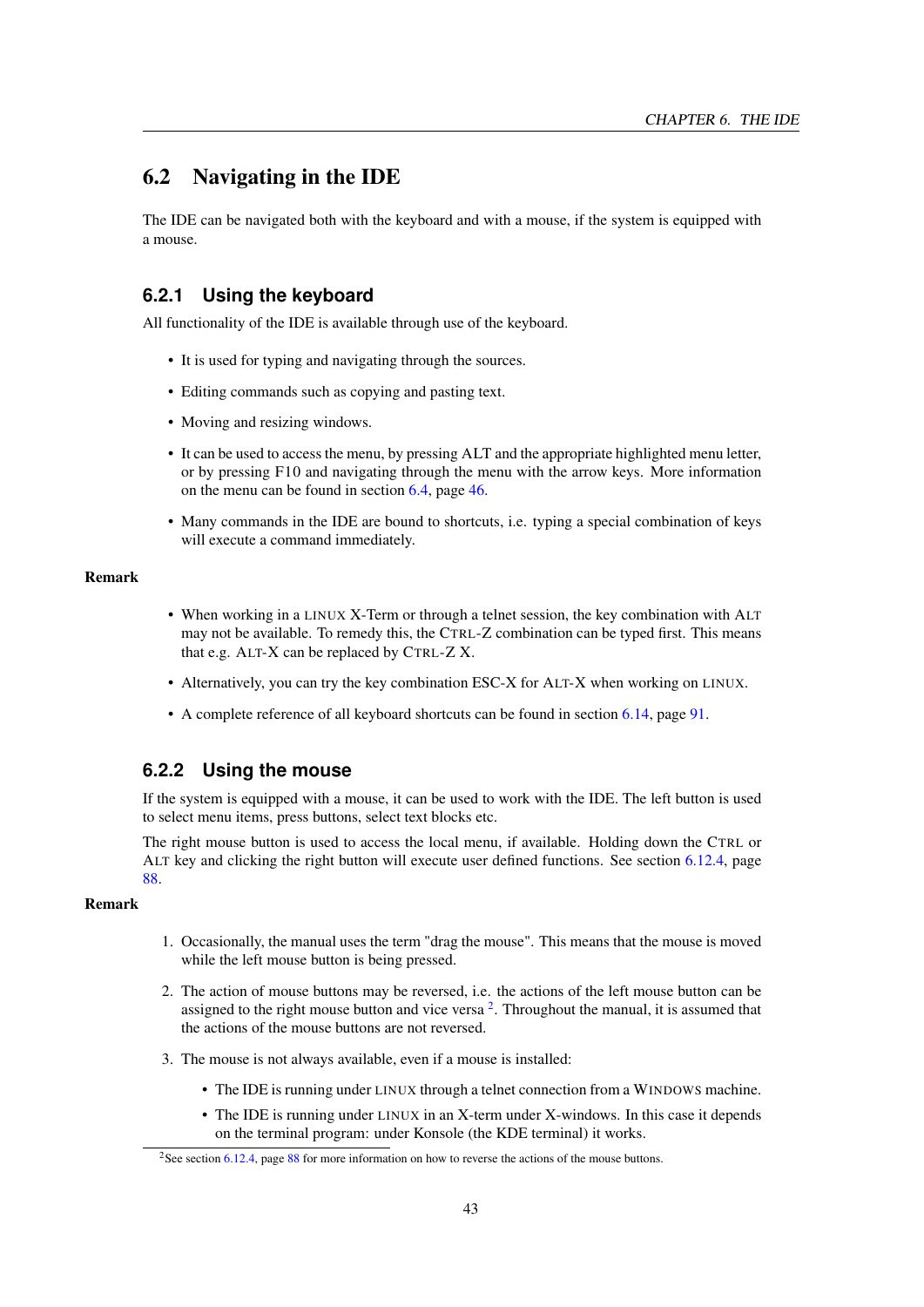4. On Windows, the console has an option 'Quick edit', allowing text to be copied to the clipboard by selecting text in the console window. If this mode is enabled, the mouse will not work. The 'Quick edit' option should be disabled in the console window's properties in order for the IDE to receive mouse events.

# **6.2.3 Navigating in dialogs**

Dialogs usually have a lot of elements in them such as buttons, edit fields, memo fields, list boxes and so on. To activate one of these fields, choose one of the following methods:

- 1. Click on the element with the mouse.
- 2. Press the TAB key till the focus reaches the element.
- 3. Press the highlighted letter in the element's label. If the focus is currently on an element that allows editing, then ALT should be pressed simultaneously with the highlighted letter. For a button, the action associated with the button will then be executed.

Inside edit fields, list boxes and memos, navigation is carried out with the usual arrow key commands.

# <span id="page-44-1"></span>6.3 Windows

Nowadays, working with windowed applications should be no problem for most WINDOWS and LINUX users. Nevertheless, the following section describes how the windows work in order to derive the most benefit from the Free Pascal IDE.

# **6.3.1 Window basics**

<span id="page-44-0"></span>A common IDE window is displayed in figure [\(6.2\)](#page-44-0).



The window is surrounded by a so-called *frame*, the white double line around the window. At the top of the window 4 things are displayed: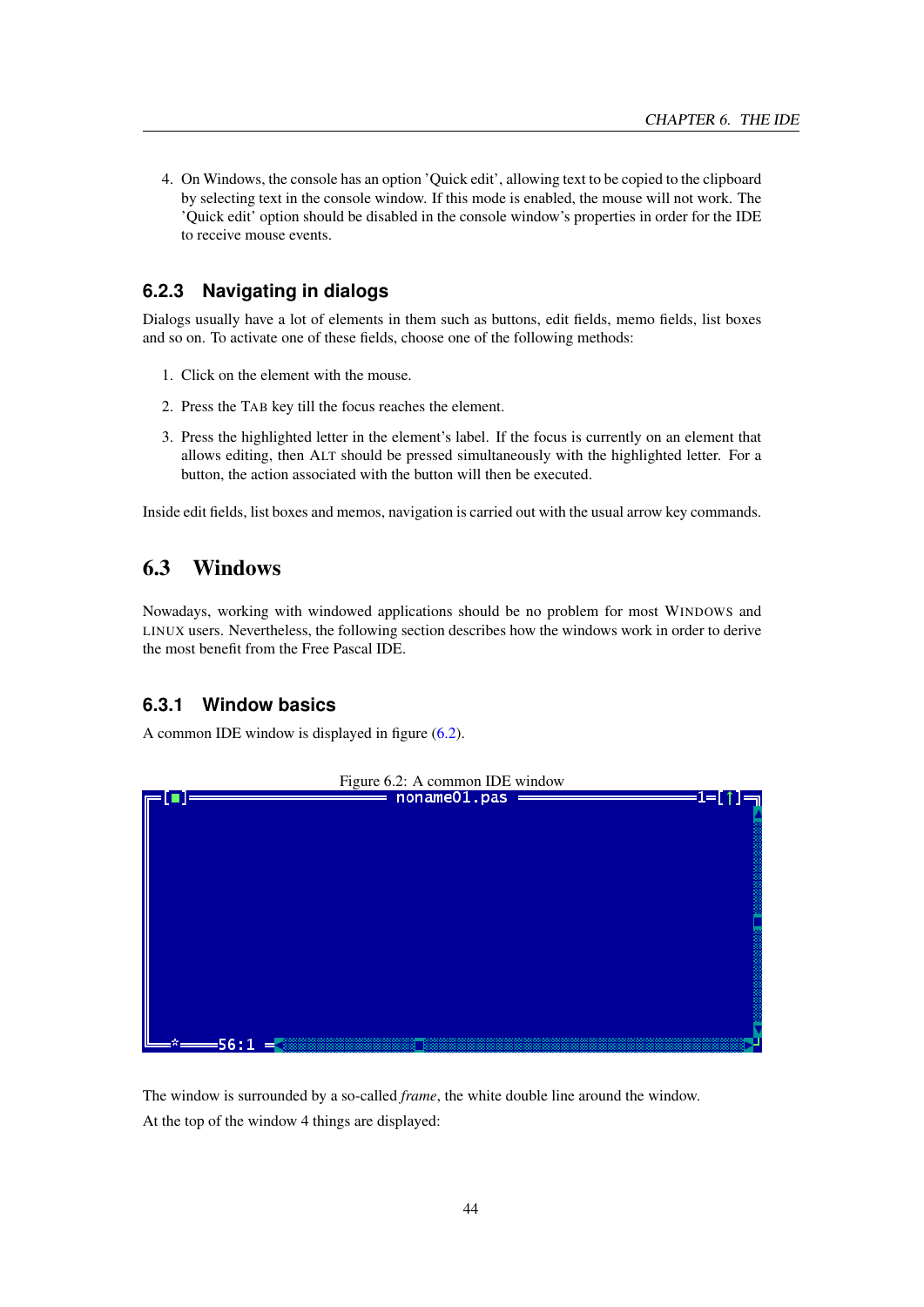- At the upper left corner of the window, a *close icon* is shown. When clicked, the window will be closed. It can also be closed by pressing ALT-F3 or by selecting the menu item "WindowlClose". All open windows can be closed by selecting the menu item "WindowlClose all".
- In the middle, the title of the window is displayed.
- Almost at the upper right corner, a number is visible. This number identifies the editor window, and pressing ALT-NUMBER will jump to this window. Only the first 9 windows will get such a number.
- At the upper right corner, a small green arrow is visible. Clicking this arrow zooms the window so it covers the whole desktop. Clicking this arrow on a zoomed window will restore the old size of the window. Pressing the F5 key has the same effect as clicking that arrow. The same effect can be achieved with the menu item "Window|Zoom". Windows and dialogs which aren't resizeable can't be zoomed, either.

The right edge and bottom edges of a window contain scrollbars. They can be used to scroll the window contents with the mouse. The arrows at the ends of the scrollbars can be clicked to scroll the contents line by line. Clicking on the dotted area between the arrows and the cyan-colored rectangle will scroll the window's content page by page. By dragging the rectangle the content can be scrolled continuously.

The star and the numbers in the lower left corner of the window display information about the contents of the window. They are explained in the section about the editor, see section [6.5,](#page-53-0) page [53.](#page-53-0)

#### **6.3.2 Sizing and moving windows**

A window can be moved and sized using the mouse and the keyboard.

To move a window:

- Using the mouse, click on the title bar and drag the window with the mouse.
- Using the keyboard, go into the size/move mode by pressing CTRL-F5 or selecting the menu item "Window|Size/Move". The window frame will change to green to indicate that the IDE is in size/move mode. Now the cursor keys can be used to move the window. Press ENTER to leave the size/move mode. In this case, the window will keep its size and position. Alternatively, pressing ESC will restore the old position.

To resize a window:

- Using the mouse, click on the lower right corner of the window and drag it.
- Using the keyboard, go into the size/move mode by pressing CTRL-F5 or selecting the menu item "Window|Size/Move". The window frame will change to green to indicate that the IDE is in size/move mode. Now hold down the SHIFT key and press one of the cursor keys in order to resize the window. Press ENTER to leave the size/move mode. Pressing ESC will restore the old size.

Not all windows can be resized. This applies, for example, to *dialog windows* (section [6.3.4,](#page-46-1) page [46\)](#page-46-1).

A window can also be hidden. To hide a window, the CTRL-F6 key combination can be used, or the "Window|Hide" menu may be selected. To restore a Hidden window, it is necessary to select it from the window list. More information about the window list can be found in the next section.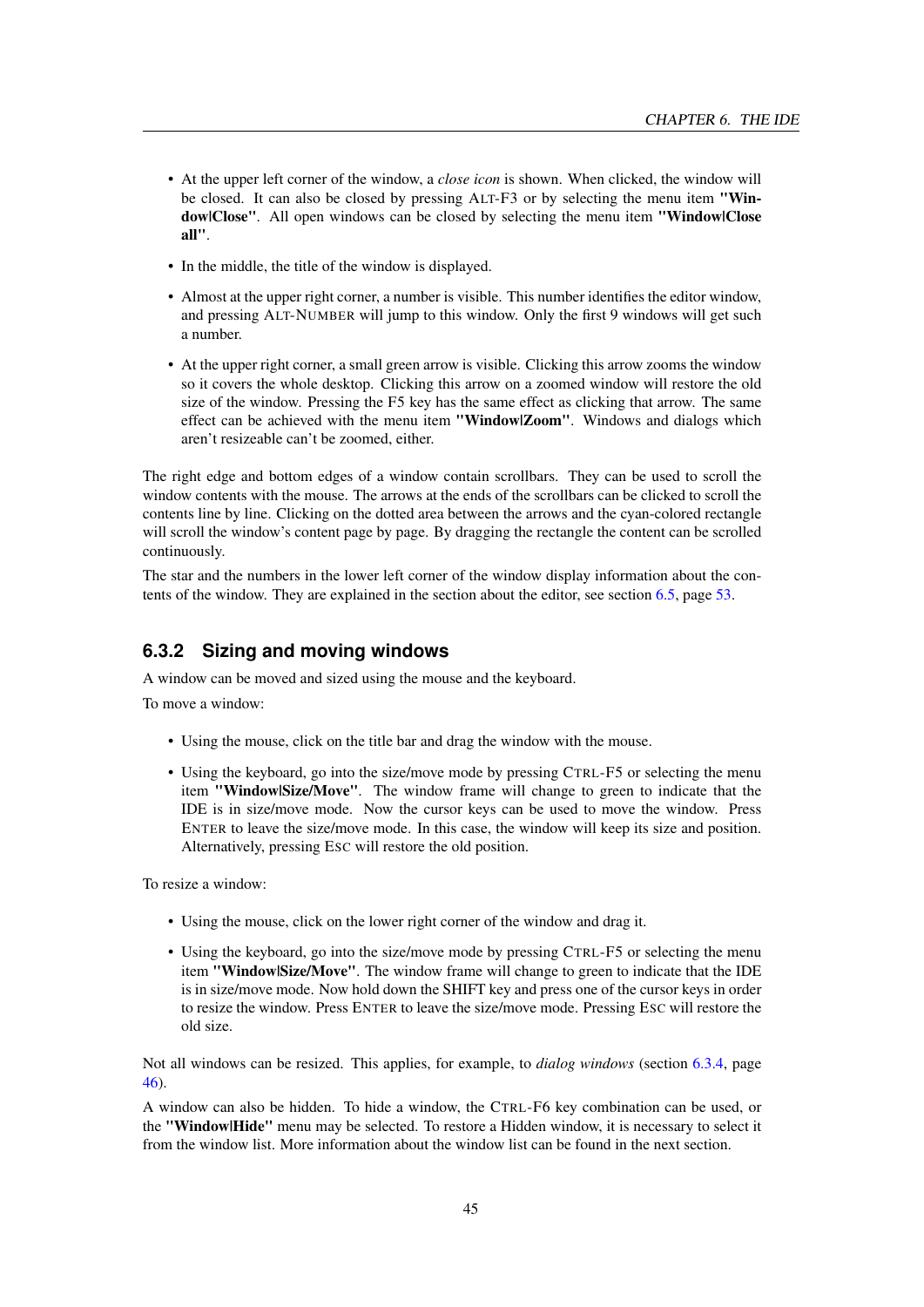#### **6.3.3 Working with multiple windows**

When working with larger projects, it is likely that multiple windows will appear on the desktop. However, only one of these windows will be the active window; all other windows will be inactive.

An inactive window is identified by a grey frame. An inactive window can be made active in one of several ways:

- Using the mouse, activate a window by clicking on it.
- Using the keyboard, pressing F6 will step through all open windows. To activate the previously activated window, SHIFT-F6 can be used.
- The menu item "Window|Next" can be used to activate the next window in the list of windows, while Window|Previous will select the previous window.
- If the window has a number in the upper right corner, it can be activated by pressing ALT- <NUMBER>.
- Pressing ALT-0 will pop up a dialog with all available windows which allows a quick activation of windows which don't have a number.

The windows can be ordered and placed on the IDE desktop by zooming and resizing them with the mouse or keyboard. This is a time-consuming task, and particularly difficult with the keyboard. Instead, the menu items "Window|Tile" and "Window|Cascade" can be used:

Tile will divide the whole desktop space evenly between all resizable windows.

Cascade puts all the windows in a cascaded arrangement.

In very rare cases the screen of the IDE may become mixed up. In this case the whole IDE screen can be refreshed by selecting the menu item "Window|Refresh display".

#### <span id="page-46-1"></span>**6.3.4 Dialog windows**

In many cases the IDE displays a dialog window to get user input. The main difference to normal windows is that other windows cannot be activated while a dialog is active. Also the menu is not accessible while in a dialog. This behavior is called *modal*. To activate another window, the modal window or dialog must be closed first.

A typical dialog window is shown in figure [\(6.3\)](#page-47-0).

# <span id="page-46-0"></span>6.4 The Menu

The main menu (the gray bar at the top of the IDE) provides access to all the functionality of the IDE. It also contains a clock, displaying the current time. The menu is always available, except when a dialog is opened. If a dialog is opened, it must be closed first in order to access the menu.

In certain windows, a local menu is also available. The local menu will appear where the cursor is, and provides additional commands that are context-sensitive.

#### **6.4.1 Accessing the menu**

The menu can be accessed in a number of ways: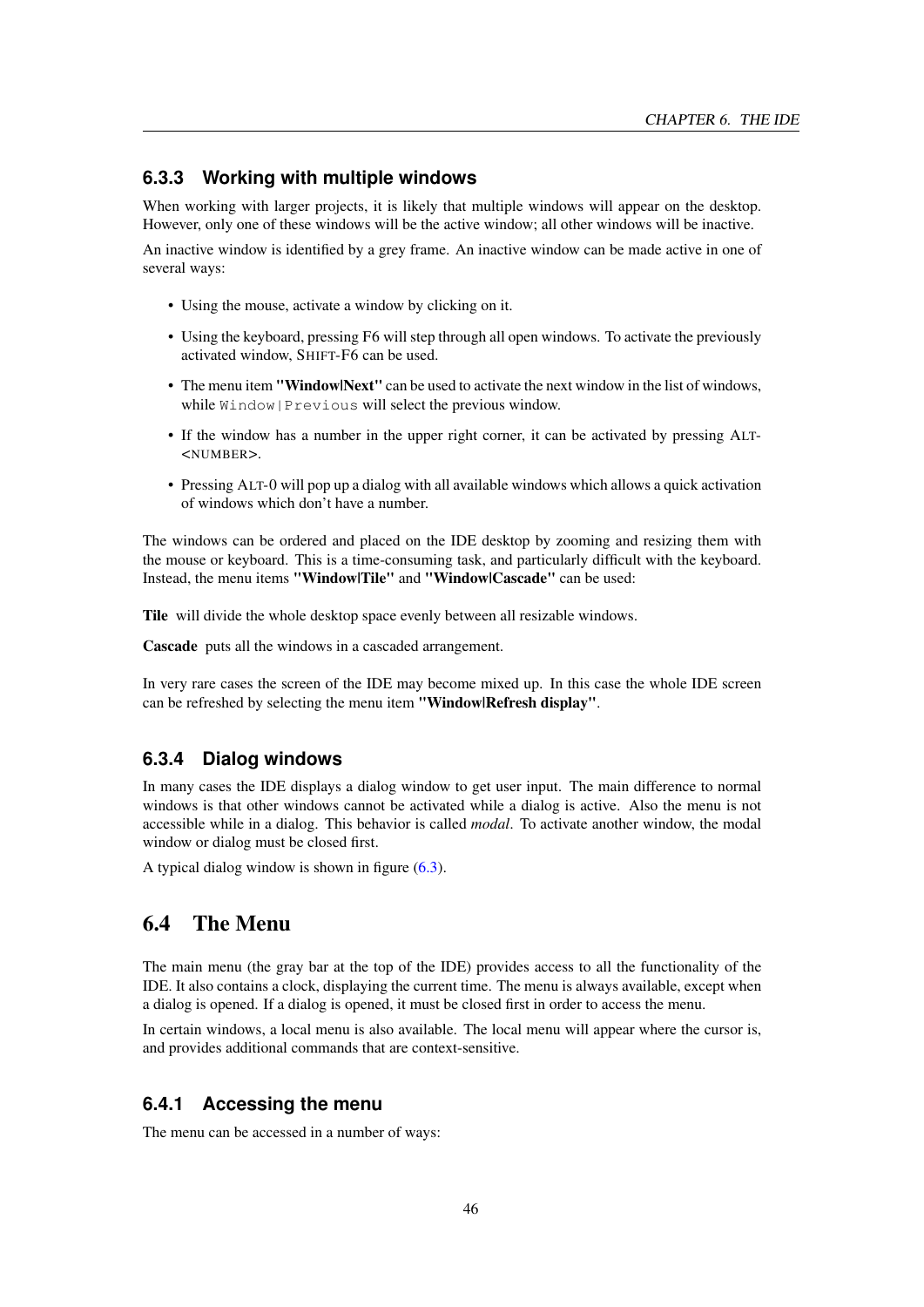| Figure 6.3: A typical dialog window |                                                                                                                                                                                                                                                                                                                                                  |                                     |  |  |           |  |  |
|-------------------------------------|--------------------------------------------------------------------------------------------------------------------------------------------------------------------------------------------------------------------------------------------------------------------------------------------------------------------------------------------------|-------------------------------------|--|--|-----------|--|--|
|                                     | Compiler Switches                                                                                                                                                                                                                                                                                                                                |                                     |  |  |           |  |  |
|                                     | Suntax                                                                                                                                                                                                                                                                                                                                           | Code generation   Derbose   Browser |  |  | fssembler |  |  |
|                                     |                                                                                                                                                                                                                                                                                                                                                  |                                     |  |  |           |  |  |
|                                     | Syntax Switches<br>1 Delphi 2 extensions on<br>[ ] TP/BP 7.0 compatibility<br>1 C-like operators<br>[ ] Delphi compatibility<br>I I Stop after first error<br>[ ] Allow STATIC in objects<br>[X] Allow LABEL and GOTO<br>[ ] Strict var-strings<br>[ ] C++ styled inline<br>I 1 Extended syntax<br>1 Global C macros<br>[ ] Allow MMX operations |                                     |  |  |           |  |  |
| Conditional defines                 |                                                                                                                                                                                                                                                                                                                                                  |                                     |  |  |           |  |  |
|                                     | Cance]                                                                                                                                                                                                                                                                                                                                           |                                     |  |  |           |  |  |

<span id="page-47-0"></span>Figure 6.3: A typical dialog window

- 1. By using the mouse to select items. The mouse cursor should be located over the desired menu item, and a left mouse click will then select it.
- 2. By pressing F10. This will switch the IDE focus to the menu. The arrow keys can then be used to navigate in the menu. The ENTER key should be used to select items.
- 3. To access menu items directly, ALT-<HIGHLIGHTED MENU LETTER> can be used to select a menu item. Afterwards submenu entries can be selected by pressing the highlighted letter, but without ALT. E.g. ALT-S G is a fast way to display the *goto line* dialog.

Every menu item is explained by a short text in the status bar.

When a local menu is available, it can be accessed by pressing the right mouse button or ALT-F10.

To exit any menu without taking any action, press the ESC key twice.

In the following, all menu entries and their actions are described.

# **6.4.2 The File menu**

The "File" menu contains all menu items that allow the user to load and save files, as well as to exit the IDE.

New Opens a new, empty editor window.

New from template Prompts for a template to be used, asks to fill in any parameters, and then starts a new editor window with the template.

Open (F3) Presents a file selection dialog, and opens the selected file in a new editor window.

Print print the contents of the current edit window.

Print setup set up the printer properties.

- Reload Reload a file from disk.
- Save (F2) Saves the contents of the current edit window with the current filename. If the current edit window does not yet have a filename, a dialog is presented to enter a new filename.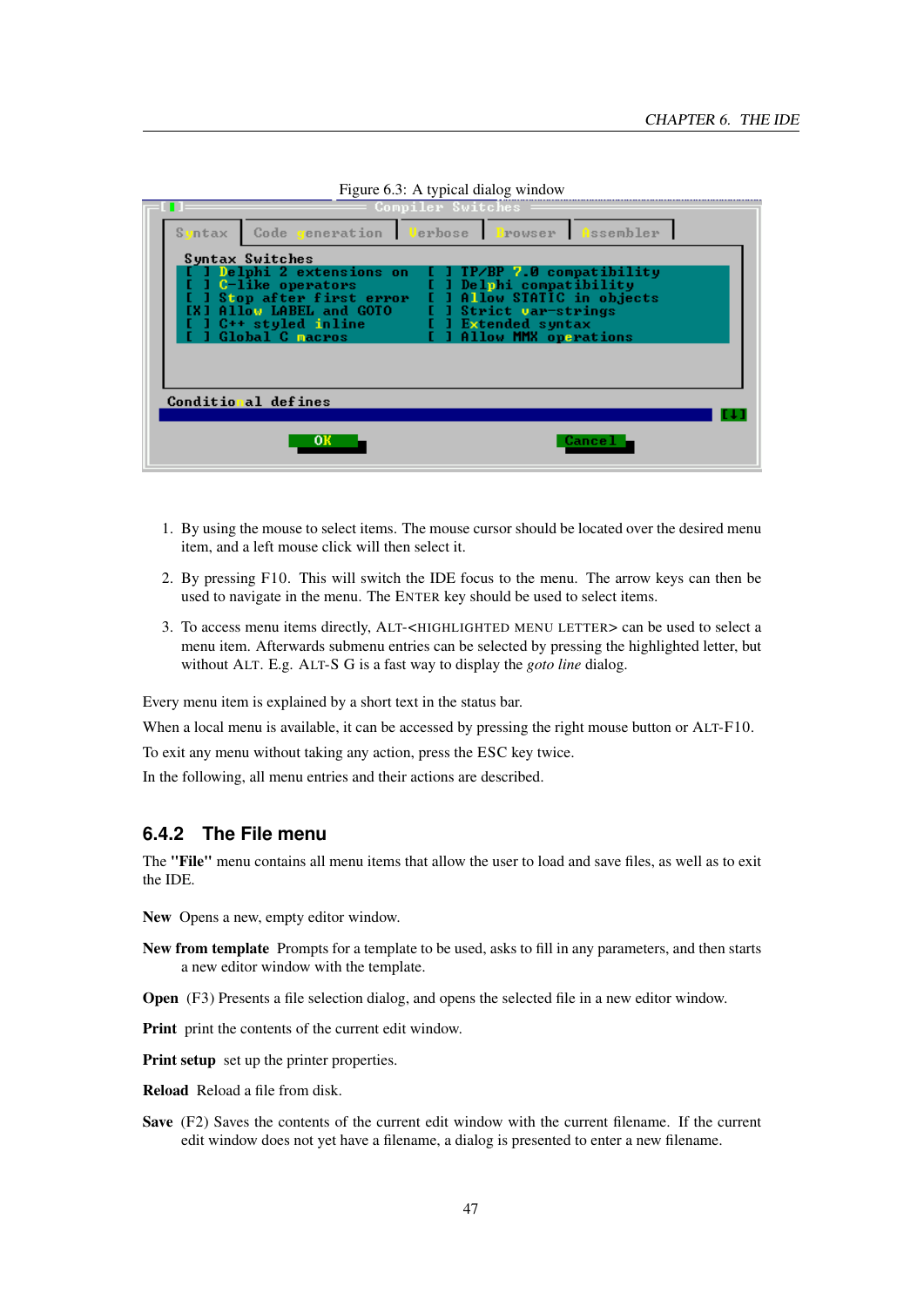- Save as Presents a dialog in which a filename can be entered. The current window's contents are then saved to this new filename, and the filename is stored for further save actions.
- Save all Saves the contents of all edit windows.
- Change dir Presents a dialog in which a directory can be selected. The current working directory is then changed to the selected directory.
- Command shell Executes a command shell. After the shell is exited, the IDE resumes. Which command shell is executed depends on the system.
- Exit (ALT-X) Exits the IDE. If any unsaved files are in the editor, the IDE will ask if these files should be saved.

Under the "Exit" menu appear some filenames of recently used files. These entries can be used to quickly reload these files in the editor.

#### **6.4.3 The Edit menu**

The "Edit" menu contains entries for accessing the clipboard, and undoing or redoing editing actions. Most of these functions have shortcut keys associated with them.

- Undo (ALT-BKSP) Reverses the effect of the last editing action. The editing actions are stored in a buffer. Selecting this mechanism will move backwards through this buffer, i.e. multiple undo levels are possible. However, any selections that may have been made are not reproduced.
- Redo Repeats the last action that was just undone with Undo. Redo can redo multiple undone actions.
- Cut (SHIFT-DEL) Deletes the selected text from the window and copies it to the clipboard. Any previous clipboard contents are lost. The new clipboard contents are available for pasting elsewhere.
- Copy (CTRL-INS) Copies the current selection to the clipboard. Any previous clipboard contents are lost. The new clipboard contents are available for pasting elsewhere.
- Paste (SHIFT-INS) Inserts the current clipboard contents in the text at the cursor position. The clipboard contents remain as they were.
- Clear (CTRL-DEL) Clears (i.e. deletes) the current selection.
- Select All Selects all text in the current window. The selected text can then be cut or copied to the clipboard.

Unselect undo the selection.

Show clipboard Opens a window in which the current clipboard contents are shown.

When running an IDE under WINDOWS, the "Edit" menu has two additional entries. The IDE maintains a separate clipboard which does not share its contents with the WINDOWS clipboard. To access the WINDOWS clipboard, the following two entries are also present:

Copy to Windows Copy the selection to the WINDOWS clipboard.

Paste from Windows Insert the contents of the WINDOWS clipboard (if it contains text) in the edit window at the current cursor position.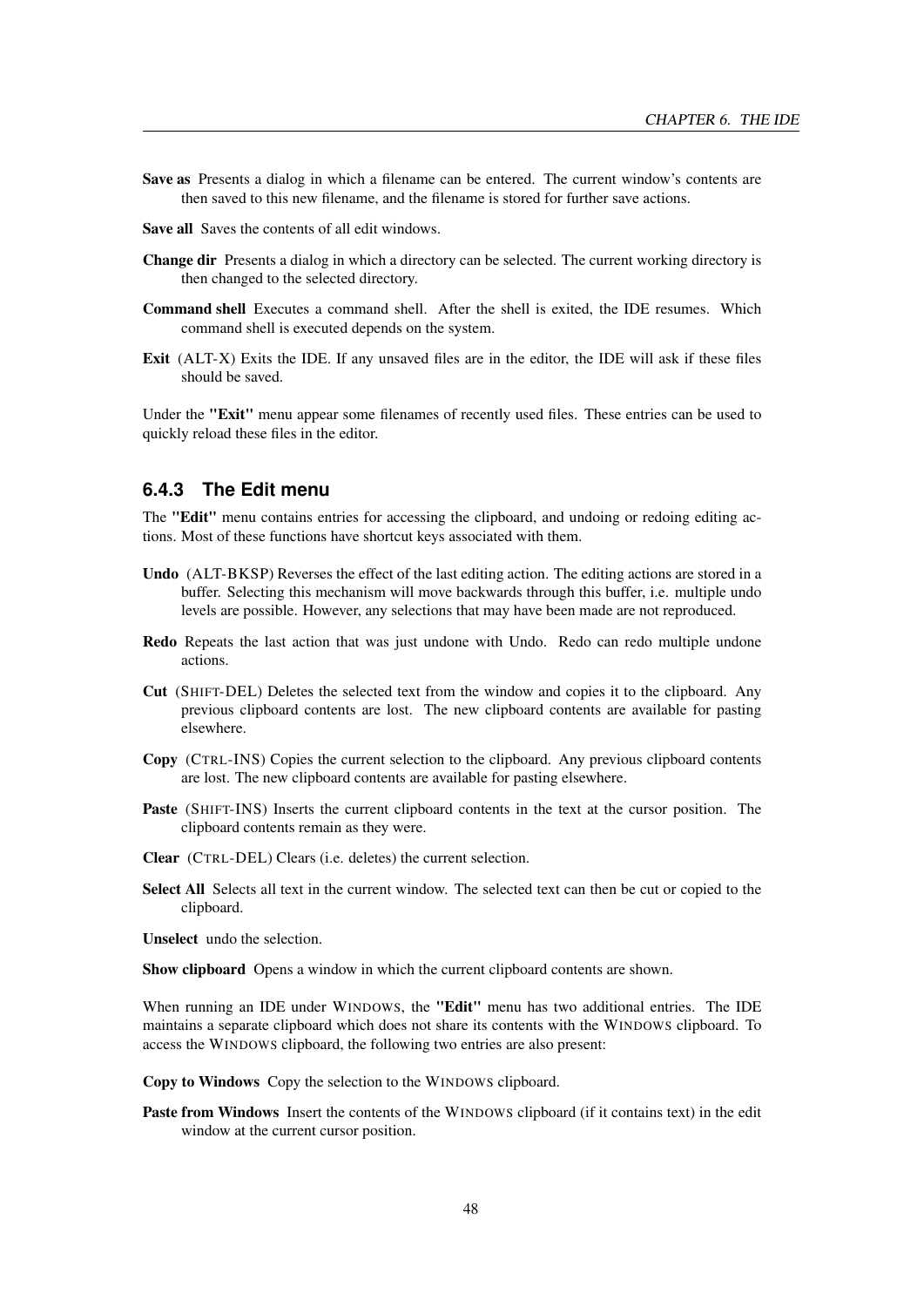#### **6.4.4 The Search menu**

The "Search" menu provides access to the search and replace dialogs, as well as access to the symbol browser of the IDE.

- Find (CTRL-Q F) Presents the search dialog. A search text can be entered, and when the dialog is closed, the entered text is searched for in the active window. If the text is found, it will be selected.
- Replace (CTRL-Q A) Presents the search and replace dialog. After the dialog is closed, the search text will be replaced by the replace text in the active window.
- Search again (CTRL-L) Repeats the last search or search and replace action, using the same parameters.

Go to line number (ALT-G) Prompts for a line number, and then jumps to this line number.

When the program and units are compiled with browse information, then the following menu entries are also enabled:

Find procedure Not yet implemented.

Objects Asks for the name of an object and opens a browse window for this object.

Modules Asks for the name of a module and opens a browse window for this module.

Globals Asks for the name of a global symbol and opens a browse window for this global symbol.

Symbol Opens a window with all known symbols, so a symbol can be selected. After the symbol is selected, a browse window for that symbol is opened.

#### **6.4.5 The Run menu**

The "Run" menu contains all entries related to running a program,

- Run (CTRL-F9) If the sources were modified, compiles the program. If the compile is successful, the program is executed. If the primary file was set, then that is used to determine which program to execute. See section [6.4.6,](#page-50-0) page [50](#page-50-0) for more information on how to set the primary file.
- Step over (F8) Run the program until the next source line is reached. If any calls to procedures are made, these will be executed completely as well.
- Trace into (F7) Execute the current line. If the current line contains a call to another procedure, the process will stop at the entry point of the called procedure.
- Goto cursor (F4) Run the program until the execution point matches the line where the cursor is.
- Until return Runs the current procedure until it exits.
- Run directory Set the working directory to change to when executing the program.
- Parameters Permits the entry of parameters that will be passed to the program when it is being executed.
- Program reset (CTRL-F2) if the program is being run or debugged, the debug session is aborted, and the running program is killed.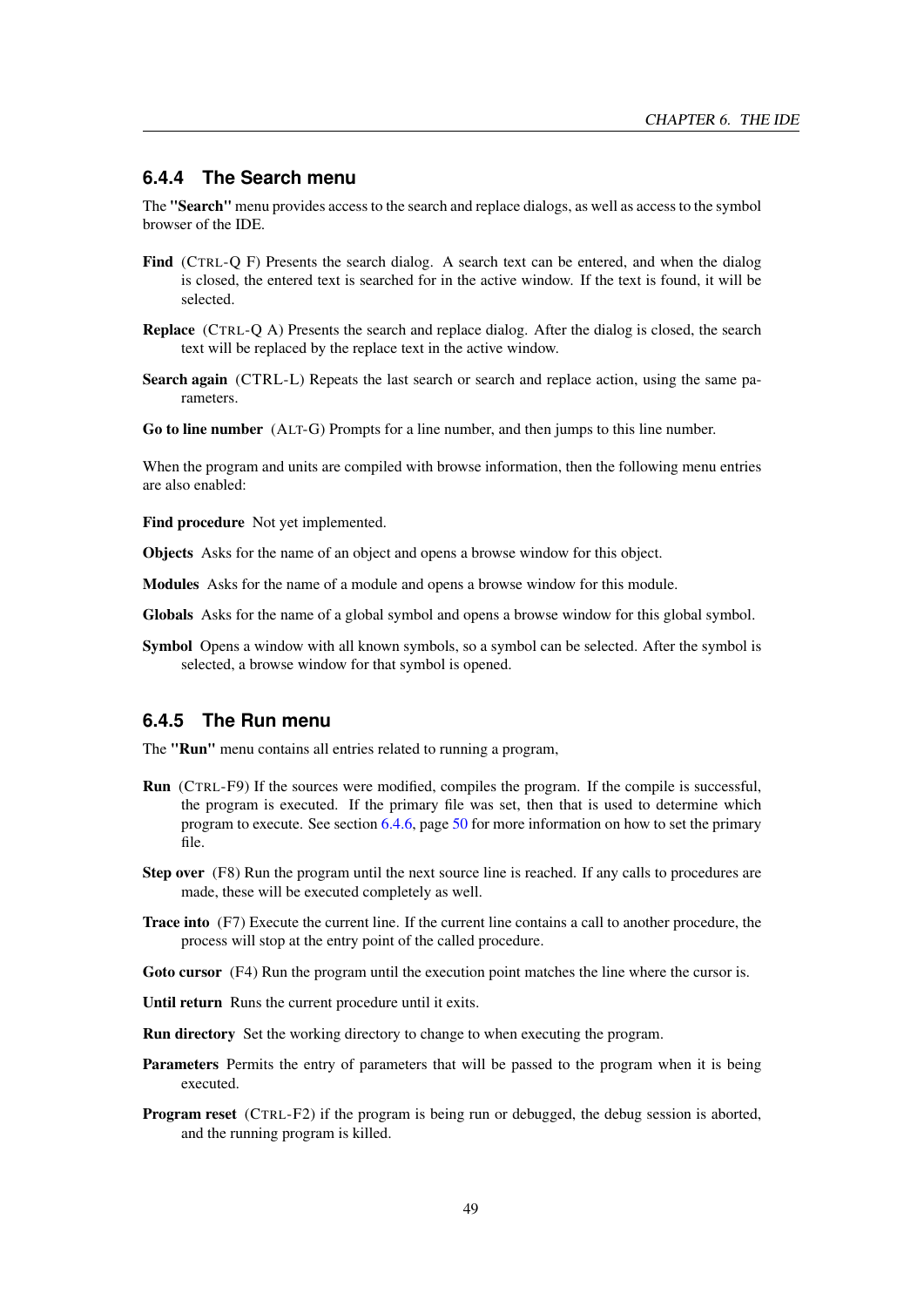#### <span id="page-50-0"></span>**6.4.6 The Compile menu**

The "Compile" menu contains all entries related to compiling a program or unit.

- Compile (ALT-F9) Compiles the contents of the active window, irrespective of the primary file setting.
- Make (F9) Compiles the contents of the active window, and any files that the unit or program depends on and that were modified since the last compile. If the primary file was set, the primary file is compiled instead.
- Build Compiles the contents of the active window, and any files that the unit or program depends on, whether they were modified or not. If the primary file was set, the primary file is compiled instead.
- Target Sets the target operating system for which the program should be compiled.
- Primary file Sets the primary file. If set, any run or compile command will act on the primary file instead of on the active window. The primary file need not be loaded in the IDE for this to have effect.
- Clear primary file Clears the primary file. After this command, any run or compile action will act on the active window.
- Compiler messages (F12) Displays the compiler messages window. This window will display the messages generated by the compiler during the most recent compile.

#### **6.4.7 The Debug menu**

The "Debug" menu contains menu entries to aid in debugging a program, such as setting breakpoints and watches.

Output Show user program output in a window.

User screen (ALT-F5) Switches to the screen as it was last left by the running program.

- Add watch (CTRL-F7) Adds a watch. A watch is an expression that can be evaluated by the IDE and will be shown in a special window. Usually this is the content of some variable.
- Watches Shows the current list of watches in a separate window.
- Breakpoint (CTRL-F8) Sets a breakpoint at the current line. When debugging, program execution will stop at this breakpoint.

Breakpoint list Shows the current list of breakpoints in a separate window.

#### Evaluate

- Call stack (CTRL-F3) Shows the call stack. The call stack is the list of addresses (and filenames and line numbers, if this information was compiled in) of procedures that are currently being called by the running program.
- Disassemble Shows the call stack.

Registers Shows the current content of the CPU registers.

Floating point unit Shows the current content of the FPU registers.

Vector unit Shows the current content of the MMX (or equivalent) registers.

GDB window Shows the GDB debugger console. This can be used to interact with the debugger directly; here arbitrary GDB commands can be typed and the result will be shown in the window.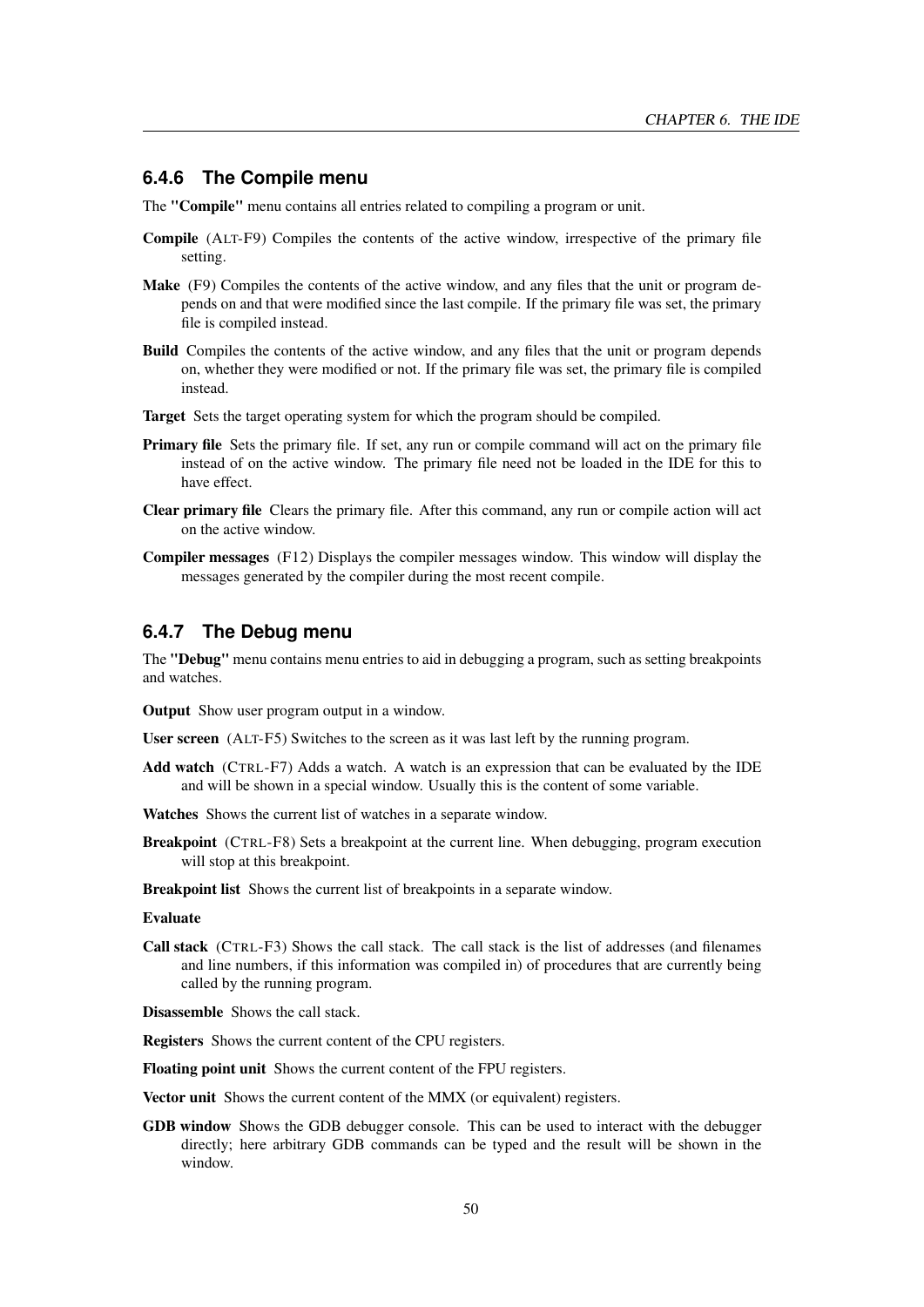#### **6.4.8 The Tools menu**

The "Tools" menu defines some standard tools. If new tools are defined by the user, they are appended to this menu as well.

Messages (F11) Shows the messages window. This window contains the output from one of the tools. For more information, see section [6.10.1,](#page-65-0) page [65.](#page-65-0)

Goto next (ALT-F8) Goes to the next message.

- Goto previous (ALT-F7) Goes to the previous message
- Grep (SHIFT-F2) Prompts for a regular expression and options to be given to grep, and then executes grep with the given expression and options. For this to work, the grep program must be installed on the system, and be in a directory that is in the PATH. For more information, see section **6.10.2**, page **66**.

Calculator Displays the calculator. For more information, see section [6.10.4,](#page-67-0) page [67.](#page-67-0)

**Ascii table** Displays the ASCII table. For more information, see section  $6.10.3$ , page  $66$ .

#### **6.4.9 The Options menu**

The "Options" menu is the entry point for all dialogs that are used to set options for the compiler and the IDE, as well as the user preferences.

- Mode Presents a dialog to set the current mode of the compiler. The current mode is shown at the right of the menu entry. For more information, see section [6.11.8,](#page-83-0) page [83.](#page-83-0)
- Compiler Presents a dialog that can be used to set common compiler options. These options will be used when compiling a program or unit.
- Memory sizes Presents a dialog where the stack size and the heap size for the program can be set. These options will be used when compiling a program.
- Linker Presents a dialog where some linker options can be set. These options will be used when a program or library is compiled.
- Debugger Presents a dialog where the debugging options can be set. These options are used when compiling units or programs. Note that the debugger will not work unless debugging information is generated for the program.
- Directories Presents a dialog where the various directories needed by the compiler can be set. These directories will be used when a program or unit is compiled.
- Browser Presents a dialog where the browser options can be set. The browser options affect the behavior of the symbol browser of the IDE.
- Tools Presents a dialog to configure the tools menu. For more information, see section [6.10.5,](#page-69-0) page [69.](#page-69-0)
- Environment Presents a dialog to configure the behavior of the IDE. A sub menu is presented with the various aspects of the IDE:
	- Preferences General preferences, such as whether to save files automatically or not, and which files should be saved. The video mode can also be set here.

Editor Controls various aspects of the edit windows.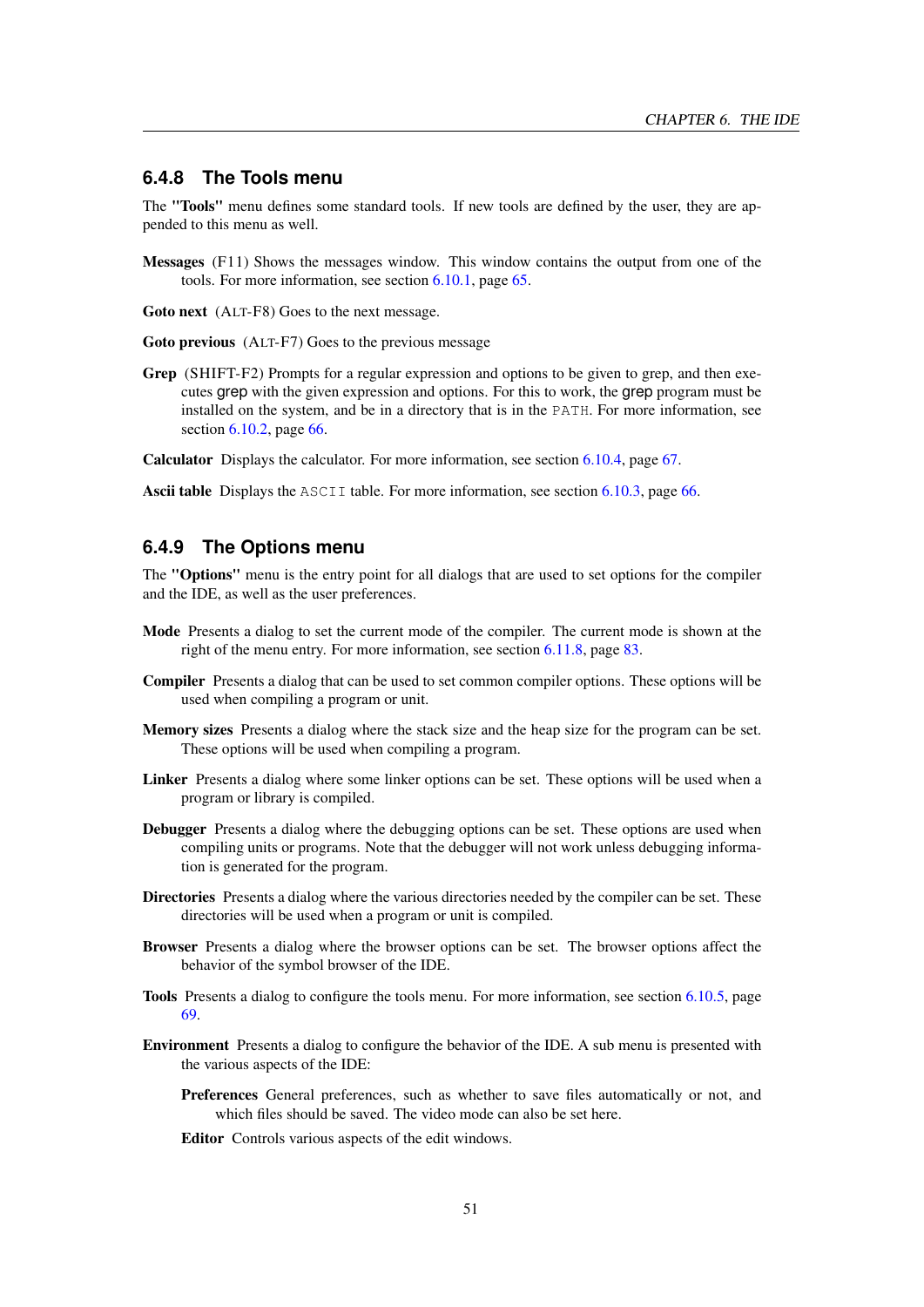- CodeComplete Used to set the words which can be automatically completed when typing in the editor windows.
- Codetemplates Used to define code templates, which can be inserted in an edit window.
- Desktop Used to control the behavior of the desktop, i.e. several features can be switched on or off.
- Keyboard & Mouse Can be used to select the cut/copy/paste convention, control the actions of the mouse, and to assign commands to various mouse actions.
- Learn keys Let the IDE learn keystrokes to be assigned to various commands. This is useful mostly on LINUX and Unix-like platforms, where the actual keys sent to the IDE depend on the terminal emulation.
- Open Presents a dialog in which a file containing editor preferences can be selected. After the dialog is closed, the preferences file will be read and the preferences will be applied.
- Save Saves the current options in the default file.
- Save as Saves the current options in an alternate file. A file selection dialog box will be presented in which the alternate settings file can be specified.

Please note that options are not saved automatically. They should be saved explicitly with the "Options|Save" command.

#### **6.4.10 The Window menu**

The "Window" menu provides access to some window functions. More information on all these functions can be found in section [6.3,](#page-44-1) page [44](#page-44-1)

Tile Tiles all opened windows on the desktop.

Cascade Cascades all opened windows on the desktop.

Close all Closes all opened windows.

Size/move (CTRL-F5) Puts the IDE in Size/move mode; after this command the active window can be moved and resized using the arrow keys.

Zoom (F5) Zooms or unzooms the current window.

Next (F6) Activates the next window in the window list.

Previous (SHIFT-F6) Activates the previous window in the window list.

Hide (CTRL-F6) Hides the active window.

Close (ALT-F3) Closes the active window.

List (ALT-0) Shows the list of opened windows. From there a window can be activated, closed, shown and hidden.

Refresh display Redraws the screen.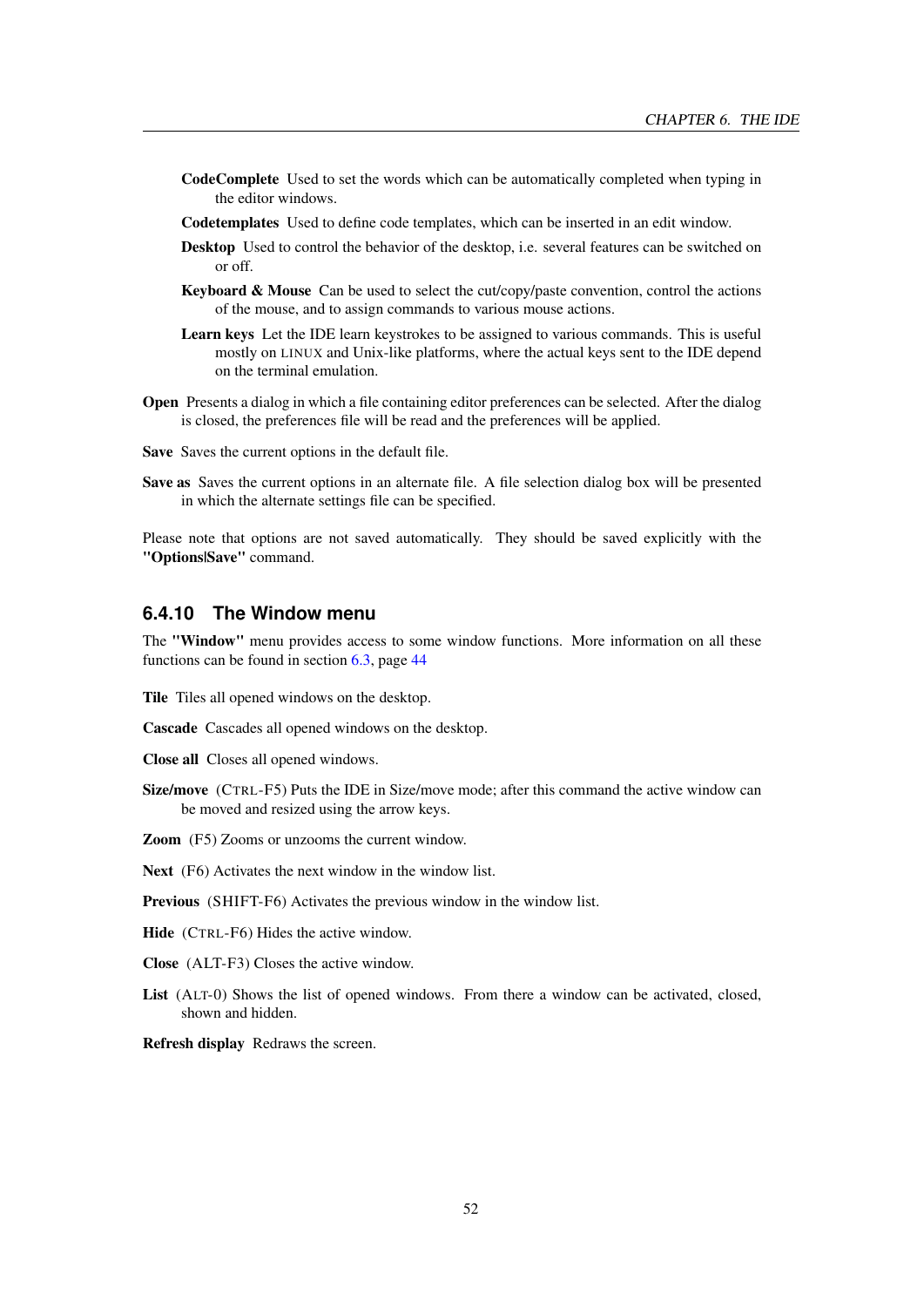#### **6.4.11 The Help menu**

The "Help" menu provides entry points to all the help functionality of the IDE, as well as the means to customize the help system.

Contents Shows the help table of contents

Index (SHIFT-F1) Jumps to the help Index.

Topic search (CTRL-F1) Jumps to the topic associated with the currently highlighted text.

Previous topic (ALT-F1) Jumps to the previously visited topic.

Using help Displays help on using the help system.

- Files Allows the configuration of the help menu. With this menu item, help files can be added to the help system.
- About Displays information about the IDE. See section [6.13.3,](#page-90-0) page [90](#page-90-0) for more information.

# <span id="page-53-0"></span>6.5 Editing text

In this section, the basics of editing (source) text are explained. The IDE works like many other text editors in this respect, so mainly the distinguishing points of the IDE will be explained.

#### **6.5.1 Insert modes**

Normally, the IDE is in insert mode. This means that any text that is typed will be inserted before text that is present after the cursor.

In overwrite mode, any text that is typed will replace existing text.

When in insert mode, the cursor is a flat blinking line. If the IDE is in overwrite mode, the cursor is a cube with the height of one line. Switching between insert mode and overwrite mode happens with the INSERT key or with the CTRL-V key.

#### **6.5.2 Blocks**

The IDE handles selected text just as the Turbo Pascal IDE handles it. This is slightly different from the way e.g. WINDOWS applications handle selected text.

Text can be selected in 3 ways:

- 1. Using the mouse, dragging the mouse over existing text selects it.
- 2. Using the keyboard, press CTRL-K B to mark the beginning of the selected text, and CTRL-K K to mark the end of the selected text.
- 3. Using the keyboard, hold the SHIFT key depressed while navigating with the cursor keys.

There are also some special select commands:

- 1. The current line can be selected using CTRL-K L.
- 2. The current word can be selected using CTRL-K T.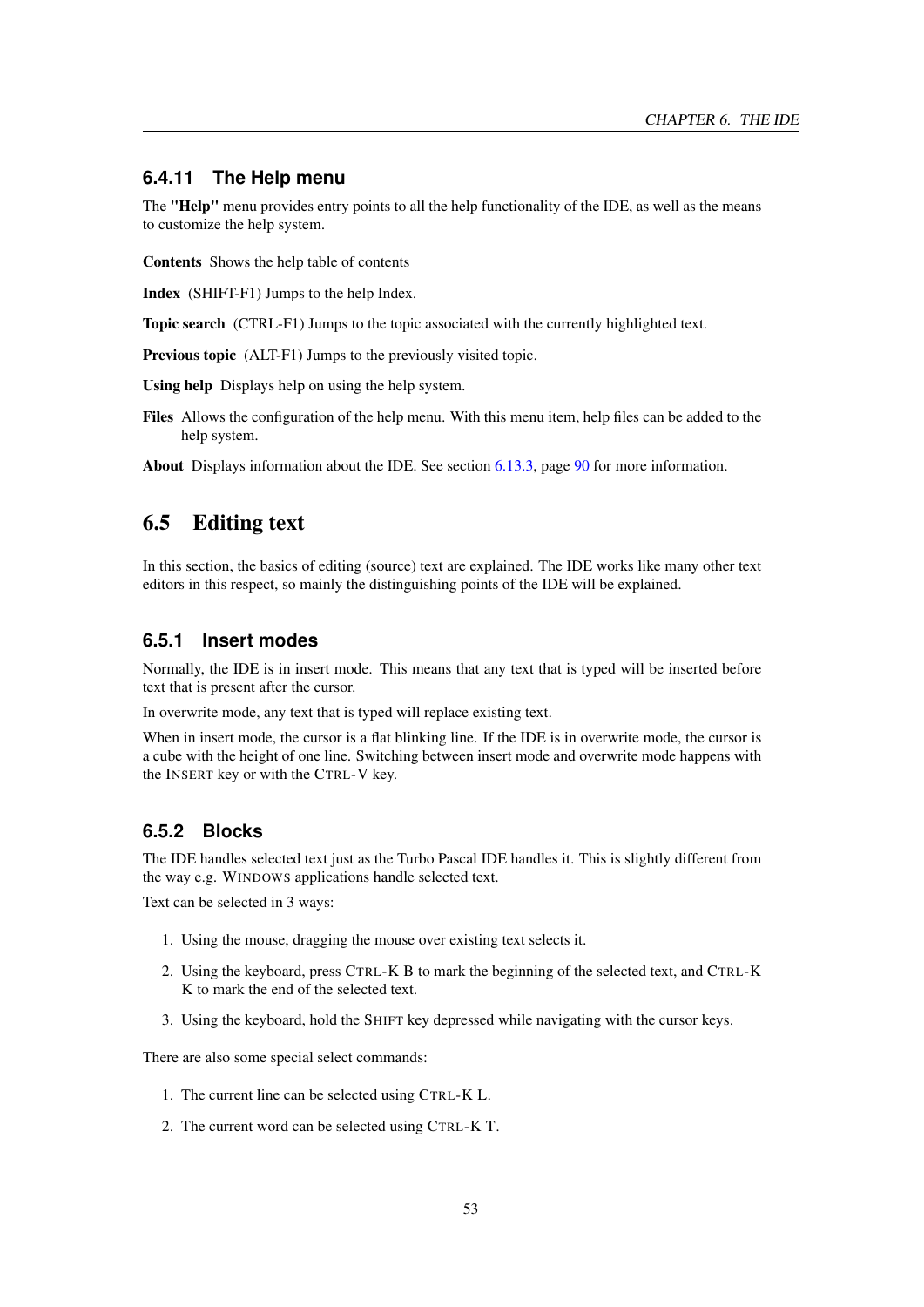In the Free Pascal IDE, selected text is persistent. After selecting a range of text, the cursor can be moved, and the selection will not be destroyed; hence the term 'block' is more appropriate for the selection, and will be used henceforth...

Several commands can be executed on a block:

- Move the block to the cursor location (CTRL-K V).
- Copy the block to the cursor location (CTRL-K C).
- Delete the block (CTRL-K Y).
- Write the block to a file (CTRL-K W).
- Read the contents of a file into a block (CTRL-K R). If there is already a block, this block is not replaced by this command. The file is inserted at the current cursor position, and then the inserted text is selected.
- Indent a block (CTRL-K I).
- Undent a block (CTRL-K U).
- Print the block contents (CTRL-K P).

When searching and replacing, the search can be restricted to the block contents.

#### **6.5.3 Setting bookmarks**

The IDE provides a feature which allows the setting of a bookmark at the current cursor position. Later, the cursor can be returned to this position by pressing a keyboard shortcut.

Up to 9 bookmarks per source file can be set up; they are set by CTRL-K <NUMBER> (where number is the number of the bookmark). To go to a previously set bookmark, press CTRL-Q <NUMBER>.

Remark Currently, the bookmarks are not saved when the IDE is exited. This may change in future implementations of the IDE.

#### **6.5.4 Jumping to a source line**

It is possible to go directly to a specific source line. To do this, open the *goto line* dialog via the "Search|Goto line number" menu.

<span id="page-54-0"></span>In the dialog that appears, the line number the IDE should jump to can be entered. The goto line dialog is shown in figure [\(6.4\)](#page-54-0).

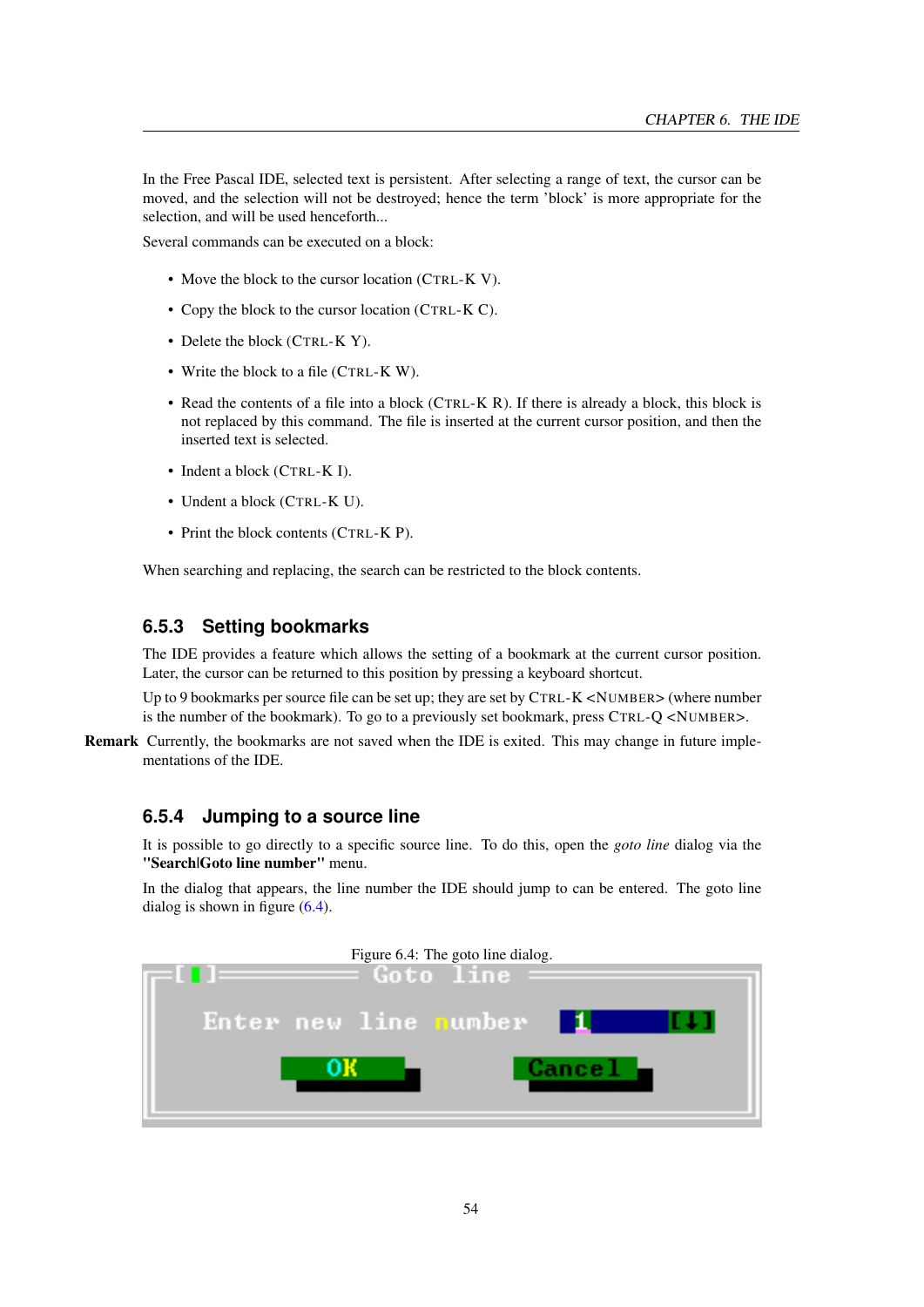# **6.5.5 Syntax highlighting**

The IDE is capable of syntax highlighting, i.e. the color of certain Pascal elements can be set. As text is entered in an editor window, the IDE will try to recognize the elements, and set the color of the text accordingly.

The syntax highlighting can be customized in the colors preferences dialog, using the menu option "Options|Environment|Colors". In the colors dialog, the group "Syntax" must be selected. The item list will then display the various syntactical elements that can be colored:

Whitespace The empty text between words. Note that for whitespace, only the background color will be used.

Comments All styles of comments in Free Pascal.

Reserved words All reserved words of Free Pascal. (See also [Reference Guide\)](../ref/ref.html).

Strings Constant string expressions.

Numbers Numbers in decimal notation.

Hex numbers Numbers in hexadecimal notation.

Assembler Any assembler blocks.

Symbols Recognised symbols (variables, types).

Directives Compiler directives.

Tabs Tab characters in the source can be given a different color than other whitespace.

The editor uses some default settings, but experimentation is the best way to find a suitable color scheme. A good color scheme helps in detecting errors in sources, since errors will result in wrong syntax highlighting.

#### **6.5.6 Code Completion**

Code completion means the editor will try to guess the text as it is being typed. It does this by checking what text is typed, and as soon as the typed text can be used to identify a keyword in a list of keywords, the keyword will be presented in a small colored box under the typed text. Pressing the ENTER key will complete the word in the text.

There is no code completion yet for filling in function arguments, or choosing object methods as in e.g. the Lazarus or Delphi IDEs.

Code completion can be customized in the Code completion dialog, reachable through the menu option "Options|Preferences|Codecomple". The list of keywords that can be completed can be maintained here. The code completion dialog is shown in figure [\(6.5\)](#page-56-0).

The dialog shows in alphabetical order the currently defined keywords that are available for completion. The following buttons are available:

Ok Saves all changes and closes the dialog.

Edit Pops up a dialog that allows the editing of the currently highlighted keyword.

New Pops up a dialog that allows the entry of a new keyword which will be added to the list.

Delete Deletes the currently highlighted keyword from the list.

Cancel Discards all changes and closes the dialog.

All keywords are saved and are available the next time the IDE is started. Duplicate names are not allowed. If an attempt is made to add a duplicate name to the list, an error will follow.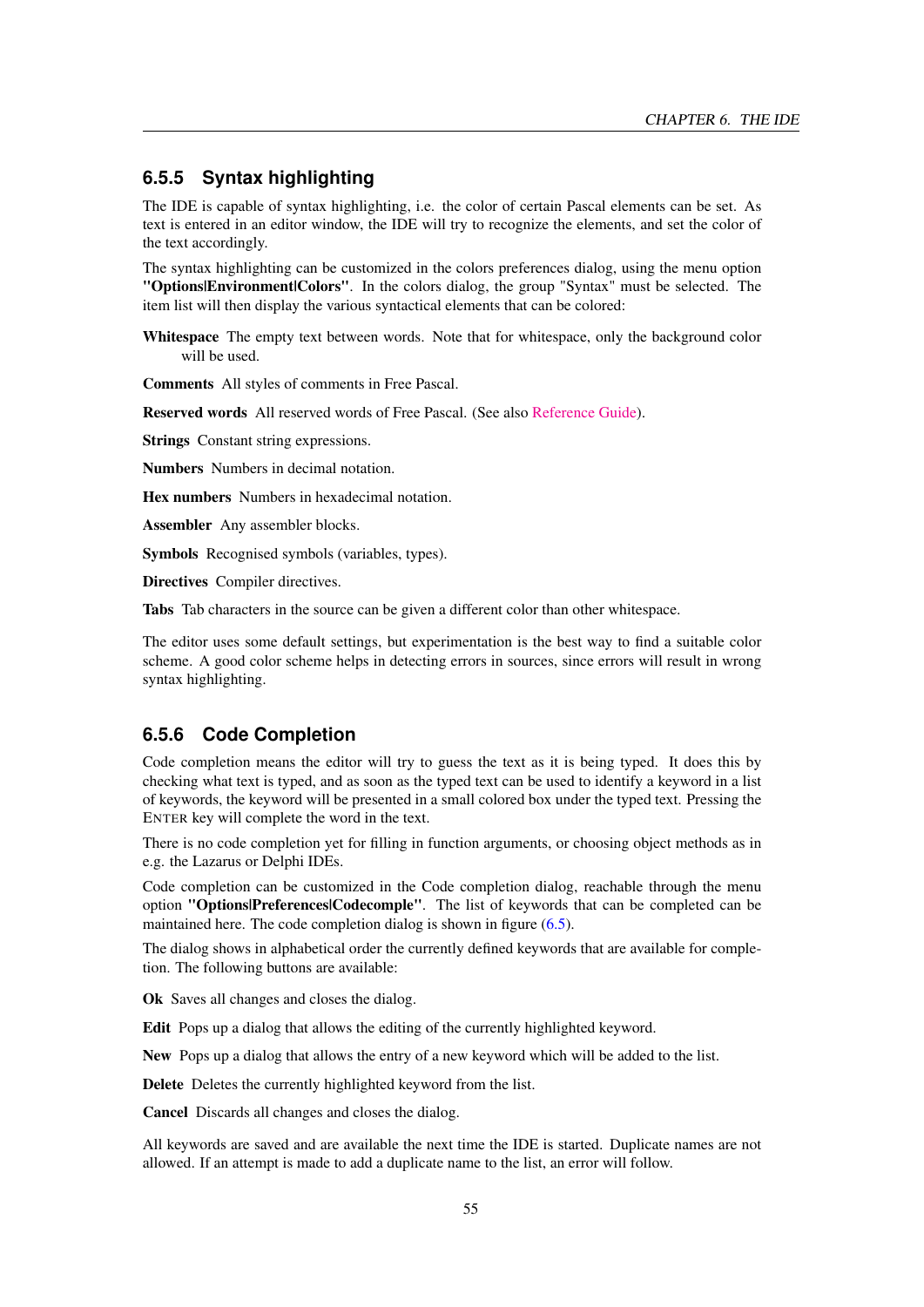<span id="page-56-0"></span>

#### **6.5.7 Code Templates**

Code templates are a way to insert large pieces of code at once. Each code templates is identified by a unique name. This name can be used to insert the associated piece of code in the text.

For example, the name if then could be associated to the following piece of code:

```
If | Then
  begin
  end
```
A code template can be inserted by typing its name, and pressing CTRL-J when the cursor is positioned right after the template name.

If there is no template name before the cursor, a dialog will pop up to allow selection of a template.

If a vertical bar (I) is present in the code template, the cursor is positioned on it, and the vertical bar is deleted. In the above example, the cursor would be positioned between the  $if$  and then, ready to type an expression.

Code templates can be added and edited in the code templates dialog, reachable via the menu option "Options|Environment|CodeTemplates". The code templates dialog is shown in figure  $(6.6)$ .

The top listbox in the code templates dialog shows the names of all known templates. The bottom half of the dialog shows the text associated with the currently highlighted code template. The following buttons are available:

- Ok Saves all changes and closes the dialog.
- Edit Pops up a dialog that allows the editing of the currently highlighted code template. Both the name and text can be edited.
- New Pops up a dialog that allows the entry of a new code template which will be added to the list. A name must be entered for the new template.

Delete Deletes the currently highlighted code template from the list.

Cancel Discards all changes and closes the dialog.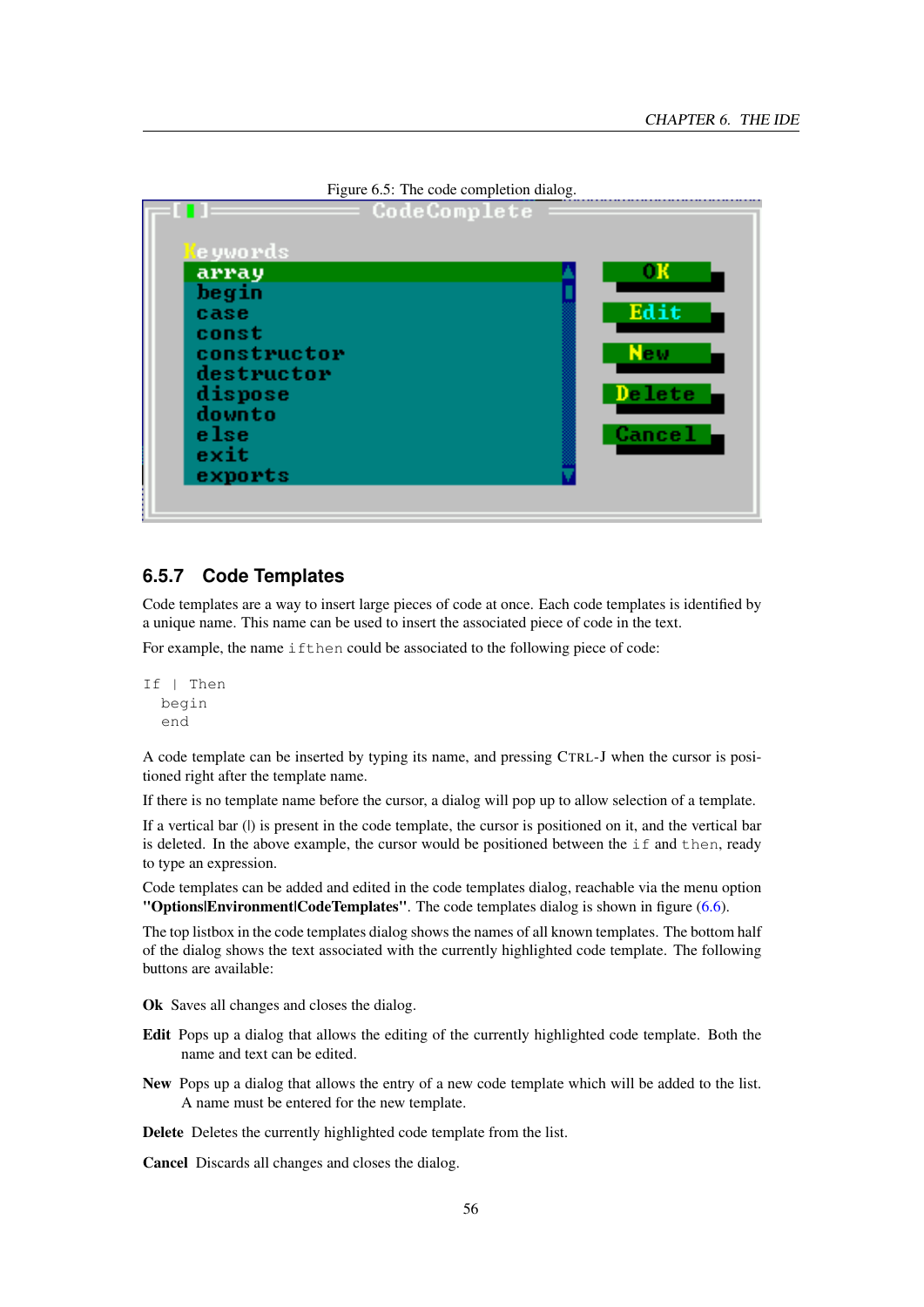<span id="page-57-0"></span>

All templates are saved and are available the next time the IDE is started.

Remark Duplicates are not allowed. If an attempt is made to add a duplicate name to the list, an error will occur.

# 6.6 Searching and replacing

The IDE allows you to search for text in the active editor window. To search for text, one of the following can be done:

- 1. Select "Search|Find" in the menu.
- 2. Press CTRL-Q F.

After that, the dialog shown in figure [\(6.7\)](#page-58-0) will pop up, and the following options can be entered:

Text to find The text to be searched for. If a block was active when the dialog was started, the first line of this block is proposed.

Case sensitive When checked, the search is case sensitive.

Whole words only When checked, the search text must appear in the text as a complete word.

Direction The direction in which the search must be conducted, starting from the specified origin.

Scope Specifies if the search should be on the whole file, or just the selected text.

Origin Specifies if the search should start from the cursor position or the start of the scope.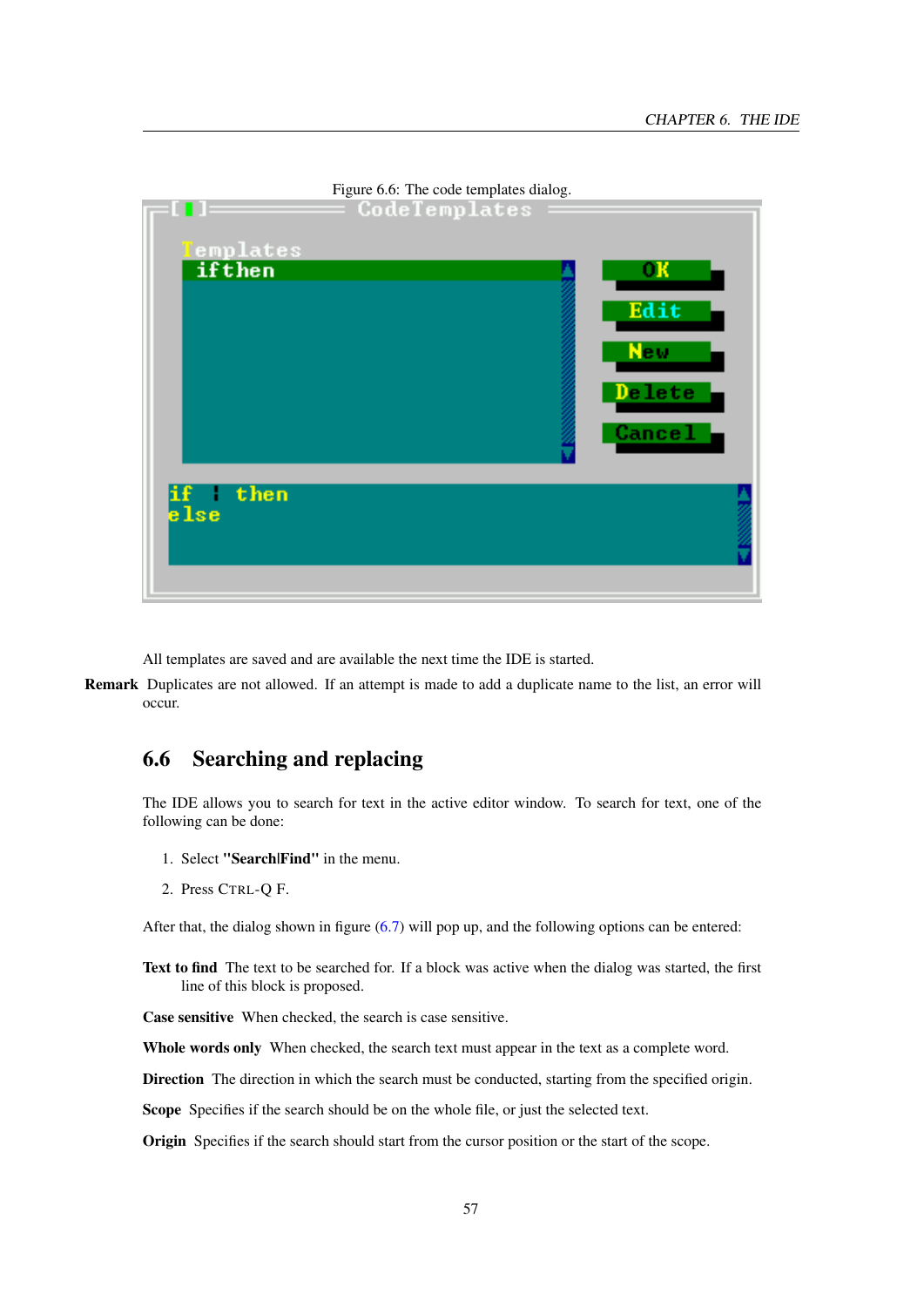<span id="page-58-0"></span>

| Figure 6.7: The search dialog. |                       |  |  |  |
|--------------------------------|-----------------------|--|--|--|
| 1 D I I<br>Text to find        | $\, = \,$ Find $\, =$ |  |  |  |
| Options                        | Direction             |  |  |  |
| I I Case sensitive             | (*) Forward           |  |  |  |
| [ ] Whole words only           | ( ) Backward          |  |  |  |
| Scope                          | Origin                |  |  |  |
| (*) Global                     | (*) From cursor       |  |  |  |
| () Selected text               | () Entire scope       |  |  |  |
| OК                             | Cancel                |  |  |  |

After the dialog has closed, the search is performed using the given options.

A search can be repeated (using the same options) in one of 2 ways:

- 1. Select "Search|Search again" from the menu.
- 2. Press CTRL-L.

It is also possible to replace occurrences of a text with another text. This can be done in a similar manner to searching for a text:

- 1. Select "Search|Replace" from the menu.
- <span id="page-58-1"></span>2. Press CTRL-Q A.

A dialog, similar to the search dialog will pop up, as shown in figure [\(6.8\)](#page-58-1).

| Figure 6.8: The replace dialog.<br>= Replace =                             |                                             |  |  |  |  |
|----------------------------------------------------------------------------|---------------------------------------------|--|--|--|--|
| Text to find                                                               |                                             |  |  |  |  |
| ew text                                                                    |                                             |  |  |  |  |
| Options<br>I Case sensitive<br>1 Whole words only<br>[X] Prompt on replace | Direction<br>(*) Forward<br>( ) Backward    |  |  |  |  |
| Scope<br>(*) Global<br>> Selected text                                     | Origin<br>(*) From cursor<br>> Entire scope |  |  |  |  |
| ок<br>Change all                                                           | Cancel                                      |  |  |  |  |

In this dialog, in addition to the things that can be entered in the search dialog, the following things can be entered: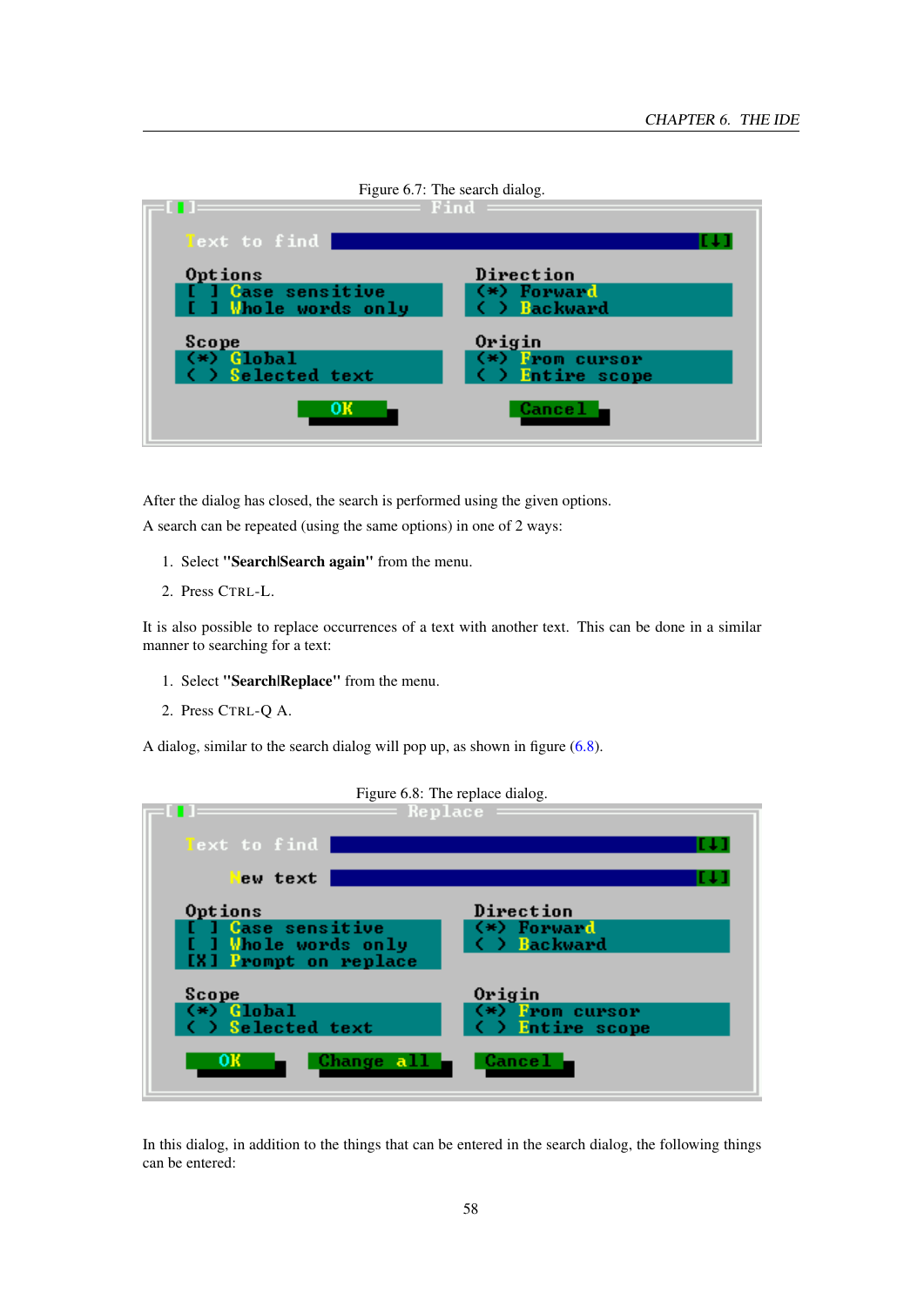New text Text that will replace the found text.

Prompt on replace Before a replacement is made, the IDE will ask for confirmation.

If the dialog is closed with the 'OK' button, only the next occurrence of the search text will be replaced. If the dialog is closed with the 'Change All' button, all occurrences of the search text will be replaced.

# 6.7 The symbol browser

The symbol browser allows searching all occurrences of a symbol. A symbol can be a variable, type, procedure or constant that occurs in the program or unit sources.

To enable the symbol browser, the program or unit must be compiled with browser information. This can be done by setting the browser information options in the compiler options dialog.

The IDE allows to browse several types of symbols:

Procedures Allows quick jumping to a procedure definition or implementation.

Objects Quickly browse for an object.

Modules Browse a module.

Globals Browse any global symbol.

Arbitrary symbol Browse an arbitrary symbol.

In all cases, first a symbol to be browsed must be selected. After that, a browse window appears. In the browse window, all locations where the symbol was encountered are shown. Selecting a location and pressing the space bar will cause the editor to jump to that location; the line containing the symbol will be highlighted.

If the location is in a source file that is not yet displayed, a new window will be opened with the source file loaded.

After the desired location has been reached, the browser window can be closed with the usual commands.

The behavior of the browser can be customized with the browser options dialog, using the "Options|Browser" menu. The browser options dialog looks like figure [\(6.9\)](#page-60-0).

The following options can be set in the browser options dialog:

Symbols Here the types of symbols displayed in the browser can be selected:

Labels Labels are shown. Constants Constants are shown. Types Types are shown. Variables Variables are shown. Procedures Procedures are shown.

**Inherited** 

Sub-browsing Specifies what the browser should do when displaying the members of a complex symbol such as a record or class:

New browser The members are shown in a new browser window.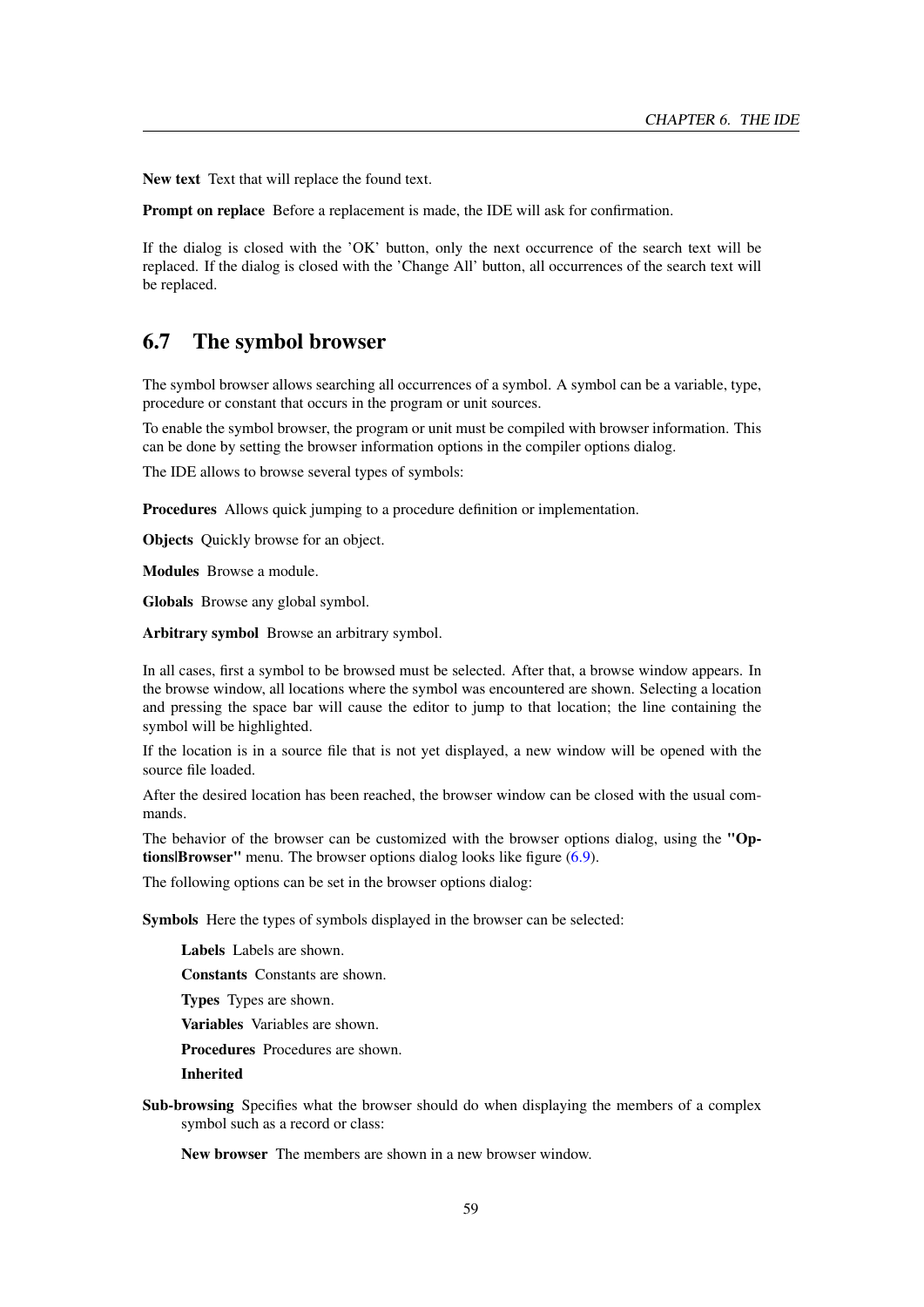<span id="page-60-0"></span>

| Figure 6.9: The browser options dialog.                |                                              |  |  |  |  |
|--------------------------------------------------------|----------------------------------------------|--|--|--|--|
| a sa s                                                 | <b>Browser Options =</b>                     |  |  |  |  |
| S umbo 1s<br>Labe 1s                                   | <b><i><u>Uariables</u></i></b>               |  |  |  |  |
| <b>Constants</b>                                       | 1 Procedures                                 |  |  |  |  |
| <b>Types</b>                                           | 1 Inherited                                  |  |  |  |  |
| Sub-browsing<br>(*) New browser<br>( ) Replace current | Preferred pane<br>$(*)$ Scope<br>> Reference |  |  |  |  |
| Display                                                |                                              |  |  |  |  |
| I I Qualified symbols                                  | [ ] Sort always                              |  |  |  |  |
| ΟК                                                     | Cancel                                       |  |  |  |  |

Replace current The contents of the current window are replaced with the members of the selected complex symbol.

Preferred pane Specifies what pane is shown in the browser when it is initially opened:

Scope Reference

Display Determines how the browser should display the symbols:

Qualified symbols

Sort always Sorts the symbols in the browser window.

# 6.8 Running programs

A compiled program can be run straight from the IDE. This can be done in one of several ways:

- 1. select the "Run|Run" menu, or
- 2. press CTRL-F9.

If command line parameters should be passed to the program, then these can be set through the "Run|Parameters" menu. The program parameters dialog looks like figure [\(6.10\)](#page-60-1).

<span id="page-60-1"></span>

|  |  | Figure 6.10: The program parameters dialog. |  |
|--|--|---------------------------------------------|--|
|  |  |                                             |  |

|                  | Program parameters |               |
|------------------|--------------------|---------------|
| <b>Farameter</b> |                    |               |
|                  |                    | <b>Cancel</b> |
|                  |                    |               |

Once the program has started, it will continue to run, until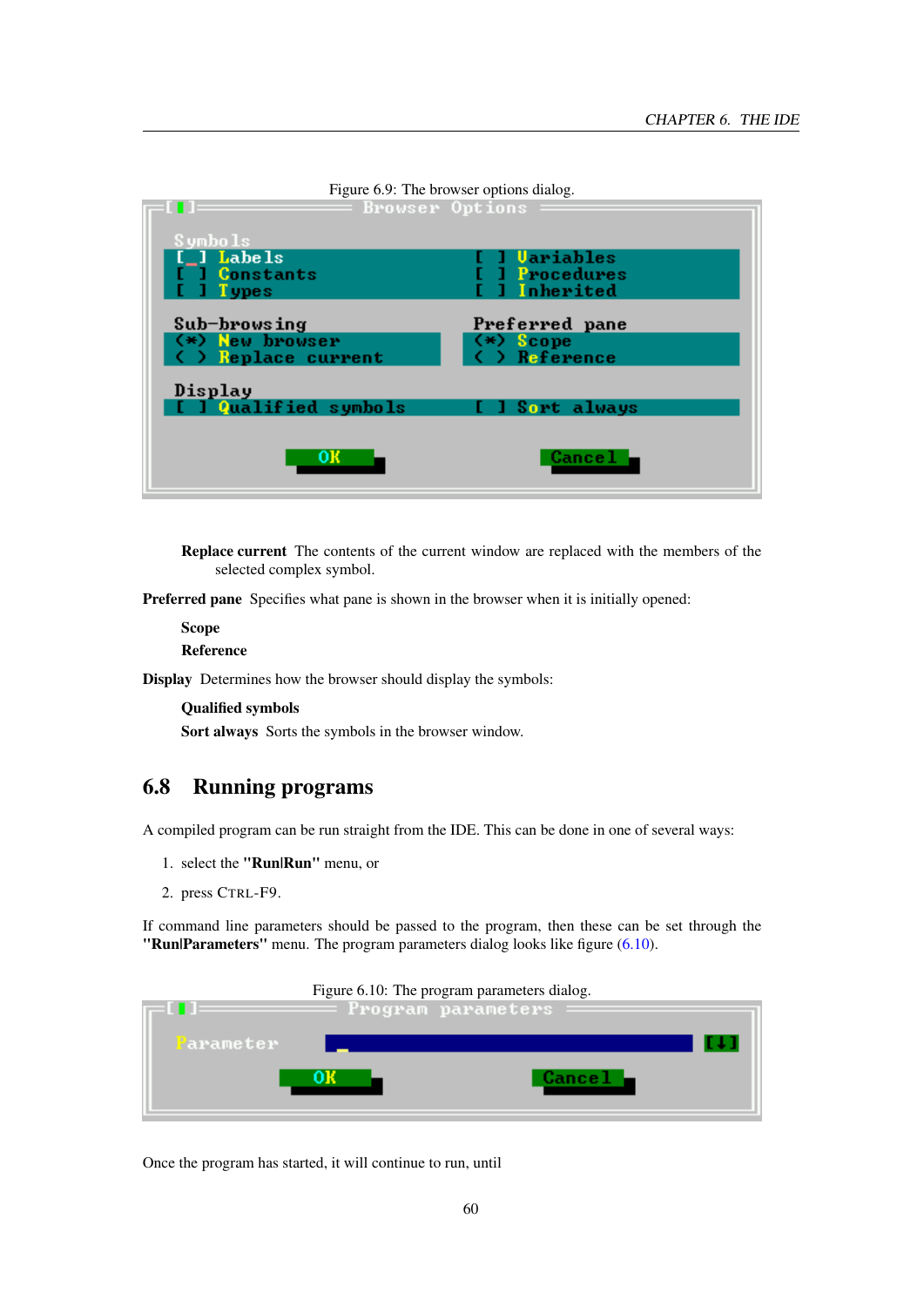- 1. the program quits normally,
- 2. an error happens,
- 3. a breakpoint is encountered, or
- 4. the program is reset by the user.

The last alternative is only possible if the program is compiled with debug information.

Alternatively, it is possible to position the cursor somewhere in a source file, and run the program till the execution reaches the source line where the cursor is located. This can be done by

- 1. selecting "Run|Goto Cursor" in the menu,
- 2. pressing F4.

Again, this is only possible if the program was compiled with debug information.

The program can also executed line by line. Pressing F8 will execute the next line of the program. If the program wasn't started yet, it is started. Repeatedly pressing F8 will execute the program line by line, and the IDE will show the line to be executed in an editor window. If somewhere in the code a call occurs to a subroutine, then pressing F8 will cause the whole routine to be executed before control returns to the IDE. If the code of the subroutine should be stepped through as well, then F7 should be used instead. Using F7 will cause the IDE to execute line by line any subroutine that is encountered.

If a subroutine is being stepped through, then the "Run|Until return" menu will execute the program till the current subroutine ends.

If the program should be stopped before it quits by itself, then this can be done by

- 1. selecting "Run|Program reset" from the menu, or
- 2. pressing CTRL-F2.

The running program will then be aborted.

# 6.9 Debugging programs

To debug a program, it must be compiled with debug information. Compiling a program with debug information allows you to:

- 1. Execute the program line by line.
- 2. Run the program up to a certain point (a breakpoint).
- 3. Inspect the contents of variables or memory locations while the program is running.

#### **6.9.1 Using breakpoints**

Breakpoints will cause a running program to stop when the execution reaches the line where the breakpoint was set. At that moment, control is returned to the IDE, and it is possible to continue execution.

To set a breakpoint on the current source line, use the "Debug|Breakpoint" menu entry, or press CTRL-F8.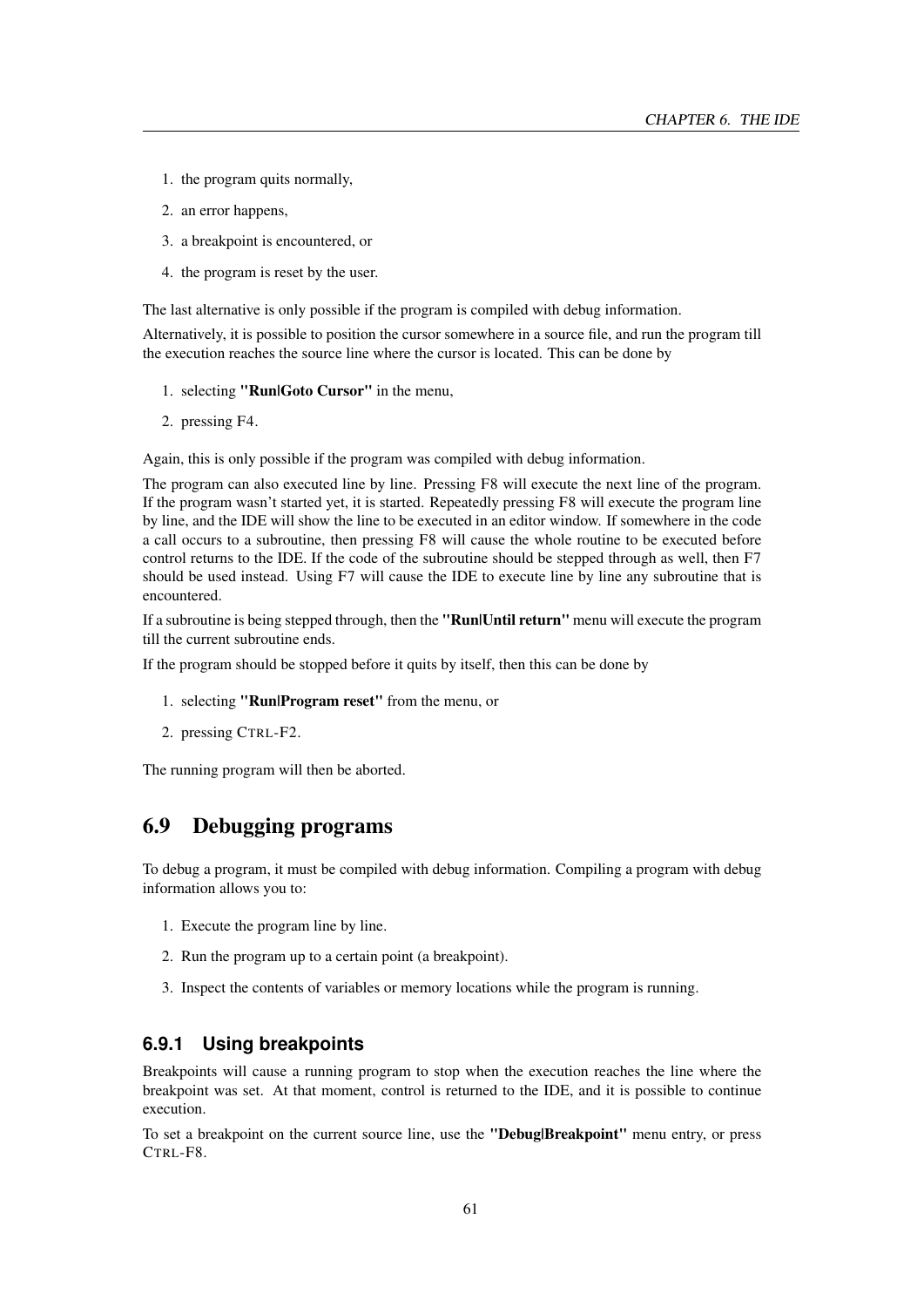| <b>Type</b> | : State      | $\check{ }$<br>- Breakpo int<br>: Position | л.<br>I Ignore : Conditions |               |
|-------------|--------------|--------------------------------------------|-----------------------------|---------------|
|             |              | file-line {disabled {hello.pas:9}          |                             |               |
|             |              |                                            |                             |               |
|             |              |                                            |                             |               |
|             |              |                                            |                             |               |
| łП          |              |                                            |                             |               |
|             | <b>Close</b> | <b>New</b>                                 | Edit                        | <b>Delete</b> |
|             |              |                                            |                             |               |

<span id="page-62-0"></span>Figure 6.11: The breakpoint list window

A list of current breakpoints can be obtained through the "Debug|Breakpoint list" menu. The breakpoint list window is shown in figure [\(6.11\)](#page-62-0).

In the breakpoint list window, the following things can be done:

- New Shows the breakpoint property dialog where the properties for a new breakpoint can be entered.
- Edit Shows the breakpoint property dialog where the properties of the highlighted breakpoint can be changed.

Delete Deletes the highlighted breakpoint.

The dialog can be closed with the 'Close' button. The breakpoint properties dialog is shown in figure  $(6.12)$ 

| = Modify/New Breakpoint =<br>T T                        |                                                                    |
|---------------------------------------------------------|--------------------------------------------------------------------|
| <b>Name</b><br>$\frac{7}{c}$ temp/hello.pas<br>ine<br>9 | function<br>$(*)$ file-line<br>( ) watch<br>( ) awatch<br>) rwatch |
| Conditions<br>gnore count                               |                                                                    |
| Й                                                       |                                                                    |
| $_{0k}$                                                 | <b>Cancel</b>                                                      |

<span id="page-62-1"></span>Figure 6.12: The breakpoint properties dialog

The following properties can be set:

Type Set the type of the breakpoint. The following types of breakpoints exist: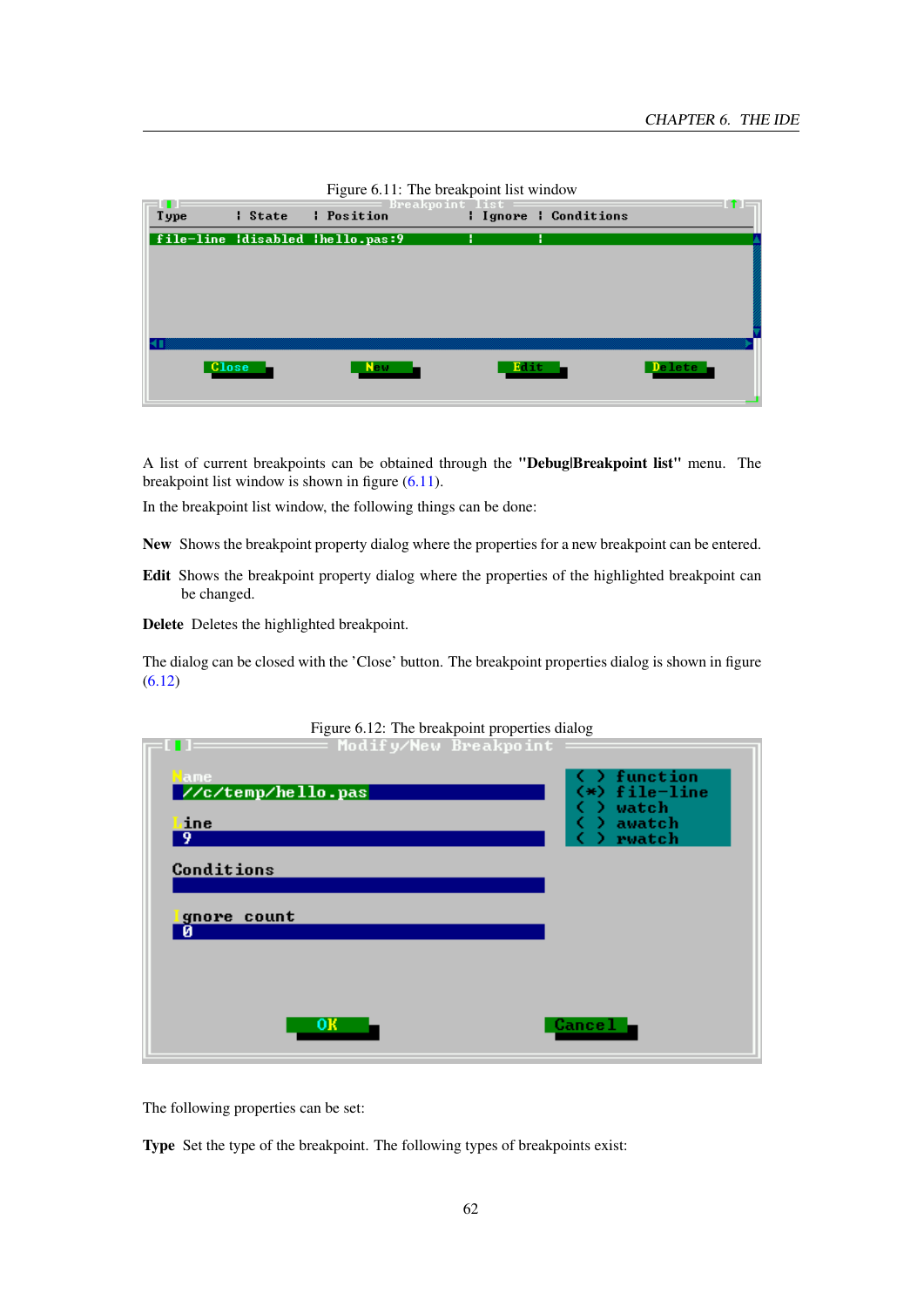- function Function breakpoint. The program will stop when the function with the given name is reached.
- file-line Source line breakpoint. The program will stop when the source file with given name and line is reached.
- watch Expression breakpoint. An expression may be entered, and the program will stop as soon as the expression changes.
- awatch (access watch) Expression breakpoint. An expression that references a memory location may be entered, and the program will stop as soon as the memory indicated by the expression is accessed.
- Address stop as soon as an address is reached.
- rwatch (read watch) Expression breakpoint. An expression that references a memory location may be entered, and the program will stop as soon as the memory indicated by the expression is read.

Name Name of the function or file where to stop.

**Conditions** Here an expression can be entered which must evaluate to  $T\text{true}$  for the program to stop at the breakpoint. The expressions that can be entered must be valid GDB expressions.

Line Line number in the file where to stop. Only for breakpoints of type file-line.

Ignore count The number of times the breakpoint will be ignored before the program stops.

#### Remark

- 1. Because the IDE uses GDB to do its debugging, it is necessary to enter all expressions in *uppercase*.
- 2. Expressions that reference memory locations should be no longer than 16 bytes on LINUX or go32v2 on an Intel processor, since the Intel processor's debug registers are used to monitor these locations.
- 3. Memory location watches will not function on Win32 unless a special patch is applied.

#### **6.9.2 Using watches**

When debugging information is compiled in the program, watches can be used. Watches are expressions which can be evaluated by the IDE and shown in a separate window. When program execution stops (e.g. at a breakpoint) all watches will be evaluated and their current values will be shown.

Setting a new watch can be done with the "Debug|Add watch" menu command or by pressing CTRL-F7. When this is done, the watch property dialog appears, and a new expression can be entered. The watch property dialog is shown in figure [\(6.13\)](#page-64-0).

In the dialog, the expression can be entered. Any possible previous value and current value are shown.

Remark Because the IDE uses GDB to do its debugging, it is necessary to enter all expressions in *uppercase* in FREEBSD.

A list of watches and their present value is available in the watches window, which can be opened with the "Debug|Watches" menu. The watch list window is shown in figure [\(6.14\)](#page-64-1).

Pressing ENTER or the space bar will show the watch property dialog for the currently highlighted watch in the watches window.

The list of watches is updated whenever the IDE resumes control when debugging a program.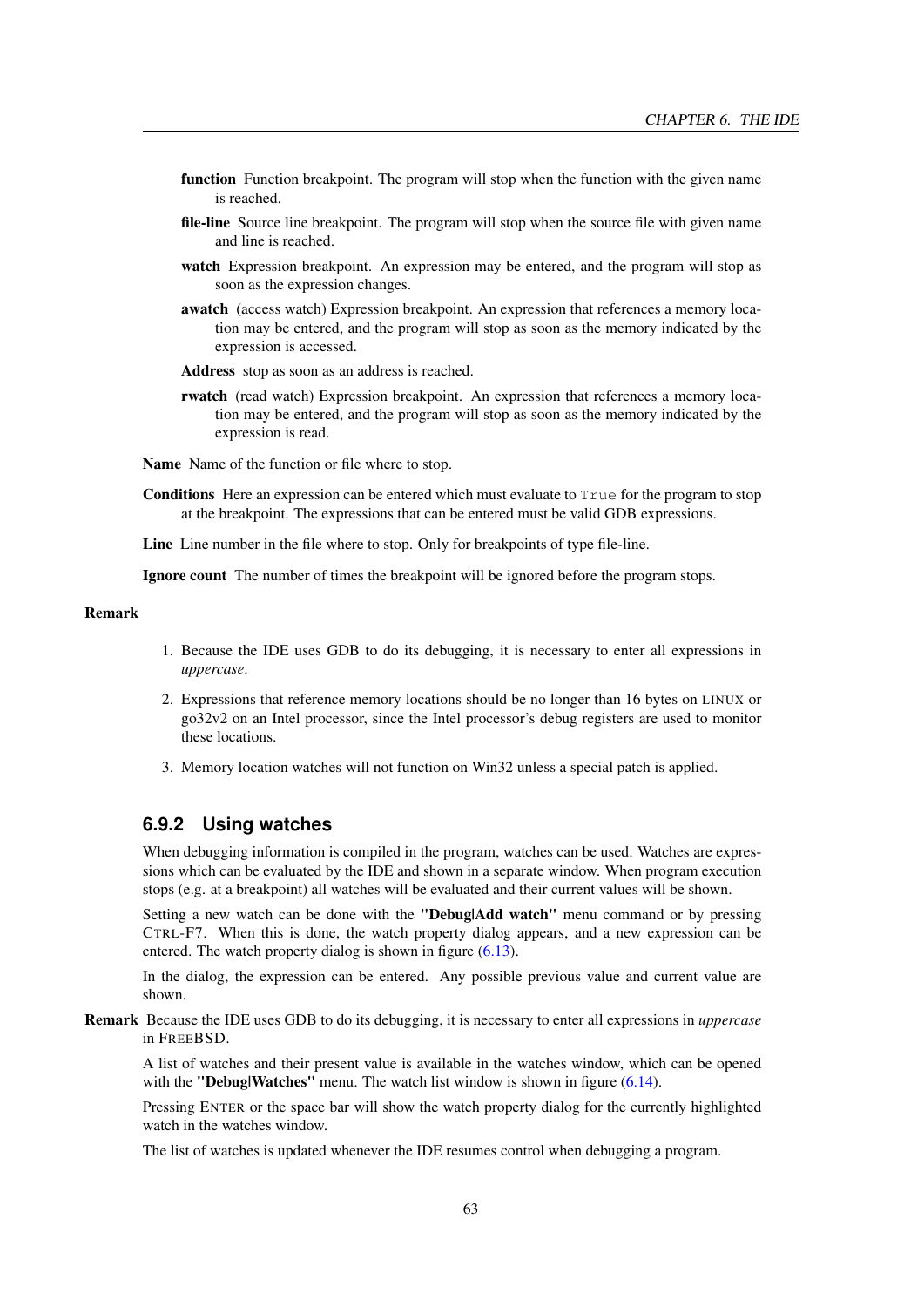<span id="page-64-0"></span>

| Figure 6.13: The watch property dialog |
|----------------------------------------|
| = Edit Watch =                         |
| Expression to watch                    |
|                                        |
| Current value:                         |
|                                        |
| Previous value:                        |
|                                        |
|                                        |
|                                        |
| <b>Cancel</b><br>ок                    |
|                                        |

#### <span id="page-64-1"></span>Figure 6.14: The watch list window.



#### **6.9.3 The call stack**

The call stack helps in showing the program flow. It shows the list of procedures that are being called at this moment, in reverse order. The call stack window can be shown using the "Debug|Call Stack" menu. It will show the address or procedure name of all currently active procedures with their filename and addresses. If parameters were passed they will be shown as well. The call stack is shown in figure  $(6.15)$ .

By pressing the space bar in the call stack window, the line corresponding to the call will be highlighted in the edit window.

#### **6.9.4 The GDB window**

The GDB window provides direct interaction with the GDB debugger. In it, GDB commands can be typed as they would be typed in GDB. The response of GDB will be shown in the window.

Some more information on using GDB can be found in section [10.2,](#page-122-0) page [122,](#page-122-0) but the final reference is of course the GDB manual itself  $3$ . The GDB window is shown in figure [\(6.16\)](#page-65-2).

<span id="page-64-2"></span><sup>3</sup>Available from the Free Software Foundation website.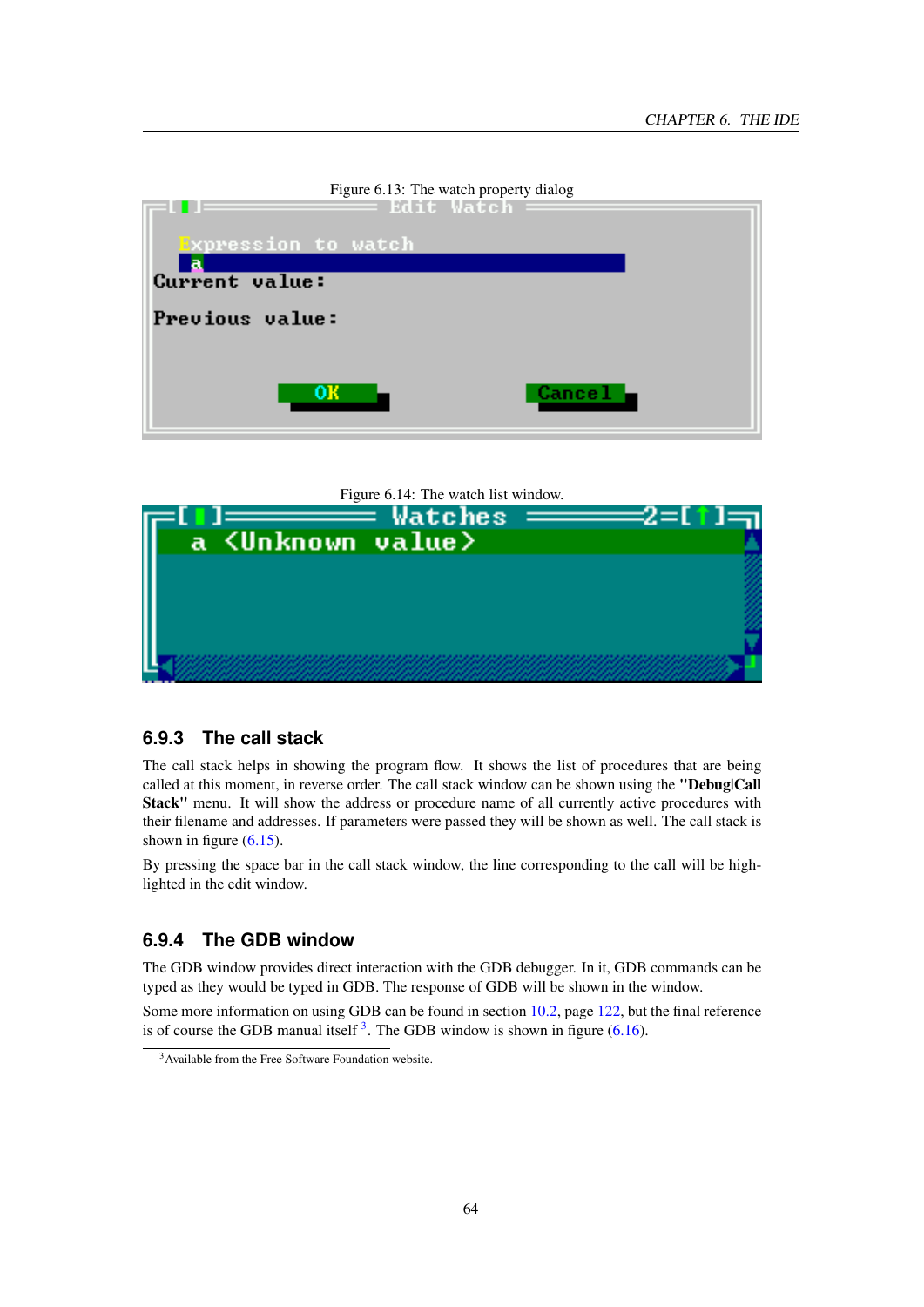

#### <span id="page-65-2"></span><span id="page-65-1"></span>Figure 6.16: The GDB window

| linfo symbol -- Describe what symbol is at loc                          |
|-------------------------------------------------------------------------|
| $\ $ info target $-$ Mames of targets and files bei                     |
| info terminal -- Print inferior's saved termi                           |
| linfo threads -- IDs of currently known thread                          |
| $\ $ info tracepoints $-$ Status of tracepoints                         |
| $\left  \right $ info types -- All type names                           |
| $\parallel$ info variables -- All global and static varia               |
| $\left\  \text{info} \right\ $ warranty -- Various kinds of warranty yo |
| $\parallel$ info watchpoints -- Synonym for ``info breakp $\parallel$   |
|                                                                         |
| Type "help info" followed by info subcommand"                           |
| Command name abbreviations are allowed if una                           |
| $gdb$ = $1:1 = 1$                                                       |
|                                                                         |

# 6.10 Using Tools

The tools menu provides easy access to external tools. It also has three predefined tools for programmers: an ASCII table, a grep tool and a calculator. The output of the external tools can be accessed through this menu as well.

#### <span id="page-65-0"></span>**6.10.1 The messages window**

The output of the external utilities is redirected by the IDE and it will be displayed in the messages window. The messages window is displayed automatically, if an external tool was run. The messages window can also be displayed manually by selecting the menu item "**Tools|Messages**" or by pressing the F11 key. The messages window is shown in figure  $(6.17)$ .

If the output of the tool contains filenames and line numbers, the messages window can be used to navigate the source as in a browse window:

1. Pressing ENTER or double clicking the output line will jump to the specified source line and close the messages window.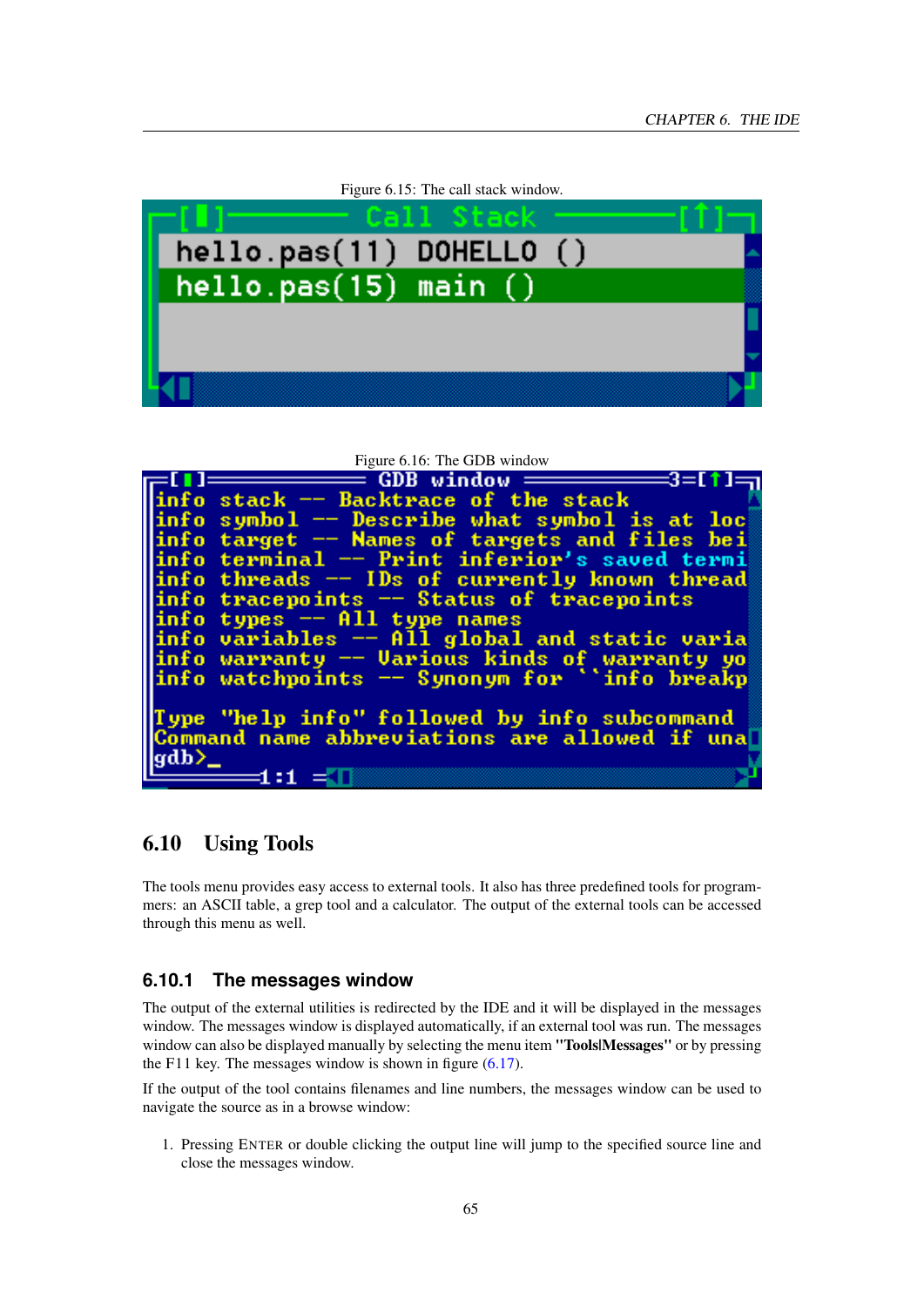#### <span id="page-66-2"></span>Figure 6.17: The messages window

```
Messages
 \sqrt{\frac{1}{2}} of the interval \frac{1}{2} of \frac{1}{2} interval \frac{1}{2} interval \frac{1}{2} interval \frac{1}{2} interval \frac{1}{2} interval \frac{1}{2} interval \frac{1}{2} interval \frac{1}{2} interval \frac{1}{2} interval \frac{1}{2}test.py(1): program hello;
test.pp(7): procedure do_hello;
                                 Writeln('Hello, world !');
test.py(10):test .pp(14):do hello;
```
2. Pressing the space bar will jump to the specified source line, but will leave the messages window open, with the focus on it. This allows the quick selection of another message line with the arrow keys and jump to another location in the sources.

The algorithm which extracts the file names and line numbers from the tool output is quite sophisti-cated, but in some cases it may fail<sup>[4](#page-66-3)</sup>.

# <span id="page-66-0"></span>**6.10.2 Grep**

One external tool in the Tools menu is already predefined: a menu item to call the grep utility ("Tools|Grep" or SHIFT-F2). Grep searches for a given string in files and returns the lines which contain the string. The search string can even be a regular expression. For this menu item to work, the grep program must be installed, since it is not distributed with Free Pascal.

The messages window displayed in figure  $(6.17)$  in the previous section shows the output of a typical grep session. The messages window can be used in combination with grep to find special occurrences in the text.

Grep supports regular expressions. A regular expression is a string with special characters which describe a whole class of expressions. The command line in DOS or LINUX has limited support for regular expressions: entering ls \*.pas (or dir \*.pas) to get a list of all Pascal files in a directory. \*.pas is something similar to a regular expression. It uses a wildcard to describe a whole class of strings: those which end on ".pas". Regular expressions offer much more: for example  $[A-Z]$   $[0-9]+$  describes all strings which begin with an upper case letter followed by one or more digits.

It is outside the scope of this manual to describe regular expressions in great detail. Users of a LINUX system can get more information on grep using man grep on the command line.

#### <span id="page-66-1"></span>**6.10.3 The ASCII table**

The tools menu also provides an ASCII table ("Tools|Ascii table"). The ASCII table can be used to look up ASCII codes as well as to insert characters into the window which was active when invoking the table.

To reveal the ASCII code of a character in the table, move the cursor onto this character or click it with the mouse. The decimal and hex values of the character are shown at the bottom on the ASCII table window.

To insert a character into an editor window either:

- 1. using the mouse, double click it, or,
- 2. using the keyboard, press ENTER while the cursor is on it.

<span id="page-66-3"></span><sup>&</sup>lt;sup>4</sup>Suggestions for improvement, or better yet, patches that improve the algorithm, are always welcome.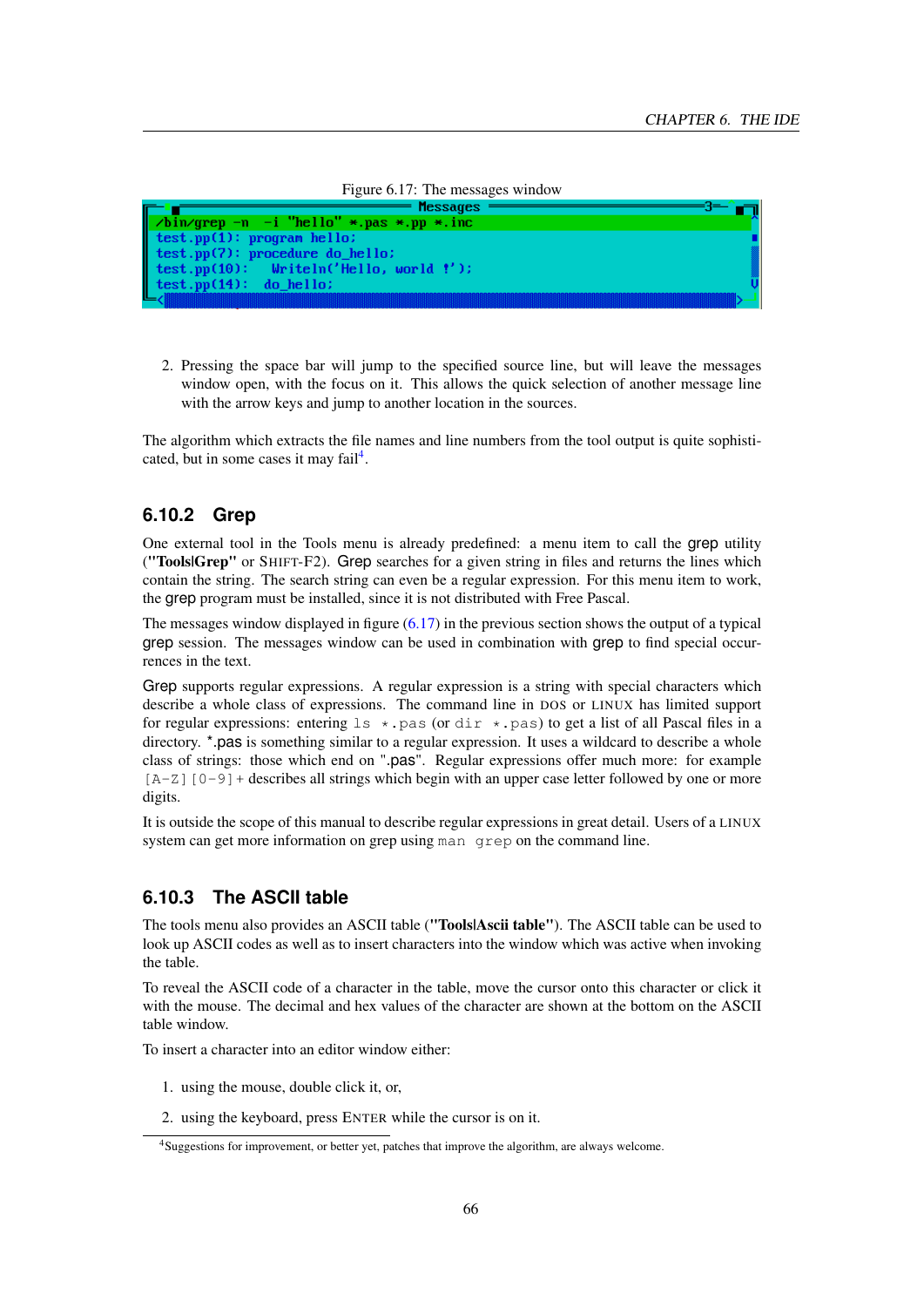This is especially useful for pasting graphical characters in a constant string.

<span id="page-67-1"></span>The ASCII table remains active till another window is explicitly activated; thus multiple characters can be inserted at once. The ASCII table is shown in figure [\(6.18\)](#page-67-1).



#### <span id="page-67-0"></span>**6.10.4 The calculator**

The calculator allows quick calculations without leaving the IDE. It is a simple calculator, since it does not take care of operator precedence, and bracketing of operations is not (yet) supported.

The result of the calculations can be pasted into the text using the CTRL-ENTER keystroke. The calculator dialog is shown in figure [\(6.19\)](#page-68-0).

The calculator supports all basic mathematical operations such as addition, subtraction, division and multiplication. They are summarised in table  $(6.1)$ .

| Operation                   | <b>Button</b> | Key              |
|-----------------------------|---------------|------------------|
| Add two numbers             | $^{+}$        | $\pm$            |
| Subtract two numbers        |               |                  |
| Multiply two numbers        | $\star$       | *                |
| Divide two numbers          |               |                  |
| Delete the last typed digit | $\lt-$        | <b>BACKSPACE</b> |
| Clear display               | C             | C                |
| Change the sign             | $^{+}$        |                  |
| Do per cent calculation     | $\frac{6}{5}$ | $\%$             |
| Get result of operation     |               | <b>ENTER</b>     |

<span id="page-67-2"></span>

|  | Table 6.1: Basic mathematical operations |  |
|--|------------------------------------------|--|
|  |                                          |  |

But also more sophisticated mathematical operations such as exponentiation and logarithms are supported. The advanced mathematical operations are shown in table [\(6.2\)](#page-68-1).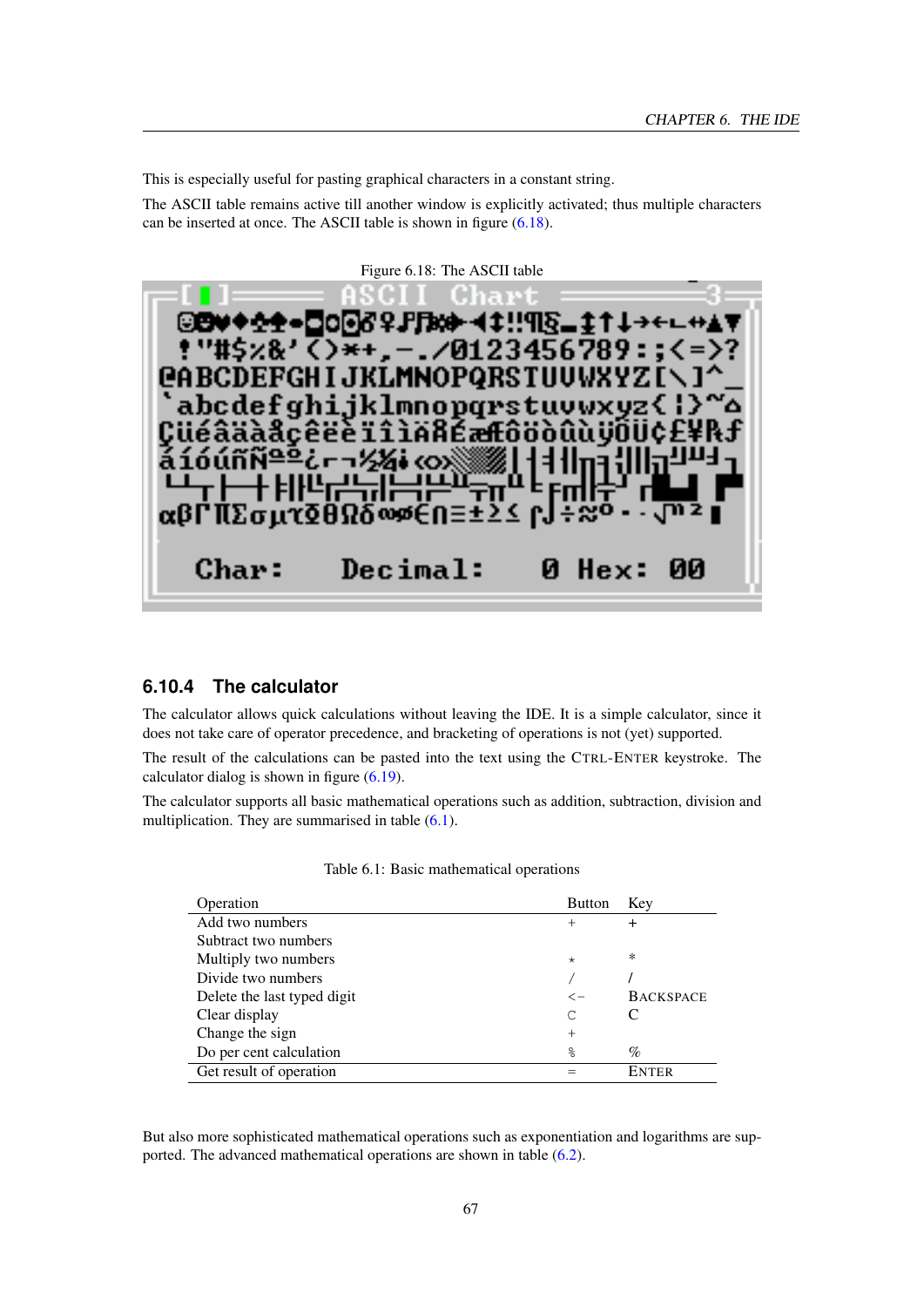<span id="page-68-0"></span>

Figure 6.19: The calculator dialog

<span id="page-68-1"></span>Table 6.2: Advanced mathematical operations

| Operation                       | <b>Button</b> | Key |
|---------------------------------|---------------|-----|
| Calculate power                 | $x^y$         |     |
| Calculate the inverse value     | 1/x           |     |
| Calculate the square root       | sqr           |     |
| Calculate the natural logarithm | log           |     |
| Square the display contents     | $x^2$         |     |
|                                 |               |     |

Like many calculators, the calculator in the IDE also supports storing a single value in memory, and several operations can be done on this memory value. The available operations are listed in table  $(6.3)$ 

<span id="page-68-2"></span>Table 6.3: Advanced calculator commands

| Operation                                     | <b>Button</b> | Kev |
|-----------------------------------------------|---------------|-----|
| Add the displayed number to the memory        | $M+$          |     |
| Subtract the displayed number from the memory | $M -$         |     |
| Move the memory contents to the display       | $M->$         |     |
| Move the display contents to the memory       | $M < -$       |     |
| Exchange display and memory contents          | $M < -$       |     |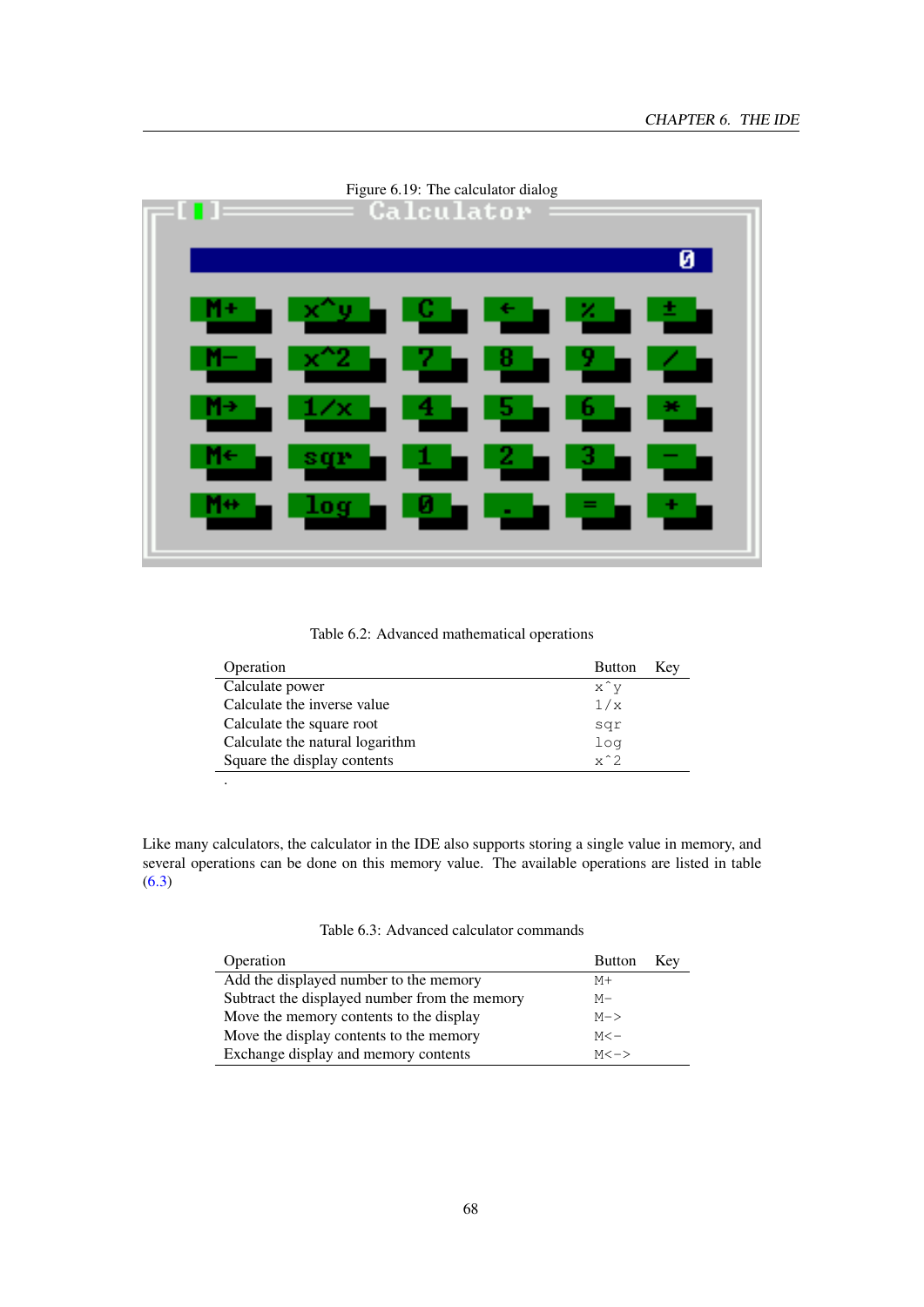#### <span id="page-69-0"></span>**6.10.5 Adding new tools**

The tools menu can be extended with any external program which is command line oriented. The output of such a program will be caught and displayed in the messages window.

<span id="page-69-1"></span>Adding a tool to the tools menu can be done using the "Options|Tools" menu. This will display the tools dialog. The tools dialog is shown in figure [\(6.20\)](#page-69-1).



In the tools dialog, the following actions are available:

New Shows the tool properties dialog where the properties of a new tool can be entered.

Edit Shows the tool properties dialog where the properties of the highlighted tool can be edited.

Delete Removes the currently highlighted tool.

Cancel Discards all changes and closes the dialog.

OK Saves all changes and closes the dialog.

The definitions of the tools are written in the desktop configuration file. So unless auto-saving of the desktop file is enabled, the desktop file should be saved explicitly after the dialog is closed.

#### **6.10.6 Meta parameters**

When specifying the command line for the called tool, meta parameters can be used. Meta parameters are variables and they are replaced by their contents before passing the command line to the tool.

**\$CAP** Captures the output of the tool.

\$CAP\_MSG() Captures the output of the tool and puts it in the messages window.

\$CAP\_EDIT() Captures the output of the tool and puts it in a separate editor window.

\$COL Replaced by the column of the cursor in the active editor window. If there is no active window or the active window is a dialog, then it is replaced by 0.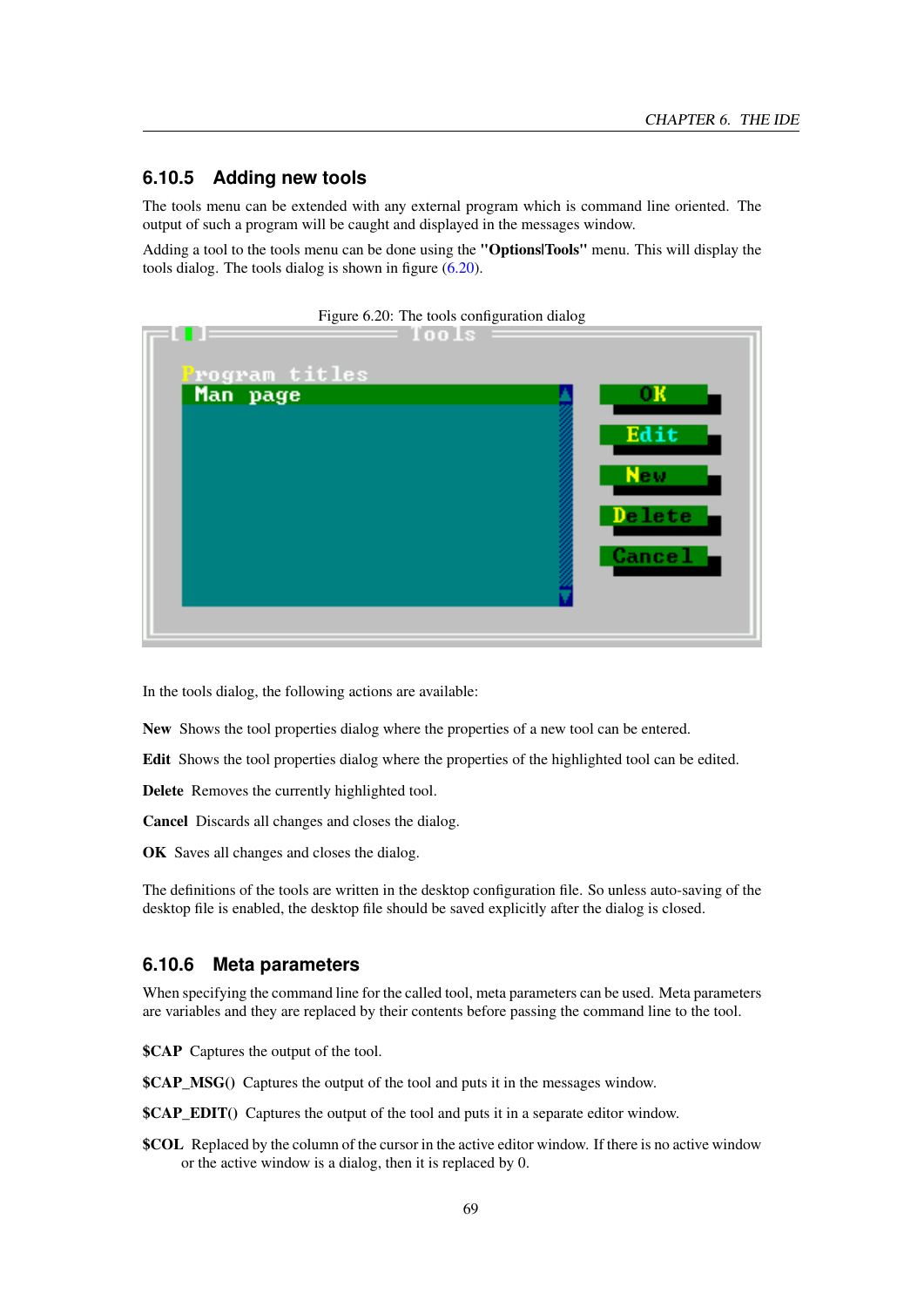\$CONFIG Replaced by the complete filename of the current configuration file.

\$DIR() Replaced by the full directory of the filename argument, including the trailing directory separator, e.g.

```
$DIR('d:\data\myfile.pas')
```
would return d:\data\.

\$DRIVE() Replaced by the drive letter of the filename argument. e.g.

\$DRIVE('d:\data\myfile.pas')

would return d:.

- **\$EDNAME** Replaced by the complete file name of the file in the active edit window. If there is no active edit window, this is an empty string.
- \$EXENAME Replaced by the executable name that would be created if the make command was used. (i.e. from the 'Primary File' setting or the active edit window).
- **\$EXT()** Replaced by the extension of the filename argument. The extension includes the dot. e.g.

\$EXT('d:\data\myfile.pas')

would return .pas.

- **\$LINE** Replaced by the line number of the cursor in the active edit window. If no edit window is present or active, this is 0.
- \$NAME() Replaced by the name part (excluding extension and dot) of the filename argument. e.g.

\$NAME('d:\data\myfile.pas')

would return myfile.

\$NAMEEXT() Replaced by the name and extension part of the filename argument. e.g.

\$NAMEEXT('d:\data\myfile.pas')

would return myfile.pas.

\$NOSWAP Does nothing in the IDE; it is provided only for compatibility with Turbo Pascal.

\$PROMPT() Prompt displays a dialog box that allows editing of all arguments that come after it. Arguments that appear before the \$PROMPT keyword are not presented for editing.

\$PROMPT() can also take an optional filename argument. If present, \$PROMPT() will load a dialog description from the filename argument. E.g.

\$PROMPT(cvsco.tdf)

would parse the file cvsco.tdf, construct a dialog with it and display it. After the dialog closed, the information entered by the user is used to construct the tool command line.

See section [6.10.7,](#page-71-0) page [71](#page-71-0) for more information on how to create a dialog description.

\$SAVE Before executing the command, the active editor window is saved, even if it is not modified.

- \$SAVE\_ALL Before executing the command, all unsaved editor files are saved without prompting.
- \$SAVE\_CUR Before executing the command the contents of the active editor window are saved without prompting if they are modified.
- \$SAVE\_PROMPT Before executing the command, a dialog is displayed asking whether any unsaved files should be saved before executing the command.

\$WRITEMSG() Writes the parsed tool output information to a file with name as in the argument.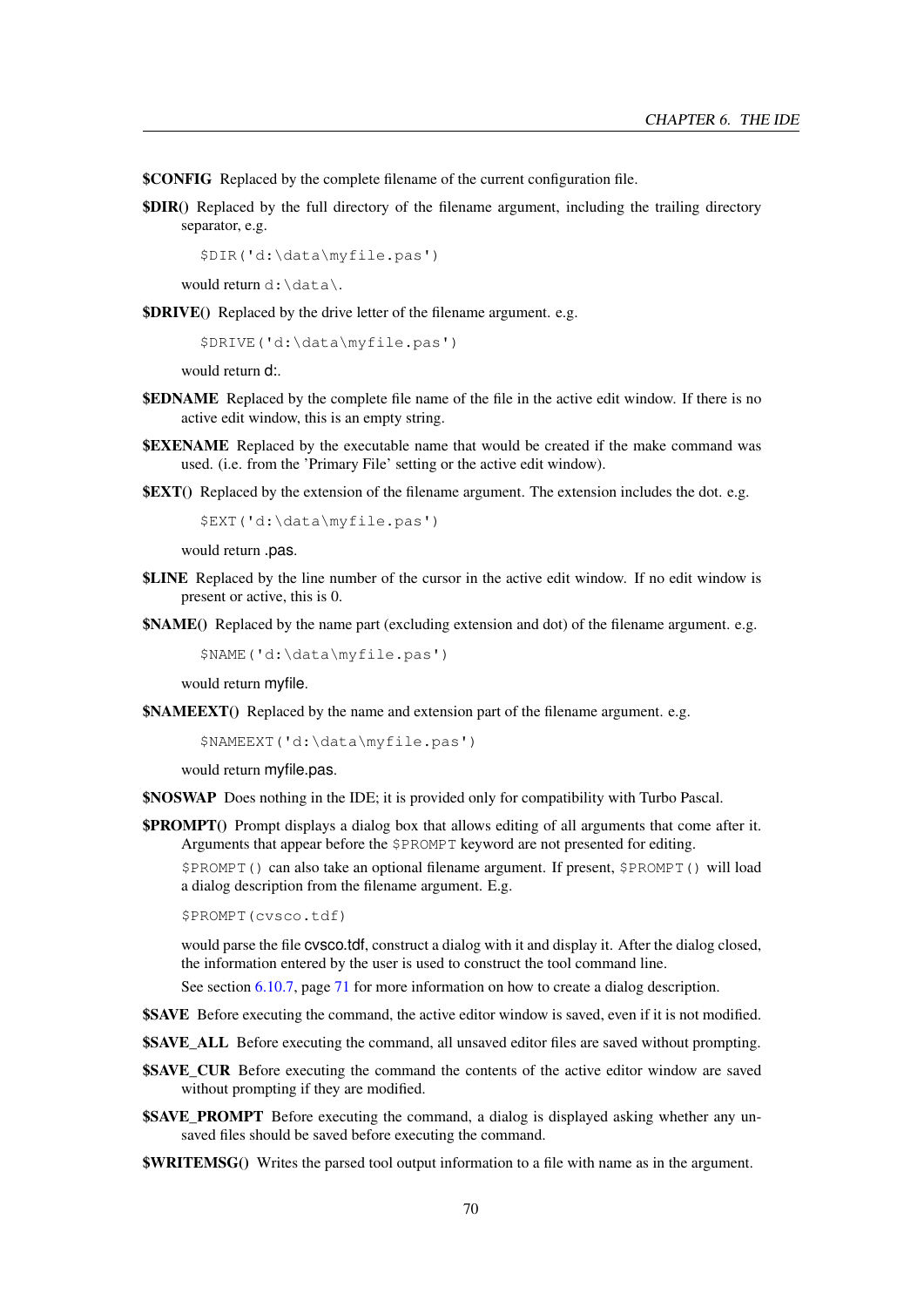#### <span id="page-71-0"></span>**6.10.7 Building a command line dialog box**

When defining a tool, it is possible to show a dialog to the user, asking for additional arguments, using the \$PROMPT(filename) command-macro. The Free Pascal distribution contains some ready-made dialogs, such as a 'grep' dialog, a 'cvs checkout' dialog and a 'cvs check in' dialog. The files for these dialogs are in the binary directory and have an extension .tdf.

In this section, the file format for the dialog description file is explained. The format of this file resembles a windows .INI file, where each section in the file describes an element (or control) in the dialog. An OK and a Cancel button will be added to the bottom of the dialog, so these should not be specified in the dialog definition.

A special section is the Main section. It describes how the result of the dialog will be passed to the command line, and the total size of the dialog.

Remark Keywords that contain a string value should have the string value enclosed in double quotes as in

Title="Dialog title"

The Main section should contain the following keywords:

- Title The title of the dialog. This will appear in the frame title of the dialog. The string should be enclosed in quotes.
- Size The size of the dialog, this is formatted as  $(Cols, Rows)$ , so

Size=(59,9)

means the dialog is 59 characters wide, and 9 lines high. This size does not include the border of the dialog.

CommandLine specifies how the command line will be passed to the program, based on the entries made in the dialog. The text typed here will be passed on after replacing some control placeholders with their values.

A control placeholder is the name of some control in the dialog, enclosed in percent  $(*)$  characters. The name of the control will be replaced with the text associated with the control. Consider the following example:

CommandLine="-n %1% %v% %i% %w% %searchstr% %filemask%"

Here the values associated with the controls named  $l$ ,  $v$ ,  $i$ , w and searchstr and filemask will be inserted in the command line string.

Default The name of the control that is the default control, i.e. the control that is to have the focus when the dialog is opened.

The following is an example of a valid main section:

```
[Main]
Title="GNU Grep"
Size=(56,9)
CommandLine="-n %l% %v% %i% %w% %searchstr% %filemask%"
Default="searchstr"
```
After the Main section, a section must be specified for each control that should appear on the dialog. Each section has the name of the control it describes, as in the following example: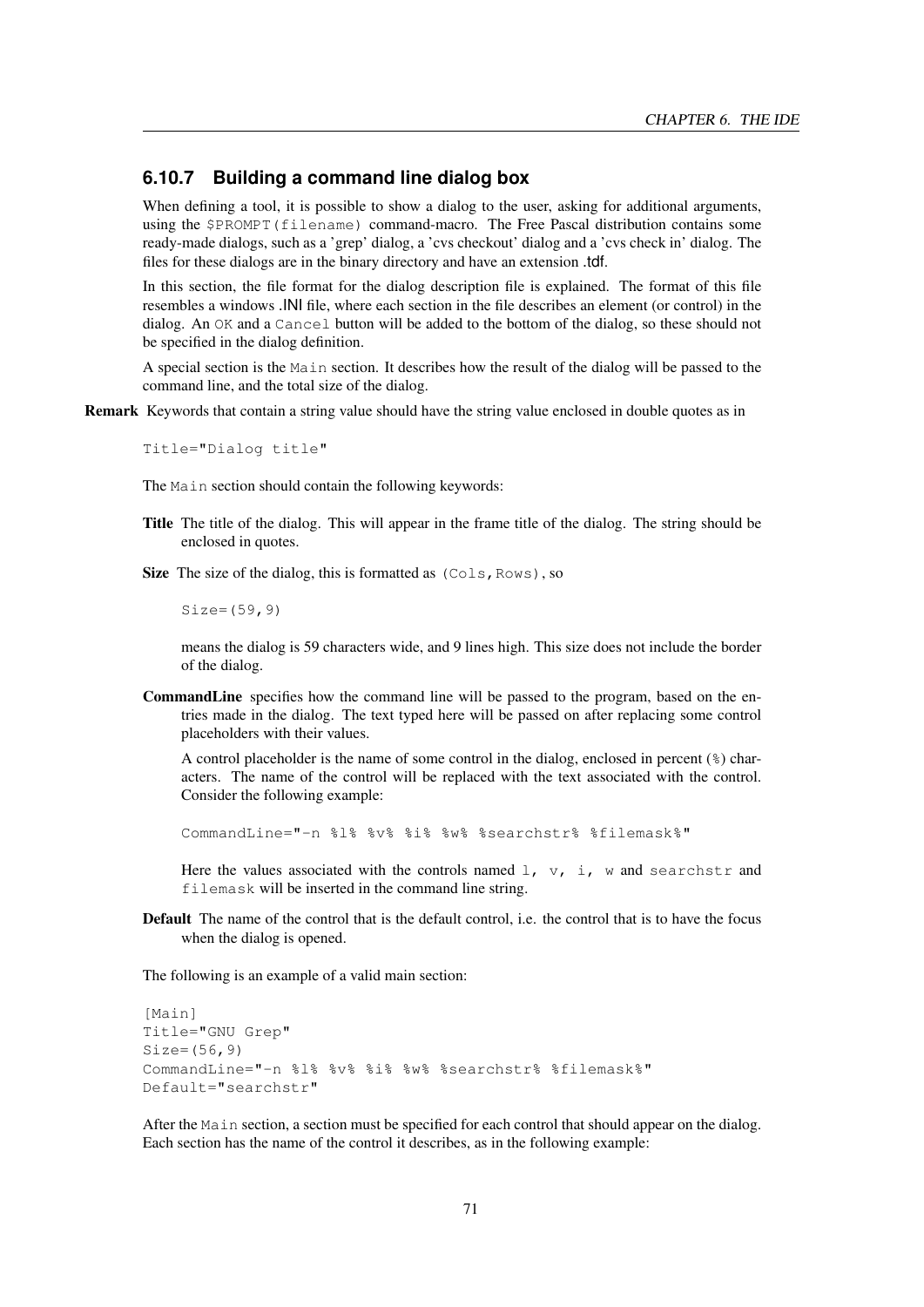```
[CaseSensitive]
Type=CheckBox
Name="~C~ase sensitive"
Origin=(2,6)Size=(25,1)
Default=On
On="-1"
```
Each control section must have at least the following keywords associated with it:

Type The type of control. Possible values are:

Label A plain text label which will be shown on the dialog. A control can be linked to this label, so it will be focused when the user presses the highlighted letter in the label caption (if any).

InputLine An edit field where a text can be entered.

CheckBox A checkbox which can be in an on or off state.

Origin Specifies where the control should be located in the dialog. The origin is specified as (left, top) and the top-left corner of the dialog has coordinate  $(1, 1)$  (not counting the frame).

Size Specifies the size of the control, which should be specified as (Cols, Rows).

Each control has some specific keywords associated with it; they will be described below.

A label (Type=Label) has the following extra keywords associated with it:

Text the text displayed in the label. If one of the letters should be highlighted so it can be used as a shortcut, then it should be enclosed in tilde characters  $(\tilde{\ })$ . E.g. in

Text="~T~ext to find"

the T will be highlighted.

Link The name of a control in the dialog may be specified. If specified, pressing the label's highlighted letter in combination with the ALT key will put the focus on the control specified here.

A label does not contribute to the text of the command line; it is for informational and navigational purposes only. The following is an example of a label description section:

```
[label2]
Type=Label
Origin=(2,3)Size=(22,1)
Text="File ~m~ask"
Link="filemask"
```
An edit control (Type=InputLine) allows entry of arbitrary text. The text of the edit control will be pasted in the command line if it is referenced there. The following keyword can be specified in a inputline control section:

Value A standard value (text) for the edit control can be specified. This value will be filled in when the dialog appears.

The following is an example of an input line section: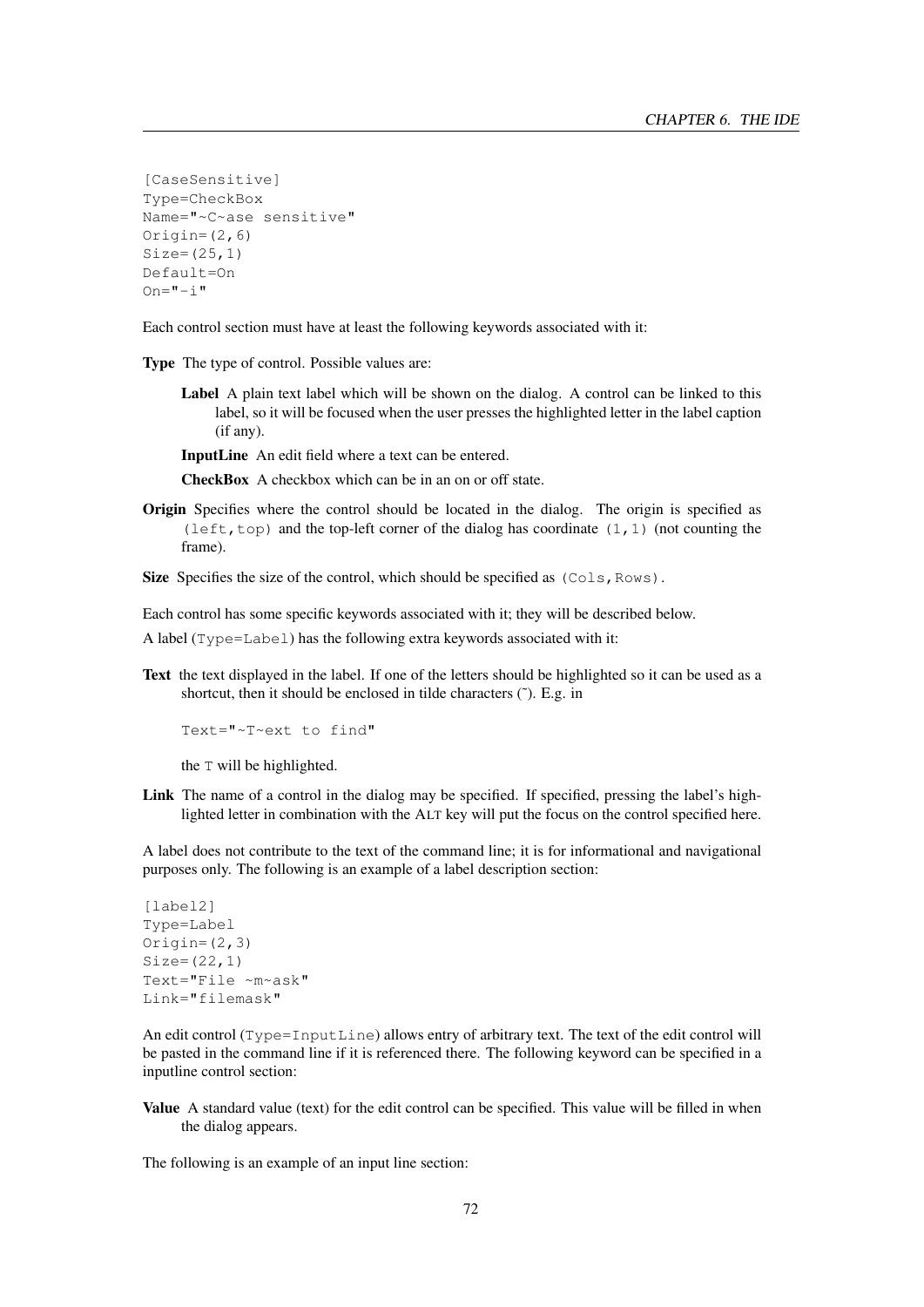```
[filemask]
Type=InputLine
Origin=(2, 4)Size=(22,1)
Value="*.pas *.pp *.inc"
```
A checkbox control (Type=CheckBox) presents a checkbox which can be in one of two states, on or  $\circ$ ff. With each of these states, a value can be associated which will be passed on to the command line. The following keywords can appear in a checkbox type section:

- Name The text that appears after the checkbox. If there is a highlighted letter in it, this letter can be used to set or unset the checkbox using the ALT-letter combination.
- Default Specifies whether the checkbox is checked or not when the dialog appears (value on or off).
- On The text associated with this checkbox if it is in the checked state.

Off The text associated with this checkbox if it is in the unchecked state.

The following is an example of a valid checkbox description:

```
[i]Type=CheckBox
Name="~C~ase sensitive"
Origin=(2, 6)Size=(25,1)
Default=On
On="i" - i"
```
If the checkbox is checked, then the value  $-i$  will be added on the command line of the tool. If it is unchecked, no value will be added.

## 6.11 Project management and compiler options

Project management in Pascal is much easier than with C. The compiler knows from the source which units, sources etc. it needs. So the Free Pascal IDE does not need a full featured project manager like some C development environments offer. Nevertheless there are some settings in the IDE which apply to projects.

### **6.11.1 The primary file**

Without a primary file the IDE compiles/runs the source of the active window when a program is started. If a primary file is specified, the IDE always compiles/runs this source, even if another source window is active. With the menu item "Compile|Primary file..." a file dialog can be opened where the primary file can be selected. Only the menu item "Compile|Compile" compiles the active window regardless. This is useful if a large project is being edited, and only the syntax of the current source should be checked.

The menu item "Compiler|Clear primary file" restores the default behavior of the IDE, i.e. the 'compile' and 'run' commands apply to the active window.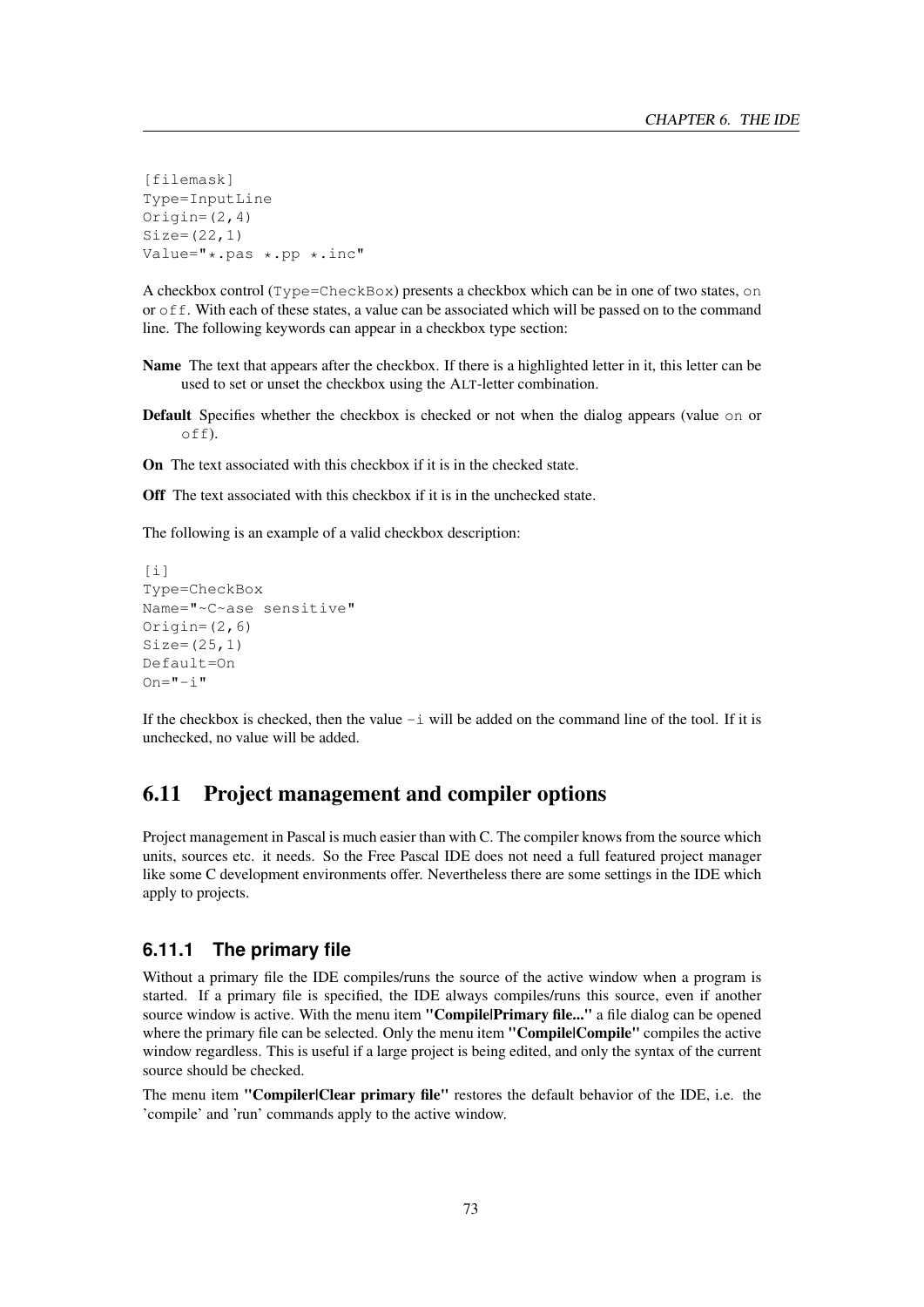## **6.11.2 The directory dialog**

<span id="page-74-0"></span>In the directory dialog, the directories can be specified where the compiler should look for units, libraries, object files. It also says where the output files should be stored. Multiple directories (except for the output directory) can be entered, separated by semicolons. The directories dialog is shown in figure [\(6.21\)](#page-74-0).



The following directories can be specified:

- **EXE & PPU directories** Specifies where the compiled units and executables will go.  $(-FE)$  (see page [26\)](#page-26-0) on the command line.)
- **Object directories** Specifies where the compiler looks for external object files.  $(-F \circ$  (see page [27\)](#page-26-0) on the command line.)
- Library directories Specifies where the compiler (more exactly, the linker) looks for external libraries.  $(-F1$  (see page [26\)](#page-26-0) on the command line.)
- **Include directories** Specifies where the compiler will look for include files, included with the  $\{\hat{\phi}\}$ } directive. ( $-Fi$  (see page [26\)](#page-26-0) or  $-I$  (see page [27\)](#page-26-0) on the command line.)
- Unit directories Specifies where the compiler will look for compiled units. The compiler always looks first in the current directory, and also in some standard directories. ( $-Fu$  (see page [27\)](#page-26-0) on the command line.)

### **6.11.3 The target operating system**

The menu item "Compile|Target" allows specification of the target operating system for which the sources will be compiled. Changing the target doesn't affect any compiler switches or directories. It does affect some defines defined by the compiler. The settings here correspond to the option on the command line  $-T$  (see page [31\)](#page-27-0). A sample compilation target dialog is shown in figure [\(6.22\)](#page-75-0): the actual dialog will show only those targets that the IDE actually supports.

The following targets can be set (the list depends on the platform for which the IDE was compiled):

Dos (go32v1) This switch will disappear in time as this target is no longer being maintained.

Dos (go32v2) Compile for DOS, using version 2 of the Go32 extender.

FreeBSD Compile for FREEBSD.

Linux Compile for LINUX.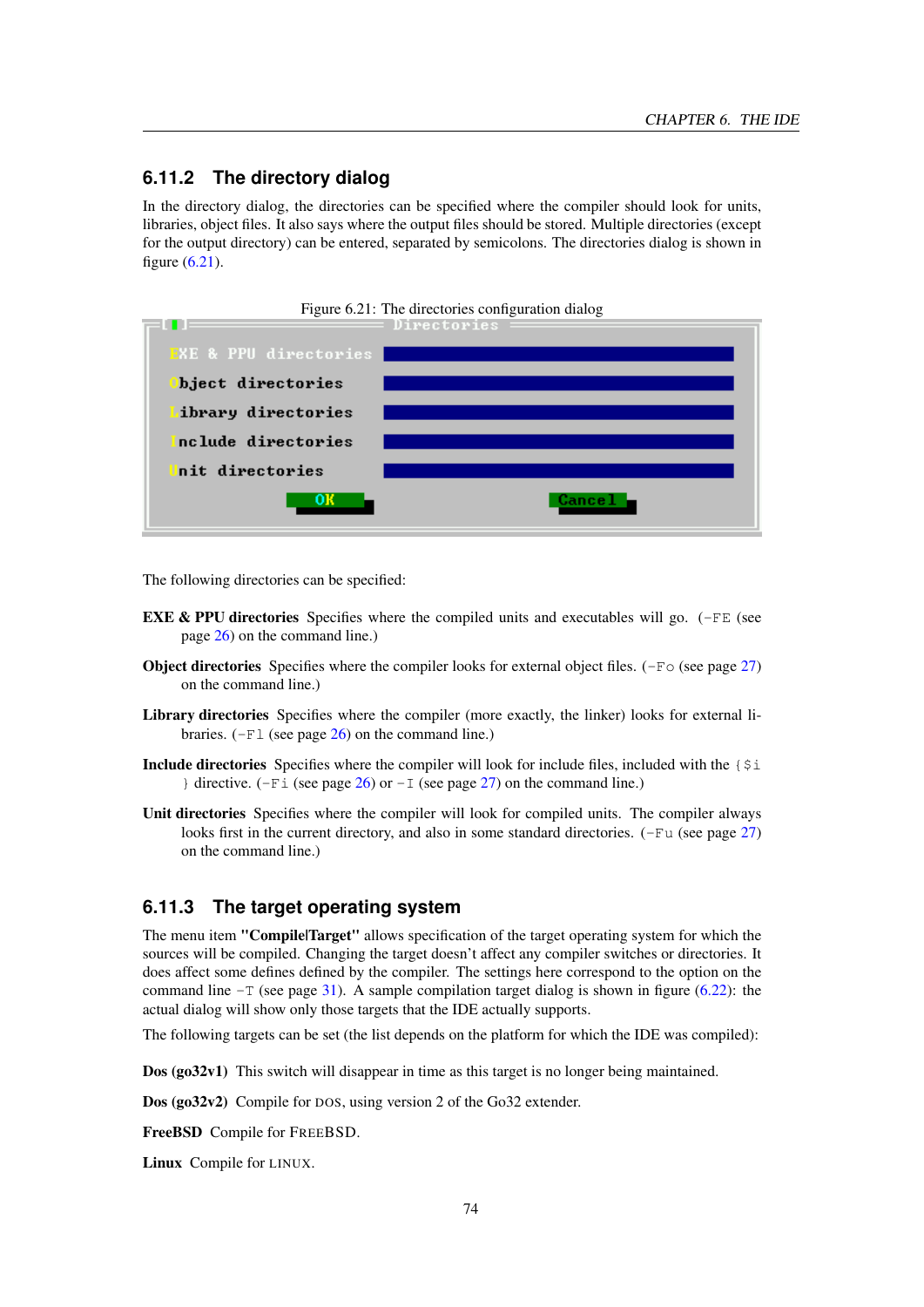<span id="page-75-0"></span>

OS/2 Compile for OS/2 (using the EMX extender).

Windows Compile for WINDOWS.

The currently selected target operating system is shown in the "Target" menu item in the "Compile" menu. Initially, this will be set to the operating system for which the IDE was compiled.

### **6.11.4 Compiler options**

The menu "Options|Compiler" allow the setting of options that affect the compilers behavior. When this menu item is chosen, a dialog pops up that displays several tabs.

There are six tabs:

- Syntax Here options can be set that affect the various syntax aspects of the code. They correspond mostly to the  $-5$  option on the command line (section [5.1.5,](#page-33-0) page [33\)](#page-33-0).
- Code generation These options control the generated code; they are mostly concerned with the  $-C$ and -X command line options.
- Verbose These set the verbosity of the compiler when compiling. The messages of the compiler are shown in the compiler messages window (can be called with F12).
- Browser Options concerning the generated browser information. Browser information needs to be generated for the symbol browser to work.
- Assembler Options concerning the reading of assembler blocks (-R on the command line) and the generated assembler  $(-A)$  on the command line)

Processor Here the target processor can be selected.

On each tab page, there are two entry boxes: the first for Conditional defines and the second for additional compiler arguments. The symbols, and arguments, should be separated with semi-colons.

The syntax tab of the compiler options dialog is shown in figure [\(6.23\)](#page-76-0).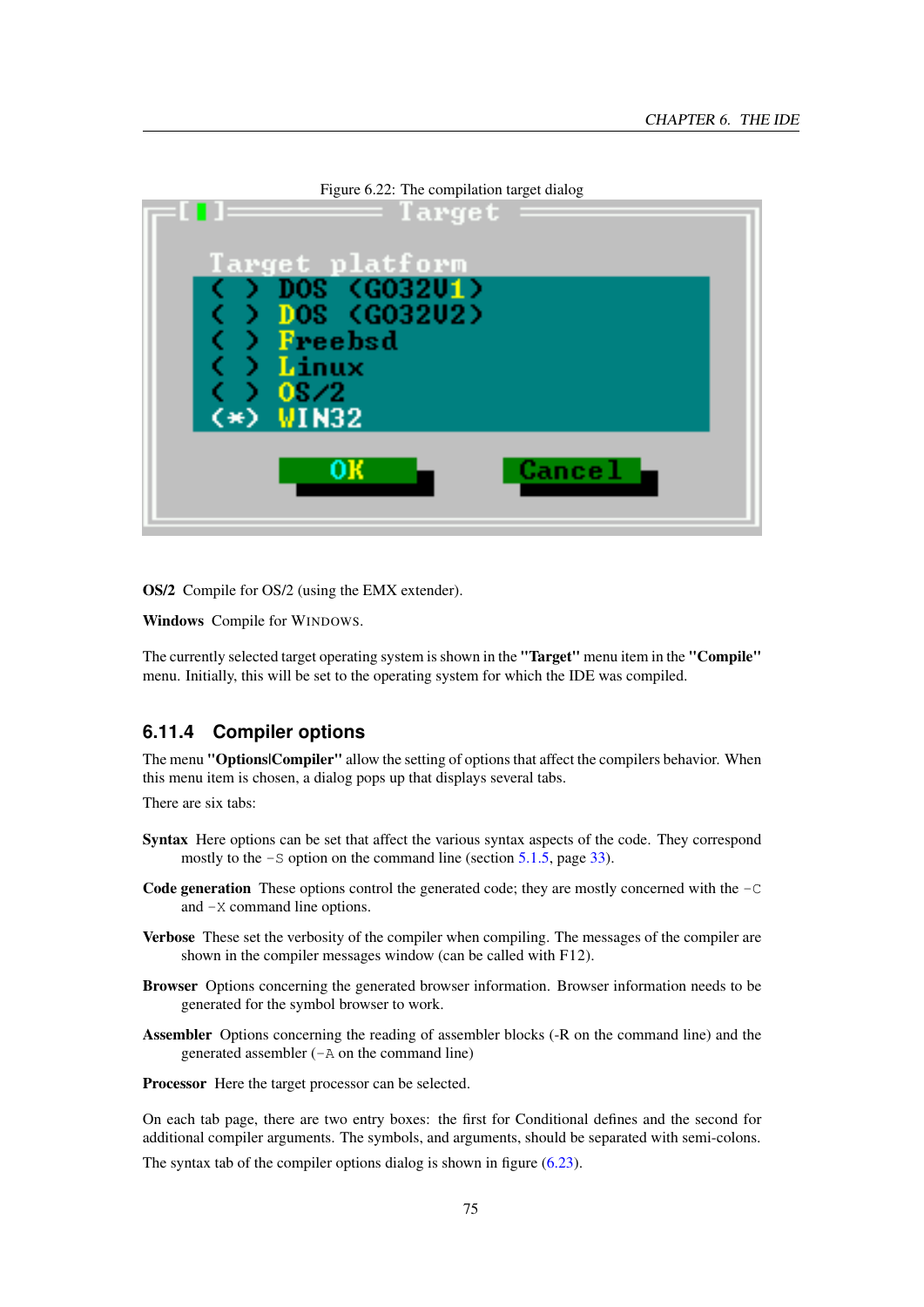

<span id="page-76-0"></span>Figure 6.23: The syntax options tab

In the syntax options dialog, the following options can be set:

- Stop after first error when checked, the compiler stops after the first error. Normally the compiler continues compiling till a fatal error is reached. (-Se (see page [34\)](#page-33-0) on the command line)
- Allow label and goto Allow the use of label declarations and goto statements  $(-Sq$  (see page [35\)](#page-33-0) on the command line).

**Enable macros** Allow the use of macros  $(-\text{Sm} (\text{see page 35})).$ 

Allow inline Allow the use of inlined functions  $(-5c$  (see page [34\)](#page-33-0) on the command line).

Include assertion code Include Assert statements in the code.

Load kylix compat. unit Load the Kylix compatibility unit.

- Allow STATIC in objects Allow the Static modifier for object methods  $(-5t)$  (see page [35\)](#page-33-0) on the command line)
- **C-like operators** Allows the use of some extended operators such as  $+=$ ,  $-$  = etc. (-Sc (see page [34\)](#page-33-0) on the command line).

Compiler mode select the appropriate compiler mode:

Free Pascal Dialect The default Free Pascal compiler mode (FPC).

- **Object pascal extensions on** Enables the use of classes and exceptions  $(-Sd$  (see page [34\)](#page-33-0) on the command line).
- **Turbo pascal compatible** Try to be more Turbo Pascal compatible  $(-5)$  (see page [35\)](#page-33-0) on the command line).
- **Delphi compatible** Try to be more Delphi compatible  $(-Sd$  (see page [34\)](#page-33-0) on the command line).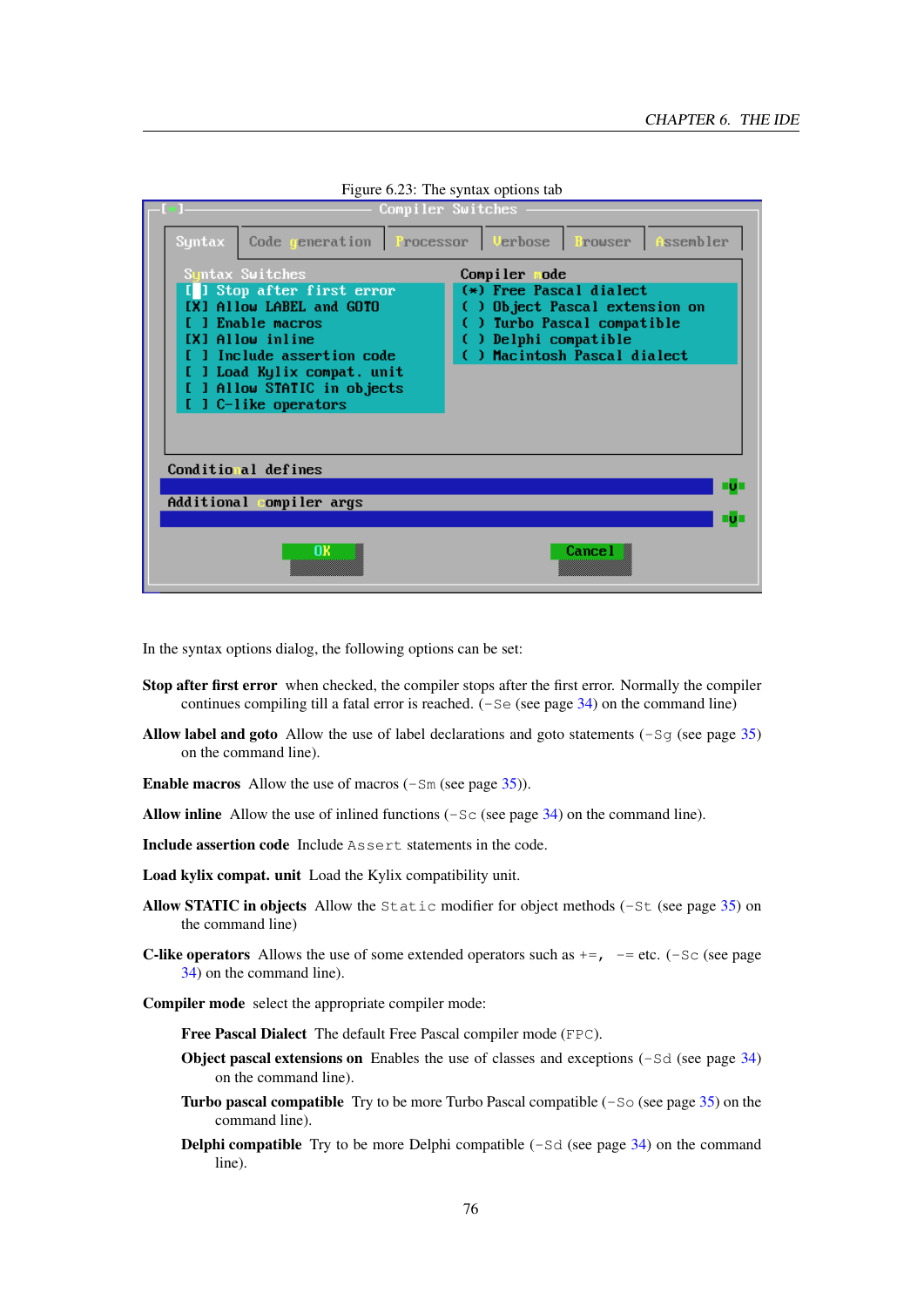Macintosh Pascal dialect Try to be Macintosh pascal compatible.

The code generation tab of the compiler options dialog is shown in figure [\(6.24\)](#page-77-0).

|                                                                                                                                                                                                               | Compiler Switches | --------- - <sub>r</sub>                   |                      |          |
|---------------------------------------------------------------------------------------------------------------------------------------------------------------------------------------------------------------|-------------------|--------------------------------------------|----------------------|----------|
| <b>S</b> Intax<br>Code generation                                                                                                                                                                             | <b>POCESSOP</b>   | erbose                                     | <b>Prowser</b>       | ssembler |
| Run-time checks<br>1 Range checking<br>[ ] Stack checking<br>$11/0$ checking<br>I Integer overflow checking<br>1 Object method call checking<br>[ ] Position independend code<br>1 Create smartlinkable units |                   | Optimizations<br>(*) Generate smaller code | Generate faster code |          |
| Conditional defines                                                                                                                                                                                           |                   |                                            |                      | nya      |
| Additional compiler args                                                                                                                                                                                      |                   |                                            |                      | ny i     |
| <b>OK</b>                                                                                                                                                                                                     |                   |                                            | Cancel <b>8</b>      |          |

<span id="page-77-0"></span>

In the code generation dialog, the following options can be set:

- Run-time checks Controls what run-time checking code is generated. If such a check fails, a runtime error is generated. The following checking code can be generated:
	- **Range checking** Checks the results of enumeration and subset type operations  $(-Cr)$  (see page [29\)](#page-27-0) command line option).
	- Stack checking Checks whether the stack limit is not reached  $(-Cs$  (see page [29\)](#page-27-0) command line option).
	- I/O checking Checks the result of IO operations  $(-C_i)$  (see page [28\)](#page-27-0) command line option).
	- **Integer overflow checking** Checks the result of integer operations  $(-C)$  (see page [28\)](#page-27-0) command line option).
	- Object method call checking Check the validity of the method pointer prior to calling it.

Position independent code Generate PIC code.

Create smartlinkable units Create smartlinkable units.

Optimizations What optimizations should be used when compiling:

Generate faster code Corresponds to the -OG command line option.

Generate smaller code Corresponds to the -Og command line option.

More information on these switches can be found in section [5.1.4,](#page-27-0) page [27.](#page-27-0)

The processor tab of the compiler options dialog is shown in figure [\(6.25\)](#page-78-0).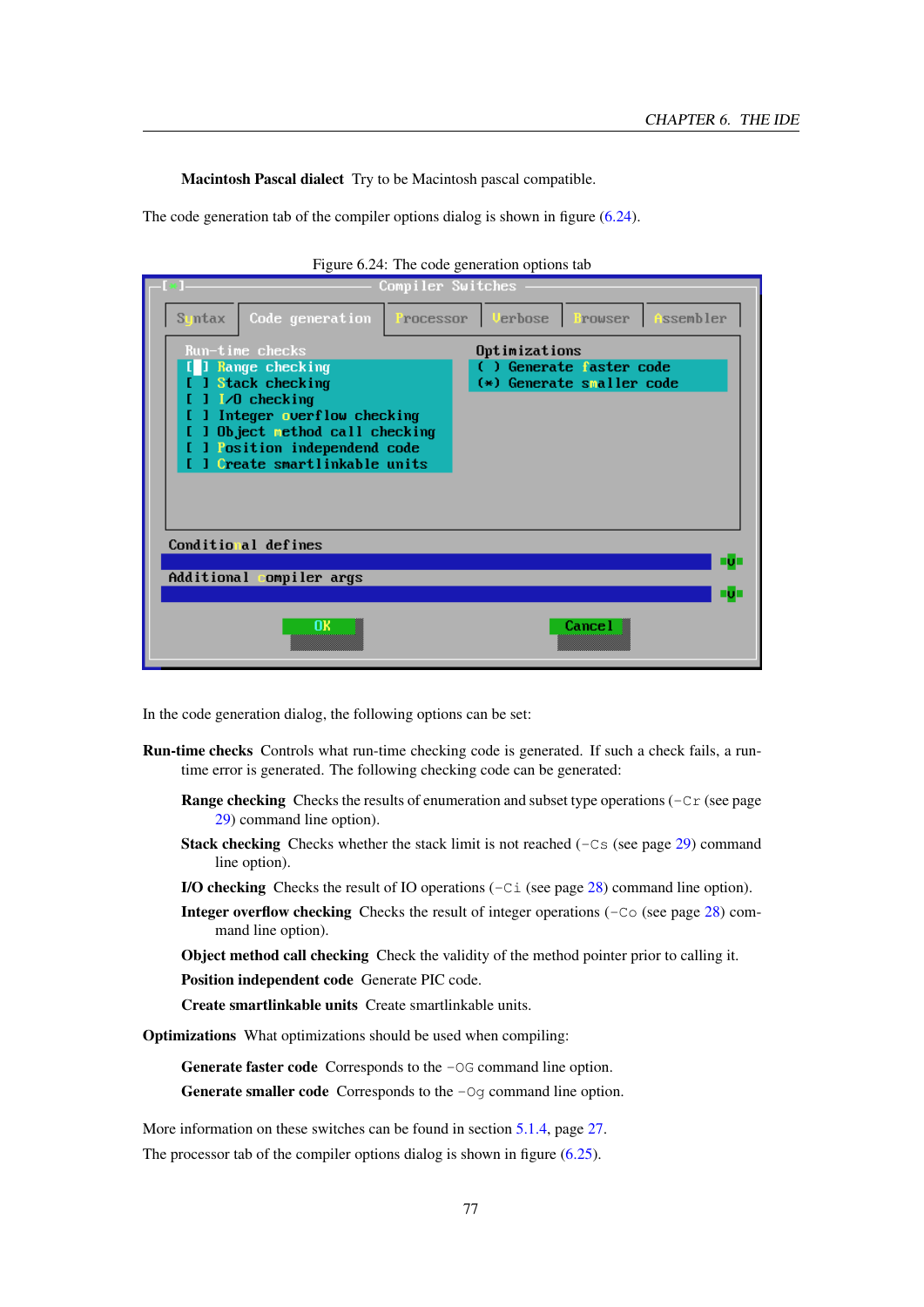|                |                          | rigare 0.25. The processor senection tal<br>Compiler Switches |        |        |          |
|----------------|--------------------------|---------------------------------------------------------------|--------|--------|----------|
|                | Suntax   Code generation | Processor                                                     | erbose | rowser | ssembler |
| $(3)$ ATHLON64 | Target processor         |                                                               |        |        |          |
|                |                          |                                                               |        |        |          |
|                |                          |                                                               |        |        |          |
|                |                          |                                                               |        |        |          |
|                |                          |                                                               |        |        |          |
|                | Conditional defines      |                                                               |        |        |          |
|                | Additional compiler args |                                                               |        |        | 90       |
|                |                          |                                                               |        |        | nja,     |
|                | B<br>0 <sub>K</sub>      |                                                               |        | Cancel |          |
|                |                          |                                                               |        |        |          |

### <span id="page-78-0"></span>Figure  $6.25$ : The processor selection tab

In the processor dialog, the target processor can be set. The compiler can use different optimizations for different processors.

The verbose tab of the compiler options dialog is shown in figure [\(6.26\)](#page-79-0).

In this dialog, the following verbosity options can be set (on the command line:  $-v$  (see page [25\)](#page-25-0)):

**Warnings** Generate warnings. Corresponds to  $-vw$  on the command line.

Notes Generate notes. Corresponds to  $-vn$  on the command line.

**Hints** Generate hints. Corresponds to  $-\nu h$  on the command line.

**General info** Generate general information. Corresponds to  $-\nu i$  on the command line.

User, tried information on used and tried files. Corresponds to  $-\text{vut}$  on the command line.

All Switch on full verbosity. Corresponds to  $-\nu a$  on the command line.

Show all procedures if error If an error using overloaded procedure occurs, show all procedures. Corresponds to  $-\nu b$  on the command line.

The browser tab of the compiler options dialog is shown in figure [\(6.27\)](#page-80-0).

In this dialog, the browser options can be set:

No browser (default) No browser information is generated by the compiler.

- Only global browser Browser information is generated for global symbols only, i.e. symbols defined not in a procedure or function  $(-b)$  on the command line)
- Local and global browser Browser information is generated for all symbols, i.e. also for symbols that are defined in procedures or functions (-bl on the command line)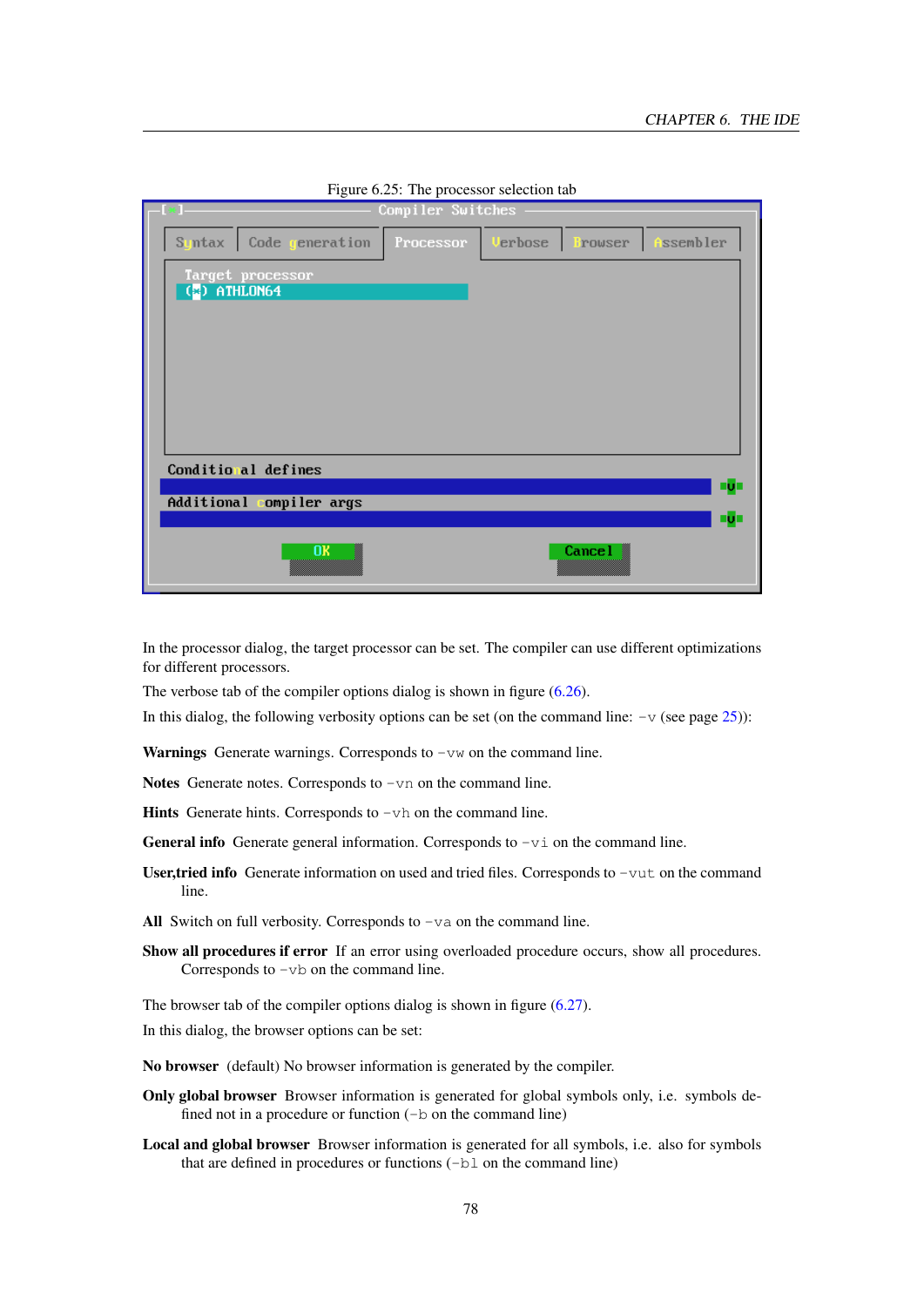|                                       | rigule 0.20. The verbosity options tab |                 |                  |
|---------------------------------------|----------------------------------------|-----------------|------------------|
| Compiler Switches                     |                                        |                 |                  |
|                                       |                                        |                 |                  |
| Suntax   Code generation<br>Processor | <b>Verbose</b>                         | <b>Prowser</b>  | <b>Assembler</b> |
|                                       |                                        |                 |                  |
| Verbose Switches                      |                                        |                 |                  |
|                                       |                                        |                 |                  |
| [ ] Warnings                          |                                        |                 |                  |
| 1 Notes                               |                                        |                 |                  |
| 1 Hints                               |                                        |                 |                  |
| l General Info                        |                                        |                 |                  |
| 1 Used, tried info                    |                                        |                 |                  |
| -1 A11                                |                                        |                 |                  |
| I Show all Procedures if error        |                                        |                 |                  |
|                                       |                                        |                 |                  |
|                                       |                                        |                 |                  |
|                                       |                                        |                 |                  |
|                                       |                                        |                 |                  |
|                                       |                                        |                 |                  |
| Conditional defines                   |                                        |                 |                  |
|                                       |                                        |                 | nya              |
| Additional<br>compiler args           |                                        |                 |                  |
|                                       |                                        |                 | -7               |
|                                       |                                        |                 |                  |
| <b>OK</b>                             |                                        | Cancel <b>1</b> |                  |
|                                       |                                        |                 |                  |
|                                       |                                        |                 |                  |
|                                       |                                        |                 |                  |

<span id="page-79-0"></span> $r<sub>0</sub> 6.26$ . The verbosity options tab

Remark If no browser information is generated, the symbol browser of the IDE will not work.

The assembler tab of the compiler options dialog is shown in figure [\(6.28\)](#page-81-0). The actual dialog may vary, as it depends on the target CPU the IDE was compiled for.

In this dialog, the assembler reader and writer options can be set:

Assembler reader This permits setting the style of the assembler blocks in the sources:

- **AT&T assembler** The assembler is written in  $AT\&T$  style assembler (-Ratt on the command line).
- Intel style assembler The assembler is written in Intel style assembler blocks (-Rintel on the command line).

remark that this option is global, but locally the assembler style can be changed with compiler directives.

- Assembler info When writing assembler files, this option decides which extra information is written to the assembler file in comments:
	- List source The source lines are written to the assembler files together with the generated assembler (-al on the command line).
	- List register allocation The compiler's internal register allocation/deallocation information is written to the assembler file  $(-a)^r$  on the command line).
	- List temp allocation The temporary register allocation/deallocation is written to the assembler file. (-at on the command line).
	- List node allocation The node allocation/deallocation is written to the assembler file.  $(-an)$ on the command line).
	- use pipe with assembler use a pipe on unix systems when feeding the assembler code to an external assembler.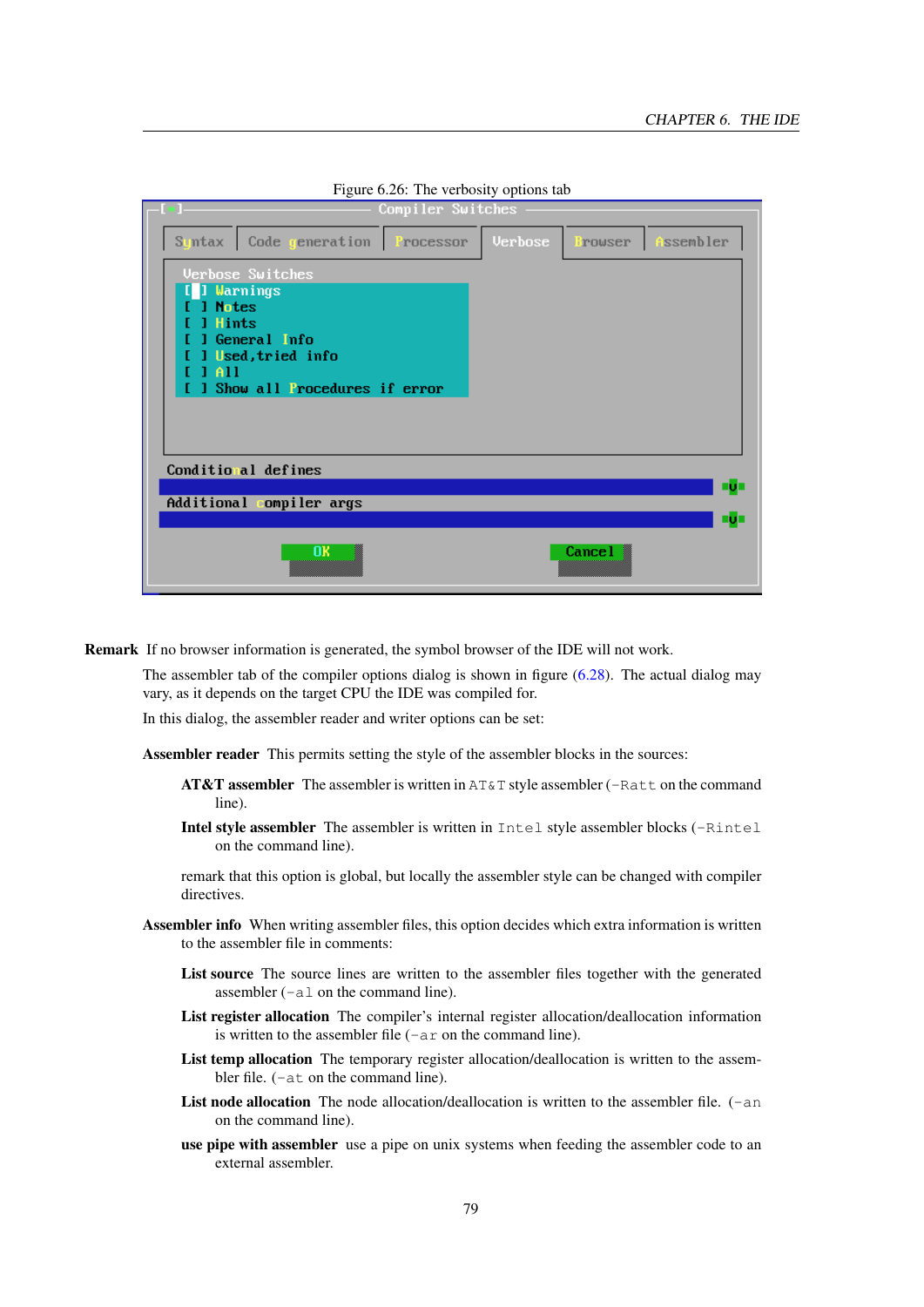|                |                                                                           | $1.15$ and $0.27$ . The provisor options tab<br>Compiler Switches |                |                 |          |
|----------------|---------------------------------------------------------------------------|-------------------------------------------------------------------|----------------|-----------------|----------|
|                | Sintax   Code generation   Processor                                      |                                                                   | <b>Lerbose</b> | Browser         | ssembler |
| <b>Browser</b> | (s) No browser<br>( ) Only Global browser<br>( ) Local and global browser |                                                                   |                |                 |          |
|                | Conditional defines                                                       |                                                                   |                |                 | ng.      |
|                | Additional compiler args<br>0 <sub>K</sub>                                |                                                                   |                | Cancel <b>1</b> | -9       |
|                |                                                                           |                                                                   |                |                 |          |

<span id="page-80-0"></span>Figure  $6.27$ : The browser options tab

The latter three of these options are mainly useful for debugging the compiler itself, it should rarely be necessary to use these.

Assembler output This option tells the compiler what assembler output should be generated.

Use default output This depends on the target.

- Use GNU as Assemble using GNU as  $(-\text{Aas on the command line}).$
- Use NASM coff Produce NASM coff assembler (go32v2,  $-\text{Anasmcoff}$  on the command line)
- Use NASM elf Produce NASM elf assembler (LINUX, -Anasmelf on the command line).
- Use NASM obj Produce NASM obj assembler (-Anasmobj on the command line).
- Use MASM Produce MASM (Microsoft assembler) assembler (-Amasm on the command line).
- Use TASM Produce TASM (Turbo Assembler) assembler (-Atasm on the command line).
- Use coff Write binary coff files directly using the internal assembler ( $g_0$  $32v_2$ ,  $-\text{Acoff}$  on the command line).
- Use pecoff Write binary pecoff files files directly using the internal writer. (Win32)

### **6.11.5 Linker options**

The linker options can be set in the menu "Options|Linker". It permits the specification of how libraries and units are linked, and how the linker should be called. The linker options dialog is shown in figure  $(6.29)$ .

The following options can be set:

Call linker after If this option is set then a script is written which calls the linker. This corresponds to the s option on the command line  $(-s$  (see page [31\)](#page-27-0)).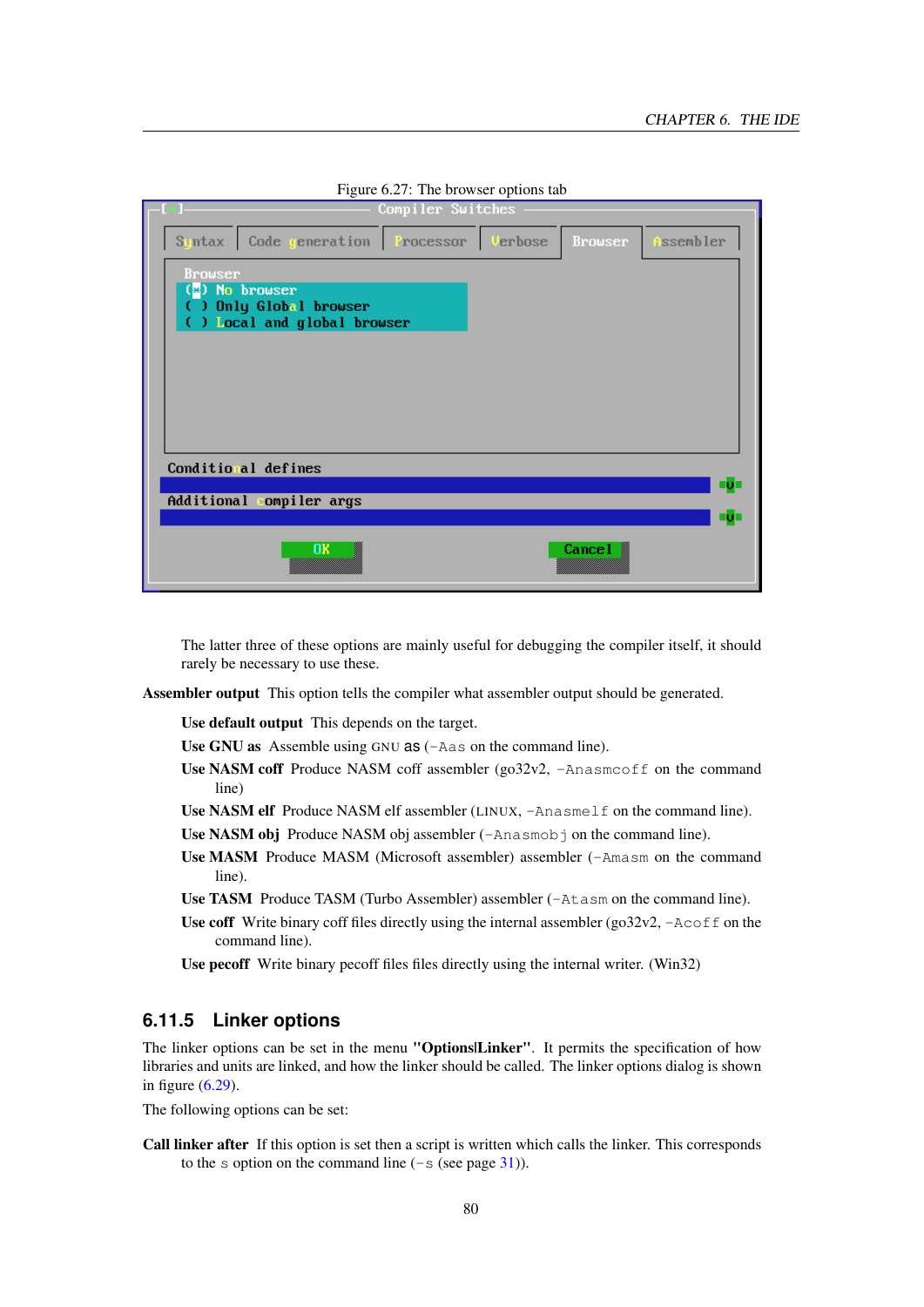|                                                      | $\frac{1}{2}$ . The assemble options the<br>Compiler Switches |
|------------------------------------------------------|---------------------------------------------------------------|
| Suntax   Code generation   Processor   Verbose       | Assembler<br><b>Hrowser</b>                                   |
| Assembler reader<br>Assembler info                   | Assembler output<br>(*) Use default output<br>( ) Use GNU as  |
| 1 List source<br>[ ] list register allocation        | ( ) Asm MASM<br>( ) Asm ELF                                   |
| [ ] list temp allocation<br>[ ] list node allocation |                                                               |
| I I use pipe with assembler                          |                                                               |
|                                                      |                                                               |
|                                                      |                                                               |
| Conditional defines                                  | nya                                                           |
| Additional compiler args                             |                                                               |
|                                                      | DV I                                                          |
| 0K                                                   | Cancel ▒                                                      |

<span id="page-81-0"></span>Figure 6.28: The assembler options tab

#### <span id="page-81-1"></span>Figure 6.29: The linker options dialog

| Linking stage<br>I I Call Linker after | Preferred library type<br>(*) Target default<br>( ) Dynamic libraries<br>() Static libraries<br>( ) Smart libraries |
|----------------------------------------|---------------------------------------------------------------------------------------------------------------------|
|                                        | <b>Cance IV</b>                                                                                                     |

Only link to static library Only use static libraries.

Preferred library type With this option, the type of library to be linked in can be set:

Target default This depends on the platform.

**Dynamic libraries** Tries to link in units in dynamic libraries. (option  $-XD$  on the command line.)

Static libraries Tries to link in units in static libraries. (option  $-XS$  on the command line.)

**Smart libraries** Tries to link in units in smart-linked libraries. (option  $-XX$  on the command line.)

## **6.11.6 Memory sizes**

The memory sizes dialog (reachable via "options|Memory sizes") permits the entry of the memory sizes for the project. The memory sizes dialog is shown in figure [\(6.30\)](#page-82-0).

The following sizes can be entered: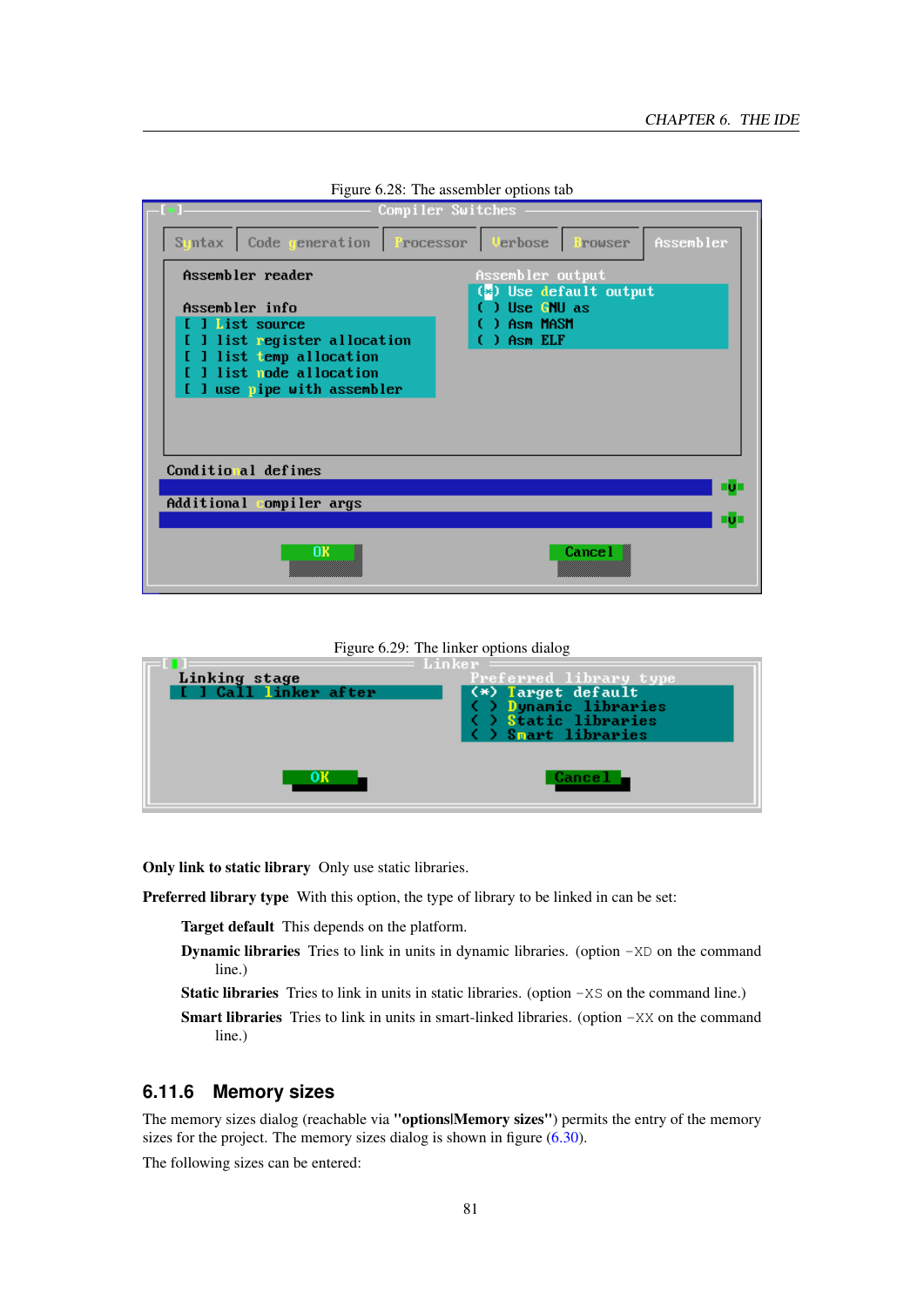<span id="page-82-0"></span>

**Stack size** Sets the size of the stack in bytes (option  $-Cs$  on the command line). This size may be ignored on some systems.

**Heap size** Sets the size of the heap in bytes; (option  $-Ch$  on the command line). Note that the heap grows dynamically as much as the OS allows.

## **6.11.7 Debug options**

In the debug options dialog (reachable via "Options|Debugger"), some options for inclusion of debug information in the binary can be set; it is also possible to add additional compiler options in this dialog. The debug options dialog is shown in figure [\(6.31\)](#page-82-1).

<span id="page-82-1"></span>



The following options can be set: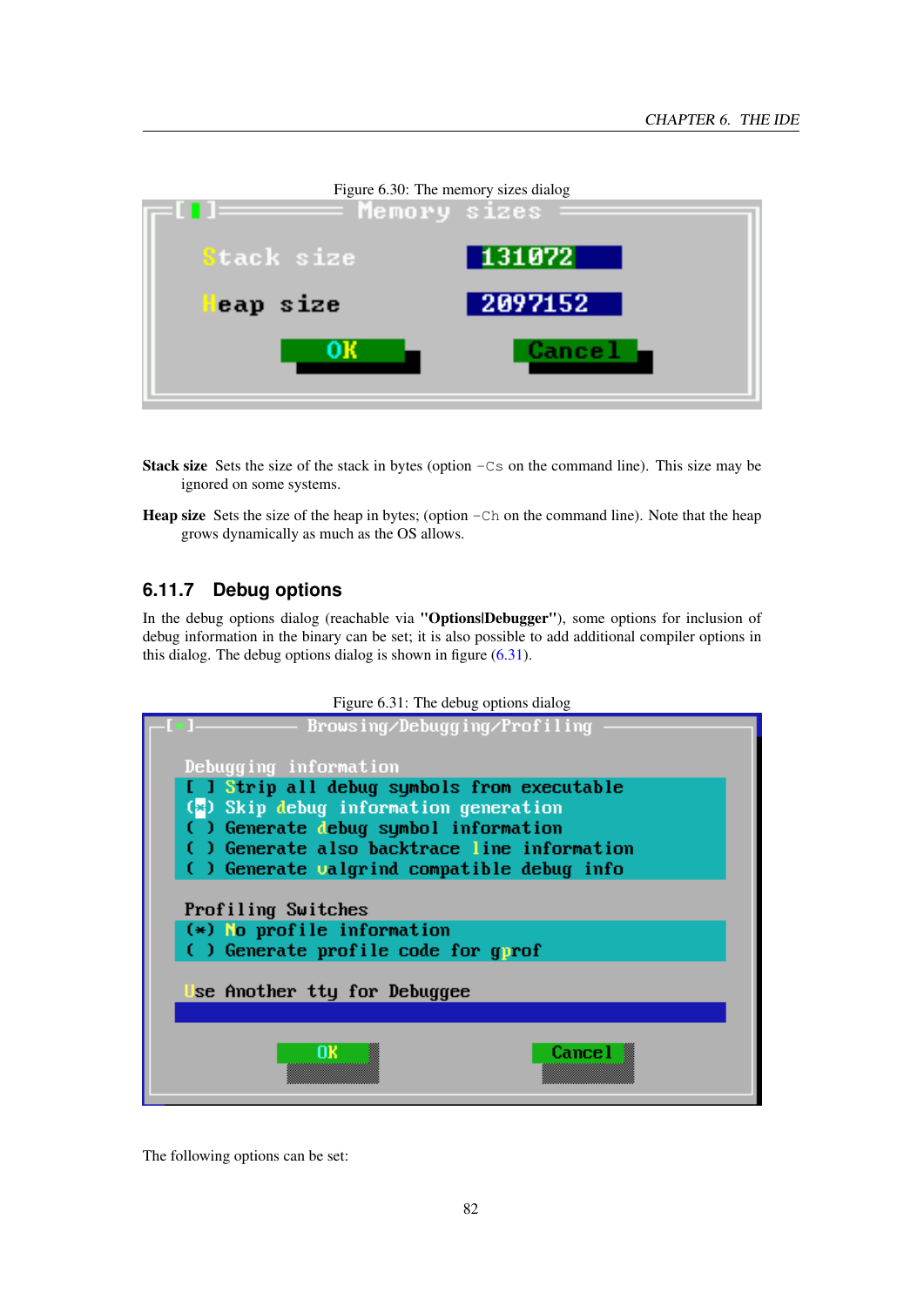- Debugging information tells the compiler which debug information should be compiled in. One of the following options can be chosen:
	- Strip all debug symbols from executable Will strip all debug and symbol information from the binary. (option  $-Xs$  on the command line).
	- Skip debug information generation Do not generate debug information at all.
	- **Generate debug symbol information** Include debug information in the binary (option  $-\alpha$  on the command line). Please note that no debug information for units in the Run-Time Library will be included, unless a version of the RTL compiled with debug information is available. Only units specific to the current project will have debug information included.
	- Generate also backtrace line information Will compile with debug information, and will additionally include the lineinfo unit in the binary, so that in case of an error the backtrace will contain the file names and line numbers of procedures in the call-stack. (Option  $-q1$ on the command line.)
	- Generate valgrind compatible debug info Generate debug information that can be read with valgrind (a memory checking tool).

Profiling switches Tells the compiler whether or not profile code should be included in the binary.

No profile information Has no effect, as it is the default.

- Generate Profile code for gprof If checked, profiling code is included in the binary (option -p on the command line).
- Use another TTY for Debuggee An attempt will be made to redirect the output of the program being debugged to another window (terminal), whose file name should be entered here.

### **6.11.8 The switches mode**

The IDE allows saving a set of compiler settings under a common name. It provides 3 names under which the switches can be saved:

Normal For normal (fast) compilation.

- Debug For debugging; intended to set most debug switches on. Also useful for setting conditional defines that e.g. allow including some debug code.
- Release For a compile of the program as it should be released, debug information should be off, the binary should be stripped, and optimizations should be used.

Selecting one of these modes will load the compiler options as they were saved the last time the selected mode was active, i.e. it doesn't specifically set or unset options.

When setting and saving compiler options, be sure to select the correct switch mode first; it makes little sense to set debug options while the release switch is active. The switches mode dialog is shown in figure  $(6.32)$ .

## 6.12 Customizing the IDE

The IDE is configurable over a wide range of parameters: colors can be changed, screen resolution. The configuration settings can be reached via the sub-menu Environment in the Options menu.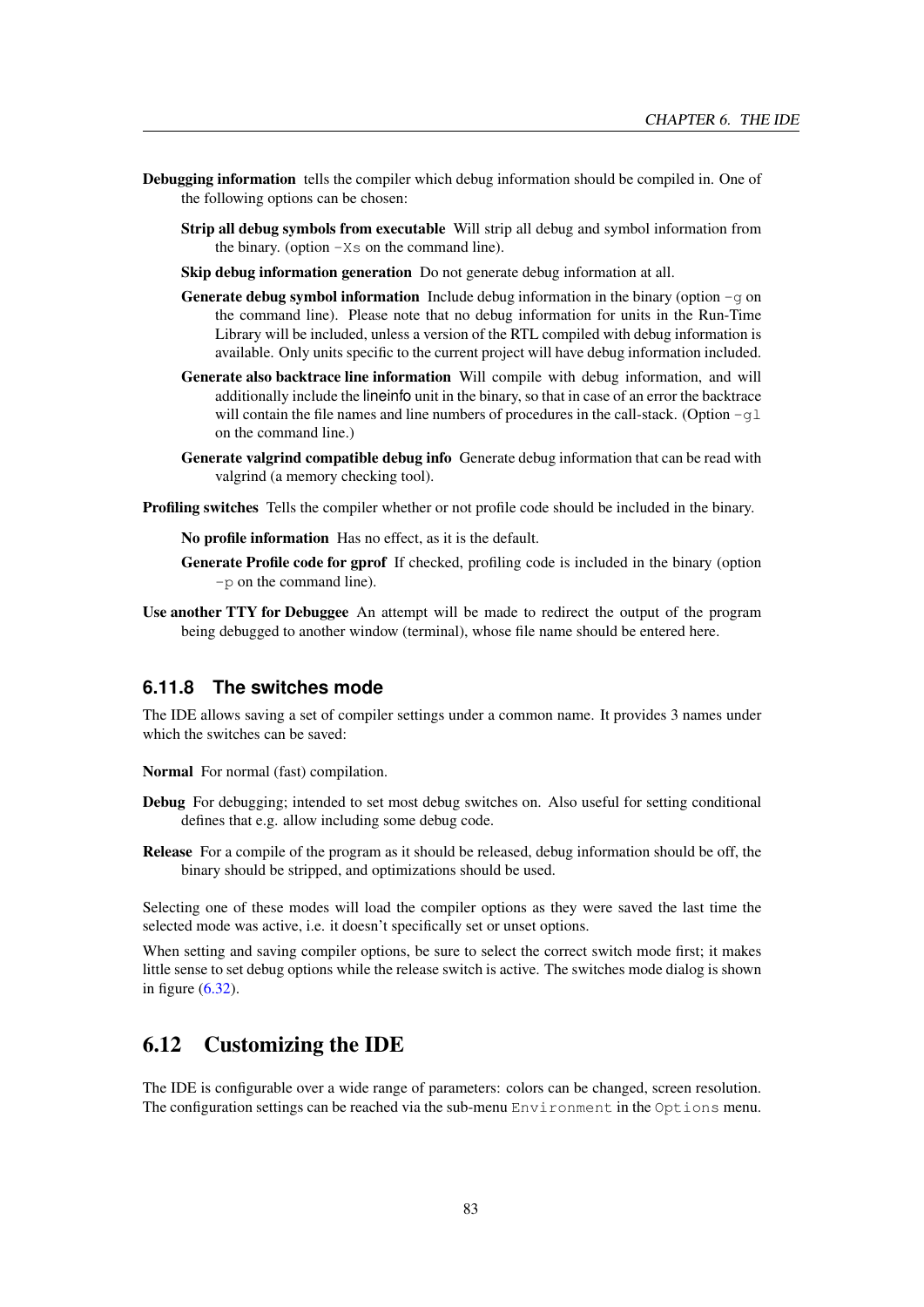<span id="page-84-0"></span>

| Figure 6.32: The switches mode dialog<br>: SwitchesMode |
|---------------------------------------------------------|
| <b>Switches Mode</b>                                    |
| (*) Normal<br>$\langle \rangle$ Debug                   |
| ( ) Release                                             |
| Cancel                                                  |
|                                                         |

<span id="page-84-1"></span>Figure 6.33: The preferences dialog



### **6.12.1 Preferences**

The *preferences dialog* is called by the menu item "Options|Environment|Preferences". The preferences dialog is shown in figure [\(6.33\)](#page-84-1).

Video mode The drop down list at the top of the dialog allows selecting a video mode. The available video modes depend on the system on which the IDE is running.

#### Remark

- 1. The video mode must be selected by pressing space or clicking on it. If the drop down list is opened while leaving the dialog, the new video mode will not be applied.
- 2. For the DOS version of the IDE, the following should be noted: When using VESA modes, the display refresh rate may be very low. On older graphics card (1998 and before), it is possible to use the *UniVBE* driver from *SciTech*[5](#page-84-2)

Desktop File Specifies where the desktop file is saved: the current directory, or the directory where the config file was found.

<span id="page-84-2"></span><sup>&</sup>lt;sup>5</sup>It can be downloaded from [http://www.informatik.fh-muenchen.de/ ifw98223/vbehz.htm](http://www.informatik.fh-muenchen.de/~{}ifw98223/vbehz.htm)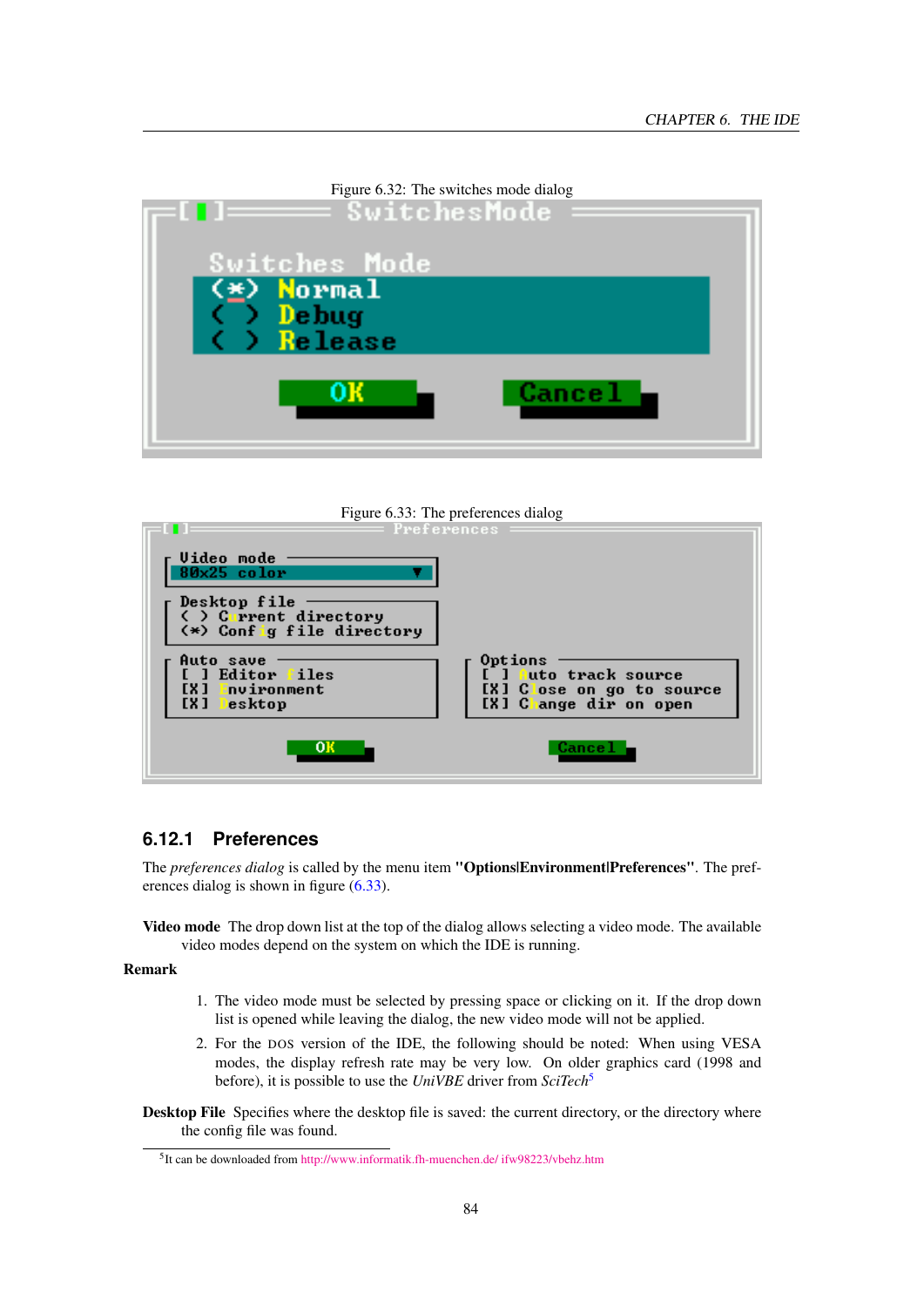Auto save Here it is possible to set which files are saved when a program is run or when the IDE is exited:

Editor files The contents of all open edit windows will be saved.

- Environment The current environment settings will be saved.
- Desktop The desktop file with all desktop settings (open windows, history lists, breakpoints etc.) will be saved.

Options Some special behaviors of the IDE can be specified here:

#### Auto track source

- Close on go to source When checked, the messages window is closed when the 'go to source line' action is executed.
- Change dir on open When a file is opened, the directory of that file is made the current working directory.

### **6.12.2 The desktop**

The desktop preferences dialog allows to specify what elements of the desktop are saved across sessions, i.e. they are saved when the IDE is left, and they are again restored when the IDE is started the next time. They are saved in the file fp.dsk. The desktop preferences dialog is shown in figure  $(6.34).$  $(6.34).$ 

<span id="page-85-0"></span>



The following elements can be saved and restored across IDE sessions:

- History lists Most entry boxes have a history list where previous entries are saved and can be selected. When this option is checked, these entries are saved in the desktop file. On by default.
- Clipboard content When checked, the contents of the clipboard are also saved to disk. Off by default.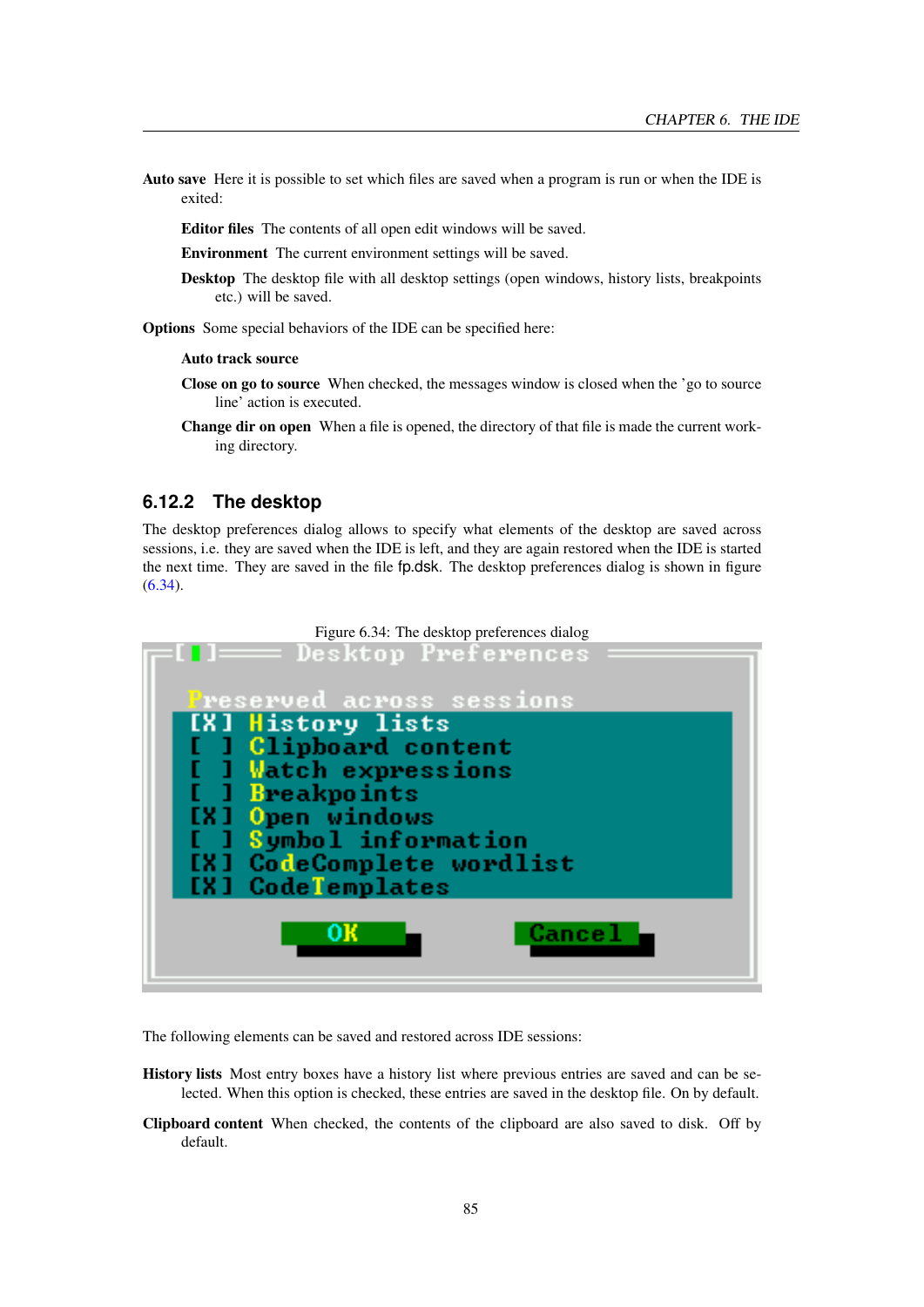- Watch expressions When checked, all watch expressions are saved in the desktop file. Off by default.
- Breakpoints When checked, all breakpoints with their properties are saved in the desktop file. Off by default.
- Open windows When checked, the list of files in open editor windows is saved in the desktop file, and the windows will be restored the next time the IDE is run. On by default.
- Symbol information When checked, the information for the symbol browser is saved in the desktop file. Off by default.

CodeComplete wordlist When checked, the list of codecompletion words is saved. On by default.

CodeTemplates When checked, the defined code templates are saved. On by default.

Remark The format of the desktop file changes between editor versions. So when installing a new version, it may be necessary to delete the fp.dsk files wherever the IDE searches for them.

### **6.12.3 The Editor**

Several aspects of the editor window behavior can be set in this dialog. The editor preferences dialog is shown in figure [\(6.35\)](#page-86-0). Note that some of these options affect only newly opened windows, not already opened windows (e.g. Vertical Blocks, Highlight Column/Row).

<span id="page-86-0"></span>

|                                                   | Default Editor Options                       |  |  |
|---------------------------------------------------|----------------------------------------------|--|--|
|                                                   |                                              |  |  |
| <b>Editor</b> options                             |                                              |  |  |
| [M] Create backup files                           | [ ] <b>Vertical</b> blocks                   |  |  |
| [X] Insert mode                                   | 1 Highlight column<br>E.                     |  |  |
| [X] Auto indent mode                              | 1 Highlight row<br>E.                        |  |  |
| [ ] Ise tab characters                            | [ ] Auto-closing brackets                    |  |  |
| [X] Backspace unindents                           | I I keep trailing spaces                     |  |  |
| [X] Persistent blocks                             | [X] CodeComplete enabled<br>[ ] Enable folds |  |  |
| [X] Syntax highlight —<br>[ ] Block insert cursor |                                              |  |  |
|                                                   |                                              |  |  |
| ab size 8                                         | Indent size <sup>1</sup>                     |  |  |
| ighlight extensions                               |                                              |  |  |
| *.pas:*.pp:*.inc                                  |                                              |  |  |
| File patterns needing tabs                        |                                              |  |  |
| make*;make*.*; fpcmake.loc                        |                                              |  |  |
|                                                   | Cance l                                      |  |  |
|                                                   |                                              |  |  |

The following elements can be set in the editor preferences dialog:

Create backup files Whenever an editor file is saved, a backup is made of the old file. On by default.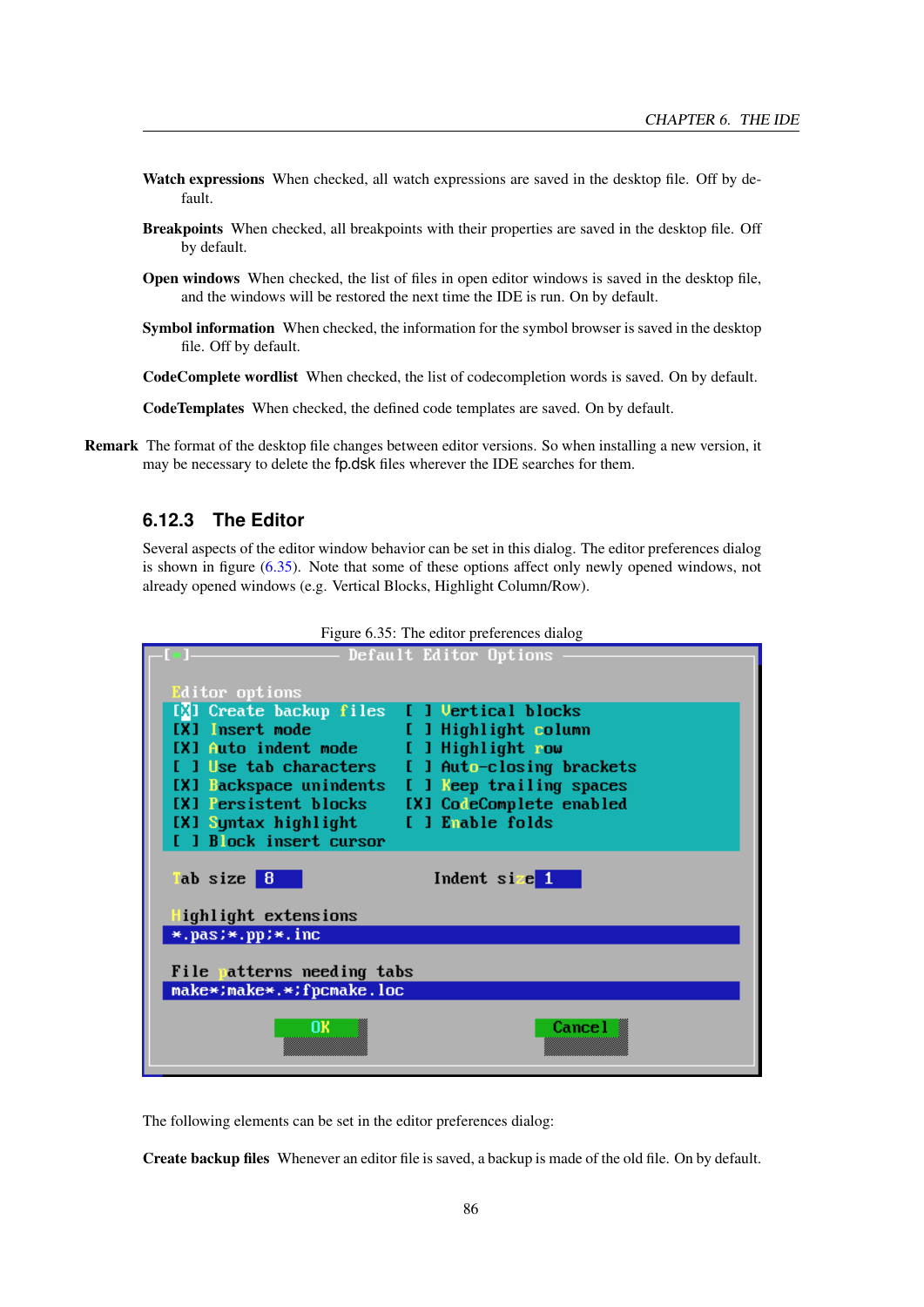Insert mode Start with insert mode.

- Auto indent mode Smart indenting is on. This means that pressing ENTER will position the cursor on the next line in the same column where text starts on the current line. On by default.
- Use tab characters When the tab key is pressed, use a tab character. Normally, when the tab key is pressed, spaces are inserted. When this option is checked, tab characters will be inserted instead. Off by default.
- Backspace unindents Pressing the BKSP key will unindent if the beginning of the text on the current line is reached, instead of deleting just the previous character. On by default.
- Persistent blocks When a selection is made, and the cursor is moved, the selection is not destroyed, i.e. the selected block stays selected. On by default.
- Syntax highlight Use syntax highlighting on the files that have an extension which appears in the list of highlight extensions. On by default.
- Block insert cursor The insert cursor is a block instead of an underscore character. By default the overwrite cursor is a block. This option reverses that behavior. Off by default.
- Vertical blocks When selecting blocks spanning several lines, the selection doesn't contain the entirety of the lines within the block; instead, it contains the lines as far as the column on which the cursor is located. Off by default.
- Highlight column When checked, the current column (i.e. the column where the cursor is) is highlighted. Off by default.
- Highlight row When checked, the current row (i.e. the row where the cursor is) is highlighted. Off by default.
- Auto closing brackets When an opening bracket character is typed, the closing bracket is also inserted at once. Off by default.
- Keep trailing spaces When saving a file, the spaces at the end of lines are stripped off. This option disables that behavior; i.e. any trailing spaces are also saved to file. Off by default.
- Codecomplete enabled Enable code completion. On by default.
- Enable folds Enable code folding. Off by default.
- Tab size The number of spaces that are inserted when the TAB key is pressed. The default value is 8.
- Indent size The number of spaces a block is indented when calling the block indent function. The default value is 2.
- Highlight extensions When syntax highlighting is on, the list of file masks entered here will be used to determine which files are highlighted. File masks should be separated with semicolon (;) characters. The default is \*.pas;\*.pp;\*.inc.
- File patterns needing tabs Some files (such as makefiles) need actual tab characters instead of spaces. Here a series of file masks can be entered to indicate files for which tab characters will always be used. Default is make\*; make\*.\*.
- Remark These options will not be applied to already opened windows; only newly opened windows will have these options.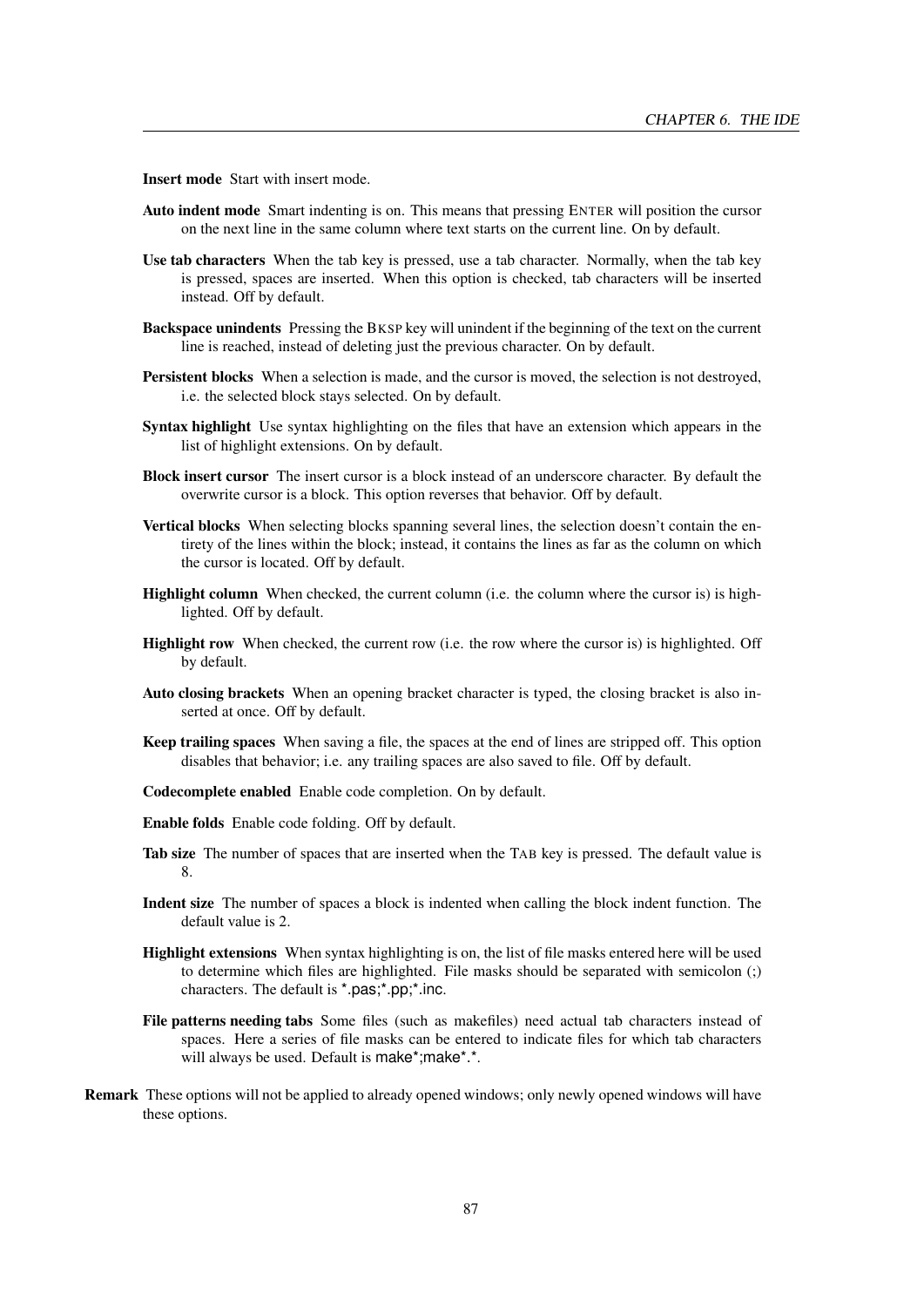### **6.12.4 Keyboard & Mouse**

The Keyboard  $&$  mouse options dialog is called by the menu item "Options|Environment|Keyboard & Mouse". It allows adjusting the behavior of the keyboard and mouse as well as the sensitivity of the mouse. The keyboard and mouse options dialog is shown in figure [\(6.36\)](#page-88-0).

<span id="page-88-0"></span>



Keys for copy, cut and paste Set the keys to use for clipboard operations:

- CUA-91 convention (Shift+Del,Ctrl+Ins,Shift+Ins)
- Microsoft convention (Ctrl+X,Ctrl+C,Ctrl+V)
- Mouse double click The slider can be used to adjust the double click speed. Fast means that the time between two clicks is very short; slow means that the time between two mouse clicks can be quite long.
- Reverse mouse buttons the behavior of the left and right mouse buttons can be swapped by by checking the checkbox; this is especially useful for left-handed people.
- Ctrl+Right mouse button Assigns an action to a right mouse button click while holding the CTRL key pressed.
- Alt+right mouse button Assigns an action to right mouse button click while holding the ALT key pressed.

The following actions can be assigned to CTRL-Right mouse button or ALT-right mouse button:

Nothing No action is associated to the event.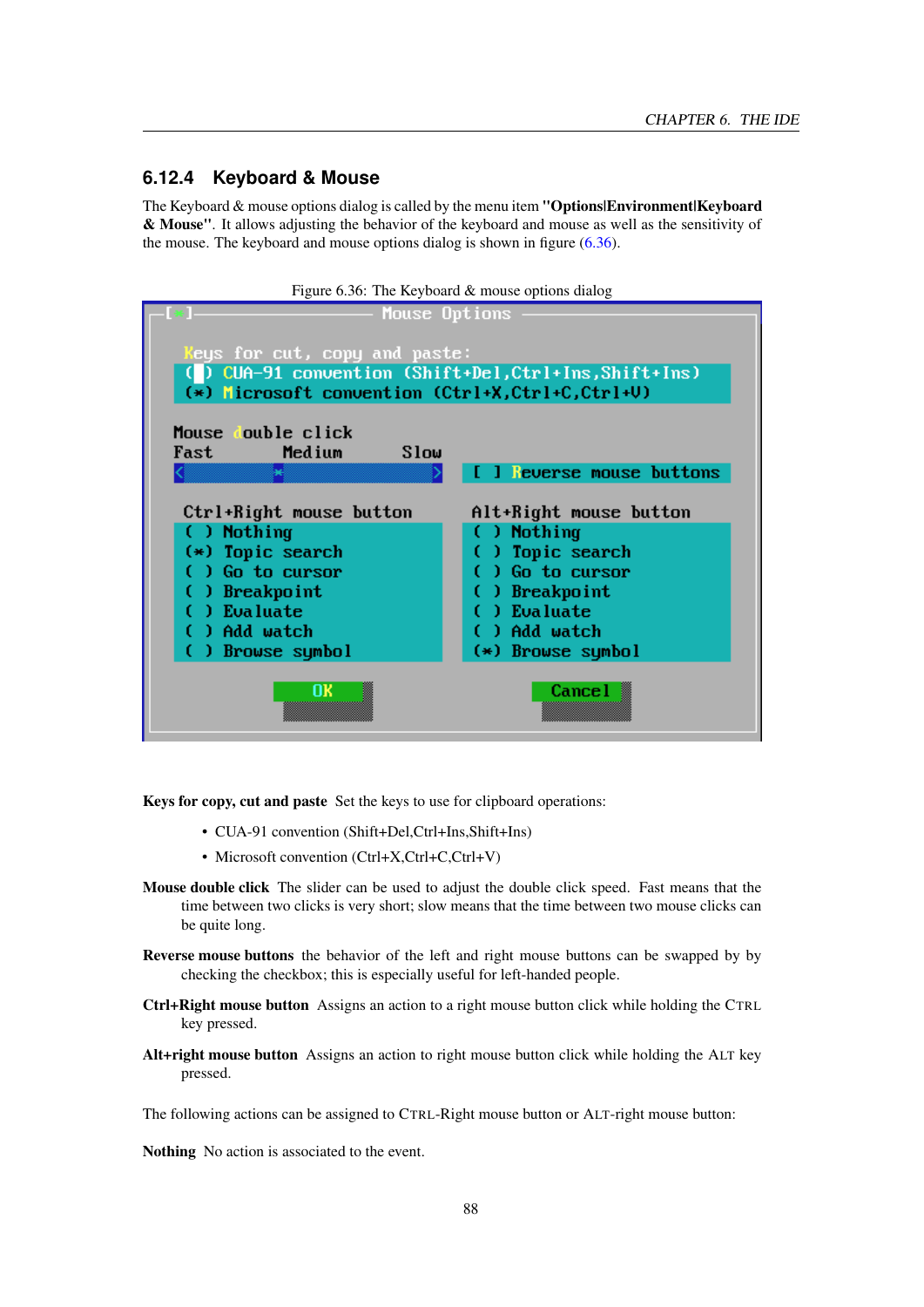Topic search The keyword at the mouse cursor is searched in the help index.

Go to cursor The program is executed until the line where the mouse cursor is located.

Breakpoint Set a breakpoint at the mouse cursor position.

Evaluate Evaluate the value of the variable at the mouse cursor.

Add watch Add the variable at the mouse cursor to the watch list.

Browse symbol The symbol at the mouse cursor is displayed in the browser.

## 6.13 The help system

More information on how to handle the IDE, or about the use of various calls in the RTL, explanations regarding the syntax of a Pascal statement, can be found in the *help system*. The help system is activated by pressing F1.

### **6.13.1 Navigating in the help system**

The help system contains hyperlinks; these are sensitive locations that lead to another topic in the help system. They are marked by a different color. The hyperlinks can be activated in one of two ways:

- 1. by directly clicking the one you want with the mouse, or
- 2. by using the TAB and SHIFT-TAB keys to move between the different hyperlinks of a page and then pressing the ENTER key to activate the one you want.

When SHIFT-F1 is pressed, the contents of the help system are displayed. To go back to the previous help topic, press ALT-F1. This also works if the help window isn't displayed on the desktop; the help window will then be activated.

### **6.13.2 Working with help files**

The IDE contains a help system which can display the following file formats:

TPH The help format for the Turbo Pascal help viewer.

INF The OS/2 help format.

NG The Norton Guide Help format.

HTML HTML files.

In future some more formats may be added. However, the above formats should cover already a wide spectrum of available help files.

Remark Concerning the support for HTML files the following should be noted:

1. The HTML viewer of the help system is limited, it can only handle the most basic HTML files (graphics excluded), since it is only designed to display the Free Pascal help files. <sup>[6](#page-89-0)</sup>.

<span id="page-89-0"></span><sup>&</sup>lt;sup>6</sup>...but feel free to improve it and send patches to the Free Pascal development team...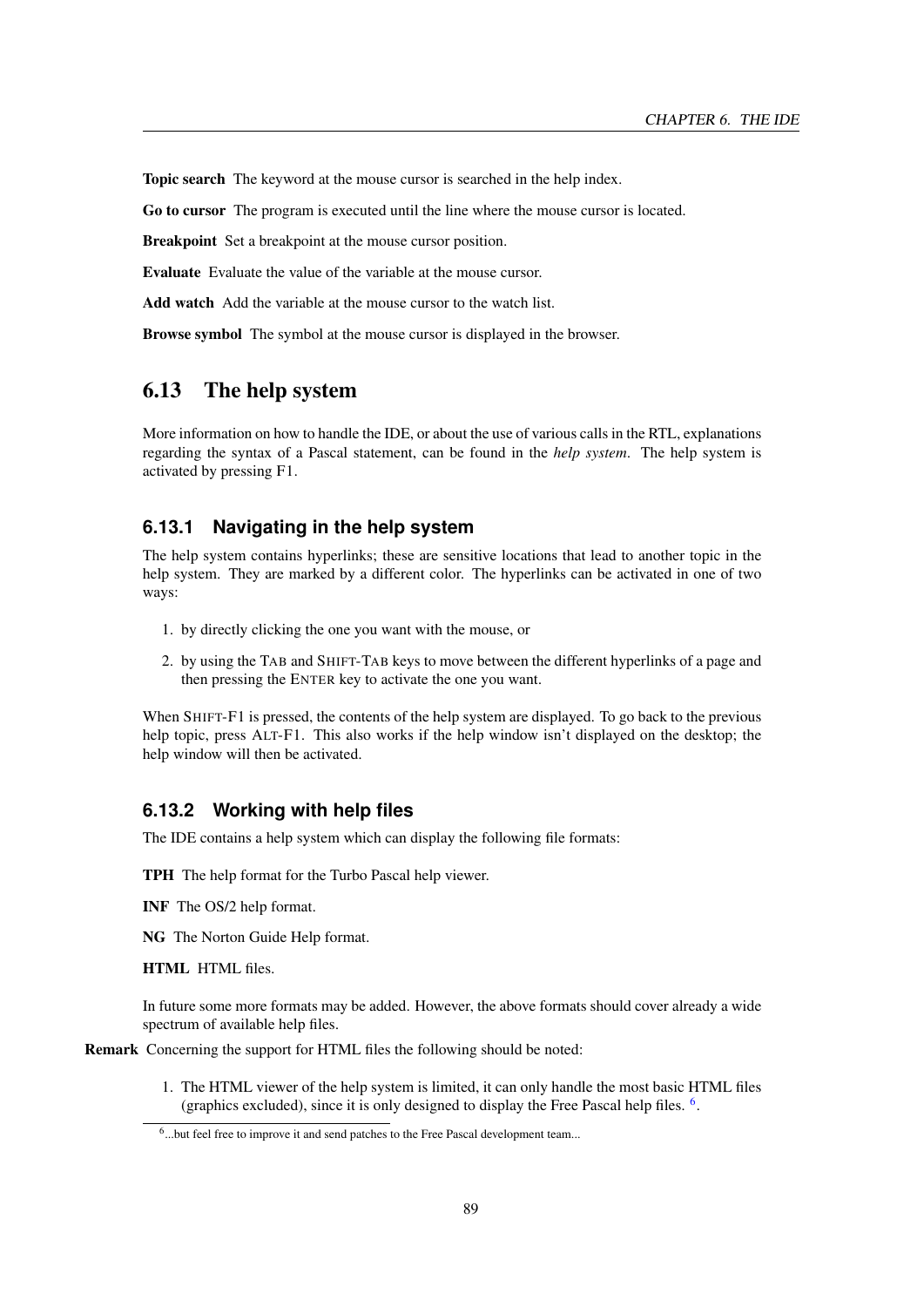2. When the HTML help viewer encounters a graphics file, it will try and find a file with the same name but an extension of .ans; If this file is found, this will be interpreted as a file with ANSI escape sequences, and these will be used to display a text image. The displays of the IDE dialogs in the IDE help files are made in this way.

<span id="page-90-0"></span>The menu item "HelplFiles" permits help files to be added to, and deleted from, the list of files in the help table of contents. The help files dialog is displayed in figure [\(6.37\)](#page-90-0).



The dialog lists the files that will be presented in the table of contents window of the help system. Each entry has a small descriptive title and a filename next to it. The following actions are available when adding help files:

New Adds a new file. IDE will display a prompt, in which the location of the help file should be entered.

If the added file is an HTML file, a dialog box will be displayed which asks for a title. This title will then be included in the contents of help.

Delete Deletes the currently highlighted file from the help system. It is *not* deleted from the hard disk; only the help system entry is removed.

Cancel Discards all changes and closes the dialog.

OK Saves the changes and closes the dialog.

The Free Pascal documentation in HTML format can be added to the IDE's help system. This way the documentation can be viewed from within the IDE. If Free Pascal has been installed using the installer, the installer should have added the FPC documentation to the list of help files, if the documentation was installed as well.

### **6.13.3 The about dialog**

The *about dialog*, reachable through ("Help|About...") shows some information about the IDE, such as the version number, the date it was built, what compiler and debugger it uses. When reporting bugs about the IDE, please use the information given by this dialog to identify the version of the IDE that was used.

It also displays some copyright information.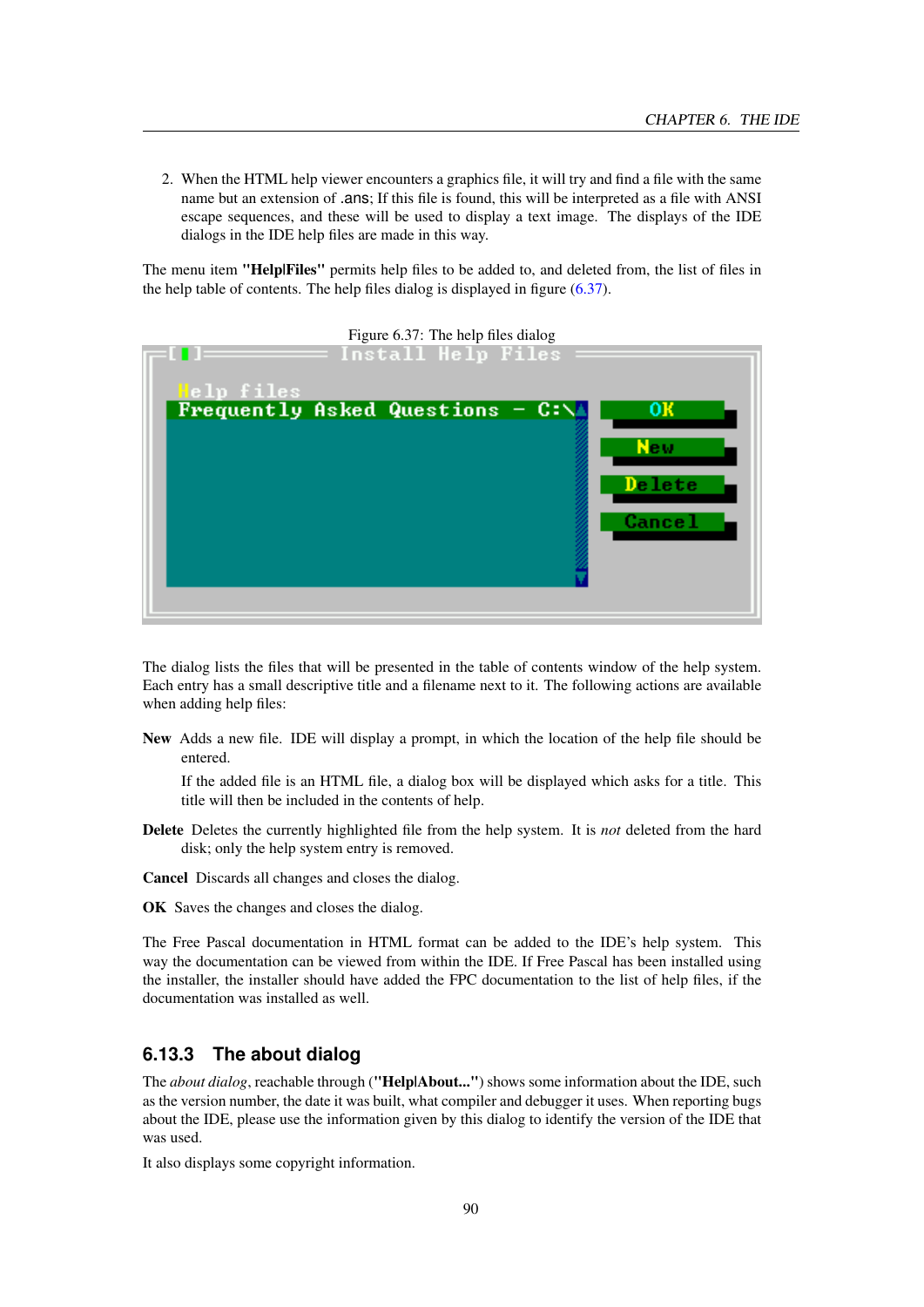# 6.14 Keyboard shortcuts

A lot of keyboard shortcuts used by the IDE are compatible with WordStar and should be well known to Turbo Pascal users.

Below are the following tables:

- 1. In table [\(6.4\)](#page-91-0) some shortcuts for handling the IDE windows and Help are listed.
- 2. In table [\(6.5\)](#page-92-0) the shortcuts for compiling, running and debugging a program are presented.
- 3. In table [\(6.6\)](#page-92-1) the navigation keys are described.
- 4. In table [\(6.7\)](#page-93-0) the editing keys are listed.
- 5. In table [\(6.8\)](#page-93-1) all block command shortcuts are listed.
- 6. In table [\(6.9\)](#page-94-0) all selection-changing shortcuts are presented.
- 7. In table [\(6.10\)](#page-94-1) some general shortcuts, which do not fit in the previous categories, are presented.

#### <span id="page-91-0"></span>Table 6.4: General

| Command                           | Shortcut key Alternative |  |
|-----------------------------------|--------------------------|--|
| Help                              | F1                       |  |
| Goto last help topic              | $A$ lt-F1                |  |
| Search word at cursor position in | CTRL-F1                  |  |
| help                              |                          |  |
| Help index                        | $S$ HIFT- $F1$           |  |
| Close active window               | ALT-F3                   |  |
| Zoom/Unzoom window                | F5                       |  |
| Move/Zoom active window           | CTRL-F5                  |  |
| Switch to next window             | F6                       |  |
| Switch to last window             | $S$ HIFT- $F6$           |  |
| Menu                              | F10                      |  |
| Local menu                        | $A$ LT-F10               |  |
| List of windows                   | $A1.T-0$                 |  |
| Active another window             | ALT- <digit></digit>     |  |
| Call grep utility                 | $S$ HIFT- $F2$           |  |
| Exit IDE                          | $ALT-X$                  |  |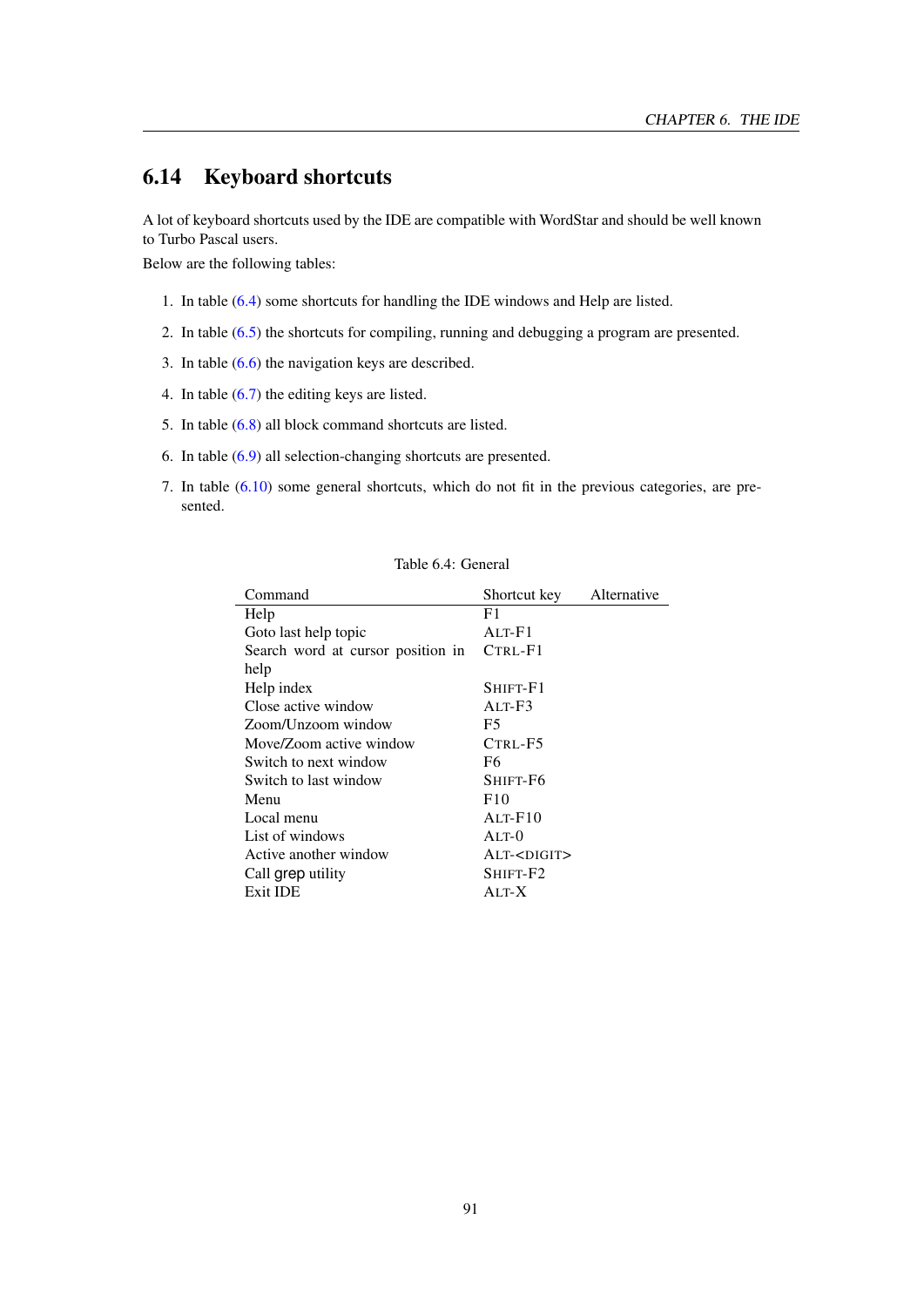| Shortcut key | Alternative |
|--------------|-------------|
| CTRL-F2      |             |
| CTRL-F3      |             |
| F4           |             |
| $AL$ T-F5    |             |
| F7           |             |
| CTRL-F7      |             |
| F8           |             |
| CTRL-F8      |             |
| F9           |             |
| CTRL-F9      |             |
| ALT-F9       |             |
| F11          |             |
| F12          |             |
|              |             |

<span id="page-92-0"></span>Table 6.5: Compiler

### <span id="page-92-1"></span>Table 6.6: Text navigation

| Command                            | Shortcut key            | Alternative |
|------------------------------------|-------------------------|-------------|
| Char left                          | ARROW LEFT              | CTRL-S      |
| Char right                         | <b>ARROW RIGHT</b>      | CTRL-D      |
| Line up                            | Arrow up                | CTRL-E      |
| Line down                          | <b>ARROW DOWN</b>       | CTRL-X      |
| Word left                          | <b>CTRL-ARROW LEFT</b>  | CTRL-A      |
| Word right                         | <b>CTRL-ARROW RIGHT</b> | CTRL-F      |
| Scroll one line up                 | CTRL-W                  |             |
| Scroll one line down               | CTRL-Z                  |             |
| Page up                            | <b>PAGEUP</b>           | CTRL-R      |
| Page down                          | <b>PAGEDOWN</b>         |             |
| Beginning of Line                  | Pos <sub>1</sub>        | CTRL-Q-S    |
| End of Line                        | <b>END</b>              | CTRL-Q-D    |
| First line of window               | <b>CTRL-HOME</b>        | CTRL-Q-E    |
| Last line of window                | <b>CTRL-END</b>         | CTRL-Q-X    |
| First line of file                 | CTRL-PAGEUP             | CTRL-Q-R    |
| Last line of file                  | <b>CTRL-PAGEDOWN</b>    | CTRL-Q-C    |
| Last cursor position               | CTRL-Q-P                |             |
| Find matching block delimiter      | $CTRL-Q-[$              |             |
| Find last matching block delimiter | CTRL-Q-]                |             |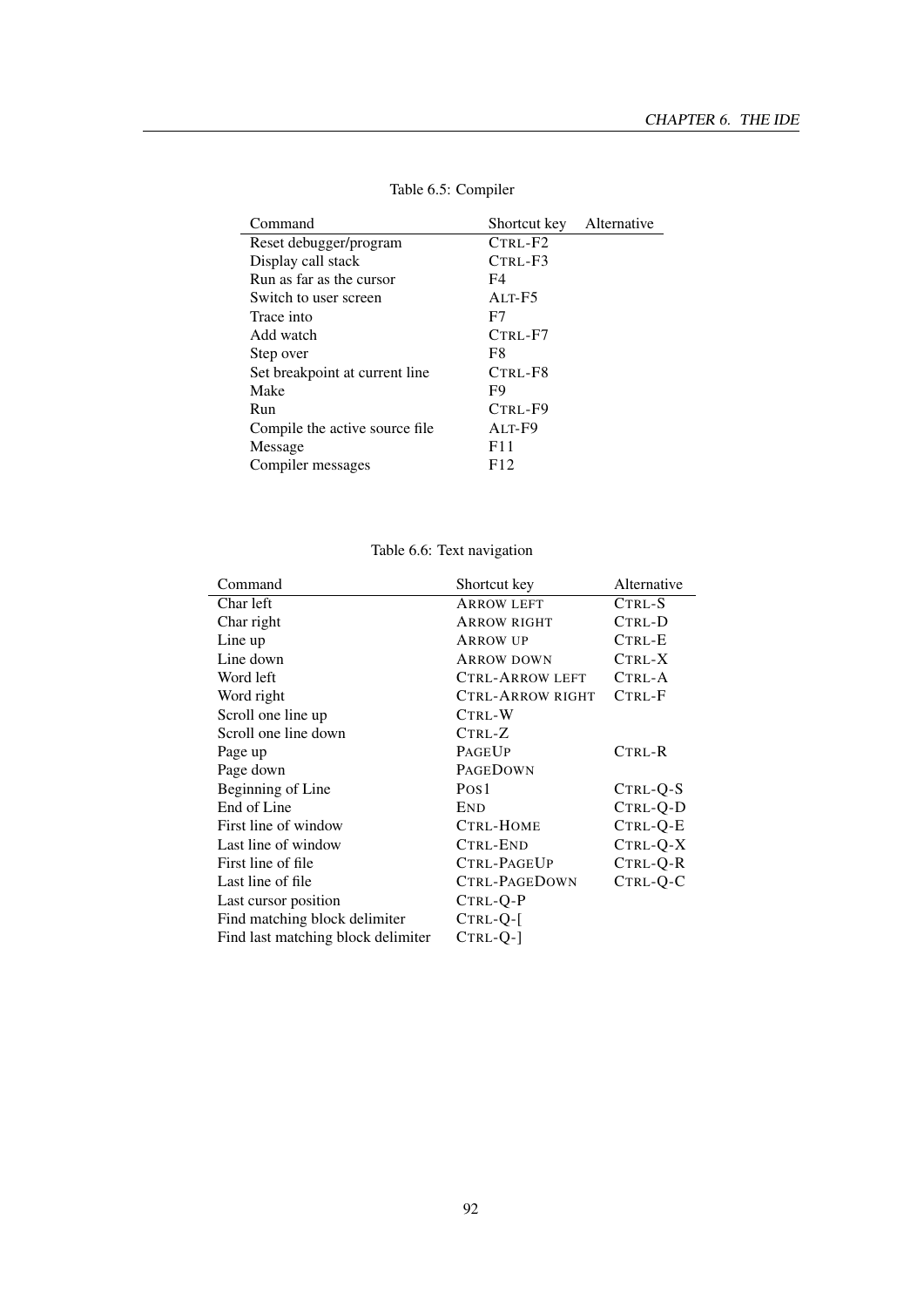| Command                | Shortcut key Alternative |        |
|------------------------|--------------------------|--------|
| Delete char            | Del.                     | CTRL-G |
| Delete left char       | BACKSPACE CTRL-H         |        |
| Delete line            | CTRL-Y                   |        |
| Delete til end of line | CTRL-Q-Y                 |        |
| Delete word            | CTRL-T                   |        |
| Insert line            | <b>CTRL-N</b>            |        |
| Toggle insert mode     | <b>INSERT</b>            | CTRL-V |

<span id="page-93-0"></span>Table 6.7: Edit

<span id="page-93-1"></span>Table 6.8: Block commands

| Command                             | Shortcut key     | Alternative |  |  |
|-------------------------------------|------------------|-------------|--|--|
| Goto Beginning of selected text     | CTRL-Q-B         |             |  |  |
| Goto end of selected text           | CTRL-Q-K         |             |  |  |
| Select current line                 | CTRL-K-L         |             |  |  |
| Print selected text                 | CTRL-K-P         |             |  |  |
| Select current word                 | CTRL-K-T         |             |  |  |
| Delete selected text                | <b>CTRL-DEL</b>  | CTRL-K-Y    |  |  |
| Copy selected text to cursor posi-  | CTRL-K-C         |             |  |  |
| tion                                |                  |             |  |  |
| Move selected text to cursor posi-  | CTRL-K-V         |             |  |  |
| tion                                |                  |             |  |  |
| Copy selected text to clipboard     | CTRL-INS         |             |  |  |
| Move selected text to the clipboard | <b>SHIFT-DEL</b> |             |  |  |
| Indent block one column             | CTRL-K-I         |             |  |  |
| Unindent block one column           | CTRL-K-U         |             |  |  |
| Insert text from clipboard          | SHIFT-INSERT     |             |  |  |
| Insert file                         | CTRL-K-R         |             |  |  |
| Write selected text to file         | CTRL-K-W         |             |  |  |
| Uppercase current block             | CTRL-K-N         |             |  |  |
| Lowercase current block             | CTRL-K-O         |             |  |  |
| Uppercase word                      | CTRL-K-F         |             |  |  |
| Lowercase word                      | CTRL-K-E         |             |  |  |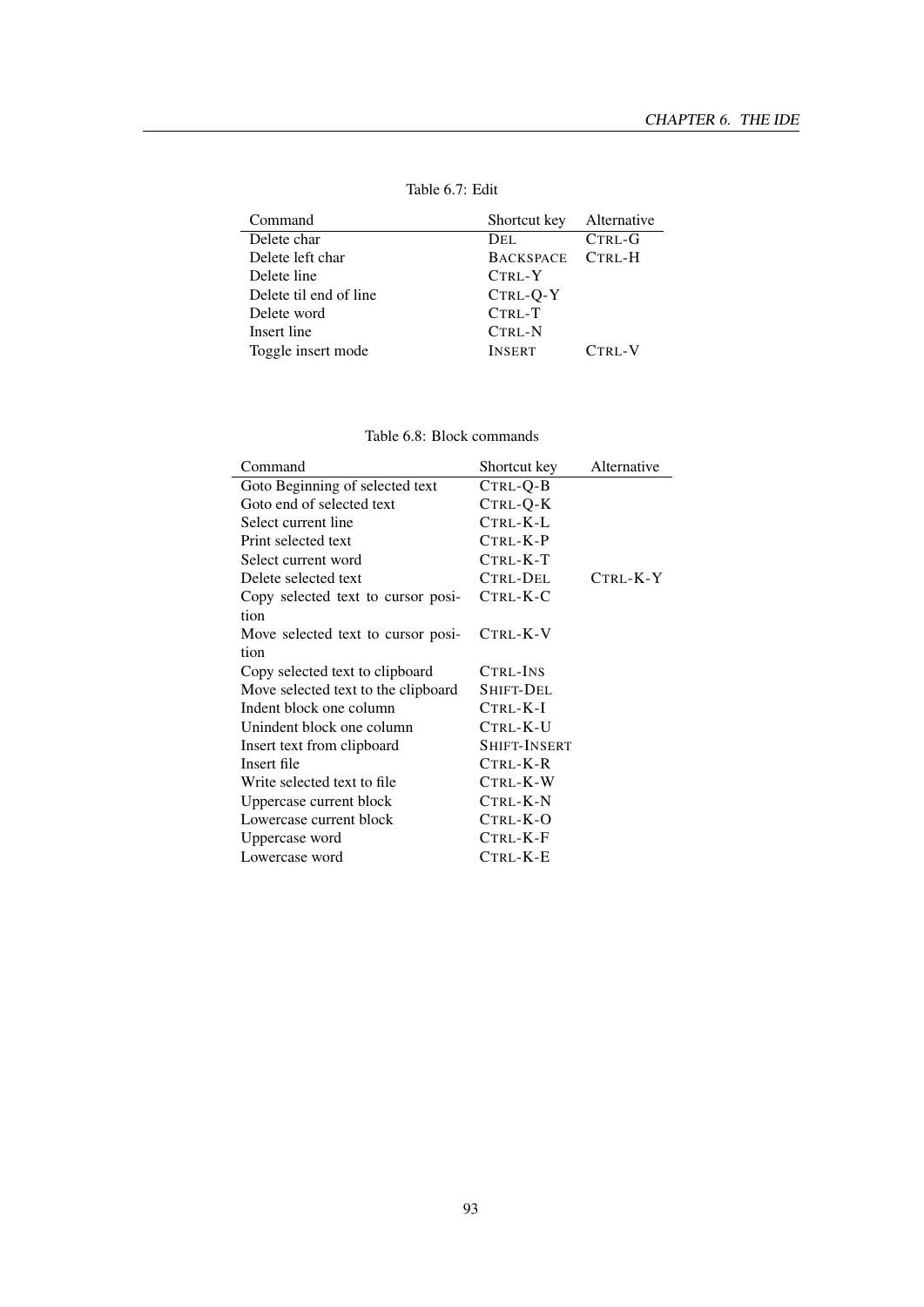| Command                                                  | Shortcut key                  | Alternative       |
|----------------------------------------------------------|-------------------------------|-------------------|
| Mark beginning of selected text                          | CTRL-K-B                      |                   |
| Mark end of selected text                                | CTRL-K-K                      |                   |
| Remove selection                                         | CTRL-K-Y                      |                   |
| Extend selection one char to the left                    | <b>SHIFT-ARROW LEFT</b>       |                   |
| Extend selection one char to the<br>right                | <b>SHIFT-ARROW RIGHT</b>      |                   |
| Extend selection to the beginning of<br>the line         | SHIFT-POS1                    |                   |
| Extend selection to the end of the<br>line               | <b>SHIFT-END</b>              |                   |
| Extend selection to the same col-<br>umn in the last row | <b>SHIFT-ARROW UP</b>         |                   |
| Extend selection to the same col-<br>umn in the next row | <b>SHIFT-ARROW DOWN</b>       |                   |
| Extend selection to the end of the<br>line               | <b>SHIFT-END</b>              |                   |
| Extend selection one word to the<br>left                 | <b>CTRL-SHIFT-ARROW LEFT</b>  |                   |
| Extend selection one word to the<br>right                | <b>CTRL-SHIFT-ARROW RIGHT</b> |                   |
| Extend selection one page up                             | SHIFT-PAGEUP                  |                   |
| Extend selection one page down                           | <b>SHIFT-PAGEDOWN</b>         |                   |
| Extend selection to the beginning of<br>the file         | CTRL-SHIFT-POS1               | CTRL-SHIFT-PAGEUP |
| Extend selection to the end of the<br>file               | CTRL-SHIFT-END                | CTRL-SHIFT-PAGEUP |

<span id="page-94-0"></span>Table 6.9: Change selection

| Command             | Shortcut key                         | Alternative |
|---------------------|--------------------------------------|-------------|
| Save file           | F <sub>2</sub>                       | CTRL-K-S    |
| Open file           | F <sub>3</sub>                       |             |
| Search              | CTRL-Q-F                             |             |
| Search again        | CTRL-L                               |             |
| Search and replace  | CTRL-O-A                             |             |
| Set mark            | $CTRL-K-N$ (where n can be $(0.9)$ ) |             |
| Goto mark           | $CTRL-Q-N$ (where n can be $(0.9)$ ) |             |
| Undo                | <b>ALT-BACKSPACE</b>                 |             |
| Open File at cursor | <b>CTRL-ENTER</b>                    |             |

<span id="page-94-1"></span>Table 6.10: Misc. commands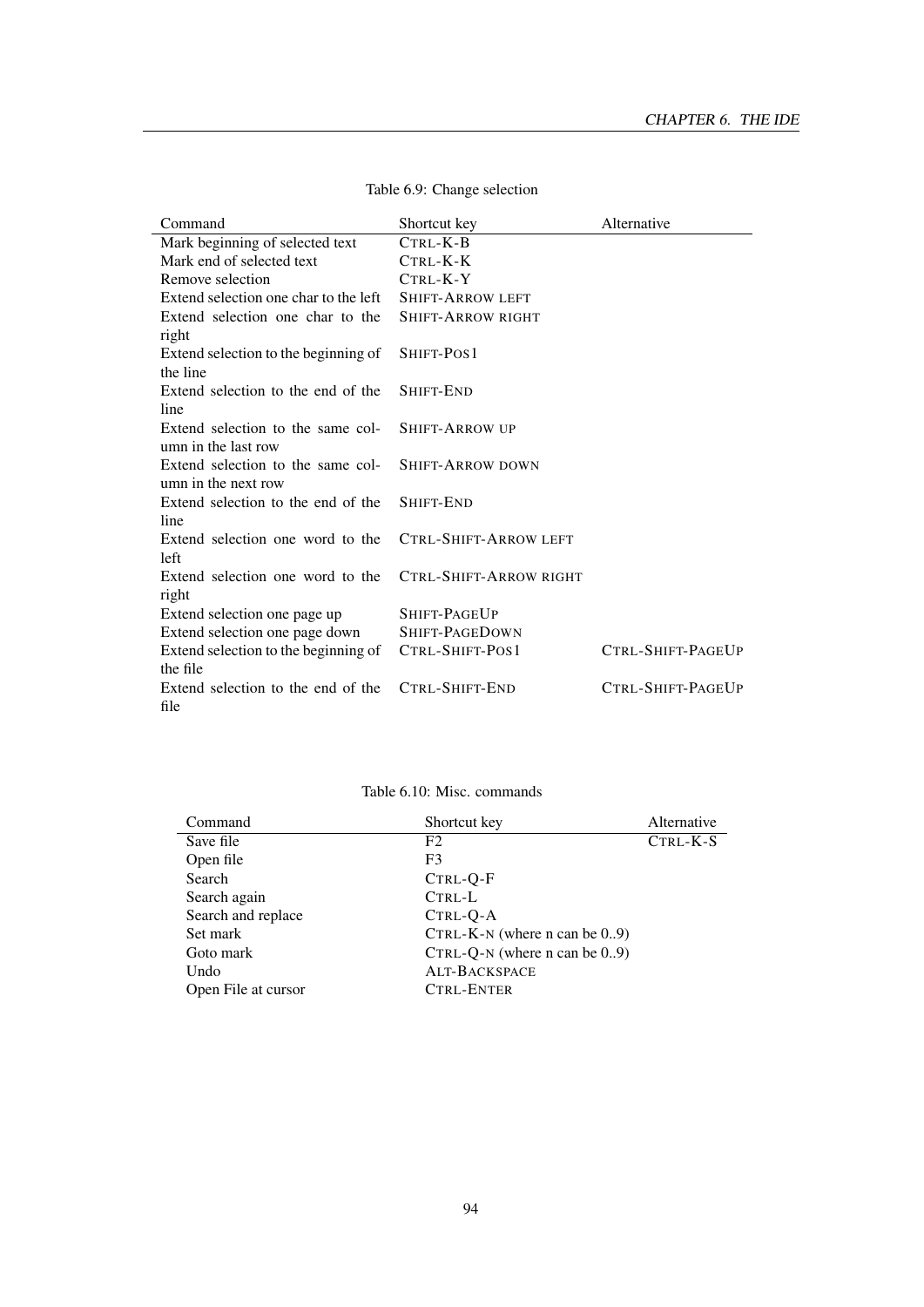# Chapter 7

# Porting and portable code

## 7.1 Free Pascal compiler modes

The Free Pascal team tries to create a compiler that can compile as much as possible code produced for Turbo Pascal, Delphi or the Mac pascal compilers: this should make sure that porting code that was written for one of these compilers is as easy as possible.

At the same time, the Free Pascal developers have introduced a lot of extensions in the Object Pascal language. To reconcile these different goals, and to make sure that people can produce code which can still be compiled by the Turbo Pascal and Delphi compilers, the compiler has a concepts of 'compiler modes'. In a certain compiler mode, the compiler has certain functionalities switched on or off. This allows to introduce a compatibility mode in which only features supported by the original compiler are supported. Currently, 5 modes are supported:

- FPC This is the original Free Pascal compiler mode: here all language constructs except classes, interfaces and exceptions are supported. Objects are supported in this mode. This is the default mode of the compiler.
- **OBJFPC** This is the same mode as FPC mode, but it also includes classes, interfaces and exceptions.
- TP Turbo Pascal compatibility mode. In this mode, the compiler tries to mimic the Turbo Pascal compiler as closely as possible. Obviously, only 32-bit or 64-bit code can be compiled.
- DELPHI Delphi compatibility mode. In this mode, the compiler tries to resemble the Delphi compiler as best as it can: Most Delphi 7 and above features are implemented.
- DELPHIUNICODE Delphi compatibility mode. In this mode, the compiler tries to resemble the Delphi compiler as best as it can: All Delphi 2009 and above features are implemented. In this mode, string equals a unicode string.
- MACPAS the Mac Pascal compatibility mode. In this mode, the compiler attempts to allow all constructs that are implemented in Mac pascal. In particular, it attempts to compile the universal interfaces.
- ISO Standard Pascal, ISO 7185 mode. In this mode, the compiler complies with the requirements of level 0 and level 1 of ISO/IEC 7185.
- ExtendedPascal Standard Extended Pascal, ISO 10206 mode. In this mode, the compiler complies with the requirements of level 0 and level 1 of ISO/IEC 10206.

The compiler mode can be set on a per-unit basis: each unit can have its own compiler mode, and it is possible to use units which have been compiled in different modes intertwined. The mode can be set in one of 2 ways: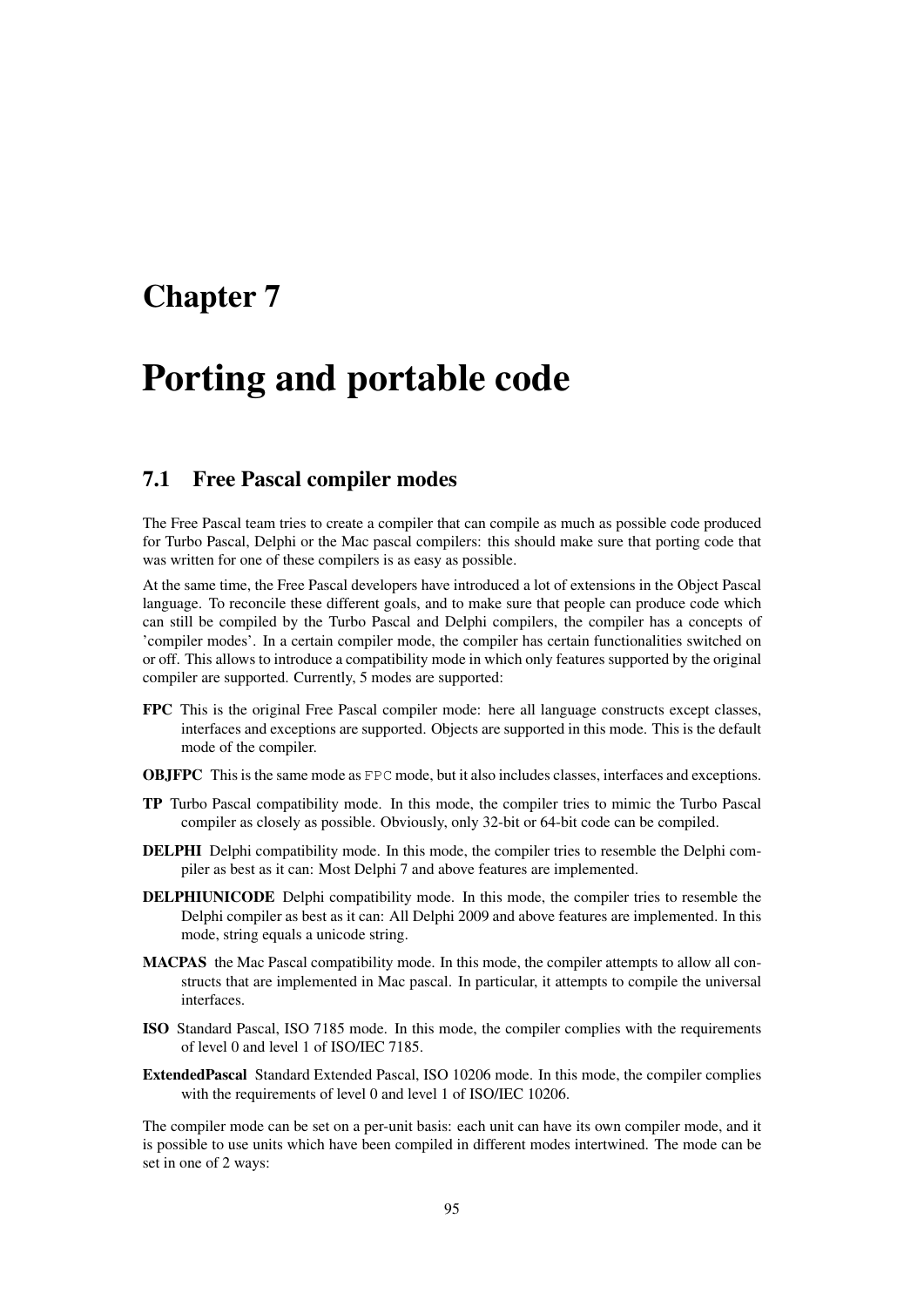- 1. On the command line, with the -M switch.
- 2. In the source file, with the  $\{\S$ MODE  $\}$  directive.

Both ways take the name of the mode as an argument. If the unit or program source file does not specify a mode, the mode specified on the command-line is used. If the source file specifies a mode, then it overrides the mode given on the command-line.

Thus compiling a unit with the  $-M$  switch as follows:

```
fpc -MOBJFPC myunit
```
is the same as having the following mode directive in the unit:

```
{$MODE OBJFPC}
Unit myunit;
```
The MODE directive should always be located before the uses clause of the unit interface or program uses clause, because setting the mode may result in the loading of an additional unit as the first unit to be loaded.

Note that the {\$MODE} directive is a global directive, i.e. it is valid for the whole unit; Only one directive can be specified.

The mode has no influence on the availability of units: all available units can be used, independent of the mode that is used to compile the current unit or program.

## 7.2 Turbo Pascal

Free Pascal was originally designed to resemble Turbo Pascal as closely as possible. There are, of course, restrictions. Some of these are due to the fact that Turbo Pascal was developed for 16-bit architectures whereas Free Pascal is a 32-bit/64-bit compiler. Other restrictions result from the fact that Free Pascal works on more than one operating system.

In general we can say that if you keep your program code close to ANSI Pascal, you will have no problems porting from Turbo Pascal, or even Delphi, to Free Pascal. To a large extent, the constructs defined by Turbo Pascal are supported. This is even more so if you use the  $-Mtp$  or  $-MOb$  fpc switches.

In the following sections we will list the Turbo Pascal and Delphi constructs which are not supported in Free Pascal, and we will list in what ways Free Pascal extends Turbo Pascal.

### **7.2.1 Things that will not work**

Here we give a list of things which are defined/allowed in Turbo Pascal, but which are not supported by Free Pascal. Where possible, we indicate the reason.

- 1. Duplicate case labels are permitted in Turbo Pascal, but not in Free Pascal. This is actually a bug in Turbo Pascal, and so support for it will not be implemented in Free Pascal.
- 2. In Turbo Pascal, parameter lists of previously defined functions and procedures did not have to match exactly. In Free Pascal, they must. The reason for this is the function overloading mechanism of Free Pascal. However, the -M (see page [33\)](#page-33-0) option overcomes this restriction.
- 3. The Turbo Pascal variables MEM, MEMW, MEML and PORT for memory and port access are not available in the system unit. This is due to the operating system. Under DOS, both the system and the extender unit (GO32) implement the mem constuct. Under LINUX, the ports unit implements such a construct for the Ports variable.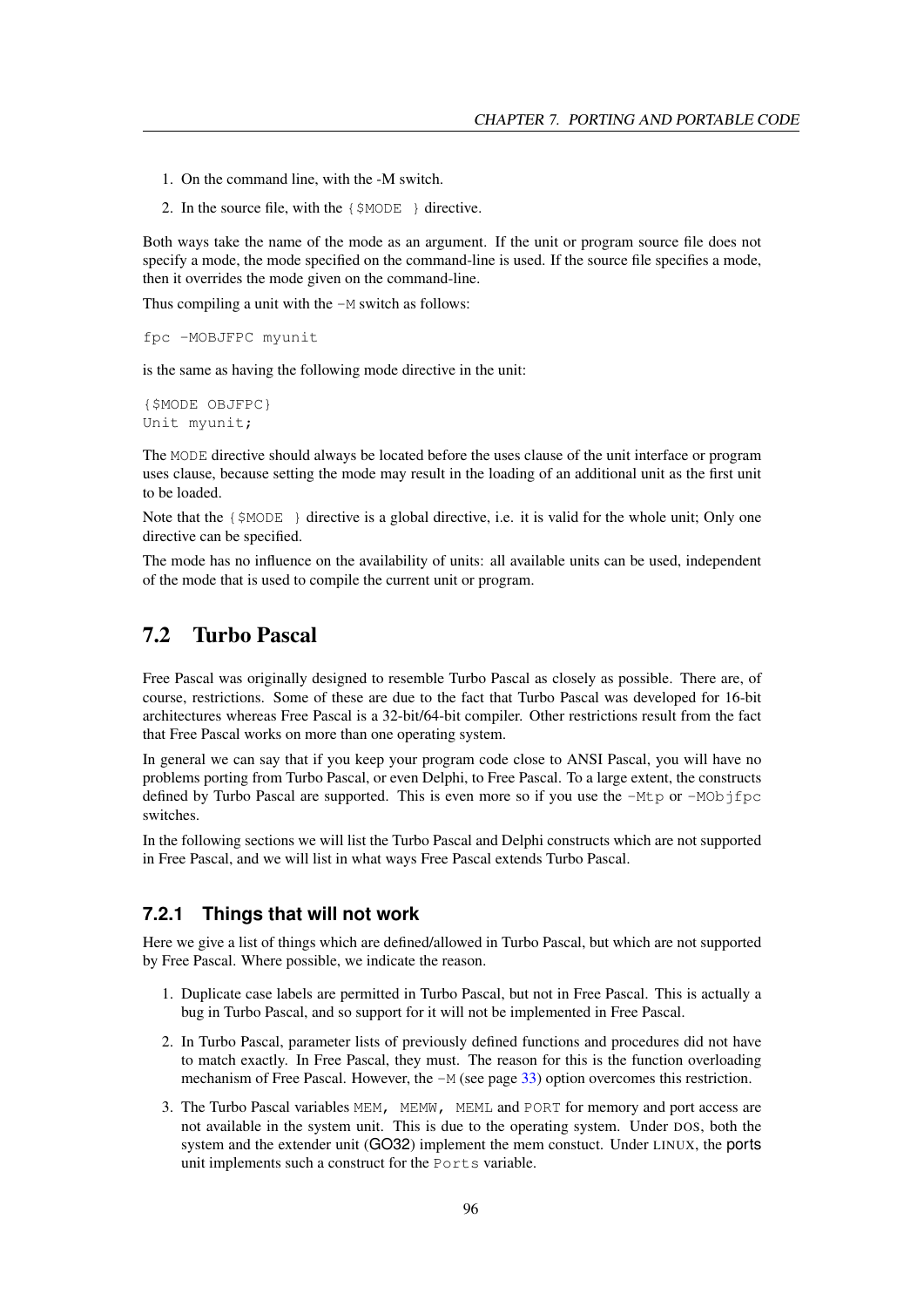- 4. Turbo Pascal allows you to create procedure and variable names using words that are not permitted in that role in Free Pascal. This is because there are certain words that are reserved in Free Pascal (and Delphi) that are not reserved in Turbo Pascal, such as: PROTECTED, PUBLIC, PUBLISHED, TRY, FINALLY, EXCEPT, RAISE. Using the -Mtp switch will solve this problem if you want to compile Turbo Pascal code that uses these words (chapter [B,](#page-133-0) page [133](#page-133-0) for a list of all reserved words).
- 5. The Turbo Pascal reserved words FAR, NEAR are ignored. This is because their purpose was limited to a 16-bit environment and Free Pascal is a 32-bit/64-bit compiler.
- 6. The Turbo Pascal INTERRUPT directive will work only on the Free Pascal DOS target. Other operating systems do not allow handling of interrupts by user programs.
- 7. By default the Free Pascal compiler uses  $AT \& T$  assembler syntax. This is mainly because Free Pascal uses GNU as. However, other assembler forms are available. For more information, see the [Programmer's Guide.](../prog/prog.html)
- 8. Turbo Pascal's Turbo Vision is available in Free Pascal under the name of FreeVision, which should be almost 100% compatible with Turbo Vision.
- 9. Turbo Pascal's 'overlay' unit is not available. It also isn't necessary, since Free Pascal is a 32/64-bit compiler, so program size shouldn't be an issue.
- 10. The command line parameters of the compiler are different.
- 11. Compiler switches and directives are mostly the same, but some extra exist.
- 12. Units are not binary compatible. That means that you cannot use a .tpu unit file, produced by Turbo Pascal, in a Free Pascal project.
- 13. The Free Pascal TextRec structure (for internal description of files) is not binary compatible with TP or Delphi.
- 14. Sets are by default 4 bytes in Free Pascal; this means that some typecasts which were possible in Turbo Pascal are no longer possible in Free Pascal. However, there is a switch to set the set size, see [Programmer's Guide](../prog/prog.html) for more information.
- 15. A file is opened for output only (using fmOutput) when it is opened with Rewrite. In order to be able to read from it, it should be reset with Reset.
- 16. Turbo Pascal destructors allowed parameters. This is not permitted in Free Pascal: by default, in Free Pascal, Destructors cannot have parameters. This restriction can be removed by using the -So switch.
- 17. Turbo Pascal permits more than one destructor for an object. In Free Pascal, there can be only one destructor. This restriction can also be removed by using the -So switch.
- 18. The order in which expressions are evaluated is not necessarily the same. In the following expression:

a :=  $q(2) + f(3)$ ;

it is not guaranteed that  $q(2)$  will be evaluated before  $f(3)$ .

19. In Free Pascal, you need to use the address @ operator when assigning procedural variables.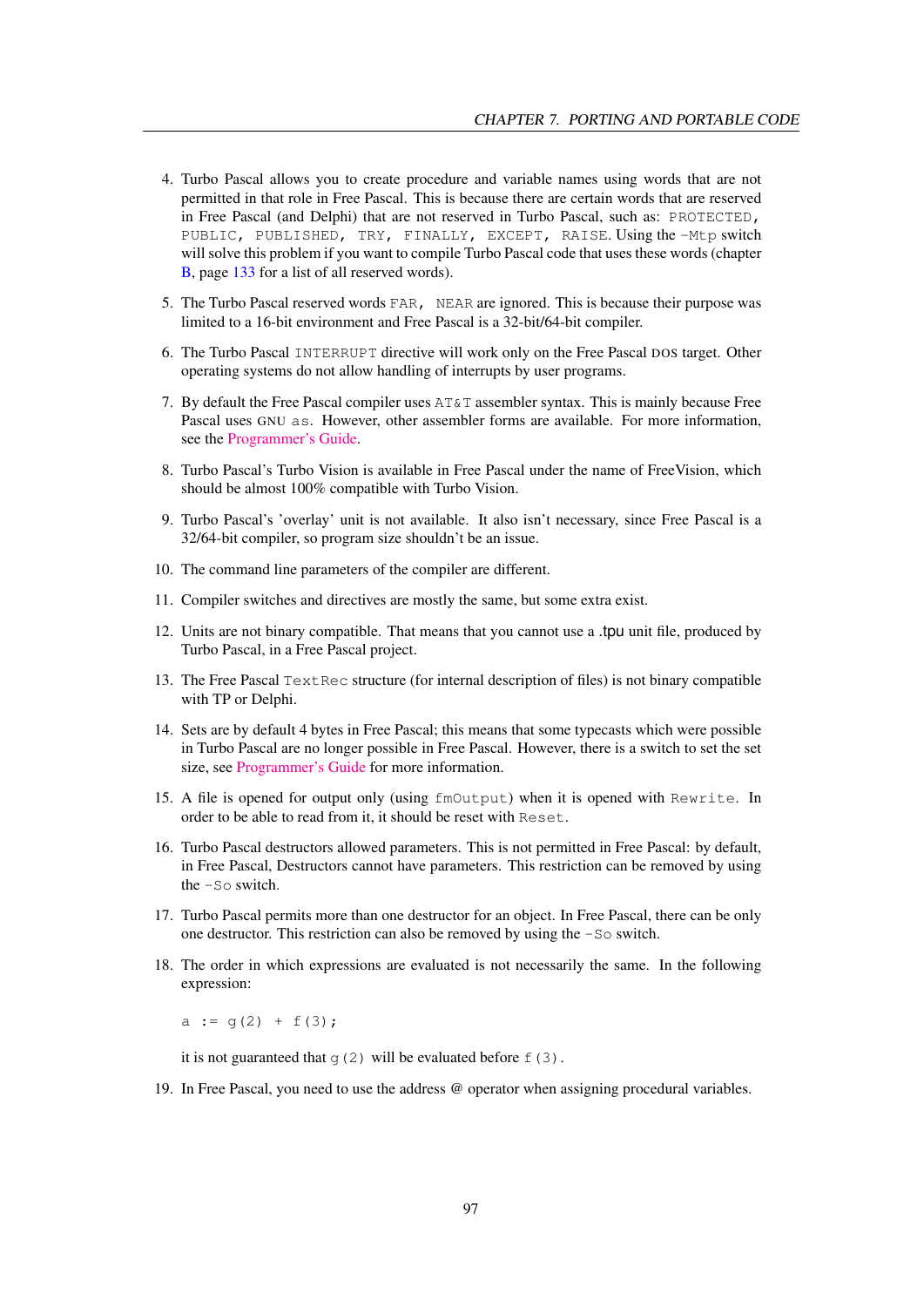### **7.2.2 Things which are extra**

Here we give a list of things which are possible in Free Pascal, but which didn't exist in Turbo Pascal or Delphi.

- 1. Free Pascal functions can also return complex types, such as records and arrays.
- 2. In Free Pascal, you can use the function return value in the function itself, as a variable. For example:

```
function a : longint;
begin
   a:=12;while a>4 do
     begin
         \{\ldots\}end;
end;
```
The example above would work with TP, but the compiler would assume that the  $a > 4$  is a recursive call. If a recursive call is actually what is desired, you must append () after the function name:

```
function a : longint;
begin
   a:=12;{ this is the recursive call }
   if a() > 4 then
     begin
        {...}
     end;
end;
```
- 3. In Free Pascal, there is partial support of Delphi constructs. (See the [Programmer's Guide](../prog/prog.html) for more information on this).
- 4. The Free Pascal exit call accepts a return value for functions.

```
function a : longint;
begin
   a:=12;if a>4 then
    begin
        exit(a*67); {function result upon exit is a*67 }
     end;
end;
```
5. Free Pascal supports function overloading. That is, you can define many functions with the same name, but with different arguments. For example:

```
procedure DoSomething (a : longint);
begin
```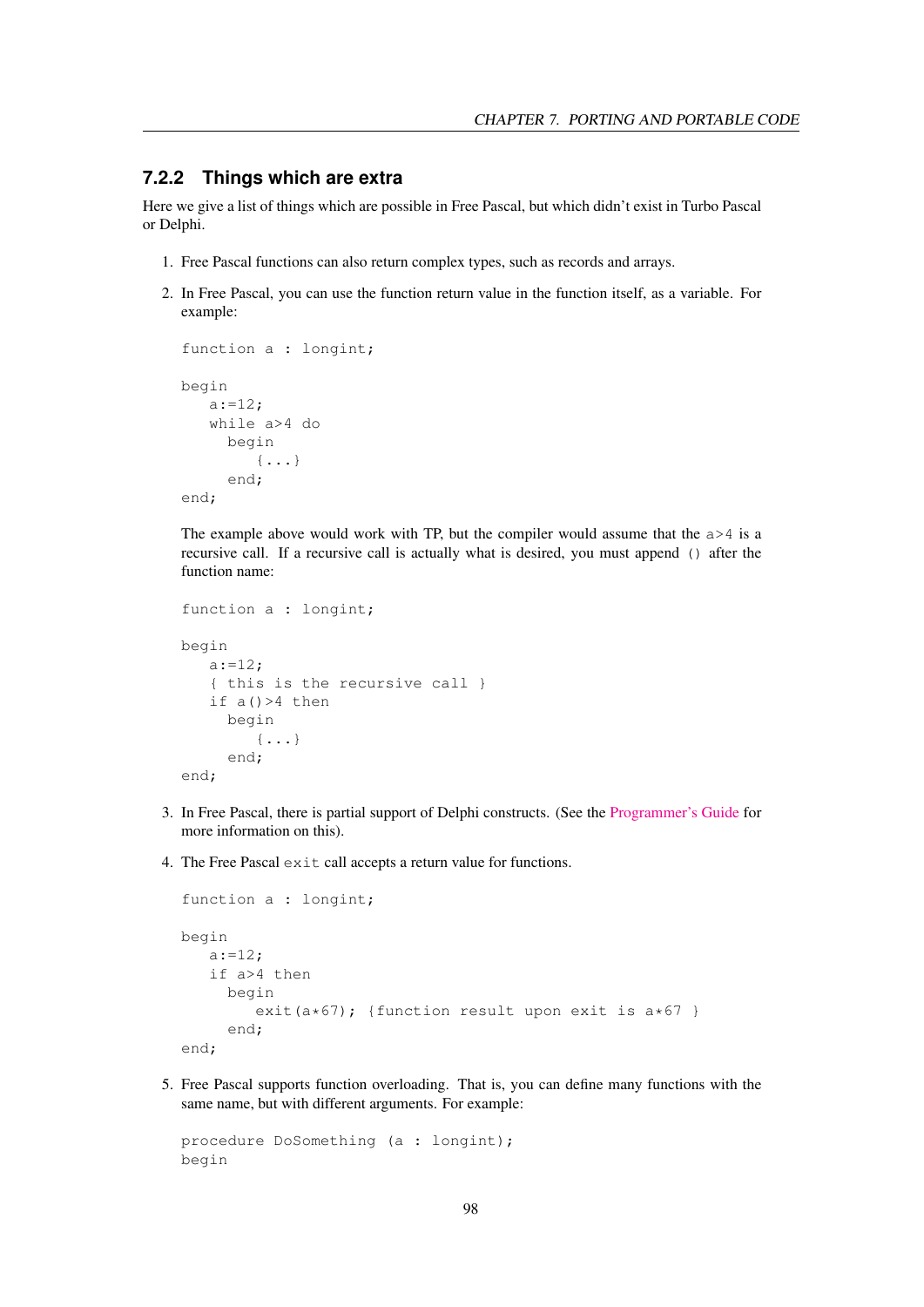```
{...}
end;
procedure DoSomething (a : real);
begin
\{\ldots\}end;
```
You can then call procedure DoSomething with an argument of type Longint or Real. This feature has the consequence that a previously declared function must always be defined with the header completely the same:

```
procedure x (v : longint); forward;
{...}
procedure x; { This will overload the previously declared x}
begin
\{\ldots\}end;
```
This construction will generate a compiler error, because the compiler didn't find a definition of procedure  $x \ (v : longint)$ ; Instead you should define your procedure x as:

```
procedure x (v : longint);
{ This correctly defines the previously declared x}
begin
{...}
end;
```
The command line option  $-5\circ$  (see page [35\)](#page-33-0) disables overloading. When you use it, the above will compile, as in Turbo Pascal.

- 6. Operator overloading. Free Pascal allows operator overloading, e.g. you can define the '+' operator for matrices.
- 7. On FAT16 and FAT32 systems, long file names are supported.

### **7.2.3 Turbo Pascal compatibility mode**

When you compile a program with the  $-Mtp$  switch, the compiler will attempt to mimic the Turbo Pascal compiler in the following ways:

- Assigning a procedural variable doesn't require an @ operator. One of the differences between Turbo Pascal and Free Pascal is that the latter requires you to specify an address operator when assigning a value to a procedural variable. In Turbo Pascal compatibility mode, this is not required.
- Procedure overloading is disabled. If procedure overloading is disabled, the function header doesn't need to repeat the function header.
- Forward defined procedures don't need the full parameter list when they are defined. Due to the procedure overloading feature of Free Pascal, you must always specify the parameter list of a function when you define it, even when it was declared earlier with Forward. In Turbo Pascal compatibility mode, there is no function overloading; hence you can omit the parameter list: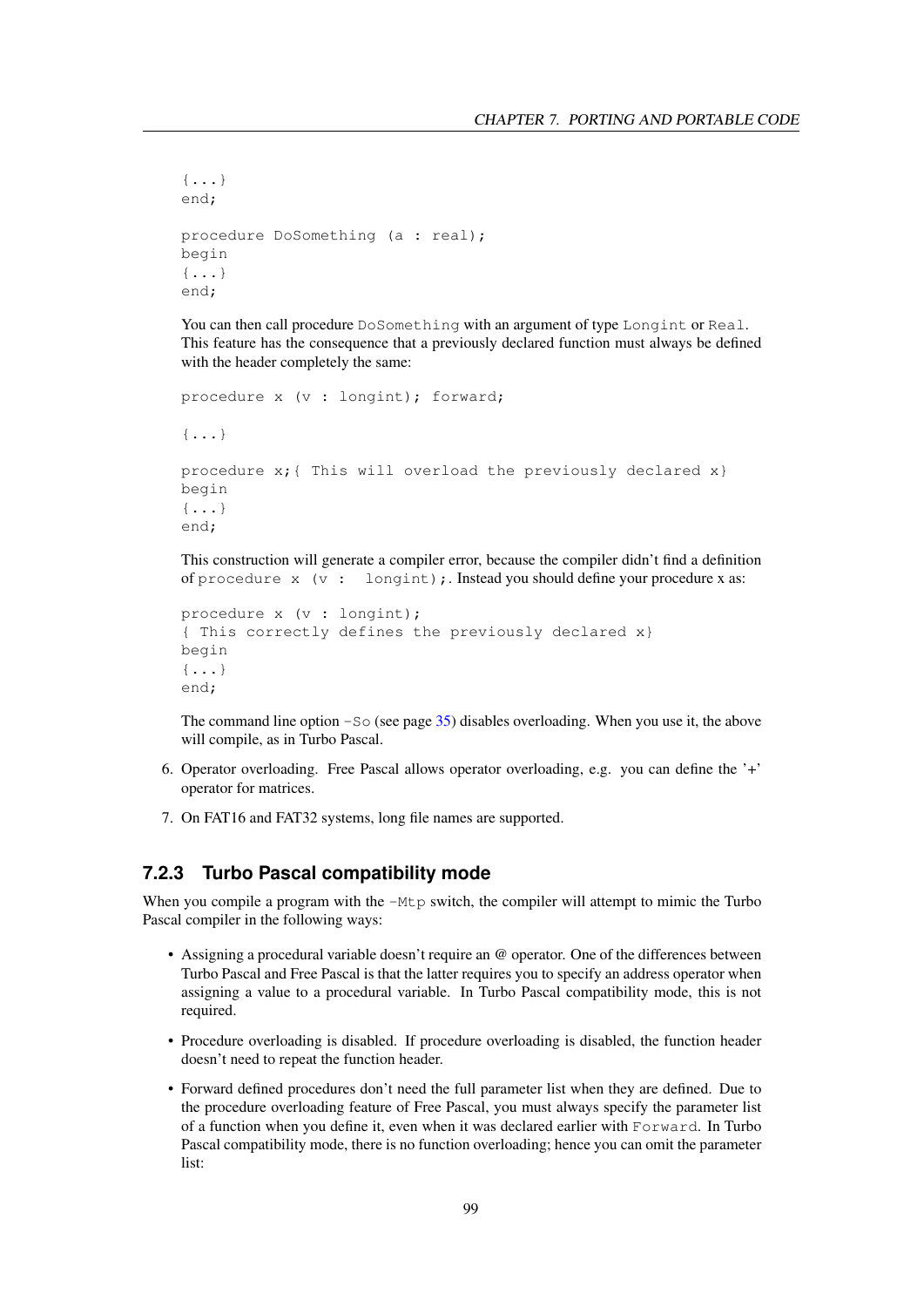```
Procedure a (L : Longint); Forward;
...
Procedure a ; { No need to repeat the (L : Longint) }
begin
 ...
end;
```
• Recursive function calls are handled differently. Consider the following example:

```
Function expr : Longint;
begin
  ...
  Expr:=L:
  Writeln (Expr);
  ...
end;
```
In Turbo Pascal compatibility mode, the function will be called recursively when the  $w$ riteln statement is processed. In Free Pascal, the function result will be printed. In order to call the function recursively under Free Pascal, you need to implement it as follows :

```
Function expr : Longint;
begin
  ...
  Expr:=L:
  Writeln (Expr());
  ...
end;
```
• You cannot assign procedural variables to untyped pointers; so the following is invalid:

```
a: Procedure;
b: Pointer;
begin
b := a; // Error will be generated.
```
- The @ operator is typed when applied on procedures.
- You cannot nest comments.
- Remark The MemAvail and MaxAvail functions are no longer available in Free Pascal as of version 2.0. The reason for this incompatibility follows:

On modern operating systems, <sup>[1](#page-100-0)</sup> the idea of "Available Free Memory" is not valid for an application. The reasons are:

1. One processor cycle after an application asked the OS how much memory is free, another application may have allocated everything.

<span id="page-100-0"></span><sup>&</sup>lt;sup>1</sup>The DOS extender GO32V2 falls under this definition of "modern" because it can use paged memory and run in multitasked environments.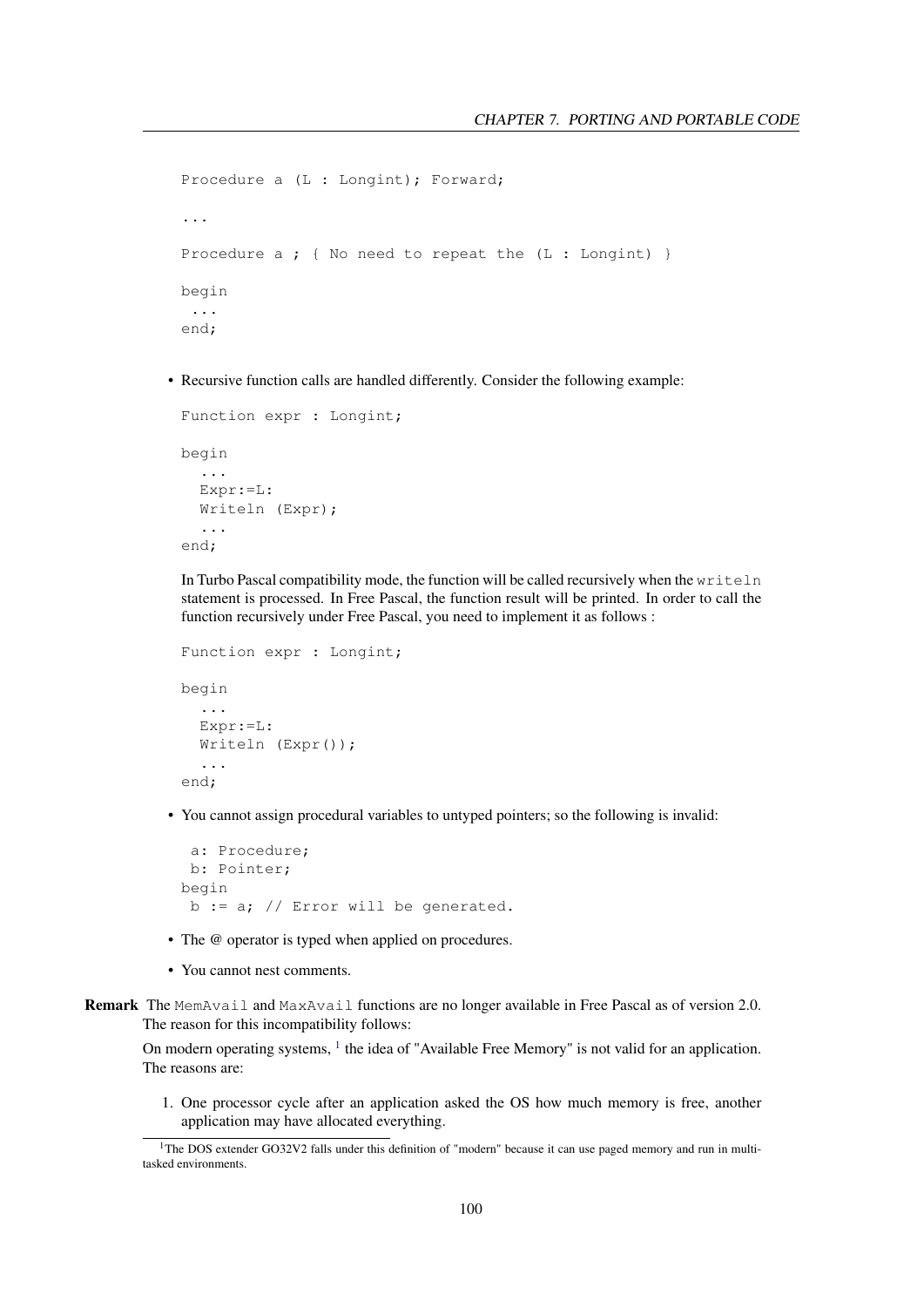2. It is not clear what "free memory" means: does it include swap memory, does it include disk cache memory (the disk cache can grow and shrink on modern OS'es), does it include memory allocated to other applications but which can be swapped out, etc.

Therefore, programs using MemAvail and MaxAvail functions should be rewritten so they no longer use these functions, because it does not make sense any more on modern OS'es. There are 3 possibilities:

- 1. Use exceptions to catch out-of-memory errors.
- 2. Set the global variable "ReturnNilIfGrowHeapFails" to True and check after each allocation whether the pointer is different from Nil.
- 3. Don't care and declare a dummy function called MaxAvail which always returns High(LongInt) (or some other constant).

### **7.2.4 A note on long file names under DOS**

Under WINDOWS 95 and higher, long filenames are supported. Compiling for the WINDOWS target ensures that long filenames are supported in all functions that do file or disk access in any way.

Moreover, Free Pascal supports the use of long filenames in the system unit and the Dos unit also for go32v2 executables. The system unit contains the boolean variable LFNsupport. If it is set to True then all system unit functions and Dos unit functions will use long file names if they are available. This should be so on WINDOWS 95 and 98, but not on WINDOWS NT or WINDOWS 2000. The system unit will check this by calling DOS function 71A0h and checking whether long filenames are supported on the C: drive.

It is possible to disable the long filename support by setting the LFNSupport variable to False; but in general it is recommended to compile programs that need long filenames as native WINDOWS applications.

## 7.3 Porting Delphi code

Porting Delphi code should be quite painless. The Delphi mode of the compiler tries to mimic Delphi as closely as possible. This mode can be enabled using the -Mdelphi command line switch, or by inserting the following code in the sources before the unit or program clause:

```
{$IFDEF FPC}
{$MODE DELPHI}
{$ENDIF FPC}
```
This ensures that the code will still compile with both Delphi and FPC.

Nevertheless, there are some things that will not work. Delphi compatibility is relatively complete up to Delphi 7. New constructs in higher versions of Delphi (notably, the versions that work with .NET) are not supported.

### **7.3.1 Missing language constructs**

At the level of language compatibility, FPC is very compatible with Delphi: it can compile most of FreeCLX, the free Widget library that was shipped with Delphi 6, Delphi 7 and Kylix.

Currently, the only missing language constructs are: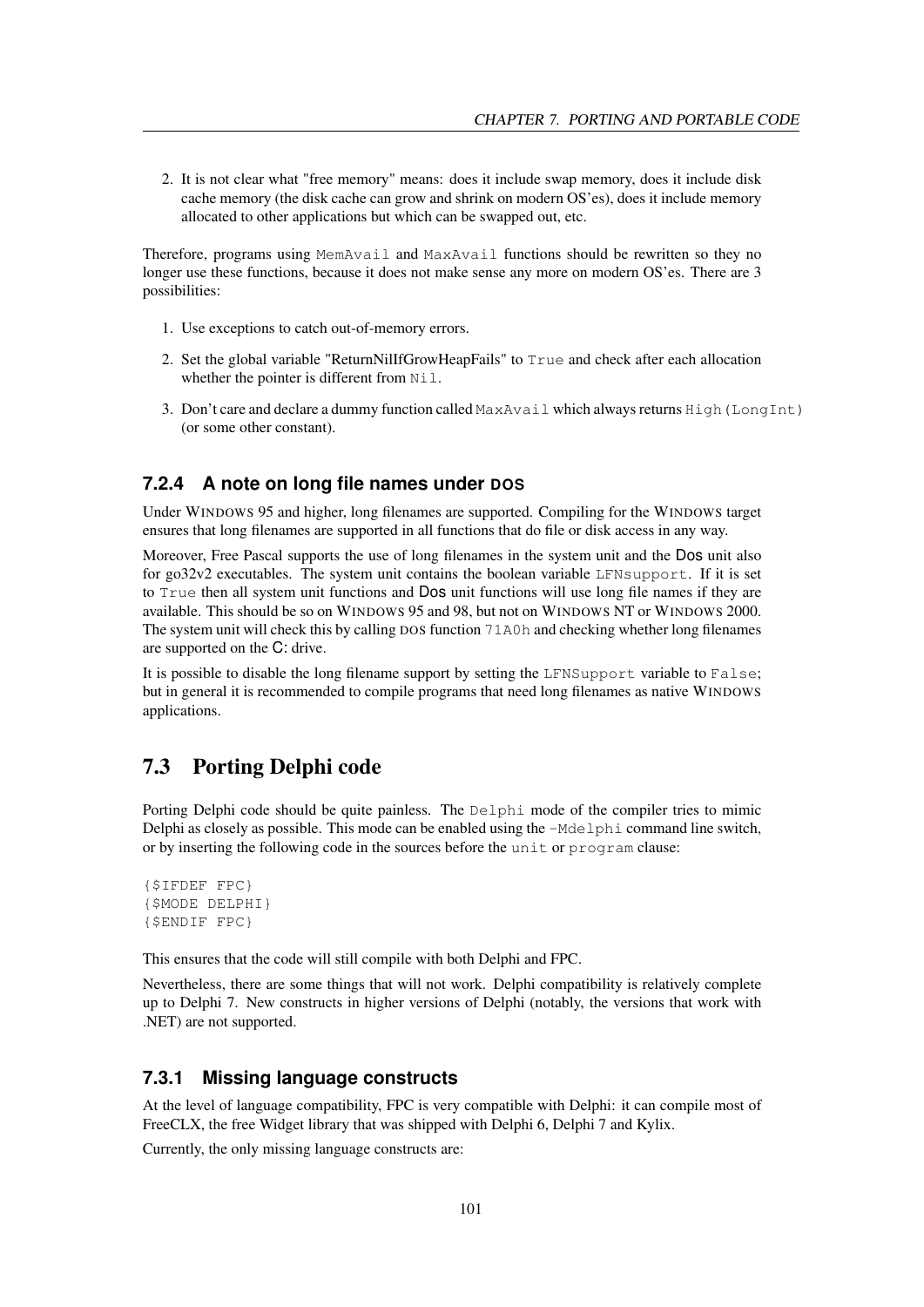- 1. Dynamic methods are actually the same as virtual.
- 2. Const for a parameter to a procedure does not necessarily mean that the variable or value is passed by reference.
- 3. Packages are not supported.

There are some inline assembler constructs which are not supported, and since Free Pascal is designed to be platform independent, it is quite unlikely that these constructs will be supported in the future.

Note that the  $-Mob$  if  $pc$  mode switch is to a large degree Delphi compatible, but is more strict than Delphi. The most notable differences are:

- 1. Parameters or local variables of methods cannot have the same names as properties of the class in which they are implemented.
- 2. The address operator is needed when assigning procedural variables (or event handlers).
- 3. AnsiStrings are not switched on by default.
- 4. Hi/Lo functions in Delphi are always evaluated using a word argument, in FPC there are several overloaded versions of these functions, and therefor the actual type of the passed variable is used to determine which overload is called. This may result in different results.

## **7.3.2 Missing calls / API incompatibilities**

Delphi is heavily bound to Windows. Because of this, it introduced a lot of Windows-isms in the API (e.g. file searching and opening, loading libraries).

Free Pascal was designed to be portable, so things that are very Windows specific are missing, although the Free Pascal team tries to minimize this. The following are the main points that should be considered:

• By default, Free Pascal generates console applications. This means that you must explicitly enable the GUI application type for Windows:

{\$APPTYPE GUI}

- The Windows unit provides access to most of the core Win32 API. Some calls may have different parameter lists: instead of declaring a parameter as passed by reference (var), a pointer is used (as in C). For most cases, Free Pascal provides overloaded versions of such calls.
- Widestrings. Widestring management is not automatic in Free Pascal, since various platforms have different ways of dealing with widestring encodings and Multi-Byte Character Sets. FPC supports Widestrings, but may not use the same encoding as on Windows.

Note that in order to have correct widestring management, you need to include the cwstring unit on Unix/LINUX platforms: This unit initializes the widestring manager with the necessary callbacks which use the C library to implement all needed widestring functionality.

- Threads: At this moment, Free Pascal does not offer native thread management on all platforms; on Unix, linking to the C library is needed to provide thread management in an FPC application. This means that a cthreads unit must be included to enable threads.
- A much-quoted example is the SetLastOSError call. This is not supported, and will never be supported.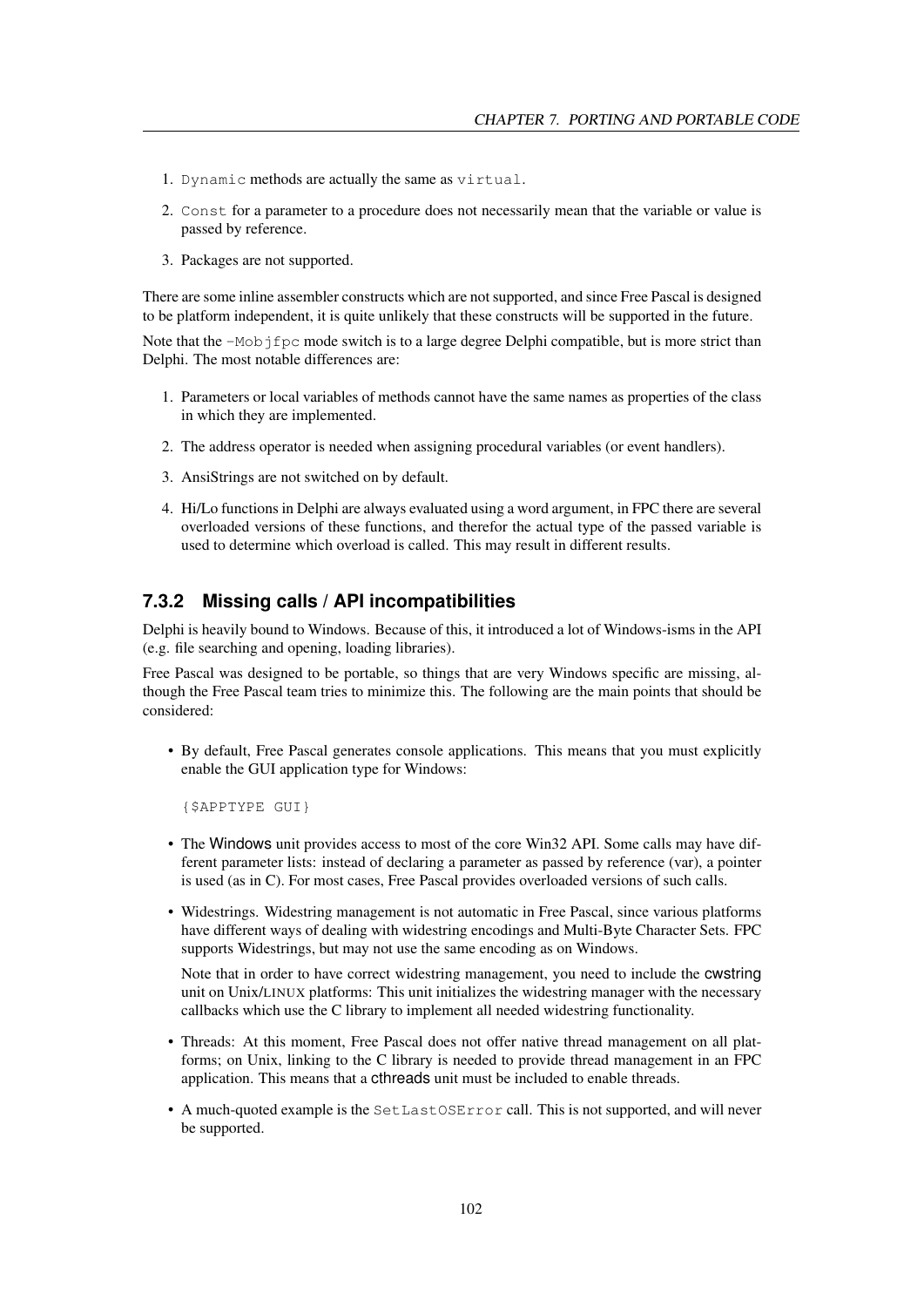- Filename Case sensitivity: Pascal is a case-insensitive language, so the uses clause should also be case insensitive. Free Pascal ensures case insensitive filenames by also searching for a lowercase version of the file. Kylix does not do this, so this could create problems if two differently cased versions of the same filename are in the path.
- RTTI is NOT stored in the same way as for Delphi. The format is mostly compatible, but may differ. This should not be a problem if the API of the TypeInfo unit is used and no direct access to the RTTI information is attempted.
- By default, sets are of different size than in Delphi, but set size can be specified using directives or command line switches.
- Likewise, by default enumeration types are of different size than in Delphi. Here again, the size can be specified using directives or command line switches.
- In general, one should not make assumptions about the internal structure of complex types such as records, objects, classes and their associated structure. For example, the VMT table layout is different, the alignment of fields in a record may be different, etc.
- The same is true for basic types: on other processors the high and low bytes of a word or integer may not be at the same location as on an Intel processor (the endianness is different).
- Names of local variables and method arguments are not allowed to match the name of a property or field of the class: this is bad practise, as there can be confusion as to which of the two is meant.

### **7.3.3 Delphi compatibility mode**

Switching on Dephi compatibility mode has the following effect:

- 1. Support for Classes, exceptions and threadvars is enabled.
- 2. The objpas is loaded as the first unit. This unit redefines some basic types:  $Int\leftarrow$  is 32-bit for instance.
- 3. The address operator (@) is no longer needed to set event handlers (i.e. assign to procedural variables or properties).
- 4. Names of local variables and method parameters in classes can match the name of properties or field of the class.
- 5. The String keyword implies AnsiString by default.
- 6. Operator overloading is switched off.

### **7.3.4 Best practices for porting**

When encountering differences in Delphi/FPC calls, the best thing to do is not to insert IFDEF statements whenever a difference is encountered, but to create a separate unit which is only used when compiling with FPC. The missing/incompatible calls can then be implemented in that unit. This will keep the code more readable and easier to maintain.

If a language construct difference is found, then the Free Pascal team should be contacted and a bug should be reported.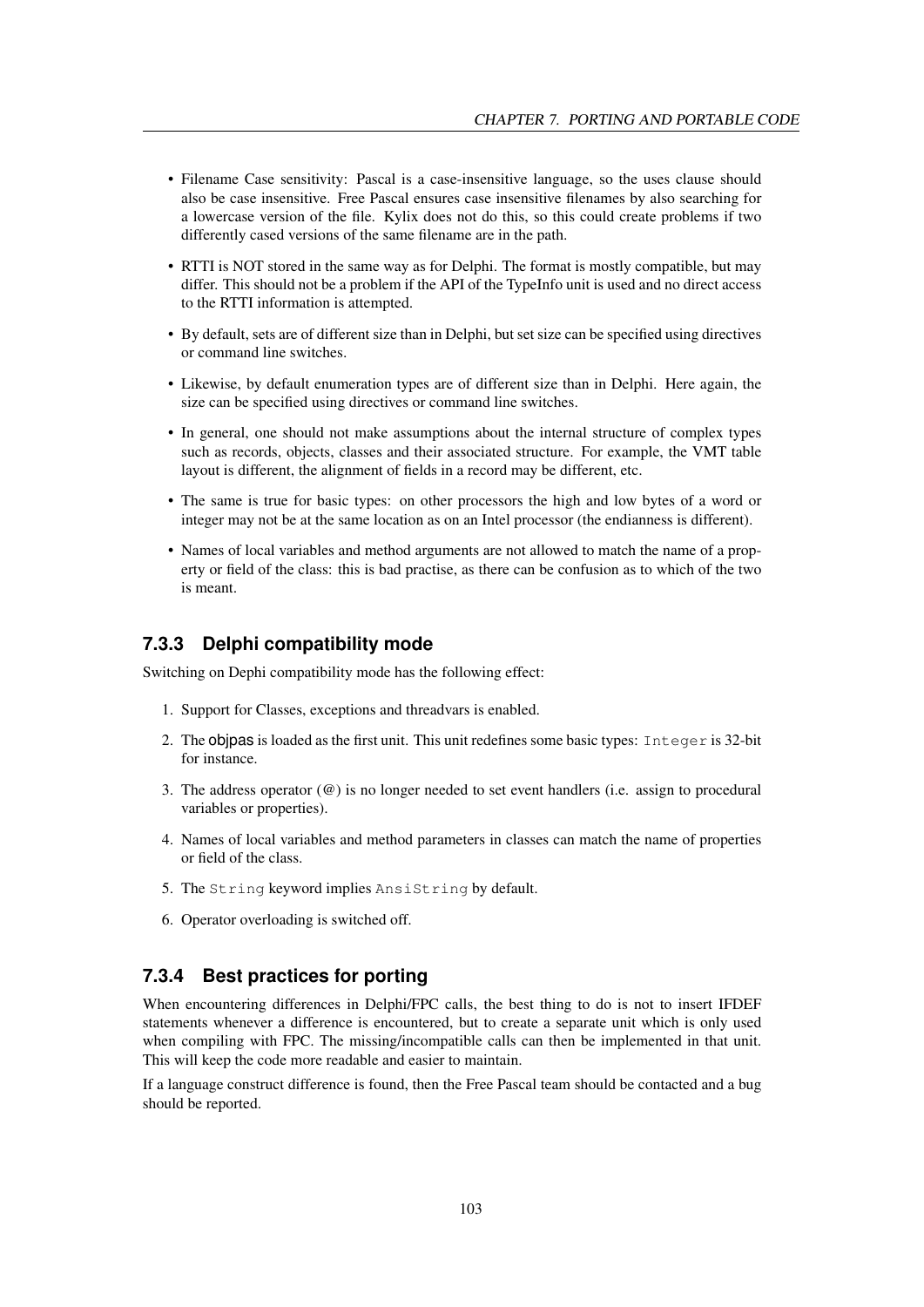## 7.4 Writing portable code

Free Pascal is designed to be cross-platform. This means that the basic RTL units are usable on all platforms, and the compiler behaves the same on all platforms (as far as possible). The Object Pascal language is the same on all platforms. Nevertheless, FPC comes with a lot of units that are not portable, but provide access to all possibilities that a platform provides.

The following are some guidelines to consider when writing portable code:

- Avoid system-specific units. The system unit, the objects and classes units and the SysUtils unit are guaranteed to work on all systems. So is the DOS unit, but that is deprecated.
- Avoid direct hardware access. Limited, console-like hardware access is available for most platforms in the Video, Mouse and Keyboard units.
- Do not use hard-coded filename conventions. See below for more information on this.
- Make no assumptions on the internal representation of types. Various processors store information in different ways ('endianness').
- If system-specific functionality is needed, it is best to separate this out in a single unit. Porting efforts will then be limited to re-implementing this unit for the new platform.
- Don't use assembler, unless you have to. Assembler is processor specific. Some instructions will not work even on the same processor family.
- Do not assume that pointers and integers have the same size. They do on an Intel 32-bit processor, but not necessarily on other processors. The PtrInt type is an alias for the integer type that has the same size as a pointer.  $SizeInt$  is used for all size-related issues.

The system unit contains some constants which describe file access on a system:

- AllFilesMask a file mask that will return all files in a directory. This is  $*$  on Unix-like platforms, and  $\star$ .  $\star$  on dos and windows like platforms.
- LineEnding A character or string which describes the end-of-line marker used on the current platform. Commonly, this is one of #10, #13#10 or #13.
- LFNSupport A boolean that indicates whether the system supports long filenames (i.e. is not limited to MS-DOS 8.3 filenames).

DirectorySeparator The character which acts as a separator between directory parts of a path.

- DriveSeparator For systems that support drive letters, this is the character that is used to separate the drive indication from the path.
- PathSeparator The character used to separate items in a list (notably, a PATH).

maxExitCode The maximum value for a process exitcode.

MaxPathLen The maximum length of a filename, including a path.

FileNameCaseSensitive A boolean that indicates whether filenames are handled case sensitively.

FileNameCasePreserving A boolean that indicates whether case in filenames is preserved on creation or rename.

UnusedHandle A value used to indicate an unused/invalid file handle.

StdInputHandle The value of the standard input file handle. This is not always 0 (zero), as is commonly the case on Unices.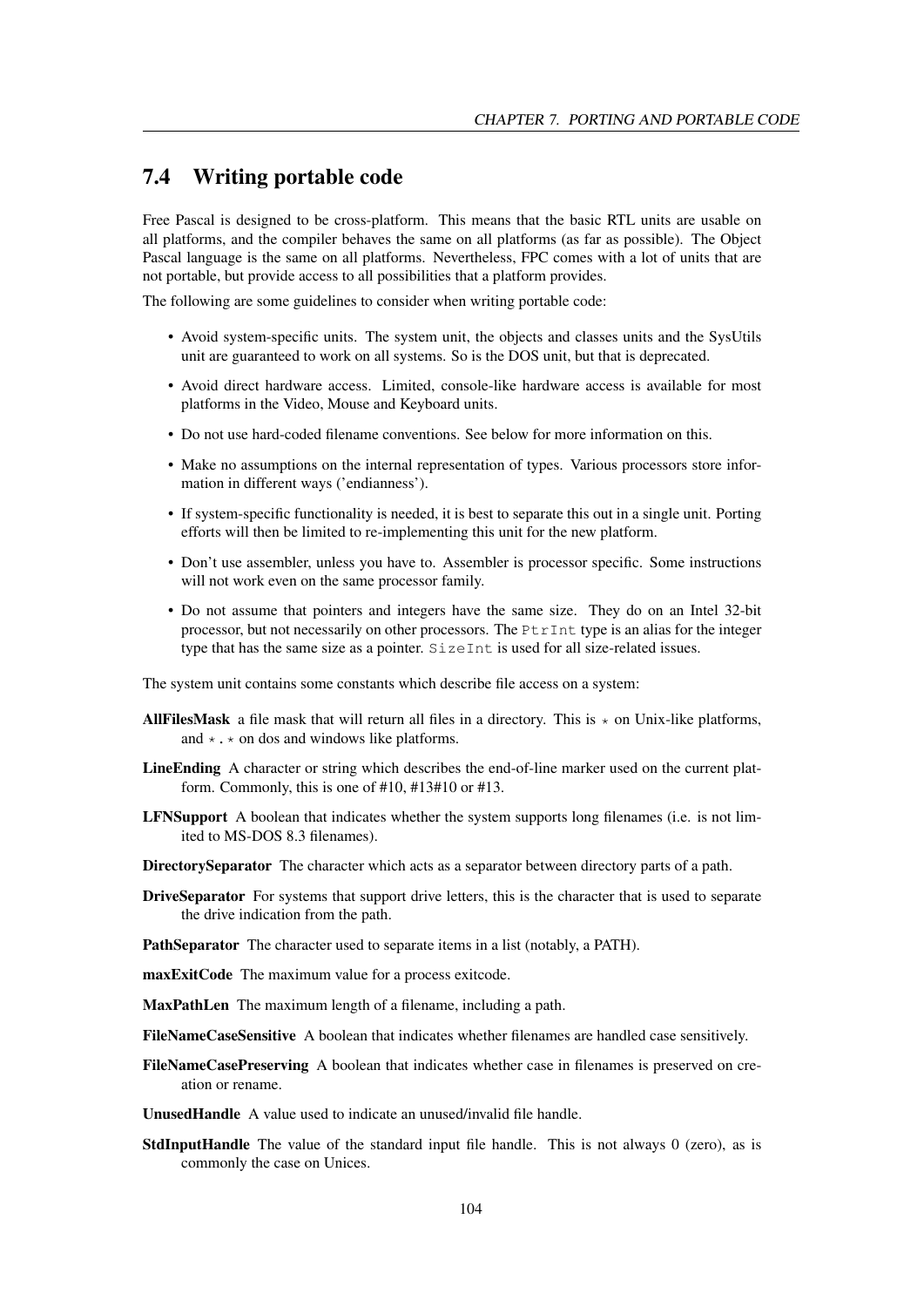- StdOutputHandle The value of the standard output file handle. This is not always 1, as is commonly the case on Unices.
- StdErrorHandle The value of the standard diagnostics output file handle. This is not always 2, as is commonly the case on Unices.
- CtrlZMarksEOF A boolean that indicates whether the #26 character marks the end of a file (an old MS-DOS convention).

To ease writing portable file system code, the Free Pascal file routines in the system unit and sysutils unit treat the common directory separator characters  $($  and  $\setminus$  as equivalent. That means that if you use / on a WINDOWS system, it will be transformed to a backslash, and vice versa.

This feature is controlled by 2 (pre-initialized) variables in the system unit:

- AllowDirectorySeparators A set of characters which, when used in filenames, are treated as directory separators. They are transformed to the DirectorySeparator character.
- AllowDriveSeparators A set of characters which, when used in filenames, are treated as drive separator characters. They are transformed to the DriveSeparator character.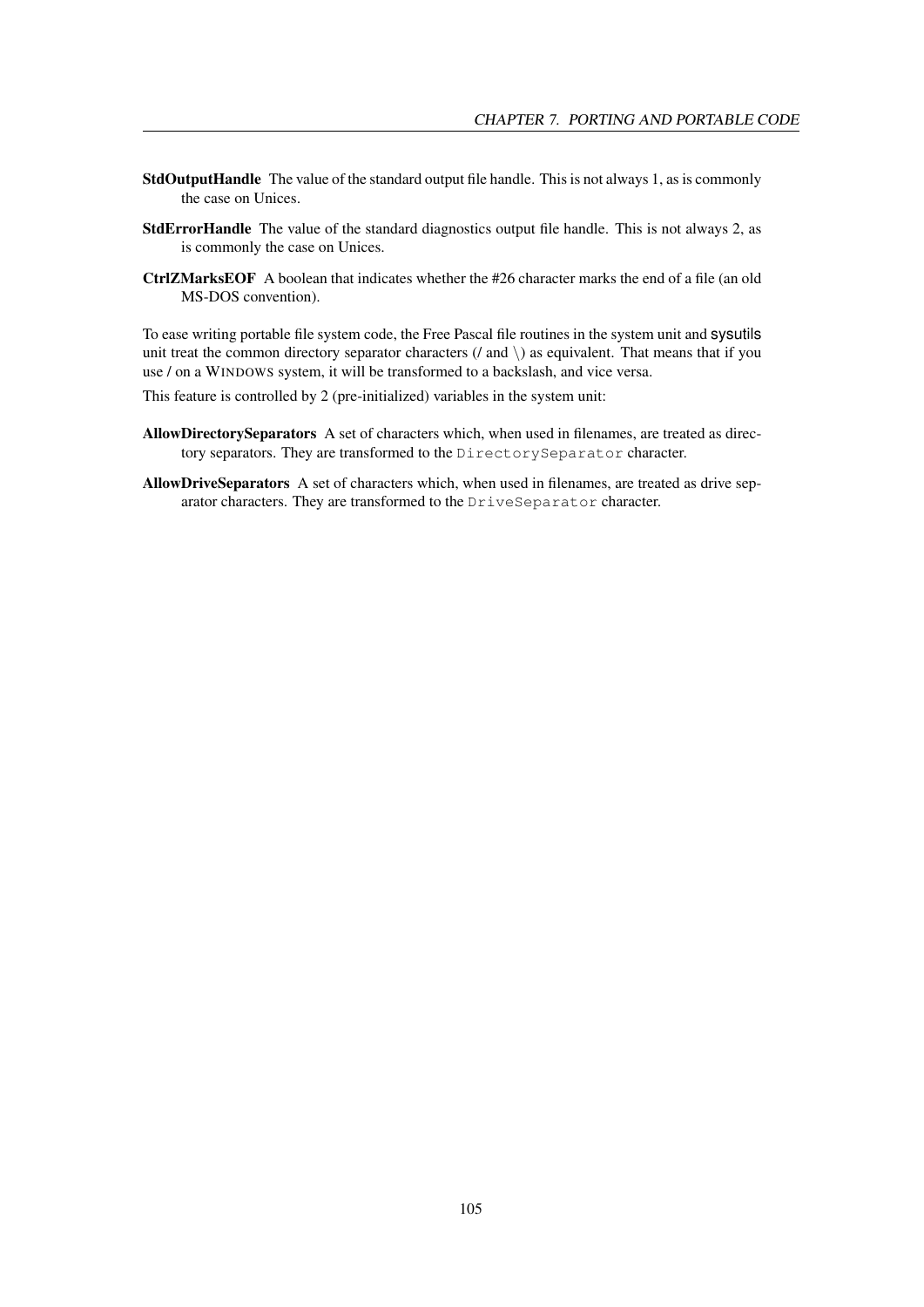# Chapter 8

# Utilities that come with Free Pascal

Besides the compiler and the runtime Library, Free Pascal comes with some utility programs and units. Here we list these programs and units.

## 8.1 Demo programs and examples

A suite of demonstration programs comes included with the Free Pascal distribution. These programs have no other purpose than to demonstrate the capabilities of Free Pascal. They are located in the demo directory of the sources.

All example programs mentioned in the documentation are available. Check out the directories that are beneath the same directory as the demo directory. The names of these directories end on ex. There you will find all example sources.

## 8.2 fpcmake

fpcmake is the Free Pascal makefile constructor program.

It reads a Makefile.fpc configuration file and converts it to a Makefile suitable for reading by GNU make to compile your projects. It is similar in functionality to GNU autoconf or Imake for making X projects.

fpcmake accepts filenames of makefile description files as its command line arguments. For each of these files it will create a Makefile in the same directory where the file is located, overwriting any other existing file.

If no options are given, it just attempts to read the file Makefile.fpc in the current directory and tries to construct a makefile from it. Any previously existing Makefile will be erased.

The format of the fpcmake configuration file is described in great detail in the appendices of the [Programmer's Guide.](../prog/prog.html)

## 8.3 fpdoc - Pascal Unit documenter

fpdoc is a program which generates fully cross-referenced documentation for a unit. It generates documentation for each identifier found in the unit's interface section. The generated documentation can be in many formats, for instance HTML, RTF, Text, man page and LaTeX. Unlike other documentation tools, the documentation can be in a separate file (in XML format), so the sources aren't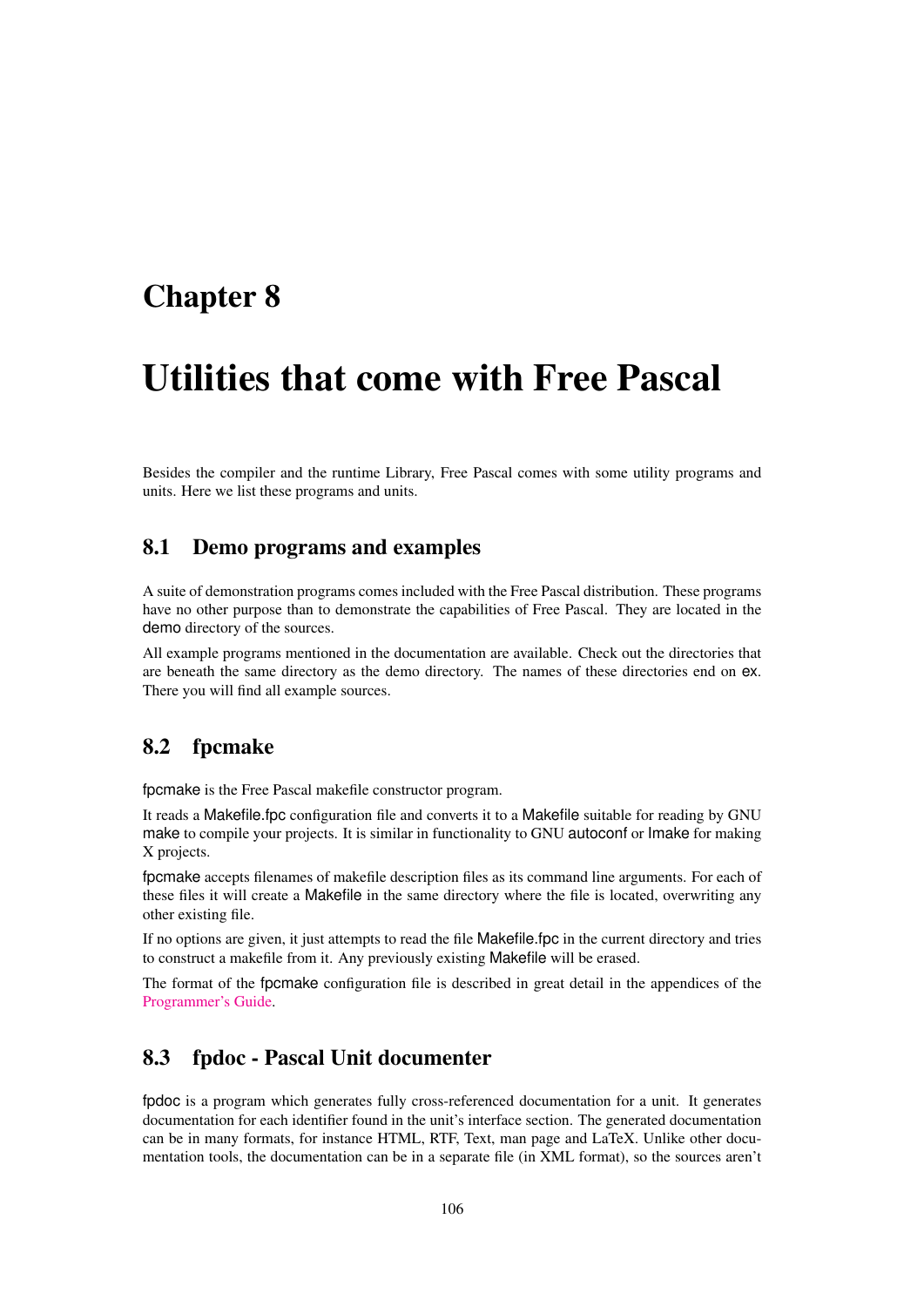cluttered with documentation. Its companion program makeskel creates an empty XML file with entries for all identifiers, or it can update an existing XML file, adding entries for new identifiers.

fpdoc and makeskel are described in the [FPDoc Reference Guide.](../fpdoc/fpdoc.html)

# 8.4 h2pas - C header to Pascal Unit converter

h2pas attempts to convert a C header file to a Pascal unit. It can handle most C constructs that one finds in a C header file, and attempts to translate them to their Pascal counterparts.

See below (constructs) for a full description of what the translator can handle. The unit with Pascal declarations can then be used to access code written in C.

The output of the h2pas program is written to a file with the same name as the C header file that was used as input, but with the extension .pp The output file that h2pas creates can be customized in a number of ways by means of many options.

### **8.4.1 Options**

The output of h2pas can be controlled with the following options:

- -d Use external; for all procedure and function declarations.
- -D Use external libname name 'func\_name' for function and procedure declarations.
- -e Emit a series of constants instead of an enumeration type for the C enum construct.
- -i Create an include file instead of a unit (omits the unit header).
- -l libname specify the library name for external function declarations.
- -o outfile Specify the output file name. Default is the input file name with the extension replaced by .pp
- **-p** Use the letter  $P$  in front of pointer type parameters instead of  $\phi$
- -s Strip comments from the input file. By default comments are converted to comments, but they may be displaced, since a comment is handled by the scanner.
- -t Prepend typedef type names with the letter T (used to follow Borland's convention that all types should be defined with T).
- -v Replace pointer parameters with call by reference parameters. Use with care because some calls can expect a Nil pointer.
- -w Header file is a win32 header file (adds support for some special macros).
- -x Handle SYS\_TRAP of the PalmOS header files.

### **8.4.2 Constructs**

The following C declarations and statements are recognized:

defines Defines are changed into Pascal constants if they are simple defines. Macros are changed - wherever possible - to functions; however the arguments are all integers, so these must be changed manually. Simple expressions in define statements are recognized, as are most arithmetic operators: addition, subtraction, multiplication, division, logical operators, comparison operators, shift operators. The C construct  $(A \tP B : C)$  is also recognized and translated to a Pascal construct with an IF statement. (This is buggy, however).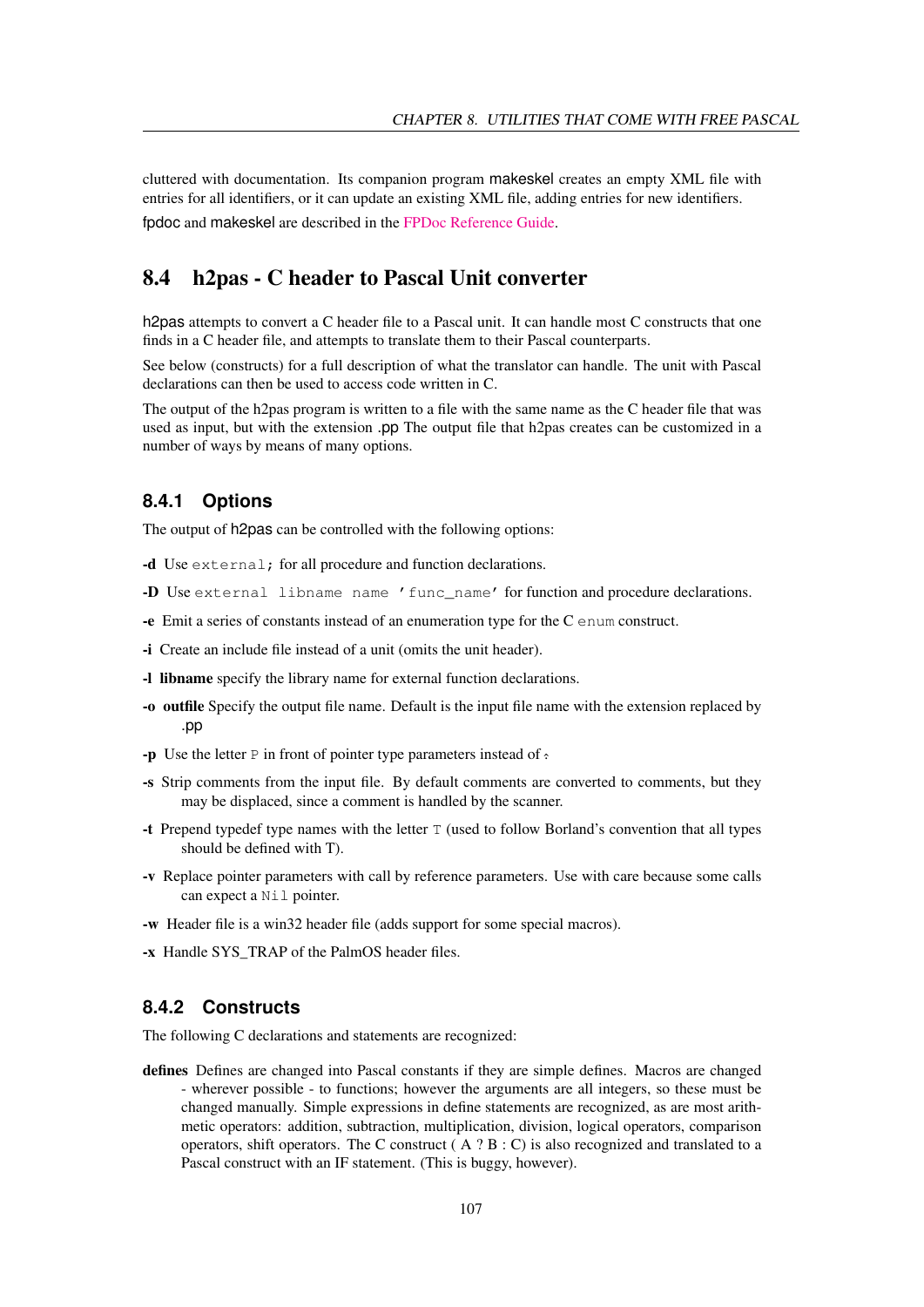preprocessor statements The conditional preprocessing commands are recognized and translated into equivalent Pascal compiler directives. The special

#ifdef \_\_cplusplus

is also recognized and removed.

- typedef A typedef statement is changed into a Pascal type statement. The following basic types are recognized:
	- char changed to char.
	- float changed to real (=double in Free Pascal).
	- int changed to longint.
	- long changed to longint.
	- long int changed to longint.
	- short changed to integer.
	- unsigned changed to cardinal.
	- unsigned char changed to byte.
	- unsigned int changed to cardinal.
	- unsigned long int changed to cardinal.
	- unsigned short changed to word.
	- void ignored.

These types are also changed if they appear in the arguments of a function or procedure.

- functions and procedures Functions and procedures are translated as well. Pointer types may be changed to call by reference arguments (using the var argument) by using the  $-p$  command line argument. Functions that have a variable number of arguments are changed to a function with a cvar modifier. (This used to be the array of const argument.)
- specifiers The extern specifier is recognized; however it is ignored. The packed specifier is also recognised and changed with the PACKRECORDS directive. The const specifier is also recognized, but is ignored.

**modifiers** If the  $-w$  option is specified, then the following modifiers are recognized:

STDCALL CDECL CALLBACK PASCAL WINAPI APIENTRY WINGDIAPI

as defined in the win32 headers. If additionally the  $-x$  option is specified then the

SYS\_TRAP

specifier is also recognized.

enums Enum constructs are changed into enumeration types. Bear in mind that, in C, enumeration types can have values assigned to them. Free Pascal also allows this to a certain degree. If you know that values are assigned to enums, it is best to use the -e option to change the enumerations to a series of integer constants.

unions Unions are changed to variant records.

structs Structs are changed to Pascal records, with C packing.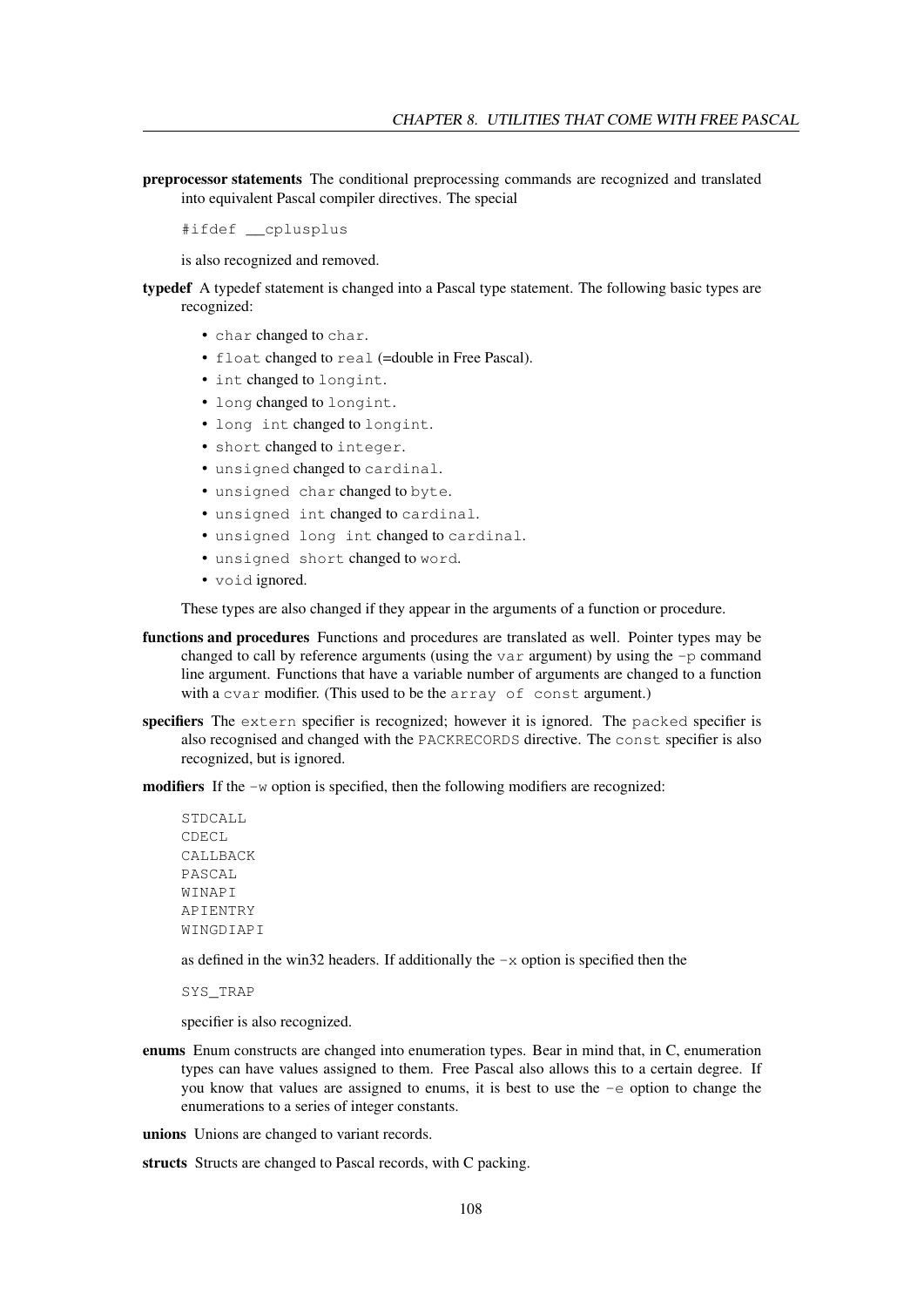# 8.5 h2paspp - preprocessor for h2pas

h2paspp can be used as a simple preprocessor for h2pas. It removes some of the constructs that h2pas has difficulties with. h2paspp reads one or more C header files and preprocesses them, writing the result to files with the same name as the originals as it goes along. It does not accept all preprocessed tokens of C, but takes care of the following preprocessor directives:

**#define symbol** Defines the new symbol symbol. Note that macros are not supported.

#if symbol The text following this directive is included if symbol is defined.

**#ifdef symbol** The text following this directive is included if symbol is defined.

#ifndef symbol The text following this directive is included if symbol is not defined.

**#include filename** Include directives are removed, unless the  $-I$  option was given, in which case the include file is included and written to the output file.

#undef symbol The symbol symbol is undefined.

# **8.5.1 Usage**

h2paspp accepts one or more filenames and preprocessed them. It will read the input, and write the output to a file with the same name unless the  $-\circ$  option is given, in which case the file is written to the specified file. Note that only one output filename can be given.

# **8.5.2 Options**

h2paspp has a small number of options to control its behavior:

-dsymbol Define the symbol symbol before processing is started.

```
-h Emit a small helptext.
```
-I Include include files instead of dropping the include statement.

-ooutfile If this option is given, the output will be written to a file named outfile. Note that only one output file can be given.

# 8.6 ppudump program

ppudump is a program which shows the contents of a Free Pascal unit. It is distributed with the compiler. You can just issue the following command

ppudump [options] foo.ppu

to display the contents of the foo.ppu unit. You can specify multiple files on the command line.

The options can be used to change the verbosity of the display. By default, all available information is displayed. You can set the verbosity level using the  $-\sqrt{x}$ xx option. Here,  $x \times x$  is a combination of the following letters:

- h: Show header info.
- i: Show interface information.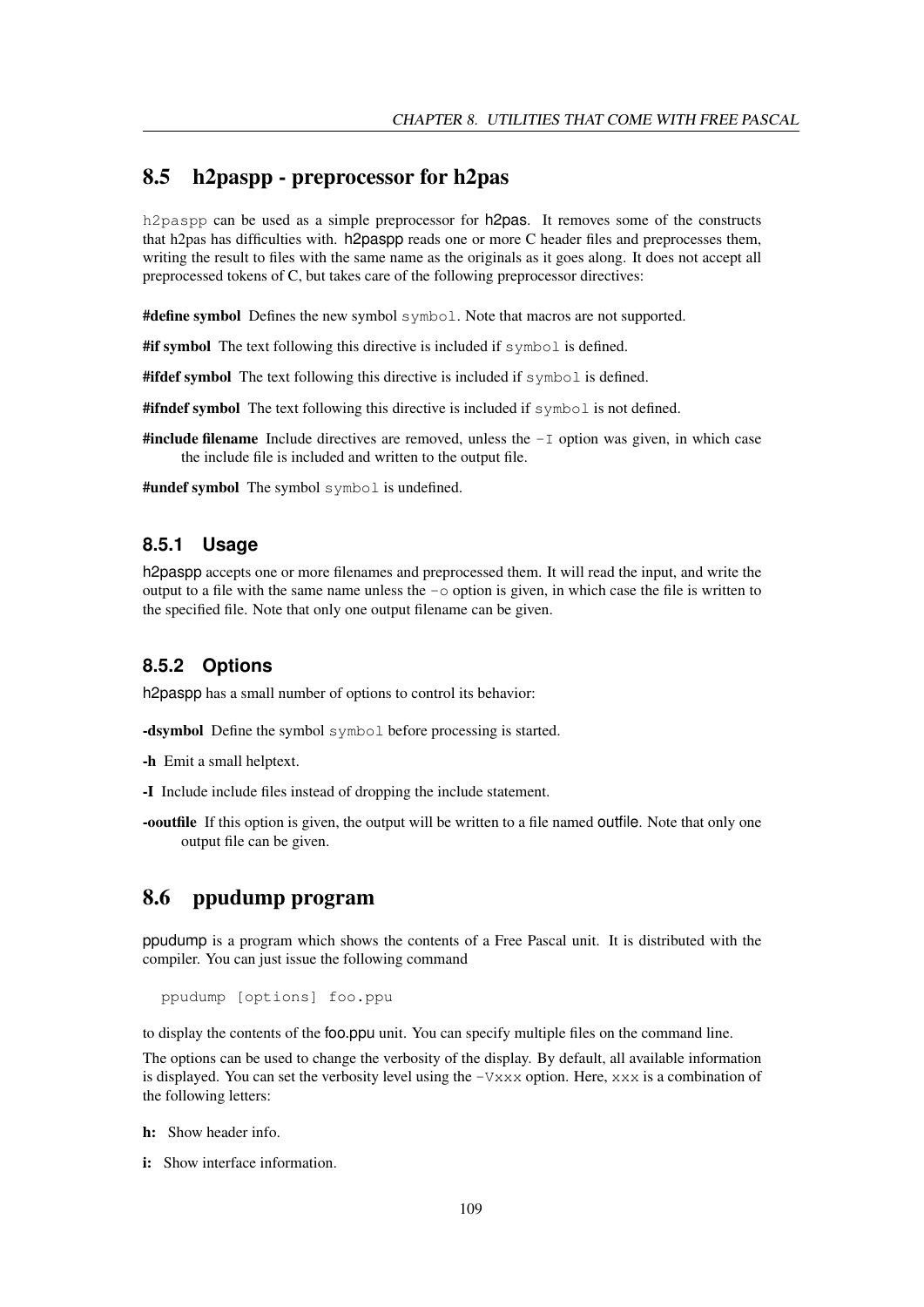- m: Show implementation information.
- d: Show only (interface) definitions.
- s: Show only (interface) symbols.
- b: Show browser info.
- a: Show everything (default if no -V option is present).

# 8.7 ppumove program

ppumove is a program to make shared or static libraries from multiple units. It can be compared with the tpumove program that comes with Turbo Pascal.

It is distributed in binary form along with the compiler.

Its usage is very simple:

ppumove [options] unit1.ppu unit2.ppu ... unitn.ppu

where options is a combination of:

- -b: Generate a batch file that will contain the external linking and archiving commands that must be executed. The name of this batch file is pmove.sh on LINUX (and Unix like OSes), and pmove.bat on WINDOWS and DOS.
- -d xxx: Set the directory in which to place the output files to xxx.
- -e xxx: Set the extension of the moved unit files to xxx. By default, this is .ppl. You don't have to specify the dot.
- -o xxx: Set the name of the output file, i.e. the name of the file containing all the units. This parameter is mandatory when you use multiple files. On LINUX, ppumove will prepend this name with lib if it isn't already there, and will add an extension appropriate to the type of library.
- -q: Operate silently.
- -s: Make a static library instead of a dynamic one; By default a dynamic library is made on LINUX.
- -w: Tell ppumove that it is working under WINDOWS NT. This will change the names of the linker and archiving program to ldw and arw, respectively.

-h or -?: Display a short help.

The action of the ppumove program is as follows: It takes each of the unit files, and modifies it so that the compiler will know that it should look for the unit code in the library. The new unit files will have an extension .ppl; this can be changed with the  $-e$  option. It will then put together all the object files of the units into one library, static or dynamic, depending on the presence of the -s option.

The name of this library must be set with the  $-\circ$  option. If needed, the prefix lib will be prepended under LINUX. The extension will be set to .a for static libraries, for shared libraries, the extensions are .so on linux, and .dll under WINDOWS NT and OS/2.

As an example, the following command

./ppumove -o both -e ppl ppu.ppu timer.ppu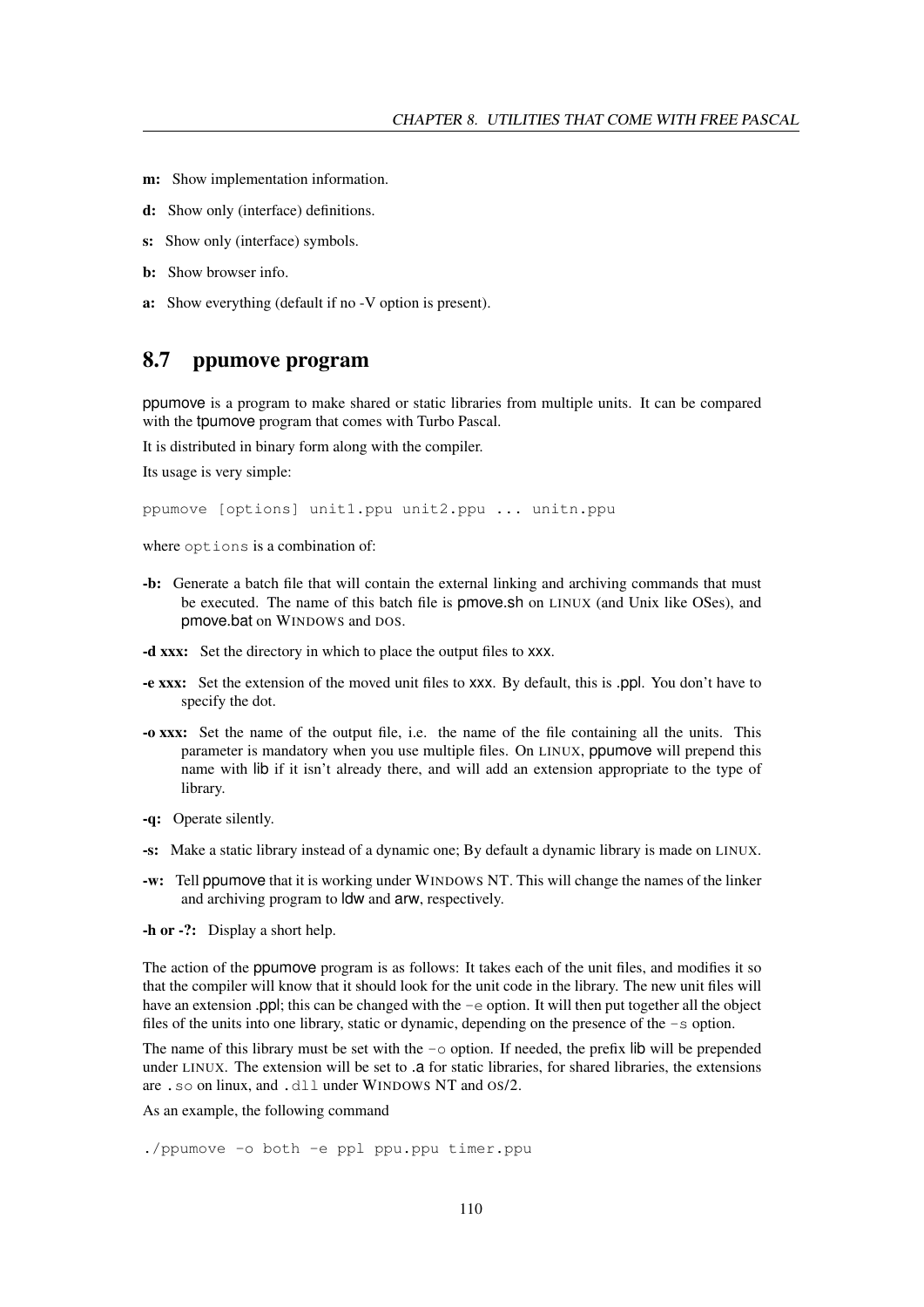will generate the following output under LINUX:

```
PPU-Mover Version 2.1.1
Copyright (c) 1998-2007 by the Free Pascal Development Team
Processing ppu.ppu... Done.
Processing timer.ppu... Done.
Linking timer.o ppu.o
Done.
```
And it will produce the following files:

- 1. libboth.so : The shared library containing the code from ppu.o and timer.o. Under WINDOWS NT, this file would be called both.dll.
- 2. timer.ppl : The unit file that tells the Free Pascal compiler to look for the timer code in the library.
- 3. ppu.ppl : The unit file that tells the Free Pascal compiler to look for the ppu code in the library.

You could then use or distribute the files libboth.so, timer.ppl and ppu.ppl.

# 8.8 ptop - Pascal source beautifier

# **8.8.1 ptop program**

ptop is a source beautifier written by Peter Grogono based on the ancient pretty-printer by Ledgard, Hueras, and Singer, modernized by the Free Pascal team (objects, streams, configurability etc).

This configurability, and the thorough bottom-up design are the advantages of this program over the diverse Turbo Pascal source beautifiers on e.g. SIMTEL.

The program is quite simple to operate:

ptop "[-v] [-i indent] [-b bufsize ][-c optsfile] infile outfile"

The infile parameter is the Pascal file to be processed, and will be written to outfile, overwriting an existing outfile if it exists.

Some options modify the behavior of ptop:

-h Write an overview of the possible parameters and command line syntax.

- -c **ptop.cfg** Read some configuration data from configuration file instead of using the internal defaults then. A config file is not required, the program can operate without one. See also -g.
- -i ident Set the number of indent spaces used for BEGIN END; and other blocks.
- -b bufsize Set the streaming buffersize to bufsize. The default is 255; 0 is considered non-valid and ignored.
- -v Be verbose. Currently only outputs the number of lines read/written and some error messages.
- -g **ptop.cfg** Write ptop configuration defaults to the file "ptop.cfg". The contents of this file can be changed to your liking, and it can be used with the -c option.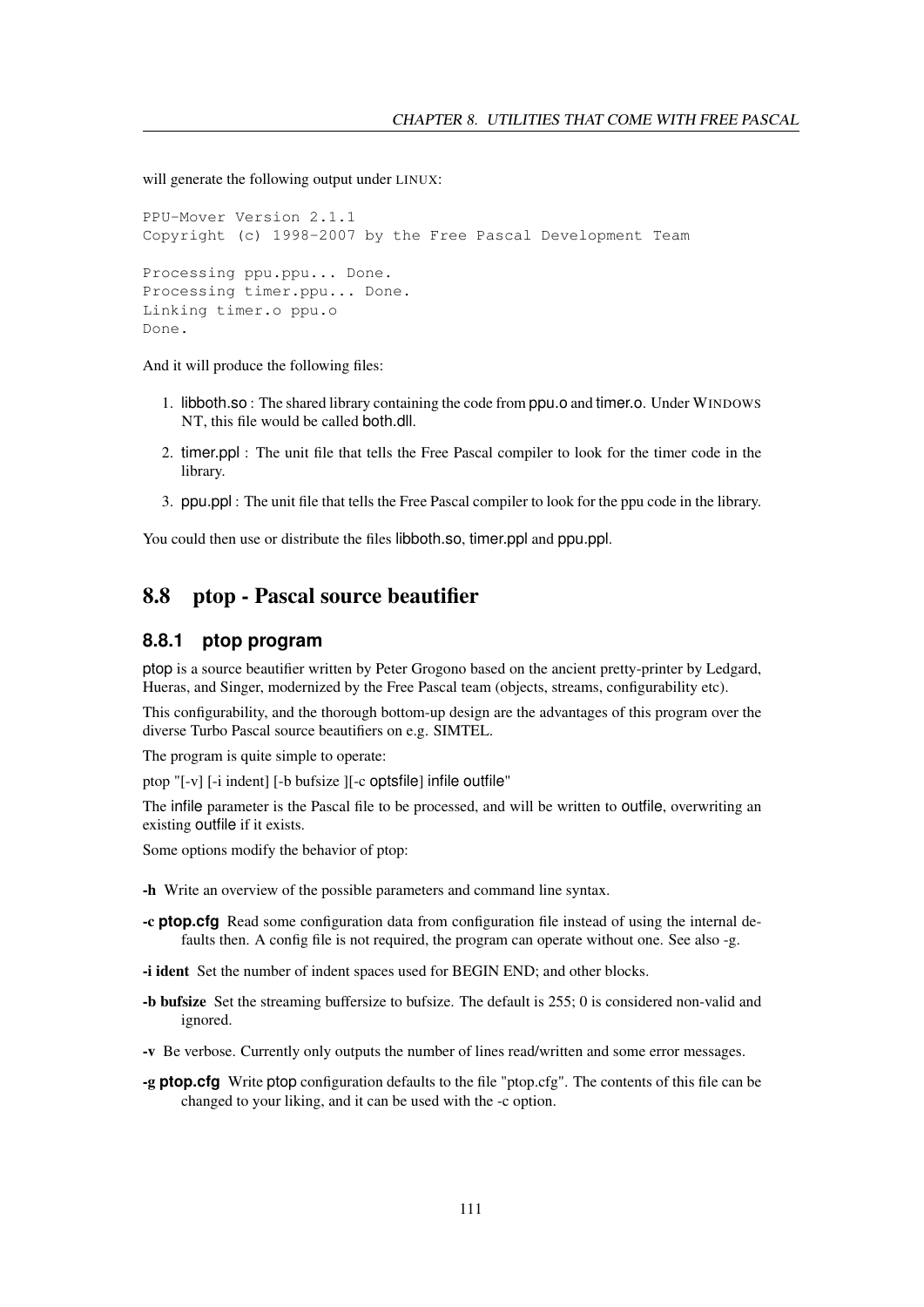# **8.8.2 The ptop configuration file**

Creating and distributing a configuration file for ptop is not necessary, unless you want to modify the standard behavior of ptop. The configuration file is never preloaded, so if you want to use it you should always specify it with  $a - c$  ptop.cfg parameter.

The structure of a ptop configuration file is a simple building block repeated several (20-30) times, for each Pascal keyword known to the ptop program. (See the default configuration file or ptopu.pp source to find out which keywords are known).

The basic building block of the configuration file consists of one or two lines, describing how ptop should react on a certain keyword. First comes a line without square brackets with the following format:

keyword=option1,option2,option3,...

If one of the options is "dindonkey" (see further below), a second line - with square brackets - is needed:

[keyword]=otherkeyword1,otherkeyword2,otherkeyword3,...

As you can see the block contains two types of identifiers: keywords (keyword and otherkeyword1..3 in above example) and options, (option1..3 above).

Keywords are the built-in valid Pascal structure-identifiers like BEGIN, END, CASE, IF, THEN, ELSE, IMPLEMENTATION. The default configuration file lists most of these.

Besides the real Pascal keywords, some other codewords are used for operators and comment expressions as in table  $(8.1)$ .

| Name of codeword | Operator                            |
|------------------|-------------------------------------|
| casevar          | : in a case label (unequal 'colon') |
| becomes          | ≔∶                                  |
| delphicomment    | //                                  |
| opencomment      | $\{$ or $(*$                        |
| closecomment     | or $*)$                             |
| semicolon        |                                     |
| colon            |                                     |
| equals           | $=$                                 |
| openparen        |                                     |
| closeparen       |                                     |
| period           |                                     |
|                  |                                     |

<span id="page-112-0"></span>Table 8.1: Keywords for operators

The options codewords define actions to be taken when the keyword before the equal sign is found, as listed in table [\(8.2\)](#page-113-0).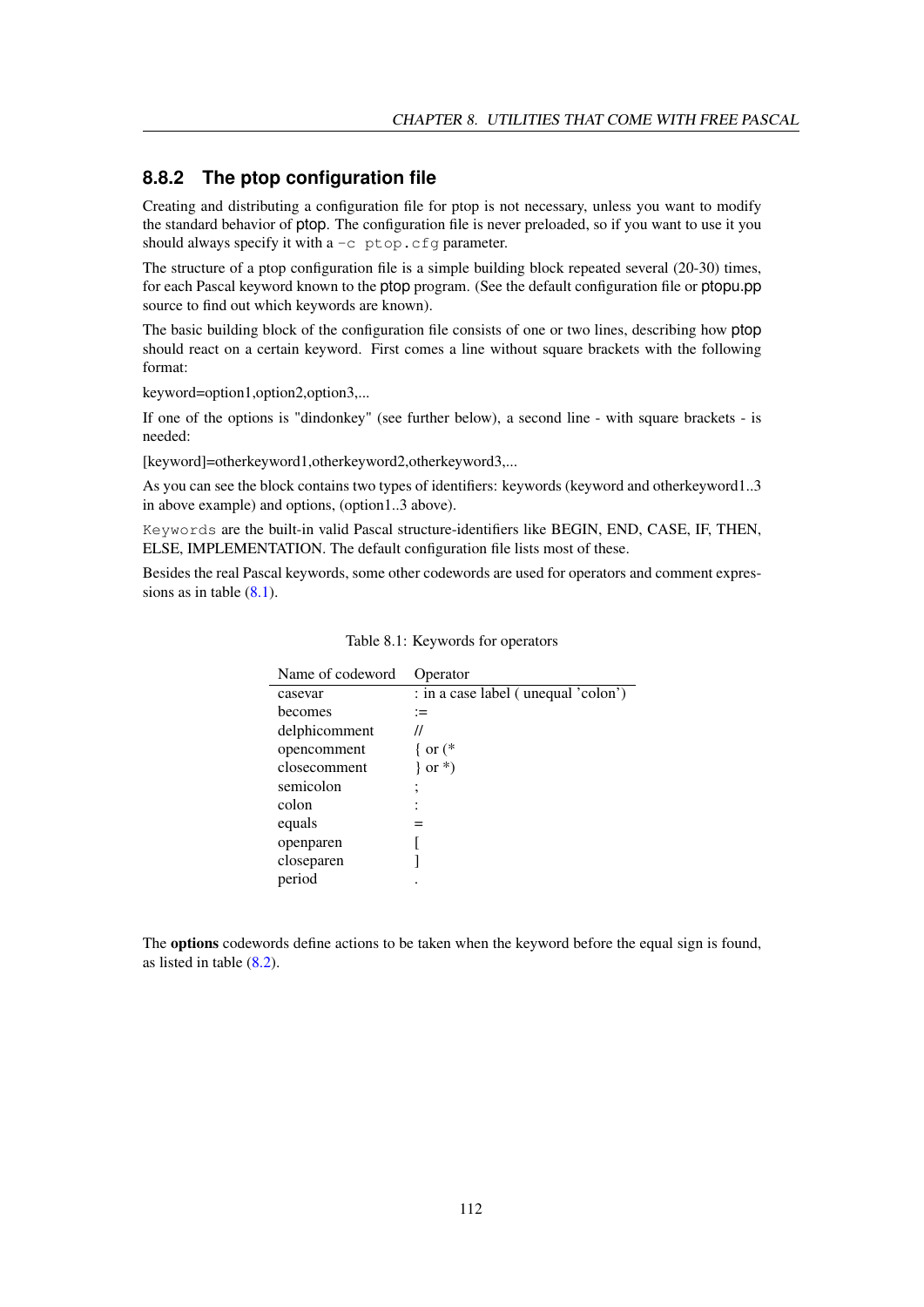| Option     | does what                             |  |
|------------|---------------------------------------|--|
| crsupp     | Suppress CR before the keyword.       |  |
| crbefore   | Force CR before keyword.              |  |
|            | (do not use with crsupp.)             |  |
| blinbefore | Blank line before keyword.            |  |
| dindonkey  | De-indent on associated keywords.     |  |
|            | (see below)                           |  |
| dindent    | Deindent (always)                     |  |
| spbef      | Space before                          |  |
| spaft      | Space after                           |  |
| gobsym     | Print symbols which follow a          |  |
|            | keyword but which do not              |  |
|            | affect layout. prints until           |  |
|            | terminators occur.                    |  |
|            | (terminators are hard-coded in pptop, |  |
|            | still needs changing)                 |  |
| inbytab    | Indent by tab.                        |  |
| crafter    | Force CR after keyword.               |  |
| upper      | Prints keyword all uppercase          |  |
| lower      | Prints keyword all lowercase          |  |
| capital    | Capitalizes keyword: 1st letter       |  |
|            | uppercase, rest lowercase.            |  |
|            |                                       |  |

<span id="page-113-0"></span>Table 8.2: Possible options

The option "dindonkey" given in table table [\(8.2\)](#page-113-0) requires some further explanation. "dindonkey" is a contraction of "DeINDent ON associated KEYword". When it is present as an option in the first line, then a second, square-bracketed, line is required. A de-indent will be performed when any of the other keywords listed in the second line are encountered in the source.

Example: The lines

```
else=crbefore, dindonkey, inbytab, upper
[else]=if, then, else
```
mean the following:

- The keyword this block is about is else because it's on the LEFT side of both equal signs.
- The option crbefore signals not to allow other code (so just spaces) before the ELSE keyword on the same line.
- The option dindonkey de-indents if the parser finds any of the keywords in the square brackets line (if,then,else).
- The option inbytab means indent by a tab.
- The option upper uppercase the keyword (else or Else becomes ELSE)

Try to play with the configfile step by step until you find the effect you desire. The configurability and possibilities of ptop are quite large. E.g. I like all keywords uppercased instead of capitalized, so I replaced all capital keywords in the default file by upper.

ptop is still development software. So it is wise to visually check the generated source and try to compile it, to see if ptop hasn't introduced any errors.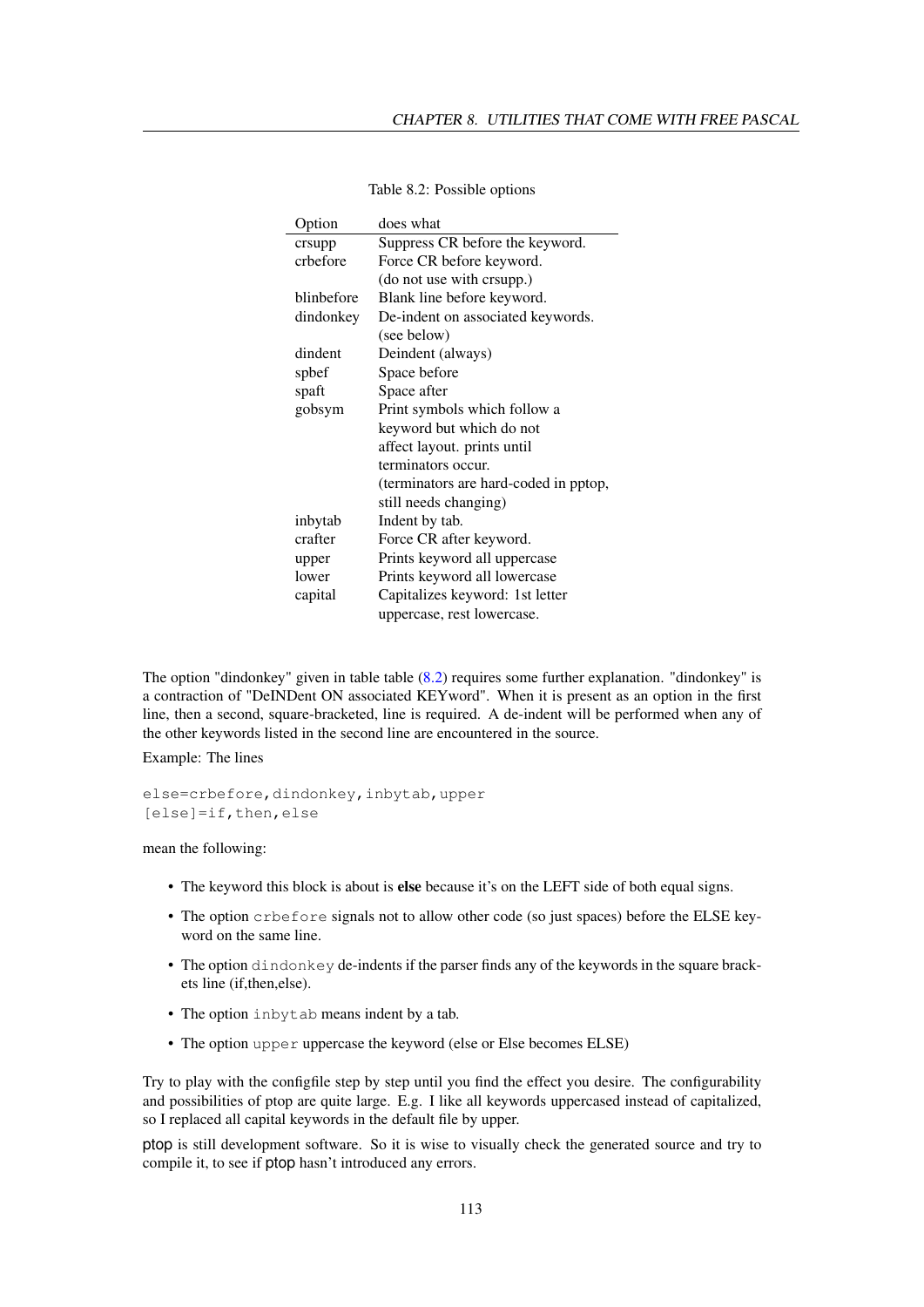# **8.8.3 ptopu unit**

The source of the PtoP program is conveniently split in two files: one is a unit containing an object that does the actual beautifying of the source, the other is a shell built around this object so it can be used from the command line. This design makes it possible to include the object in a program (e.g. an IDE) and use its features to format code.

The object resides in the PtoPU unit, and is declared as follows

```
TPrettyPrinter=Object(TObject)
   Indent : Integer; { How many characters to indent ? }
   InS : PStream;
   OutS : PStream;
   DiagS : PStream;
   CfgS : PStream;
   Constructor Create;
   Function PrettyPrint : Boolean;
 end;
```
Using this object is very simple. The procedure is as follows:

- 1. Create the object, using its constructor.
- 2. Set the InS stream. This is an open stream, from which Pascal source will be read. This is a mandatory step.
- 3. Set the OutS stream. This is an open stream, to which the beautified Pascal source will be written. This is a mandatory step.
- 4. Set the DiagS stream. Any diagnostics will be written to this stream. This step is optional. If you don't set this, no diagnostics are written.
- 5. Set the  $Cf \circ S$  stream. A configuration is read from this stream. (see the previous section for more information about configuration). This step is optional. If you don't set this, a default configuration is used.
- 6. Set the Indent variable. This is the number of spaces to use when indenting. Tab characters are not used in the program. This step is optional. The indent variable is initialized to 2.
- 7. Call PrettyPrint. This will pretty-print the source in InS and write the result to OutS. The function returns True if no errors occurred, False otherwise.

So, a minimal procedure would be:

```
Procedure CleanUpCode;
var
 Ins,OutS : PBufStream;
 PPRinter : TPrettyPrinter;
begin
 Ins:=New(PBufStream,Init('ugly.pp',StopenRead,TheBufSize));
 OutS:=New(PBufStream,Init('beauty.pp',StCreate,TheBufSize));
 PPrinter.Create;
 PPrinter.Ins:=Ins;
 PPrinter.outS:=OutS;
 PPrinter.PrettyPrint;
end;
```
Using memory streams allows very fast formatting of code, and is particularly suitable for editors.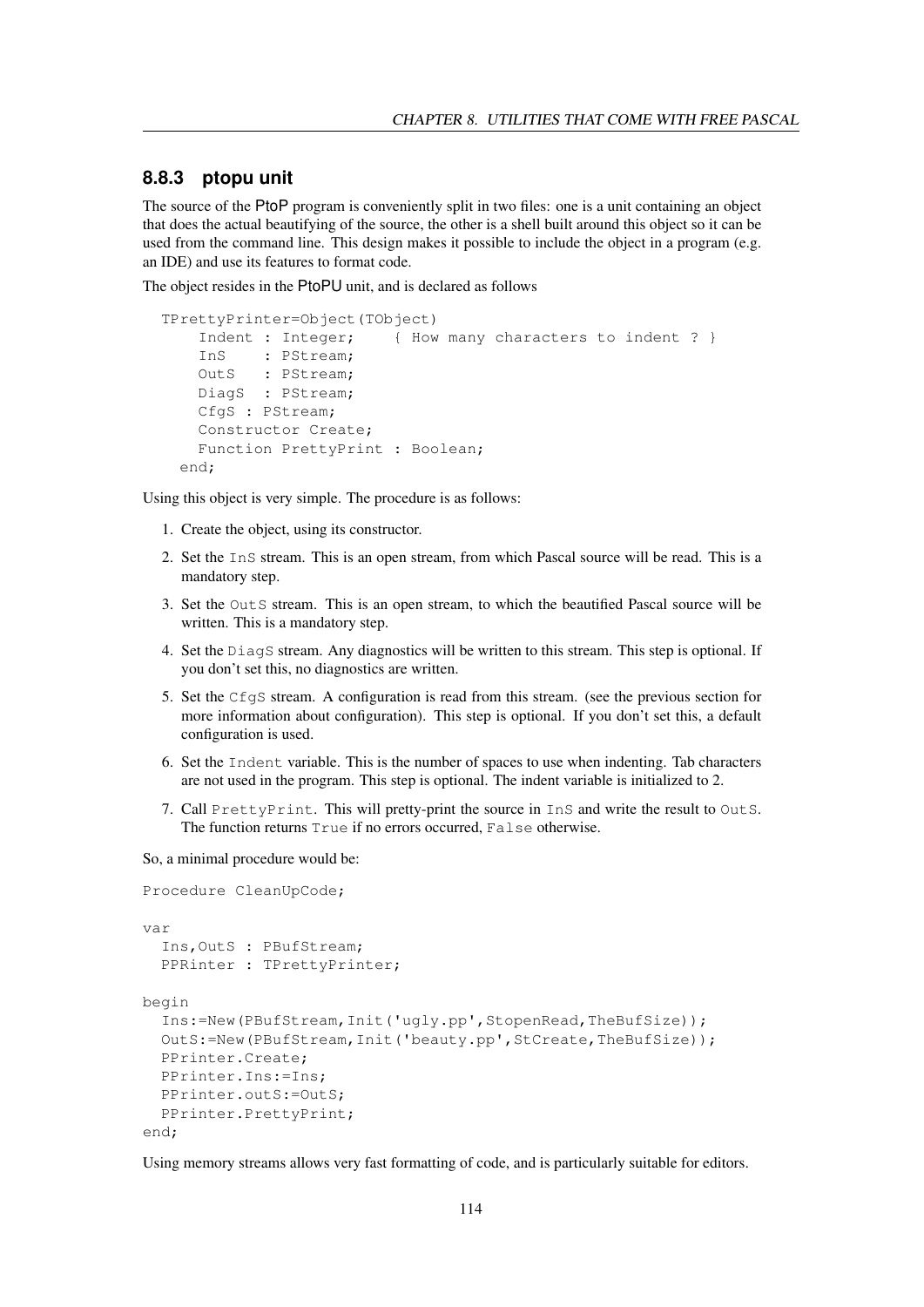# 8.9 rstconv program

The rstconv program converts the resource string files generated by the compiler (when you use resource string sections) to .po files that can be understood by the GNU msgfmt program.

Its usage is very easy; it accepts the following options:

-i file Use the specified file instead of stdin as input file. This option is optional.

-o file Write output to the specified file. This option is required.

-f format Specify the output format. At the moment, only one output format is supported: *po* for GNU gettext .po format. It is the default format.

As an example:

rstconv -i resdemo.rst -o resdemo.po

will convert the resdemo.rst file to resdemo.po.

More information on the rstconv utility can be found in the [Programmer's Guide,](../prog/prog.html) under the chapter about resource strings.

# 8.10 unitdiff program

# **8.10.1 Synopsis**

unitdiff shows the differences between two unit interface sections.

```
unitdiff [--disable-arguments] [--disable-private] [--disable-protected]
[--help] [--lang=language] [--list] [--output=filename] [--sparse]
file1 file2
```
# **8.10.2 Description and usage**

Unitdiff scans one or two Free Pascal unit source files and either lists all available identifiers, or describes the differences in identifiers between the two units.

You can invoke unitdiff with an input filename as the only required argument. It will then simply list all available identifiers.

The regular usage is to invoke unitdiff with two arguments:

unitdiff input1 input2

Invoked like this, it will show the difference in interface between the two units, or list the available identifiers in both units. The output of unitdiff will go to standard output by default.

# **8.10.3 Options**

Most of the unitdiff options are not required. Defaults will be used in most cases.

–disable-arguments Do not check the arguments of functions and procedures. The default action is to check them.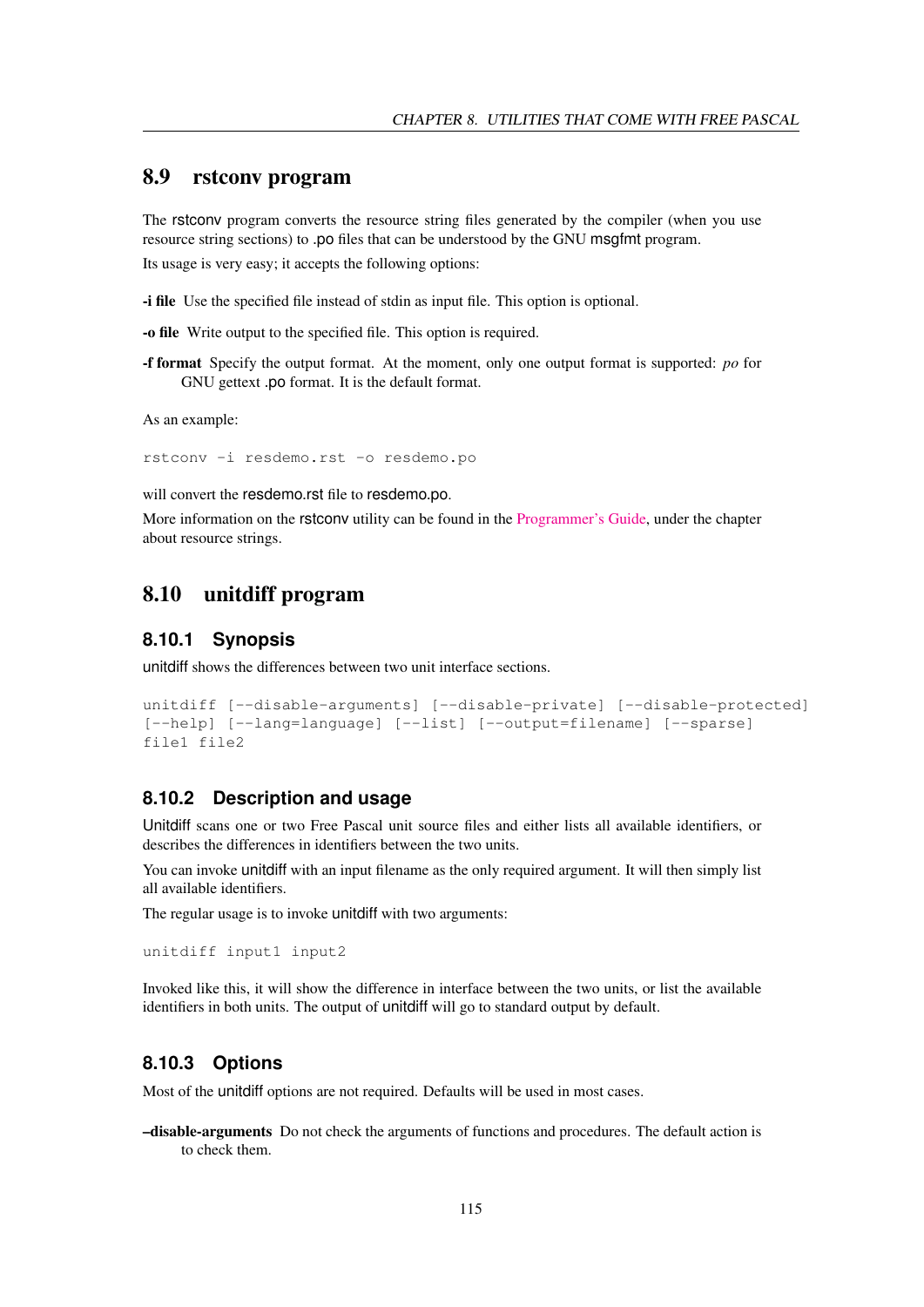- –disable-private Do not check private fields or methods of classes. The default action is to check them.
- –disable-protected Do not check protected fields or methods of classes. The default action is to check them.
- –help Emit a short help text and exit.
- –lang=language Set the language for the output file. This will mainly set the strings used for the headers in various parts of the documentation files (by default they're in English). Currently, valid options are:
	- de: German.
	- fr: French.
	- nl: Dutch.
- –list Display just the list of available identifiers for the unit or units. If only one unit is specified on the command line, this option is automatically assumed.
- –output=filename Specify where the output should go. The default action is to send the output is sent to standard output (the screen).
- –sparse Turn on sparse mode. Output only the identifier names. Do not output types or type descriptions. By default, type descriptions are also written.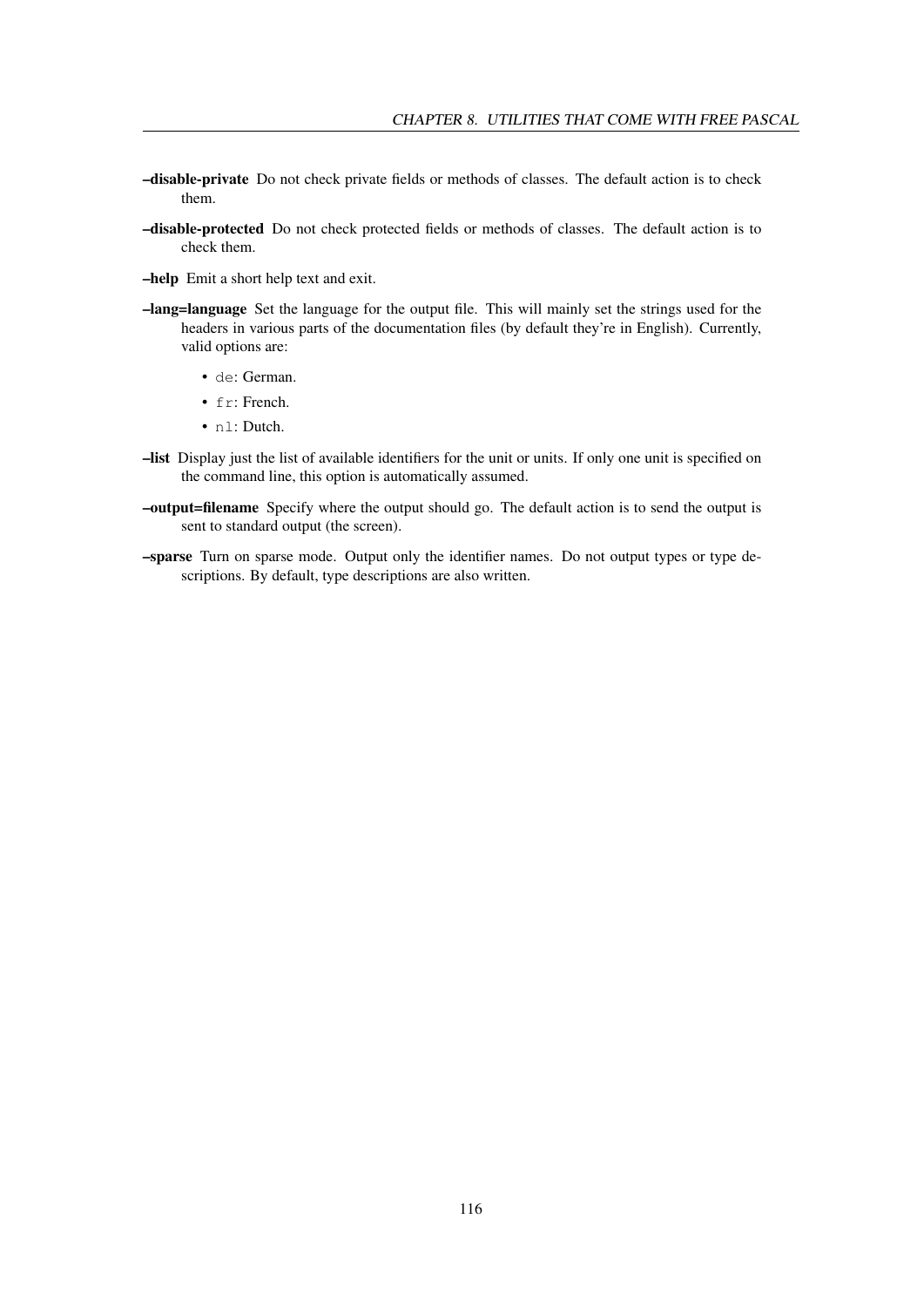# Chapter 9

# Units that come with Free Pascal

Here we list the units that come with the Free Pascal distribution. Since there is a difference in the supplied units per operating system, we first describe the generic ones, then describe those which are operating system specific.

# 9.1 Standard units

The following units are standard and are meant to be ported to all platforms supported by Free Pascal. A brief description of each unit is also given.

charset A unit to provide mapping of character sets.

- cmem Using this unit replaces the Free Pascal memory manager with the memory manager of the C library.
- crt This unit is similar to the unit of the same name of Turbo Pascal. It implements writing to the console in color, moving the text cursor around and reading from the keyboard.
- dos This unit provides basic routines for accessing the operating system. This includes file searching, environment variables access, getting the operating system version, getting and setting the system time. It is to note that some of these routines are duplicated in functionality in the sysutils unit.
- dynlibs Provides cross-platform access to loading dynamical libraries.
- getopts This unit gives you the GNU getopts command line arguments handling mechanism. It also supports long options.
- graph *This unit is deprecated*. This unit provides basic graphics handling, with routines to draw lines on the screen, display text etc. It provides the same functions as the Turbo Pascal unit.
- heaptrc a unit which debugs the heap usage. When the program exits, it outputs a summary of the used memory, and dumps a summary of unreleased memory blocks (if any). You should not include this unit directly, instead use the  $-\alpha h$  command-line switch.
- keyboard provides basic keyboard handling routines in a platform independent way, and supports writing custom drivers.
- macpas This unit implements several functions available only in MACPAS mode. This unit should not be included; it's automatically included when the MACPAS mode is used.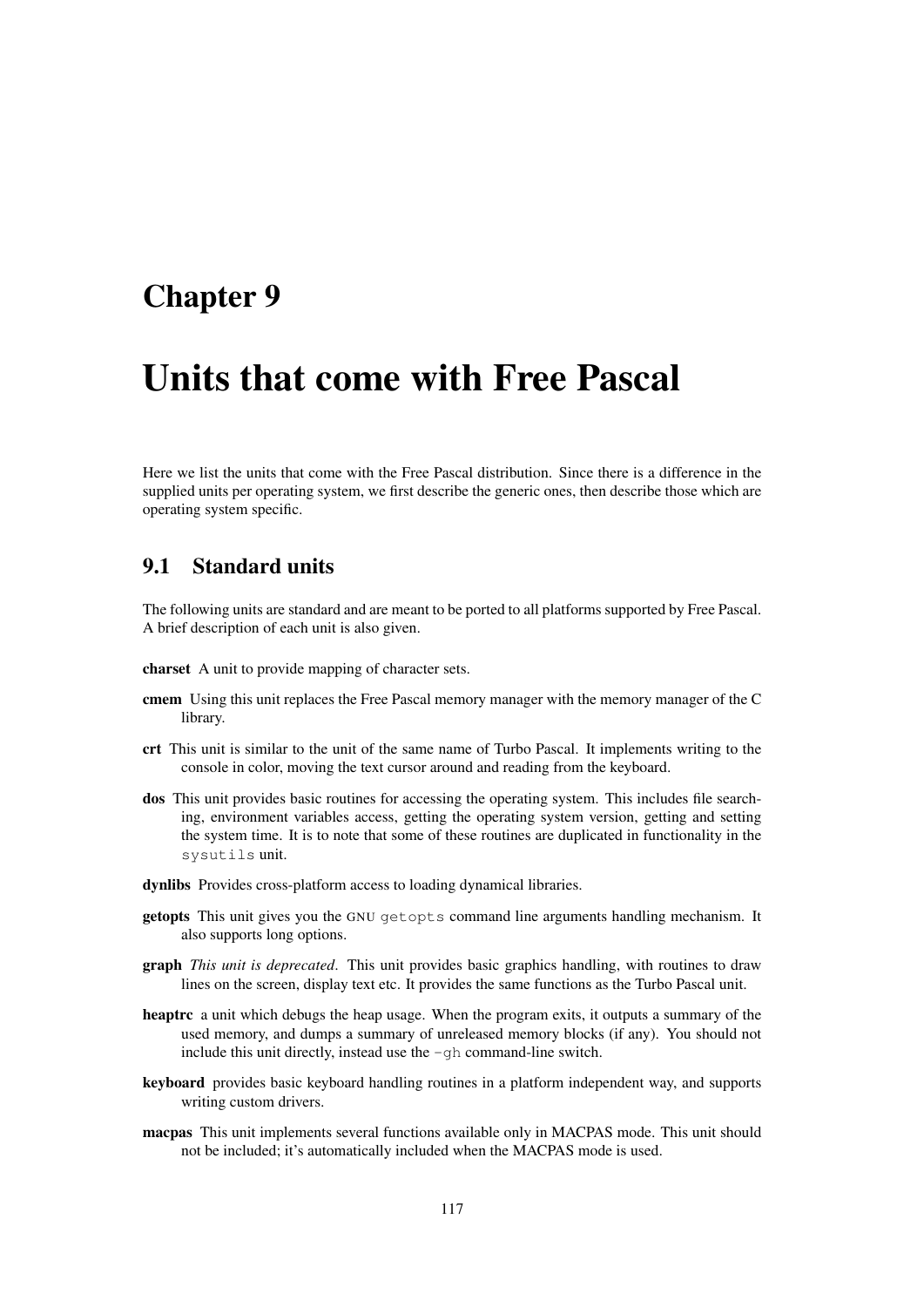- math This unit contains common mathematical routines (trigonometric functions, logarithms, etc.) as well as more complex ones (summations of arrays, normalization functions, etc.).
- matrix A unit providing matrix manipulation routines.
- mmx This unit provides support for mmx extensions in your code.
- mouse Provides basic mouse handling routines in a platform independent way, and supports writing custom drivers.
- objects This unit provides the base object for standard Turbo Pascal objects. It also implements File and Memory stream objects, as well as sorted and non-sorted collections, and string streams.
- objpas Is used for Delphi compatibility. You should never load this unit explicitly; it is automatically loaded if you request Delphi mode.
- printer This unit provides all you need for rudimentary access to the printer using standard I/O routines.
- sockets This gives the programmer access to sockets and TCP/IP programming.
- strings This unit provides basic string handling routines for the pchar type, comparable to similar routines in standard C libraries.
- system This unit is available for all supported platforms. It includes among others, basic file I/O routines, memory management routines, all compiler helper routines, and directory services routines.
- strutils Offers a lot of extended string handling routines.
- dateutils Offers a lot of extended date/time handling routines for almost any date and time math.
- sysutils Is an alternative implementation of the sysutils unit of Delphi. It includes file I/O access routines which takes care of file locking, date and string handling routines, file search, date and string conversion routines.
- typinfo Provides functions to access runtime Type Information, just like Delphi.
- variants Provides basic variant handling.
- video Provides basic screen handling in a platform independent way, and supports writing custom drivers.

# 9.2 Under DOS

emu387 This unit provides support for the coprocessor emulator.

- go32 This unit provides access to capabilities of the GO32 DOS extender.
- ports This implements the various port[] constructs for low-level I/O.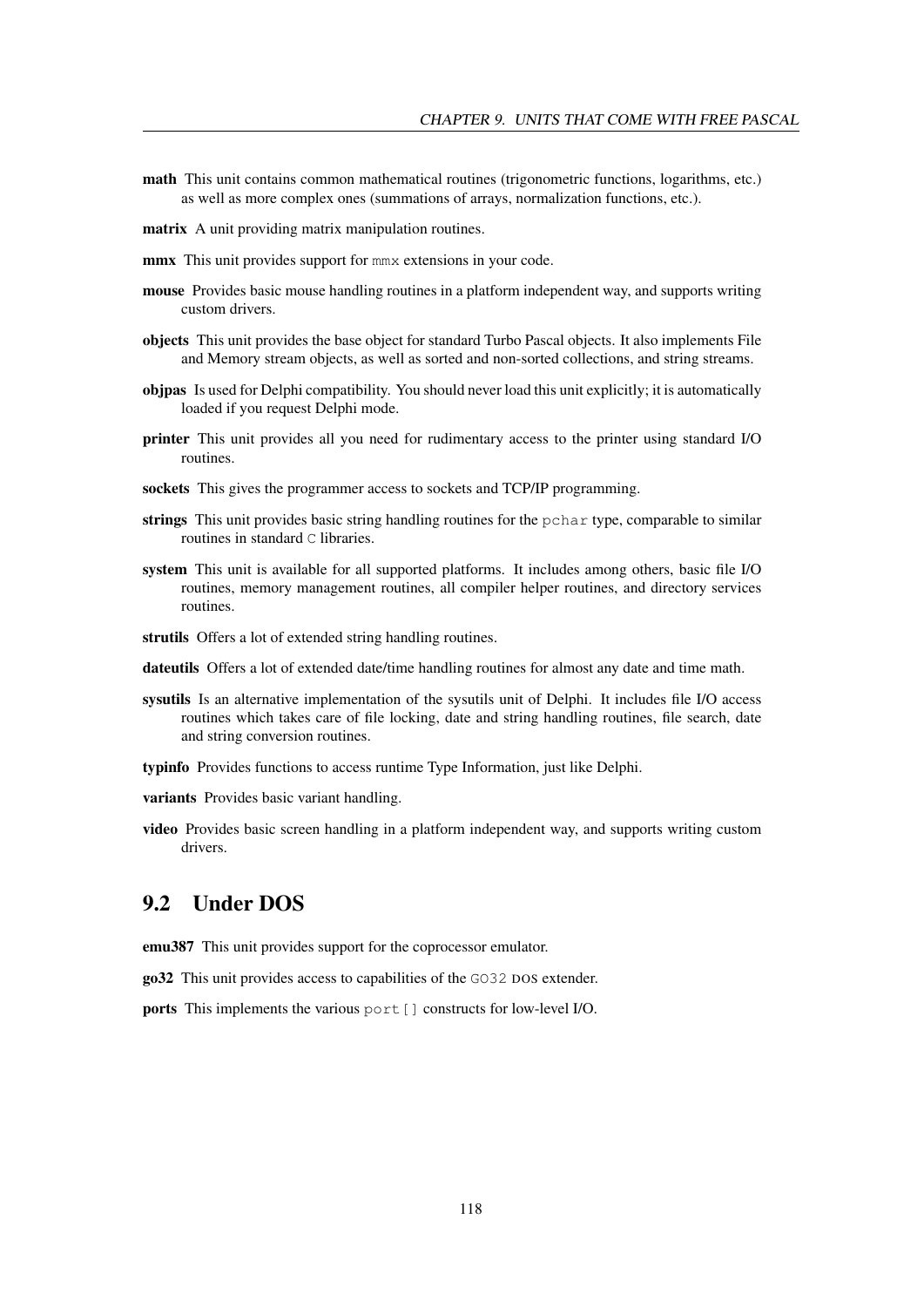# 9.3 Under Windows

- wincrt This implements a console in a standard GUI window, contrary to the  $crt$  unit which is for the Windows console only.
- Windows This unit provides access to all Win32 API calls. Effort has been taken to make sure that it is compatible to the Delphi version of this unit, so code for Delphi is easily ported to Free Pascal.
- opengl Provides access to the low-level opengl functions in WINDOWS.
- winmouse Provides access to the mouse in WINDOWS.
- ole2 Provides access to the OLE capabilities of WINDOWS.
- winsock Provides access to the WINDOWS sockets API Winsock.
- Jedi windows header translations The units containing the Jedi translations of the Windows API headers is also distributed with Free Pascal. The names of these units start with jw, followed by the name of the particular API.

# 9.4 Under Linux and BSD-like platforms

- baseunix Basic Unix operations, basically a subset of the POSIX specification. Using this unit should ensure portability across most unix systems.
- clocale This unit initializes the internationalization settings in the sysutils unit with settings obtained through the C library.
- cthreads This unit should be specified as the first or second unit in the uses clause of your program: it will use the Posix threads implementation to enable threads in your FPC program.
- cwstring If widestring routines are used, then this unit should be inserted as one of the first units in the uses clause of your program: it will initialize the widestring manager in the system unit with routines that use C library functions to handle Widestring conversions and other widestring operations.
- errors Returns a string describing an operating system error code.
- Libc This is the interface to GLibc on a linux I386 system. It will *not* work for other platforms, and is in general provided for Kylix compatibility.
- **ports** This implements the various  $\text{port} \left[ \cdot \right]$  constructs. These are provided for compatibility only, and it is not recommended to use them extensively. Programs using this construct must be run as root or setuid root, and are a serious security risk on your system.
- termio Terminal control routines, which are compatible to the C library routines.
- unix Extended Unix operations.
- unixtype All types used commonly on Unix platforms.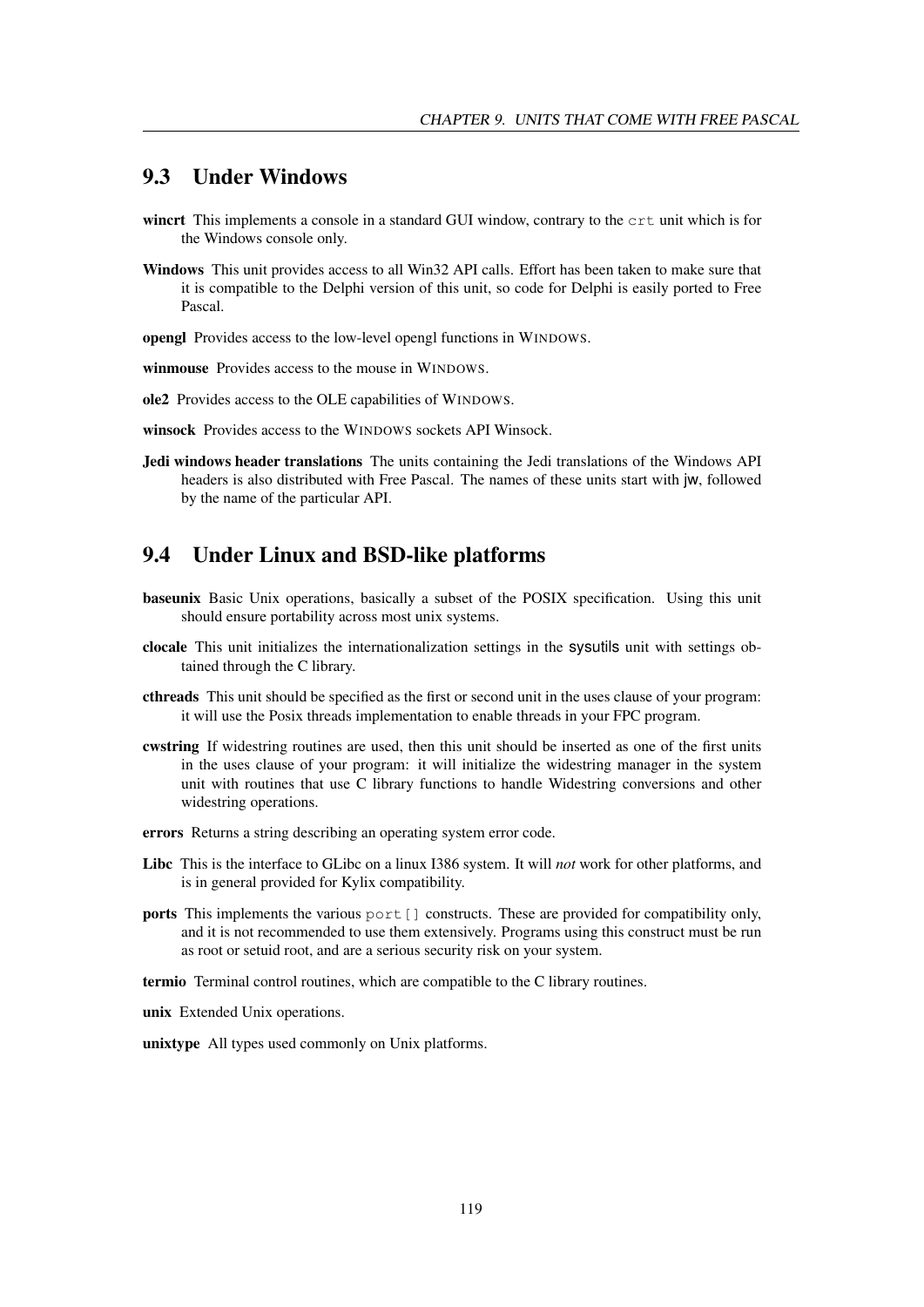# 9.5 Under OS/2

doscalls Interface to doscalls.dll. dive Interface to dive.dll emx Provides access to the EMX extender. pm\* Interface units for the Presentation Manager (PM) functions (GUI). viocalls Interface to viocalls.dll screen handling library. moucalls Interface to moucalls.dll mouse handling library. kbdcalls Interface to kbdcalls.dll keyboard handling library. moncalls Interface to moncalls.dll monitoring handling library. winsock Provides access to the (emulated) WINDOWS sockets API Winsock. ports This implements the various port[] constructs for low-level I/O.

# 9.6 Unit availability

Standard unit availability for each of the supported platforms is given in the FAQ / Knowledge base.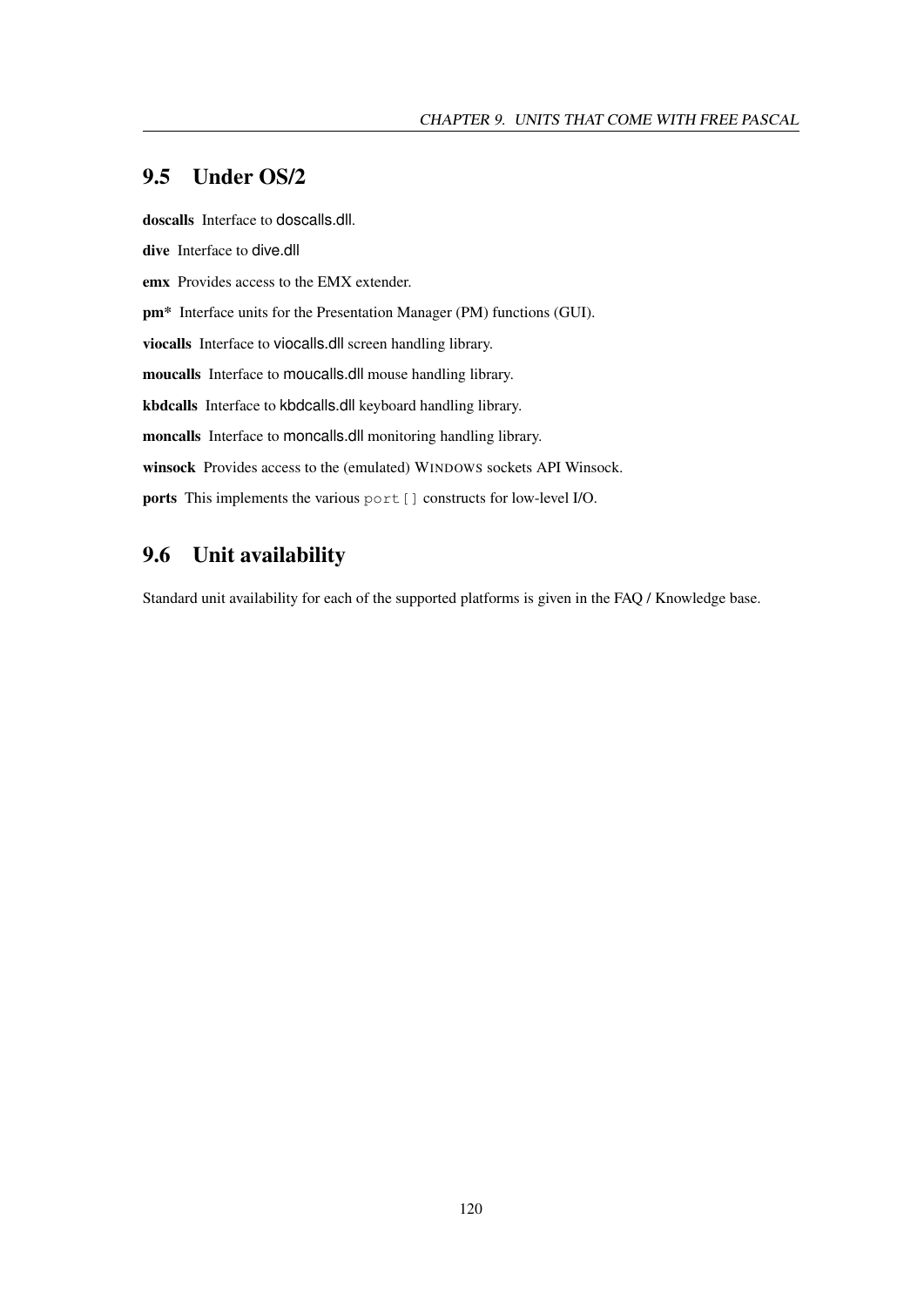# Chapter 10

# Debugging your programs

Free Pascal supports debug information for the GNU debugger gdb, or its derivatives Insight on win32 or ddd on LINUX. It can write 2 kinds of debug information:

stabs The old debug information format.

dwarf The new debug information format.

Both are understood by GDB.

This chapter briefly describes how to use this feature. It doesn't attempt to describe completely the GNU debugger, however. For more information on the workings of the GNU debugger, see the GDB User Manual.

Free Pascal also supports  $qpr\circ f$ , the GNU profiler. See section [10.4](#page-124-0) for more information on profiling.

# 10.1 Compiling your program with debugger support

First of all, you must be sure that the compiler is compiled with debugging support. Unfortunately, there is no way to check this at run time, except by trying to compile a program with debugging support.

To compile a program with debugging support, just specify the  $-q$  option on the command line, as follows:

fpc -g hello.pp

This will incorporate debugging information in the executable generated from your program source. You will notice that the size of the executable increases substantially because of this<sup>[1](#page-121-0)</sup>.

Note that the above will only incorporate debug information *for the code that has been generated* when compiling hello.pp. This means that if you used some units (the system unit, for instance) which were not compiled with debugging support, no debugging support will be available for the code in these units.

There are 2 solutions for this problem.

1. Recompile all units manually with the  $-q$  option.

<span id="page-121-0"></span> $1A$  good reason not to include debug information in an executable you plan to distribute.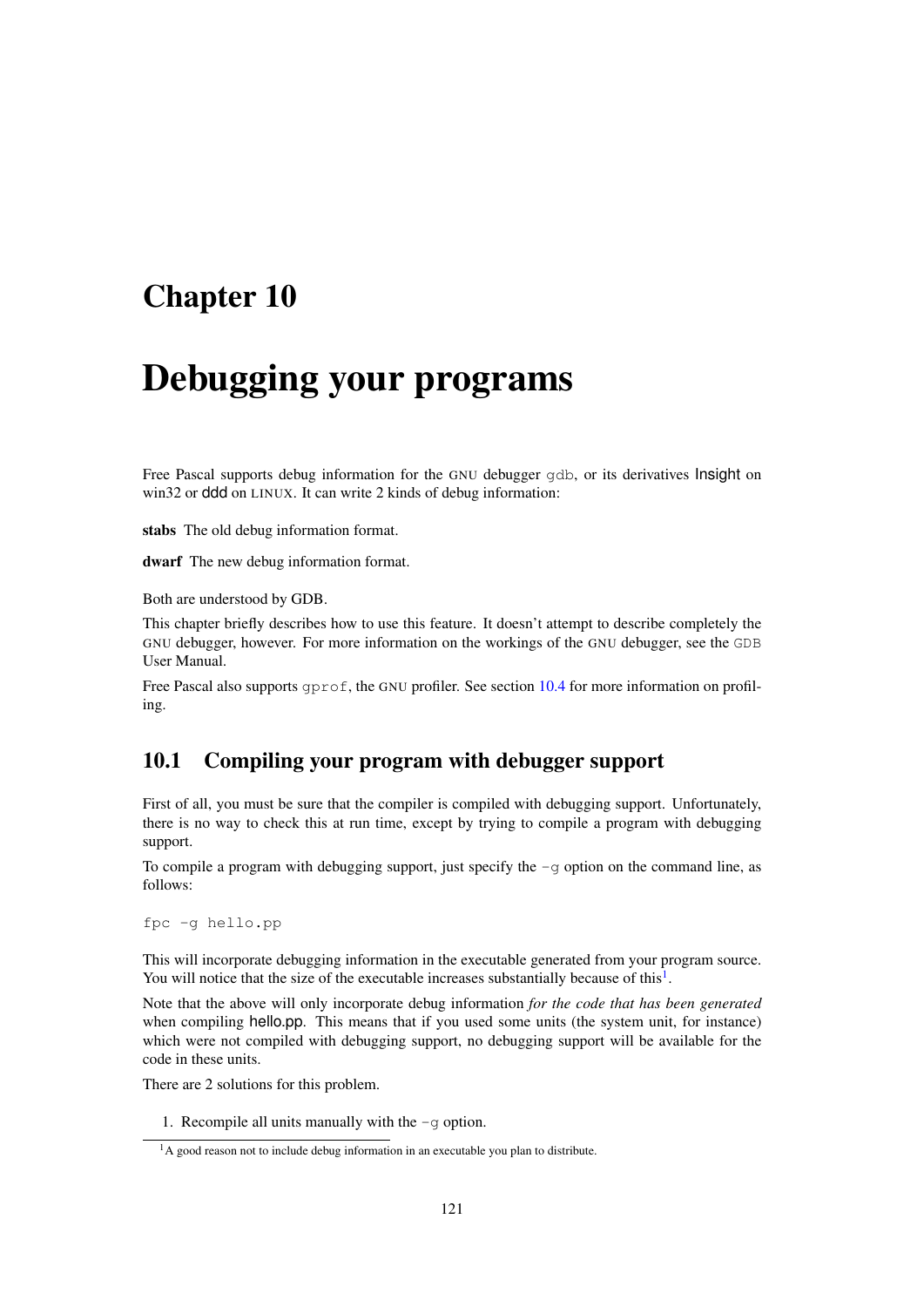2. Specify the 'build' option  $(-B)$  when compiling with debugging support. This will recompile all units, and insert debugging information in each of the units.

The second option may have undesirable side effects. It may be that some units aren't found, or compile incorrectly due to missing conditionals, etc.

If all went well, the executable now contains the necessary information with which you can debug it using GNU gdb.

# 10.2 Using **gdb** to debug your program

To use gdb to debug your program, you can start the debugger, and give it as an option the *full* name of your program:

gdb hello

Or, under DOS:

gdb hello.exe

This starts the debugger, and the debugger immediately loads your program into memory, but it does not run the program yet. Instead, you are presented with the following (more or less) message, followed by the gdb prompt '(gdb)':

```
GNU gdb 6.6.50.20070726-cvs
Copyright (C) 2007 Free Software Foundation, Inc.
GDB is free software, covered by the GNU General Public License, and you are
welcome to change it and/or distribute copies of it under certain conditions.
Type "show copying" to see the conditions.
There is absolutely no warranty for GDB. Type "show warranty" for details.
This GDB was configured as "x86_64-suse-linux".
(gdb)
```
The actual prompt will vary depending on your operating system and installed version of gdb, of course.

To start the program you can use the run command. You can optionally specify command line parameters, which will then be fed to your program, for example:

(gdb) run -option -anotheroption needed\_argument

If your program runs without problems, gdb will inform you of this, and return the exit code of your program. If the exit code was zero, then the message 'Program exited normally' is displayed.

If something went wrong (a segmentation fault or such), gdb will stop the execution of your program, and inform you of this with an appropriate message. You can then use the other gdb commands to see what happened. Alternatively, you can instruct gdb to stop at a certain point in your program, with the break command.

Here is a short list of gdb commands, which you are likely to need when debugging your program:

quit Exit the debugger.

kill Stop a running program.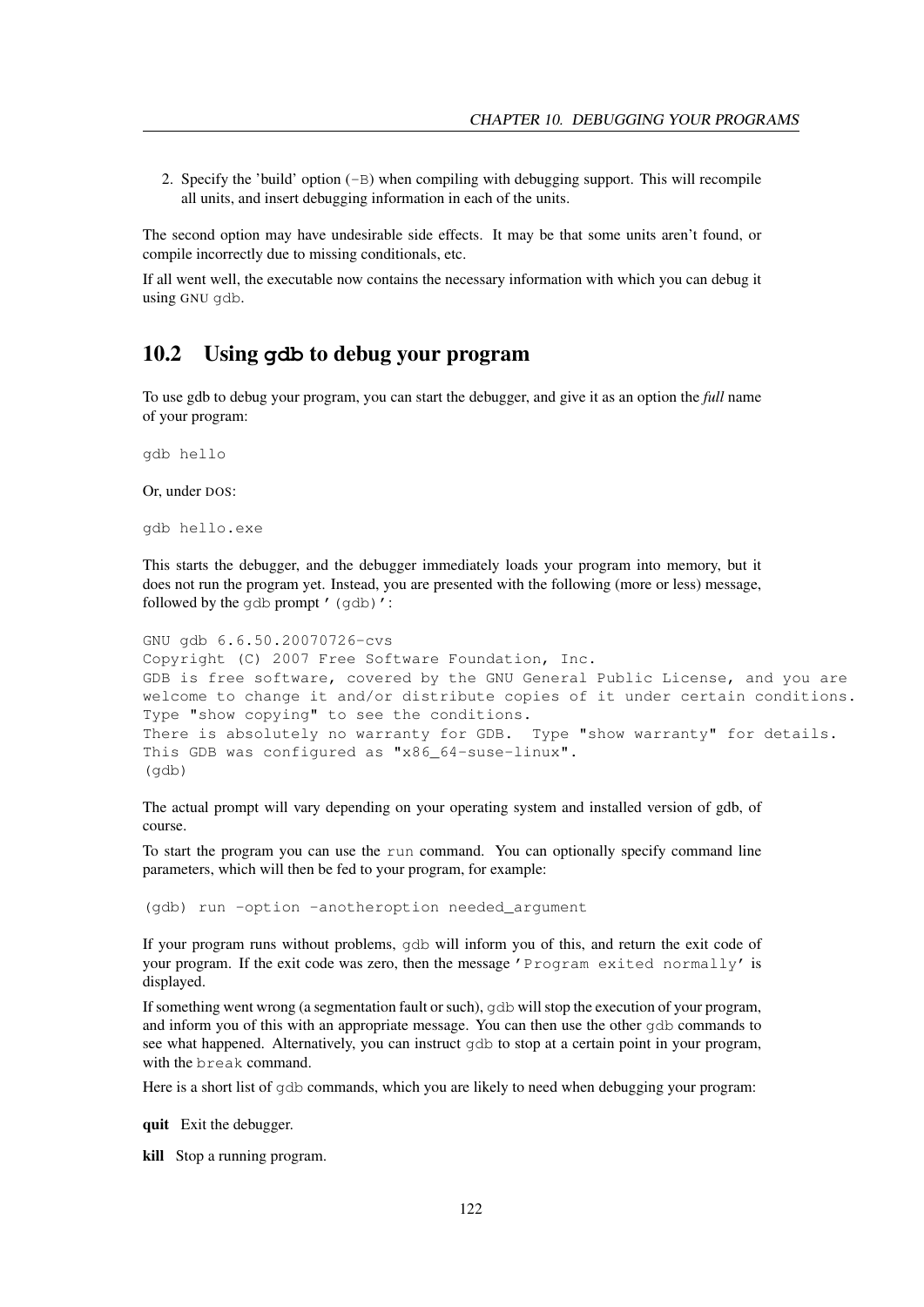help Give help on all qdb commands.

file Load a new program into the debugger.

directory Add a new directory to the search path for source files.

- Remark My copy of gdb needs '.' to be added explicitly to the search path, otherwise it doesn't find the sources.
	- list List the program sources in chunks of 10 lines. As an option you can specify a line number or function name.

break Set a breakpoint at a specified line or function.

awatch Set a watch-point for an expression. A watch-point stops execution of your program whenever the value of an expression is either read or written.

In appendix [E](#page-212-0) a sample init file for  $qdb$  is presented. It produces good results when debugging Free Pascal programs.

For more information, refer to the gdb User Manual, or use the 'help' function in gdb.

The text mode IDE and Lazarus both use GDB as a debugging backend. It may be preferable to use that, as they hide much of the details of the debugger in an easy-to-use user interface.

# 10.3 Caveats when debugging with **gdb**

There are some peculiarities of Free Pascal which you should be aware of when using gdb. We list the main ones here:

1. Free Pascal generates information for GDB in uppercase letters. This is a consequence of the fact that Pascal is a case insensitive language. So, when referring to a variable or function, you need to make its name all uppercase.

As an example, if you want to watch the value of a loop variable count, you should type

watch COUNT

Or if you want to stop when a certain function (e.g MyFunction) is called, type

break MYFUNCTION

- 2. gdb does not know sets.
- 3. gdb doesn't know strings. Strings are represented in gdb as records with a length field and an array of char containing the string.

You can also use the following user function to print strings:

```
define pst
set $pos=&$arg0
set $strlen = {byte}$pos
print {char}&$arg0.st@($strlen+1)
end
document pst
 Print out a Pascal string
end
```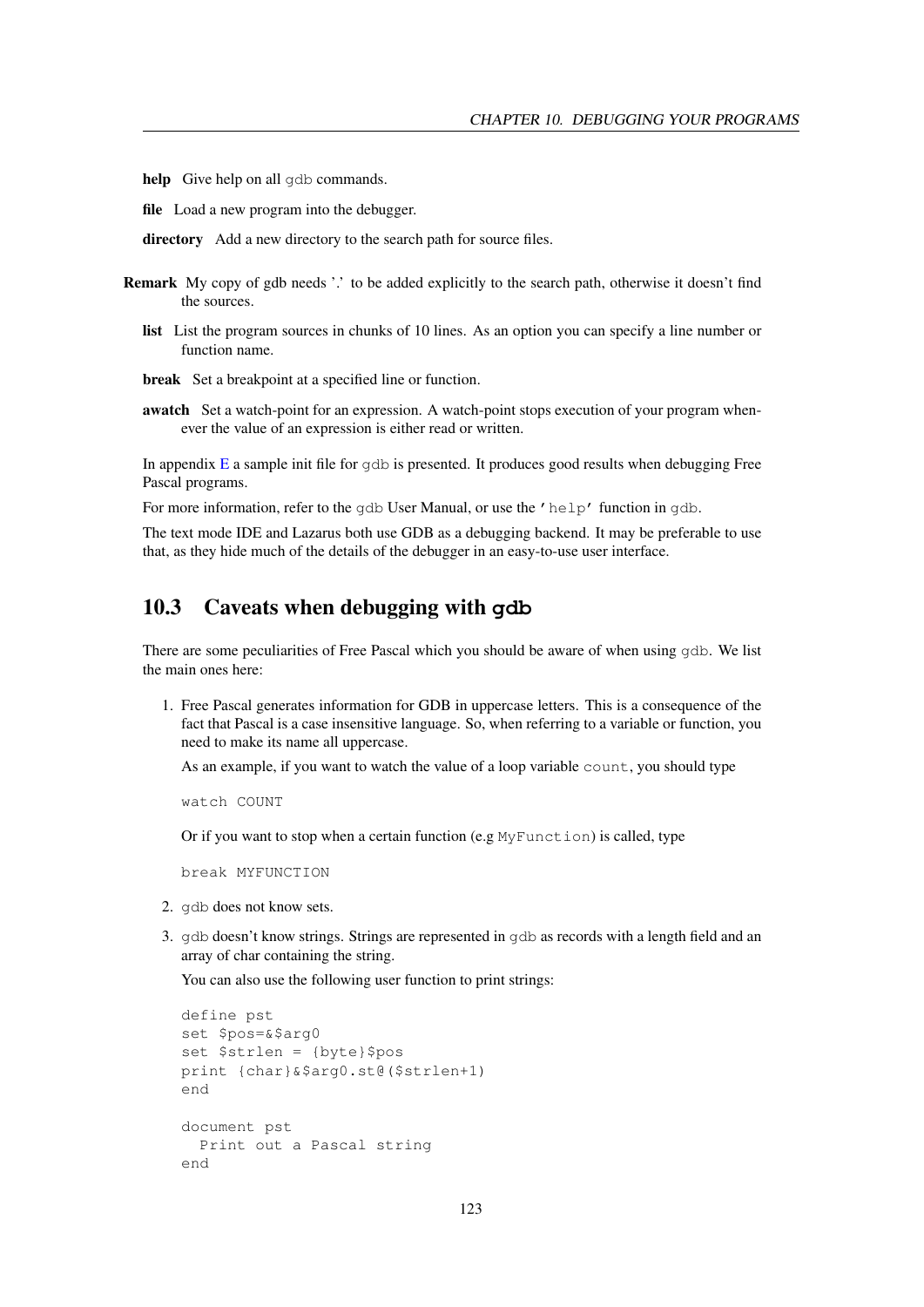If you insert it in your gdb.ini file, you can look at a string with this function. There is a sample gdb.ini in appendix [E.](#page-212-0)

4. Objects are difficult to handle, mainly because gdb is oriented towards C and C++. The workaround implemented in Free Pascal is that object methods are represented as functions, with an extra parameter this (all lowercase!). The name of this function is a concatenation of the object type and the function name, separated by two underscore characters.

For example, the method TPoint.Draw would be converted to TPOINT\_\_DRAW, and you could stop at it by using:

break TPOINT\_\_DRAW

5. Global overloaded functions confuse gdb because they have the same name. Thus you cannot set a breakpoint at an overloaded function, unless you know its line number, in which case you can set a breakpoint at the starting line number of the function.

# <span id="page-124-0"></span>10.4 Support for **gprof**, the GNU profiler

You can compile your programs with profiling support. For this, you just have to use the compiler switch  $-pq$ . The compiler will insert the necessary stuff for profiling.

When you have done this, you can run your program as you would normally run it:

yourexe

Where yourexe is the name of your executable.

When your program finishes, a file called gmon.out is generated. Then you can start the profiler to see the output. You can benefit from redirecting the output to a file, because it could be quite a lot:

gprof yourexe > profile.log

Hint: you can use the  $-f$  lat option to reduce the amount of output of gprof. It will then only output the information about the timings.

For more information on the GNU profiler gprof, see its manual.

# 10.5 Detecting heap memory leaks

Free Pascal has a built in mechanism to detect memory leaks. There is a plug-in unit for the memory manager that analyses the memory allocation/deallocation and prints a memory usage report after the program exits.

The unit that does this is called heaptrc. Do not include this unit in your uses clause directly. Instead, supply the  $-\text{gh}$  switch to the compiler, and it will include the unit automatically for you, in the correct place.

After the program exits, you will get a report looking like this:

```
Marked memory at 0040FA50 invalid
Wrong size : 128 allocated 64 freed
 0x00408708
 0x0040CB49
  0x0040C481
```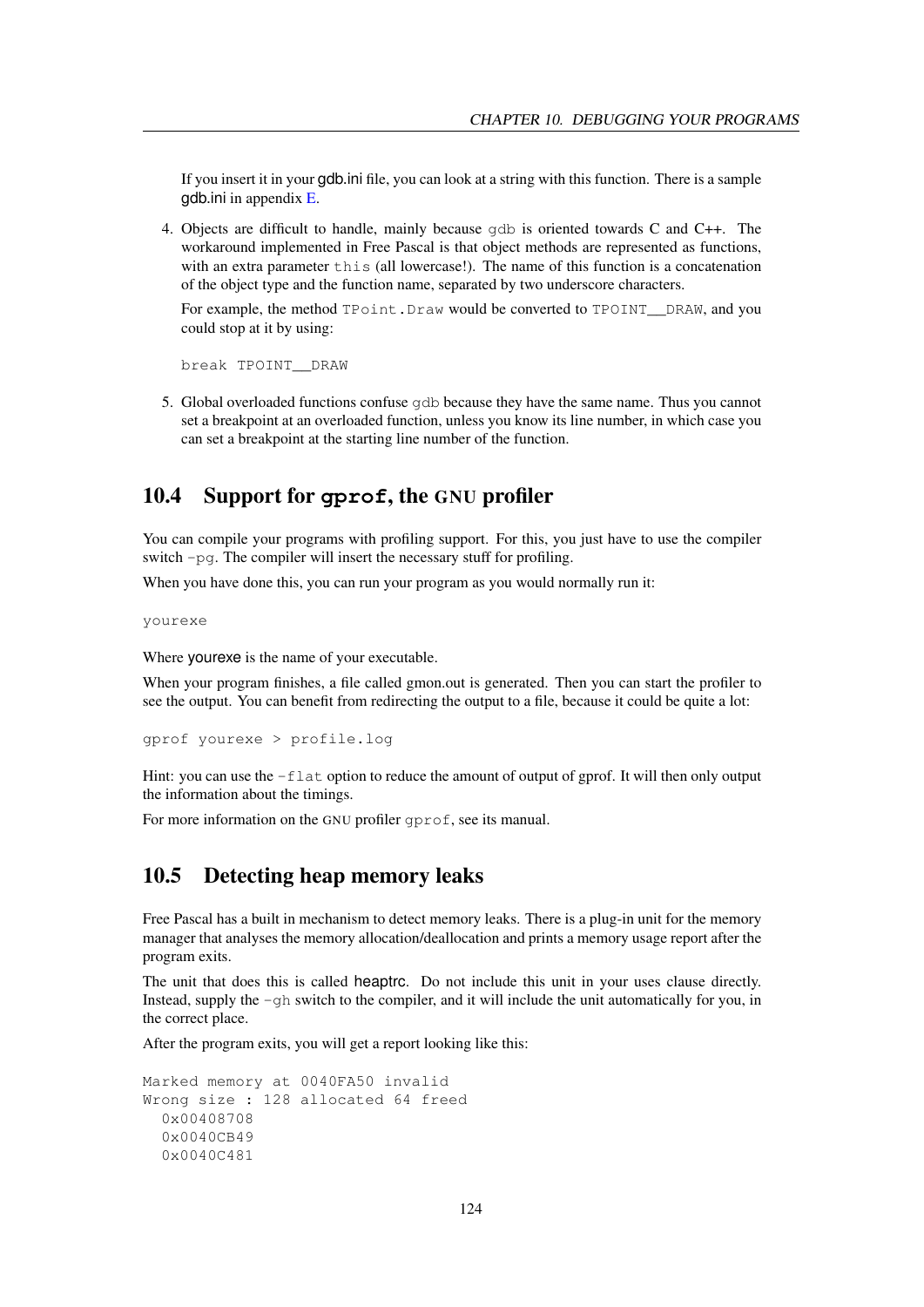```
Call trace for block 0x0040FA50 size 128
 0x0040CB3D
 0x0040C481
```
The output of the heaptrc unit is customizable by setting some variables. Output can also be customized using environment variables.

You can find more information about the usage of the heaptrc unit in the [Unit Reference.](../rtl/index.html)

# 10.6 Line numbers in run-time error backtraces

Normally, when a run-time error occurs, you are presented with a list of addresses that represent the call stack backtrace, i.e. the addresses of all procedures that were invoked when the run-time error occurred.

This list is not very informative, so there exists a unit that generates the file names and line numbers of the called procedures using the addresses of the stack backtrace. This unit is called lineinfo.

You can use this unit by giving the  $-g1$  option to the compiler. The unit will be automatically included. It is also possible to use the unit explicitly in your uses clause, but you must make sure that you compile your program with debug info.

Here is an example program:

```
program testline;
procedure generateerror255;
begin
  runerror(255);
end;
procedure generateanerror;
begin
  generateerror255;
end;
begin
  generateanerror;
end.
```
When compiled with  $-g\mathbf{1}$ , the following output is generated:

```
Runtime error 255 at 0x0040BDE5
 0x0040BDE5 GENERATEERROR255, line 6 of testline.pp
 0x0040BDF0 GENERATEANERROR, line 13 of testline.pp
 0x0040BE0C main, line 17 of testline.pp
 0x0040B7B1
```
This is more understandable than the normal message. Make sure that all units you use are compiled with debug info, because if they are not, no line number and filename can be found.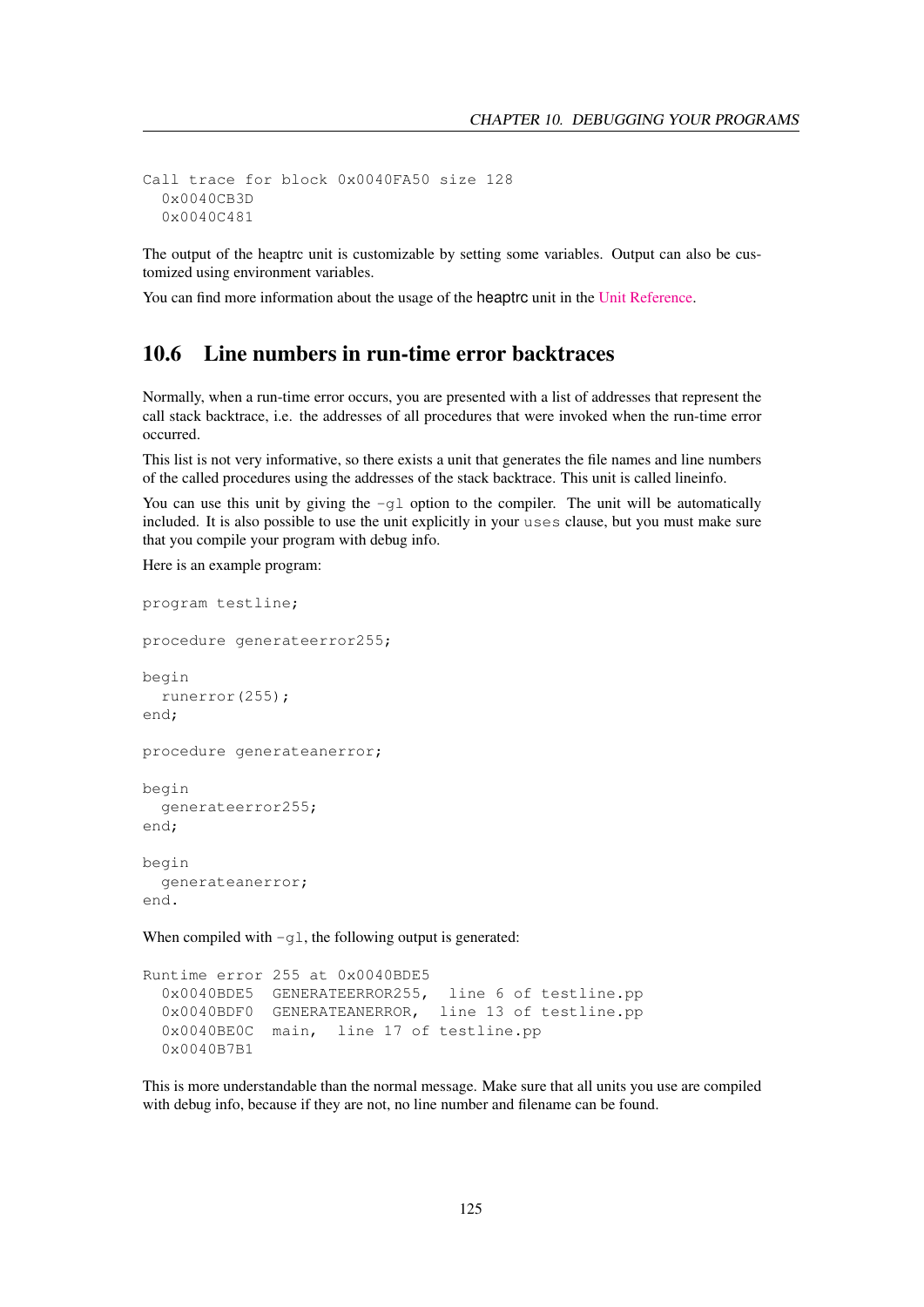# 10.7 Combining **heaptrc** and **lineinfo**

If you combine the lineinfo and the heaptrc information, then the output of the heaptrc unit will contain the names of the files and line numbers of the procedures that occur in the stack backtrace.

In such a case, the output will look something like this:

```
Marked memory at 00410DA0 invalid
Wrong size : 128 allocated 64 freed
  0x004094B8
  0x0040D8F9 main, line 25 of heapex.pp
  0x0040D231
Call trace for block 0x00410DA0 size 128
  0x0040D8ED main, line 23 of heapex.pp
  0x0040D231
```
If lines without filename / line number occur, this means there is a unit which has no debug info included (in the above case, the getmem call itself).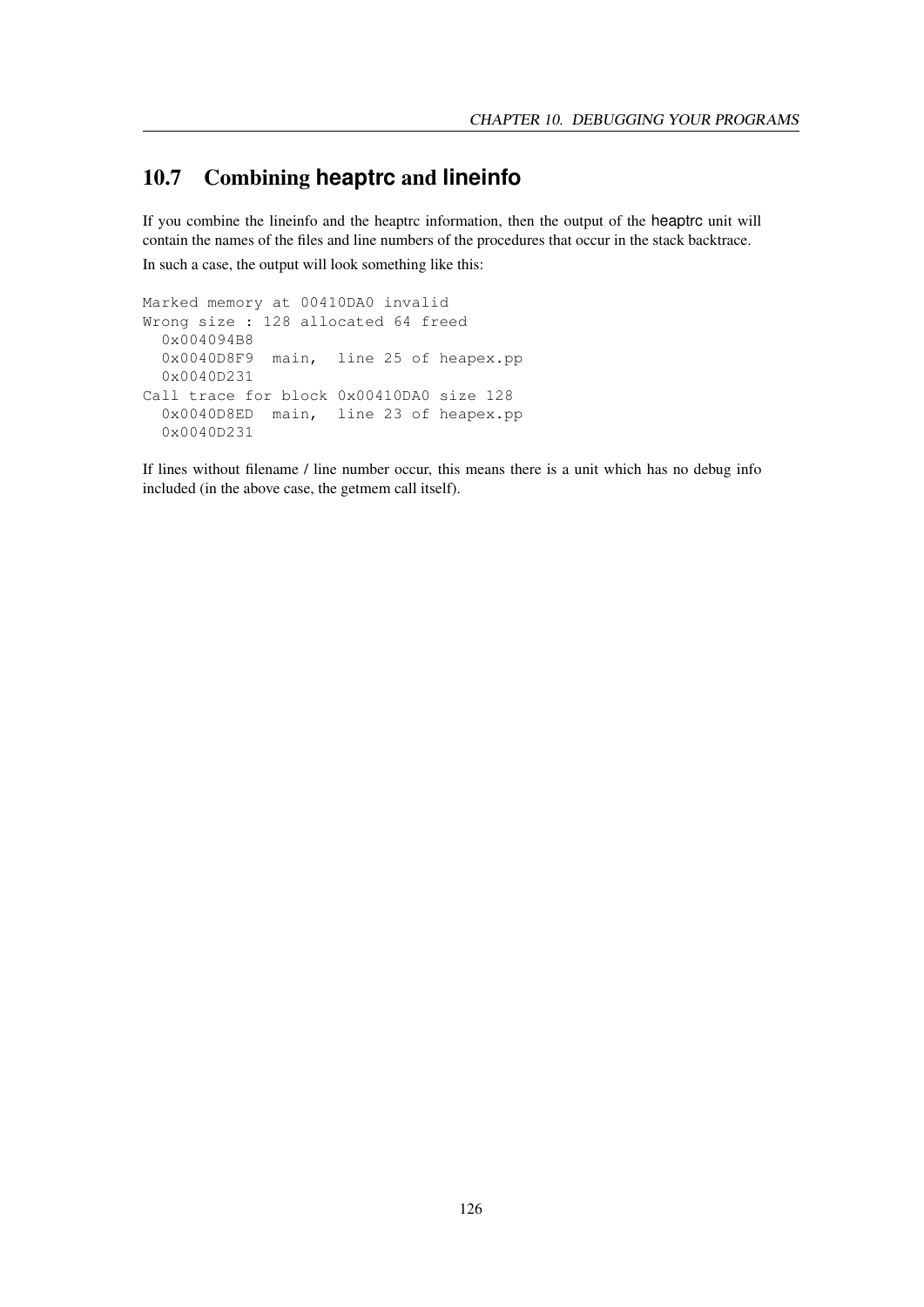# Appendix A

# Alphabetical listing of command line options

The following is an alphabetical listing of all command line options, as generated by the compiler:

```
Free Pascal Compiler version 3.3.1 [2020/02/05] for x86_64
Copyright (c) 1993-2020 by Florian Klaempfl and others
/home/michael/FPC/installed/3.3.1/ppcx64 [options] <inputfile> [options]
Put + after a boolean switch option to enable it, - to disable it.
 @<x> Read compiler options from <x> in addition to the default fpc.cfg
 -a The compiler does not delete the generated assembler file
     -a5 Don't generate Big Obj COFF files for GNU Binutils older than 2.25
     -al List sourcecode lines in assembler file
     -an List node info in assembler file (-dEXTDEBUG compiler)
     -ao Add an extra option to external assembler call (ignored for interna
     -ap Use pipes instead of creating temporary assembler files
     -ar List register allocation/release info in assembler file
     -at List temp allocation/release info in assembler file
 -A<x> Output format:
     -Adefault Use default assembler
     -Aas Assemble using GNU AS
     -Agas Assemble using GNU GAS
     -Agas-darwin Assemble darwin Mach-O64 using GNU GAS
     -Amasm Win64 object file using ml64 (Microsoft)
     -Apecoff PE-COFF (Win64) using internal writer
     -Aelf ELF (Linux-64bit) using internal writer
     -Ayasm - Assemble using Yasm (experimental)
     -Anasm Assemble using Nasm (experimental)
     -Anasmwin64 Assemble Win64 object file using Nasm (experimental)
     -Anasmelf Assemble Linux-64bit object file using Nasm (experimental)
     -Anasmdarwin Assemble darwin macho64 object file using Nasm (experimental)
 -b Generate browser info
     -bl Generate local symbol info
 -B Build all modules
 -C<x> Code generation options:
     -C3 Turn on ieee error checking for constants
     -Ca<x> Select ABI; see fpc -i or fpc -ia for possible values
     -Cb Generate code for a big-endian variant of the target architecture
     -Cc<x> Set default calling convention to <x>
```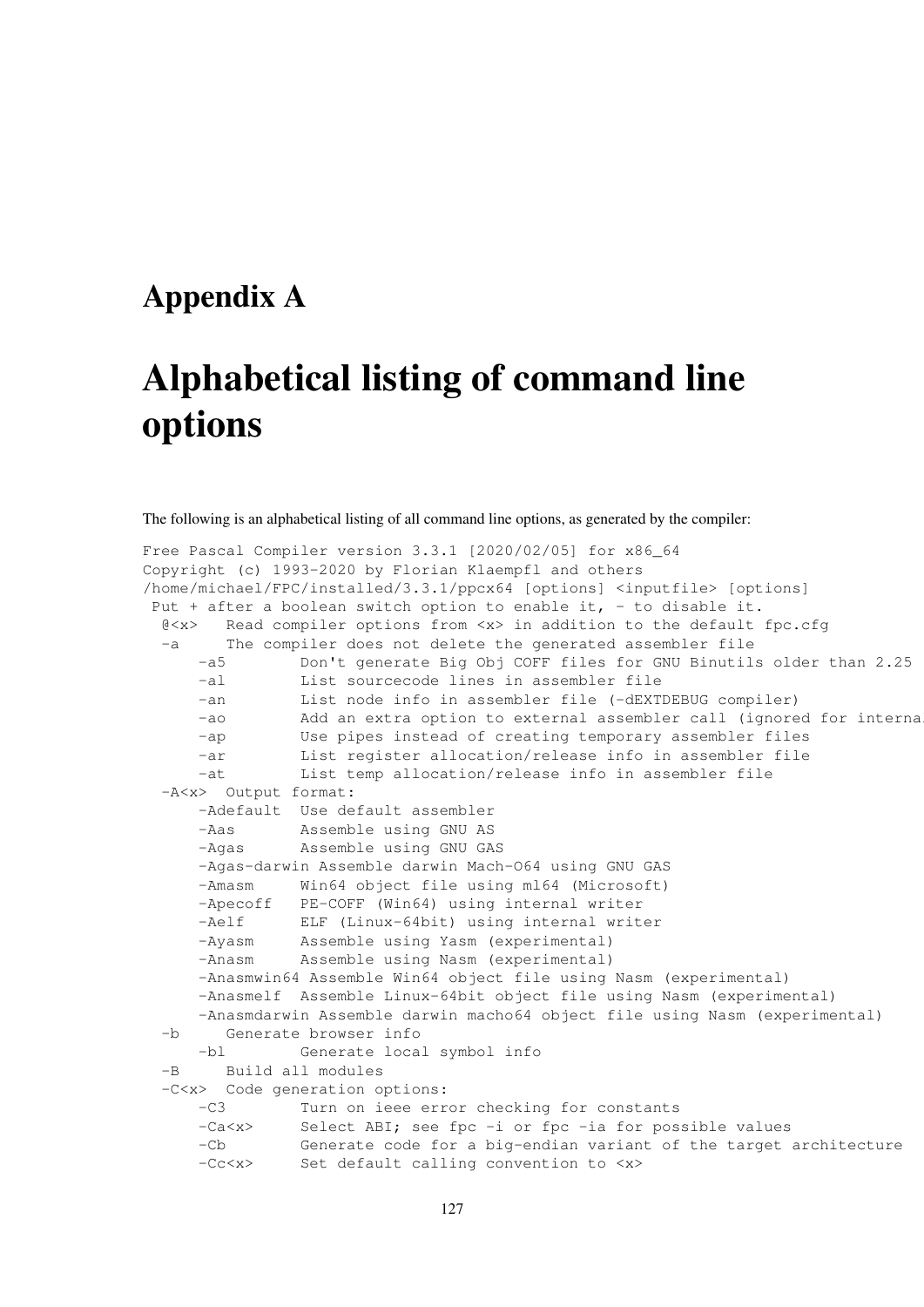```
-CD Create also dynamic library (not supported)
   -Ce Compilation with emulated floating point opcodes
   -CE Generate FPU code which can raise exceptions
   -cf < x Select fpu instruction set to use; see fpc -i or fpc -if for possib
   -CF<x> Minimal floating point constant precision (default, 32, 64)
   -Cg Generate PIC code
   -Ch\langle n\rangle (m] \langle n\rangle bytes min heap size (between 1023 and 67107840) and optionally
   -Ci IO-checking
   -Cn Omit linking stage
   -Co Check overflow of integer operations
   -CO Check for possible overflow of integer operations
   -Cp<x> Select instruction set; see fpc -i or fpc -ic for possible values
   -CP<x>=<y> packing settings
      -CPPACKSET=<y> <y> set allocation: 0, 1 or DEFAULT or NORMAL, 2, 4 and 8
      -CPPACKENUM=<y> <y> enum packing: 0, 1, 2 and 4 or DEFAULT or NORMAL
      -CPPACKRECORD=<y> <y> record packing: 0 or DEFAULT or NORMAL, 1, 2, 4, 8,
   -Cr Range checking
   -CR Verify object method call validity
   -Cs<n> Set stack checking size to <n>
   -Ct Stack checking (for testing only, see manual)
   -CT<x> Target-specific code generation options
      -CTcld Emit a CLD instruction before using the x86 str
   -CX Create also smartlinked library
-d<x> Defines the symbol <x>
-D Generate a DEF file
   -Dd<x> Set description to <x>
   -Dv<x> Set DLL version to <x>
-e<x> Set path to executable
-E Same as -Cn
-fPIC Same as -Cq
-F<x> Set file names and paths:
   -Fa<x>[,y] (for a program) load units <x> and [y] before uses is parsed
   -Fc<x> Set input codepage to <x>
   -FC<x> Set RC compiler binary name to <x>
   -Fd Disable the compiler's internal directory cache
   -FD<x> Set the directory where to search for compiler utilities
   -Fe<x> Redirect error output to <x>
   -Ff<x> Add <x> to framework path (Darwin only)
   -FE<x> Set exe/unit output path to <x>
   -Fi<x> Add <x> to include path
   -Fl<x> Add <x> to library path
   -FL<x> Use <x> as dynamic linker
   -Fm<x> Load unicode conversion table from <x>.txt in the compiler dir
   -FM<x> Set the directory where to search for unicode binary files
   -FN<x> Add <x> to list of default unit scopes (namespaces)
   -Fo<x> Add <x> to object path
   -Fr<x> Load error message file <x>
   -FR<x> Set resource (.res) linker to <x>
   -Fu<x> Add <x> to unit path
   -FU<x> Set unit output path to <x>, overrides -FE
   -FW<x> Store generated whole-program optimization feedback in <x>
   -Fw<x> Load previously stored whole-program optimization feedback from <x>
-g Generate debug information (default format for target)
   -gc Generate checks for pointers (experimental, only available on some
```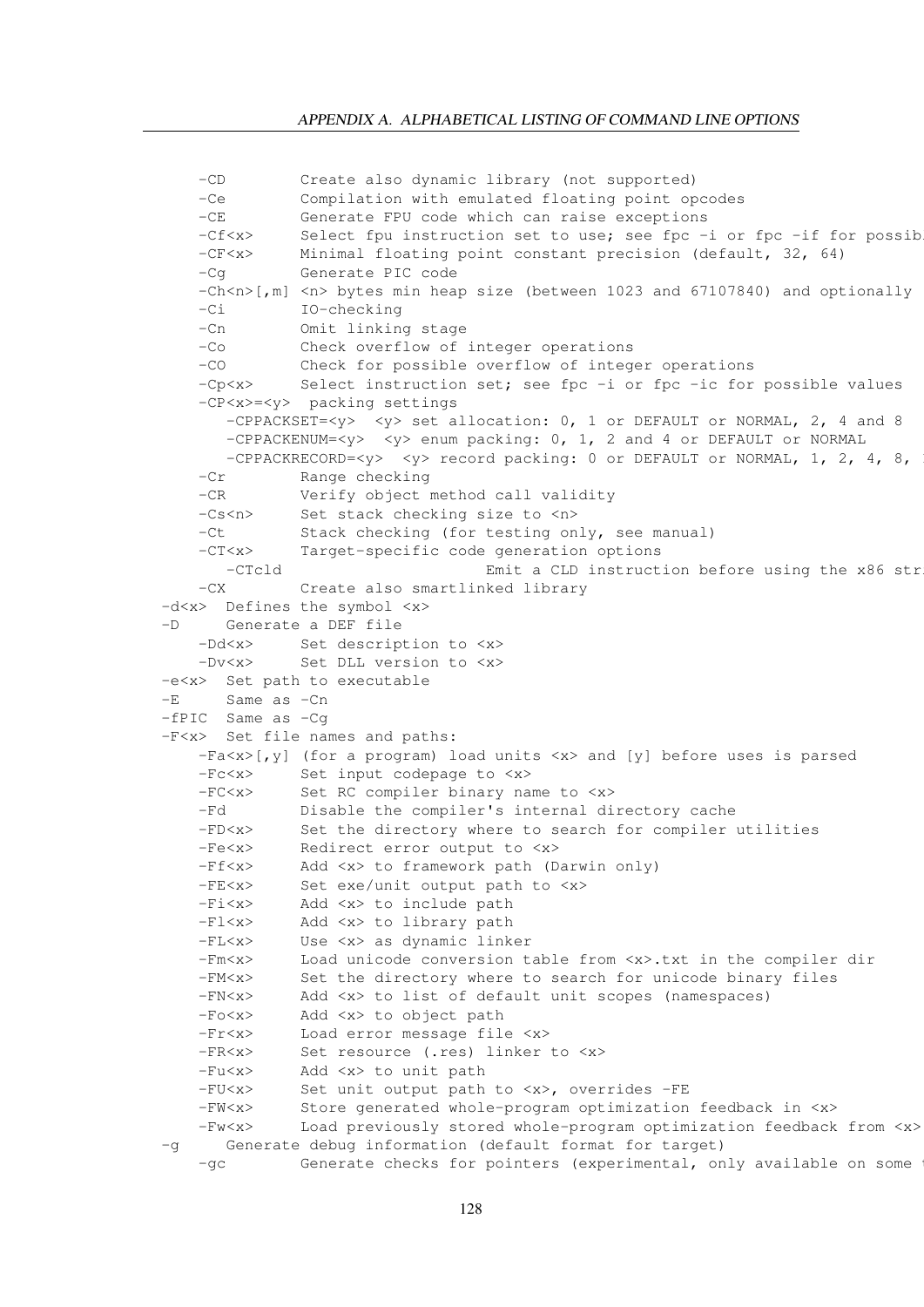```
-gh Use heaptrace unit (for memory leak/corruption debugging)
   -gl Use line info unit (show more info with backtraces)
   -gm Generate Microsoft CodeView debug information (experimental)
   -go<x> Set debug information options
      -godwarfsets Enable DWARF 'set' type debug information (breaks gdb < 6.5)
      -gostabsabsincludes Store absolute/full include file paths in Stabs
      -godwarfmethodclassprefix Prefix method names in DWARF with class name
      -godwarfcpp Simulate C++ debug information in DWARF
      -godwarfomflinnum Generate line number information in OMF LINNUM records i
   -qp Preserve case in stabs symbol names
   -gs Generate Stabs debug information
   -gt Trash local variables (to detect uninitialized uses; multiple 't' c
   -gv Generates programs traceable with Valgrind
   -gw Generate DWARFv2 debug information (same as -gw2)
   -gw2 Generate DWARFv2 debug information
   -gw3 Generate DWARFv3 debug information
   -gw4 Generate DWARFv4 debug information (experimental)
-i Information
   -iD Return compiler date
   -iSO Return compiler OS
   -iSP Return compiler host processor
   -iTO Return target OS
   -iTP Return target processor
   -iV Return short compiler version
   -iW Return full compiler version
   -ia Return list of supported ABI targets
   -ic Return list of supported CPU instruction sets
   -if Return list of supported FPU instruction sets
   -ii Return list of supported inline assembler modes
   -io Return list of supported optimizations
   -ir Return list of recognized compiler and RTL features
   -it Return list of supported targets
   -iu Return list of supported microcontroller types
   -iw Return list of supported whole program optimizations
-I<x> Add <x> to include path
-k<x> Pass <x> to the linker
-l Write logo
-M<x> Set language mode to <x> / enable modeswitch <x>
   -Mfpc Free Pascal dialect (default)
   -Mobjfpc FPC mode with Object Pascal support
   -Mdelphi Delphi 7 compatibility mode
   -Mtp TP/BP 7.0 compatibility mode
   -Mmacpas Macintosh Pascal dialects compatibility mode
   -Miso ISO 7185 mode
   -Mextendedpascal ISO 10206 mode
   -Mdelphiunicode Delphi 2009 and later compatibility mode
   Each mode (as listed above) enables its default set of modeswitches.
   Other modeswitches are disabled and need to be enabled one by another.
-M<x>- Disable modeswitch <x>
-n Do not read the default config files
-o<x> Change the name of the executable produced to <x>
-O<x> Optimizations:
   -O- Disable optimizations
   -O1 Level 1 optimizations (quick and debugger friendly)
```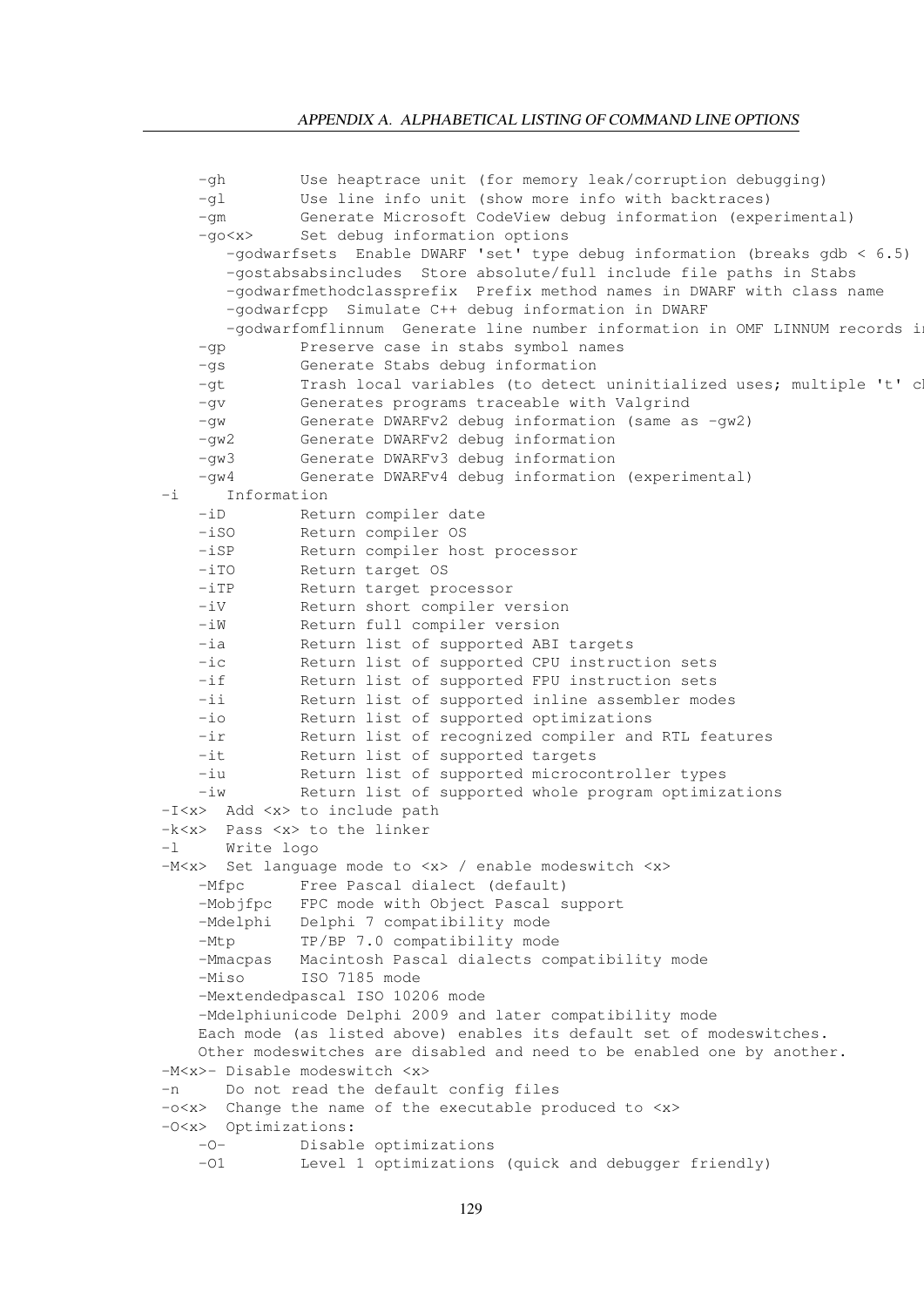```
-O2 Level 2 optimizations (-O1 + quick optimizations)
   -O3 Level 3 optimizations (-O2 + slow optimizations)
   -O4 Level 4 optimizations (-O3 + optimizations which might have unexpec
   -Oa<x>=<y> Set alignment
   -Oo[NO] <x> Enable or disable optimizations; see fpc -i or fpc -io for possible
   -Op <math>\times</math> Set target cpu for optimizing; see fpc -i or fpc -ic for possible v
   -OW<x Generate whole-program optimization feedback for optimization \langle x \rangle;
   -0w < x> Perform whole-program optimization \langle x \rangle; see fpc -i or fpc -iw for p
   -Os Optimize for size rather than speed
-pg Generate profile code for gprof (defines FPC_PROFILE)
-R<x> Assembler reading style:
   -Rdefault Use default assembler for target
   -Ratt Read AT&T style assembler
   -Rintel Read Intel style assembler
-S<x> Syntax options:
   -S2 Same as -Mobjfpc
   -Sc Support operators like C (*=,-+=-,-) and -=)-Sa Turn on assertions
   -Sd Same as -Mdelphi
   -Se<x> Error options. <x> is a combination of the following:
      <n> : Compiler halts after the <n> errors (default is 1)
      w : Compiler also halts after warnings
      n : Compiler also halts after notes
      h : Compiler also halts after hints
   -Sf Enable certain features in compiler and RTL; see fpc -i or fpc -ir
   -Sg Enable LABEL and GOTO (default in -Mtp and -Mdelphi)
   -Sh Use reference counted strings (ansistring by default) instead of sh
   -Si Turn on inlining of procedures/functions declared as "inline"
   -Sj Allows typed constants to be writeable (default in all modes)
   -Sk Load fpcylix unit
   -SI<x> Set interface style to <x>
      -SIcom COM compatible interface (default)
      -SIcorba CORBA compatible interface
   -Sm Support macros like C (global)
   -So Same as -Mtp
   -Sr Transparent file names in ISO mode
   -Ss Constructor name must be init (destructor must be done)
   -Sv Support vector processing (use CPU vector extensions if available)
   -Sx Enable exception keywords (default in Delphi/ObjFPC modes)
   -Sy . @<pointer> returns a typed pointer, same as $T+
-s Do not call assembler and linker
   -sh Generate script to link on host
   -st Generate script to link on target
   -sr Skip register allocation phase (use with -alr)
-T<x> Target operating system:
   -Taros AROS
   -Tdarwin Darwin/Mac OS X
   -Tdragonfly DragonFly BSD
   -Tembedded Embedded
   -Tfreebsd FreeBSD
   -Tiphonesim iPhoneSimulator
   -Tlinux Linux
   -Tnetbsd NetBSD
   -Topenbsd OpenBSD
```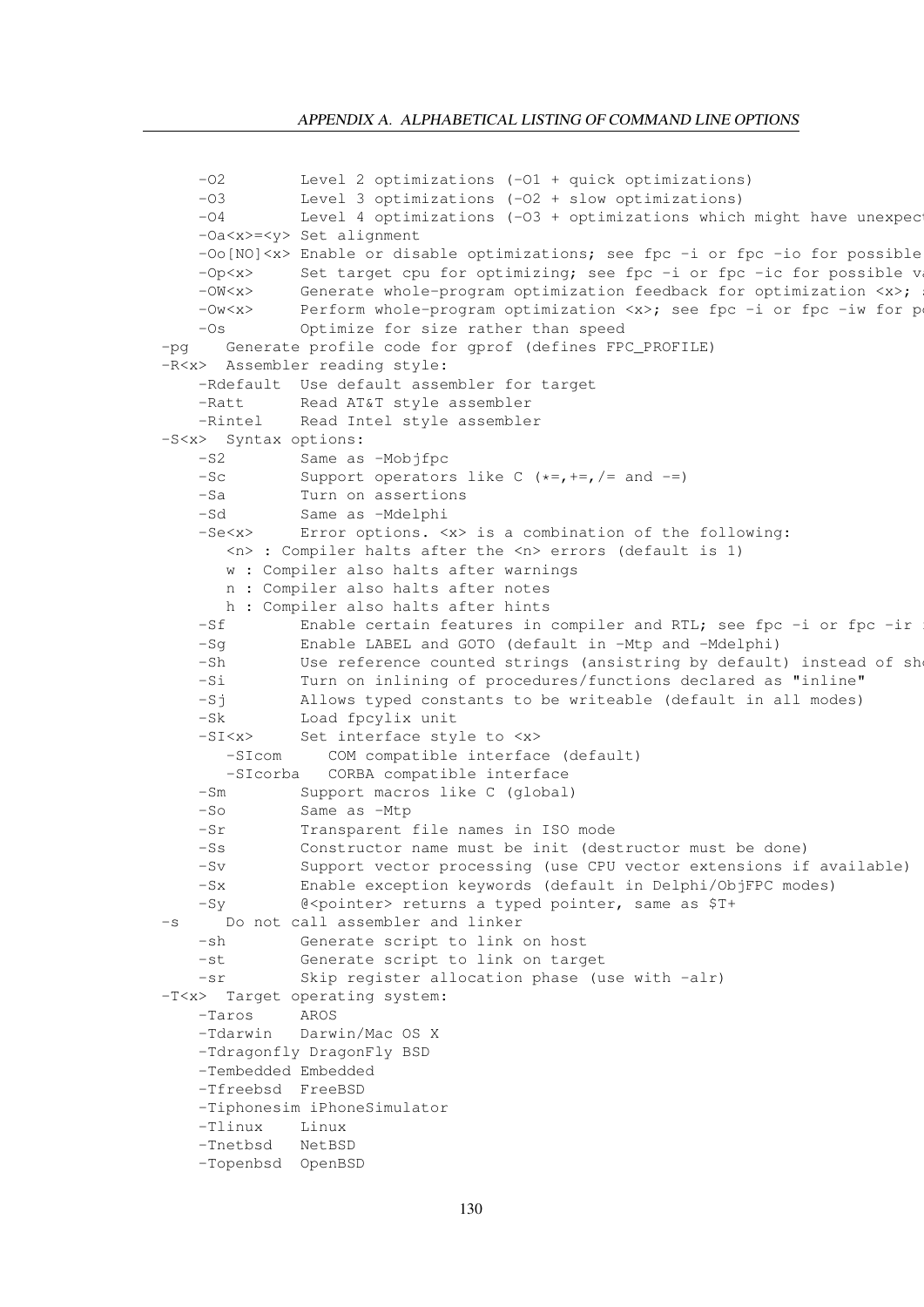```
-Tsolaris Solaris
   -Twin64 Win64 (64 bit Windows systems)
-u<x> Undefines the symbol <x>
-U Unit options:
   -Un Do not check where the unit name matches the file name
   -Ur Generate release unit files (never automatically recompiled)
   -Us Compile a system unit
-v<x> Be verbose. <x> is a combination of the following letters:
   e : Show errors (default) 0 : Show nothing (except errors)<br>w : Show warnings u : Show unit info
   w : Show warnings
   n : Show notes t : Show tried/used files
   h : Show hints c : Show conditionals
    i : Show general info d : Show debug info
    l : Show linenumbers r : Rhide/GCC compatibility mode
    s : Show time stamps q : Show message numbers
    a : Show everything x : Show info about invoked tools
   b : Write file names messages  p : Write tree.log with parse tree
       with full path v : Write fpcdebug.txt with
    z : Write output to stderr lots of debugging info
   m \langle x \rangle, \langle y \rangle : Do not show messages numbered \langle x \rangle and \langle y \rangle-W<x> Target-specific options (targets)
   -WA Specify native type application (Windows)
   -Wb Create a bundle instead of a library (Darwin)
   -WB Create a relocatable image (Windows)
   -WB<x> Set image base to <x> (Windows)
   -WC Specify console type application (Windows)
   -WD Use DEFFILE to export functions of DLL or EXE (Windows)
   -We Use external resources (Darwin)
   -WG Specify graphic type application (Windows)
   -Wi Use internal resources (Darwin)
   -WI Turn on/off the usage of import sections (Windows)
   -WM<x> Minimum Mac OS X deployment version: 10.4, 10.5.1, ... (Darwin)
   -WN Do not generate relocation code, needed for debugging (Windows)
   -WP<x> Minimum iOS deployment version: 8.0, 8.0.2, ... (iphonesim)
   -WR Generate relocation code (Windows)
   -WX Enable executable stack (Linux)
-X Executable options:
   -X9 Generate linkerscript for GNU Binutils 1d older than version 2.19.1
   -Xc Pass --shared/-dynamic to the linker (BeOS, Darwin, FreeBSD, Linux)
   -Xd Do not search default library path (sometimes required for cross-compiled \frac{1}{\sqrt{2}}-Xe Use external linker
   -Xf Substitute pthread library name for linking (BSD)
   -Xq Create debuginfo in a separate file and add a debuglink section to
   -XD Try to link units dynamically (defines FPC_LINK_DYNAMIC)
   -Xi Use internal linker
   -XLA Define library substitutions for linking
   -XLO Define order of library linking
   -XLD Exclude default order of standard libraries
   -Xm Generate link map
   -XM<x> Set the name of the 'main' program routine (default is 'main')
   -Xn Use target system native linker instead of GNU ld (Solaris, AIX)
   -XP<x> Prepend the binutils names with the prefix <x>
   -Xr < x> Set the linker's rlink-path to <x> (needed for cross compile, see the Dinamanus) (BeOS)
   -XR<x> Prepend <x> to all linker search paths (BeOS, Darwin, FreeBSD, Linu
```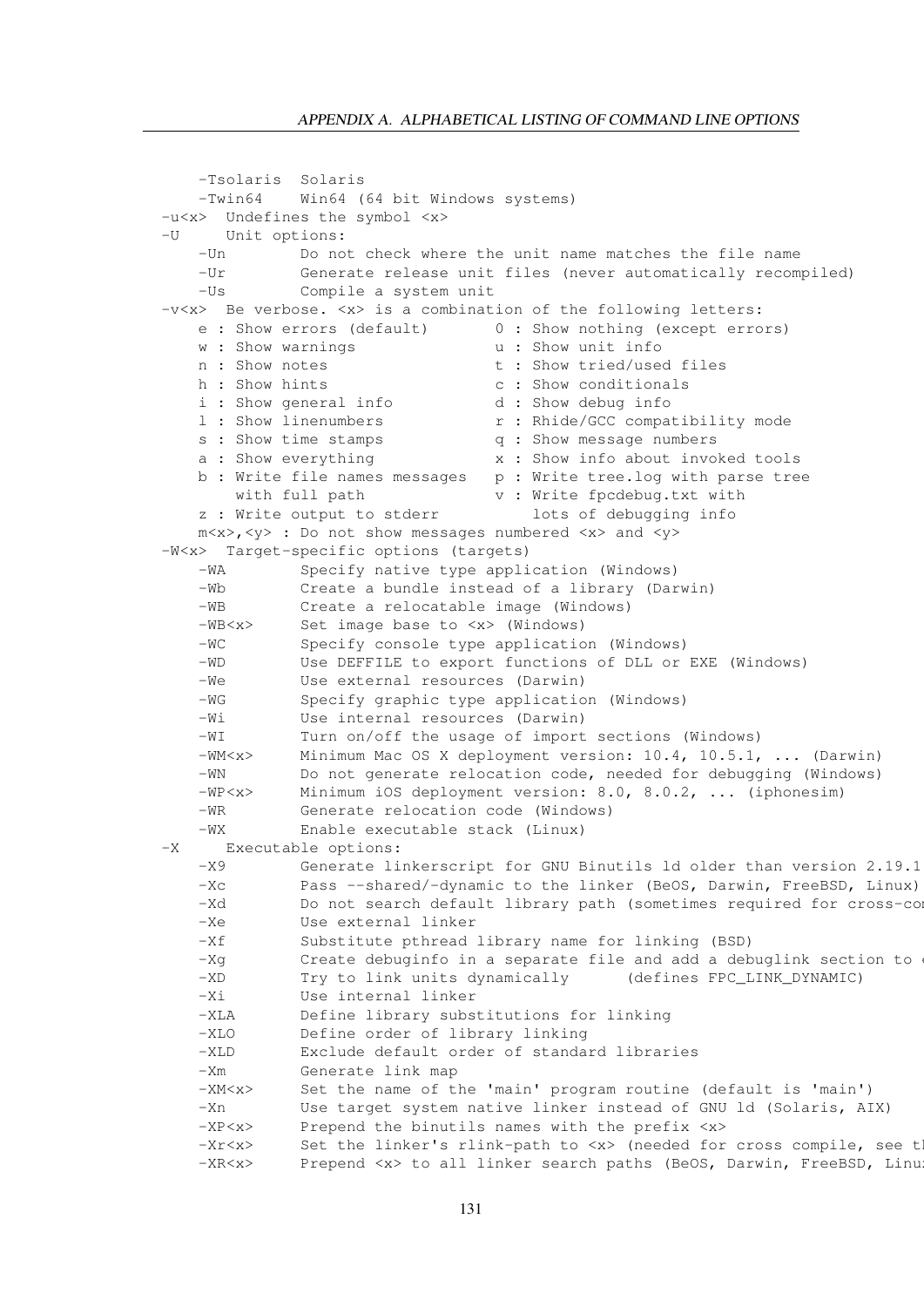| -Xs  |  |  | Strip all symbols from executable |  |  |
|------|--|--|-----------------------------------|--|--|
| ____ |  |  |                                   |  |  |

- -XS Try to link units statically (default, defines FPC\_LINK\_STATIC) -Xt Link with static libraries (-static is passed to linker)
- -Xv Generate table for Virtual Entry calls
- 
- -XV Use VLink as external linker (default on Amiga, MorphOS) -XX Try to smartlink units (defines FPC\_LINK\_SMART)
- -? Show this help
- -h Shows this help without waiting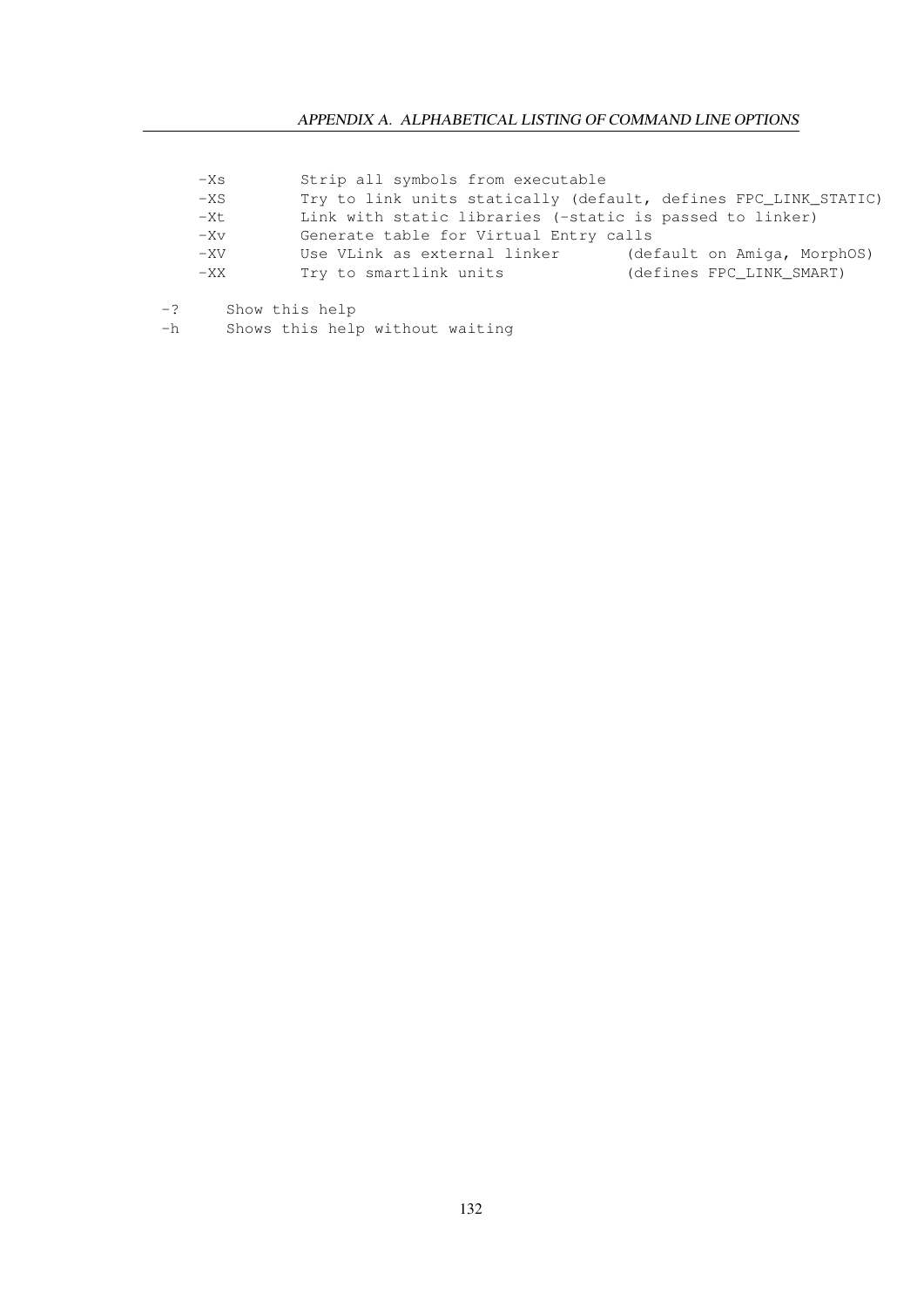# Appendix B

# Alphabetical list of reserved words

absolute abstract and array as asm assembler begin break case cdecl class const constructor continue cppclass deprecated destructor div do downto else end except exit export exports external experimental fail false

far file finally for forward function goto if implementation in index inherited initialization inline interface interrupt is label library mod name near nil not object of on operator or otherwise

packed

popstack private procedure program property protected public raise record reintroduce repeat self set shl shr stdcall string then to true try type unimplemented unit until uses var virtual while with xor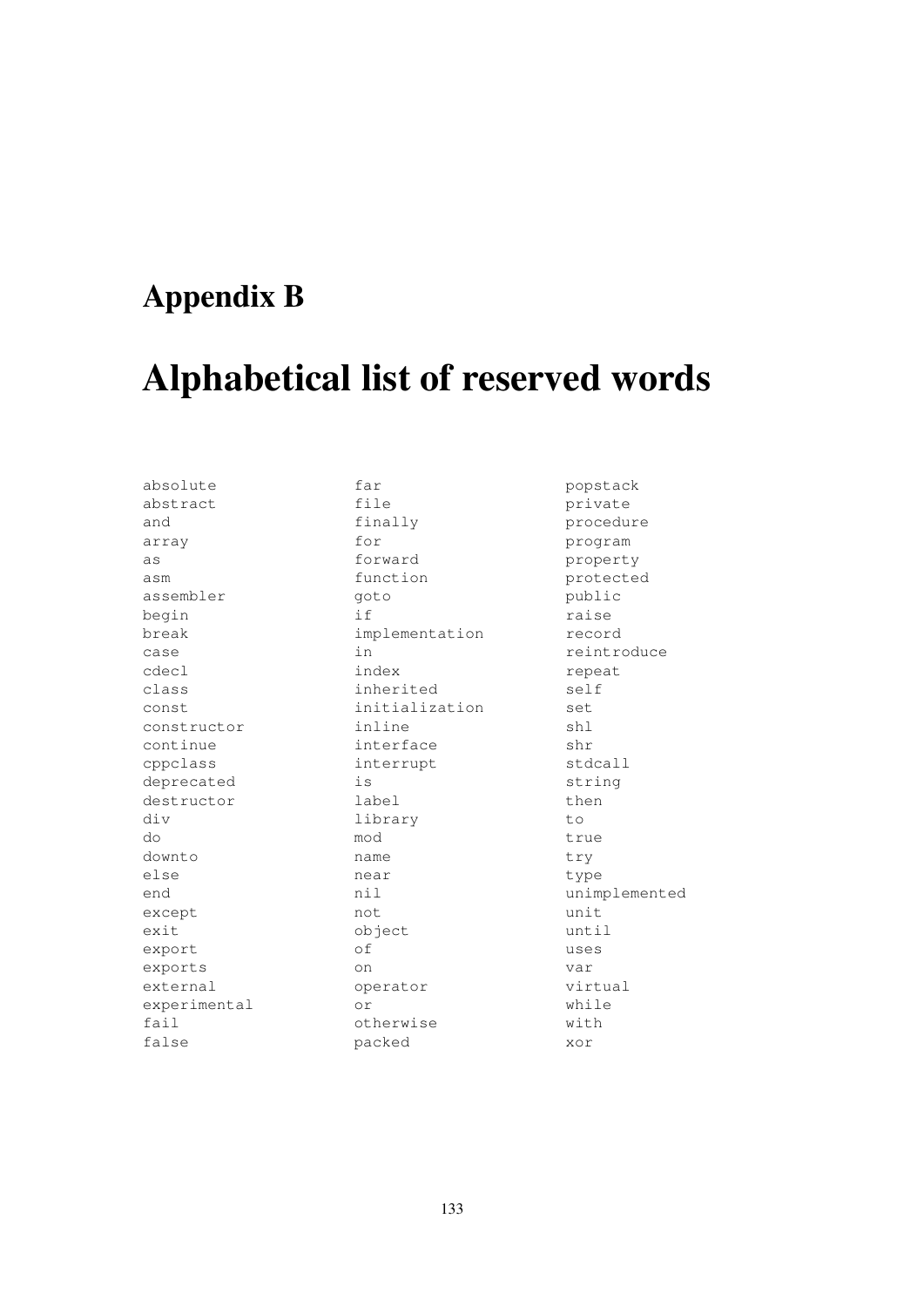# Appendix C

# Compiler messages

This appendix is meant to list all the compiler messages. The list of messages is generated from he compiler source itself, and should be fairly complete. At this point, only assembler errors are not in the list.

For an explanation of how to control the messages, section [5.1.2,](#page-25-0) page [25.](#page-25-0)

# C.1 General compiler messages

This section gives the compiler messages which are not fatal, but which display useful information. The number of such messages can be controlled with the various verbosity level  $-v$  switches.

#### Compiler: arg1

When the  $-vt$  switch is used, this line tells you what compiler is used.

#### Compiler OS: arg1

When the  $-vd$  switch is used, this line tells you what the source operating system is.

#### Info: Target OS: arg1

When the  $-vd$  switch is used, this line tells you what the target operating system is.

### Using executable path: arg1

When the  $-vt$  switch is used, this line tells you where the compiler looks for its binaries.

#### Using unit path: arg1

When the  $-vt$  switch is used, this line tells you where the compiler looks for compiled units. You can set this path with the  $-Fu$  option.

### Using include path: arg1

When the  $-vt$  switch is used, this line tells you where the compiler looks for its include files (files used in  $\{\xi I \quad XXX\}$  statements). You can set this path with the  $-Fi$  option.

#### Using library path: arg1

When the  $-vt$  switch is used, this line tells you where the compiler looks for the libraries. You can set this path with the  $-Fl$  option.

#### Using object path: arg1

When the  $-vt$  switch is used, this line tells you where the compiler looks for object files you link in (files used in  $\{\xi L \times XX\}$  statements). You can set this path with the -Fo option.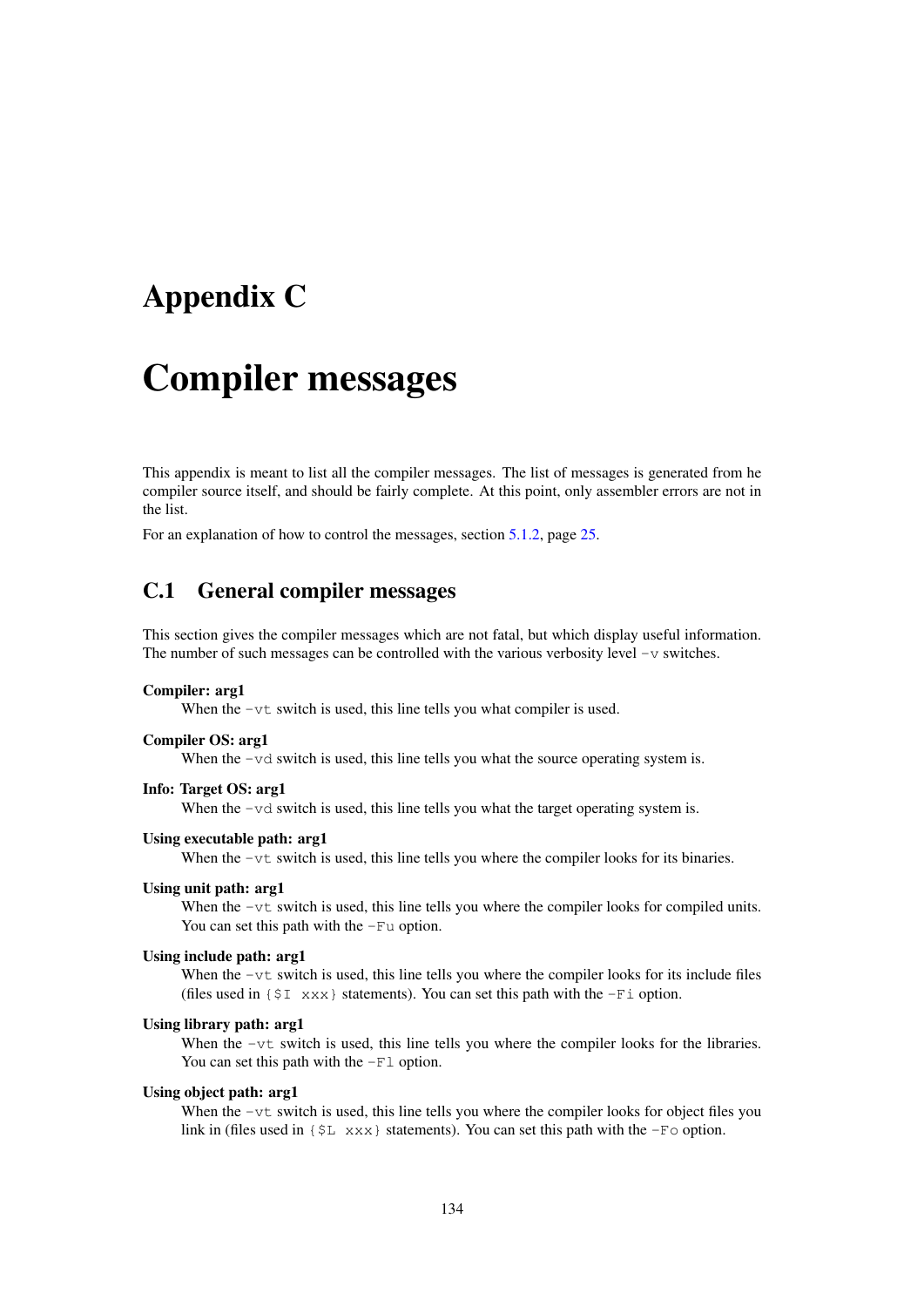#### Info: arg1 lines compiled, arg2 secarg3

When the  $-vi$  switch is used, the compiler reports the number of lines compiled, and the time it took to compile them (real time, not program time).

#### Fatal: No memory left

The compiler doesn't have enough memory to compile your program. There are several remedies for this:

- If you're using the build option of the compiler, try compiling the different units manually.
- If you're compiling a huge program, split it up into units, and compile these separately.
- If the previous two don't work, recompile the compiler with a bigger heap. (You can use the  $-$ Ch option for this,  $-$ Ch (see page  $28$ ).)

#### Info: Writing Resource String Table file: arg1

This message is shown when the compiler writes the Resource String Table file containing all the resource strings for a program.

#### Error: Writing Resource String Table file: arg1

This message is shown when the compiler encounters an error when writing the Resource String Table file.

## Info: Fatal:

Prefix for Fatal Errors.

#### Info: Error:

Prefix for Errors.

#### Info: Warning:

Prefix for Warnings.

#### Info: Note:

Prefix for Notes.

## Info: Hint:

Prefix for Hints.

### Error: Path "arg1" does not exist

The specified path does not exist.

#### Fatal: Compilation aborted

Compilation was aborted.

#### bytes code

The size of the generated executable code, in bytes.

#### bytes data

The size of the generated program data, in bytes.

#### Info: arg1 warning(s) issued

Total number of warnings issued during compilation.

#### Info: arg1 hint(s) issued

Total number of hints issued during compilation.

#### Info: arg1 note(s) issued

Total number of notes issued during compilation.

#### Fatal: I/O error: arg1

During compilation an I/O error happened which allows no further compilation.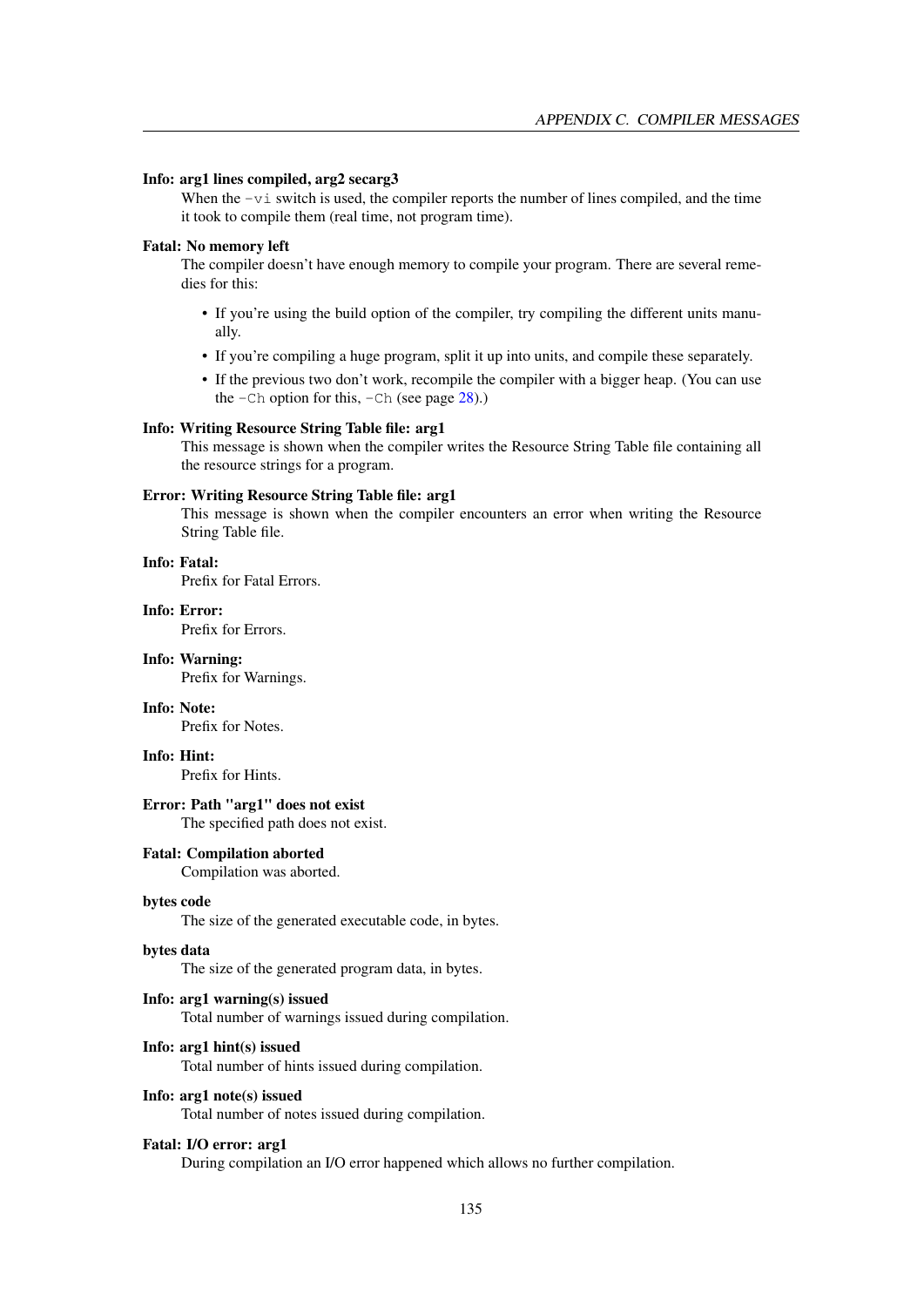#### Fatal: Operating system error: arg1

During compilation an operating system error happened which allows no further compilation.

## Error: Compilation raised exception internally

Compilation was aborted, due to an exception generation.

#### Using unit scope: arg1

When the  $-vt$  switch is used, this line tells you what unit scopes (namespaces) the compiler is using when looking up units. You can add a unit scope with the -FN option.

# C.2 Scanner messages.

This section lists the messages that the scanner emits. The scanner takes care of the lexical structure of the pascal file, i.e. it tries to find reserved words, strings, etc. It also takes care of directives and conditional compilation handling.

#### Fatal: Unexpected end of file

This typically happens in one of the following cases:

- The source file ends before the final end. statement. This happens mostly when the begin and end statements are not balanced;
- An include file ends in the middle of a statement.
- A comment was not closed.

#### Fatal: String exceeds line

There is a missing closing ' in a string, so it occupies multiple lines.

#### Fatal: illegal character "arg1" (arg2)

An illegal character was encountered in the input file.

#### Fatal: Syntax error, "arg1" expected but "arg2" found

This indicates that the compiler expected a different token than the one you typed. It can occur almost anywhere it is possible to make an error against the Pascal language.

#### Start reading includefile arg1

When you provide the  $-vt$  switch, the compiler tells you when it starts reading an included file.

#### Warning: Comment level arg1 found

When the  $-vw$  switch is used, then the compiler warns you if it finds nested comments. Nested comments are not allowed in Turbo Pascal and Delphi, and can be a possible source of errors.

#### Note: Ignored compiler switch "arg1"

With  $-\nu n$  on, the compiler warns if it ignores a switch.

## Warning: Illegal compiler switch "arg1"

You included a compiler switch (i.e.  $\{\hat{S} \ldots\}$ ) which the compiler does not recognise.

#### Warning: Misplaced global compiler switch, ignored

The compiler switch is misplaced. It must be located at the start of the compilation unit, before the uses clause or any declaration.

#### Error: Illegal char constant

This happens when you specify a character with its ASCII code, as in #96, but the number is either illegal, or out of range.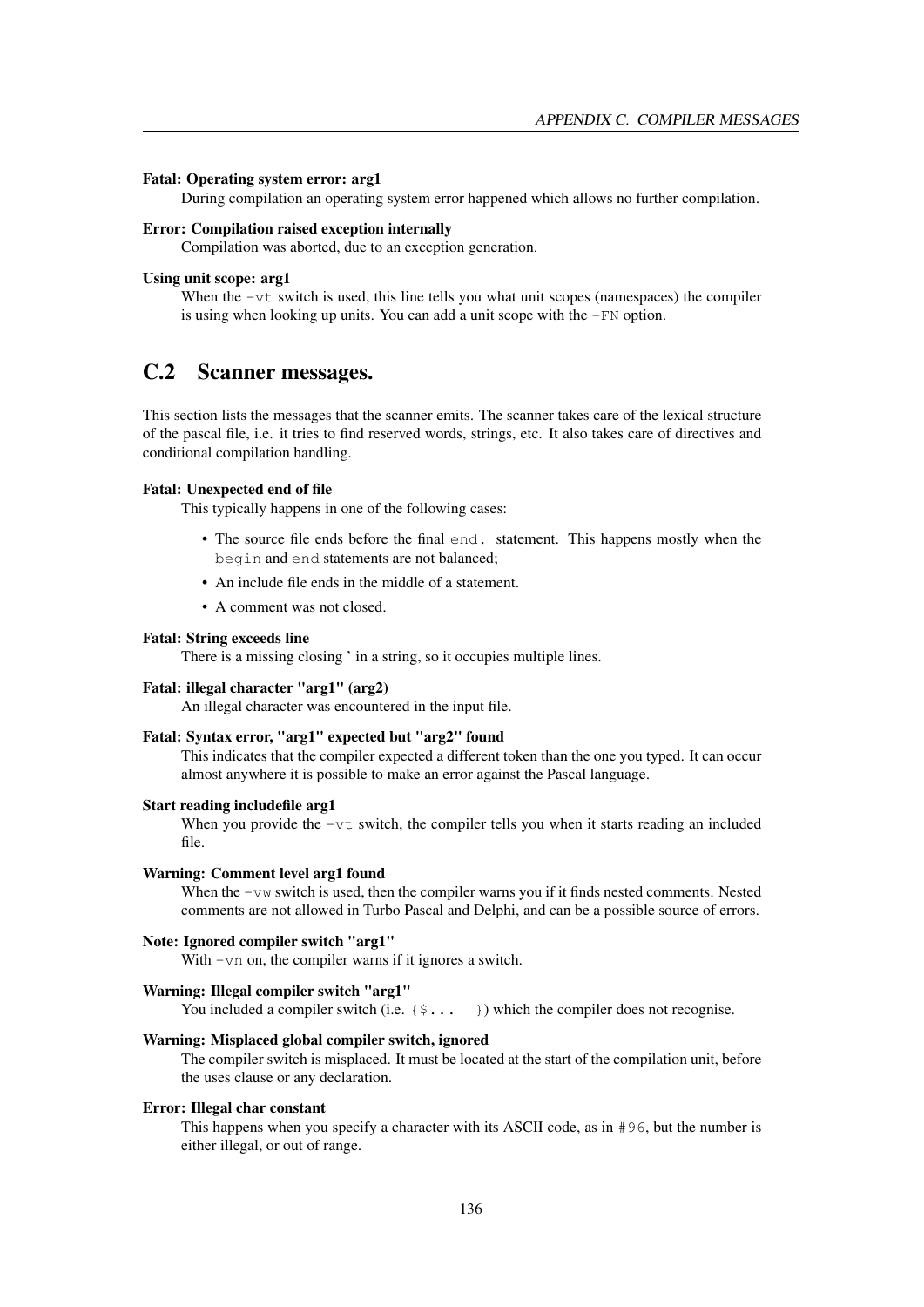#### Fatal: Cannot open file "arg1"

Free Pascal cannot find the program or unit source file you specified on the command line.

## Fatal: Cannot open include file "arg1"

Free Pascal cannot find the source file you specified in a { $$include$  ..} statement.

#### Error: Illegal record alignment specifier "arg1"

You are specifying {\$PACKRECORDS n} or {\$ALIGN n} with an illegal value for n. For \$PACKRECORDS valid alignments are 1, 2, 4, 8, 16, 32, C, NORMAL, DEFAULT, and for \$ALIGN valid alignments are 1, 2, 4, 8, 16, 32, ON, OFF. Under mode MacPas \$ALIGN also supports MAC68K, POWER and RESET.

#### Error: Illegal enum minimum-size specifier "arg1"

You are specifying the  $\{\$PACKENUM\ n\}$  with an illegal value for n. Only 1,2,4, NORMAL or DEFAULT is valid here.

#### Error: \$ENDIF expected for arg1 arg2 defined in arg3 line arg4

Your conditional compilation statements are unbalanced.

## Error: Syntax error while parsing a conditional compiling expression

There is an error in the expression following the  $\{\frac{\xi}{\xi}f \dots\}$ ,  $\{\frac{\xi}{\xi}f\in\}$  or  $\{\frac{\xi}{\xi}f\in\}$  compiler directives.

#### Error: Evaluating a conditional compiling expression

There is an error in the expression following the  $\{\sin f, \dots\}$ , if corsetc compiler directives.

## Warning: Macro contents are limited to 255 characters in length

The contents of macros cannot be longer than 255 characters.

#### Error: ENDIF without IF(N)DEF

Your {\$IFDEF . . } and {\$ENDIF} statements are not balanced.

#### Fatal: User defined: arg1

A user defined fatal error occurred. See also the [Programmer's Guide.](../prog/prog.html)

#### Error: User defined: arg1

A user defined error occurred. See also the [Programmer's Guide.](../prog/prog.html)

#### Warning: User defined: arg1

A user defined warning occurred. See also the [Programmer's Guide.](../prog/prog.html)

# Note: User defined: arg1

A user defined note was encountered. See also the [Programmer's Guide.](../prog/prog.html)

#### Hint: User defined: arg1

A user defined hint was encountered. See also the [Programmer's Guide.](../prog/prog.html)

#### Info: User defined: arg1

User defined information was encountered. See also the [Programmer's Guide.](../prog/prog.html)

#### Error: Keyword redefined as macro has no effect

You cannot redefine keywords with macros.

# Fatal: Macro buffer overflow while reading or expanding a macro

Your macro or its result was too long for the compiler.

#### Warning: Expanding of macros exceeds a depth of 16.

When expanding a macro, macros have been nested to a level of 16. The compiler will expand no further, since this may be a sign that recursion is used.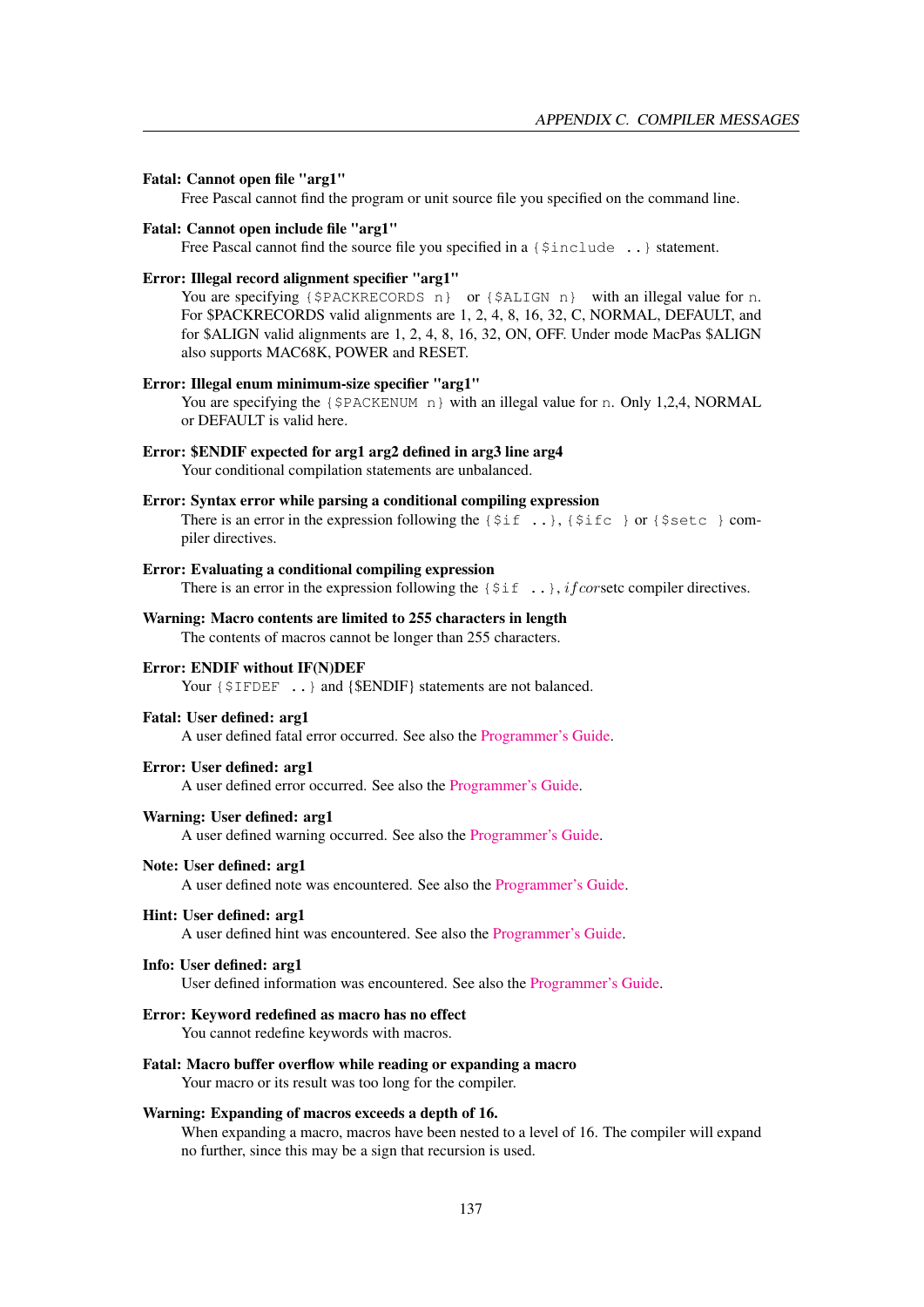## Warning: compiler switches are not supported in // styled comments

Compiler switches should be in normal Pascal style comments.

# Handling switch "arg1"

When you set debugging info on  $(-\nu d)$  the compiler tells you when it is evaluating conditional compile statements.

## ENDIF arg1 found

When you turn on conditional messages  $(-\nu c)$ , the compiler tells you where it encounters conditional statements.

#### IFDEF arg1 found, arg2

When you turn on conditional messages  $(-\nu c)$ , the compiler tells you where it encounters conditional statements.

## IFOPT arg1 found, arg2

When you turn on conditional messages  $(-\nu c)$ , the compiler tells you where it encounters conditional statements.

## IF arg1 found, arg2

When you turn on conditional messages  $(-\nu c)$ , the compiler tells you where it encounters conditional statements.

#### IFNDEF arg1 found, arg2

When you turn on conditional messages  $(-\nu c)$ , the compiler tells you where it encounters conditional statements.

## ELSE arg1 found, arg2

When you turn on conditional messages  $(-\nu c)$ , the compiler tells you where it encounters conditional statements.

## Skipping until...

When you turn on conditional messages  $(-\nu c)$ , the compiler tells you where it encounters conditional statements, and whether it is skipping or compiling parts.

## Info: Press <return> to continue

When the  $-vi$  switch is used, the compiler stops compilation and waits for the Enter key to be pressed when it encounters a {\$STOP} directive.

## Warning: Unsupported switch "arg1"

When warnings are turned on  $(-vw)$ , the compiler warns you about unsupported switches. This means that the switch is used in Delphi or Turbo Pascal, but not in Free Pascal.

#### Warning: Illegal compiler directive "arg1"

When warnings are turned on  $(-vw)$ , the compiler warns you about unrecognised switches. For a list of recognised switches, see the [Programmer's Guide.](../prog/prog.html)

### Back in arg1

When you use the  $-vt$  switch, the compiler tells you when it has finished reading an include file.

#### Warning: Unsupported application type: "arg1"

You get this warning if you specify an unknown application type with the directive {  $$APPTYPE$  }.

## Warning: APPTYPE is not supported by the target OS

The {\$APPTYPE} directive is supported by certain operating systems only.

## Warning: DESCRIPTION is not supported by the target OS

The {\$DESCRIPTION} directive is not supported on this target OS.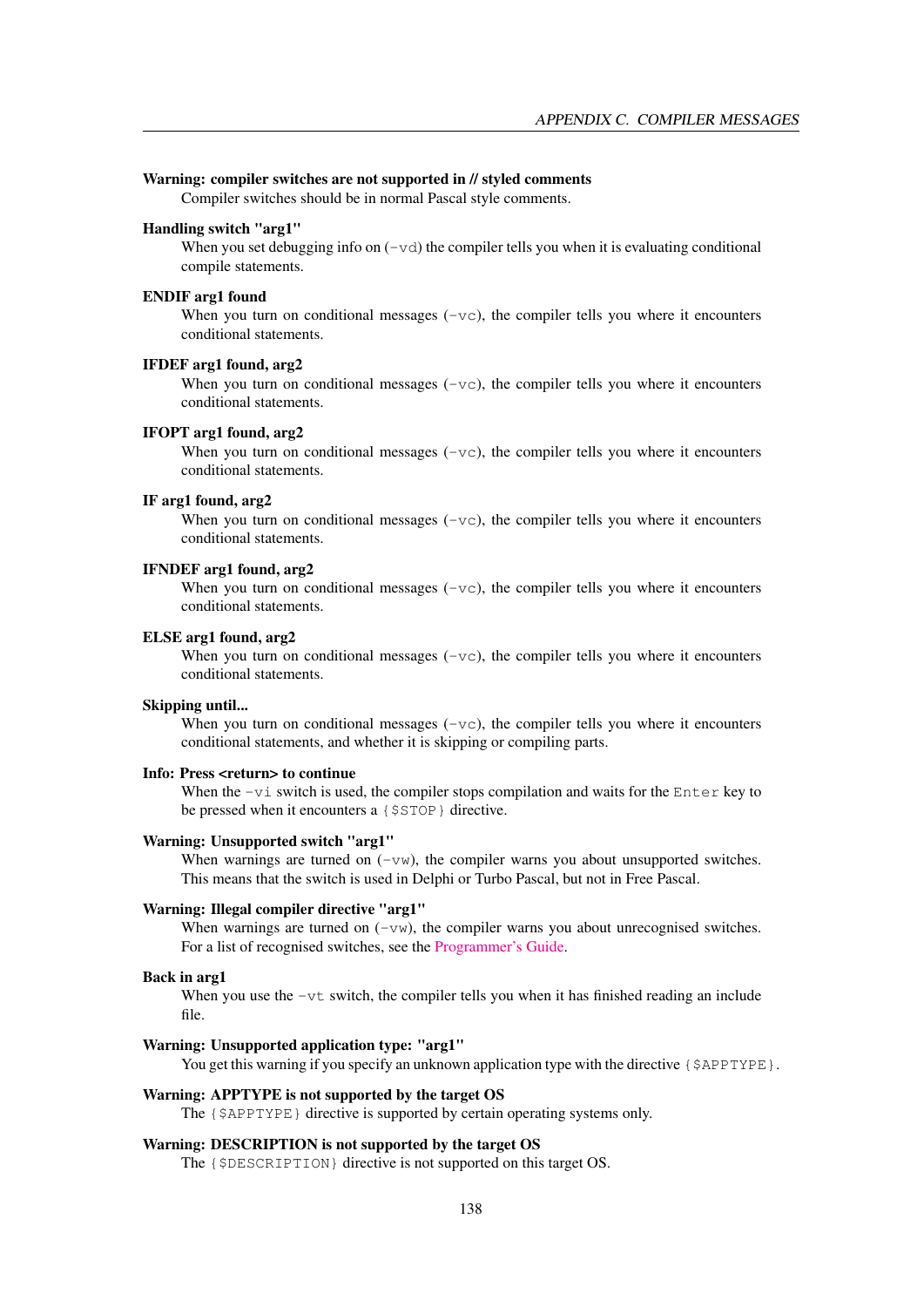#### Note: VERSION is not supported by target OS

The { \$VERSION} directive is not supported on this target OS.

### Note: VERSION only for exes or DLLs

The {\$VERSION} directive is only used for executable or DLL sources.

#### Warning: Wrong format for VERSION directive "arg1"

The {\$VERSION} directive format is majorversion.minorversion where majorversion and minorversion are words.

#### Error: Illegal assembler style specified "arg1"

When you specify an assembler mode with the {\$ASMMODE xxx} directive, the compiler didn't recognize the mode you specified.

### Warning: ASM reader switch is not possible inside asm statement, "arg1" will be effective only for next

It is not possible to switch from one assembler reader to another inside an assembler block. The new reader will be used for next assembler statements only.

#### Error: Wrong switch toggle, use ON/OFF or +/-

You need to use ON or OFF or  $a + or - to$  to toggle the switch.

#### Error: Resource files are not supported for this target

The target you are compiling for doesn't support resource files.

## Warning: Include environment "arg1" not found in environment

The included environment variable cannot be found in the environment; it will be replaced by an empty string instead.

#### Error: Illegal value for FPU register limit

Valid values for this directive are 0..8 and NORMAL/DEFAULT.

#### Warning: Only one resource file is supported for this target

The target you are compiling for supports only one resource file. The first resource file found is used, the others are discarded.

## Warning: Macro support has been turned off

A macro declaration has been found, but macro support is currently off, so the declaration will be ignored. To turn macro support on compile with -Sm on the command line or add {\$MACRO ON} in the source.

# Error: Illegal interface type specified. Valids are COM, CORBA or DEFAULT.

The interface type that was specified is not supported.

### Warning: APPID is only supported for PalmOS

The {\$APPID} directive is only supported for the PalmOS target.

#### Warning: APPNAME is only supported for PalmOS

The {\$APPNAME} directive is only supported for the PalmOS target.

#### Error: Constant strings cannot be longer than 255 chars

A single string constant can contain at most 255 chars. Try splitting up the string into multiple smaller parts and concatenate them with a + operator.

#### Fatal: Including include files exceeds a depth of 16.

When including include files the files have been nested to a level of 16. The compiler will expand no further, since this may be a sign that recursion is used.

#### Fatal: Too many levels of PUSH

A maximum of 20 levels is allowed. This error occurs only in mode MacPas.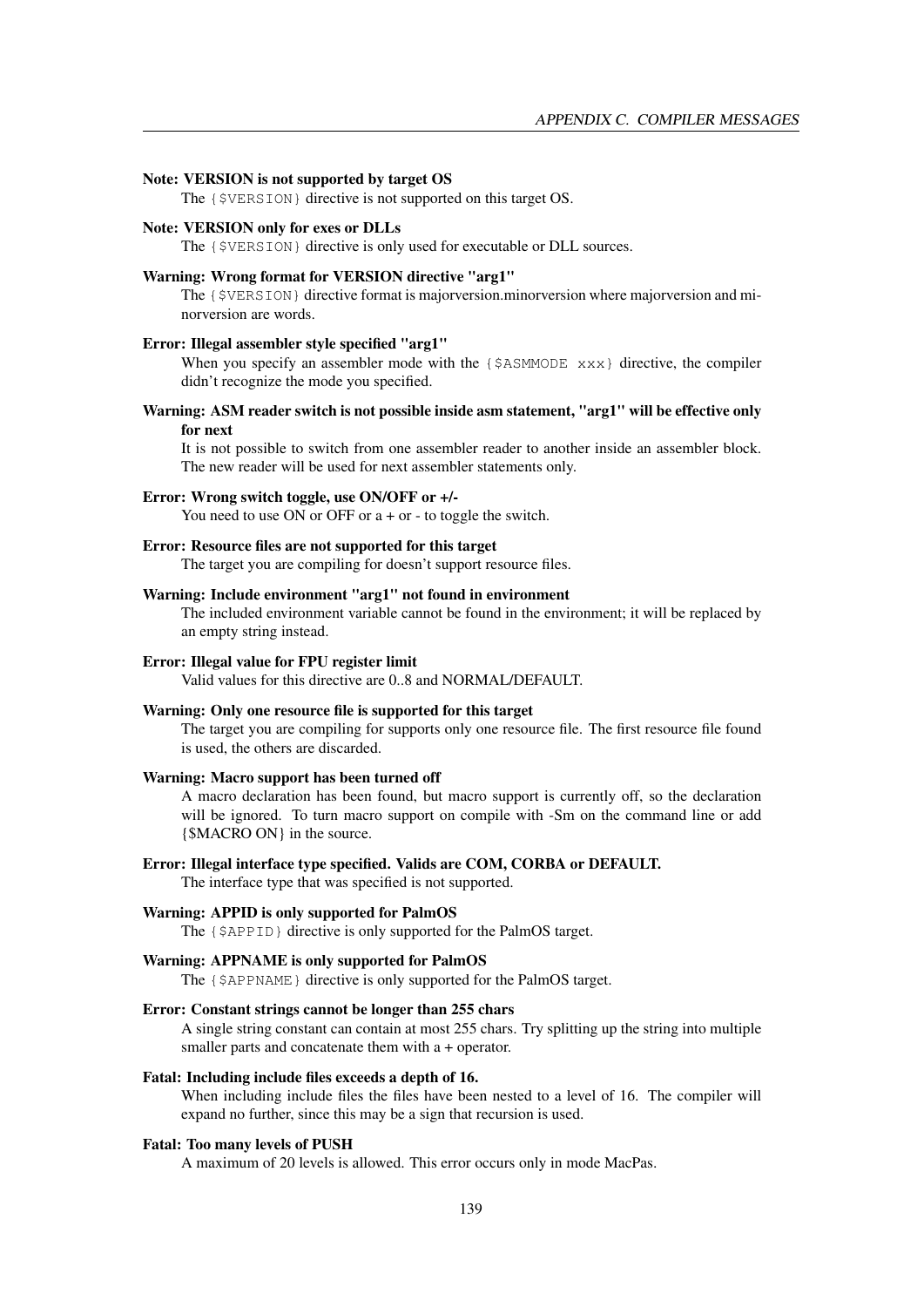## Error: A POP without a preceding PUSH

This error occurs only in mode MacPas.

Error: Macro or compile time variable "arg1" does not have any value

Thus the conditional compile time expression cannot be evaluated.

Error: Wrong switch toggle, use ON/OFF/DEFAULT or +/-/\*

You need to use ON or OFF or DEFAULT or  $a + or - or *$  to toggle the switch.

#### Error: Mode switch "arg1" not allowed here

A mode switch has already been encountered, or, in the case of option -Mmacpas, a mode switch occurs after UNIT.

Error: Compile time variable or macro "arg1" is not defined. Thus the conditional compile time expression cannot be evaluated. Only in mode MacPas.

#### Error: UTF-8 code greater than 65535 found

Free Pascal handles UTF-8 strings internally as widestrings, i.e. the char codes are limited to 65535.

#### Error: Malformed UTF-8 string

The given string isn't a valid UTF-8 string.

#### UTF-8 signature found, using UTF-8 encoding

The compiler found a UTF-8 encoding signature (\$ef, \$bb, \$bf) at the beginning of a file, so it interprets it as a UTF-8 file.

#### Error: Compile time expression: Wanted arg1 but got arg2 at arg3 The type-check of a compile time expression failed.

#### Note: APPTYPE is not supported by the target OS

The {\$APPTYPE} directive is supported by certain operating systems only.

#### Error: Illegal optimization specified "arg1"

You specified an optimization with the  $\{\text{\$OPTIMIZATION }$  xxx $\}$  directive, and the compiler didn't recognize the optimization you specified.

#### Warning: SETPEFLAGS is not supported by the target OS

The {\$SETPEFLAGS} directive is not supported by the target OS.

#### Warning: IMAGEBASE is not supported by the target OS

The {\$IMAGEBASE} directive is not supported by the target OS.

#### Warning: MINSTACKSIZE is not supported by the target OS

The {\$MINSTACKSIZE} directive is not supported by the target OS.

# Warning: MAXSTACKSIZE is not supported by the target OS

The {\$MAXSTACKSIZE} directive is not supported by the target OS.

#### Error: Illegal state "arg1" for \$WARN directive

Only ON and OFF can be used as state with a {\$WARN} compiler directive.

#### Error: Illegal set packing value

Only 0, 1, 2, 4, 8, DEFAULT and NORMAL are allowed as packset parameters.

#### Warning: PIC directive or switch ignored

Several targets, such as WINDOWS, do not support nor need PIC, so the PIC directive and switch are ignored.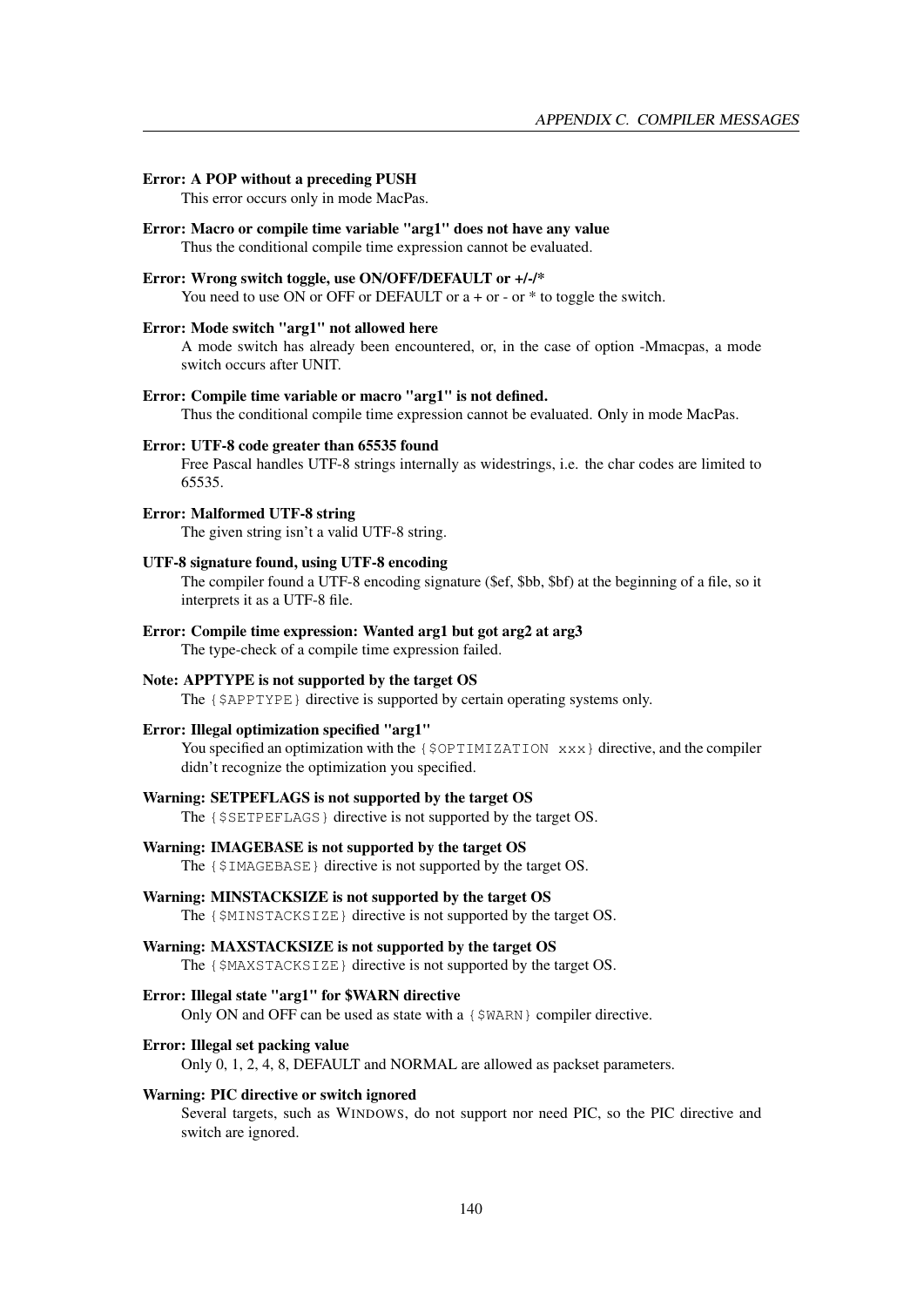- Warning: The switch "arg1" is not supported by the currently selected target Some compiler switches like \$E are not supported by all targets.
- Warning: Framework-related options are only supported for Darwin/Mac OS X Frameworks are not a known concept, or at least not supported by FPC, on operating systems other than Darwin/Mac OS X.

## Error: Illegal minimal floating point constant precision "arg1" Valid minimal precisions for floating point constants are default, 32 and 64, which mean respectively minimal (usually 32 bit), 32 bit and 64 bit precision.

Warning: Overriding name of "main" procedure multiple times, was previously set to "arg1" The name for the main entry procedure is specified more than once. Only the last name will be used.

#### Warning: Illegal identifier "arg1" for \$WARN directive

Identifier is not known by a {\$WARN} compiler directive.

#### Error: Illegal alignment directive

The alignment directive is not valid. Either the alignment type is not known or the alignment value is not a power of two.

Fatal: It is not possible to include a file that starts with an UTF-8 BOM in a module that uses a different code page

All source code that is part of a single compilation entity (program, library, unit) must be encoded in the same code page

# Warning: Directive "arg1" is ignored for the current target platform

Some directives are ignored for certain targets, such as changing the packrecords and packenum settings on managed platforms.

Warning: Current system codepage "arg1" is not available for the compiler. Switching default codepage back to "arg2".

The current system codepage is not known by the compiler. The compiler is compiled with support for several codepages built-in. The codepage of the operation system is not in that list. You will need to recompile the compiler with support for this codepage.

#### Warning: SETPEOPTFLAGS is not supported by the target OS

The {\$SETPEOPTFLAGS} directive is not supported by the target OS.

## Error: Illegal argument for SETPEFLAGS

The given argument for SETPEFLAGS is neither a correct named value nor an ordinal value

# Error: Illegal argument for SETPEOPTFLAGS

The given argument for SETPEOPTFLAGS is neither a correct named value nor an ordinal value

### Error: Directive arg1 is not supported on this target

Not all compiler directives are supported on all targets.

## Warning: The specified stack size is not within the valid range for the platform. Setting the stack size ignored.

The valid range for the stack size is 1024 - 67107839 on 32-bit and 64-bit platforms and 1024 - 65520 on 16-bit platforms. Additionally, for Turbo Pascal 7 compatibility reasons, specifying a stack size of 65521 on 16-bit platforms actually sets the stack size to 65520.

## Warning: The specified HeapMax value is smaller than the HeapMin value. Setting HeapMax ignored.

The HeapMax value (if specified) must be greater than or equal to the HeapMin value. Otherwise, the HeapMax value is ignored.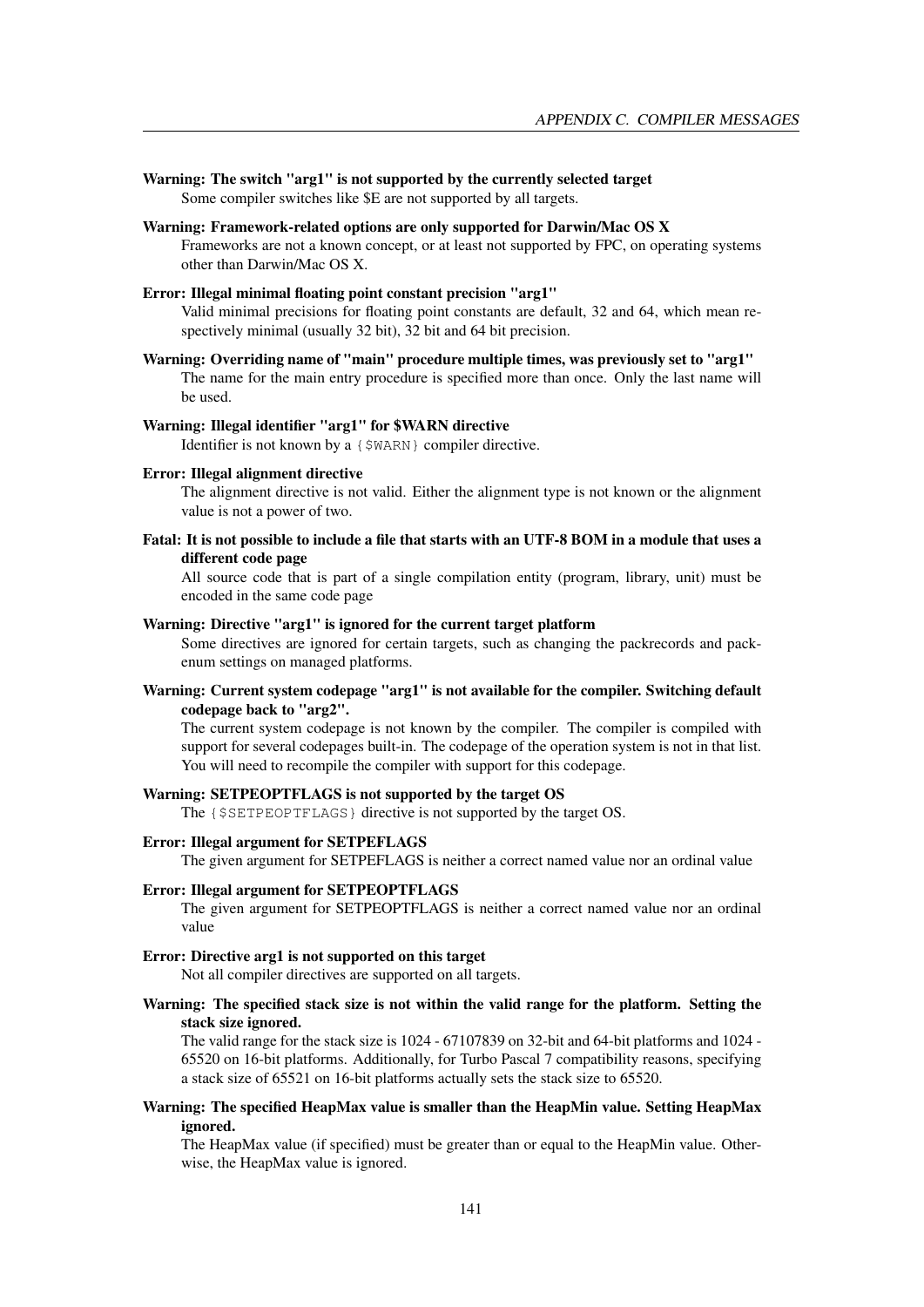| Error: Illegal argument for HUGEPOINTERNORMALIZATION<br>The only allowed values for HUGEPOINTERNORMALIZATION are BORLANDC, MICROSOFTC<br>and WATCOMC.                                                     |
|-----------------------------------------------------------------------------------------------------------------------------------------------------------------------------------------------------------|
| Error: Illegal assembler CPU instruction set specified "arg1"<br>When you specify an assembler CPU with the $\{\frac{5}{4}$ SMCPU xxx} directive, the compiler<br>didn't recognize the CPU you specified. |
| Warning: Specified syscall convention is not useable on this target<br>The specified syscall convention using the $\{\$SYSCALL \; XXX\}$ directive, is not useable on the<br>current target system.       |
| Warning: Invalid syscall convention specified<br>The compiler did not recognize the syscall convention specified by the $\{\$SYSCALL$ $xxx\}$<br>directive.                                               |
| Warning: SETPEUSERVERSION is not supported by the target OS<br>The {\$SETPEUSERVERSION} directive is not supported by the target OS.                                                                      |
| Warning: SETPEOSVERSION is not supported by the target OS<br>The {\$SETPEOSVERSION} directive is not supported by the target OS.                                                                          |

Warning: SETPESUBSYSVERSION is not supported by the target OS The {\$SETPESUBSYSVERSION} directive is not supported by the target OS.

#### Note: Changed CPU type to be consistent with specified controller

# C.3 Parser messages

This section lists all parser messages. The parser takes care of the semantics of you language, i.e. it determines if your Pascal constructs are correct.

## Error: Parser - Syntax Error

An error against the Turbo Pascal language was encountered. This typically happens when an illegal character is found in the source file.

Error: INTERRUPT procedure cannot be nested

An INTERRUPT procedure must be global.

## Warning: Procedure type "arg1" ignored

The specified procedure directive is ignored by FPC programs.

# Error: Not all declarations of "arg1" are declared with OVERLOAD

When you want to use overloading using the OVERLOAD directive, then all declarations need to have OVERLOAD specified.

Error: Duplicate exported function name "arg1"

Exported function names inside a specific DLL must all be different.

Error: Duplicate exported function index arg1

Exported function indexes inside a specific DLL must all be different.

## Error: Invalid index for exported function

DLL function index must be in the range  $1$ .  $$$   $$$ FFFF.

Warning: Relocatable DLL or executable arg1 debug info does not work, disabled. It is currently not possible to include debug information in a relocatable DLL.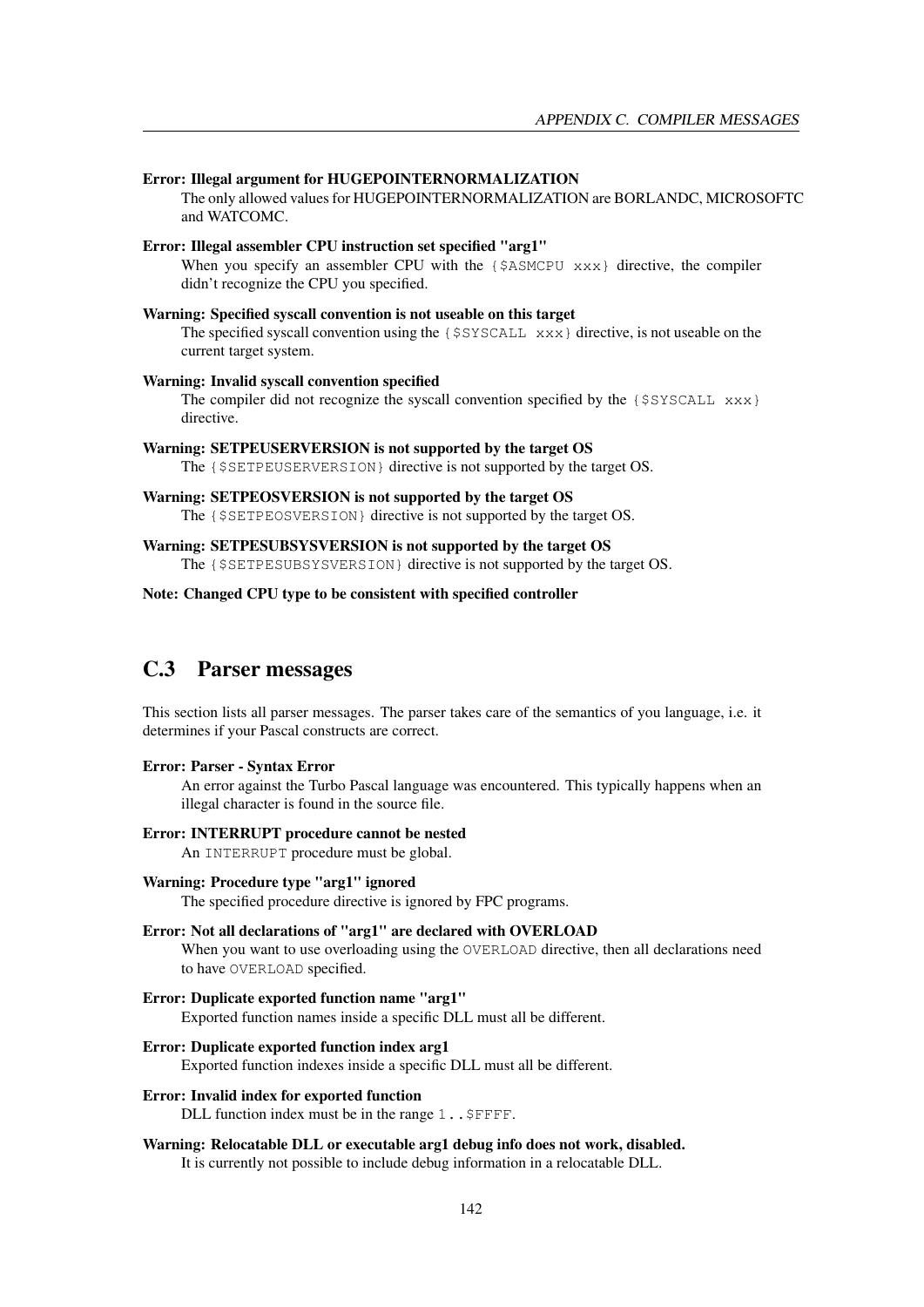Warning: To allow debugging for win32 code you need to disable relocation with -WN option Stabs debug info is wrong for relocatable DLL or EXES. Use -WN if you want to debug win32 executables.

#### Error: Constructor name must be INIT

You are declaring an object constructor with a name which is not  $init$ , and the  $-Ss$  switch is in effect. See the switch  $-$  Ss (see page [35\)](#page-33-0).

#### Error: Destructor name must be DONE

You are declaring an object destructor with a name which is not done, and the  $-$ Ss switch is in effect. See the switch  $-$ Ss (see page [35\)](#page-33-0).

#### Error: Procedure type INLINE not supported

You tried to compile a program with  $C++$  style inlining, and forgot to specify the  $-Si$  option  $(-S_i)$  (see page [35\)](#page-33-0)). The compiler doesn't support C++ styled inlining by default.

#### Warning: Constructor should be public

Constructors must be in the 'public' part of an object (class) declaration.

#### Warning: Destructor should be public

Destructors must be in the 'public' part of an object (class) declaration.

#### Note: Class should have one destructor only

You can declare only one destructor for a class.

#### Error: Local class definitions are not allowed

Classes must be defined globally. They cannot be defined inside a procedure or function.

#### Fatal: Anonymous class definitions are not allowed

An invalid object (class) declaration was encountered, i.e. an object or class without methods that isn't derived from another object or class. For example:

Type  $o = object$ a : longint; end;

will trigger this error.

#### Note: The object "arg1" has no VMT

This is a note indicating that the declared object has no virtual method table.

#### Error: Illegal parameter list

You are calling a function with parameters that are of a different type than the declared parameters of the function.

#### Error: Wrong number of parameters specified for call to "arg1"

There is an error in the parameter list of the function or procedure – the number of parameters is not correct.

## Error: overloaded identifier "arg1" isn't a function

The compiler encountered a symbol with the same name as an overloaded function, but it is not a function it can overload.

#### Error: overloaded functions have the same parameter list

You're declaring overloaded functions, but with the same parameter list. Overloaded function must have at least 1 different parameter in their declaration.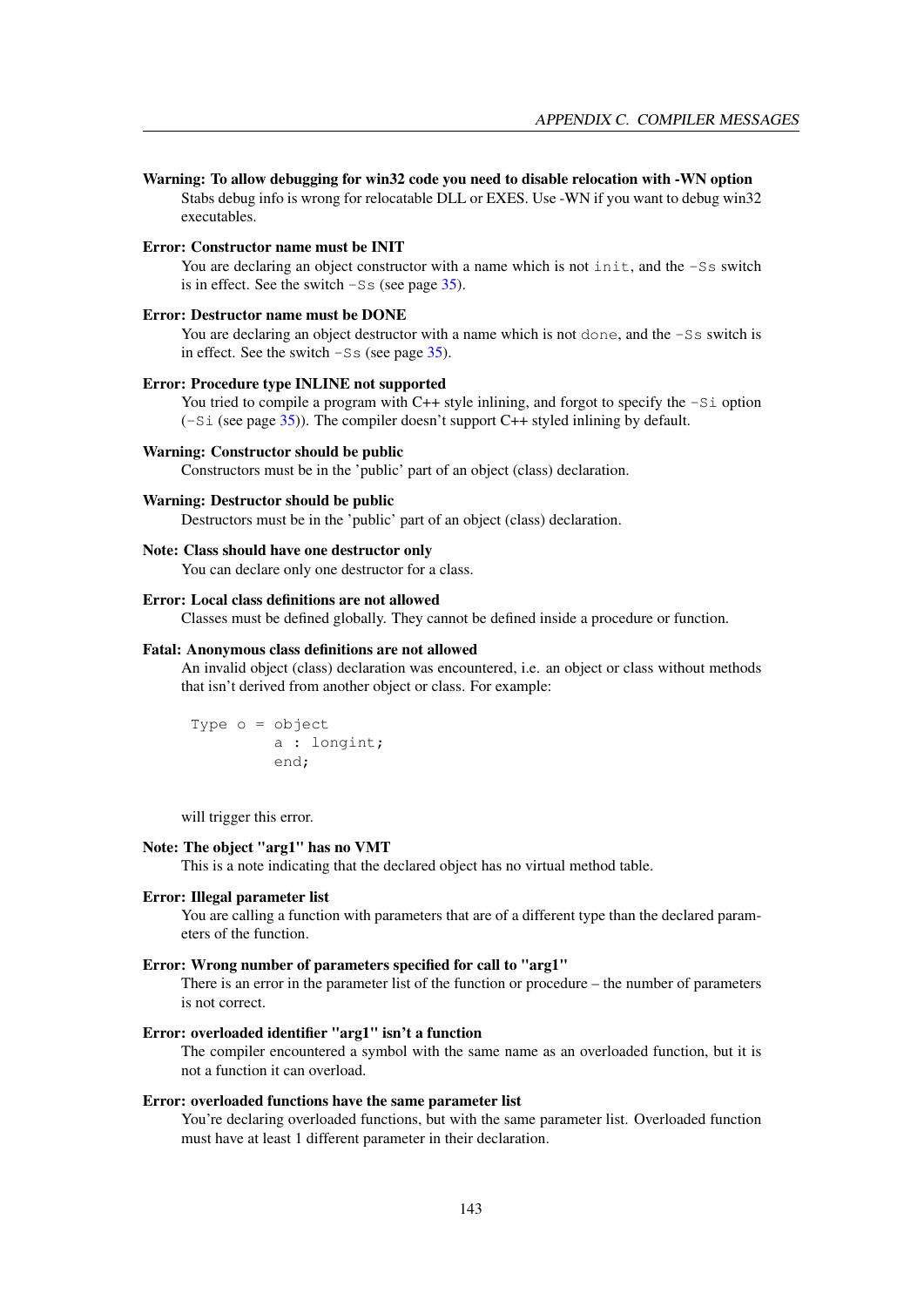#### Error: function header doesn't match the previous declaration "arg1"

You declared a function with the same parameters but different result type or function modifiers.

Error: function header "arg1" doesn't match forward : var name changes  $\arg 2$  =>  $\arg 3$ You declared the function in the interface part, or with the forward directive, but defined it with a different parameter list.

## Note: Values in enumeration types have to be ascending

Free Pascal allows enumeration constructions as in C. Examine the following two declarations:

type  $a = (A A, A B, A E := 6, A UAS := 200)$ ; type  $a = (A_A, A_B, A_E := 6, A_UAS := 4)$ ;

The second declaration would produce an error. A\_UAS needs to have a value higher than A E, i.e. at least 7.

## Error: With cannot be used for variables in a different segment

With stores a variable locally on the stack, but this is not possible if the variable belongs to another segment.

## Error: function nesting > 31

You can nest function definitions only 31 levels deep.

# Error: range check error while evaluating constants

The constants are out of their allowed range.

# Warning: range check error while evaluating constants

The constants are out of their allowed range.

## Error: duplicate case label

You are specifying the same label 2 times in a case statement.

## Error: Upper bound of case range is less than lower bound

The upper bound of a case label is less than the lower bound and this is useless.

# Error: typed constants of classes or interfaces are not allowed

You cannot declare a constant of type class or object.

## Error: functions variables of overloaded functions are not allowed

You are trying to assign an overloaded function to a procedural variable. This is not allowed.

#### Error: string length must be a value from 1 to 255

The length of a shortstring in Pascal is limited to 255 characters. You are trying to declare a string with length less than 1 or greater than 255.

#### Warning: use extended syntax of NEW and DISPOSE for instances of objects

If you have a pointer a to an object type, then the statement  $new(a)$  will not initialize the object (i.e. the constructor isn't called), although space will be allocated. You should issue the new(a,init) statement. This will allocate space, and call the constructor of the object.

## Warning: use of NEW or DISPOSE for untyped pointers is meaningless

#### Error: use of NEW or DISPOSE is not possible for untyped pointers

You cannot use  $n \in \mathbb{N}$  (p) or dispose (p) if p is an untyped pointer because no size is associated to an untyped pointer. It is accepted for compatibility in TP and DELPHI modes, but the compiler will still warn you if it finds such a construct.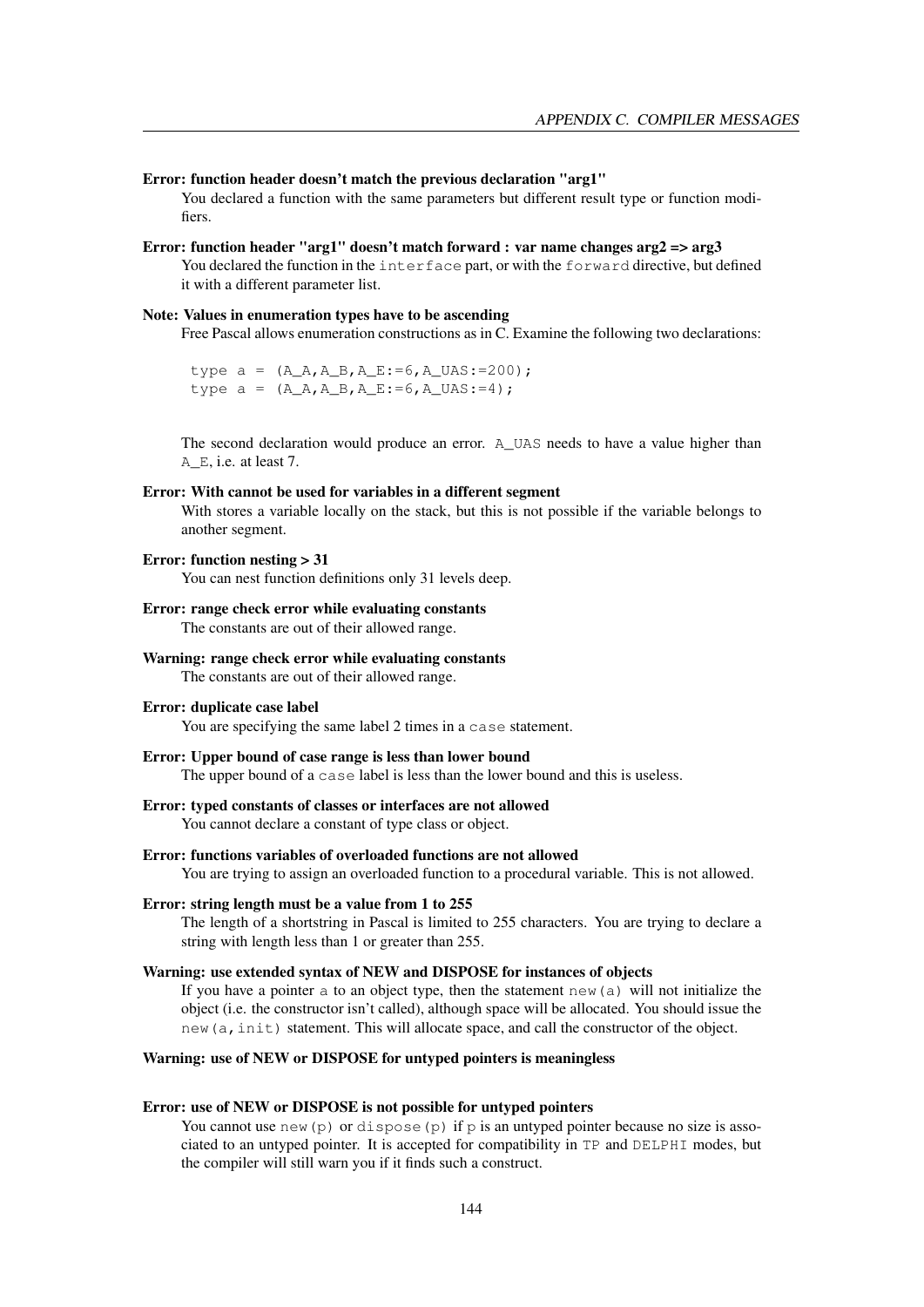# Error: class identifier expected

This happens when the compiler scans a procedure declaration that contains a dot, i.e., an object or class method, but the type in front of the dot is not a known type.

#### Error: type identifier not allowed here

You cannot use a type inside an expression.

# Error: method identifier expected

This identifier is not a method. This happens when the compiler scans a procedure declaration that contains a dot, i.e., an object or class method, but the procedure name is not a procedure of this type.

## Error: function header doesn't match any method of this class "arg1"

This identifier is not a method. This happens when the compiler scans a procedure declaration that contains a dot, i.e., an object or class method, but the procedure name is not a procedure of this type.

## procedure/function arg1

When using the  $-vd$  switch, the compiler tells you when it starts processing a procedure or function implementation.

#### Error: Illegal floating point constant

The compiler expects a floating point expression, and gets something else.

## Error: FAIL can be used in constructors only

You are using the fail keyword outside a constructor method.

## Error: Destructors cannot have parameters

You are declaring a destructor with a parameter list. Destructor methods cannot have parameters.

## Error: Only class methods, class properties and class variables can be referred with class references

This error occurs in a situation like the following:

```
Type :
   Tclass = Class of Tobject;
Var C : TClass;
begin
...
C.free
```
Free is not a class method and hence cannot be called with a class reference.

#### Error: Only class methods, class properties and class variables can be accessed in class methods

This is related to the previous error. You cannot call a method of an object from inside a class method. The following code would produce this error:

```
class procedure tobject.x;
begin
  free
```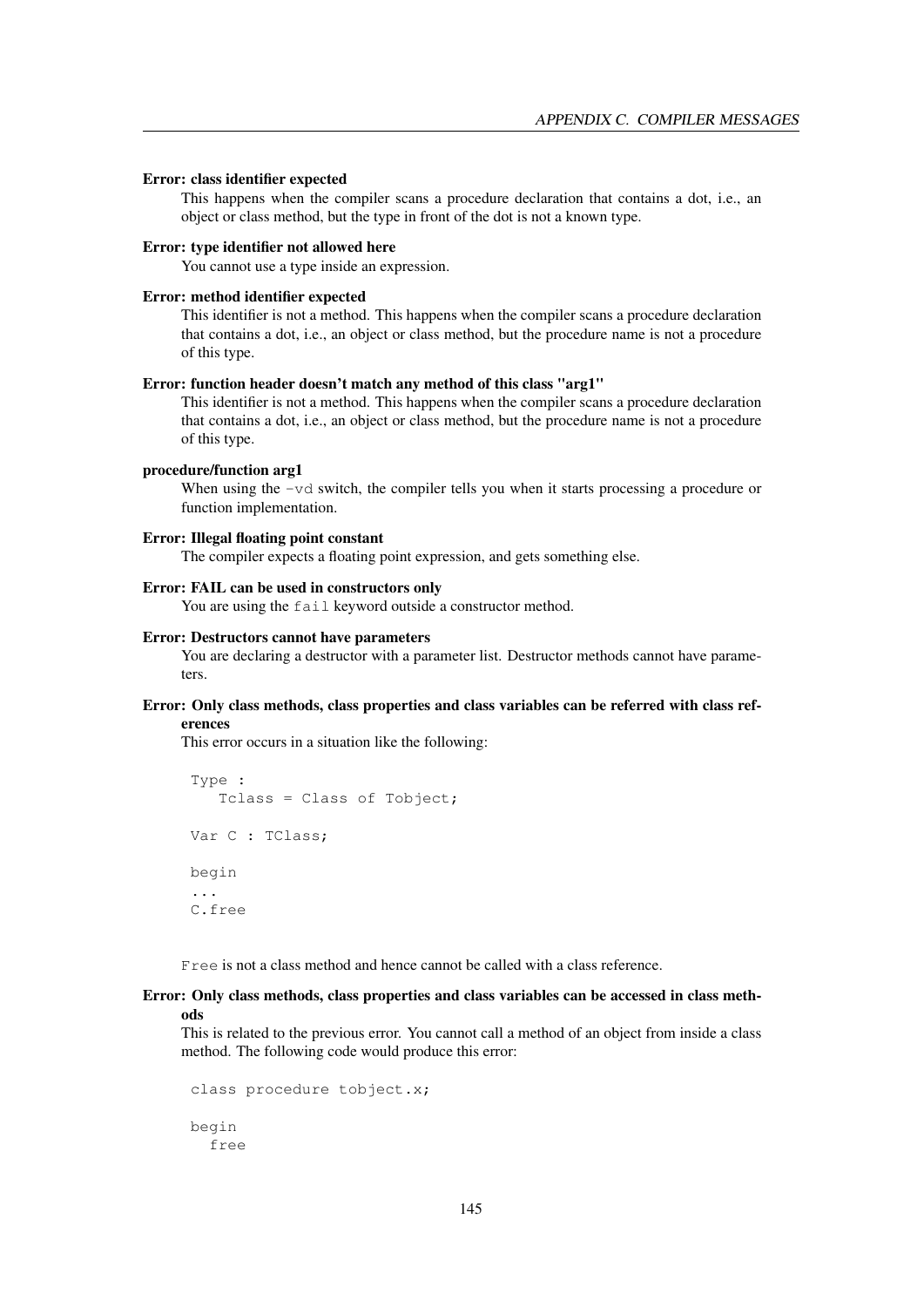Because free is a normal method of a class it cannot be called from a class method.

#### Error: Constant and CASE types do not match

One of the labels is not of the same type as the case variable.

#### Error: The symbol cannot be exported from a library

You can only export procedures and functions when you write a library. You cannot export variables or constants.

#### Warning: An inherited method is hidden by "arg1"

A method that is declared virtual in a parent class, should be overridden in the descendant class with the override directive. If you don't specify the override directive, you will hide the parent method; you will not override it.

## Error: There is no method in an ancestor class to be overridden: "arg1"

You are trying to override a virtual method of a parent class that does not exist.

#### Error: No member is provided to access property

You specified no read directive for a property.

#### Warning: Stored property directive is not yet implemented

This message is no longer used, as the stored directive has been implemented.

## Error: Illegal symbol for property access

There is an error in the read or write directives for an array property. When you declare an array property, you can only access it with procedures and functions. The following code would cause such an error.

tmyobject = class i : integer; property x [i : integer]: integer read I write i;

## Error: Cannot access a protected field of an object here

Fields that are declared in a protected section of an object or class declaration cannot be accessed outside the module where the object is defined, or outside descendent object methods.

# Error: Cannot access a private field of an object here

Fields that are declared in a private section of an object or class declaration cannot be accessed outside the module where the class is defined.

Error: Overridden methods must have the same return type: "arg2" is overridden by "arg1" which has another return type

If you declare overridden methods in a class definition, they must have the same return type.

## Error: EXPORT declared functions cannot be nested

You cannot declare a function or procedure within a function or procedure that was declared as an export procedure.

# Error: Methods cannot be EXPORTed

You cannot declare a procedure that is a method for an object as exported.

Error: Call by var for arg no. arg1 has to match exactly: Got "arg2" expected "arg3"

When calling a function declared with var parameters, the variables in the function call must be of exactly the same type. There is no automatic type conversion.

## Error: Class isn't a parent class of the current class

When calling inherited methods, you are trying to call a method of a non-related class. You can only call an inherited method of a parent class.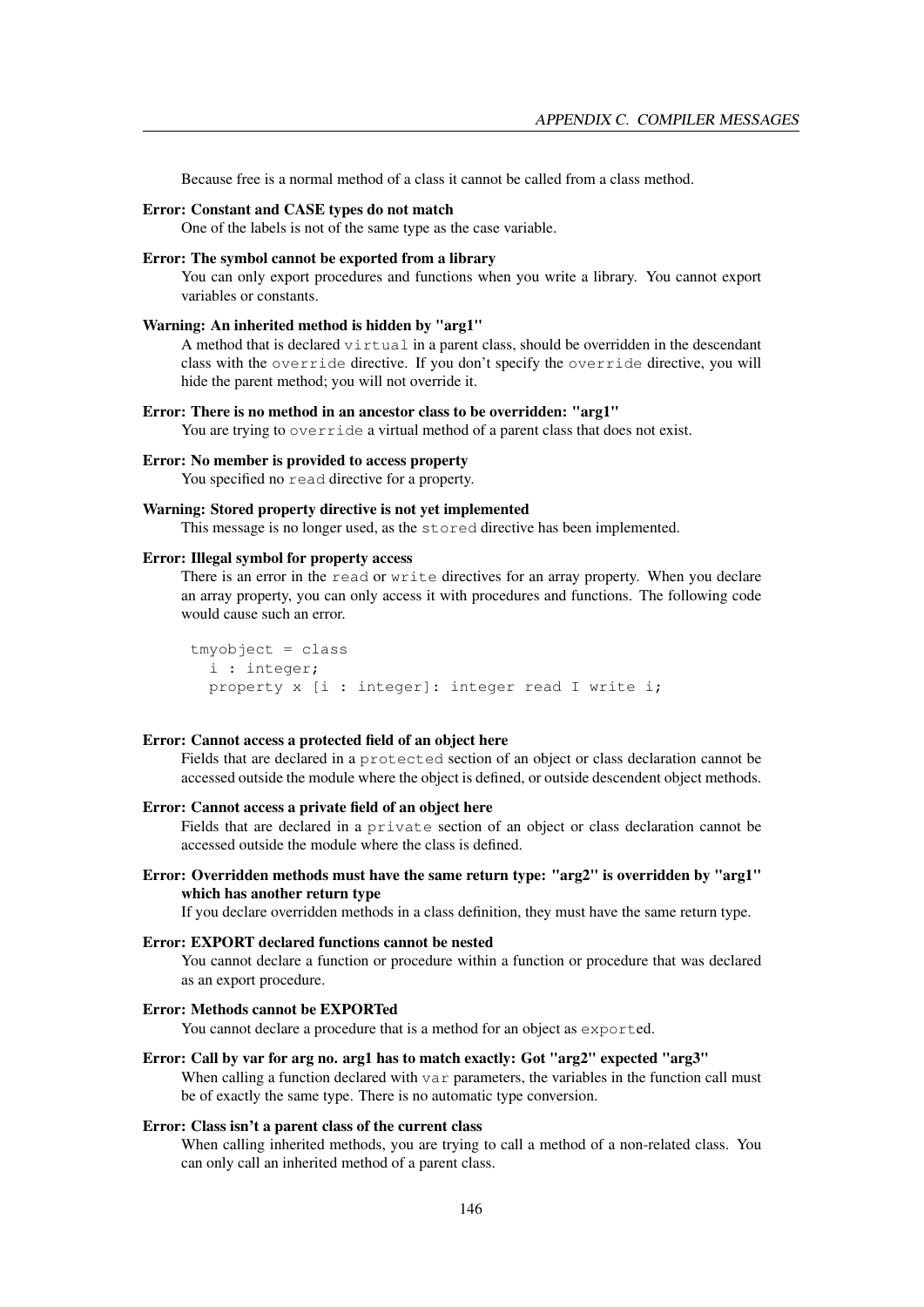## Error: SELF is only allowed in methods

You are trying to use the self parameter outside an object's method. Only methods get passed the self parameters.

Error: Methods can be only in other methods called direct with type identifier of the class

A construction like sometype.somemethod is only allowed in a method.

# Error: Illegal use of ':'

You are using the format : (colon) 2 times on an expression that is not a real expression.

## Error: range check error in set constructor or duplicate set element

The declaration of a set contains an error. Either one of the elements is outside the range of the set type, or two of the elements are in fact the same.

#### Error: Pointer to object expected

You specified an illegal type in a new statement. The extended syntax of new needs an object as a parameter.

## Error: Expression must be constructor call

When using the extended syntax of new, you must specify the constructor method of the object you are trying to create. The procedure you specified is not a constructor.

# Error: Expression must be destructor call

When using the extended syntax of dispose, you must specify the destructor method of the object you are trying to dispose of. The procedure you specified is not a destructor.

## Error: Illegal order of record elements

When declaring a constant record, you specified the fields in the wrong order.

## Error: Expression type must be class or record type, got arg1

A with statement needs an argument that is of the type record or class. You are using with on an expression that is not of this type.

## Error: Procedures cannot return a value

In Free Pascal, you can specify a return value for a function when using the exit statement. This error occurs when you try to do this with a procedure. Procedures cannot return a value.

#### Error: constructors, destructors and class operators must be methods

You're declaring a procedure as destructor, constructor or class operator, when the procedure isn't a class method.

# Error: Operator is not overloaded

You're trying to use an overloaded operator when it is not overloaded for this type.

## Error: Impossible to overload assignment for equal types

You cannot overload assignment for types that the compiler considers as equal.

# Error: Impossible operator overload

The combination of operator, arguments and return type are incompatible.

## Error: Re-raise isn't possible there

You are trying to re-raise an exception where it is not allowed. You can only re-raise exceptions in an except block.

## Error: The extended syntax of new or dispose isn't allowed for a class

You cannot generate an instance of a class with the extended syntax of new. The constructor must be used for that. For the same reason, you cannot call dispose to de-allocate an instance of a class, the destructor must be used for that.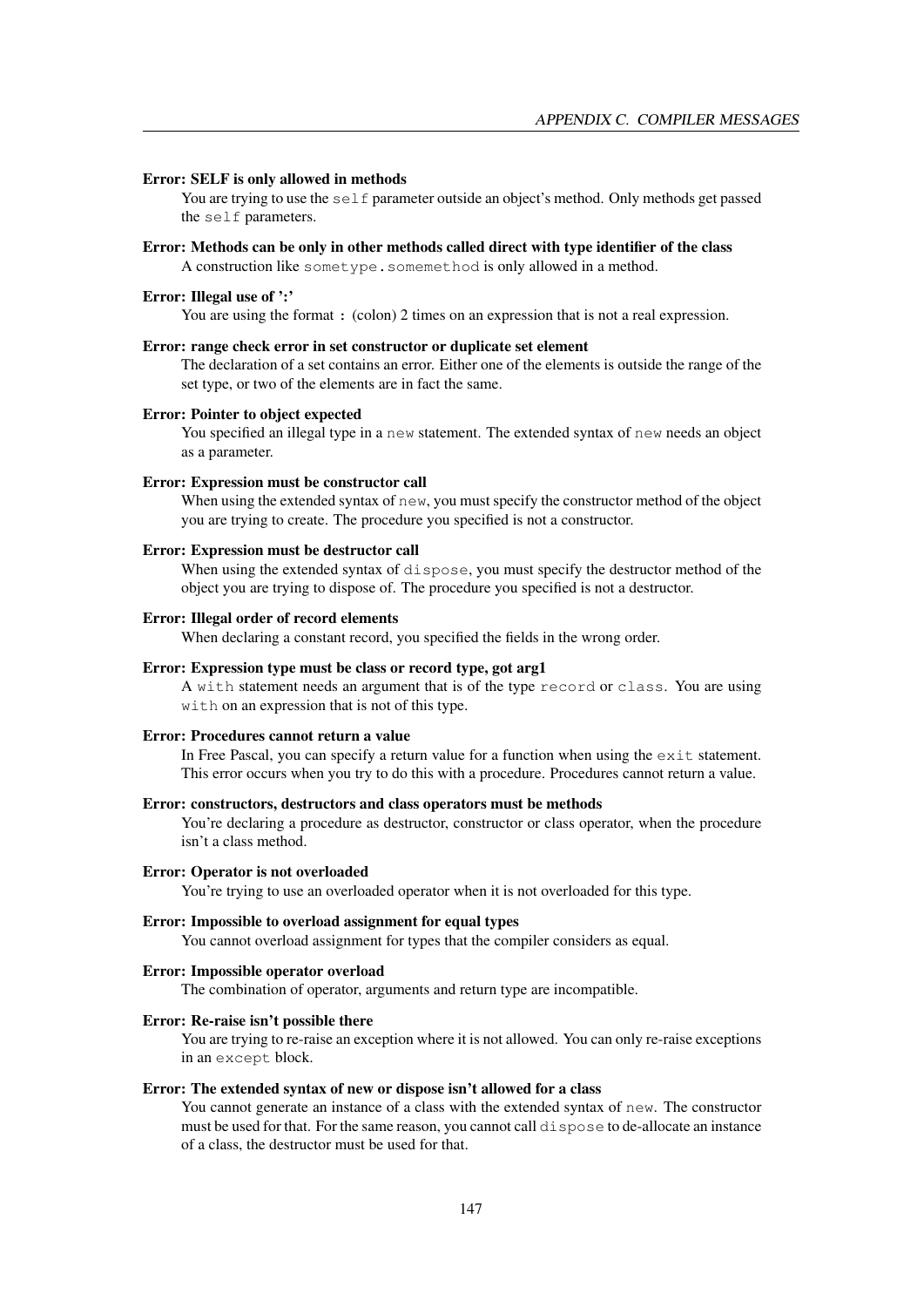## Error: Procedure overloading is switched off

When using the  $-50$  switch, procedure overloading is switched off. Turbo Pascal does not support function overloading.

Error: It is not possible to overload this operator. Related overloadable operators (if any) are: arg1

You are trying to overload an operator which cannot be overloaded. The following operators can be overloaded :

+, -, \*, /, =, >, <, <=, >=, is, as, in, \*\*, :=

#### Error: Comparative operator must return a boolean value

When overloading the = operator, the function must return a boolean value.

#### Error: Only virtual methods can be abstract

You are declaring a method as abstract, when it is not declared to be virtual.

Fatal: Use of unsupported feature: "arg1".

You're trying to force the compiler into doing something it cannot do yet.

Error: The mix of different kind of objects (class, object, interface, etc) isn't allowed

You cannot derive objects, classes, cppclasses and interfaces intertwined. E.g. a class cannot have an object as parent and vice versa.

#### Warning: Unknown procedure directive had to be ignored: "arg1"

The procedure directive you specified is unknown.

## Error: arg1 can be associated with only one variable

You cannot specify more than one variable before the absolute, export, external, weakexternal, public and cvar directives. As a result, for example the following construct will provide this error:

```
Var Z : Longint;
    X,Y : Longint absolute Z;
```
# Error: absolute can only be associated with a var or const

The address of an absolute directive can only point to a variable or constant. Therefore, the following code will produce this error:

```
Procedure X;
var p : longint absolute x;
```
#### Error: Only one variable can be initialized

You cannot specify more than one variable with a initial value in Delphi mode.

# Error: Abstract methods shouldn't have any definition (with function body)

Abstract methods can only be declared, you cannot implement them. They should be overridden by a descendant class.

#### Error: This overloaded function cannot be local (must be exported)

You are defining an overloaded function in the implementation part of a unit, but there is no corresponding declaration in the interface part of the unit.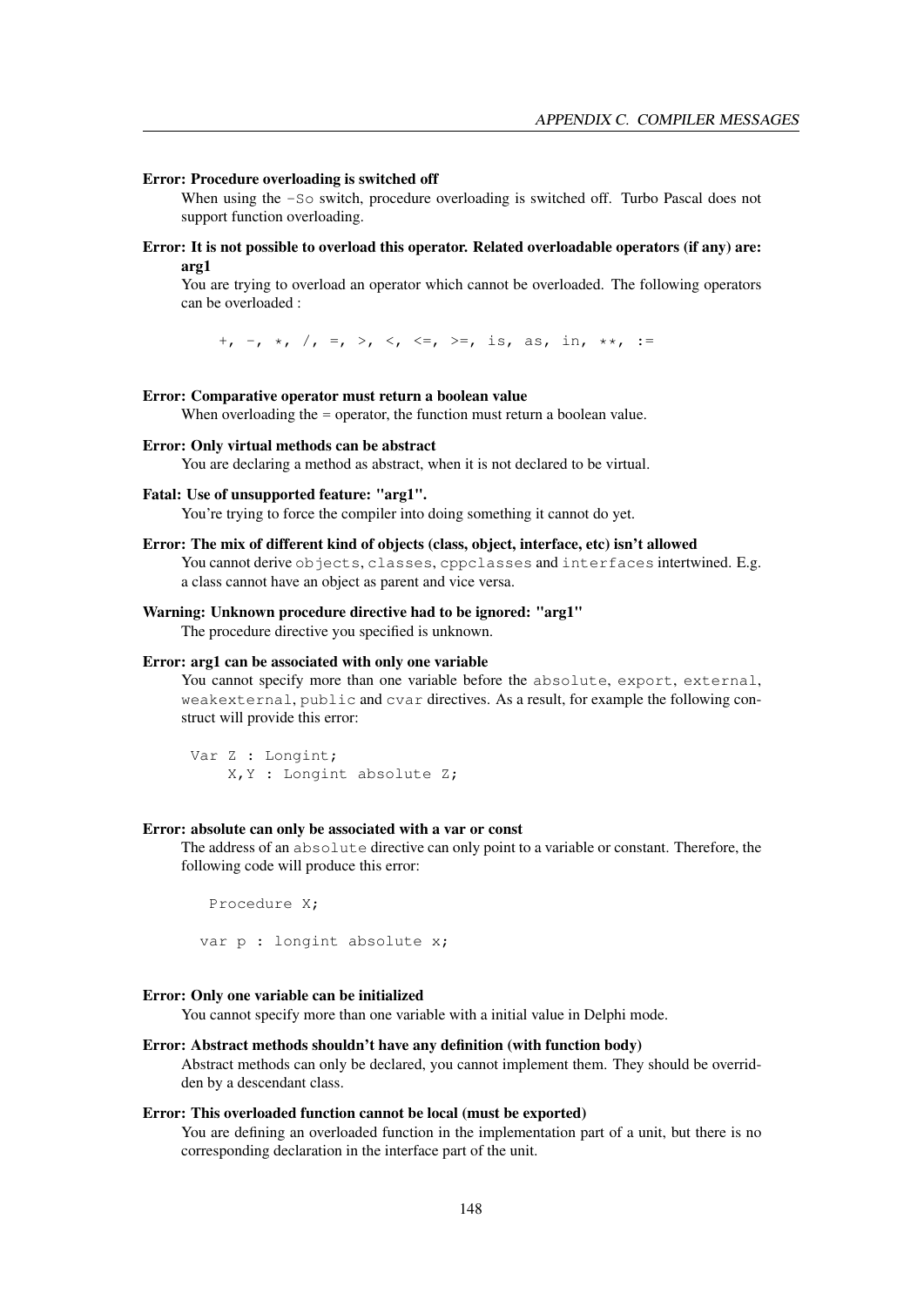## Warning: Virtual methods are used without a constructor in "arg1"

If you declare objects or classes that contain virtual methods, you need to have a constructor and destructor to initialize them. The compiler encountered an object or class with virtual methods that doesn't have a constructor/destructor pair.

## Macro defined: arg1

When  $-\nu c$  is used, the compiler tells you when it defines macros.

# Macro undefined: arg1

When  $-\nu c$  is used, the compiler tells you when it undefines macros.

#### Macro arg1 set to arg2

When  $-vc$  is used, the compiler tells you what values macros get.

#### Info: Compiling arg1

When you turn on information messages  $(-\nu i)$ , the compiler tells you what units it is recompiling.

#### Parsing interface of unit arg1

This tells you that the reading of the interface of the current unit has started

## Parsing implementation of arg1

This tells you that the code reading of the implementation of the current unit, library or program starts

#### Compiling arg1 for the second time

When you request debug messages  $(-\nu d)$  the compiler tells you what units it recompiles for the second time.

#### Error: No property found to override

You want to override a property of a parent class, when there is, in fact, no such property in the parent class.

## Error: Only one default property is allowed

You specified a property as  $Default$ , but the class already has a default property, and a class can have only one default property.

# Error: The default property must be an array property

Only array properties of classes can be made default properties.

#### Error: Virtual constructors are only supported in class object model

You cannot have virtual constructors in objects. You can only have them in classes.

#### Error: No default property available

You are trying to access a default property of a class, but this class (or one of its ancestors) doesn't have a default property.

#### Error: The class cannot have a published section, use the {\$M+} switch

If you want a published section in a class definition, you must use the  $\{\$M+\}$  switch, which turns on generation of type information.

#### Error: Forward declaration of class "arg1" must be resolved here to use the class as ancestor

To be able to use an object as an ancestor object, it must be defined first. This error occurs in the following situation:

Type ParentClas = Class; ChildClass = Class(ParentClass) ... end;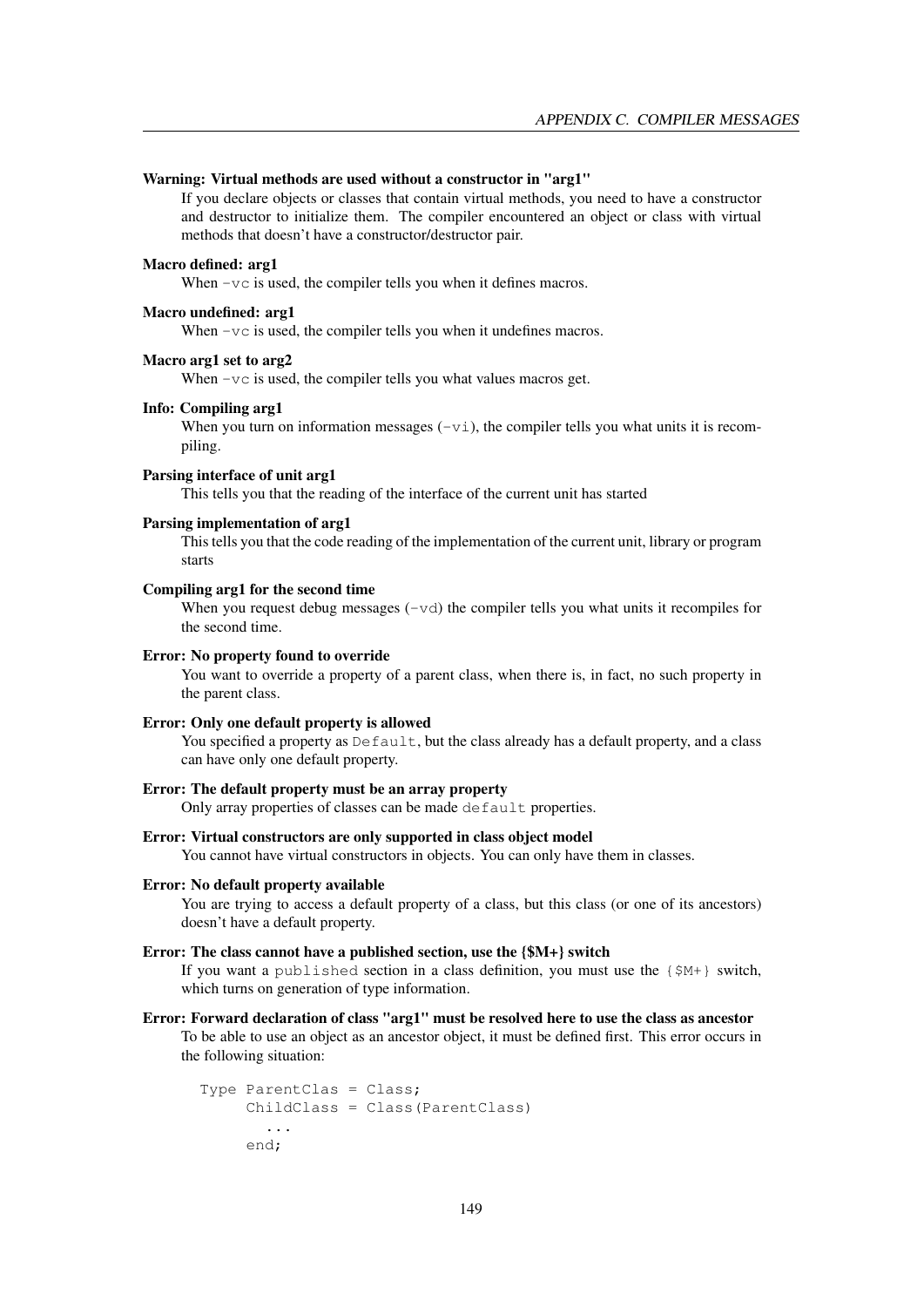where ParentClass is declared but not defined.

#### Error: Local operators not supported

You cannot overload locally, i.e. inside procedures or function definitions.

#### Error: Procedure directive "arg1" not allowed in interface section

This procedure directive is not allowed in the interface section of a unit. You can only use it in the implementation section.

#### Error: Procedure directive "arg1" not allowed in implementation section

This procedure directive is not allowed in the implementation section of a unit. You can only use it in the interface section.

# Error: Procedure directive "arg1" not allowed in procvar declaration

This procedure directive cannot be part of a procedural or function type declaration.

## Error: Function is already declared Public/Forward "arg1"

You will get this error if a function is defined as forward twice. Or if it occurs in the interface section, and again as a forward declaration in the implementation section.

## Error: Cannot use both EXPORT and EXTERNAL

These two procedure directives are mutually exclusive.

## Hint: "arg1" not yet supported inside inline procedure/function Inline procedures don't support this declaration.

#### Hint: Inlining disabled

Inlining of procedures is disabled.

# Info: Writing Browser log arg1

When information messages are on, the compiler warns you when it writes the browser log (generated with the  $\{\$Y+\}\$  switch).

#### Hint: may be pointer dereference is missing

The compiler thinks that a pointer may need a dereference.

## Fatal: Selected assembler reader not supported

The selected assembler reader (with  $\{\frac{5}{4}$ SMMODE xxx } is not supported. The compiler can be compiled with or without support for a particular assembler reader.

## Error: Procedure directive "arg1" cannot be used with arg2

You specified a procedure directive that conflicts with other directives. For instance cdecl and pascal are mutually exclusive.

## Error: Calling convention doesn't match forward

This error happens when you declare a function or procedure with e.g.  $\text{cdel}$ ; but omit this directive in the implementation, or vice versa. The calling convention is part of the function declaration, and must be repeated in the function definition.

## Error: Property cannot have a default value

Set properties or indexed properties cannot have a default value.

#### Error: The default value of a property must be constant

The value of a default declared property must be known at compile time. The value you specified is only known at run time. This happens e.g. if you specify a variable name as a default value.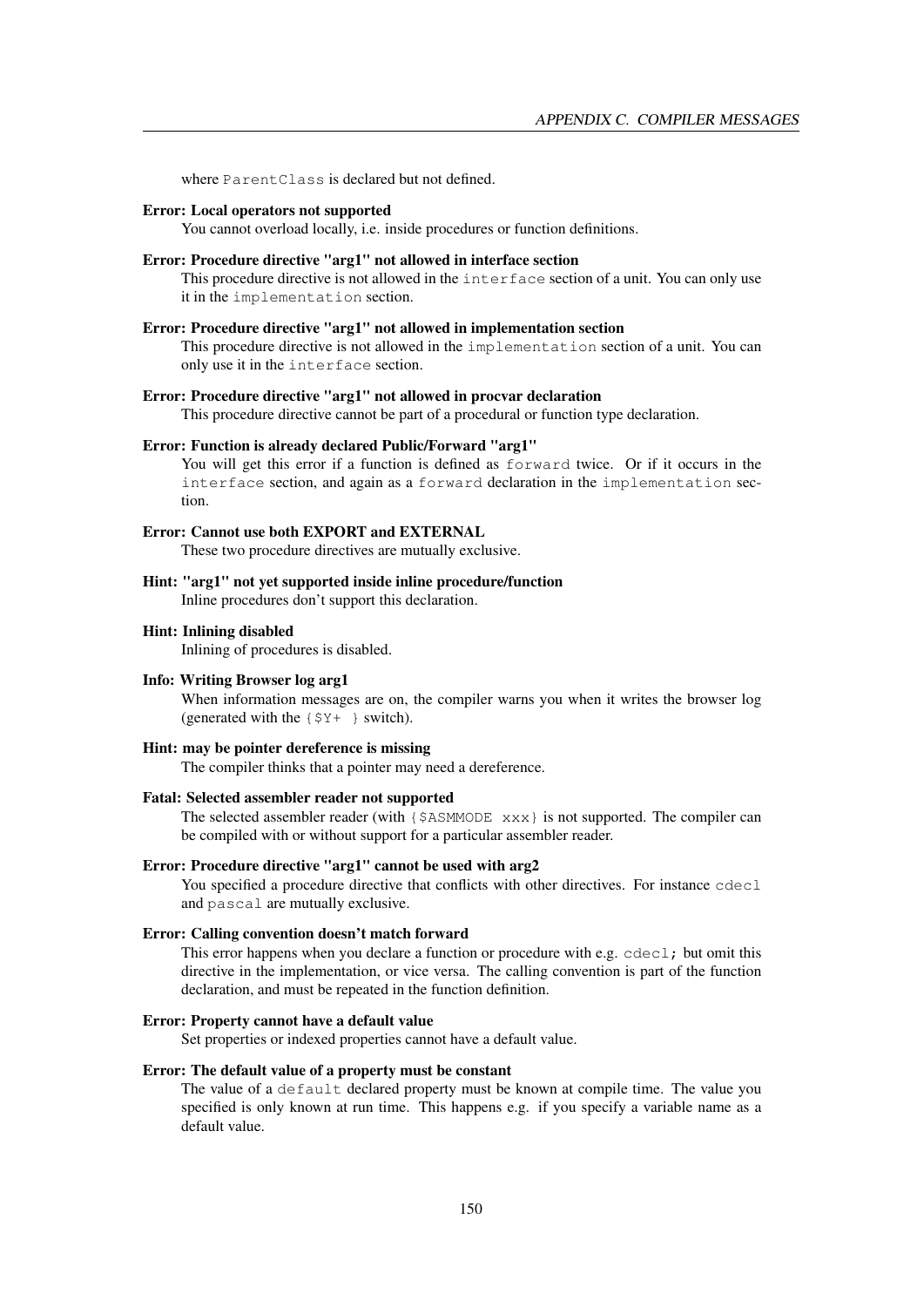## Error: Symbol cannot be published, can be only a class

Only class type variables can be in a published section of a class if they are not declared as a property.

#### Error: This kind of property cannot be published

Properties in a published section cannot be array properties. They must be moved to public sections. Properties in a published section must be an ordinal type, a real type, strings or sets.

# Error: An import name is required

Some targets need a name for the imported procedure or a cdecl specifier.

#### Error: Division by zero

A division by zero was encountered.

## Error: Invalid floating point operation

An operation on two real type values produced an overflow or a division by zero.

#### Error: Upper bound of range is less than lower bound

The upper bound of an array declaration is less than the lower bound and this is not possible.

#### Warning: string "arg1" is longer than "arg2"

The size of the constant string is larger than the size you specified in string type definition.

## Error: string length is larger than array of char length

The size of the constant string is larger than the size you specified in the Array  $[x..y]$  of char definition.

## Error: Illegal expression after message directive

Free Pascal supports only integer or string values as message constants.

## Error: Message handlers can take only one call by ref. parameter

A method declared with the message directive as message handler can take only one parameter which must be declared as call by reference. Parameters are declared as call by reference using the var-directive.

#### Error: Duplicate message label: "arg1"

A label for a message is used twice in one object/class.

#### Error: Self can only be an explicit parameter in methods which are message handlers

The Self parameter can only be passed explicitly to a method which is declared as message handler.

#### Error: Threadvars can be only static or global

Threadvars must be static or global; you cannot declare a thread local to a procedure. Local variables are always local to a thread, because every thread has its own stack and local variables are stored on the stack.

## Fatal: Direct assembler not supported for binary output format

You cannot use direct assembler when using a binary writer. Choose an other output format or use another assembler reader.

#### Warning: Don't load OBJPAS unit manually, use {\$mode objfpc} or {\$mode delphi} instead

You are trying to load the ObjPas unit manually from a uses clause. This is not a good idea. Use the {\$MODE OBJFPC} or {\$mode delphi} directives which load the unit automatically.

## Error: OVERRIDE cannot be used in objects

Override is not supported for objects, use virtual instead to override a method of a parent object.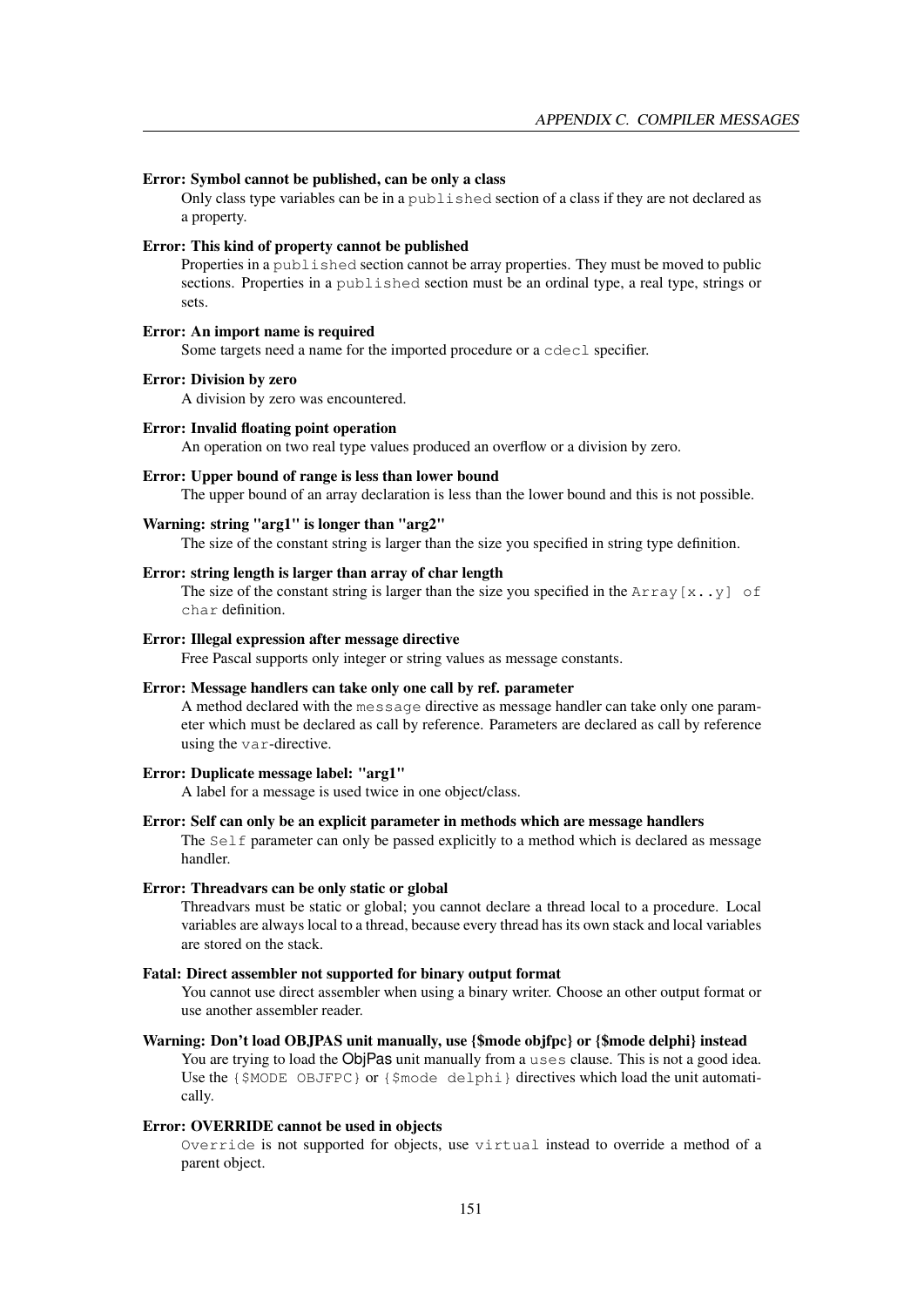```
Error: Data types which require initialization/finalization cannot be used in variant records
      Some data types (e.g. ansistring) need initialization/finalization code which is implicitly
      generated by the compiler. Such data types cannot be used in the variant part of a record.
```
## Error: Resourcestrings can be only static or global

Resourcestring cannot be declared local, only global or using the static directive.

# Error: Exit with argument cannot be used here

An exit statement with an argument for the return value cannot be used here. This can happen for example in try..except or try..finally blocks.

#### Error: The type of the storage symbol must be boolean

If you specify a storage symbol in a property declaration, it must be a boolean type.

#### Error: This symbol isn't allowed as storage symbol

You cannot use this type of symbol as storage specifier in property declaration. You can use only methods with the result type boolean, boolean class fields or boolean constants.

#### Error: Only classes which are compiled in \$M+ mode can be published

A class-typed field in the published section of a class can only be a class which was compiled in {\$M+} or which is derived from such a class. Normally such a class should be derived from TPersistent.

## Error: Procedure directive expected

This error is triggered when you have a  $\{\frac{\xi}{\xi} \leq \frac{1}{\xi} \}$  directive without a calling convention specified. It also happens when declaring a procedure in a const block and you used a ; after a procedure declaration which must be followed by a procedure directive. Correct declarations are:

const p : procedure;stdcall=nil; p : procedure stdcall=nil;

#### Error: The value for a property index must be of an ordinal type

The value you use to index a property must be of an ordinal type, for example an integer or enumerated type.

# Error: Procedure name too short to be exported

The length of the procedure/function name must be at least 2 characters long. This is because of a bug in dlltool which doesn't parse the .def file correctly with a name of length 1.

# Error: No DEFFILE entry can be generated for unit global vars

## Error: Compile without -WD option

You need to compile this file without the -WD switch on the command line.

# Fatal: You need ObjFpc (-S2) or Delphi (-Sd) mode to compile this module

You need to use {\$MODE OBJFPC} or {\$MODE DELPHI} to compile this file. Or use the corresponding command line switch, either -Mobjfpc or -MDelphi.

# Error: Cannot export with index under arg1

Exporting of functions or procedures with a specified index is not supported on this target.

## Error: Exporting of variables is not supported under arg1

Exporting of variables is not supported on this target.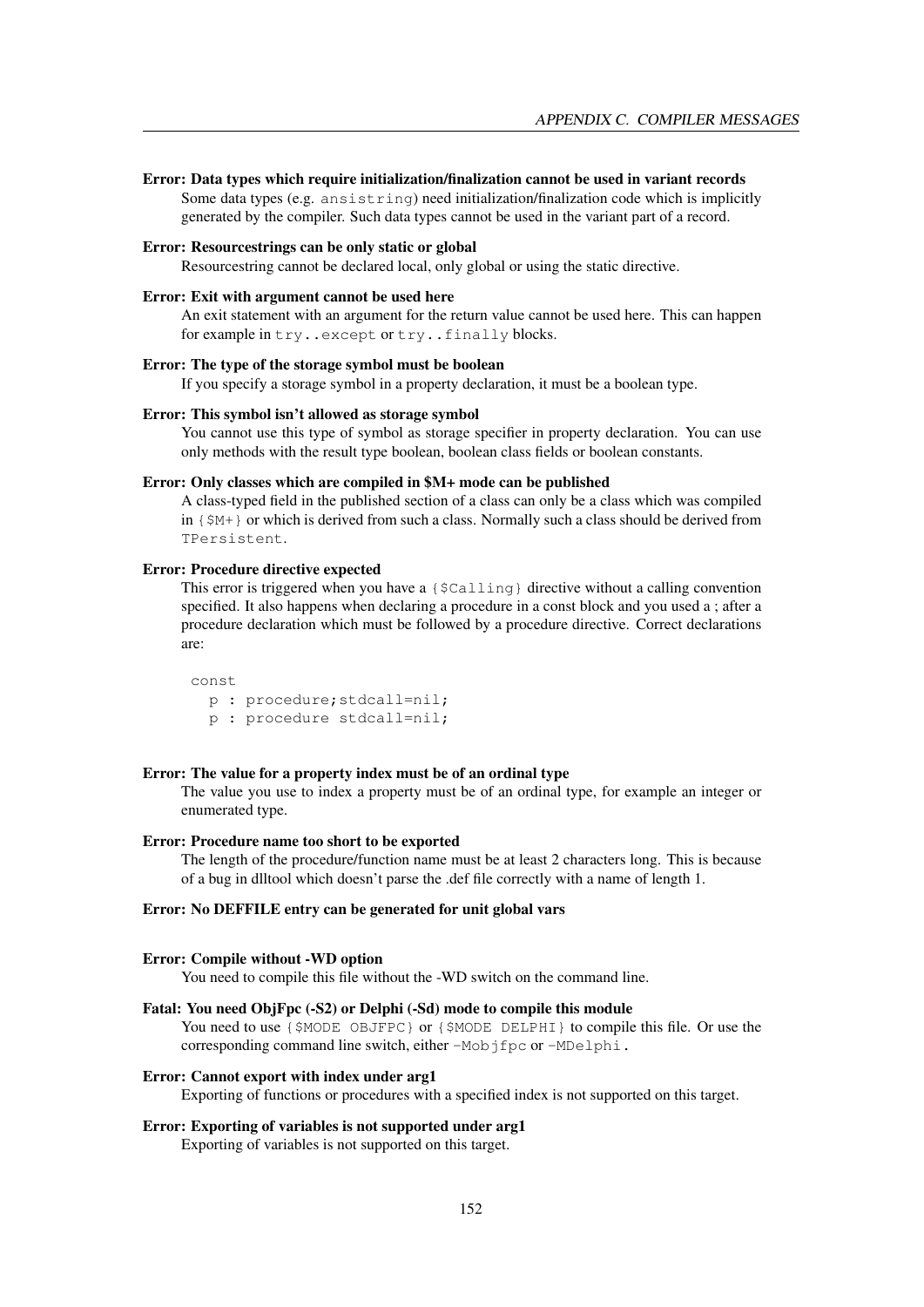## Error: Improper GUID syntax

The GUID indication does not have the proper syntax. It should be of the form

```
{XXXXXXXX-XXXX-XXXX-XXXX-XXXXXXXXXXXX}
```
Where each X represents a hexadecimal digit.

#### Warning: Procedure named "arg1" not found that is suitable for implementing the arg2.arg3

The compiler cannot find a suitable procedure which implements the given method of an interface. A procedure with the same name is found, but the arguments do not match.

#### Error: interface identifier expected

This happens when the compiler scans a class declaration that contains interface function name mapping code like this:

```
type
  TMyObject = class(TObject, IDispatch)
    function IUnknown.QueryInterface=MyQueryInterface;
    ....
```
and the interface before the dot is not listed in the inheritance list.

## Error: Type "arg1" cannot be used as array index type

Types like qword or int64 are not allowed as array index type.

## Error: Con- and destructors are not allowed in interfaces

Constructor and destructor declarations are not allowed in interfaces. In the most cases method QueryInterface of IUnknown can be used to create a new interface.

## Error: Access specifiers cannot be used in INTERFACEs and OBJCPROTOCOLs

The access specifiers public, private, protected and published cannot be used in interfaces, Objective-C protocols and categories because all methods of an interface/protocol/ category must be public.

## Error: An interface, helper or Objective-C protocol or category cannot contain fields

Declarations of fields are not allowed in interfaces, helpers and Objective-C protocols and categories. An interface/helper/protocol/category can contain only methods and properties with method read/write specifiers.

#### Error: Cannot declare local procedure as EXTERNAL

Declaring local procedures as external is not possible. Local procedures get hidden parameters that will make the chance of errors very high.

#### Warning: Some fields coming before "arg1" were not initialized

In Delphi mode, not all fields of a typed constant record have to be initialized, but the compiler warns you when it detects such situations.

#### Error: Some fields coming before "arg1" were not initialized

In all syntax modes but Delphi mode, you cannot leave some fields uninitialized in the middle of a typed constant record.

#### Warning: Some fields coming after "arg1" were not initialized

You can leave some fields at the end of a type constant record uninitialized (The compiler will initialize them to zero automatically). This may be the cause of subtle problems.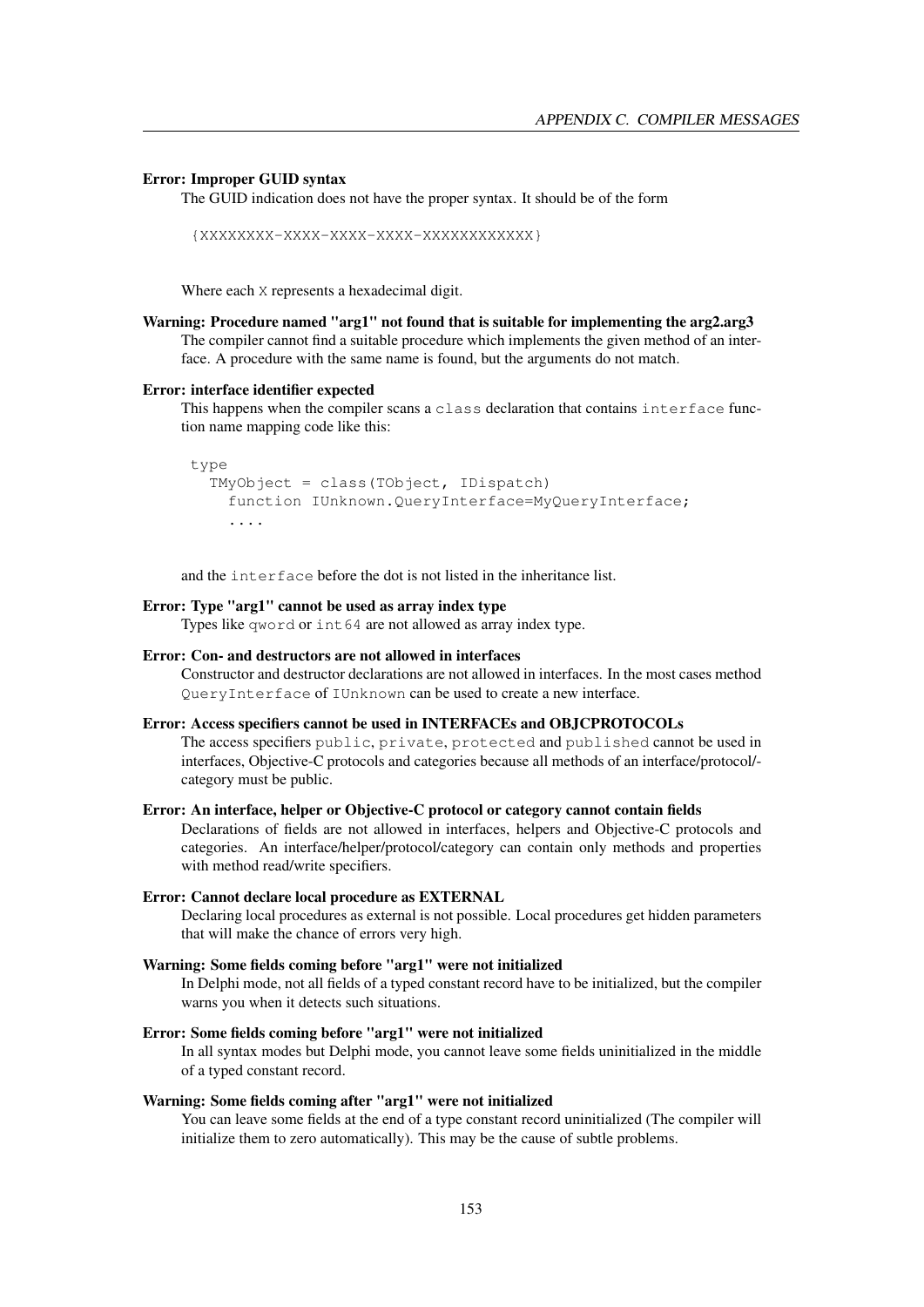# Error: VarArgs directive (or '...' in MacPas) without CDecl/CPPDecl/MWPascal/StdCall and External

The varargs directive (or the "..." varargs parameter in MacPas mode) can only be used with procedures or functions that are declared with external and one of cdecl, cppdecl, stdcall and mwpascal. This functionality is only supported to provide a compatible interface to C functions like printf.

## Error: Self must be a normal (call-by-value) parameter

You cannot declare Self as a const or var parameter, it must always be a call-by-value parameter.

## Error: Interface "arg1" has no interface identification

When you want to assign an interface to a constant, then the interface must have a GUID value set.

#### Error: Unknown class field or method identifier "arg1"

Properties must refer to a field or method in the same class.

# Warning: Overriding calling convention "arg1" with "arg2"

There are two directives in the procedure declaration that specify a calling convention. Only the last directive will be used.

#### Error: Typed constants of the type "procedure of object" can only be initialized with NIL

You cannot assign the address of a method to a typed constant which has a 'procedure of object' type, because such a constant requires two addresses: that of the method (which is known at compile time) and that of the object or class instance it operates on (which cannot be known at compile time).

### Error: Default value can only be assigned to one parameter

It is not possible to specify a default value for several parameters at once. The following is invalid:

Procedure MyProcedure  $(A, B : Integer = 0);$ 

Instead, this should be declared as

Procedure MyProcedure (A : Integer =  $0; B$  : Integer =  $0);$ 

#### Error: Default parameter required for "arg1"

The specified parameter requires a default value.

## Warning: Use of unsupported feature!

You're trying to force the compiler into doing something it cannot do yet.

## Hint: C arrays are passed by reference

Any array passed to a C function is passed by a pointer (i.e. by reference).

## Error: C array of const must be the last argument

You cannot add any other argument after an array of const for cdecl functions, as the size pushed on stack for this argument is not known.

#### Hint: Type "arg1" redefinition

This is an indicator that a previously declared type is being redefined as something else. This may, or may not be, a potential source of errors.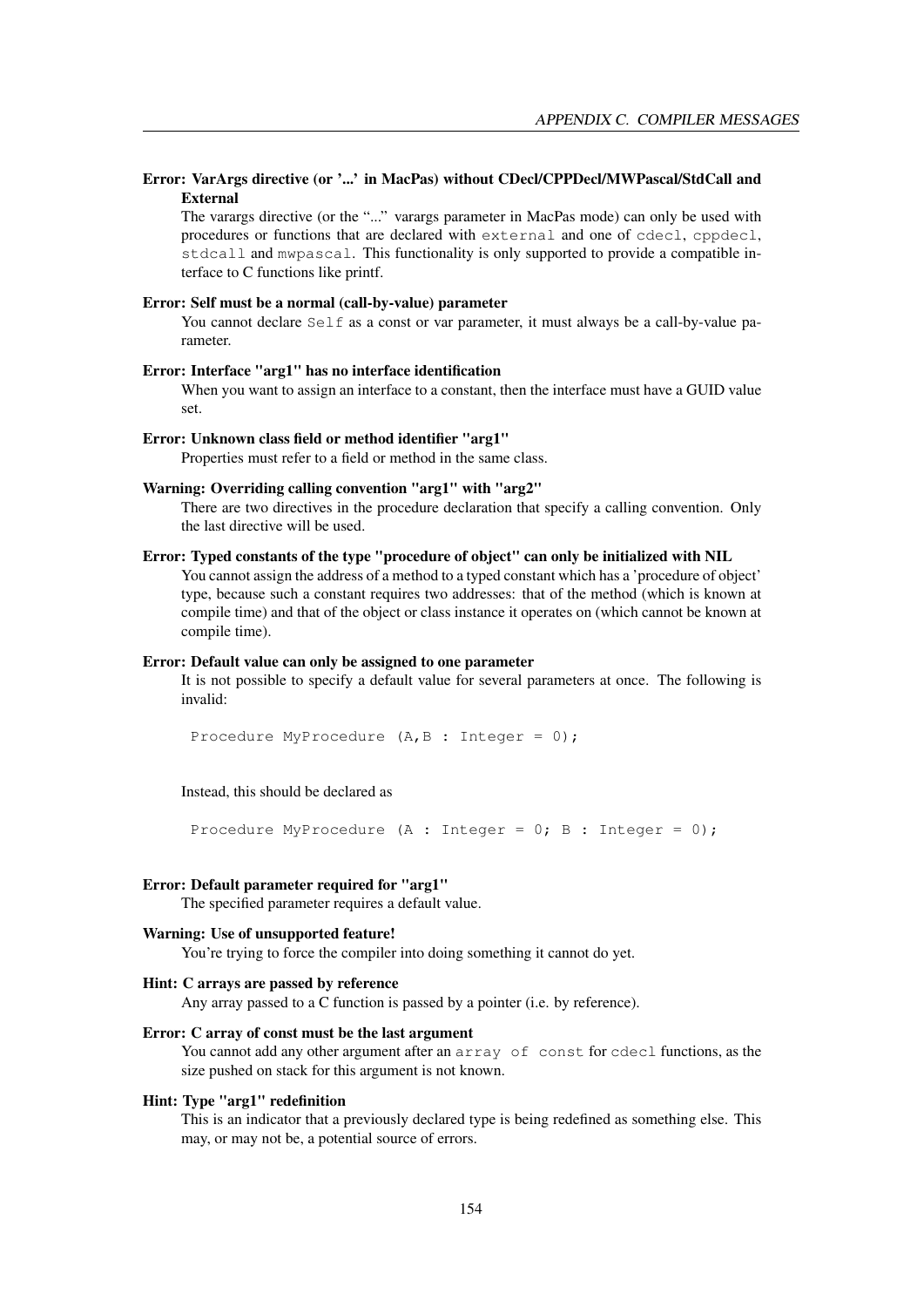```
Warning: cdecl'ared functions have no high parameter
```
Functions declared with the cdecl modifier do not pass an extra implicit parameter.

## Warning: cdecl'ared functions do not support open strings

Openstring is not supported for functions that have the cdecl modifier.

## Error: Cannot initialize variables declared as threadvar

Variables declared as threadvar cannot be initialized with a default value. The variables will always be filled with zero at the start of a new thread.

## Error: Message directive is only allowed in Classes

The message directive is only supported for Class types.

#### Error: Procedure or Function expected

A class method can only be specified for procedures and functions.

## Warning: Calling convention directive ignored: "arg1"

Some calling conventions are supported only by certain CPUs. I.e. most non-i386 ports support only the standard ABI calling convention of the CPU.

#### Error: REINTRODUCE cannot be used in objects

reintroduce is not supported for objects, Objective-C classes and Objective-C protocols.

#### Error: Each argument must have its own location

If locations for arguments are specified explicitly as it is required by some syscall conventions, each argument must have its own location. Things like

procedure p(i,j : longint 'r1');

are not allowed.

## Error: Each argument must have an explicit location

If one argument has an explicit argument location, all arguments of a procedure must have one.

#### Error: Unknown argument location

The location specified for an argument isn't recognized by the compiler.

#### Error: 32 Bit-Integer or pointer variable expected

The libbase for MorphOS/AmigaOS can be given only as longint, dword or any pointer variable.

#### Error: Goto statements are not allowed between different procedures

It isn't allowed to use goto statements referencing labels outside the current procedure. The following example shows the problem:

```
...
 procedure p1;
 label
   l1;
   procedure p2;
   begin
      goto l1; // This goto ISN'T allowed
   end;
 begin
   p2
```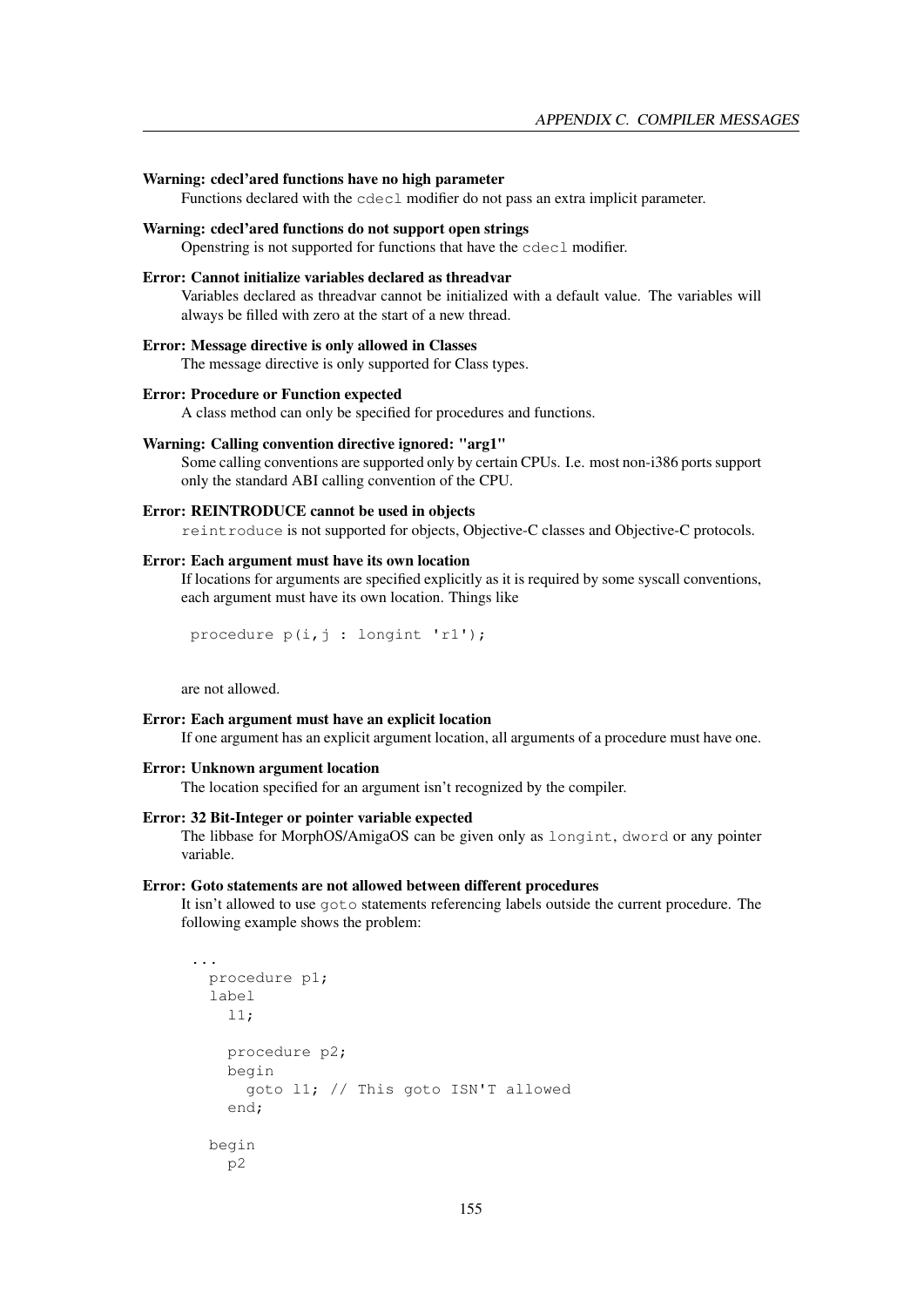l1: end; ...

#### Fatal: Procedure too complex, it requires too many registers

Your procedure body is too long for the compiler. You should split the procedure into multiple smaller procedures.

## Error: Illegal expression

This can occur under many circumstances. Usually when trying to evaluate constant expressions.

#### Error: Invalid integer expression

You made an expression which isn't an integer, and the compiler expects the result to be an integer.

#### Error: Illegal qualifier

One of the following is happening :

- You're trying to access a field of a variable that is not a record.
- You're indexing a variable that is not an array.
- You're dereferencing a variable that is not a pointer.

#### Error: High range limit < low range limit

You are declaring a subrange, and the high limit is less than the low limit of the range.

## Error: Exit's parameter must be the name of the procedure it is used in or of a surrounding procedure

The parameter of a exit call in macpas mode must be either the name of the current subroutine or of a surrounding one

#### Error: Illegal assignment to for-loop variable "arg1"

The type of a for loop variable must be an ordinal type. Loop variables cannot be reals or strings. You also cannot assign values to loop variables inside the loop (Except in Delphi and TP modes). Use a while or repeat loop instead if you need to do something like that, since those constructs were built for that.

# Error: Cannot declare local variable as EXTERNAL

Declaring local variables as external is not allowed. Only global variables can reference external variables.

## Error: Procedure is already declared EXTERNAL

The procedure is already declared with the EXTERNAL directive in an interface or forward declaration.

# Warning: Implicit uses of Variants unit

The Variant type is used in the unit without any used unit using the Variants unit. The compiler has implicitly added the Variants unit to the uses list. To remove this warning the Variants unit needs to be added to the uses statement.

# Error: Class and static methods cannot be used in INTERFACES

The specifier class and directive static cannot be used in interfaces because all methods of an interface must be public.

#### Error: Overflow in arithmetic operation

An operation on two integer values produced an overflow.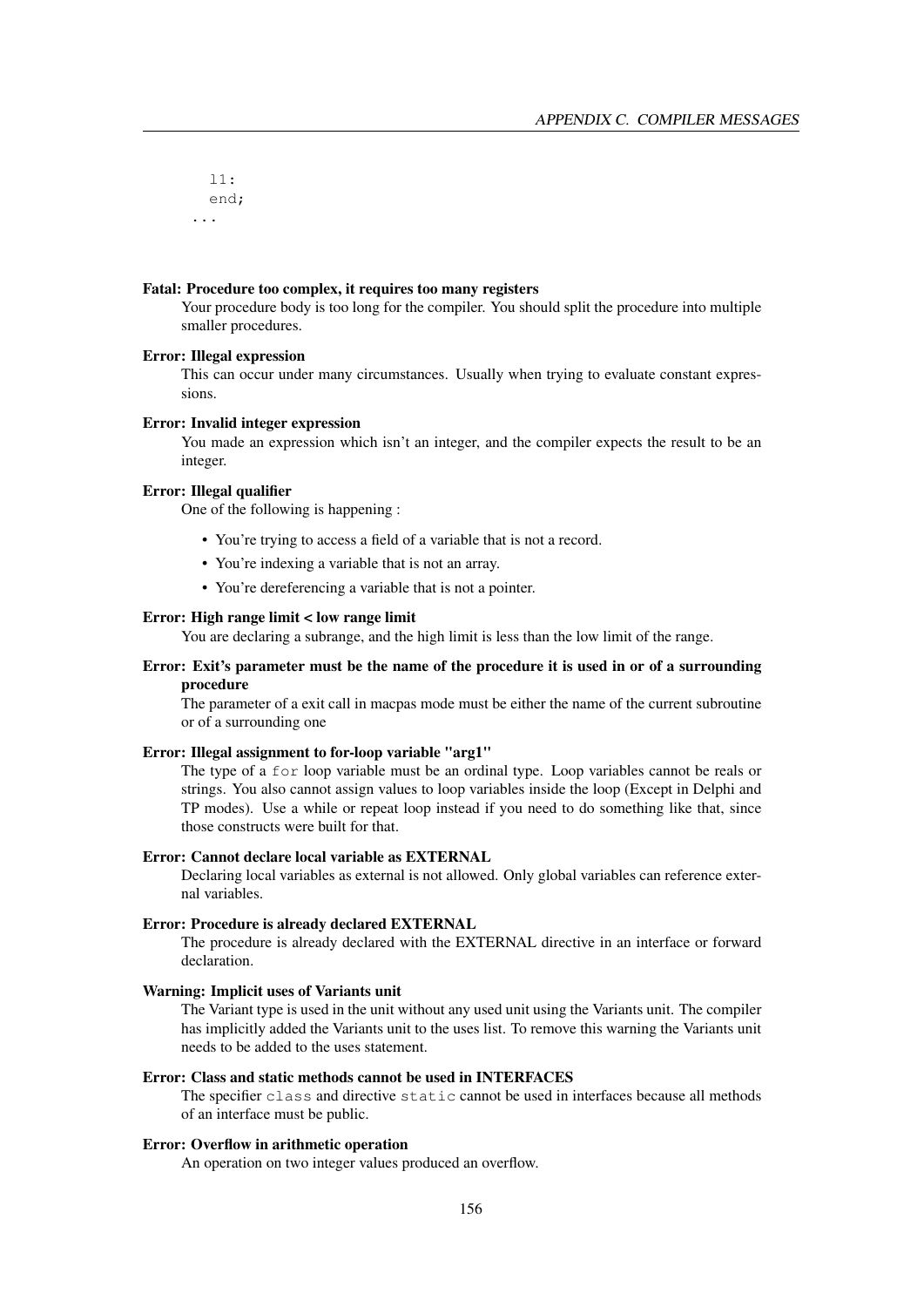## Error: Protected or private expected

strict can be only used together with protected or private.

#### Error: SLICE cannot be used outside of parameter list

slice can be used only for arguments accepting an open array parameter.

## Error: A DISPINTERFACE cannot have a parent class

A DISPINTERFACE is a special type of interface which cannot have a parent class. Dispinterface always derive from IDispatch type.

## Error: A DISPINTERFACE needs a guid

A DISPINTERFACE always needs an interface identification (a GUID).

Warning: Overridden methods must have a related return type. This code may crash, it depends on a Delphi parser bug ("arg2" is overridden by "arg1" which has another return type)

If you declare overridden methods in a class definition, they must have the same return type. Some versions of Delphi allow you to change the return type of interface methods, and even to change procedures into functions, but the resulting code may crash depending on the types used and the way the methods are called.

#### Error: Dispatch IDs must be ordinal constants

The dispid keyword must be followed by an ordinal constant (the dispid index).

#### Error: The range of the array is too large

Regardless of the size taken up by its elements, an array cannot have more than high(ptrint) elements. Additionally, the range type must be a subrange of ptrint.

## Error: The address cannot be taken of bit packed array elements and record fields

If you declare an array or record as packed in Mac Pascal mode (or as packed in any mode with  ${\{\text{Sbitpacking on}\}}$ , it will be packed at the bit level. This means it becomes impossible to take addresses of individual array elements or record fields. The only exception to this rule is in the case of packed arrays elements whose packed size is a multiple of 8 bits.

#### Error: Dynamic arrays cannot be packed

Only regular (and possibly in the future also open) arrays can be packed.

# Error: Bit packed array elements and record fields cannot be used as loop variables

If you declare an array or record as packed in Mac Pascal mode (or as packed in any mode with { \$bitpacking on }), it will be packed at the bit level. For performance reasons, they cannot be used as loop variables.

#### Error: VAR, TYPE and CONST are allowed only in records, objects and classes

The usage of VAR, TYPE and CONST to declare new types inside an object is allowed only inside records, objects and classes.

#### Error: This type cannot be a generic

Only Classes, Objects, Interfaces and Records are allowed to be used as generic.

#### Warning: Don't load LINEINFO unit manually, Use the -gl compiler switch instead

Do not use the lineinfo unit directly, Use the  $-q1$  switch which automatically adds the correct unit for reading the selected type of debugging information. The unit that needs to be used depends on the type of debug information used when compiling the binary.

#### Error: No function result type specified for function "arg1"

The first time you declare a function you have to declare it completely, including all parameters and the result type.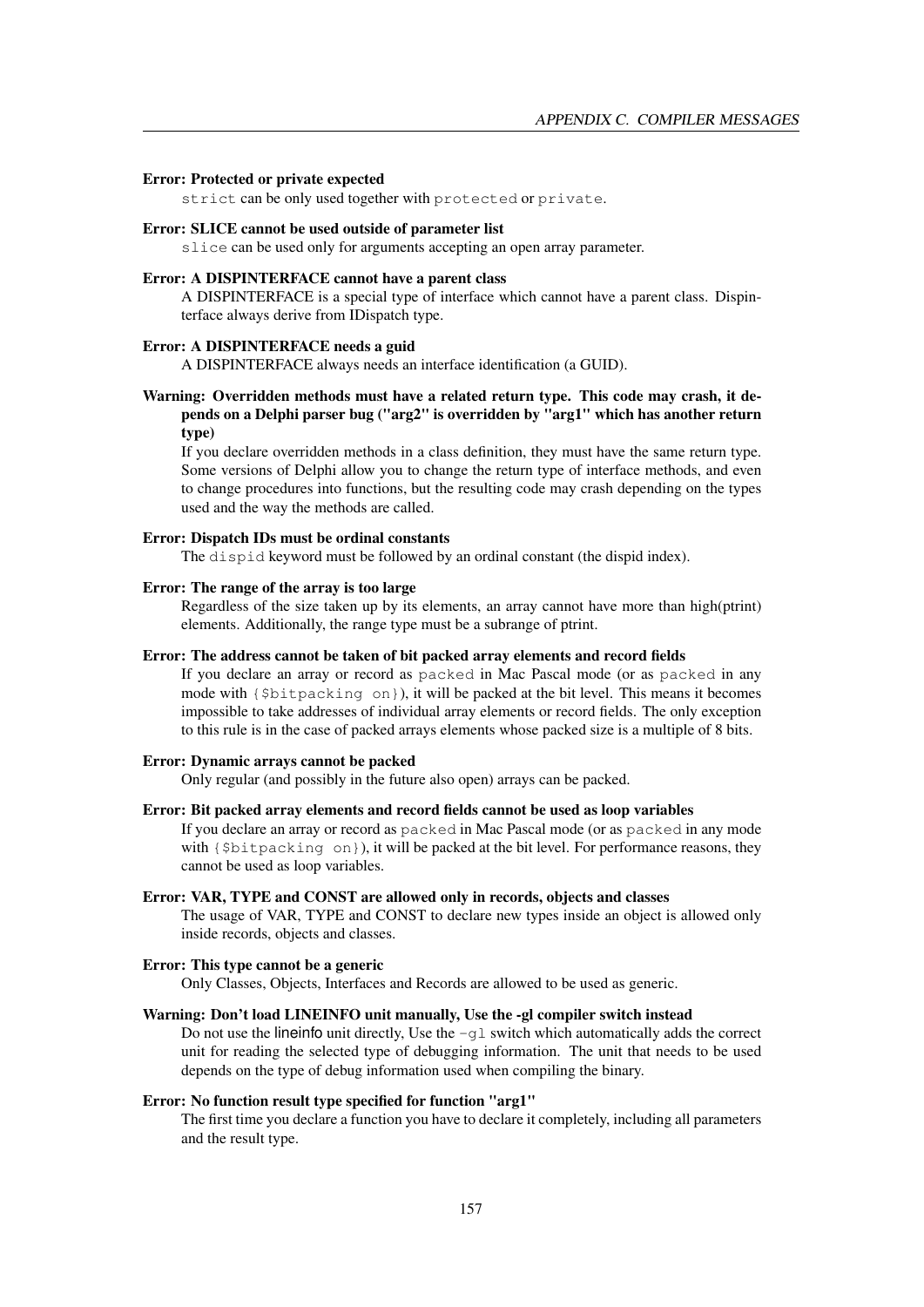# Error: Specialization is only supported for generic types

Types which are not generics cannot be specialized.

#### Error: Generics cannot be used as parameters when specializing generics

When specializing a generic, only non-generic types can be used as parameters.

# Error: Constants of objects containing a VMT are not allowed

If an object requires a VMT either because it contains a constructor or virtual methods, it's not allowed to create constants of it. In TP and Delphi mode this is allowed for compatibility reasons.

Error: Taking the address of labels defined outside the current scope isn't allowed It isn't allowed to take the address of labels outside the current procedure.

#### Error: Cannot initialize variables declared as external

Variables declared as external cannot be initialized with a default value.

## Error: Illegal function result type

Some types like file types cannot be used as function result.

#### Error: No common type possible between "arg1" and "arg2"

To perform an operation on integers, the compiler converts both operands to their common type, which appears to be an invalid type. To determine the common type of the operands, the compiler takes the minimum of the minimal values of both types, and the maximum of the maximal values of both types. The common type is then minimum..maximum.

## Error: Generics without specialization cannot be used as a type for a variable

Generics must be always specialized before being used as variable type.

#### Warning: Register list is ignored for pure assembler routines

When using pure assembler routines, the list with modified registers is ignored.

#### Error: Implements property must have class or interface type

A property which implements an interface must be of type class or interface.

## Error: Implements-property must implement interface of correct type, found "arg1" expected "arg2"

A property which implements an interface actually implements a different interface.

#### Error: Implements-property must have read specifier

A property which implements an interface must have at least a read specifier.

## Error: Implements-property must not have write-specifier

A property which implements an interface may not have a write specifier.

## Error: Implements-property must not have stored-specifier

A property which implements an interface may not have a stored specifier.

#### Error: Implements-property used on unimplemented interface: "arg1"

The interface which is implemented by a property is not an interface implemented by the class.

# Error: Floating point not supported for this target

The compiler parsed a floating point expression, but it is not supported.

#### Error: Class "arg1" does not implement interface "arg2"

The delegated interface is not implemented by the class given in the implements clause.

#### Error: Type used by implements must be an interface

The implements keyword must be followed by an interface type.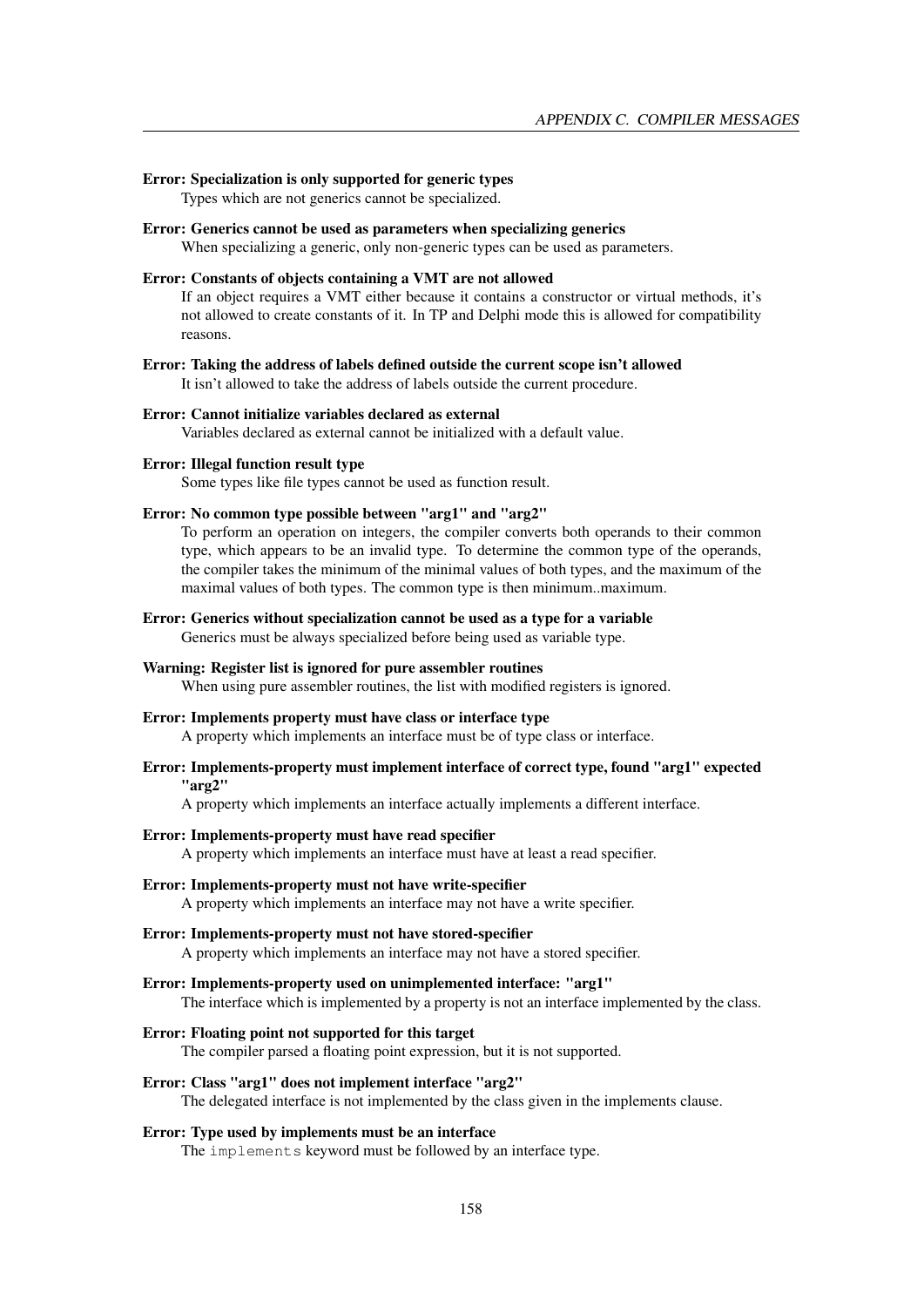# Error: Variables cannot be exported with a different name on this target, add the name to the declaration using the "export" directive (variable name: arg1, declared export name: arg2)

On most targets it is not possible to change the name under which a variable is exported inside the exports statement of a library. In that case, you have to specify the export name at the point where the variable is declared, using the export and alias directives.

#### Error: Weak external symbols are not supported for the current target

A "weak external" symbol is a symbol which may or may not exist at (either static or dynamic) link time. This concept may not be available (or implemented yet) on the current cpu/OS target.

#### Error: Forward type definition does not match

Classes and interfaces being defined forward must have the same type when being implemented. A forward interface cannot be changed into a class.

# Note: Virtual method "arg1" has a lower visibility (arg2) than parent class arg3 (arg4)

The virtual method overrides an method that is declared with a higher visibility. This might give unexpected results. E.g., in case the new visibility is private then a call to "inherited" in a new child class will call the higher-visible method in a parent class and ignores the private method.

# Error: Fields cannot appear after a method or property definition, start a new visibility section first

Once a method or property has been defined in a class or object, you cannot define any fields afterwards without starting a new visibility section (such as public, private, etc.). The reason is that otherwise the source code can appear ambiguous to the compiler, since it is possible to use modifiers such as default and register also as field names.

# Error: Parameters or result types cannot contain local type definitions. Use a separate type definition in a type block.

In Pascal, types are not considered to be identical simply because they are semantically equivalent. Two variables or parameters are only considered to be of the same type if they refer to the same type definition. As a result, it is not allowed to define new types inside parameter lists, because then it is impossible to refer to the same type definition in the procedure headers of the interface and implementation of a unit (both procedure headers would define a separate type). Keep in mind that expressions such as "file of byte" or "string[50]" also define a new type.

## Error: ABSTRACT and SEALED conflict

ABSTRACT and SEALED cannot be used together in one declaration

## Error: Cannot create a descendant of the sealed class "arg1"

Sealed means that class cannot be derived by another class.

# Error: SEALED class cannot have an ABSTRACT method

Sealed means that class cannot be derived. Therefore no one class is able to override an abstract method in a sealed class.

# Error: Only virtual methods can be final

You are declaring a method as final, when it is not declared to be virtual.

#### Error: Final method cannot be overridden: "arg1"

You are trying to override a virtual method of a parent class that does not exist.

#### Error: Only one message can be used per method.

It is not possible to associate multiple messages with a single method.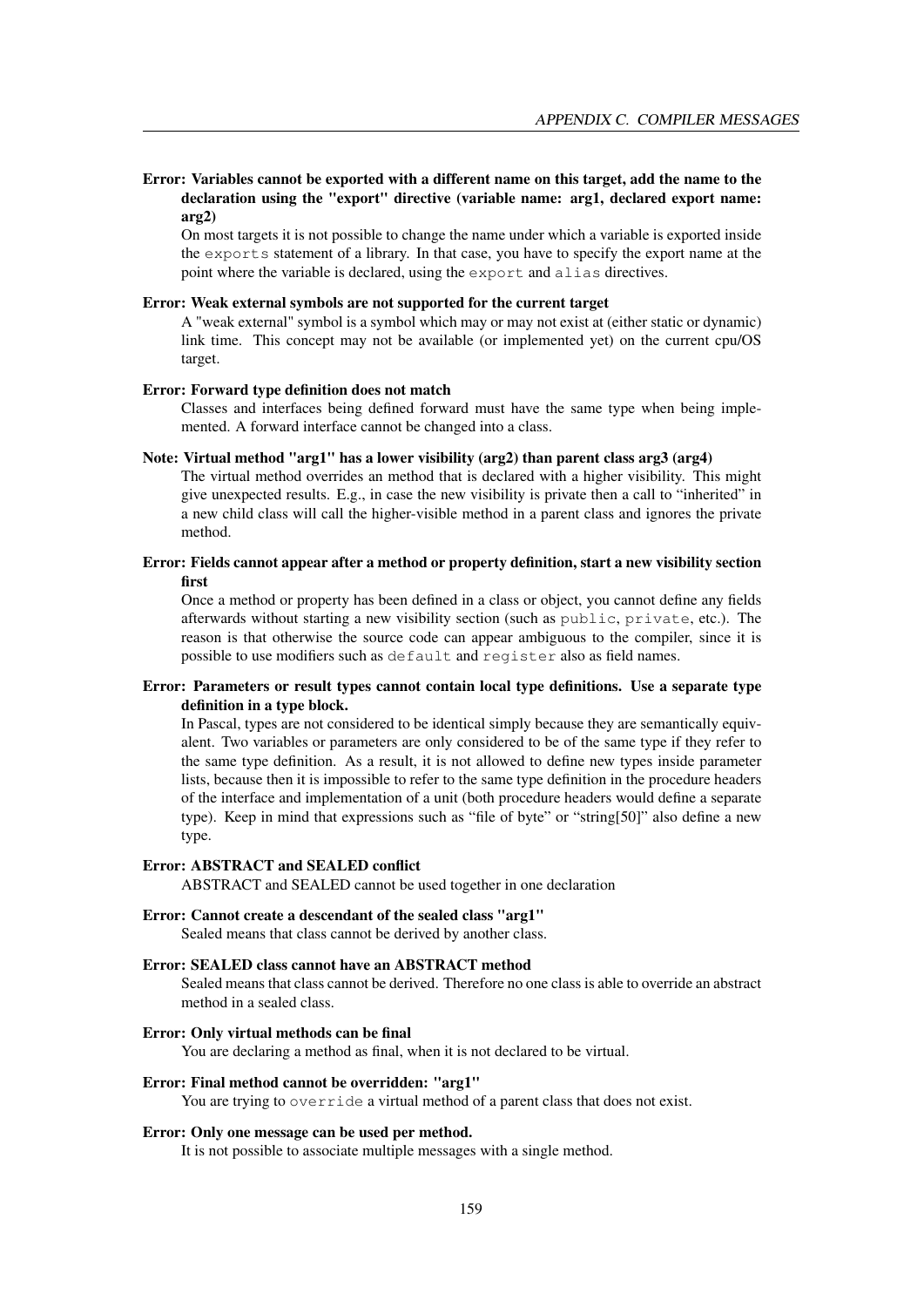Error: Invalid enumerator identifier: "arg1"

Only "MoveNext" and "Current" enumerator identifiers are supported.

#### Error: Enumerator identifier required

"MoveNext" or "Current" identifier must follow the enumerator modifier.

Error: Enumerator MoveNext pattern method is not valid. Method must be a function with the Boolean return type and no required arguments.

"MoveNext" enumerator pattern method must be a function with Boolean return type and no required arguments

- Error: Enumerator Current pattern property is not valid. Property must have a getter. "Current" enumerator pattern property must have a getter
- Error: Only one enumerator MoveNext method is allowed per class/object Class or Object can have only one enumerator MoveNext declaration.
- Error: Only one enumerator Current property is allowed per class/object Class or Object can have only one enumerator Current declaration.

## Error: For in loop cannot be used for the type "arg1"

For in loop can be used not for all types. For example it cannot be used for the enumerations with jumps.

Error: Objective-C messages require their Objective-C selector name to be specified using the "message" directive.

Objective-C messages require their Objective-C name (selector name) to be specified using the message 'someName:' procedure directive. While bindings to other languages automatically generate such names based on the identifier you use (by replacing all underscores with colons), this is unsafe since nothing prevents an Objective-C method name to contain actual colons.

# Error: Objective-C does not have formal constructors nor destructors. Use the alloc, initXXX and dealloc messages.

The Objective-C language does not have any constructors or destructors. While there are some messages with a similar purpose (such as init and  $dealloc$ ), these cannot be identified using automatic parsers and do not guarantee anything like Pascal constructors/destructors (e.g., you have to take care of only calling "designated" inherited "constructors"). For these reasons, we have opted to follow the standard Objective-C patterns for instance creation/destruction.

## Error: Message name is too long (max. 255 characters)

Due to compiler implementation reasons, message names are currently limited to 255 characters.

## Error: Objective-C message symbol name for "arg1" is too long

Due to compiler implementation reasons, mangled message names (i.e., the symbol names used in the assembler code) are currently limited to 255 characters.

# Hint: Defining a new Objective-C root class. To derive from another root class (e.g., NSObject), specify it as the parent class.

If no parent class is specified for an Object Pascal class, then it automatically derives from TObject. Objective-C classes however do not automatically derive from NSObject, because one can have multiple root classes in Objective-C. For example, in the Cocoa framework both NSObject and NSProxy are root classes. Therefore, you have to explicitly define a parent class (such as NSObject) if you want to derive your Objective-C class from it.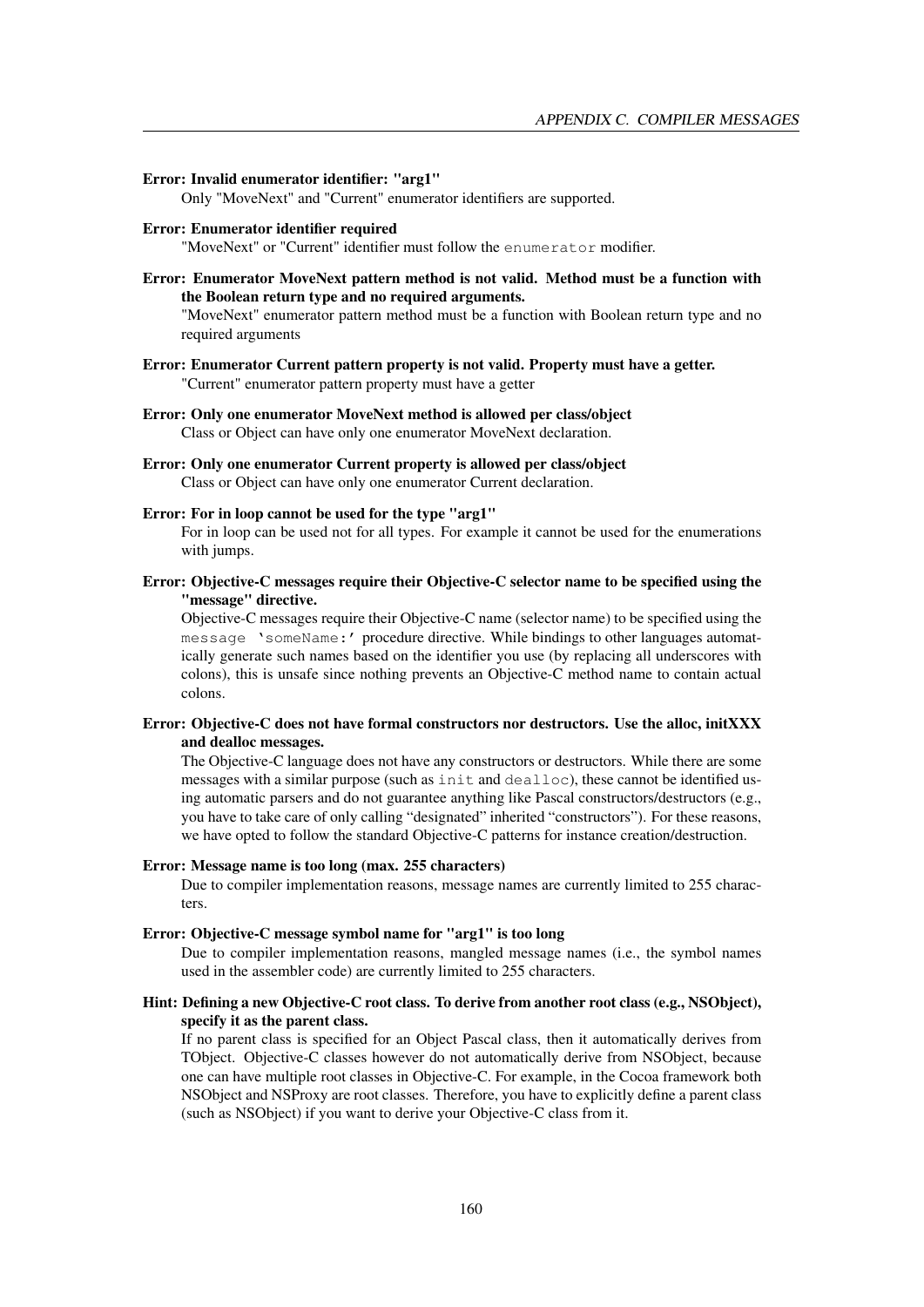## Error: Objective-C classes cannot have published sections.

In Object Pascal, "published" determines whether or not RTTI is generated. Since the Objective-C runtime always needs RTTI for everything, this specified does not make sense for Objective-C classes.

## Fatal: This module requires an Objective-C mode switch to be compiled

This error indicates the use of Objective-C language features without an Objective-C mode switch active. Enable one via the -M command line switch, or the \$modeswitch x directive.

# Error: Inherited methods can only be overridden in Objective-C and Java, add "override" (inherited method defined in arg1)

# Hint: Inherited methods can only be overridden in Objective-C and Java, add "override" (inherited method defined in arg1).

It is not possible to reintroduce methods in Objective-C or Java like in Object Pascal. Methods with the same name always map to the same virtual method entry. In order to make this clear in the source code, the compiler always requires the override directive to be specified when implementing overriding Objective-C or Java methods in Pascal. If the implementation is external, this rule is relaxed because Objective-C and Java do not have any overridestyle keyword (since it's the default and only behaviour in these languages), which makes it hard for automated header conversion tools to include it everywhere. The type in which the inherited method is defined is explicitly mentioned, because this may either be an objcclass or an objccategory in case of Objective-C.

# Error: Message name "arg1" in inherited class is different from message name "arg2" in current class.

An overriding Objective-C method cannot have a different message name than an inherited method. The reason is that these message names uniquely define the message to the Objective-C runtime, which means that giving them a different message name breaks the "override" semantics.

# Error: It is not yet possible to make unique copies of Objective-C or Java types

Duplicating an Objective-C or Java type using  $\forall y \in X = \forall y \in Y$ ; is not yet supported. You may be able to obtain the desired effect using type  $x =$  object ass (y) end; resp. type  $x = class(y)$  end; instead.

# Error: Objective-C categories and Object Pascal class helpers cannot be used as types

It is not possible to declare a variable as an instance of an Objective-C category or an Object Pascal class helper. A category/class helper adds methods to the scope of an existing class, but does not define a type by itself. An exception of this rule is when inheriting an Object Pascal class helper from another class helper.

#### Error: Categories do not override, but replace methods. Use "reintroduce" instead.

Error: Replaced methods can only be reintroduced in Objective-C, add "reintroduce" (replaced method defined in arg1).

# Hint: Replaced methods can only be reintroduced in Objective-C, add "reintroduce" (replaced method defined in arg1).

A category replaces an existing method in an Objective-C class, rather than that it overrides it. Calling an inherited method from an category method will call that method in the extended class' parent, not in the extended class itself. The replaced method in the original class is basically lost, and can no longer be called or referred to. This behaviour corresponds somewhat more closely to reintroduce than to override (although in case of reintroduce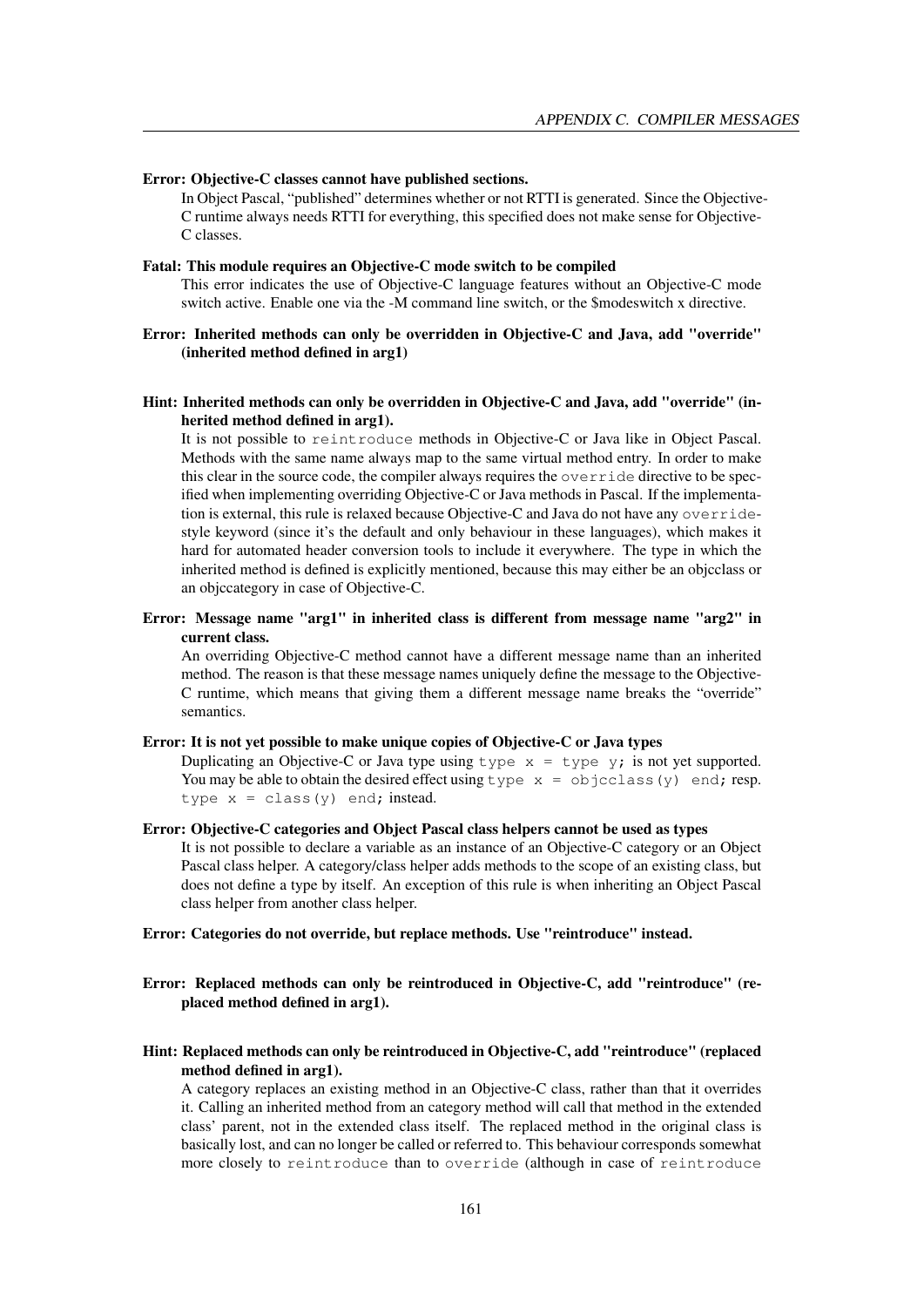in Object Pascal, hidden methods are still reachable via inherited). The type in which the inherited method is defined is explicitly mentioned, because this may either be an objcclass or an objccategory.

Error: Getter for implements interface must use the target's default calling convention.

Interface getters are called via a helper in the run time library, and hence have to use the default calling convention for the target (register on i386 and x86 64, stdcall on other architectures).

#### Error: Typed files cannot contain reference-counted types.

The data in a typed file cannot be of a reference counted type (such as ansistring or a record containing a field that is reference counted).

#### Error: Operator is not overloaded: arg2 "arg1"

You are trying to use an overloaded operator when it is not overloaded for this type.

#### Error: Operator is not overloaded: "arg1" arg2 "arg3"

You are trying to use an overloaded operator when it is not overloaded for this type.

#### Error: Expected another arg1 array elements

When declaring a typed constant array, you provided to few elements to initialize the array

## Error: String constant too long while ansistrings are disabled

Only when a piece of code is compiled with ansistrings enabled  $(\{\$H+\})$ , string constants longer than 255 characters are allowed.

Error: Type cannot be used as univ parameter because its size is unknown at compile time: "arg1"

univ parameters are compatible with all values of the same size, but this cannot be checked in case a parameter's size is unknown at compile time.

# Error: Only one class constructor can be declared in class: "arg1"

You are trying to declare more than one class constructor but only one class constructor can be declared.

#### Error: Only one class destructor can be declared in class: "arg1"

You are trying to declare more than one class destructor but only one class destructor can be declared.

# Error: Class constructors cannot have parameters

You are declaring a class constructor with a parameter list. Class constructor methods cannot have parameters.

# Error: Class destructors cannot have parameters

You are declaring a class destructor with a parameter list. Class destructor methods cannot have parameters.

Fatal: This construct requires the  $\{\$$ modeswitch objectivec1 $\}$  mode switch to be active Objective-Pascal constructs are not supported when {\$modeswitch ObjectiveC1} is not active.

#### Error: Unicodechar/string constants cannot be converted to ansi/shortstring at compile-time

It is not possible to use unicodechar and unicodestring constants in constant expressions that have to be converted into an ansistring or shortstring at compile time, for example inside typed constants. The reason is that the compiler cannot know what the actual ansi encoding will be at run time.

# Error: For-in Objective-Pascal loops require \{\\$modeswitch ObjectiveC2\} to be active

Objective-C "fast enumeration" support was added in Objective-C 2.0, and hence the appropriate modeswitch has to be activated to expose this feature. Note that Objective-C 2.0 programs require Mac OS X 10.5 or later.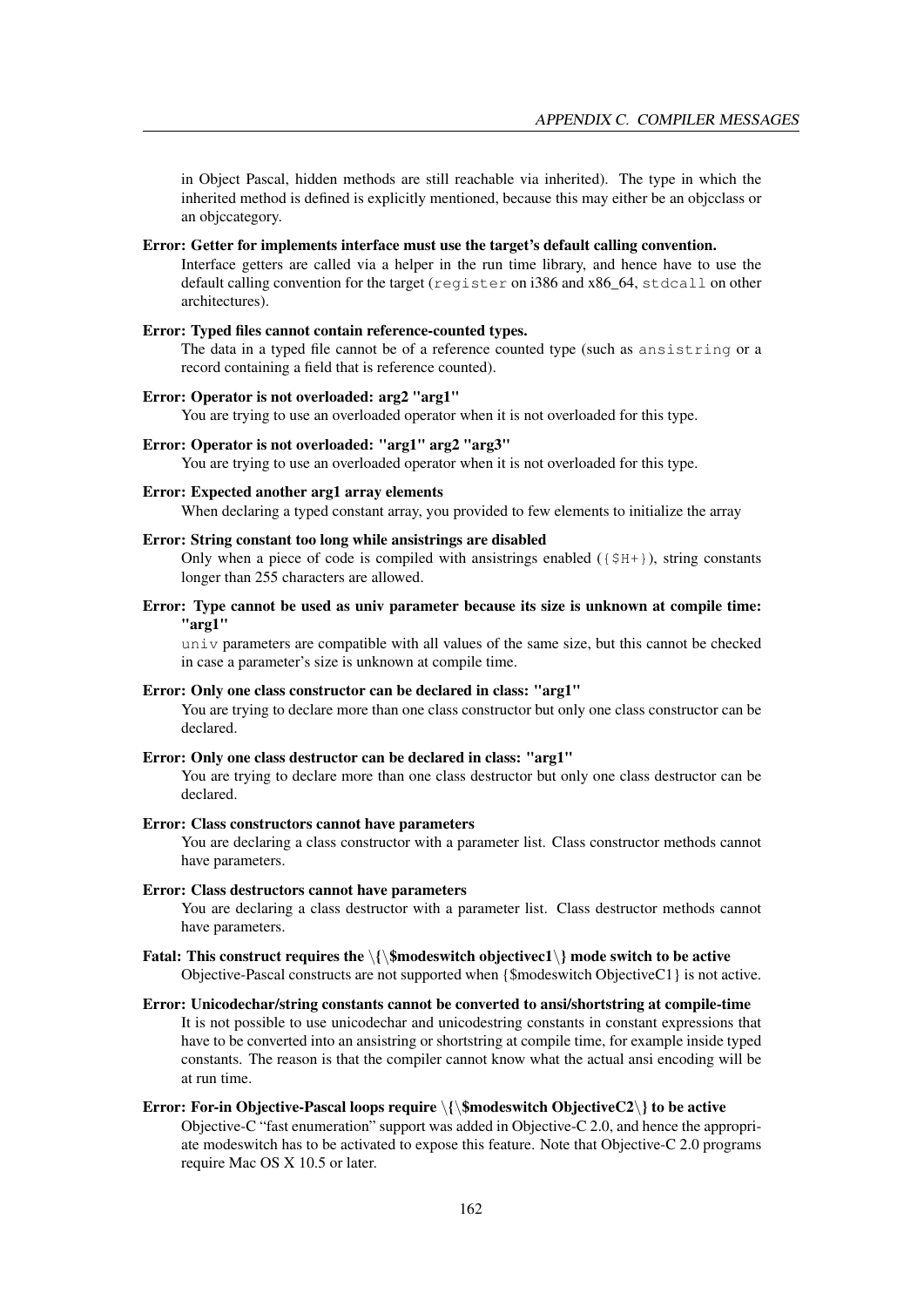# Error: The compiler cannot find the NSFastEnumerationProtocol or NSFastEnumerationState type in the CocoaAll unit

Objective-C for-in loops (fast enumeration) require that the compiler can find a unit called CocoaAll that contains definitions for the NSFastEnumerationProtocol and NSFastEnumerationState types. If you get this error, most likely the compiler is finding and loading an alternate CocoaAll unit.

## Error: Typed constants of the type 'procedure is nested' can only be initialized with NIL and global procedures/functions

A nested procedural variable consists of two components: the address of the procedure/function to call (which is always known at compile time), and also a parent frame pointer (which is never known at compile time) in case the procedural variable contains a reference to a nested procedure/function. Therefore such typed constants can only be initialized with global functions/procedures since these do not require a parent frame pointer.

## Fatal: Declaration of generic inside another generic is not allowed

At the moment, scanner supports recording of only one token buffer at the time (guarded by internal error 200511173 in tscannerfile.startrecordtokens). Since generics are implemented by recording tokens, it is not possible to have declaration of a generic (type or method) inside another generic.

# Error: Forward declaration "arg1" must be resolved before a class can conform to or implement it

An Objective-C protocol or Java Interface must be fully defined before classes can conform to it. This error occurs in the following situation (example for Objective-C, but the same goes for Java interfaces):

```
Type MyProtocol = objcprotoocl;
    ChildClass = Class(NSObject,MyProtocol)
       ...
     end;
```
where MyProtocol is declared but not defined.

# Error: Record types cannot have published sections

Published sections can be used only inside classes.

#### Error: Destructors are not allowed in records or helpers

Destructor declarations are not allowed in records or helpers.

#### Error: Class methods must be static in records

Class methods declarations are not allowed in records without static modifier. Records have no inheritance and therefore non static class methods have no sense for them.

#### Error: Parameterless constructors are not allowed in records or record/type helpers

Constructor declarations with no arguments are not allowed in records or record/type helpers.

## Error: Either the result or at least one parameter must be of type "arg1"

It is required that either the result of the routine or at least one of its parameters be of the specified type. For example class operators either take an instance of the structured type in which they are defined, or they return one.

# Error: Type parameters may require initialization/finalization - cannot be used in variant records

Type parameters may be specialized with types which (e.g. ansistring) need initialization/finalization code which is implicitly generated by the compiler.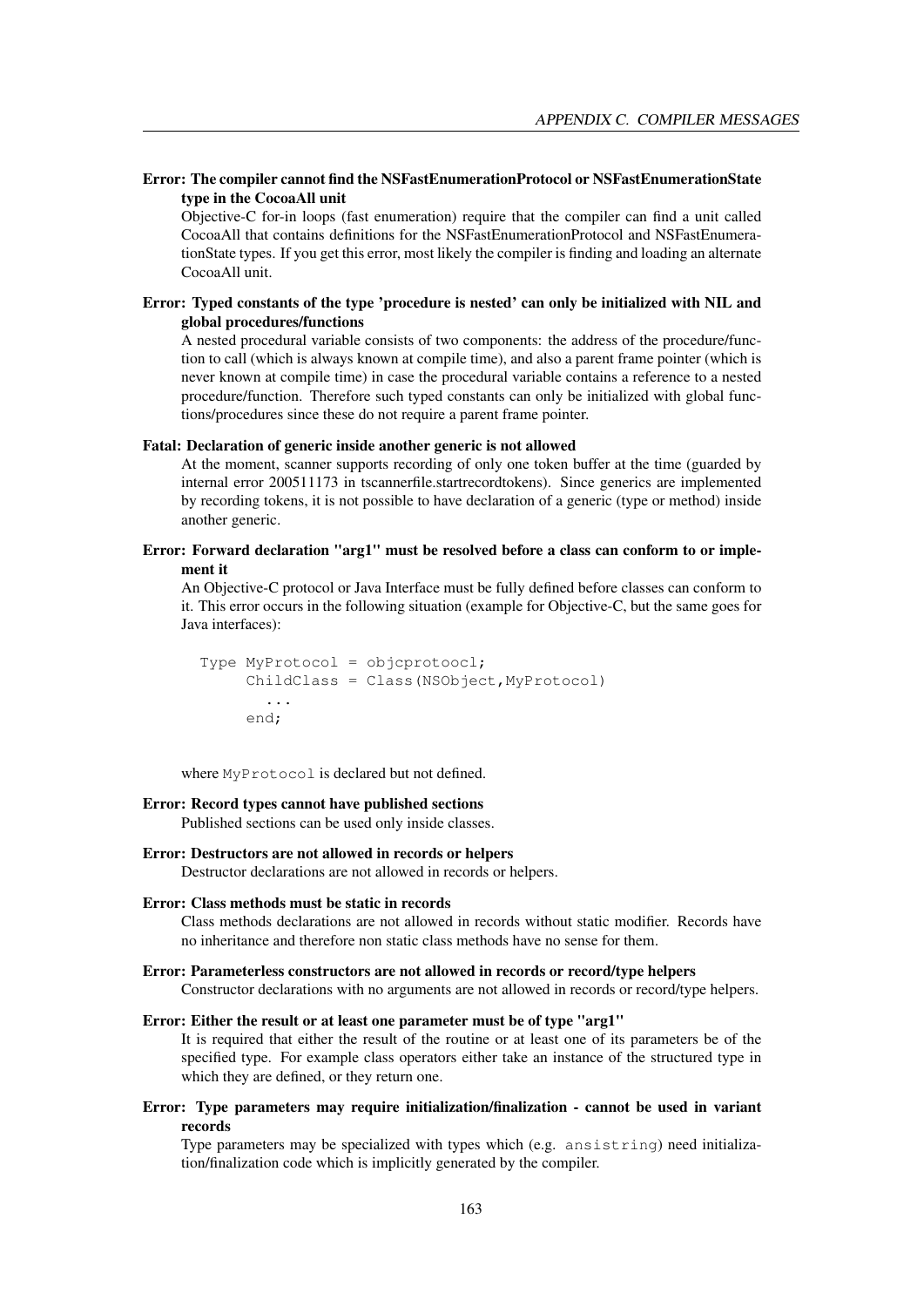# Error: Variables being declared as external cannot be in a custom section

A section directive is not valid for variables being declared as external.

## Error: Non-static and non-global variables cannot have a section directive

A variable placed in a custom section is always statically allocated so it must be either a static or global variable.

# Error: "arg1" is not allowed in helper types

Some directives and specifiers like "virtual", "dynamic", "override" are not allowed inside helper types in mode ObjFPC (they are ignored in mode Delphi), because they have no meaning within helpers. Also "abstract" isn't allowed in either mode.

# Error: Class constructors are not allowed in helpers

Class constructor declarations are not allowed in helpers.

# Error: The use of "inherited" is not allowed in a record

As records don't support inheritance the use of "inherited" is prohibited for these as well as for record helpers (in mode "Delphi" only).

# Error: Type declarations are not allowed in local or anonymous records

Records with types must be defined globally. Types cannot be defined inside records which are defined in a procedure or function or in anonymous records.

# Error: Duplicate implements clause for interface "arg1"

A class may delegate an interface using the "implements" clause only to a single property. Delegating it multiple times is a error.

# Error: Interface "arg1" cannot be delegated by "arg2", it already has method resolutions

Method resolution clause maps a method of an interface to a method of the current class. Therefore the current class has to implement the interface directly. Delegation is not possible.

## Error: Interface "arg1" cannot have method resolutions, "arg2" already delegates it

Method resolution is only possible for interfaces that are implemented directly, not by delegation.

# Error: Invalid codepage

When declaring a string with a given codepage, the range of valid codepages values is limited to 0 to 65535.

# Error: Only fields (var-sections) and constants can be final in object types

A final (class) field must be assigned a single value in the (class) constructor, and cannot be overwritten afterwards. A final (typed) constant is read-only.

## Error: Final fields are currently only supported for external classes

Support for final fields in non-external classes requires a full data flow analysis implementation in FPC, which it currently still lacks.

#### Error: Typed constants are not allowed here, only formal constants are

Java interfaces define a namespace in which formal constant can be defined, but since they define no storage it is not possible to define typed constants in them (those are more or less the same as initialised class fields).

# Error: Constructors are not automatically inherited in the JVM; explicitly add a constructor that calls the inherited one if you need it

Java does not automatically add inherited constructors to child classes, so that they can be hidden. For compatibility with external Java code, FPC does the same. If you require access to the same constructors in a child class, define them in the child class and call the inherited one from there.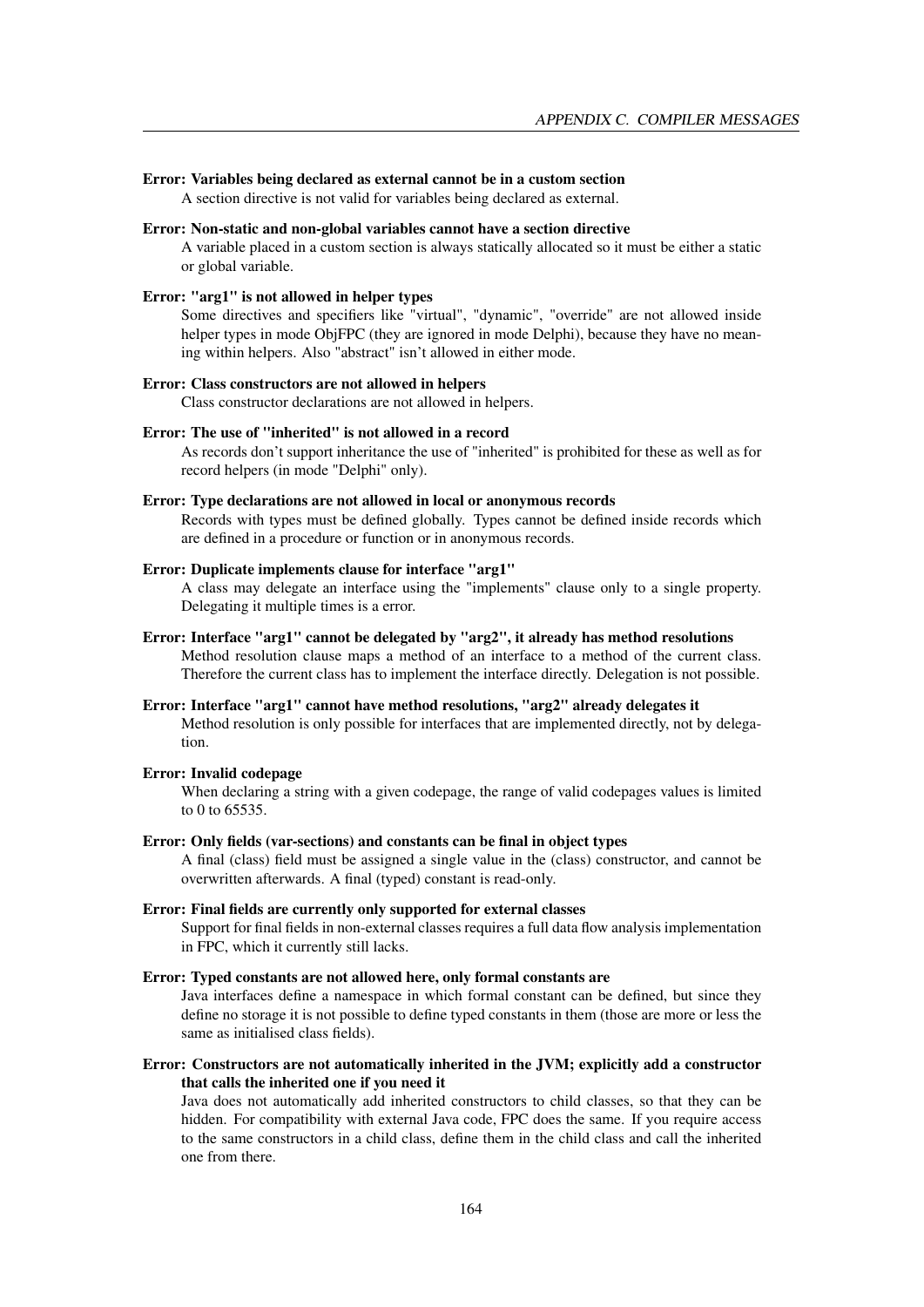## Parsing internally generated code: arg1

The compiler sometimes internally constructs Pascal code that is subsequently injected into the program. These messages display such code, in order to help with debugging errors in them.

#### Error: This language feature is not supported on managed VM targets

Certain language features are not supported on targets that are managed virtual machines.

# Error: Calling a virtual constructor for the current instance inside another constructor is not possible on the JVM target

The JVM does not natively support virtual constructor. Unforunately, we are not aware of a way to emulate them in a way that makes it possible to support calling virtual constructors for the current instance inside another constructor.

Error: Overriding method "arg1" cannot have a lower visibility (arg2) than in parent class arg3 (arg4)

The JVM does not allow lowering the visibility of an overriding method.

Error: Procedure/Function declared with call option NOSTACKFRAME but without ASSEM-**BI FR** 

nostackframe call modifier is supposed to be used in conjunction with assembler.

# Error: Procedure/Function declared with call option NOSTACKFRAME but local stack size is arg1

nostackframe call modifier used without assembler modifier might still generate local stack needs.

Error: Cannot generate property getter/setter arg1 because its name clashes with existing identifier arg2

Automatically generated getters/setters cannot have the same name as existing identifiers, because this may change the behaviour of existing code.

## Warning: Automatically generated property getter/setter arg1 overrides the same-named getter/setter in class arg2

Automatically generated property getters/setters on the JVM platform are virtual methods, because the JVM does not support non-virtual methods that can be changed in child classes. This means that if a child class changes an inherited property definition, the behaviour of that property can change compared to native targets since even if a variable is declared as the parent type, by calling the virtual method the getter from the child will be used. This is different from the behaviour on native targets or when not activating automatically generated setters/getters, because in that case only the declared type of a variable influences the property behaviour.

# Warning: Case mismatch between declared property getter/setter arg1 and automatically constructed name arg2, not changing declared name

If a property's specified getter/setter already corresponded to the naming convention specified by the automatic getter/setter generation setting except in terms of upper/lowercase, the compiler will print a warning because it cannot necessarily change that other declaration itself not can it add one using the correct case (it could conflict with the original declaration). Manually correct the case of the getter/setter to conform to the desired coding rules. TChild overrides

## Error: Constants declarations are not allowed in local or anonymous records

Records with constants must be defined globally. Constants cannot be defined inside records which are defined in a procedure or function or in anonymous records.

#### Error: Method declarations are not allowed in local or anonymous records

Records with methods must be defined globally. Methods cannot be defined inside records which are defined in a procedure or function or in anonymous records.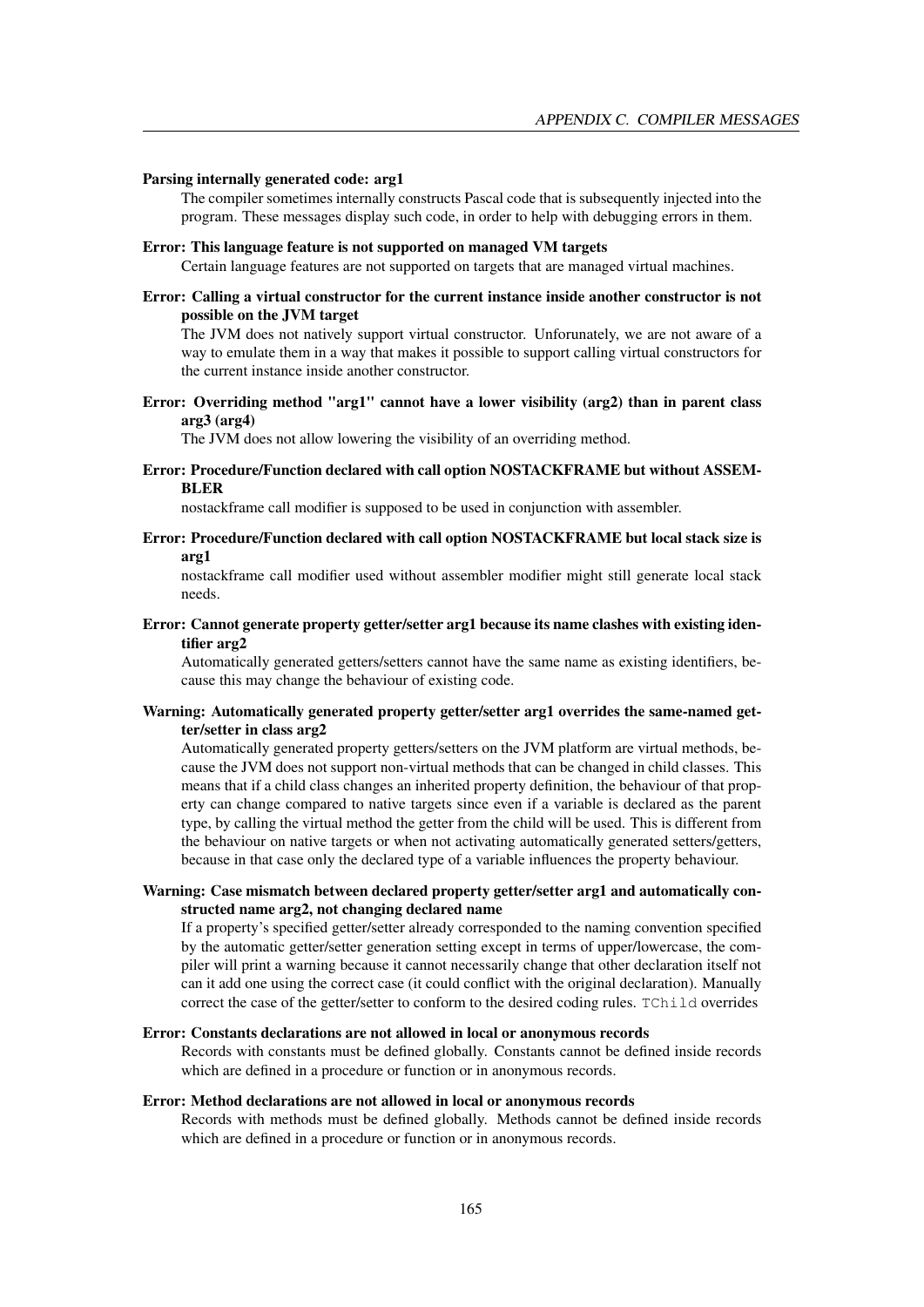## Error: Property declarations are not allowed in local or anonymous records

Records with properties must be defined globally. Properties cannot be defined inside records which are defined in a procedure or function or in anonymous records.

#### Error: Class member declarations are not allowed in local or anonymous records

Records with class members must be defined globally. Class members cannot be defined inside records which are defined in a procedure or function or in anonymous records.

## Error: Visibility section "arg1" not allowed in records

The visibility sections (protected) and (strict protected) are only useful together with inheritance. Since records do not support that they are forbidden.

# Error: Directive "arg1" not allowed here

This directive is not allowed in the given context. E.g. "static" is not allowed for instance methods or class operators.

# Error: Assembler blocks not allowed inside generics

The use of assembler blocks/routines is not allowed inside generics.

# Error: Properties can be only static, global or inside structured types

Properties cannot be declared local, only global, using the static directive or inside structured types.

#### Error: Overloaded routines have the same mangled name

Some platforms, such as the JVM platform, encode the parameters in the routine name in a prescribed way, and this encoding may map different Pascal types to the same encoded (a.k.a. "mangled") name. This error can only be solved by removing or changing the conflicting definitions' parameter declarations or routine names.

#### Error: Default values can only be specified for value, const and constref parameters

A default parameter value allows you to not specify a value for this parameter when calling the routine, and the compiler will instead pass the specified default (constant) value. As a result, default values can only be specified for parameters that can accept constant values.

## Warning: Pointer type "arg1" ignored

The specified pointer type modifier is ignored, because it is not supported on the current platform. This happens, for example, when a far pointer is declared on a non-x86 platform.

## Error: Global Generic template references static symtable

A generic declared in the interface section of a unit must not reference symbols that belong solely to the implementation section of that unit.

## Unit arg1 has been already compiled meanwhile.

This tells you that the recursive reading of the uses clauses triggered already a compilation of the current unit, so the current compilation can be aborted.

## Error: Explicit implementation of methods for specializations of generics is not allowed

Methods introduced in a generic must be implemented for the generic. It is not possible to implement them only for specializations.

## Error: Generic methods are not allowed in interfaces

Generic methods are not allowed in interfaces, because there is no way to specialize a suitable implementation.

#### Error: Generic methods can not be virtual

Generic methods can not be declared as virtual as there'd need to be a VMT entry for each specialization. This is however not possible with a static VMT.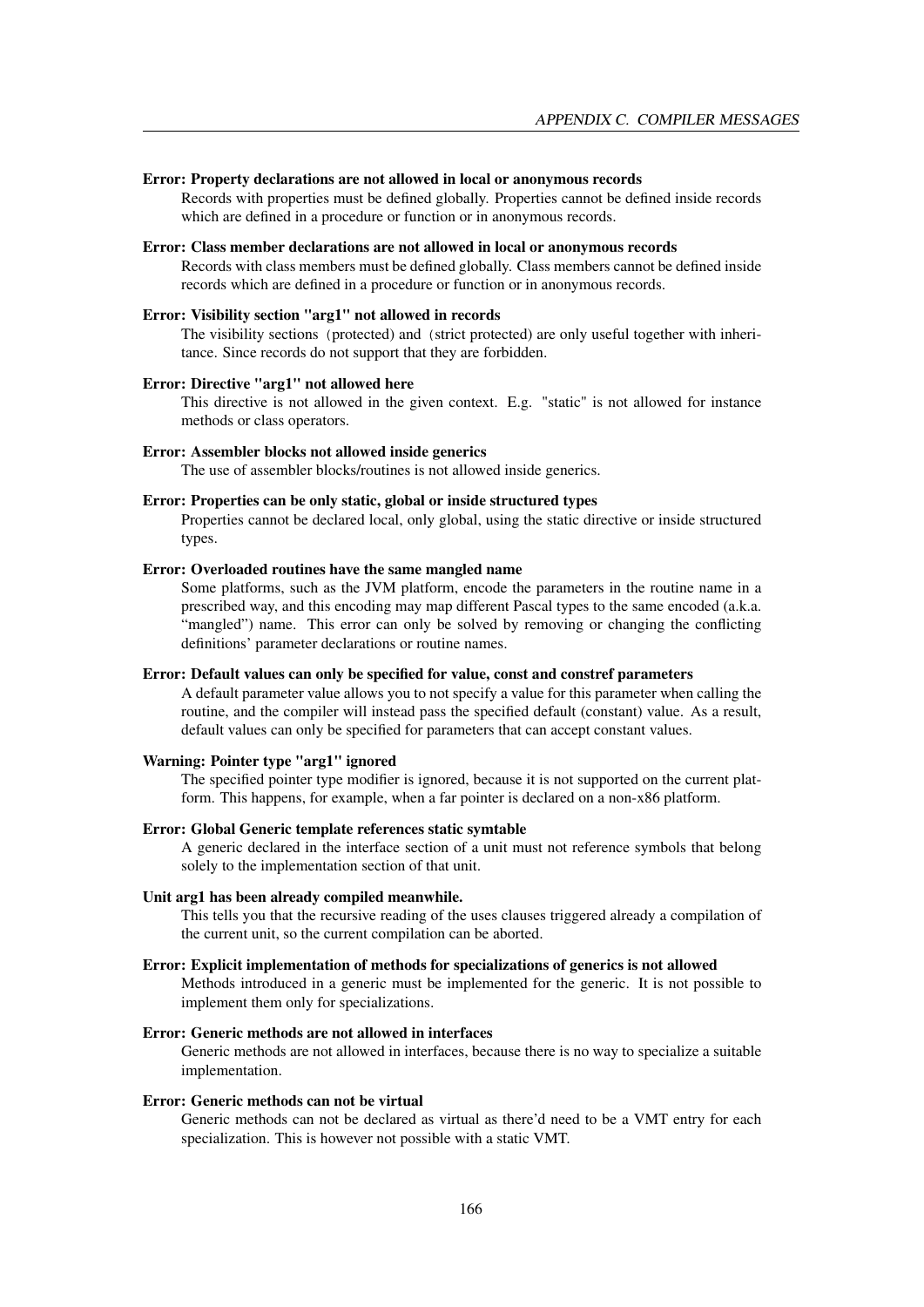```
Error: Dynamic packages not supported for target OS
```
Support for dynamic packages is not implemented for the specified target OS or it is at least not tested and thus disabled.

Error: The HardFloat directive cannot be used if soft float code is generated or fpu emulation is turned on

The HardFloat directive can only be used if an instruction set is used which supports floating point operations.

## Error: Index arg1 is not a valid internal function index

The index specified for the compilerproc directive is not an index that's recognized by the compiler.

## Warning: Operator overload hidden by internal operator: "arg1" arg2 "arg3"

An operator overload is defined for the specified overload, but the internal overload by the compiler takes precedence. This only happens for operators that had been overloadable before (e.g. dynamic array + dynamic array), but aren't anymore due to an internal operator being defined while this behavior is controllable by a modeswitch (in case of dynamic arrays that is the modeswitch ArrayOperators).

#### Error: Thread variables inside classes or records must be class variables

A threadvar section inside a class or record was started without it being prefixed by class.

# Error: Only static methods and static variables can be referenced through an object type

This error occurs in a situation like the following:

```
Type
   TObj = objectprocedure test;
   end;
begin
  TObj.test;
```
test is not a static method and hence cannot be called through a type, but only using an instance.

# C.4 Type checking errors

This section lists all errors that can occur when type checking is performed.

## Error: Type mismatch

This can happen in many cases:

- The variable you're assigning to is of a different type than the expression in the assignment.
- You are calling a function or procedure with parameters that are incompatible with the parameters in the function or procedure definition.

# Error: Incompatible types: got "arg1" expected "arg2"

There is no conversion possible between the two types. Another possibility is that they are declared in different declarations: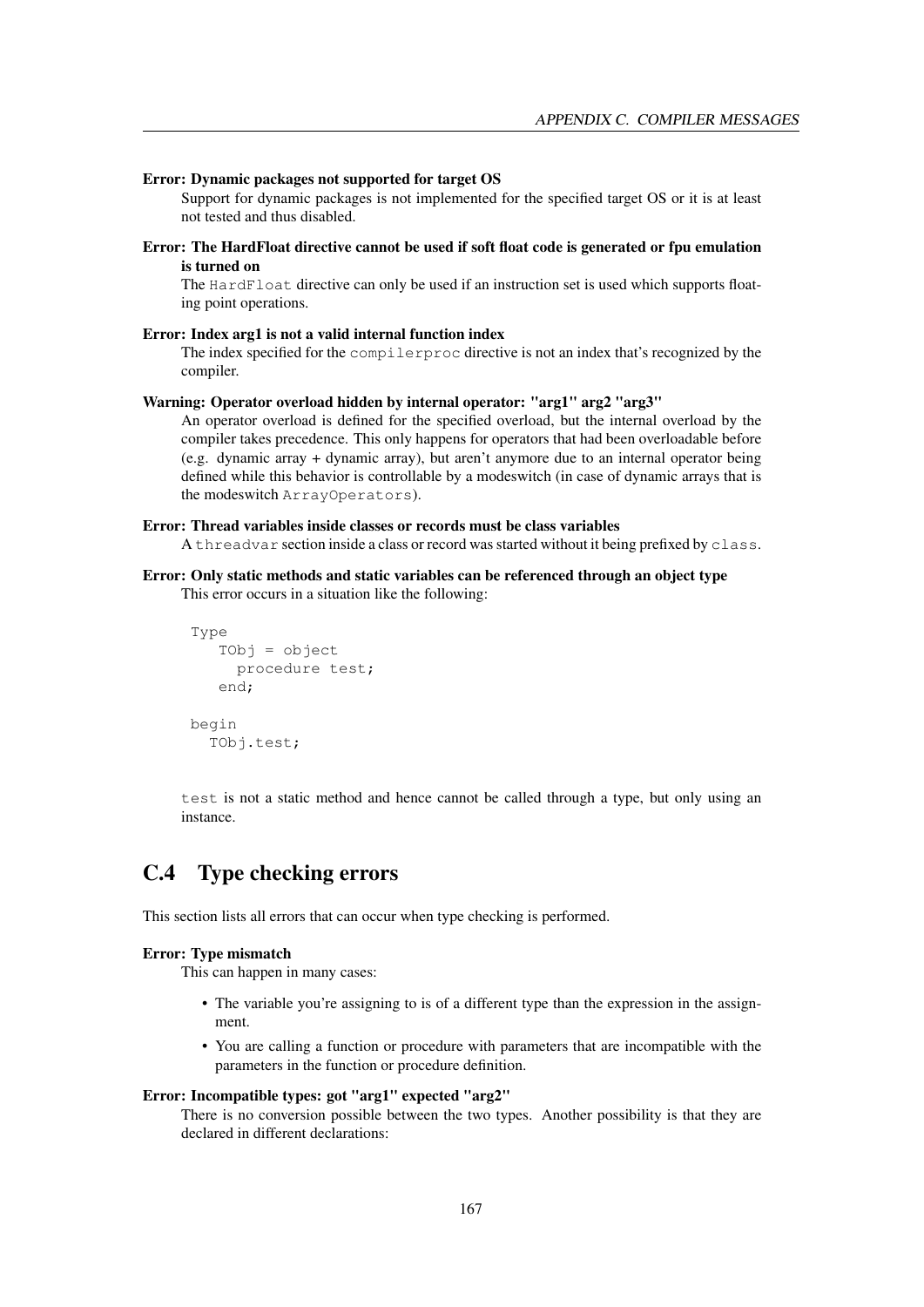```
Var
   A1 : Array<sup>[1..10]</sup> Of Integer;
   A2 : Array[1..10] Of Integer;
Begin
  A1:=A2; { This statement also gives this error. It
              is due to the strict type checking of Pascal }
End.
```
## Error: Type mismatch between "arg1" and "arg2"

The types are not equal.

#### Error: Type identifier expected

The identifier is not a type, or you forgot to supply a type identifier.

#### Error: Variable identifier expected

This happens when you pass a constant to a routine (such as  $Inc$  var or  $Dec$ ) when it expects a variable. You can only pass variables as arguments to these functions.

#### Error: Integer expression expected, but got "arg1"

The compiler expects an expression of type integer, but gets a different type.

#### Error: Boolean expression expected, but got "arg1"

The expression must be a boolean type. It should be return True or False.

#### Error: Ordinal expression expected

The expression must be of ordinal type, i.e., maximum a Longint. This happens, for instance, when you specify a second argument to Inc or Dec that doesn't evaluate to an ordinal value.

#### Error: pointer type expected, but got "arg1"

The variable or expression isn't of the type  $pointer$ . This happens when you pass a variable that isn't a pointer to New or Dispose.

# Error: class type expected, but got "arg1"

The variable or expression isn't of the type class. This happens typically when

- 1. The parent class in a class declaration isn't a class.
- 2. An exception handler (On) contains a type identifier that isn't a class.

#### Error: Can't evaluate constant expression

This error can occur when the bounds of an array you declared do not evaluate to ordinal constants.

# Error: Set elements are not compatible

You are trying to perform an operation on two sets, when the set element types are not the same. The base type of a set must be the same when taking the union.

#### Error: Operation not implemented for sets

several binary operations are not defined for sets. These include:  $div$ ,  $mod$ ,  $\star \star$ ,  $\star$ = and  $\lt$ =. The last two may be defined for sets in the future.

## Warning: Automatic type conversion from floating type to COMP which is an integer type

An implicit type conversion from a real type to a comp is encountered. Since comp is a 64 bit integer type, this may indicate an error.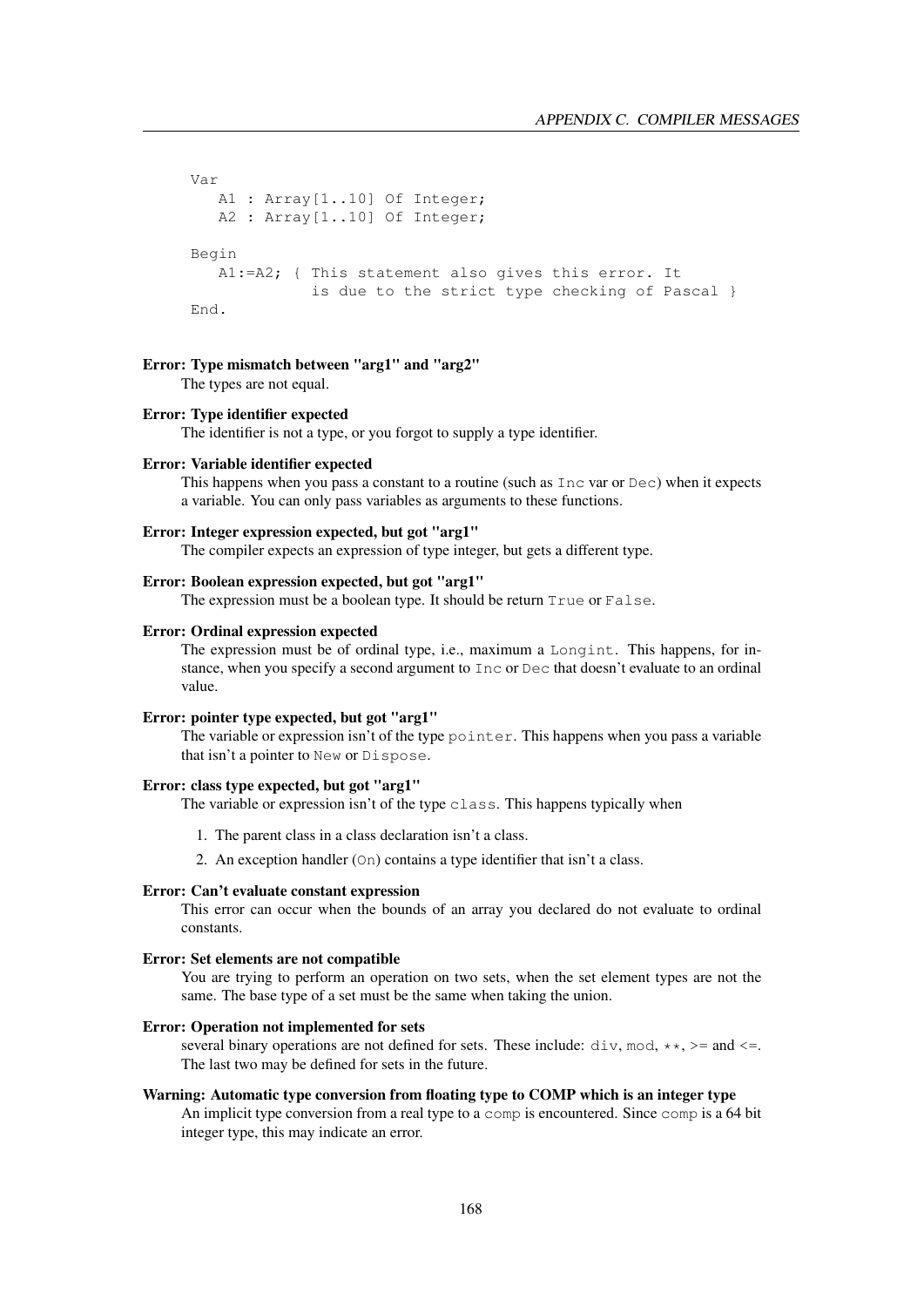## Hint: use DIV instead to get an integer result

When hints are on, then an integer division with the '/' operator will produce this message, because the result will then be of type real.

### Error: String types have to match exactly in \$V+ mode

When compiling in  $\{5V+\}$  mode, the string you pass as a parameter should be of the exact same type as the declared parameter of the procedure.

## Error: succ or pred on enums with assignments not possible

If you declare an enumeration type which has C-like assignments in it, such as in the following:

Tenum =  $(a, b, e := 5)$ ;

then you cannot use the Succ or Pred functions with this enumeration.

#### Error: Can't read or write variables of this type

You are trying to read or write a variable from or to a file of type text, which doesn't support that variable's type. Only integer types, reals, pchars and strings can be read from or written to a text file. Booleans can only be written to text files.

## Error: Can't use readln or writeln on typed file

readln and writeln are only allowed for text files.

## Error: Can't use read or write on untyped file.

read and write are only allowed for text or typed files.

# Error: Type conflict between set elements

There is at least one set element which is of the wrong type, i.e. not of the set type.

#### Warning: lo/hi(dword/qword) returns the upper/lower word/dword

Free Pascal supports an overloaded version of lo/hi for longint/dword/int64/qword which returns the lower/upper word/dword of the argument. Turbo Pascal always uses a 16 bit  $l_0/h$  which always returns bits 0..7 for  $l_0$  and the bits 8..15 for hi. If you want the Turbo Pascal behavior you have to type cast the argument to a word or integer.

## Error: Integer or real expression expected

The first argument to  $str$  must be a real or integer type.

## Error: Wrong type "arg1" in array constructor

You are trying to use a type in an array constructor which is not allowed.

## Error: Incompatible type for arg no. arg1: Got "arg2", expected "arg3" You are trying to pass an invalid type for the specified parameter.

# Error: Method (variable) and Procedure (variable) are not compatible

You cannot assign a method to a procedure variable or a procedure to a method pointer.

# Error: Illegal constant passed to internal math function

The constant argument passed to a  $\ln$  or sqrt function is out of the definition range of these functions.

#### Error: Can't take the address of constant expressions

It is not possible to get the address of a constant expression, because they are not stored in memory. You can try making it a typed constant. This error can also be displayed if you try to pass a property to a var parameter.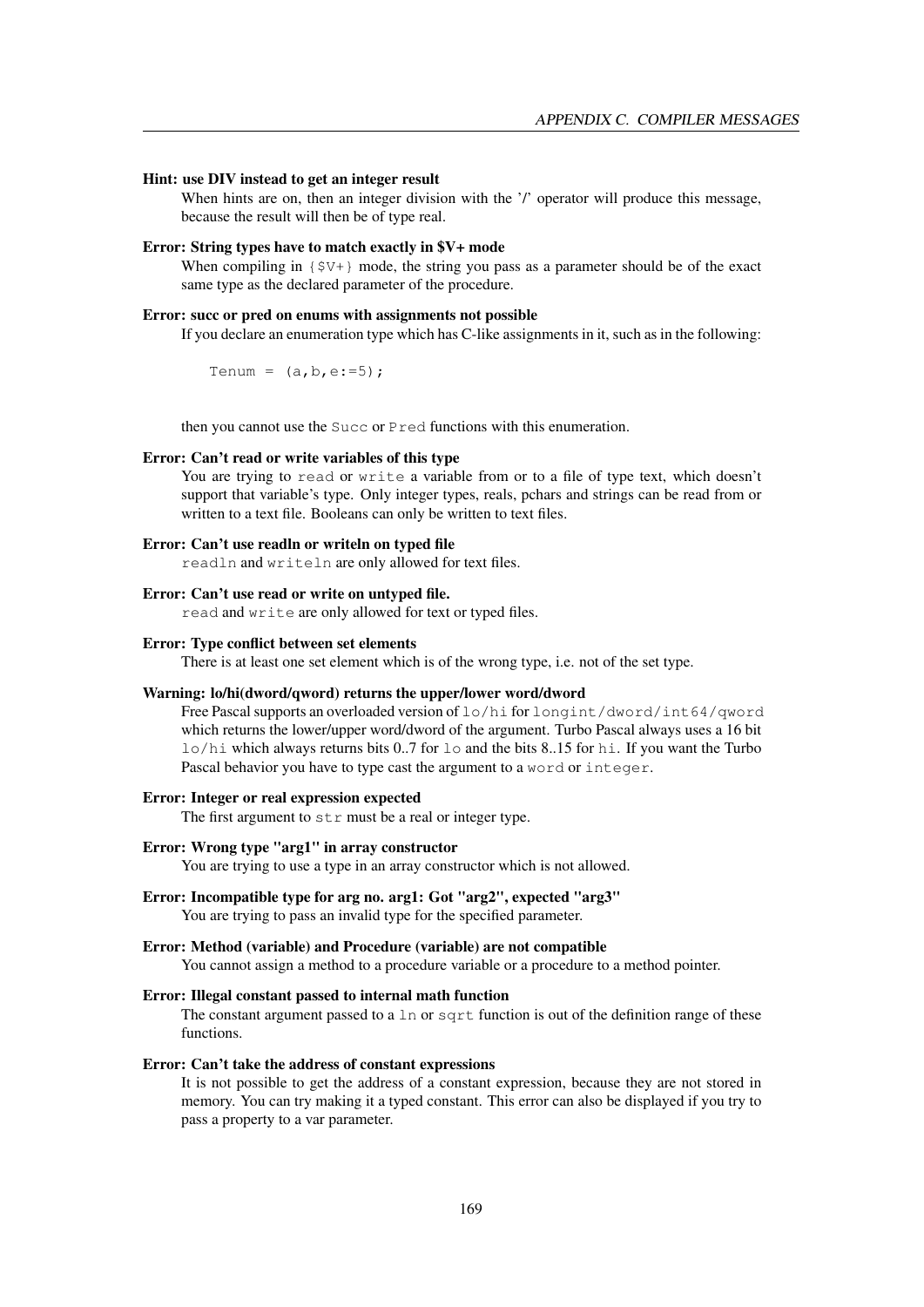#### Error: Argument cannot be assigned to

Only expressions which can be on the left side of an assignment can be passed as call by reference arguments.

Remark: Properties can be used on the left side of an assignment, nevertheless they cannot be used as arguments.

## Error: Can't assign local procedure/function to procedure variable

It's not allowed to assign a local procedure/function to a procedure variable, because the calling convention of a local procedure/function is different. You can only assign local procedure/ function to a void pointer.

#### Error: Can't assign values to an address

It is not allowed to assign a value to an address of a variable, constant, procedure or function. You can try compiling with -So if the identifier is a procedure variable.

## Error: Can't assign values to const variable

It's not allowed to assign a value to a variable which is declared as a const. This is normally a parameter declared as const. To allow changing the value, pass the parameter by value, or a parameter by reference (using var).

#### Error: Array type required

If you are accessing a variable using an index  $\langle \langle x \rangle$  then the type must be an array. In FPC mode a pointer is also allowed.

## Error: interface type expected, but got "arg1"

The compiler expected to encounter an interface type name, but got something else. The following code would produce this error:

```
Type
  TMyStream = Class(TStream,Integer)
```
#### Hint: Mixing signed expressions and longwords gives a 64bit result

If you divide (or calculate the modulus of) a signed expression by a longword (or vice versa), or if you have overflow and/or range checking turned on and use an arithmetic expression (+, -, \*, div, mod) in which both signed numbers and longwords appear, then everything has to be evaluated in 64-bit arithmetic which is slower than normal 32-bit arithmetic. You can avoid this by typecasting one operand so it matches the result type of the other one.

# Warning: Mixing signed expressions and cardinals here may cause a range check error

If you use a binary operator (and, or, xor) and one of the operands is a longword while the other one is a signed expression, then, if range checking is turned on, you may get a range check error because in such a case both operands are converted to longword before the operation is carried out. You can avoid this by typecasting one operand so it matches the result type of the other one.

# Error: Typecast has different size (arg1 -> arg2) in assignment

Type casting to a type with a different size is not allowed when the variable is used in an assignment.

## Error: enums with assignments cannot be used as array index

When you declared an enumeration type which has C-like assignments, such as in the following:

Tenum =  $(a, b, e := 5)$ ;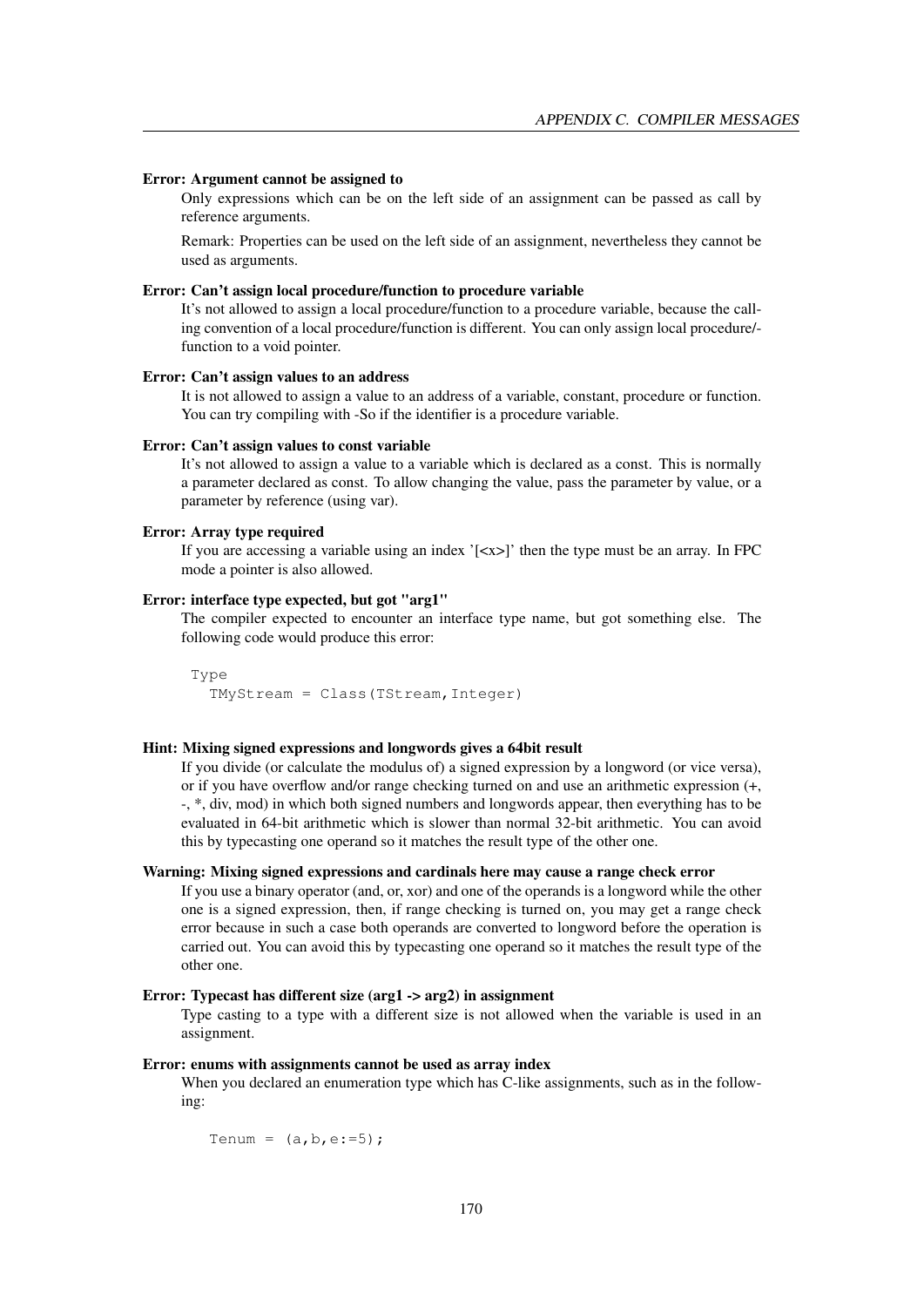you cannot use it as the index of an array.

#### Error: Class or Object types "arg1" and "arg2" are not related

There is a typecast from one class or object to another while the class/object are not related. This will probably lead to errors.

# Warning: Class types "arg1" and "arg2" are not related

There is a typecast from one class to another while the classes are not related. This will probably lead to errors.

#### Error: Class or interface type expected, but got "arg1"

The compiler expected a class or interface name, but got another type or identifier.

#### Error: Type "arg1" is not completely defined

This error occurs when a type is not complete: i.e. a pointer type which points to an undefined type.

## Warning: String literal has more characters than short string length

The size of the constant string, which is assigned to a shortstring, is longer than the maximum size of the shortstring (255 characters).

## Warning: Comparison might be always false due to range of constant and expression

There is a comparison between a constant and an expression where the constant is out of the valid range of values of the expression. Because of type promotion, the statement will always evaluate to false. Explicitly typecast the constant or the expression to the correct range to avoid this warning if you think the code is correct.

## Warning: Comparison might be always true due to range of constant and expression

There is a comparison between a constant and an expression where the constant is out of the valid range of values of the expression. Because of type promotion, the statement will always evaluate to true. Explicitly typecast the constant or the expression to the correct range to avoid this warning if you think the code is correct.

# Warning: Constructing a class "arg1" with abstract method "arg2"

An instance of a class is created which contains non-implemented abstract methods. This will probably lead to a runtime error 211 in the code if that routine is ever called. All abstract methods should be overridden.

# Hint: The left operand of the IN operator should be byte sized

The left operand of the in operator is not an ordinal or enumeration which fits within 8 bits. This may lead to range check errors. The in operator currently only supports a left operand which fits within a byte. In the case of enumerations, the size of an element of an enumeration can be controlled with the {\$PACKENUM} or {\$Zn} switches.

## Warning: Type size mismatch, possible loss of data / range check error

There is an assignment to a smaller type than the source type. This means that this may cause a range-check error, or may lead to possible loss of data.

# Hint: Type size mismatch, possible loss of data / range check error

There is an assignment to a smaller type than the source type. This means that this may cause a range-check error, or may lead to possible loss of data.

#### Error: The address of an abstract method cannot be taken

An abstract method has no body, so the address of an abstract method cannot be taken.

## Error: Assignments to formal parameters and open arrays are not possible

You are trying to assign a value to a formal (untyped var, const or out) parameter, or to an open array.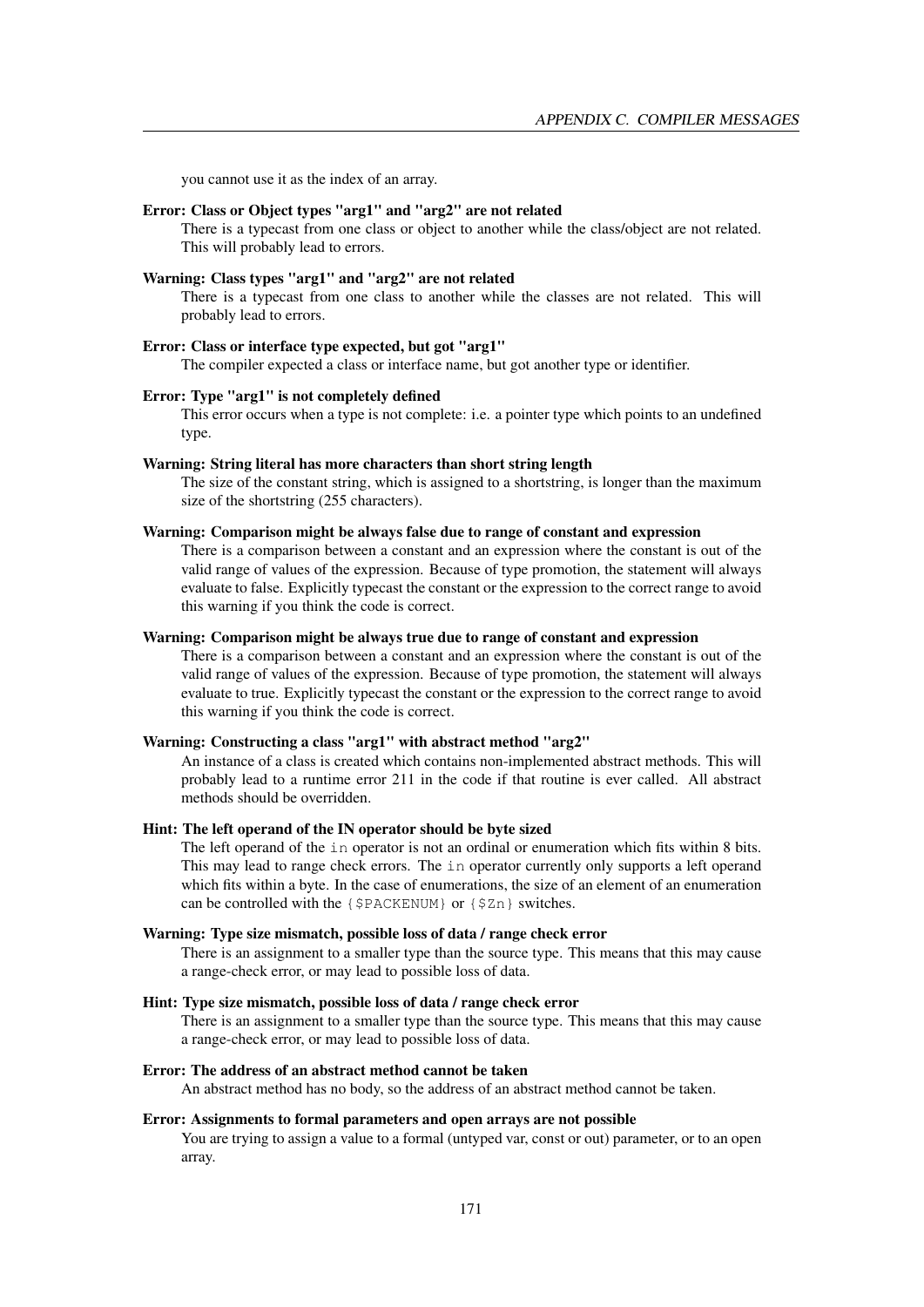#### Error: Constant Expression expected

The compiler expects an constant expression, but gets a variable expression.

Error: Operation "arg1" not supported for types "arg2" and "arg3"

The operation is not allowed for the supplied types.

## Error: Illegal type conversion: "arg1" to "arg2"

When doing a type-cast, you must take care that the sizes of the variable and the destination type are the same.

#### Hint: Conversion between ordinals and pointers is not portable

If you typecast a pointer to a longint (or vice-versa), this code will not compile on a machine using 64 bits addressing.

#### Warning: Conversion between ordinals and pointers is not portable

If you typecast a pointer to an ordinal type of a different size (or vice-versa), this can cause problems. This is a warning to help in finding the 32-bit specific code where cardinal/longint is used to typecast pointers to ordinals. A solution is to use the ptrint/ptruint types instead.

# Error: Can't determine which overloaded function to call

You're calling overloaded functions with a parameter that doesn't correspond to any of the declared function parameter lists. e.g. when you have declared a function with parameters word and longint, and then you call it with a parameter which is of type integer.

#### Error: Illegal counter variable

The type of a for loop variable must be an ordinal type. Loop variables cannot be reals or strings.

# Warning: Converting constant real value to double for C variable argument, add explicit typecast to prevent this.

In C, constant real values are double by default. For this reason, if you pass a constant real value to a variable argument part of a C function, FPC by default converts this constant to double as well. If you want to prevent this from happening, add an explicit typecast around the constant.

#### Error: Class or COM interface type expected, but got "arg1"

Some operators, such as the AS operator, are only applicable to classes or COM interfaces.

## Error: Constant packed arrays are not yet supported

You cannot declare a (bit)packed array as a typed constant.

- Error: Incompatible type for arg no. arg1: Got "arg2" expected "(Bit)Packed Array" The compiler expects a (bit)packed array as the specified parameter.
- Error: Incompatible type for arg no. arg1: Got "arg2" expected "(not packed) Array" The compiler expects a regular (i.e., not packed) array as the specified parameter.

# Error: Elements of packed arrays cannot be of a type which need to be initialised

Support for packed arrays of types that need initialization (such as ansistrings, or records which contain ansistrings) is not yet implemented.

# Error: Constant packed records and objects are not yet supported

You cannot declare a (bit)packed array as a typed constant at this time.

# Warning: Arithmetic "arg1" on untyped pointer is unportable to {\$T+}, suggest typecast Addition/subtraction from an untyped pointer may work differently in  $\{\$T+\}$ . Use a typecast to a typed pointer.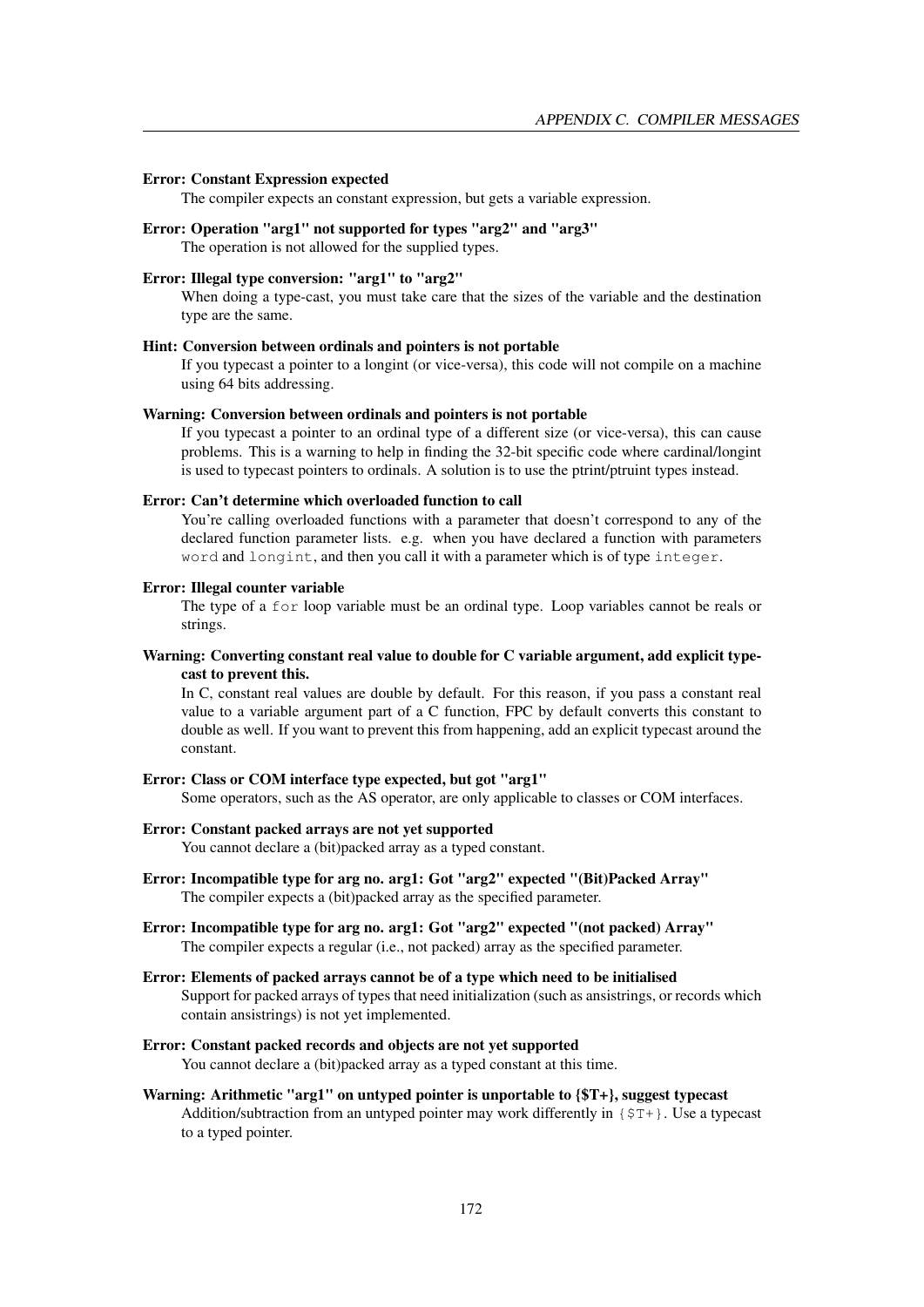Error: Can't take address of a subroutine marked as local

The address of a subroutine marked as local cannot be taken.

Error: Can't export subroutine marked as local from a unit

A subroutine marked as local cannot be exported from a unit.

## Error: Type is not automatable: "arg1"

Only byte, integer, longint, smallint, currency, single, double, ansistring, widestring, tdatetime, variant, olevariant, wordbool and all interfaces are automatable.

Hint: Converting the operands to "arg1" before doing the add could prevent overflow errors. Adding two types can cause overflow errors. Since you are converting the result to a larger type, you could prevent such errors by converting the operands to this type before doing the addition.

Hint: Converting the operands to "arg1" before doing the subtract could prevent overflow errors.

Subtracting two types can cause overflow errors. Since you are converting the result to a larger type, you could prevent such errors by converting the operands to this type before doing the subtraction.

Hint: Converting the operands to "arg1" before doing the multiply could prevent overflow errors.

Multiplying two types can cause overflow errors. Since you are converting the result to a larger type, you could prevent such errors by converting the operands to this type before doing the multiplication.

Warning: Converting pointers to signed integers may result in wrong comparison results and range errors, use an unsigned type instead.

The virtual address space on 32-bit machines runs from \$00000000 to \$ffffffff. Many operating systems allow you to allocate memory above \$80000000. For example both WINDOWS and LINUX allow pointers in the range \$0000000 to \$bfffffff. If you convert pointers to signed types, this can cause overflow and range check errors, but also \$80000000 < \$7fffffff. This can cause random errors in code like "if p>q".

## Error: Interface type arg1 has no valid GUID

When applying the as-operator to an interface or class, the desired interface (i.e. the right operand of the as-operator) must have a valid GUID.

## Error: Invalid selector name "arg1"

An Objective-C selector cannot be empty, must be a valid identifier or a single colon, and if it contains at least one colon it must also end in one.

## Error: Expected Objective-C method, but got arg1

A selector can only be created for Objective-C methods, not for any other kind of procedure/ function/method.

## Error: Expected Objective-C method or constant method name

A selector can only be created for Objective-C methods, either by specifying the name using a string constant, or by using an Objective-C method identifier that is visible in the current scope.

# Error: No type info available for this type

Type information is not generated for some types, such as enumerations with gaps in their value range (this includes enumerations whose lower bound is different from zero).

## Error: Ordinal or string expression expected

The expression must be an ordinal or string type.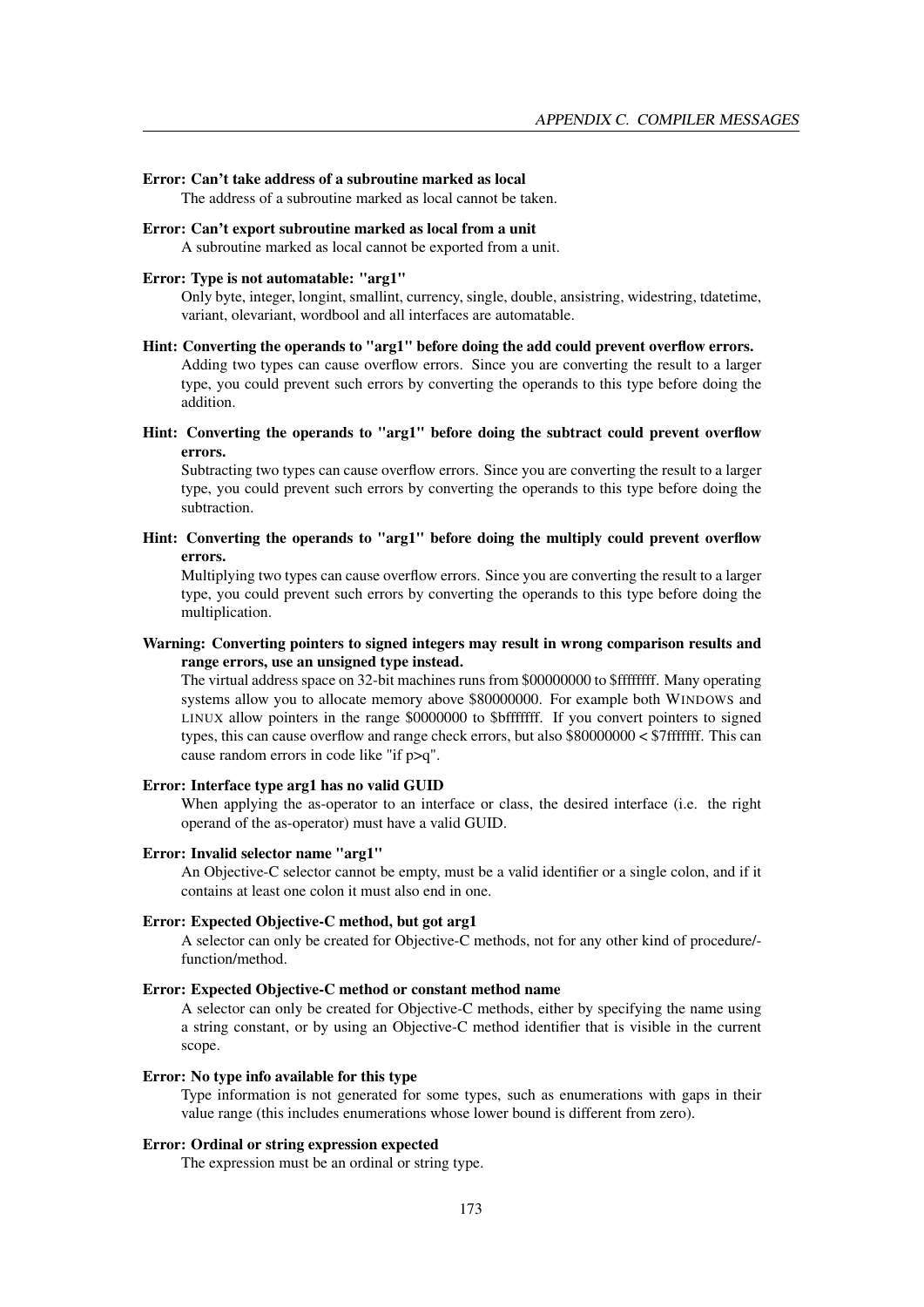## Error: String expression expected

The expression must be a string type.

## Warning: Converting 0 to NIL

Use NIL rather than 0 when initialising a pointer.

# Error: Objective-C protocol type expected, but got "arg1"

The compiler expected a protocol type name, but found something else.

# Error: The type "arg1" is not supported for interaction with the Objective-C and the blocks runtime.

Objective-C and Blocks make extensive use of run time type information (RTTI). This format is defined by the maintainers of the run time and can therefore not be adapted to all possible Object Pascal types. In particular, types that depend on reference counting by the compiler (such as ansistrings and certain kinds of interfaces) cannot be used as fields of Objective-C classes, cannot be directly passed to Objective-C methods or Blocks, and cannot be encoded using objc\_encode.

# Error: Class or objcclass type expected, but got "arg1"

It is only possible to create class reference types of class and objcclass

## Error: Objcclass type expected

The compiler expected an objeclass type

# Warning: Coerced univ parameter type in procedural variable may cause crash or memory corruption: arg1 to arg2

univ parameters are implicitly compatible with all types of the same size, also in procedural variable definitions. That means that the following code is legal, because single and longint have the same size:

```
{$mode macpas}
Type
 TIntProc = procedure (l: univ longint);
 procedure test(s: single);
   begin
      writeln(s);
    end;
  var
   p: TIntProc;
 begin
   p:=test;
   p(4);
  end.
```
This code may however crash on platforms that pass integers in registers and floating point values on the stack, because then the stack will be unbalanced. Note that this warning will not flag all potentially dangerous situations. when test returns.

## Error: Type parameters of specializations of generics cannot reference the currently specialized type

Recursive specializations of generics like  $Type MyType = specialize MyGeneric < MyType$ ; are not possible.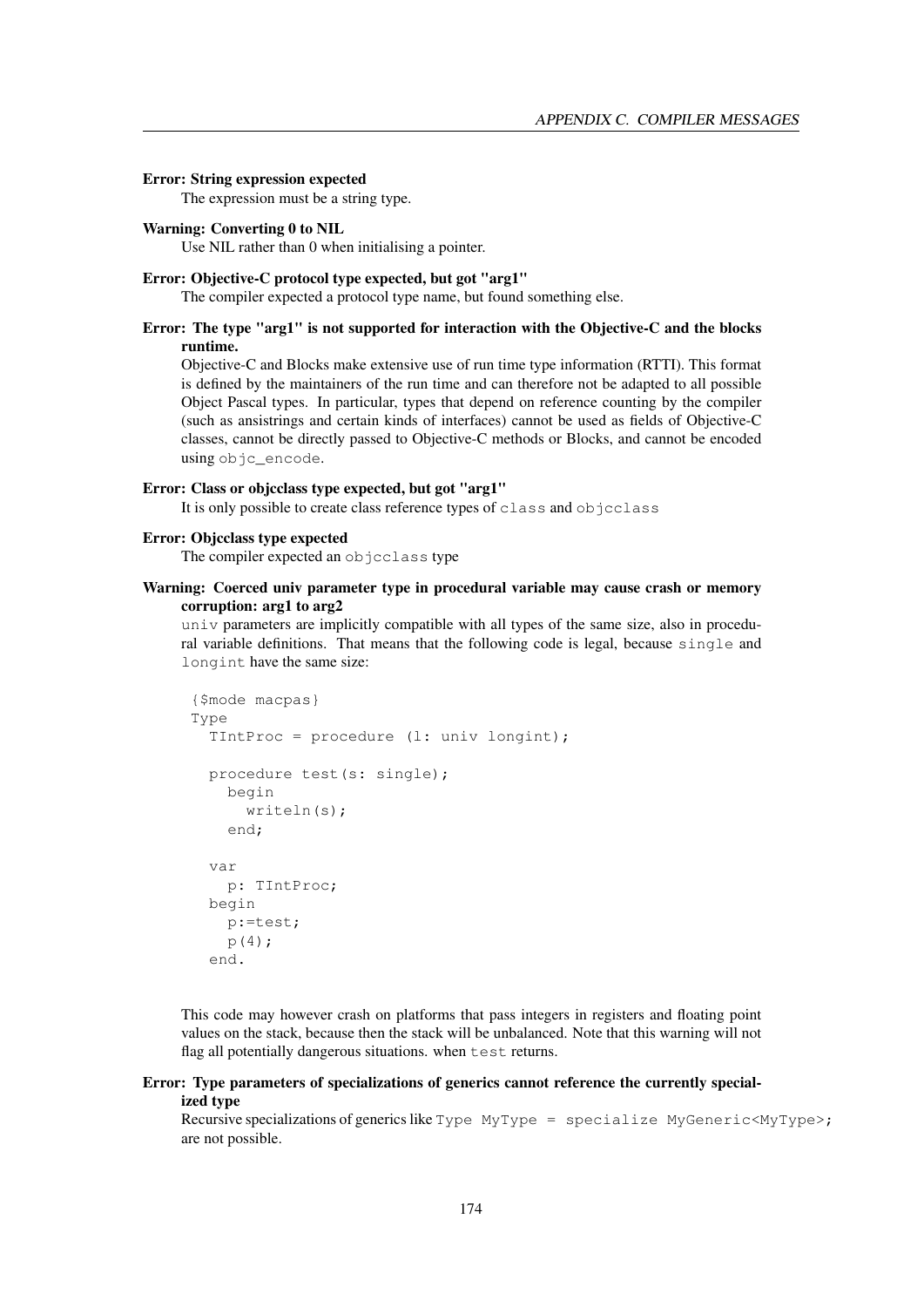# Error: Type parameters are not allowed on non-generic class/record/object procedure or function

Type parameters are only allowed for methods of generic classes, records or objects

Error: Generic declaration of "arg1" differs from previous declaration Generic declaration does not match the previous declaration

# Error: Helper type expected

The compiler expected a class helper type.

## Error: Record type expected

The compiler expected a record type.

#### Error: Derived class helper must extend a subclass of "arg1" or the class itself

If a class helper inherits from another class helper the extended class must extend either the same class as the parent class helper or a subclass of it

#### Error: Derived record or type helper must extend "arg1"

If a record helper inherits from another record helper it must extend the same record that the parent record helper extended.

## Error: Invalid assignment, procedures return no value

This error occurs when one tries to assign the result of a procedure or destructor call. A procedure or destructor returns no value so this is not possible.

## Warning: Implicit string type conversion from "arg1" to "arg2"

An implicit type conversion from an ansi string type to an unicode string type is encountered. To avoid this warning perform an explicit type conversion.

#### Warning: Implicit string type conversion with potential data loss from "arg1" to "arg2"

An implicit type conversion from an unicode string type to an ansi string type is encountered. This conversion can lose data since not all unicode characters may be represented in the codepage of destination string type.

## Warning: Explicit string typecast from "arg1" to "arg2"

An explicit typecast from an ansi string type to an unicode string type is encountered. This warning is off by default. You can turn it on to see all suspicious string conversions.

# Warning: Explicit string typecast with potential data loss from "arg1" to "arg2"

An explicit typecast from an unicode string type to an ansi string type is encountered. This conversion can lose data since not all unicode characters may be represented in the codepage of destination string type. This warning is off by default. You can turn it on to see all the places with lossy string conversions.

## Warning: Unicode constant cast with potential data loss

Conversion from a WideChar to AnsiChar can lose data since now all unicode characters may be represented in the current system codepage You can nest function definitions only 31 levels deep.

Error: range check error while evaluating constants (arg1 must be between arg2 and arg3)

Warning: range check error while evaluating constants (arg1 must be between arg2 and arg3) The constants are outside their allowed range.

## Error: This type is not supported for the Default() intrinsic

Some types like for example Text and File Of X are not supported by the Default intrinsic.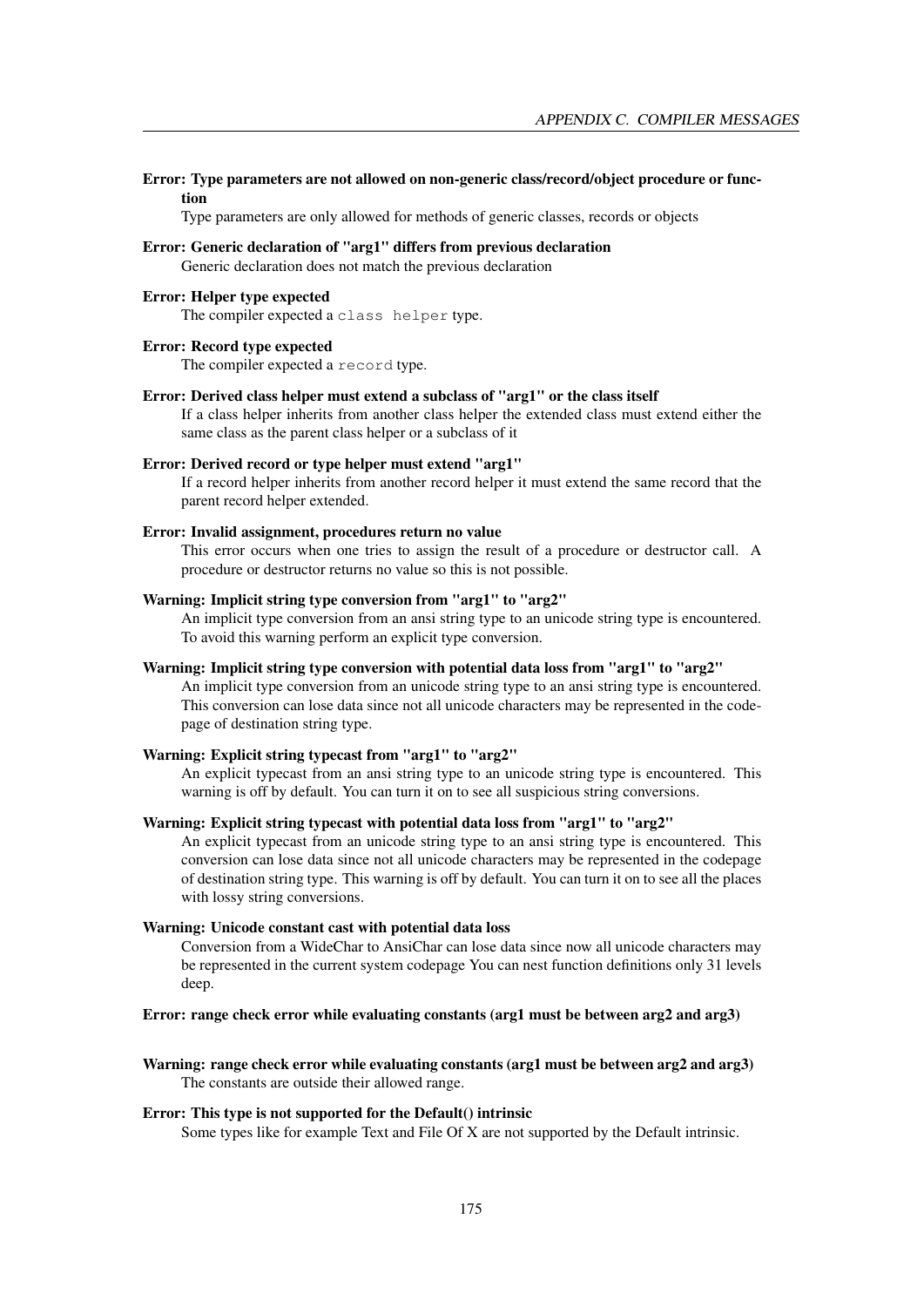#### Error: JVM virtual class methods cannot be static

Virtual class methods cannot be static when targeting the JVM platform, because the self pointer is required for correct dispatching.

## Error: Final (class) fields can only be assigned in their class' (class) constructor

It is only possible to assign a value to a final (class) field inside a (class) constructor of its owning class.

# Error: It is not possible to typecast untyped parameters on managed platforms, simply assign a value to them instead.

On managed platforms, untyped parameters are translated by the compiler into the equivalent of var x: BaseClassType. Non-class-based types passed to such parameters are automatically wrapped (or boxed) in a class, and after the call the potentially modified value is assigned back to the original variable. On the caller side, changing untyped var/out parameters happens by simply assigning values to them (either class-based or primitive ones). On the caller side, they will be extracted and if their type does not match the original variable's, an exception will be raised.

# Error: The assignment side of an expression cannot be typecasted to a supertype on managed platforms

Managed platforms guarantee type safety at the bytecode level. This means that the virtual machine must be able to statically determine that no type-unsafe assignments or operations occur. By assigning a parent class type to a variable of a child type by typecasting the assignment side to the parent class type, the type safety would no longer be guaranteed and the generated code would fail verification at run time time.

# Warning: The interface method "arg1" raises the visibility of "arg2" to public when accessed via an interface instance

#### Error: The interface method "arg1" has a higher visibility (public) than "arg2"

All methods in an interface have always public visibility. That means that if an interface method is implemented using a (strict) protected or private method, this method is actually publicly accessible via the interface. On the JVM target this situation results in an error because the JVM rejects such attempts to circumvent the visibility rules. On other targets this is a warning that is disabled by default because such situations are common practice, but it can be enabled in case you are concerned with keeping your code compilable for the JVM target.

#### Error: TYPEOF can only be used on object types with VMT

Typeof() intrinsic returns pointer to VMT of its argument. It cannot be used on object types that do not have VMT.

## Error: It is not possible to define a default value for a parameter of type "arg1"

Parameters declared as structured types, such as files, variants, non-dynamic arrays and TPstyle objects, cannot have a default value.

## Error: Type "arg1" cannot be extended by a type helper

Types like procedural variables cannot be extended by type helpers

# Error: Procedure or function must be far in order to allow taking its address: "arg1"

In certain i8086 memory models (medium, large and huge), procedures and functions have to be declared 'far' in order to allow their address to be taken.

## Warning: Creating an instance of abstract class "arg1"

The specified class is declared as abstract and thus no instance of this class should be created. This is merely a warning for Delphi compatibility.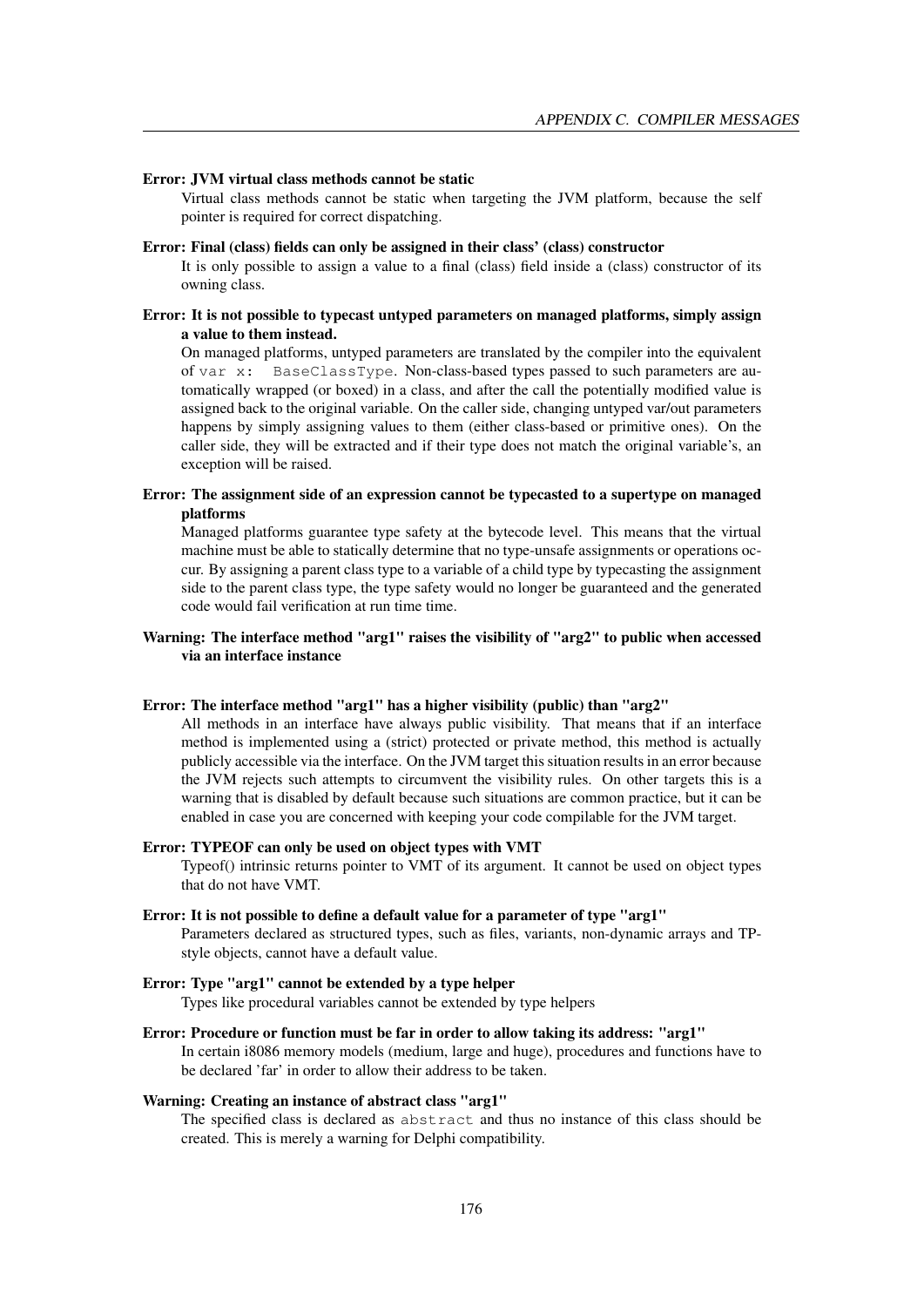# Error: Subroutine references cannot be declared as "of object" or "is nested", they can always refer to any kind of subroutine

Subroutine references can refer to any kind of subroutine and hence do not require specialisation for methods or nested subroutines.

## Error: Procedure variables in that memory model do not store segment information

# Warning: The first value of a set constructur range is greater then the second value, so the range describes an empty set.

If a set is constructed like this:  $s := [9, .7]$ ; l, then an empty set is generated. As this is something normally not desired, the compiler warns about it.

## Error: C block reference must use CDECL or MWPASCAL calling convention.

When declaring a C block reference ensure that it uses either the cdecl or mwpascal calling convention either by adding the corresponding function directive or by using the  $\{\xi \text{Calling}\}\$ compiler directive.

# C.5 Symbol handling

This section lists all the messages that concern the handling of symbols. This means all things that have to do with procedure and variable names.

#### Error: Identifier not found "arg1"

The compiler doesn't know this symbol. Usually happens when you misspell the name of a variable or procedure, or when you forget to declare a variable.

#### Fatal: Internal Error in SymTableStack()

An internal error occurred in the compiler; If you encounter such an error, please contact the developers and try to provide an exact description of the circumstances in which the error occurs.

## Error: Duplicate identifier "arg1"

The identifier was already declared in the current scope.

#### Hint: Identifier already defined in arg1 at line arg2

The identifier was already declared in a previous scope.

## Error: Unknown identifier "arg1"

The identifier encountered has not been declared, or is used outside the scope where it is defined.

#### Error: Forward declaration not solved "arg1"

This can happen in two cases:

- You declare a function in the interface part, or with a forward directive, but do not implement it.
- You reference a type which isn't declared in the current type block.

#### Error: Error in type definition

There is an error in your definition of a new array type. One of the range delimiters in an array declaration is erroneous. For example, Array [1..1.25] will trigger this error.

## Error: Forward type not resolved "arg1"

A symbol was forward defined, but no declaration was encountered.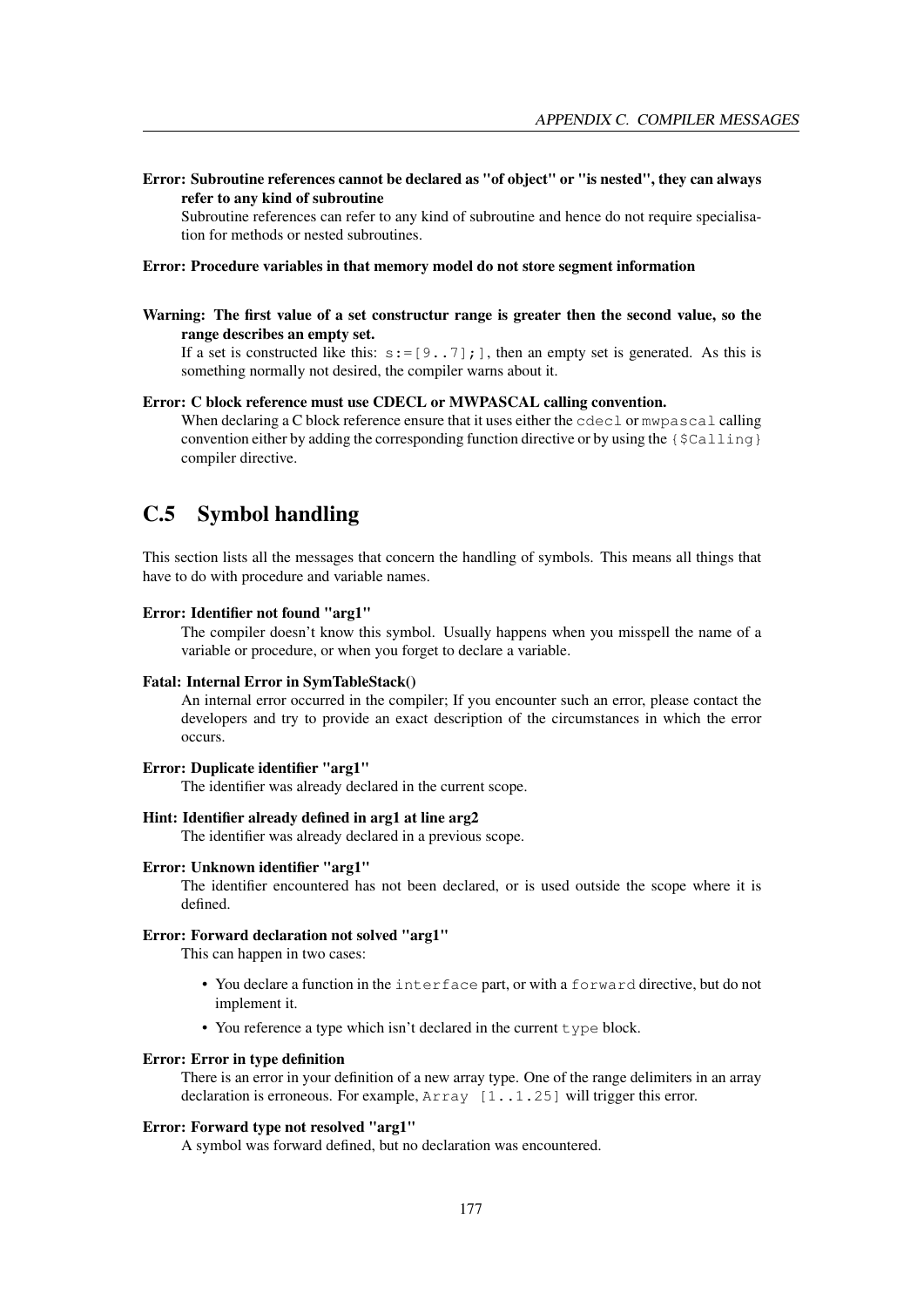|             | Error: Only static variables can be used in static methods or outside methods<br>A static method of an object can only access static variables.                                                     |
|-------------|-----------------------------------------------------------------------------------------------------------------------------------------------------------------------------------------------------|
|             | Error: Record or object or class type expected<br>The variable or expression isn't of the type record or object or class.                                                                           |
| overridden. | Error: Instances of classes or objects with an abstract method are not allowed<br>You are trying to generate an instance of a class which has an abstract method that wasn't                        |
|             | Warning: Label not defined "arg1"<br>A label was declared, but not defined.                                                                                                                         |
|             | Error: Label used but not defined "arg1"<br>A label was declared and used, but not defined.                                                                                                         |
|             | <b>Error: Illegal label declaration</b><br>This error should never happen; it occurs if a label is defined outside a procedure or function.                                                         |
|             | Error: GOTO and LABEL are not supported (use switch -Sg)<br>You must use the -Sg switch to compile a program which has labels and goto statements.<br>By default, label and goto are not supported. |
|             | Error: Label not found<br>A goto label was encountered, but the label wasn't declared.                                                                                                              |
|             | Error: identifier isn't a label<br>The identifier specified after the goto isn't of type label.                                                                                                     |
|             | Error: label already defined<br>You are defining a label twice. You can define a label only once.                                                                                                   |
|             | Error: illegal type declaration of set elements<br>The declaration of a set contains an invalid type definition.                                                                                    |
|             | Error: Forward class definition not resolved "arg1"<br>You declared a class, but you did not implement it.                                                                                          |
|             | Hint: Unit "arg1" not used in arg2<br>The unit referenced in the uses clause is not used.                                                                                                           |
|             | Hint: Parameter "arg1" not used<br>The identifier was declared (locally or globally) but was not used (locally or globally).                                                                        |
|             | Note: Local variable "arg1" not used<br>You have declared, but not used, a variable in a procedure or function implementation.                                                                      |
|             | Hint: Value parameter "arg1" is assigned but never used<br>The identifier was declared (locally or globally) and assigned to, but is not used (locally or<br>globally) after the assignment.        |
|             | Note: Local variable "arg1" is assigned but never used<br>The variable in a procedure or function implementation is declared and assigned to, but is not<br>used after the assignment.              |
|             | Hint: Local arg1 "arg2" is not used<br>A local symbol is never used.                                                                                                                                |
|             |                                                                                                                                                                                                     |

Note: Private field "arg1.arg2" is never used The indicated private field is defined, but is never used in the code.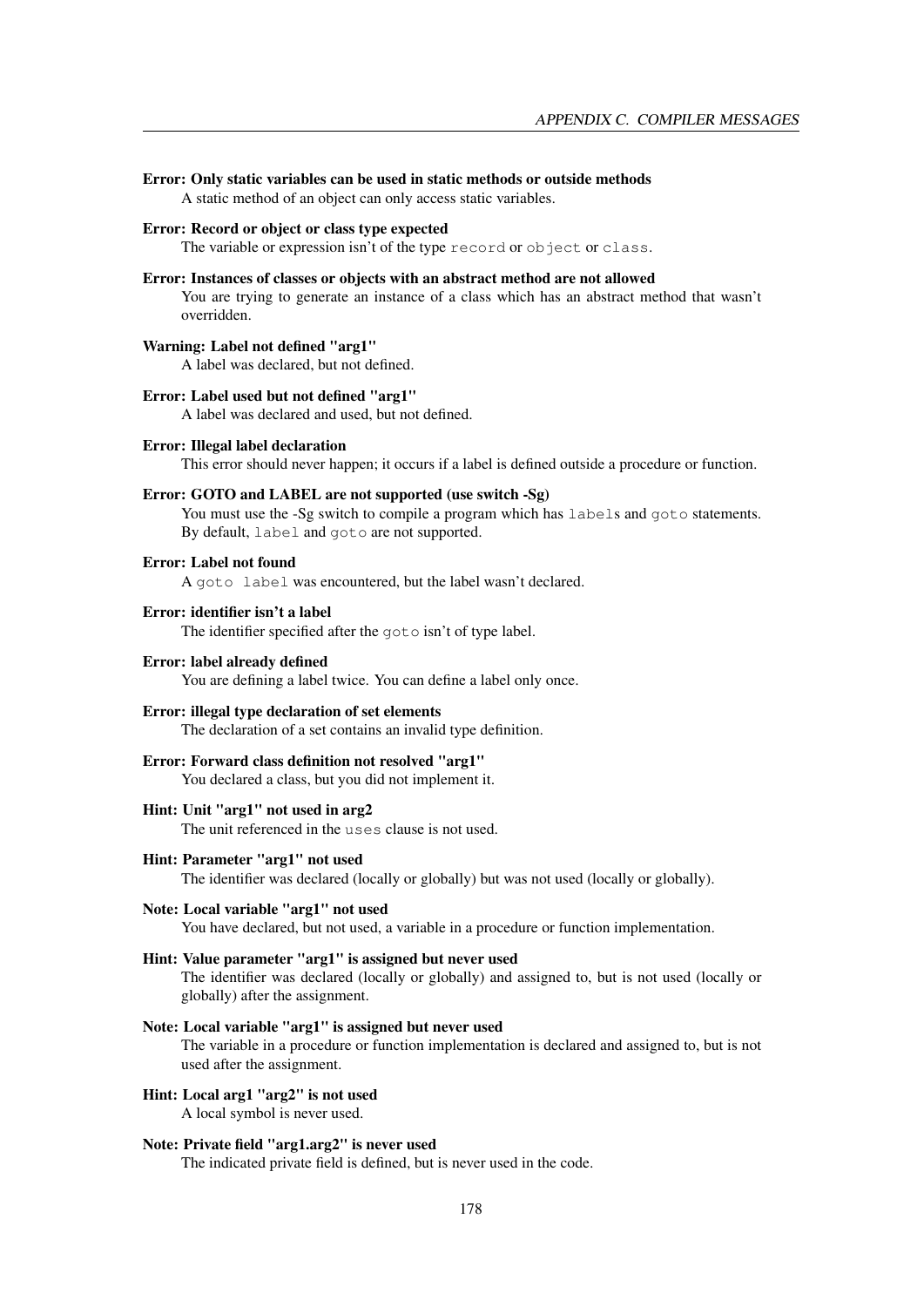# Note: Private field "arg1.arg2" is assigned but never used

The indicated private field is declared and assigned to, but never read.

## Note: Private method "arg1.arg2" never used

The indicated private method is declared but is never used in the code.

#### Error: Set type expected

The variable or expression is not of type set. This happens in an in statement.

#### Warning: Function result does not seem to be set

You can get this warning if the compiler thinks that a function return value is not set. This will not be displayed for assembler procedures, or procedures that contain assembler blocks.

#### Warning: Type "arg1" is not aligned correctly in current record for C

Arrays with sizes not multiples of 4 will be wrongly aligned for C structures.

#### Error: Unknown record field identifier "arg1"

The field doesn't exist in the record/object definition.

## Warning: Local variable "arg1" does not seem to be initialized

This message is displayed if the compiler thinks that a variable will be used (i.e. it appears in the right-hand side of an expression) when it was not initialized first (i.e. appeared in the left-hand side of an assignment).

## Warning: Variable "arg1" does not seem to be initialized

This message is displayed if the compiler thinks that a variable will be used (i.e. it appears in the right-hand side of an expression) when it was not initialized first (i.e. appeared in the left-hand side of an assignment).

#### Error: identifier idents no member "arg1"

This error is generated when an identifier of a record, field or method is accessed while it is not defined.

## Hint: Found declaration: arg1

You get this when you use the  $-\nu h$  switch.In the case of an overloaded procedure not being found. Then all candidate overloaded procedures are listed, with their parameter lists.

#### Error: Data element too large

You get this when you declare a data element whose size exceeds the prescribed limit (2 Gb on 80386+/68020+ processors).

# Error: No matching implementation for interface method "arg1" found

There was no matching method found which could implement the interface method. Check argument types and result type of the methods.

## Warning: Symbol "arg1" is deprecated

This means that a symbol (a variable, routine, etc...) which is declared as deprecated is used. Deprecated symbols may no longer be available in newer versions of the unit / library. Use of this symbol should be avoided as much as possible.

## Warning: Symbol "arg1" is not portable

This means that a symbol (a variable, routine, etc...) which is declared as platform is used. This symbol's value, use and availability is platform specific and should not be used if the source code must be portable.

# Warning: Symbol "arg1" is not implemented

This means that a symbol (a variable, routine, etc...) which is declared as unimplemented is used. This symbol is defined, but is not yet implemented on this specific platform.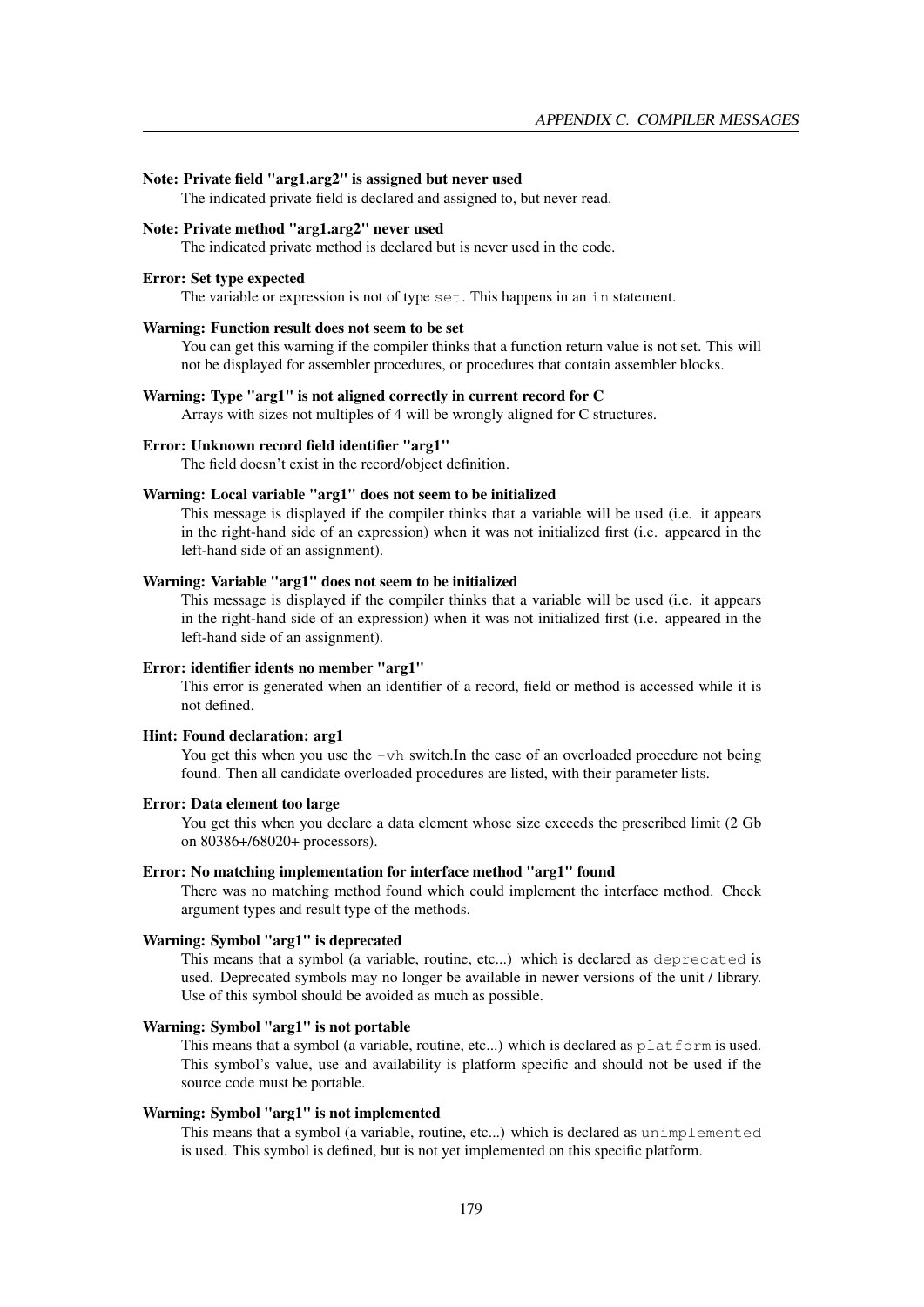#### Error: Can't create unique type from this type

Only simple types like ordinal, float and string types are supported when redefining a type with type newtype = type oldtype;.

#### Hint: Local variable "arg1" does not seem to be initialized

This message is displayed if the compiler thinks that a variable will be used (i.e. it appears in the right-hand side of an expression) when it was not initialized first (i.e. it did not appear in the left-hand side of an assignment).

#### Hint: Variable "arg1" does not seem to be initialized

This message is displayed if the compiler thinks that a variable will be used (i.e. it appears in the right-hand side of an expression) when it was not initialized first (i.e. t did not appear in the left-hand side of an assignment).

#### Warning: Function result variable does not seem to be initialized

This message is displayed if the compiler thinks that the function result variable will be used (i.e. it appears in the right-hand side of an expression) before it is initialized (i.e. before it appeared in the left-hand side of an assignment).

#### Hint: Function result variable does not seem to be initialized

This message is displayed if the compiler thinks that the function result variable will be used (i.e. it appears in the right-hand side of an expression) before it is initialized (i.e. it appears in the left-hand side of an assignment)

#### Warning: Variable "arg1" read but nowhere assigned

You have read the value of a variable, but nowhere assigned a value to it.

#### Hint: Found abstract method: arg1

When getting a warning about constructing a class/object with abstract methods you get this hint to assist you in finding the affected method.

#### Warning: Symbol "arg1" is experimental

This means that a symbol (a variable, routine, etc...) which is declared as experimental is used. Experimental symbols might disappear or change semantics in future versions. Usage of this symbol should be avoided as much as possible.

#### Warning: Forward declaration "arg1" not resolved, assumed external

This happens if you declare a function in the interface of a unit in macpas mode, but do not implement it.

#### Warning: Symbol "arg1" is belongs to a library

This means that a symbol (a variable, routine, etc...) which is declared as library is used. Library symbols may not be available in other libraries.

#### Warning: Symbol "arg1" is deprecated: "arg2"

This means that a symbol (a variable, routine, etc...) which is declared as deprecated is used. Deprecated symbols may no longer be available in newer versions of the unit / library. Use of this symbol should be avoided as much as possible.

#### Error: Cannot find an enumerator for the type "arg1"

This means that compiler cannot find an appropriate enumerator to use in the for-in loop. To create an enumerator you need to define an operator enumerator or add a public or published GetEnumerator method to the class or object definition.

#### Error: Cannot find a "MoveNext" method in enumerator "arg1"

This means that compiler cannot find a public MoveNext method with the Boolean return type in the enumerator class or object definition.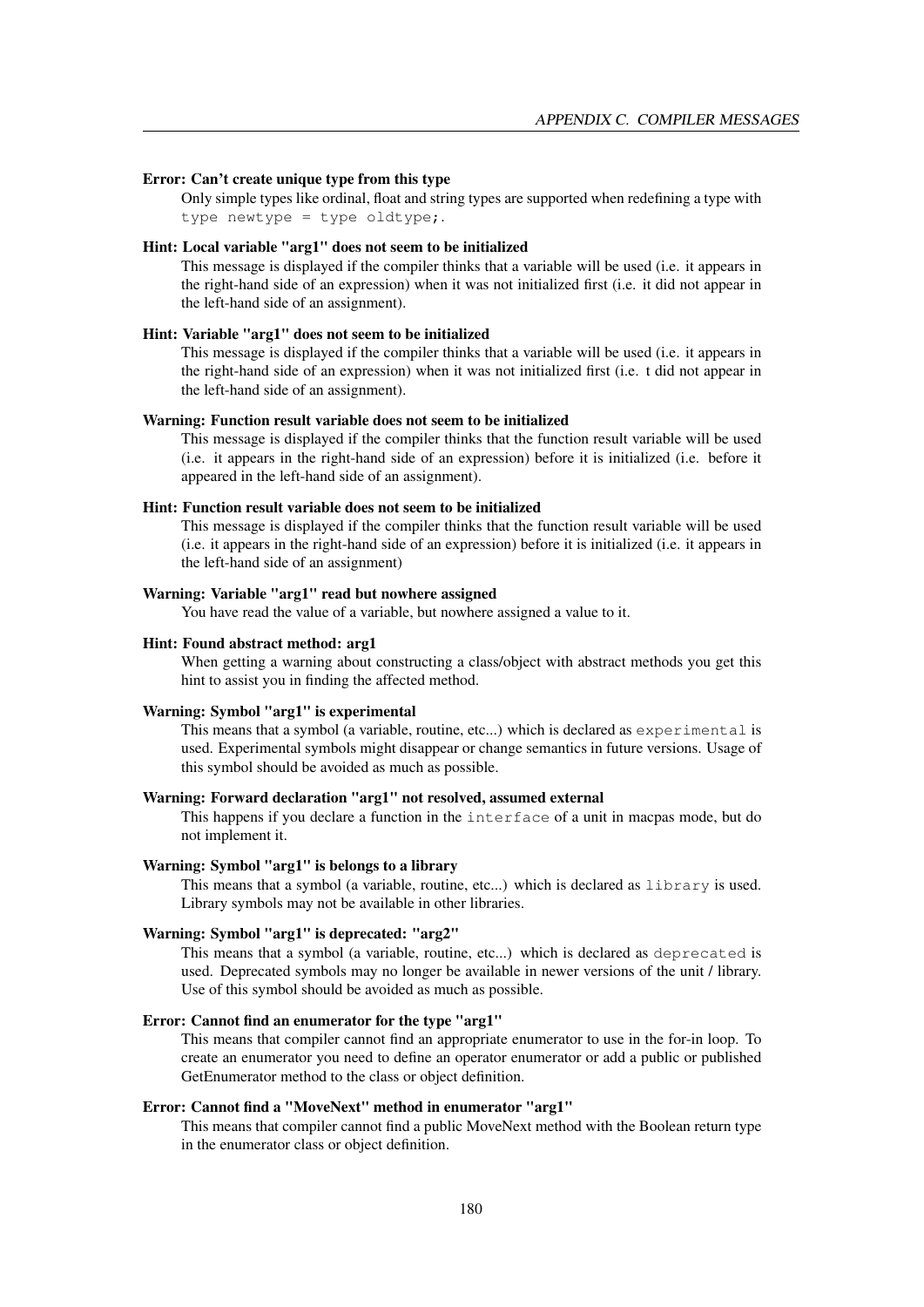#### Error: Cannot find a "Current" property in enumerator "arg1"

This means that compiler cannot find a public Current property in the enumerator class or object definition.

#### Error: Mismatch between number of declared parameters and number of colons in message string.

In Objective-C, a message name automatically contains as many colons as parameters. In order to prevent mistakes when specifying the message name in FPC, the compiler checks whether this is also the case here. Note that in case of messages taking a variable number of arguments translated to FPC via an array of const parameter, this final array of const parameter is not counted. Neither are the hidden self and \_cmd parameters.

#### Note: Private type "arg1.arg2" never used

The indicated private type is declared but is never used in the code.

#### Note: Private const "arg1.arg2" never used

The indicated private const is declared but is never used in the code.

#### Note: Private property "arg1.arg2" never used

The indicated private property is declared but is never used in the code.

#### Warning: Unit "arg1" is deprecated

This means that a unit which is declared as deprecated is used. Deprecated units may no longer be available in newer versions of the library. Use of this unit should be avoided as much as possible.

#### Warning: Unit "arg1" is deprecated: "arg2"

This means that a unit which is declared as deprecated is used. Deprecated units may no longer be available in newer versions of the library. Use of this unit should be avoided as much as possible.

#### Warning: Unit "arg1" is not portable

This means that a unit which is declared as platform is used. This unit use and availability is platform specific and should not be used if the source code must be portable.

#### Warning: Unit "arg1" is belongs to a library

This means that a unit which is declared as library is used. Library units may not be available in other libraries.

#### Warning: Unit "arg1" is not implemented

This means that a unit which is declared as unimplemented is used. This unit is defined, but is not yet implemented on this specific platform.

#### Warning: Unit "arg1" is experimental

This means that a unit which is declared as experimental is used. Experimental units might disappear or change semantics in future versions. Usage of this unit should be avoided as much as possible.

#### Error: No full definition of the formally declared class "arg1" is in scope. Add the unit containing its full definition to the uses clause.

Objecive-C and Java classes can be imported formally, without using the unit in which it is fully declared. This enables making forward references to such classes and breaking circular dependencies amongst units. However, as soon as you wish to actually do something with an entity of this class type (such as access one of its fields, send a message to it, or use it to inherit from), the compiler requires the full definition of the class to be in scope.

#### Error: Gotos into initialization or finalization blocks of units are not allowed

Gotos into initialization or finalization blockse of units are not allowed.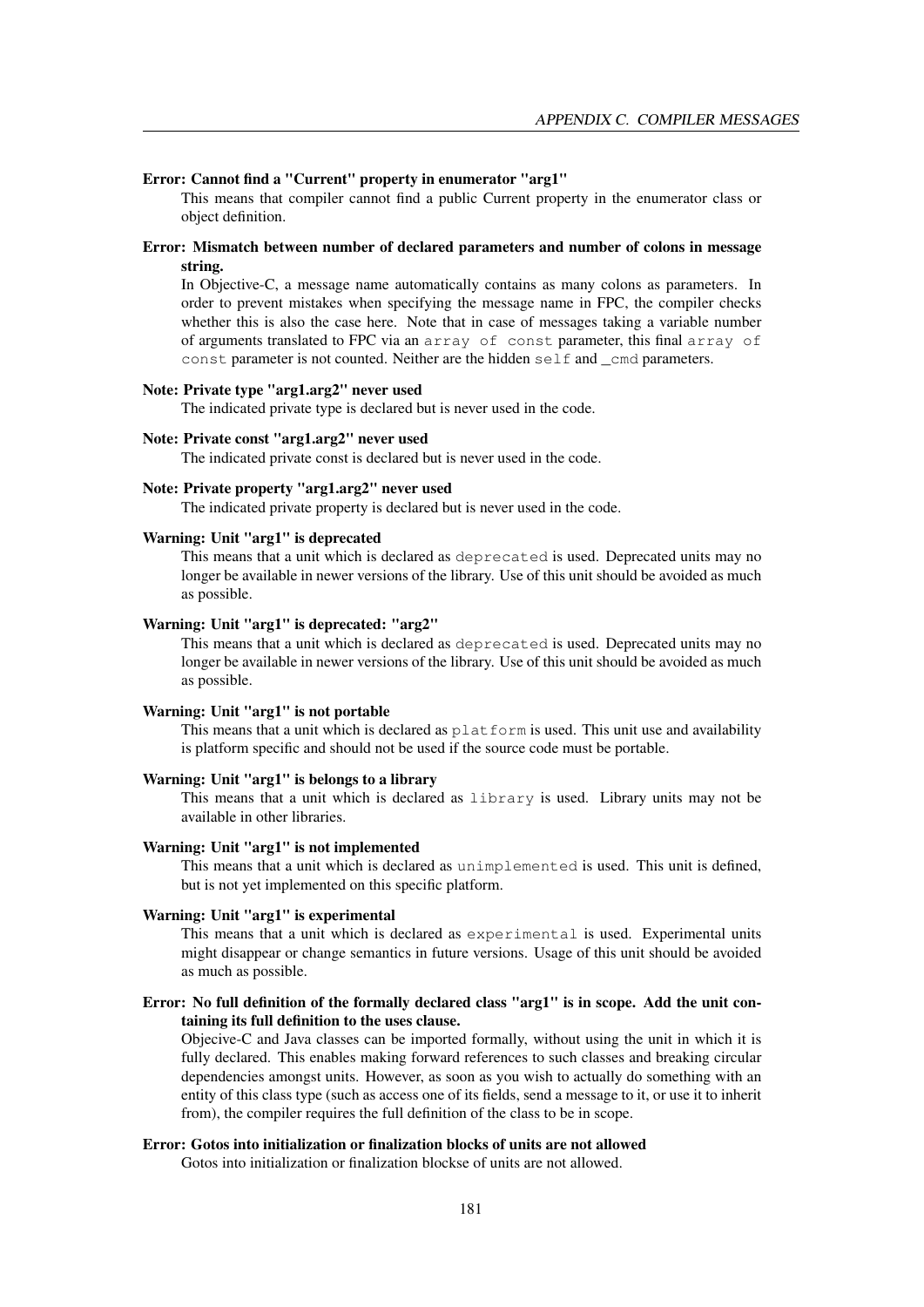#### Error: Invalid external name "arg1" for formal class "arg2"

#### Error: Complete class definition with external name "arg1" here

When a class is declared using a formal external definition, the actual external definition (if any) must specify the same external name as the formal definition (since both definitions refer to the same actual class type).

#### Warning: Possible library conflict: symbol "arg1" from library "arg2" also found in library "arg3"

Some OS do not have library specific namespaces, for those OS, the function declared as "external 'libname' name 'funcname'", the 'libname' part is only a hint, funcname might also be loaded by another library. This warning appears if 'funcname' is used twice with two different library names.

#### Error: Cannot add implicit constructor 'Create' because identifier already used by "arg1"

Java does not automatically add inherited constructors to child classes, so that they can be hidden. However, if a class does not explicitly declare at least one constructor, the compiler is required to add a public, parameterless constructor. In Java, constructors are nameless, but in FPC they are all called "Create". Therefore, if you do not add a constructor to a Java class and furthermore use the "Create" identifier for another entity (e.g., a field, or a parameterless method), the compiler cannot satisfy this requirement.

#### Error: Cannot generate default constructor for class, because parent has no parameterless constructor

Java does not automatically add inherited constructors to child classes, so that they can be hidden. However, if a class does not explicitly declare at least one constructor, the compiler is required to add a public, parameterless constructor. This compiler must then call the parameterless constructor from the parent class inside this added constructor. This is however impossible if the parent class does not declare such a constructor. In this case you must add a valid constructor yourself.

#### Adding helper for arg1

A helper for the mentioned type is added to the current scope

#### Error: Found declaration: arg1

This message shows all overloaded declarations in case of an error.

#### Warning: Local variable "arg1" of a managed type does not seem to be initialized

This message is displayed if the compiler thinks that a variable will be used (i.e. it appears in the right-hand side of an expression) when it was not initialized first (i.e. appeared in the left-hand side of an assignment). Since the variable is managed, i. e. implicitly initialized by the compiler, this might be intended behaviour and does not necessarily mean that the code is wrong.

#### Warning: Variable "arg1" of a managed type does not seem to be initialized

This message is displayed if the compiler thinks that a variable will be used (i.e. it appears in the right-hand side of an expression) when it was not initialized first (i.e. appeared in the left-hand side of an assignment). Since the variable is managed, i. e. implicitly initialized by the compiler, this might be intended behaviour and does not necessarily mean that the code is wrong.

#### Hint: Local variable "arg1" of a managed type does not seem to be initialized

This message is displayed if the compiler thinks that a variable will be used (i.e. it appears in the right-hand side of an expression) when it was not initialized first (i.e. it did not appear in the left-hand side of an assignment). Since the variable is managed, i. e. implicitly initialized by the compiler, this might be intended behaviour and does not necessarily mean that the code is wrong.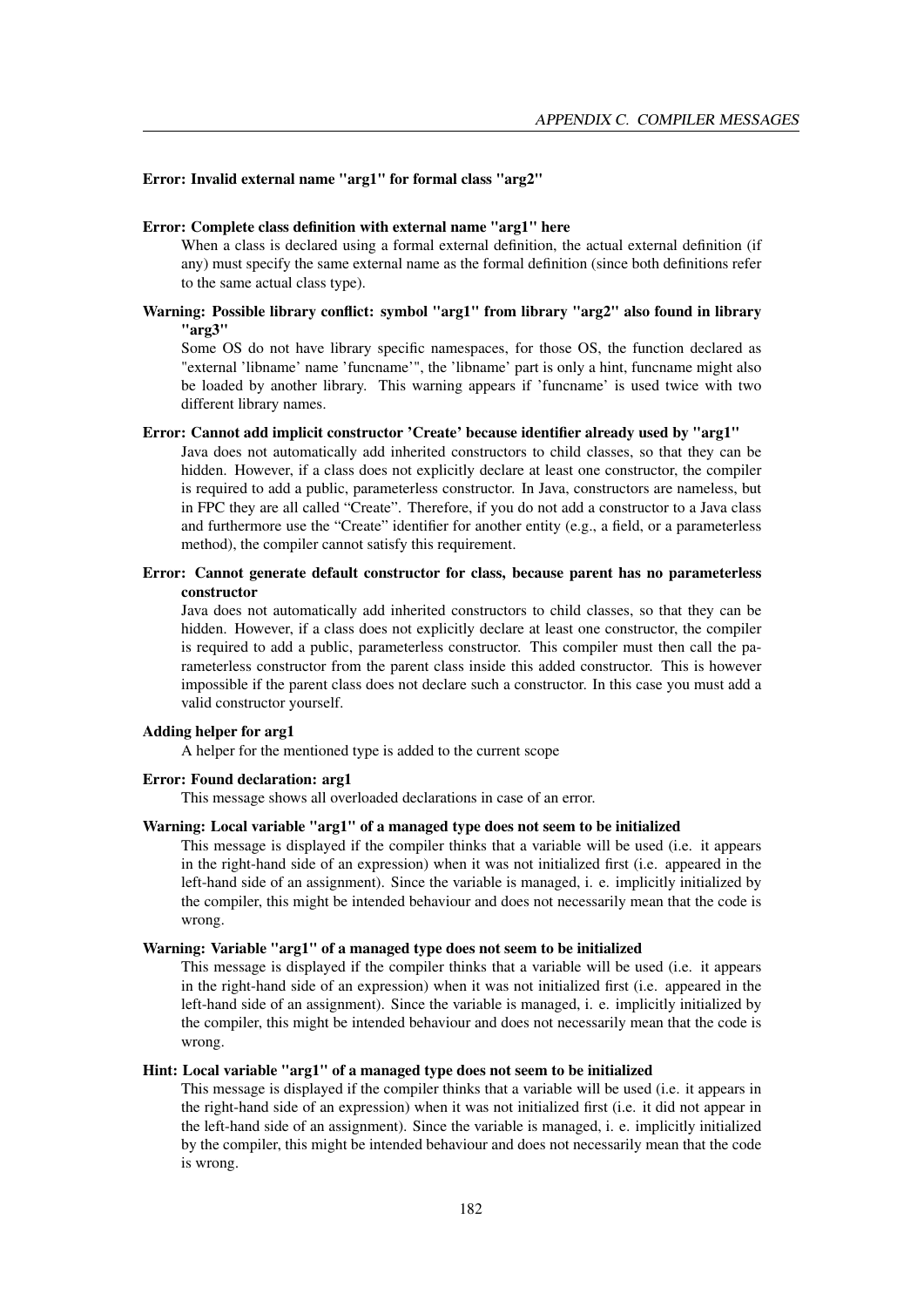#### Hint: Variable "arg1" of a managed type does not seem to be initialized

This message is displayed if the compiler thinks that a variable will be used (i.e. it appears in the right-hand side of an expression) when it was not initialized first (i.e. t did not appear in the left-hand side of an assignment). Since the variable is managed, i. e. implicitly initialized by the compiler, this might be intended behaviour and does not necessarily mean that the code is wrong.

#### Warning: function result variable of a managed type does not seem to be initialized

This message is displayed if the compiler thinks that the function result variable will be used (i.e. it appears in the right-hand side of an expression) before it is initialized (i.e. before it appeared in the left-hand side of an assignment). Since the variable is managed, i. e. implicitly initialized by the compiler, this might be intended behaviour and does not necessarily mean that the code is wrong.

#### Hint: Function result variable of a managed type does not seem to be initialized

This message is displayed if the compiler thinks that the function result variable will be used (i.e. it appears in the right-hand side of an expression) before it is initialized (i.e. it appears in the left-hand side of an assignment). Since the variable is managed, i. e. implicitly initialized by the compiler, this might be intended behaviour and does not necessarily mean that the code is wrong.

#### Warning: Duplicate identifier "arg1"

The identifier was already declared in an Objective-C category that's in the same scope as the current identifier. This is a warning instead of an error, because while this hides the identifier from the category, there are often many unused categories in scope.

#### Error: Generic type parameter "arg1" does not match with the one in the declaration

The specified generic type parameter for the generic class, record or routine does not match with the one declared in the declaration of the generic class, record or routine.

#### Error: Generic type parameter declared as "arg1"

Shows what the generic type parameter was originally declared as if a mismatch is found between a declaration and the definition.

#### Error: Record or object type expected

The variable or expression isn't of the type record or object.

## C.6 Code generator messages

This section lists all messages that can be displayed if the code generator encounters an error condition.

#### Error: Parameter list size exceeds 65535 bytes

The I386 processor limits the parameter list to 65535 bytes. (The RET instruction causes this.)

#### Error: File types must be var parameters

You cannot specify files as value parameters, i.e., they must always be declared var parameters.

#### Error: The use of a far pointer isn't allowed there

Free Pascal doesn't support far pointers, so you cannot take the address of an expression which has a far reference as a result. The mem construct has a far reference as a result, so the following code will produce this error: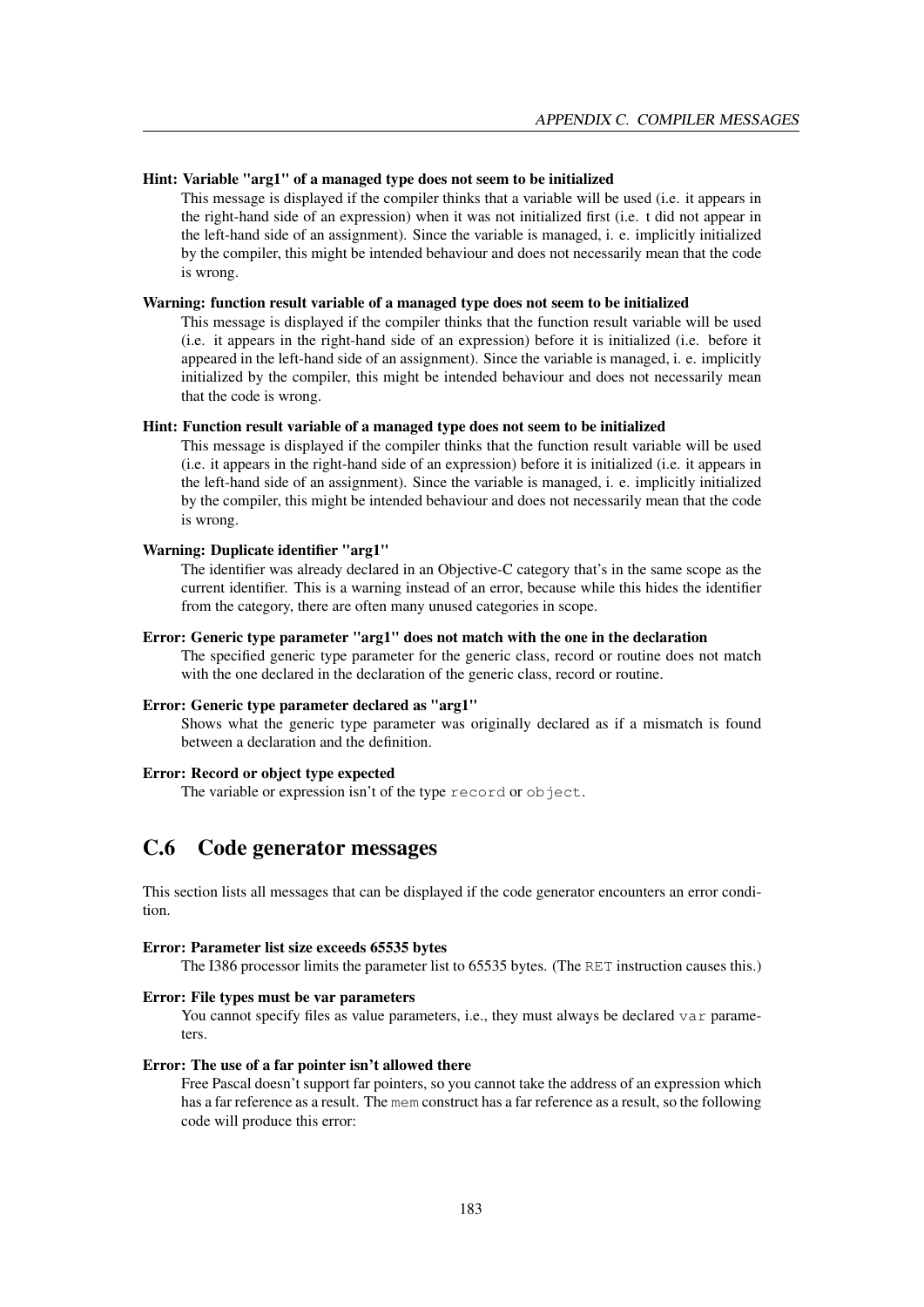var p : pointer; ... p:=@mem[a000:000];

#### Error: EXPORT declared functions cannot be called

No longer in use.

#### Warning: Possible illegal call of constructor or destructor

The compiler detected that a constructor or destructor is called within a a method. This will probably lead to problems, since constructors / destructors require parameters on entry.

#### Note: Inefficient code

Your statement seems dubious to the compiler.

#### Warning: unreachable code

You specified a construct which will never be executed. Example:

```
while false do
  begin
  {.. code ...}
  end;
```
#### Error: Abstract methods cannot be called directly

You cannot call an abstract method directly. Instead, you must call an overriding child method, because an abstract method isn't implemented.

#### Register arg1 weight arg2 arg3

Debugging message. Shown when the compiler considers a variable for keeping in the registers.

#### Stack frame is omitted

Some procedure/functions do not need a complete stack-frame, so it is omitted. This message will be displayed when the -vd switch is used.

#### Error: Object or class methods cannot be inline.

You cannot have inlined object methods.

#### Error: Procvar calls cannot be inline.

A procedure with a procedural variable call cannot be inlined.

#### Error: No code for inline procedure stored

The compiler couldn't store code for the inline procedure.

#### Error: Element zero of an ansi/wide- or longstring cannot be accessed, use (set)length instead

You should use setlength to set the length of an ansi/wide/longstring and length to get the length of such string type.

#### Error: Constructors or destructors cannot be called inside a 'with' clause

Inside a with clause you cannot call a constructor or destructor for the object you have in the with clause.

#### Error: Cannot call message handler methods directly

A message method handler method cannot be called directly if it contains an explicit Self argument.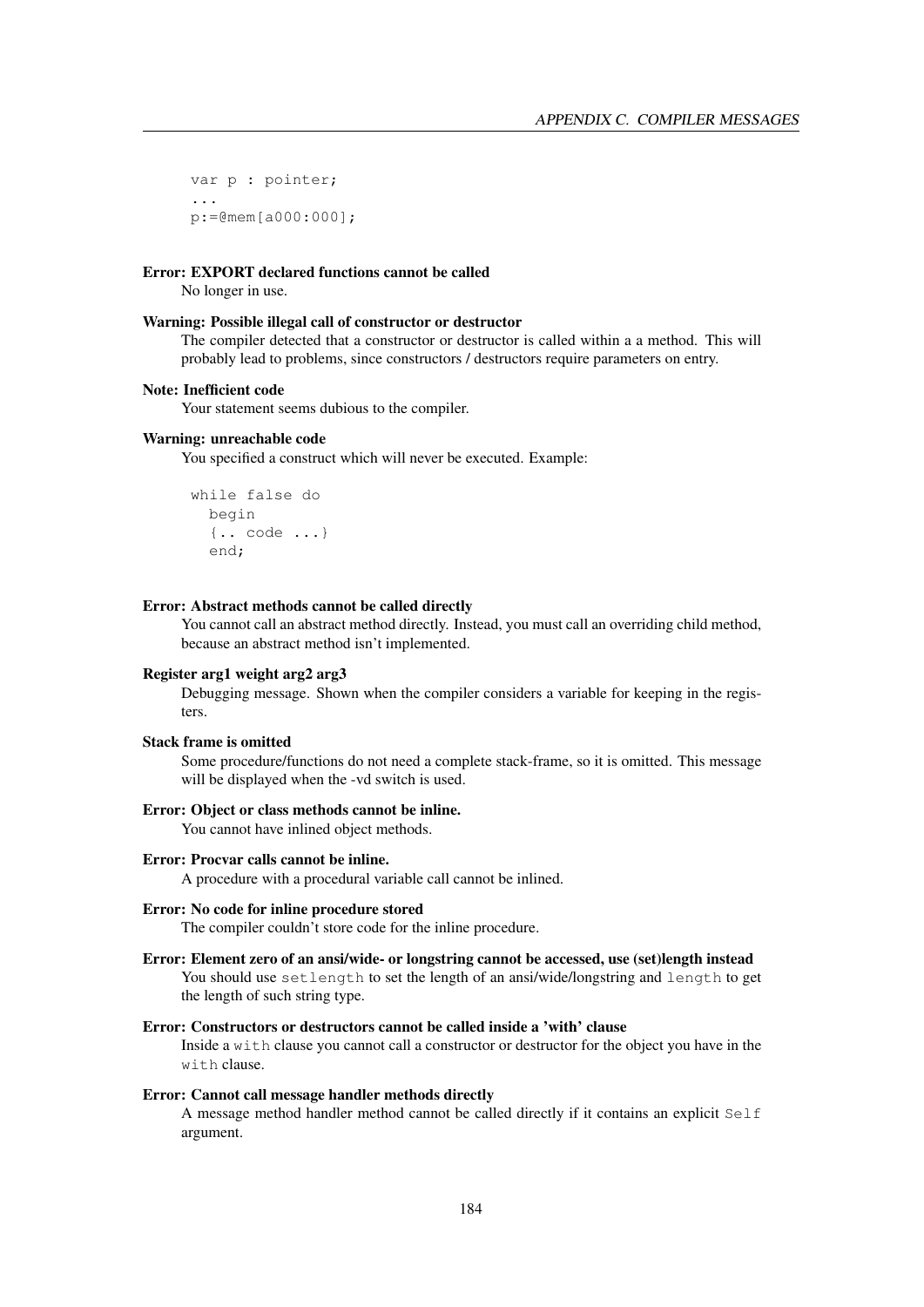#### Error: Jump in or outside of an exception block

It is not allowed to jump in or outside of an exception block like  $\text{try. finally.end;}.$ For example, the following code will produce this error:

```
label 1;
...
try
   if not(final) then
    goto 1; // this line will cause an error
finally
  ...
end;
1:
...
```
#### Error: Control flow statements are not allowed in a finally block

It isn't allowed to use the control flow statements break, continue and exit inside a finally statement. The following example shows the problem:

```
...
 try
    p;
 finally
     ...
     exit; // This exit ISN'T allowed
 end;
...
```
If the procedure  $\beta$  raises an exception the finally block is executed. If the execution reaches the exit, it's unclear what to do: exit the procedure or search for another exception handler.

#### Warning: Parameters size exceeds limit for certain cpu's

This indicates that you are declaring more than 64K of parameters, which might not be supported on other processor targets.

#### Warning: Local variable size exceed limit for certain cpu's

This indicates that you are declaring more than 32K of local variables, which might not be supported on other processor targets.

#### Error: Local variables size exceeds supported limit

This indicates that you are declaring more than 32K of local variables, which is not supported by this processor.

#### Error: BREAK not allowed

You're trying to use break outside a loop construction.

#### Error: CONTINUE not allowed

You're trying to use continue outside a loop construction.

#### Fatal: Unknown compilerproc "arg1". Check if you use the correct run time library.

The compiler expects that the runtime library contains certain subroutines. If you see this error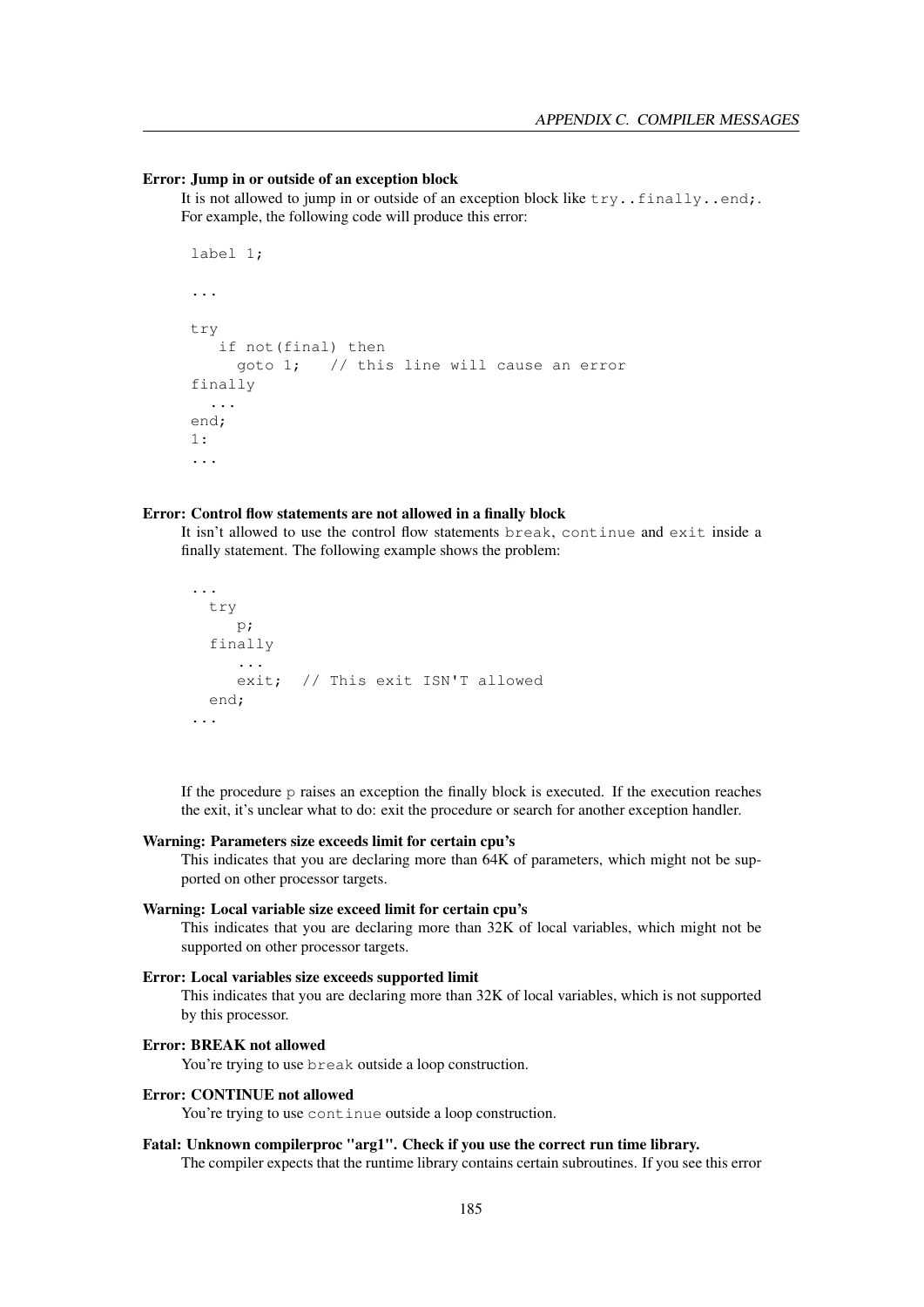and you didn't change the runtime library code, it's very likely that the runtime library you're using doesn't match the compiler in use. If you changed the runtime library this error means that you removed a subroutine which the compiler needs for internal use.

#### Fatal: Cannot find system type "arg1". Check if you use the correct run time library.

The compiler expects that the runtime library contains certain type definitions. If you see this error and you didn't change the runtime library code, it's very likely that the runtime library you're using doesn't match the compiler in use. If you changed the runtime library this error means that you removed a type which the compiler needs for internal use.

#### Hint: Inherited call to abstract method ignored

This message appears only in Delphi mode when you call an abstract method of a parent class via inherited;. The call is then ignored.

#### Error: Goto label "arg1" not defined or optimized away

The label used in the goto definition is not defined or optimized away by the unreachable code elemination.

#### Fatal: Cannot find type "arg1" in unit "arg2". Check if you use the correct run time library.

The compiler expects that the runtime library contains certain type definitions. If you see this error and you didn't change the runtime library code, it's very likely that the runtime library you're using doesn't match the compiler in use. If you changed the runtime library this error means that you removed a type which the compiler needs for internal use.

#### Error: Interprocedural gotos are allowed only to outer subroutines

Gotos between subroutines are only allowed if the goto jumps from an inner to an outer subroutine or from a subroutine to the main program

#### Error: Label must be defined in the same scope as it is declared

In ISO mode, labels must be defined in the same scope as they are declared.

#### Error: Leaving procedures containing explicit or implicit exceptions frames using goto is not allowed

Non-local gotos might not be used to leave procedures using exceptions either implicitly or explicitly. Procedures which use automated types like ansistrings or class constructurs are affected by this too.

#### Error: In ISO mode, the mod operator is defined only for positive quotient

In ISO pascal, only positive values are allowed for the quotient: n mod m is only valid if m>0.

#### Auto inlining: arg1

Due to auto inlining turned on, the compiler auto inlines this subroutine.

#### Error: The function used, is not supported by the selected instruction set: arg1

Some functions cannot be implemented efficiently for certain instruction sets, one example is fused multiply/add. To avoid very inefficient code, the compiler complains in this case, so either select another instruction set or replace the function call by alternative code

#### Fatal: Maximum number of units (arg1) reached for the current target

Depending of target architecture, the number of units is limited. This limit has been reached. A unit counts only if it contains initialization or finalization count.

#### Note: Call to subroutine "arg1" marked as inline is not inlined

The directive inline is only a hint to the compiler. Sometimes the compiler ignores this hint, a subroutine marked as inline is not inlined. In this case, this hint is given. Compiling with  $-\text{vd}$ might result in more information why the directive inline is ignored.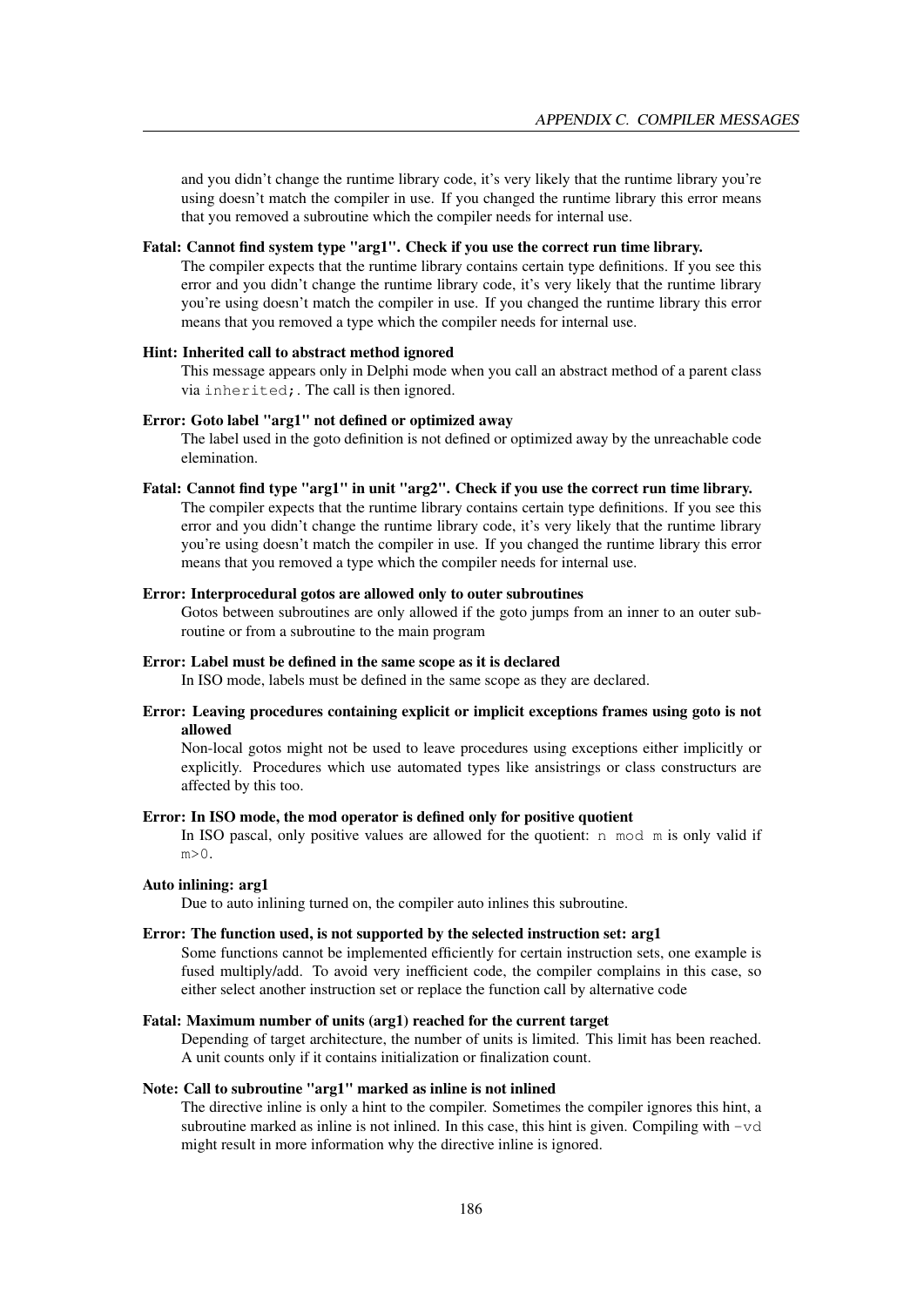# C.7 Errors of assembling/linking stage

This section lists errors that occur when the compiler is processing the command line or handling the configuration files.

#### Warning: Source operating system redefined

The source operating system is redefined.

#### Info: Assembling (pipe) arg1

Assembling using a pipe to an external assembler.

#### Error: Can't create assembler file: arg1

The mentioned file cannot be created. Check if you have access permissions to create this file.

#### Error: Can't create object file: arg1 (error code: arg2)

The mentioned file cannot be created. Check if you have got access permissions to create this file.

#### Error: Can't create archive file: arg1

The mentioned file cannot be created. Check if you have access permissions to create this file.

#### Error: Assembler arg1 not found, switching to external assembling

The assembler program was not found. The compiler will produce a script that can be used to assemble and link the program.

#### Using assembler: arg1

An informational message saying which assembler is being used.

#### Error: Error while assembling exitcode arg1

There was an error while assembling the file using an external assembler. Consult the documentation of the assembler tool to find out more information on this error.

#### Error: Can't call the assembler, error arg1 switching to external assembling

An error occurred when calling an external assembler. The compiler will produce a script that can be used to assemble and link the program.

#### Info: Assembling arg1

An informational message stating which file is being assembled.

#### Info: Assembling with smartlinking arg1

An informational message stating which file is being assembled using smartlinking.

#### Warning: Object arg1 not found, Linking may fail !

One of the object files is missing, and linking will probably fail. Check your paths.

#### Warning: Library arg1 not found, Linking may fail !

One of the library files is missing, and linking will probably fail. Check your paths.

#### Error: Error while linking

Generic error while linking.

#### Error: Can't call the linker, switching to external linking

An error occurred when calling an external linker. The compiler will produce a script that can be used to assemble and link the program.

#### Info: Linking arg1

An informational message, showing which program or library is being linked.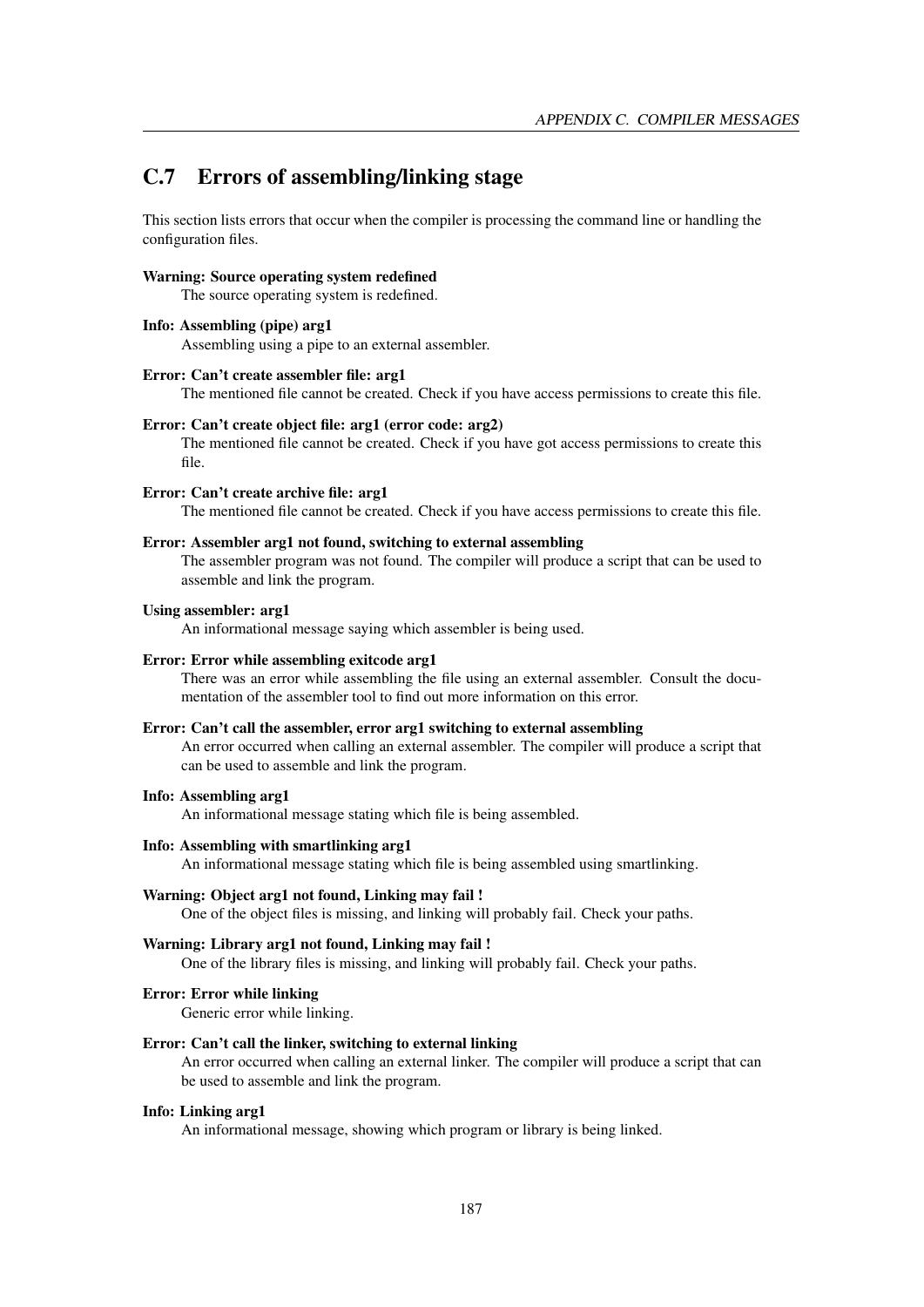#### Error: Util arg1 not found, switching to external linking

An external tool was not found. The compiler will produce a script that can be used to assemble and link or postprocess the program.

#### Using util arg1

An informational message, showing which external program (usually a postprocessor) is being used.

#### Error: Creation of Executables not supported

Creating executable programs is not supported for this platform, because it was not yet implemented in the compiler.

#### Error: Creation of Dynamic/Shared Libraries not supported

Creating dynamically loadable libraries is not supported for this platform, because it was not yet implemented in the compiler.

#### Error: Creation of Static Libraries not supported

Creating static libraries is not supported for this platform, because it was not yet implemented in the compiler.

#### Info: Closing script arg1

Informational message showing when writing of the external assembling and linking script is finished.

#### Error: resource compiler "arg1" not found, switching to external mode

An external resource compiler was not found. The compiler will produce a script that can be used to assemble, compile resources and link or postprocess the program.

#### Info: Compiling resource arg1

An informational message, showing which resource is being compiled.

#### unit arg1 cannot be statically linked, switching to smart linking

Static linking was requested, but a unit which is not statically linkable was used.

#### unit arg1 cannot be smart linked, switching to static linking

Smart linking was requested, but a unit which is not smart-linkable was used.

#### unit arg1 cannot be shared linked, switching to static linking

Shared linking was requested, but a unit which is not shared-linkable was used.

#### Error: unit arg1 cannot be smart or static linked

Smart or static linking was requested, but a unit which cannot be used for either was used.

#### Error: unit arg1 cannot be shared or static linked

Shared or static linking was requested, but a unit which cannot be used for either was used.

#### Calling resource compiler "arg1" with "arg2" as command line

An informational message showing which command line is used for the resource compiler.

#### Error: Error while compiling resources

The resource compiler or converter returned an error.

#### Error: Can't call the resource compiler "arg1", switching to external mode

An error occurred when calling a resource compiler. The compiler will produce a script that can be used to assemble, compile resources and link or postprocess the program.

#### Error: Can't open resource file "arg1"

An error occurred resource file cannot be opened.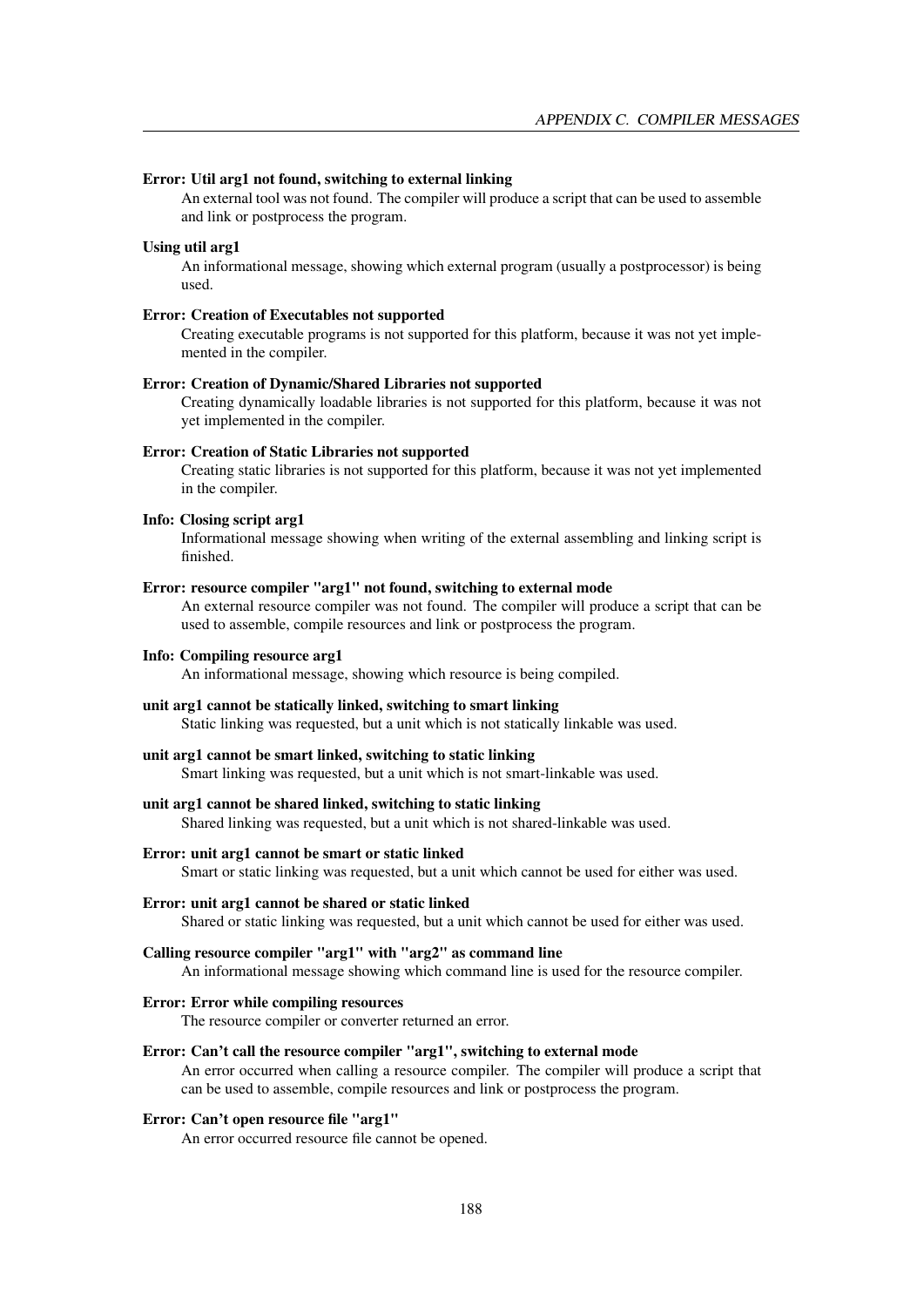#### Error: Can't write resource file "arg1"

An error occurred resource file cannot be written.

#### Note: File "arg1" not found for backquoted cat command

The compiler did not find the file that should be expanded into linker parameters

#### Warning: "arg1" not found, this will probably cause a linking failure

The compiler adds certain startup code files to the linker only when they are found. If they are not found, they are not added and this might cause a linking failure.

## C.8 Executable information messages.

This section lists all messages that the compiler emits when an executable program is produced, and only when the internal linker is used.

#### Fatal: Can't post process executable arg1

Fatal error when the compiler is unable to post-process an executable.

#### Fatal: Can't open executable arg1

Fatal error when the compiler cannot open the file for the executable.

#### Size of Code: arg1 bytes

Informational message showing the size of the produced code section.

#### Size of initialized data: arg1 bytes

Informational message showing the size of the initialized data section.

#### Size of uninitialized data: arg1 bytes

Informational message showing the size of the uninitialized data section.

#### Stack space reserved: arg1 bytes

Informational message showing the stack size that the compiler reserved for the executable.

#### Stack space committed: arg1 bytes

Informational message showing the stack size that the compiler committed for the executable.

## C.9 Linker messages

This section lists messages produced by internal linker.

#### Fatal: Executable image size is too big for arg1 target. Fatal error when resulting executable is too big.

#### Warning: Object file "arg1" contains 32-bit absolute relocation to symbol "arg2".

Warning when 64-bit object file contains 32-bit absolute relocations. In such case an executable image can be loaded into lower 4Gb of address space only.

- Error: Program segment too large (exceeds 64k by arg1 bytes) Error when a 16-bit program is compiled in the tiny memory model, but its size exceeds 64k
- Error: Code segment "arg1" too large (exceeds 64k by arg2 bytes) Error when a 16-bit program's code segment exceeds 64k bytes

#### Error: Data segment "arg1" too large (exceeds 64k by arg2 bytes) Error when a 16-bit program's data segment exceeds 64k bytes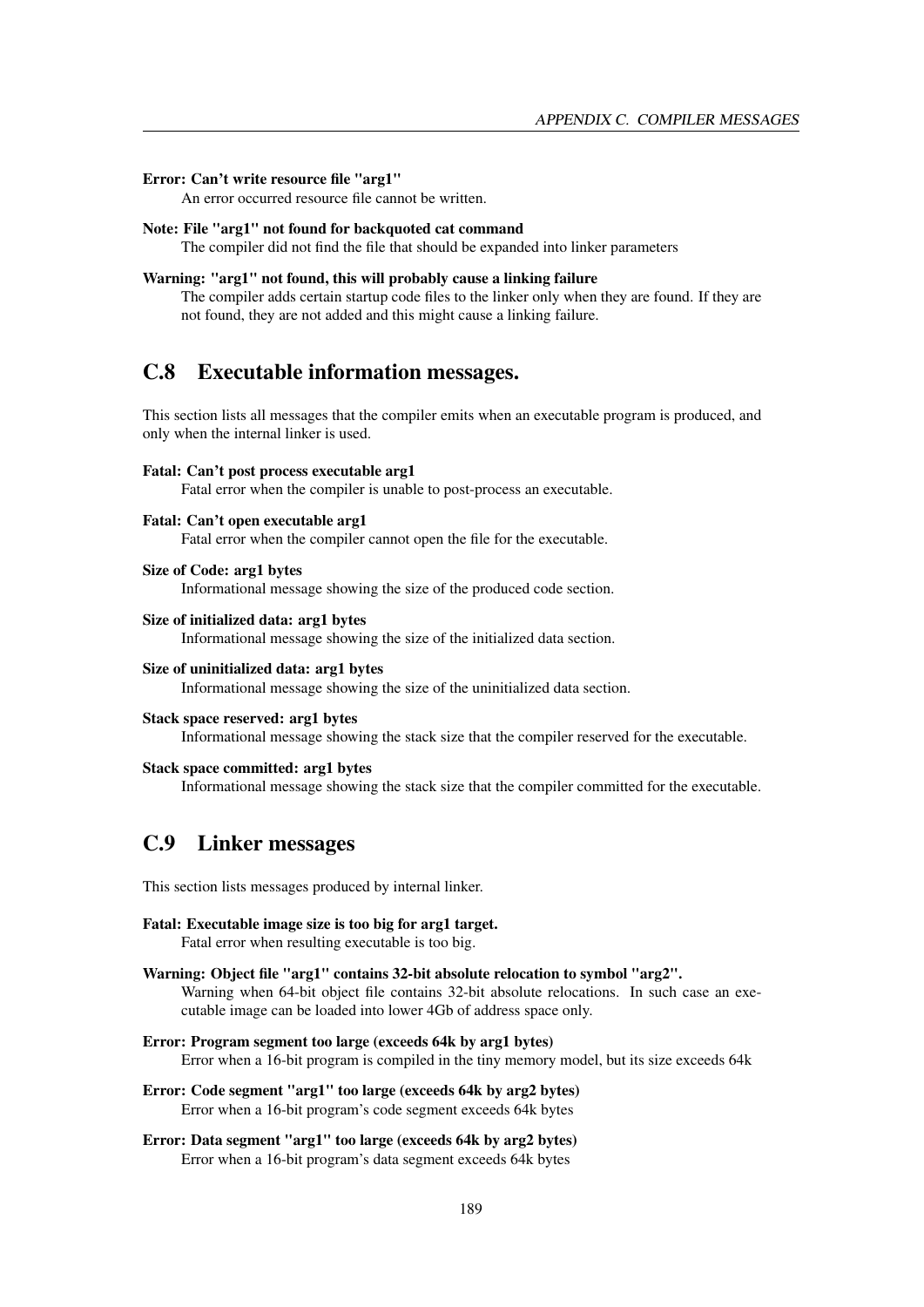#### Error: Segment "arg1" too large (exceeds 64k by arg2 bytes)

Error when a 16-bit program contains a segment that exceeds 64k bytes

#### Error: Group "arg1" too large (exceeds 64k by arg2 bytes)

Error when a 16-bit program's object modules define a segment group that exceeds 64k bytes

#### Error: Cannot create a .COM file, because the program contains segment relocations

Error occurs, when creating a tiny model DOS .COM file, but at least one of the program's object modules contains segment relocations. Segment relocations might be caused by the use of the Seg() function or by the SEG assembler directive (either in pascal's built-in inline assembler, or in an externally linked assembly module).

#### Warning: Program "arg1" uses experimental CheckPointer option

#### Error: Multiple defined symbol "arg1"

The specified symbol is already defined inside the whole collection of object files.

Error: COMDAT selection mode arg1 not supported (section: "arg1") The specified COMDAT selection mode is not supported.

#### Error: Associative section expected for COMDAT section "arg1"

The specified COMDAT section is specified as expecting an associative section, but none is specified.

Error: COMDAT section selection mode doesn't match for section "arg1" and symbol "arg2" All COMDAT symbols/sections need to use the same selection mode.

#### Error: Associative COMDAT section for section "arg1" not found

The COMDAT section expects an associative section, but it was not found inside the object file.

#### Discarding duplicate symbol "arg1" due to COMDAT selection mode

The COMDAT section specifies that any section with the same name might be selected and this specific section was selected to be discarded.

#### Discarding duplicate symbol "arg1" with same size due to COMDAT selection mode

The COMDAT section specifies that any section with the same name and size might be selected and this specific section was selected to be discarded.

#### Discarding duplicate symbol "arg1" with same content due to COMDAT selection mode

The COMDAT section specifies that any section with the same name and content might be selected and this specific section was selected to be discarded.

#### Replacing duplicate symbol "arg1" with smaller size due to COMDAT selection mode

The COMDAT section specifies that the largest section with the same name should be selected this specific section was larger than the previous largest one.

#### Error: Size of duplicate COMDAT symbol "arg1" differs

The COMDAT section specifies that all sections with the same name need to have the same size, but this section had a different size.

#### Error: Content of duplicate COMDAT symbol "arg1" differs

The COMDAT section specifies that all sections with the same name need to have the same content, but this section had a different size.

#### Error: COMDAT selection mode for symbol "arg1" differs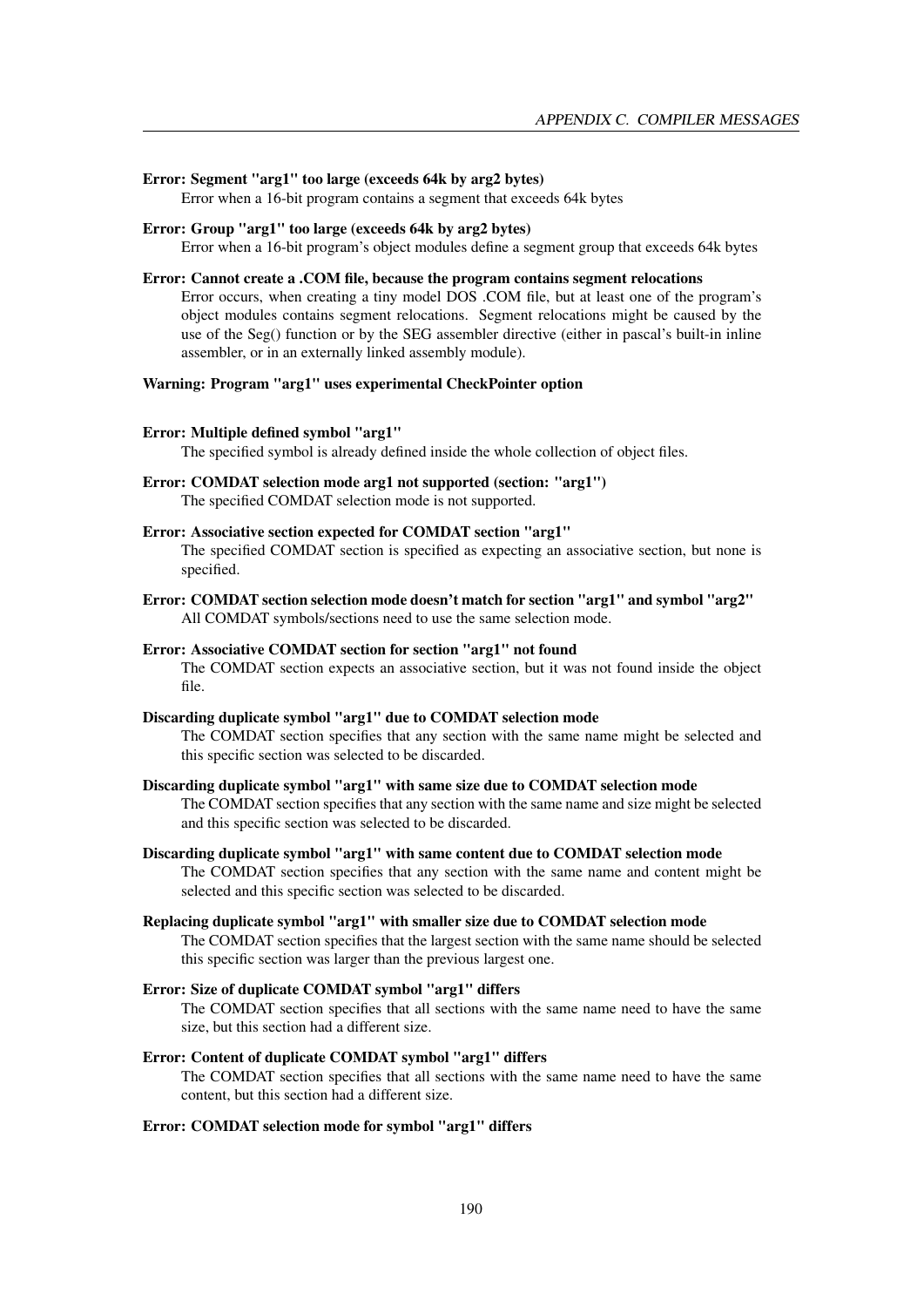## C.10 Unit loading messages.

This section lists all messages that can occur when the compiler is loading a unit from disk into memory. Many of these messages are informational messages.

#### Unitsearch: arg1

When you use the  $-vt$  option, the compiler tells you where it tries to find unit files.

#### PPU Loading arg1

When the  $-vt$  switch is used, the compiler tells you what units it loads.

#### PPU Name: arg1

When you use the  $-\nu u$  flag, the unit name is shown.

#### PPU Flags: arg1

When you use the  $-\nu u$  flag, the unit flags are shown.

#### PPU Crc: arg1

When you use the  $-\nu u$  flag, the unit CRC check is shown.

#### PPU Time: arg1

When you use the  $-\nu u$  flag, the time the unit was compiled is shown.

#### PPU File too short

The ppufile is too short, not all declarations are present.

#### PPU Invalid Header (no PPU at the begin)

A unit file contains as the first three bytes the ASCII codes of the characters PPU.

#### PPU Invalid Version arg1

This unit file was compiled with a different version of the compiler, and cannot be read.

#### PPU is compiled for another processor

This unit file was compiled for a different processor type, and cannot be read.

#### PPU is compiled for another target

This unit file was compiled for a different target, and cannot be read.

#### PPU Source: arg1

When you use the  $-\nu u$  flag, the unit source file name is shown.

#### Writing arg1

When you specify the -vu switch, the compiler will tell you where it writes the unit file.

#### Fatal: Can't Write PPU-File

An error occurred when writing the unit file.

#### Fatal: Error reading PPU-File

This means that the unit file was corrupted, and contains invalid information. Recompilation will be necessary.

#### Fatal: unexpected end of PPU-File

Unexpected end of file. This may mean that the PPU file is corrupted.

#### Fatal: Invalid PPU-File entry: arg1

The unit the compiler is trying to read is corrupted, or generated with a newer version of the compiler.

#### Fatal: PPU Dbx count problem

There is an inconsistency in the debugging information of the unit.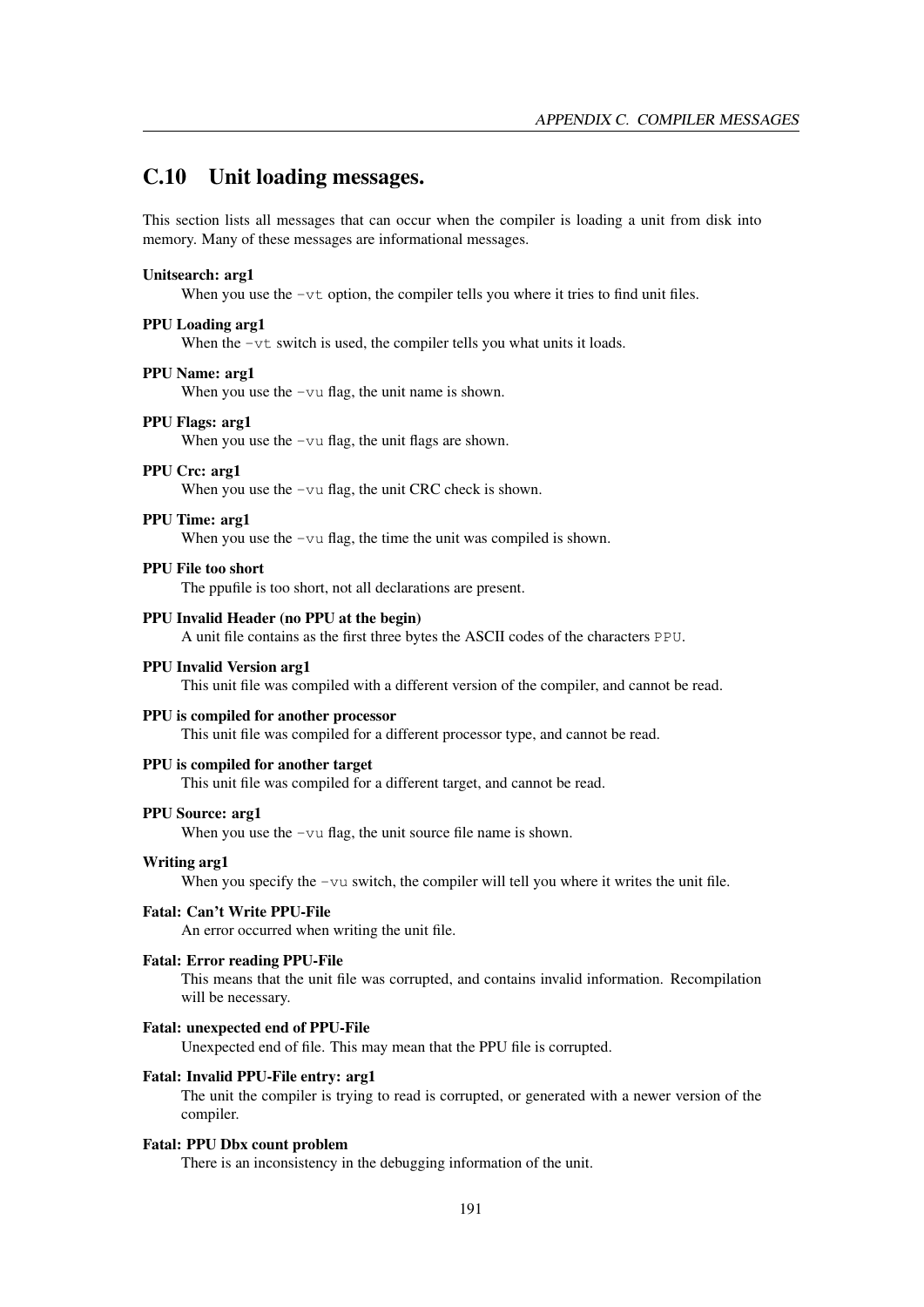#### Error: Illegal unit name: arg1 (expecting arg2)

The name of the unit does not match the file name. There might to two reasons: either there is a spelling mistake in the unit name or there is a unit with a 8.3 name where the 8 characters are equal to first 8 characters of the name of a unit with a longer name. However, this unit is not found. Example: Program contains uses mytestunit;, the unit file or source of mytestunit are not available but there is a source with the name mytestun. Then compiler tries to compile and use that one, however the expected unit name does not match.

#### Fatal: Too much units

Free Pascal has a limit of 1024 units in a program. You can change this behavior by changing the maxunits constant in the fmodule.pas file of the compiler, and recompiling the compiler.

#### Fatal: Circular unit reference between arg1 and arg2

Two units are using each other in the interface part. This is only allowed in the implementation part. At least one unit must contain the other one in the implementation section.

#### Fatal: Can't compile unit arg1, no sources available

A unit was found that needs to be recompiled, but no sources are available.

#### Fatal: Can't find unit arg1 used by arg2

You tried to use a unit of which the PPU file isn't found by the compiler. Check your configuration file for the unit paths.

#### Warning: Unit arg1 was not found but arg2 exists

This error message is no longer used.

#### Fatal: Unit arg1 searched but arg2 found

DOS truncation of 8 letters for unit PPU files may lead to problems when unit name is longer than 8 letters.

#### Warning: Compiling the system unit requires the -Us switch

When recompiling the system unit (it needs special treatment), the -Us switch must be specified.

#### Fatal: There were arg1 errors compiling module, stopping

When the compiler encounters a fatal error or too many errors in a module then it stops with this message.

#### Load from arg1 (arg2) unit arg3

When you use the  $-\nu u$  flag, which unit is loaded from which unit is shown.

#### Recompiling arg1, checksum changed for arg2

The unit is recompiled because the checksum of a unit it depends on has changed.

#### Recompiling arg1, source found only

When you use the  $-\nu u$  flag, these messages tell you why the current unit is recompiled.

#### Recompiling unit, static lib is older than ppufile

When you use the  $-\nu u$  flag, the compiler warns if the static library of the unit is older than the unit file itself.

#### Recompiling unit, shared lib is older than ppufile

When you use the -vu flag, the compiler warns if the shared library of the unit is older than the unit file itself.

#### Recompiling unit, obj and asm are older than ppufile

When you use the  $-vu$  flag, the compiler warns if the assembler or object file of the unit is older than the unit file itself.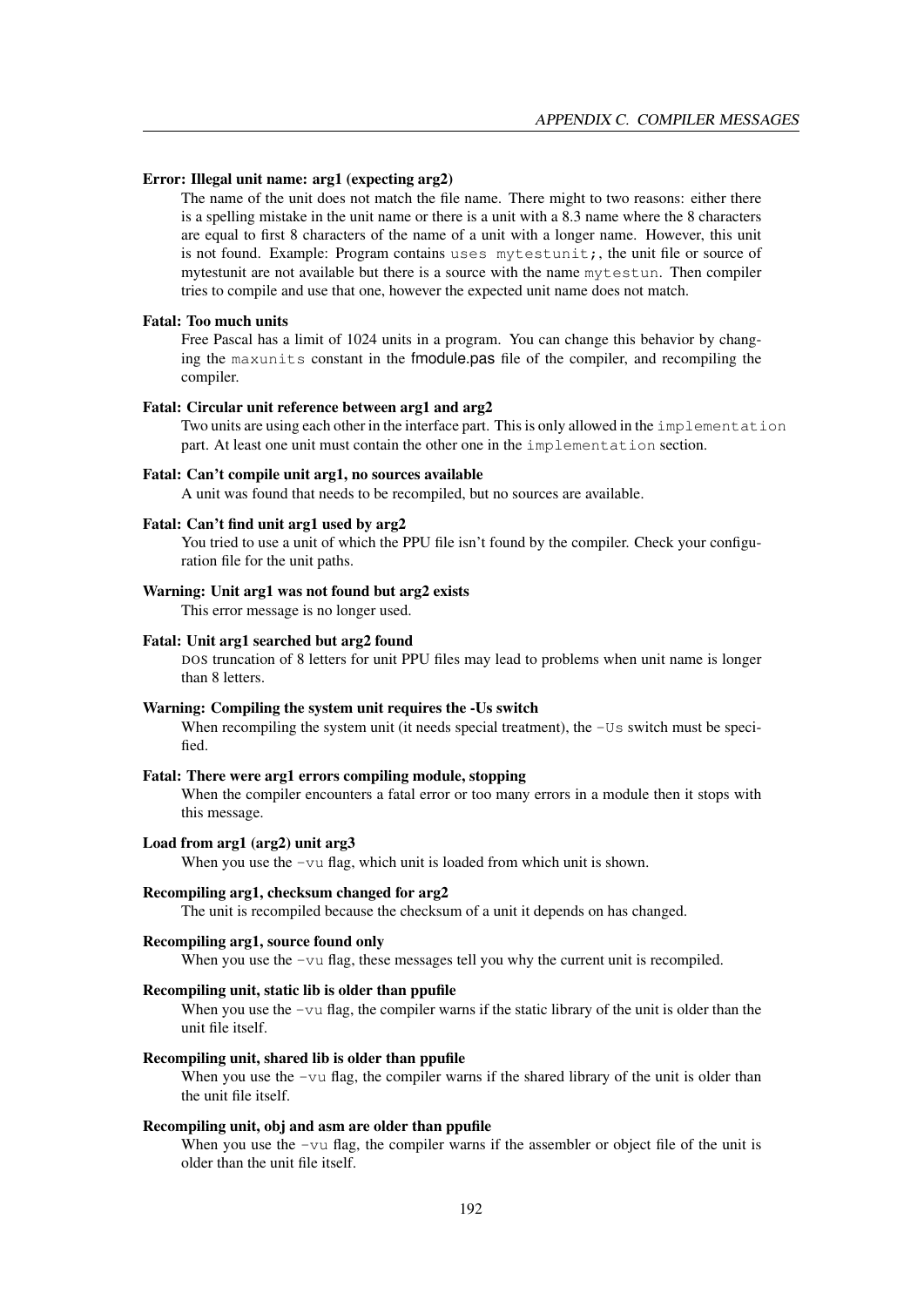#### Recompiling unit, obj is older than asm

When you use the  $-\nu u$  flag, the compiler warns if the assembler file of the unit is older than the object file of the unit.

#### Parsing interface of arg1

When you use the  $-vu$  flag, the compiler warns that it starts parsing the interface part of the unit.

#### Parsing implementation of arg1

When you use the -vu flag, the compiler warns that it starts parsing the implementation part of the unit.

#### Second load for unit arg1

When you use the  $-\nu u$  flag, the compiler warns that it starts recompiling a unit for the second time. This can happen with interdependent units.

#### PPU Check file arg1 time arg2

When you use the  $-\nu u$  flag, the compiler shows the filename and date and time of the file on which a recompile depends.

#### Warning: Can't recompile unit arg1, but found modified include files

A unit was found to have modified include files, but some source files were not found, so recompilation is impossible.

#### File arg1 is newer than the one used for creating PPU file arg2

A modified source file for a compiler unit was found.

#### Trying to use a unit which was compiled with a different FPU mode

Trying to compile code while using units which were not compiled with the same floating point format mode. Either all code should be compiled with FPU emulation on, or with FPU emulation off.

#### Loading interface units from arg1

When you use the -vu flag, the compiler warns that it is starting to load the units defined in the interface part of the unit.

#### Loading implementation units from arg1

When you use the  $-vu$  flag, the compiler warns that it is starting to load the units defined in the implementation part of the unit.

#### Interface CRC changed for unit arg1

When you use the  $-vu$  flag, the compiler warns that the CRC calculated for the interface has been changed after the implementation has been parsed.

#### Implementation CRC changed for unit arg1

When you use the -vu flag, the compiler warns that the CRC calculated has been changed after the implementation has been parsed.

#### Finished compiling unit arg1

When you use the  $-\nu u$  flag, the compiler warns that it has finished compiling the unit.

#### Adding dependency: arg1 depends on arg2

When you use the -vu flag, the compiler warns that it has added a dependency between the two units.

#### No reload, is caller: arg1

When you use the  $-vu$  flag, the compiler warns that it will not reload the unit because it is the unit that wants to load this unit.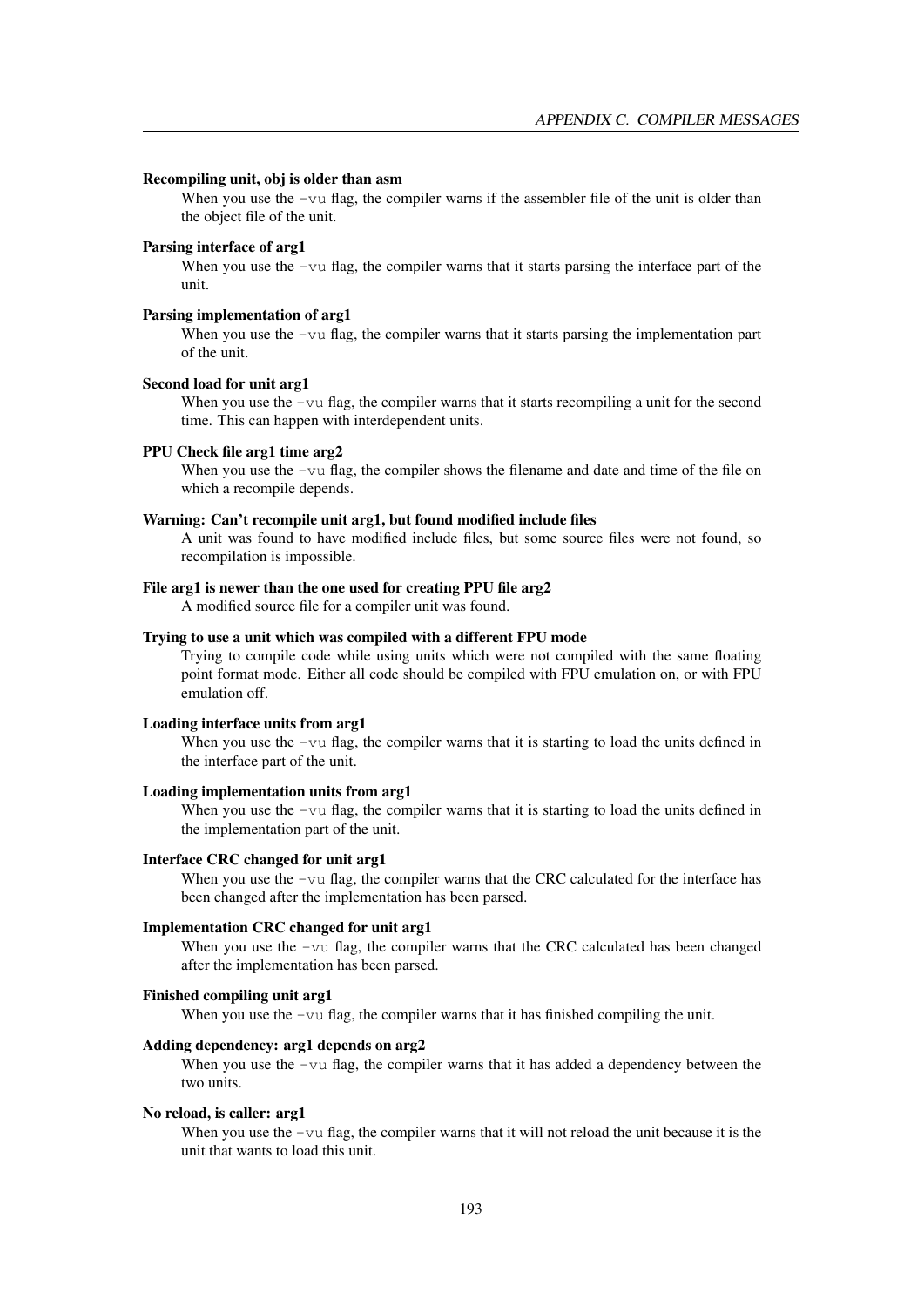#### No reload, already in second compile: arg1

When you use the  $-vu$  flag, the compiler warns that it will not reload the unit because it is already in a second recompile.

#### Flag for reload: arg1

When you use the  $-\nu u$  flag, the compiler warns that it has to reload the unit.

#### Forced reloading

When you use the  $-vu$  flag, the compiler warns that it is reloading the unit because it was required.

#### Previous state of arg1: arg2

When you use the  $-\nu u$  flag, the compiler shows the previous state of the unit.

#### Already compiling arg1, setting second compile

When you use the  $-vu$  flag, the compiler warns that it is starting to recompile a unit for the second time. This can happen with interdependent units.

#### Loading unit arg1

When you use the  $-\nu u$  flag, the compiler warns that it starts loading the unit.

#### Finished loading unit arg1

When you use the  $-\nu u$  flag, the compiler warns that it finished loading the unit.

#### Registering new unit arg1

When you use the  $-vu$  flag, the compiler warns that it has found a new unit and is registering it in the internal lists.

#### Re-resolving unit arg1

When you use the  $-vu$  flag, the compiler warns that it has to recalculate the internal data of the unit.

#### Skipping re-resolving unit arg1, still loading used units

When you use the  $-vu$  flag, the compiler warns that it is skipping the recalculation of the internal data of the unit because there is no data to recalculate.

#### Unloading resource unit arg1 (not needed)

When you use the  $-vu$  flag, the compiler warns that it is unloading the resource handling unit, since no resources are used.

#### Error: Unit arg1 was compiled using a different whole program optimization feedback input (arg2, arg3); recompile it without wpo or use the same wpo feedback input file for this compilation invocation

When a unit has been compiled using a particular whole program optimization (wpo) feedback file ( $-FW < x$ ), this compiled version of the unit is specialised for that particular compilation scenario and cannot be used in any other context. It has to be recompiled before you can use it in another program or with another wpo feedback input file.

#### Indirect interface (objects/classes) CRC changed for unit arg1

When you use the  $-vu$  flag, the compiler warns that the indirect CRC calculated for the unit (this is the CRC of all classes/objects/interfaces/. . . in the interfaces of units directly or indirectly used by this unit in the interface) has been changed after the implementation has been parsed.

#### PPU is compiled for another i8086 memory model

This unit file was compiled for a different i8086 memory model and cannot be read.

#### Loading unit arg1 from package arg2

The unit is loaded from a package.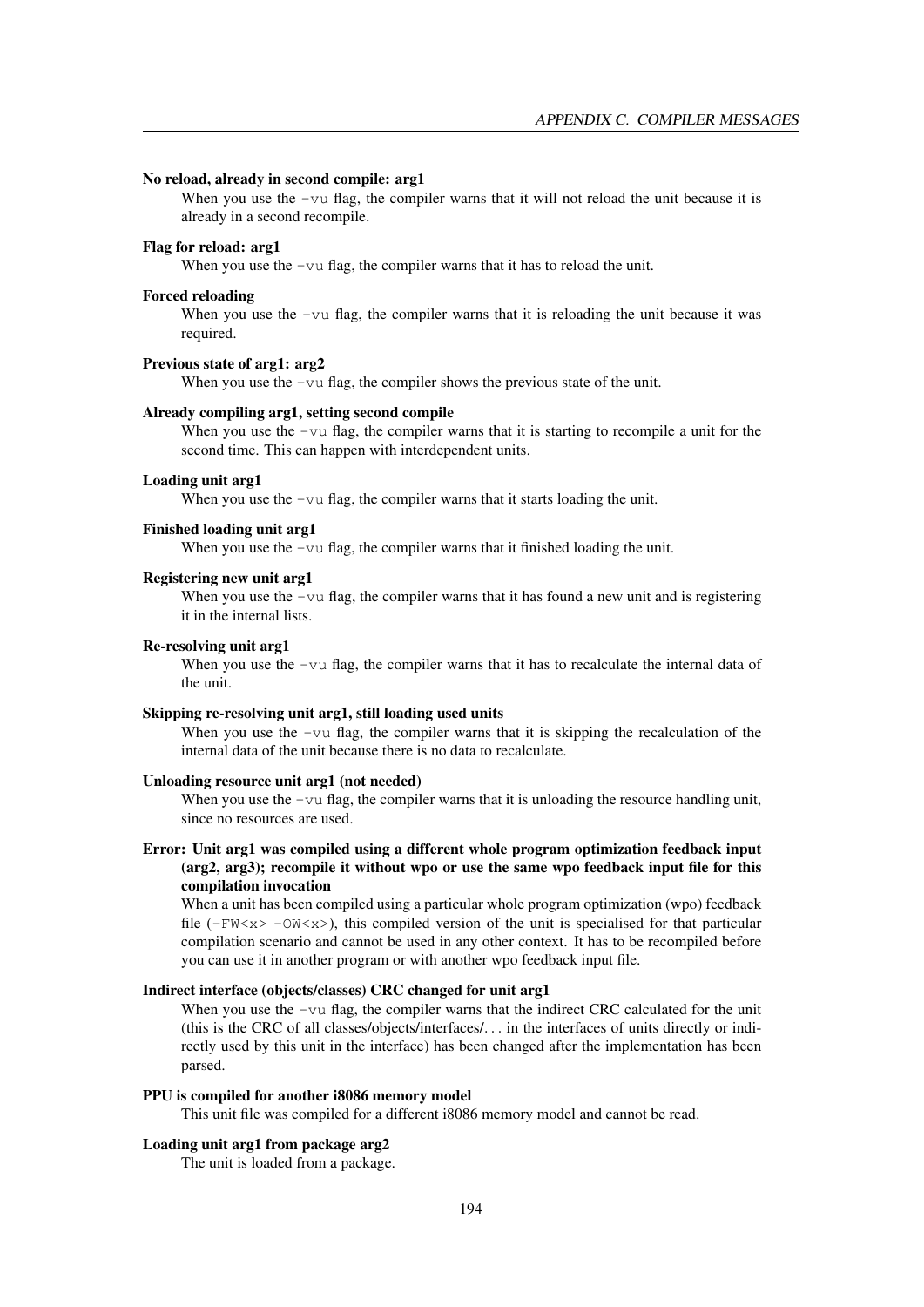Fatal: Internal type "arg1" was not found. Check if you use the correct run time library. The compiler expects that the runtime library contains certain types. If you see this error and you didn't change the runtime library code, it's very likely that the runtime library you're using doesn't match the compiler in use. If you changed the runtime library this error means that you removed a type which the compiler needs for internal use.

#### Fatal: Internal type "arg1" does not look as expected. Check if you use the correct run time library.

The compiler expects that the runtime library contains certain types. If you see this error and you didn't change the runtime library code, it's very likely that the runtime library you're using doesn't match the compiler in use. If you changed the runtime library this error means that you changed a type which the compiler needs for internal use and which needs to have a certain structure.

# C.11 Command line handling errors

This section lists errors that occur when the compiler is processing the command line or handling the configuration files.

Warning: Only one source file supported, changing source file to compile from "arg1" into "arg2"

You can specify only one source file on the command line. The last one will be compiled, others will be ignored. This may indicate that you forgot a  $' -'$  sign.

#### Warning: DEF file can be created only for OS/2

This option can only be specified when you're compiling for OS/2.

#### Error: nested response files are not supported

You cannot nest response files with the @file command line option.

#### Fatal: No source file name in command line

The compiler expects a source file name on the command line.

Note: No option inside arg1 config file

The compiler didn't find any option in that config file.

#### Error: Illegal parameter: arg1

You specified an unknown option.

Hint: -? writes help pages

When an unknown option is given, this message is displayed.

Fatal: Too many config files nested You can only nest up to 16 config files.

#### Fatal: Unable to open file arg1

The option file cannot be found.

#### Reading further options from arg1

Displayed when you have notes turned on, and the compiler switches to another options file.

#### Warning: Target is already set to: arg1

Displayed if more than one  $-T$  option is specified.

#### Warning: Shared libs not supported on DOS platform, reverting to static

If you specify -CD for the DOS platform, this message is displayed. The compiler supports only static libraries under DOS.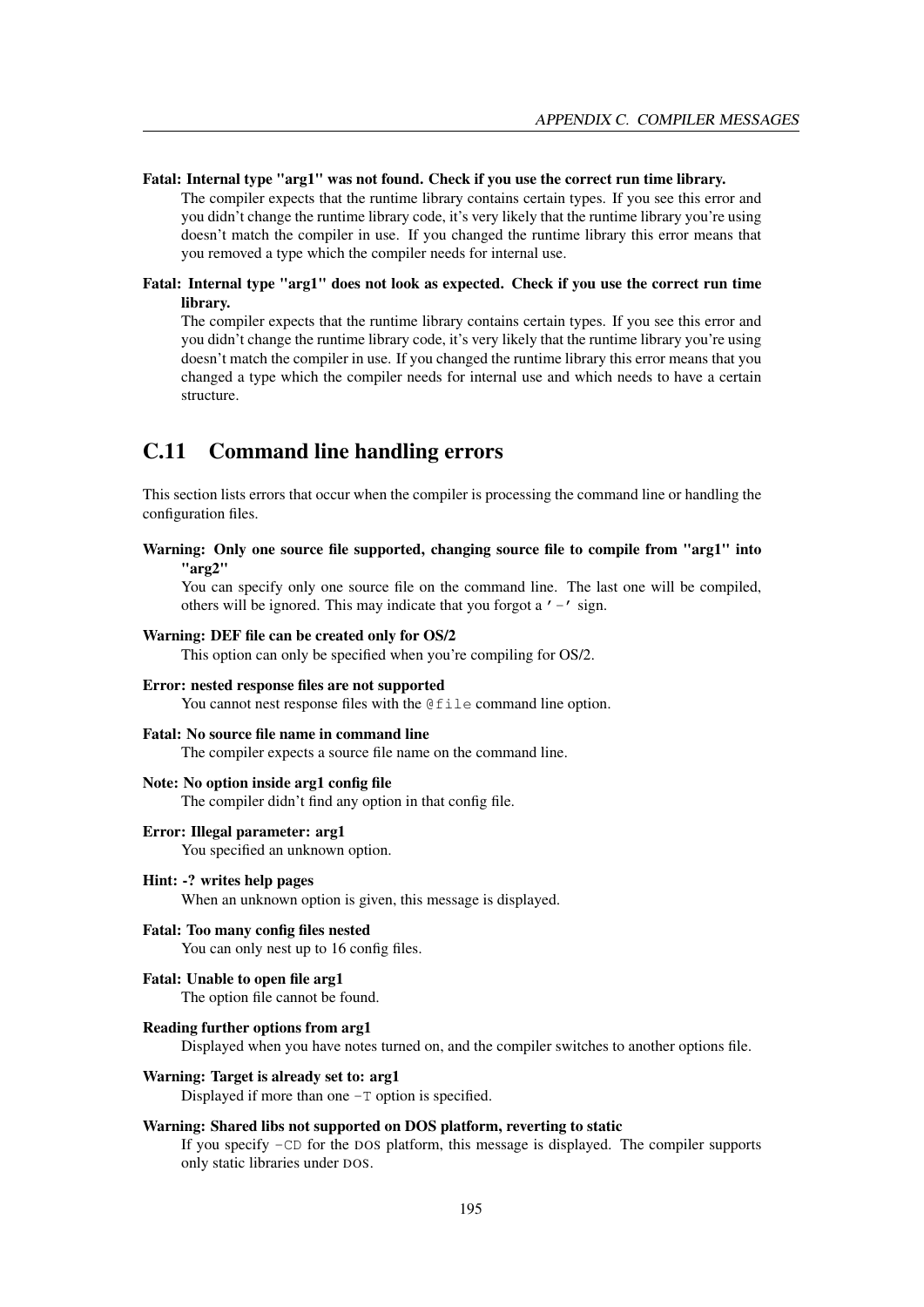#### Fatal: In options file arg1 at line arg2 too many #IF(N)DEFs encountered

The  $\#IF(N)$  DEF statements in the options file are not balanced with the  $\#ENDIF$  statements.

#### Fatal: In options file arg1 at line arg2 unexpected #ENDIFs encountered

The  $\#IF(N)$  DEF statements in the options file are not balanced with the  $\#ENDIF$  statements.

#### Fatal: Open conditional at the end of the options file

The  $#IF(N)$  DEF statements in the options file are not balanced with the  $#ENDIF$  statements.

#### Warning: Debug information generation is not supported by this executable

It is possible to have a compiler executable that doesn't support the generation of debugging info. If you use such an executable with the  $-q$  switch, this warning will be displayed.

#### Hint: Try recompiling with -dGDB

It is possible to have a compiler executable that doesn't support the generation of debugging info. If you use such an executable with the -g switch, this warning will be displayed.

#### Warning: You are using the obsolete switch arg1

This warns you when you use a switch that is not needed/supported anymore. It is recommended that you remove the switch to overcome problems in the future, when the meaning of the switch may change.

#### Warning: You are using the obsolete switch arg1, please use arg2

This warns you when you use a switch that is not supported anymore. You must now use the second switch instead. It is recommended that you change the switch to overcome problems in the future, when the meaning of the switch may change.

#### Note: Switching assembler to default source writing assembler

This notifies you that the assembler has been changed because you used the -a switch, which cannot be used with a binary assembler writer.

#### Warning: Assembler output selected "arg1" is not compatible with "arg2"

#### Warning: "arg1" assembler use forced

The assembler output selected cannot generate object files with the correct format. Therefore, the default assembler for this target is used instead.

#### Reading options from file arg1

Options are also read from this file.

#### Reading options from environment arg1

Options are also read from this environment string.

#### Handling option "arg1"

Debug info that an option is found and will be handled.

#### \*\*\* press enter \*\*\*

Message shown when help is shown page per page. When pressing the ENTER Key, the next page of help is shown. If you press q and then ENTER, the compiler exits.

#### Hint: Start of reading config file arg1

Start of configuration file parsing.

#### Hint: End of reading config file arg1 End of configuration file parsing.

#### interpreting option "arg1"

The compiler is interpreting an option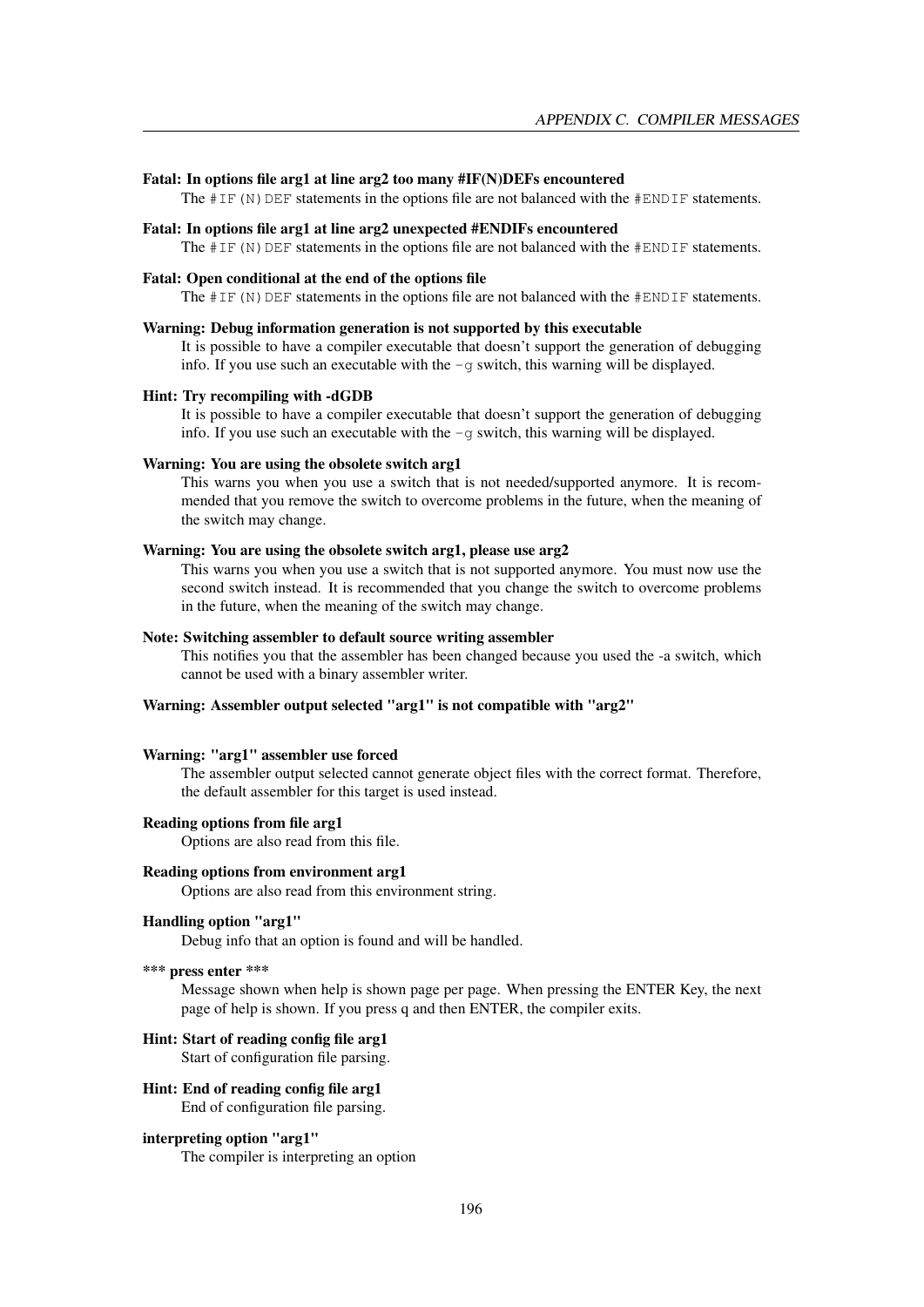#### interpreting firstpass option "arg1"

The compiler is interpreting an option for the first time.

#### interpreting file option "arg1"

The compiler is interpreting an option which it read from the configuration file.

#### Reading config file "arg1"

The compiler is starting to read the configuration file.

#### found source file name "arg1"

Additional information about options. Displayed when you have the debug option turned on.

#### Error: Unknown codepage "arg1"

An unknown codepage for the source files was requested. The compiler is compiled with support for several codepages built-in. The requested codepage is not in that list. You will need to recompile the compiler with support for the codepage you need.

#### Fatal: Config file arg1 is a directory

Directories cannot be used as configuration files.

#### Warning: Assembler output selected "arg1" cannot generate debug info, debugging disabled

The selected assembler output cannot generate debugging information, debugging option is therefore disabled.

#### Warning: Use of ppc386.cfg is deprecated, please use fpc.cfg instead

Using ppc386.cfg is still supported for historical reasons, however, for a multiplatform system the naming makes no sense anymore. Please continue to use fpc.cfg instead.

#### Fatal: In options file arg1 at line arg2 #ELSE directive without #IF(N)DEF found

An  $#E \triangle E$  statement was found in the options file without a matching  $#IF(N)$  DEF statement.

#### Fatal: Option "arg1" is not, or not yet, supported on the current target platform

Not all options are supported or implemented for all target platforms. This message informs you that a chosen option is incompatible with the currently selected target platform.

#### Fatal: The feature "arg1" is not, or not yet, supported on the selected target platform

Not all features are supported or implemented for all target platforms. This message informs you that a chosen feature is incompatible with the currently selected target platform.

#### Note: DWARF debug information cannot be used with smart linking on this target, switching to static linking

Smart linking is currently incompatible with DWARF debug information on most platforms, so smart linking is disabled in such cases.

#### Warning: Option "arg1" is ignored for the current target platform.

Not all options are supported or implemented for all target platforms. This message informs you that a chosen option is ignored for the currently selected target platform.

Warning: Disabling external debug information because it is unsupported for the selected target/debug format combination.

Not all debug formats can be stored in an external file on all platforms. In particular, on Mac OS X only DWARF debug information can be stored externally.

#### Note: DWARF debug information cannot be used with smart linking with external assembler, disabling static library creation.

Smart linking is currently incompatble with DWARF debug information on most platforms, so smart linking is disabled in such cases.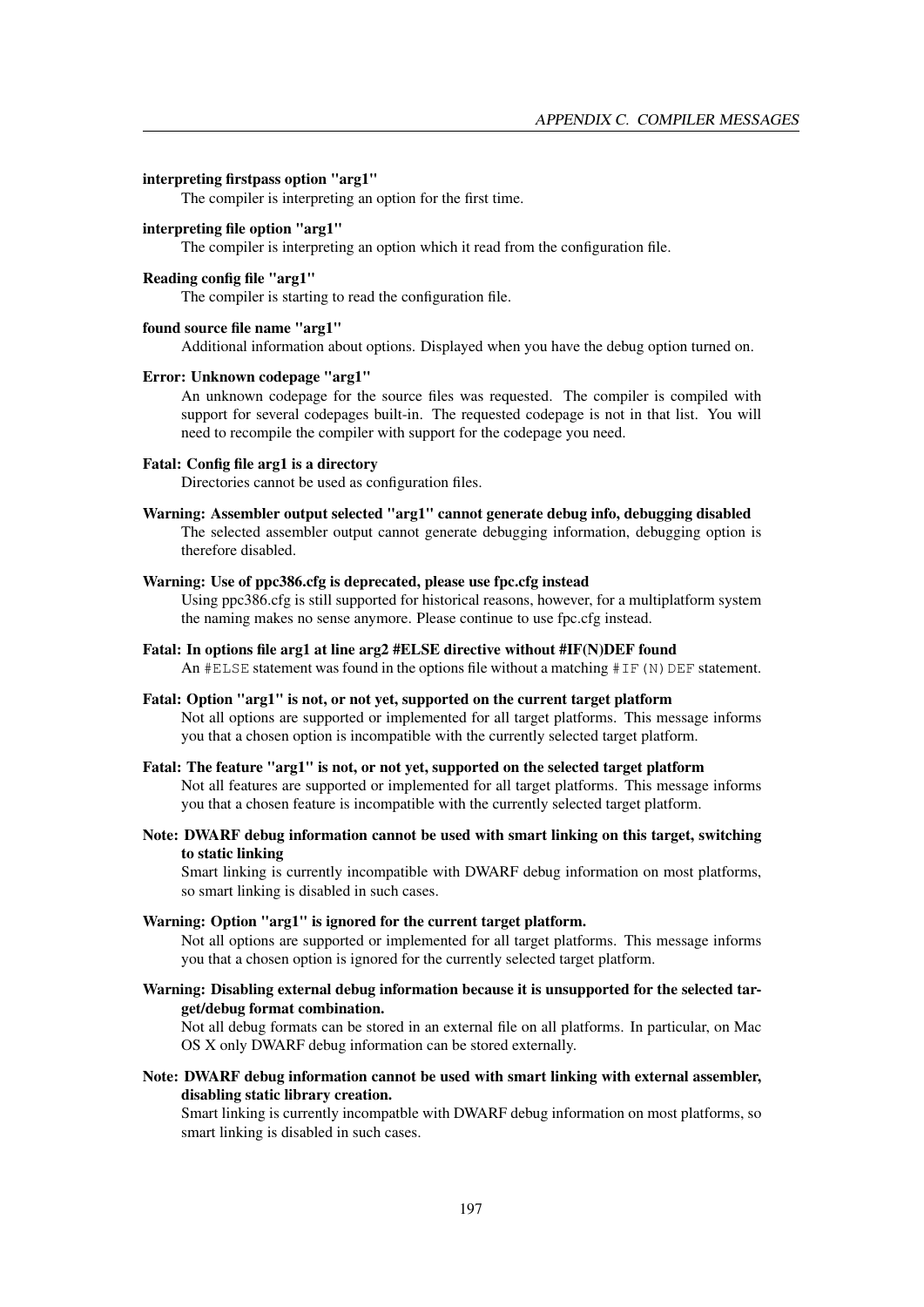#### Error: Invalid value for MACOSX\_DEPLOYMENT\_TARGET environment variable: arg1

- Error: Invalid value for IPHONEOS\_DEPLOYMENT\_TARGET environment variable: arg1 On Mac OS X, the MACOSX\_DEPLOYMENT\_TARGET/IPHONEOS\_DEPLOYMENT\_TARGET environment variable can be used to set the default target OS version. In case of Mac OS X, it has to be of the format XY.Z or XY.Z.AB with X, Y.Z., A and B all digits from 0-9. In case of iOS, it has to be X.Z.A, where X, Z and A can all be either 1 or 2 digits from 0-9.
- Error: You must use a FPU type of VFPV2, VFPV3 or VFPV3\_D16 when using the EABIHF ABI target

The EABIHF (VFP hardfloat) ABI target can only be used with VFP FPUs.

Warning: The selected debug format is not supported on the current target, not changing the current setting

Not all targets support all debug formats (in particular, Stabs is not supported on 64 bit targets).

- Error: argument to "arg1" is missing Displayed when parameter must be followed by an argument.
- Error: malformed parameter: arg1 Given argument is not valid for parameter.

#### Warning: Smart linking requires external linker

Error: Creating .COM files is not supported in the current memory model. Only the tiny memory model supports making .COM files.

Do not enable experimental -gc option if -Ur option is given.

Warning: Experimental CheckPointer option not enabled because it is incomptatible with -Ur option.

The compiler binary only supports a single target architecture. Invoke the fpc binary if you wish to select a compiler binary for a different target architecture.

#### Error: Unsupported target architecture -Parg1, invoke the "fpc" compiler driver instead.

The ppc<target> executables support only a single target architecture. They do not support the -P switch. The compiler driver "fpc" handles this switch, so you have to invoke compiling by using "fpc" instead

#### Error: Feature switches are only supported while compiling the system unit.

To selected a certain feature, the system unit must be compiled with this feature enabled. All other units inherited the features set by the system unit through the ppu of the system unit.

Note: The selected debug format is not supported by the internal linker, switching to external linking

Error: You can't use both options (arg1) (arg2) at same time.

## C.12 Whole program optimization messages

This section lists errors that occur when the compiler is performing whole program optimization.

#### Fatal: Cannot open whole program optimization feedback file "arg1"

The compiler cannot open the specified feedback file with whole program optimization information.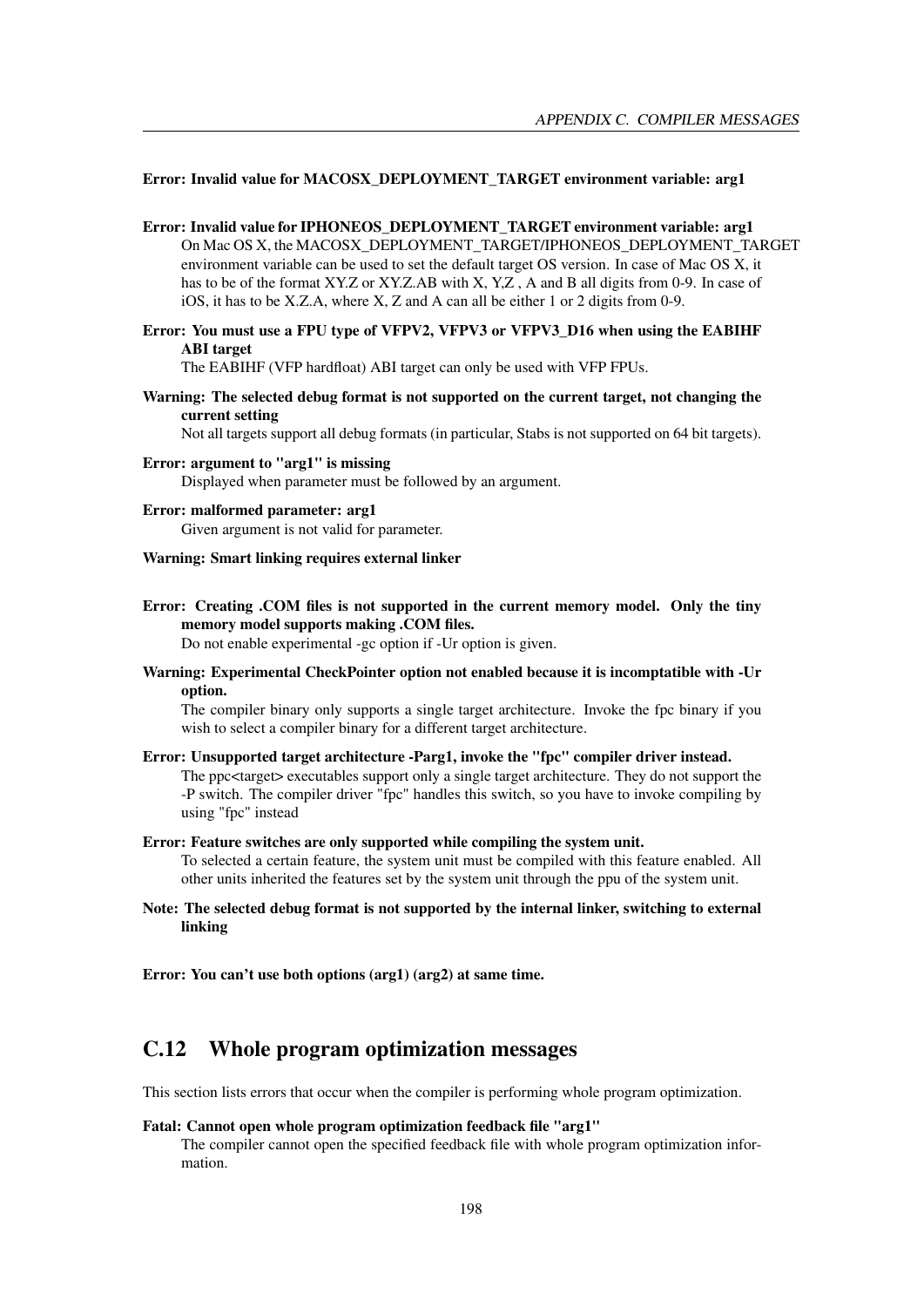- Processing whole program optimization information in wpo feedback file "arg1" The compiler starts processing whole program optimization information found in the named file.
- Finished processing the whole program optimization information in wpo feedback file "arg1" The compiler has finished processing the whole program optimization information found in the named file.
- Error: Expected section header, but got "arg2" at line arg1 of wpo feedback file The compiler expected a section header in the whole program optimization file (starting with %), but did not find it.
- Warning: No handler registered for whole program optimization section "arg2" at line arg1 of wpo feedback file, ignoring

The compiler has no handler to deal with the mentioned whole program optimization information section, and will therefore ignore it and skip to the next section.

Found whole program optimization section "arg1" with information about "arg2"

The compiler encountered a section with whole program optimization information, and according to its handler this section contains information usable for the mentioned purpose.

Fatal: The selected whole program optimizations require a previously generated feedback file (use -Fw to specify)

The compiler needs information gathered during a previous compilation run to perform the selected whole program optimizations. You can specify the location of the feedback file containing this information using the -Fw switch.

Error: No collected information necessary to perform "arg1" whole program optimization found

While you pointed the compiler to a file containing whole program optimization feedback, it did not contain the information necessary to perform the selected optimizations. You most likely have to recompile the program using the appropriate -OWxxx switch.

#### Fatal: Specify a whole program optimization feedback file to store the generated info in (using -FW)

You have to specify the feedback file in which the compiler has to store the whole program optimization feedback that is generated during the compilation run. This can be done using the -FW switch.

Error: Not generating any whole program optimization information, yet a feedback file was specified (using -FW)

The compiler was instructed to store whole program optimization feedback into a file specified using -FW, but not to actually generated any whole program optimization feedback. The classes of to be generated information can be specified using -OWxxx.

#### Error: Not performing any whole program optimizations, yet an input feedback file was specified (using -Fw)

The compiler was not instructed to perform any whole program optimizations (no -Owxxx parameters), but nevertheless an input file with such feedback was specified (using -Fwyyy). Since this can indicate that you forgot to specify an -Owxxx parameter, the compiler generates an error in this case.

#### Skipping whole program optimization section "arg1", because not needed by the requested optimizations

The whole program optimization feedback file contains a section with information that is not required by the selected whole program optimizations.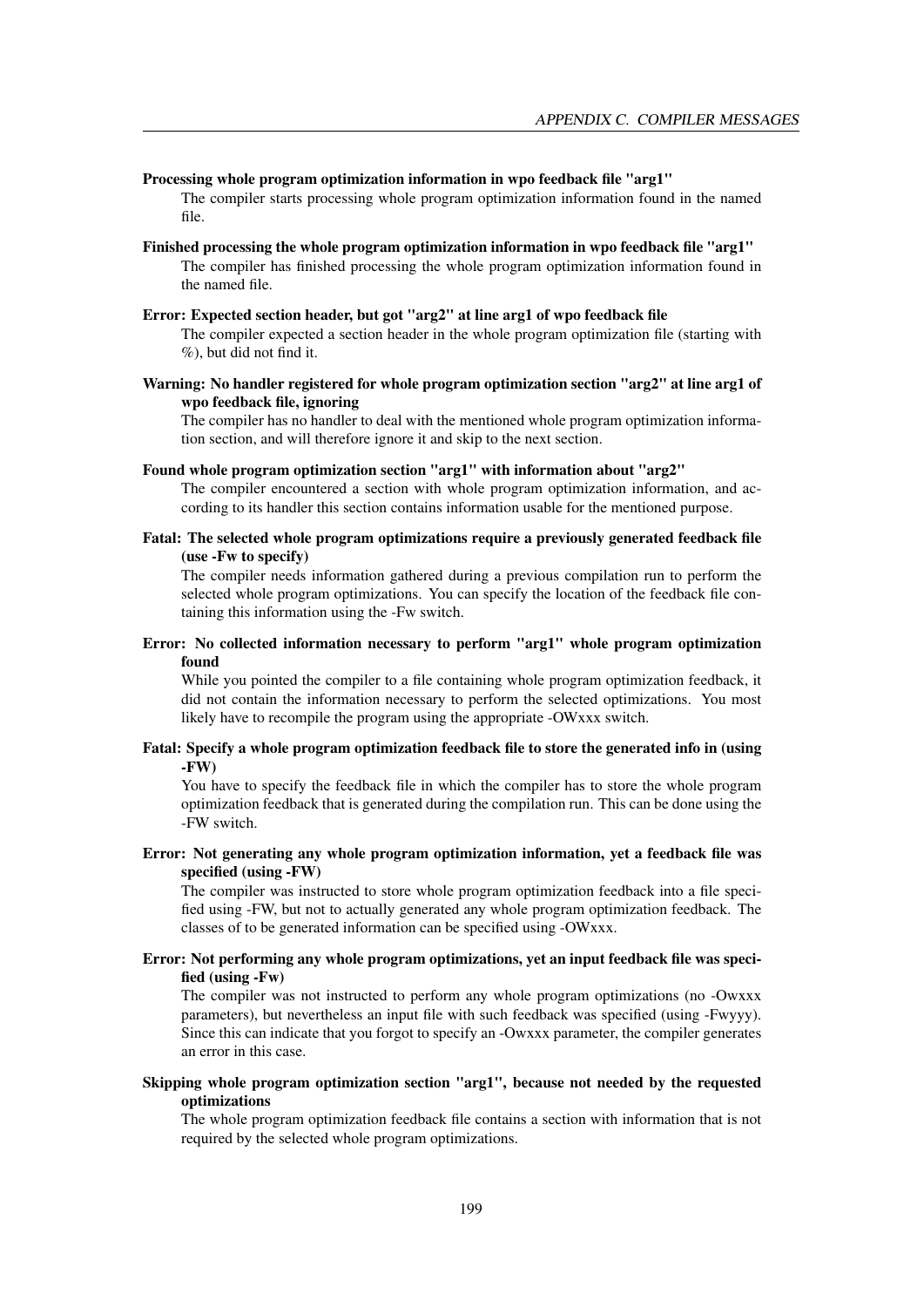#### Warning: Overriding previously read information for "arg1" from feedback input file using information in section "arg2"

The feedback file contains multiple sections that provide the same class of information (e.g., information about which virtual methods can be devirtualized). In this case, the information in last encountered section is used. Turn on debugging output (-vd) to see which class of information is provided by each section.

#### Error: Cannot extract symbol liveness information from program when stripping symbols, use -Xs-

Certain symbol liveness collectors extract the symbol information from the linked program. If the symbol information is stripped (option -Xs), this is not possible.

#### Error: Cannot extract symbol liveness information from program when when not linking

Certain symbol liveness collectors extract the symbol information from the linked program. If the program is not linked by the compiler, this is not possible.

#### Fatal: Cannot find "arg1" or "arg2" to extract symbol liveness information from linked program

Certain symbol liveness collectors need a helper program to extract the symbol information from the linked program. This helper program is normally 'nm', which is part of the GNU binutils.

#### Error: Error during reading symbol liveness information produced by "arg1"

An error occurred during the reading of the symbol liveness file that was generated using the 'nm' or 'objdump' program. The reason can be that it was shorter than expected, or that its format was not understood.

#### Fatal: Error executing "arg1" (exitcode: arg2) to extract symbol information from linked program

Certain symbol liveness collectors need a helper program to extract the symbol information from the linked program. The helper program produced the reported error code when it was run on the linked program.

#### Error: Collection of symbol liveness information can only help when using smart linking, use -CX -XX

Whether or not a symbol is live is determined by looking whether it exists in the final linked program. Without smart linking/dead code stripping, all symbols are always included, regardless of whether they are actually used or not. So in that case all symbols will be seen as live, which makes this optimization ineffective.

#### Error: Cannot create specified whole program optimisation feedback file "arg1"

The compiler is unable to create the file specified using the -FW parameter to store the whole program optimisation information.

## C.13 Package loading messages.

This section lists all messages that can occur when the compiler is loading a package from disk into memory, saving a package from memory to disk or when parsing packages in general. Many of these messages are informational messages.

#### Fatal: Can't find package arg1

You tried to use a package of which the PCP file isn't found by the compiler. Check your configuration file for the package paths.

#### PCP file for package arg1 found

The PCP file for the specified package was found.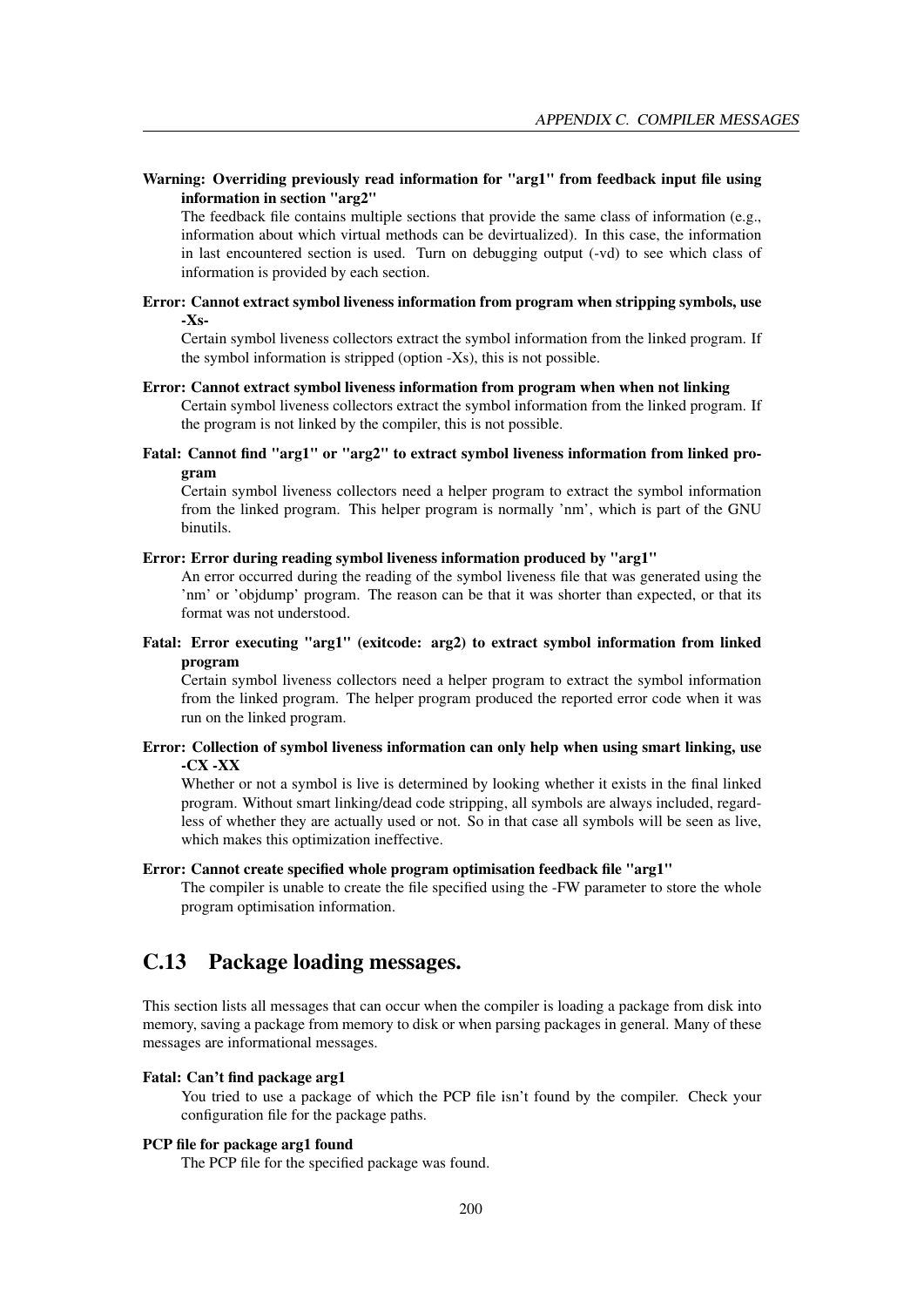#### Error: Duplicate package arg1

The package was already specified as required package and may not be specified a second time.

#### Error: Unit arg1 can not be part of a package

The unit can not be part of a package because the DenyPackageUnit directive is enabled for the unit.

#### Note: Unit arg1 is implicitely imported into package arg2

The unit was not specified as part of the contains section and is also not included in one of the required packages. Add the unit to the contains section to increase compatibility with other packages.

#### Fatal: Failed to create PCP file arg2 for package arg1

The PCP file for the package could not be created.

#### Fatal: Failed to read PCP file for package arg1

The PCP file for the package could not be read.

#### PCP loading arg1

When the  $-vt$  switch is used, the compiler tells you what packages it loads.

#### PCP Name: arg1

When you use the  $-\nu u$  flag, the package name is shown.

#### PCP Flags: arg1

When you use the  $-\nu u$  flag, the package flags are shown.

#### PCP Crc: arg1

When you use the  $-\nu u$  flag, the package CRC check is shown.

#### PCP Time: arg1

When you use the  $-\nu u$  flag, the time the package was compiled is shown.

#### PCP File too short

The PCP file is too short, not all declarations are present.

#### PCP Invalid Header (no PCP at the begin)

A package file contains as the first three bytes the ASCII codes of the characters PCP.

#### PCP Invalid Version arg1

This package file was compiled with a different version of the compiler, and cannot be read.

#### PCP is compiled for another processor

This package file was compiled for a different processor type, and cannot be read.

#### PCP is compiled for another target

This package file was compiled for a different target, and cannot be read.

#### Writing arg1

When you specify the -vu switch, the compiler will tell you where it writes the package file.

#### Fatal: Can't Write PCP-File

An error occurred when writing the package file.

#### Fatal: Error reading PCP-File

This means that the package file was corrupted, and contains invalid information. Recompilation will be necessary.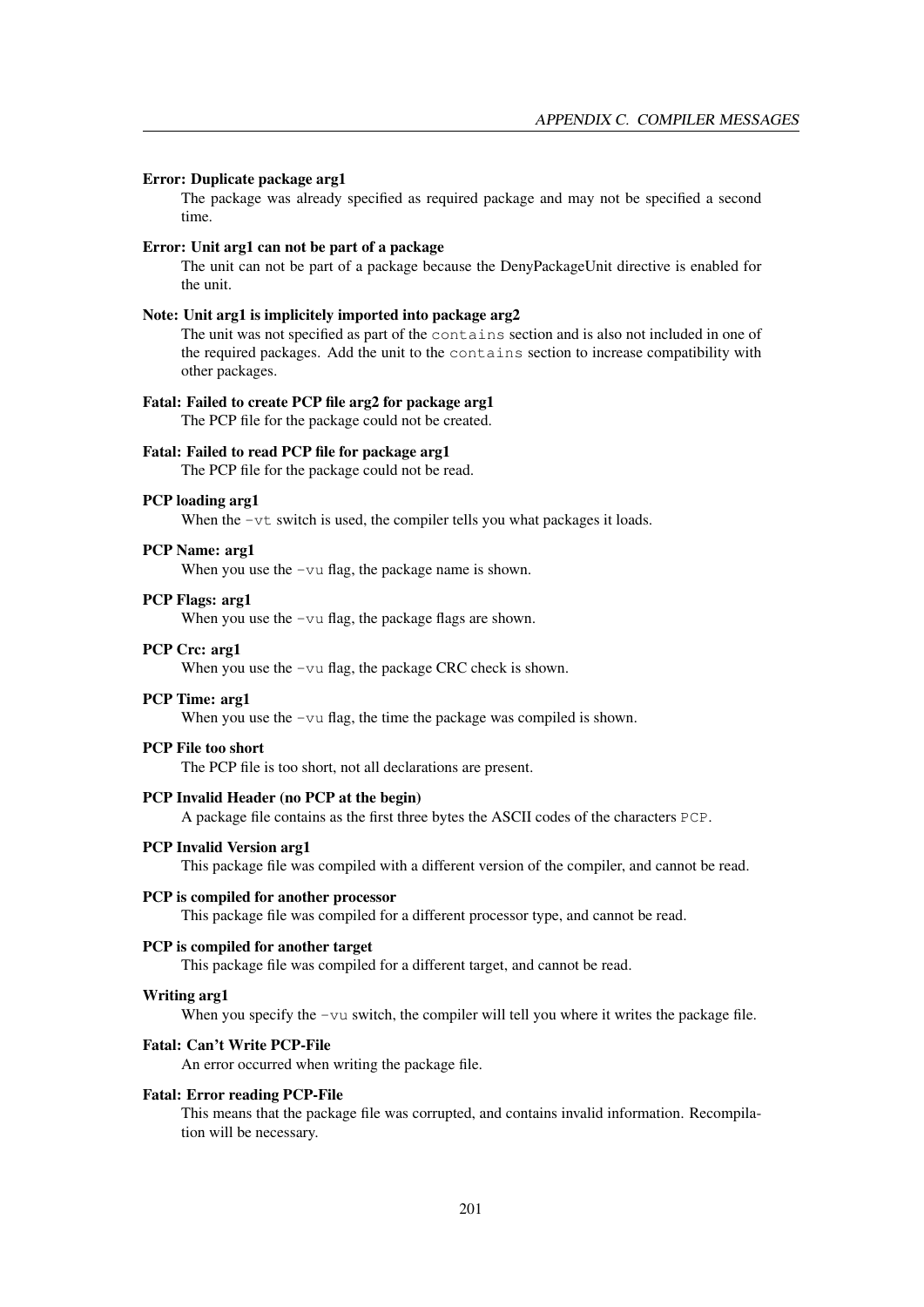#### Fatal: unexpected end of PCP-File

Unexpected end of file. This may mean that the PCP file is corrupted.

#### Fatal: Invalid PCP-File entry: arg1

The unit the compiler is trying to read is corrupted, or generated with a newer version of the compiler.

#### Trying to use a unit which was compiled with a different FPU mode

Trying to compile code while using units which were not compiled with the same floating point format mode. Either all code should be compiled with FPU emulation on, or with FPU emulation off.

#### Packagesearch: arg1

When you use the  $-vt$  option, the compiler tells you where it tries to find package files.

#### Required package arg1

When you specify the  $-vu$  switch, the compiler will tell you which packages a package requires.

#### Contained unit arg1

When you specify the -vu switch, the compiler will tell you which units a package contains.

#### Error: Unit arg1 is already contained in package arg2

A unit specified in a contains sections must not be part of a required package. Note that a unit might have become part of another package by indirectly including it.

#### Warning: Unit arg1 is imported from indirectly required package arg2

If a unit from a package that is not part of the requires section is used then the package should require this unit directly to avoid confusion.

#### PPL filename arg1

The name of the binary package library that is stored in the PCP.

## C.14 Assembler reader errors.

This section lists the errors that are generated by the inline assembler reader. They are *not* the messages of the assembler itself.

#### **C.14.1 General assembler errors**

- Divide by zero in asm evaluator This fatal error is reported when a constant assembler expression performs a division by zero.
- Evaluator stack overflow, Evaluator stack underflow These fatal error is reported when a constant assembler expression is too big to be evaluated by the constant parser. Try reducing the number of terms.
- Invalid numeric format in asm evaluator This fatal error is reported when a non-numeric value is detected by the constant parser. Normally this error should never occur.
- Invalid Operator in asm evaluator This fatal error is reported when a mathematical operator is detected by the constant parser. Normally this error should never occur.
- Unknown error in asm evaluator This fatal error is reported when an internal error is detected by the constant parser. Normally this error should never occur.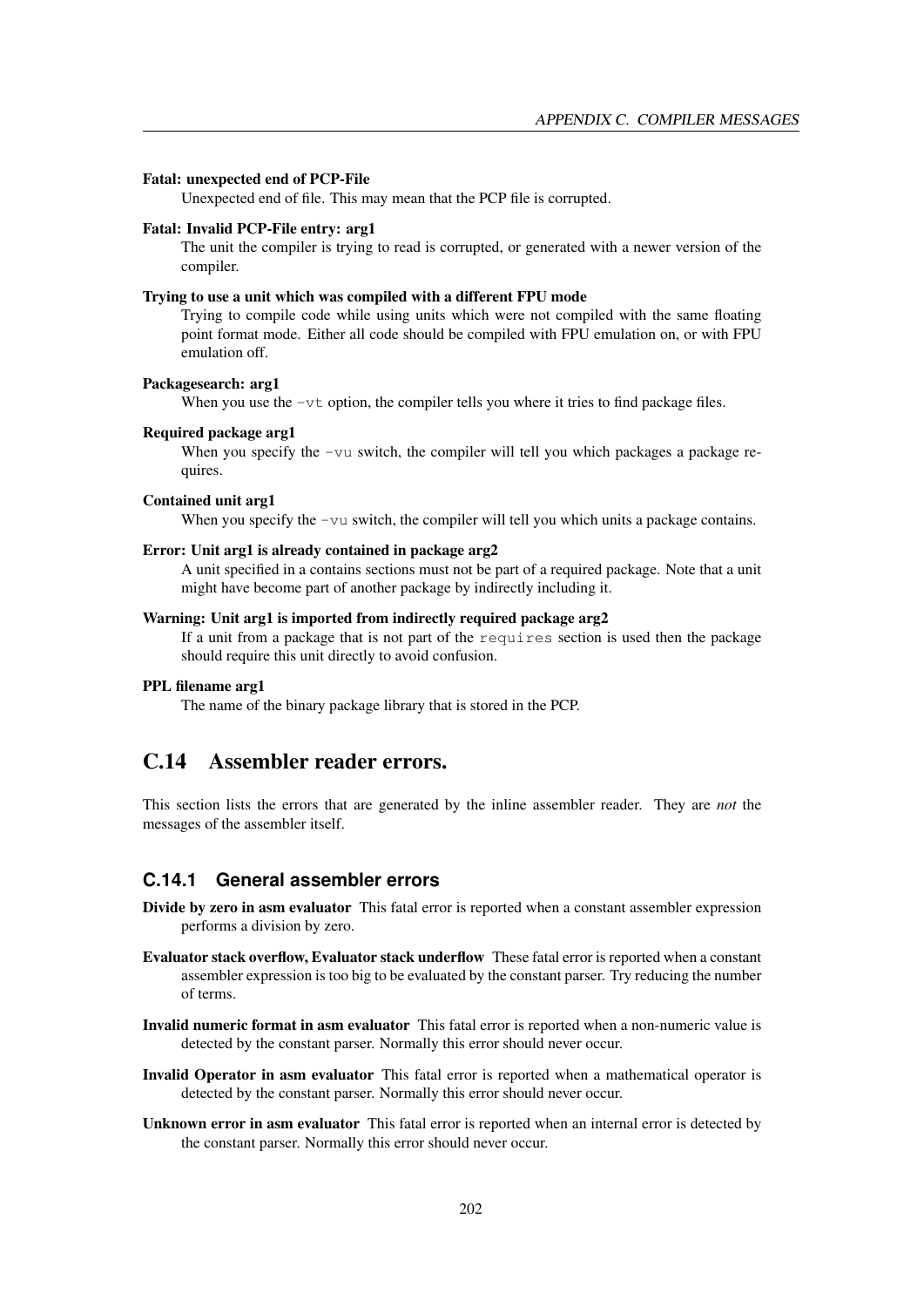- Invalid numeric value This warning is emitted when a conversion from octal, binary or hexadecimal to decimal is outside of the supported range.
- Escape sequence ignored This error is emitted when a non ANSI C escape sequence is detected in a C string.
- Asm syntax error Prefix not found This occurs when trying to use a non-valid prefix instruction.
- Asm syntax error Trying to add more than one prefix This occurs when you try to add more than one prefix instruction.
- Asm syntax error Opcode not found You have tried to use an unsupported or unknown opcode.
- Constant value out of bounds This error is reported when the constant parser determines that the value you are using is out of bounds, either with the opcode or with the constant declaration used.
- Non-label pattern contains @ This only applied to the m68k and Intel styled assembler. This is reported when you try to use a non-label identifier with an '@' prefix.
- Internal error in Findtype()

Internal Error in ConcatOpcode()

Internal Errror converting binary

Internal Errror converting hexadecimal

Internal Errror converting octal

Internal Error in BuildScaling()

Internal Error in BuildConstant()

- internal error in BuildReference()
- internal error in HandleExtend()
- Internal error in ConcatLabeledInstr() These errors should never occur. If they do then you have found a new bug in the assembler parsers. Please contact one of the developers.
- Opcode not in table, operands not checked This warning only occurs when compiling the system unit, or related files. No checking is performed on the operands of the opcodes.

@CODE and @DATA not supported This Turbo Pascal construct is not supported.

SEG and OFFSET not supported This Turbo Pascal construct is not supported.

Modulo not supported Modulo constant operation is not supported.

Floating point binary representation ignored

Floating point hexadecimal representation ignored

- Floating point octal representation ignored These warnings occur when a floating point constant is declared in a base other than decimal. No conversion can be done on these formats. You should use a decimal representation instead.
- Identifier supposed external This warning occurs when a symbol is not found in the symbol table. It is therefore considered external.
- Functions with void return value can't return any value in asm code Only routines with a return value can have a return value set.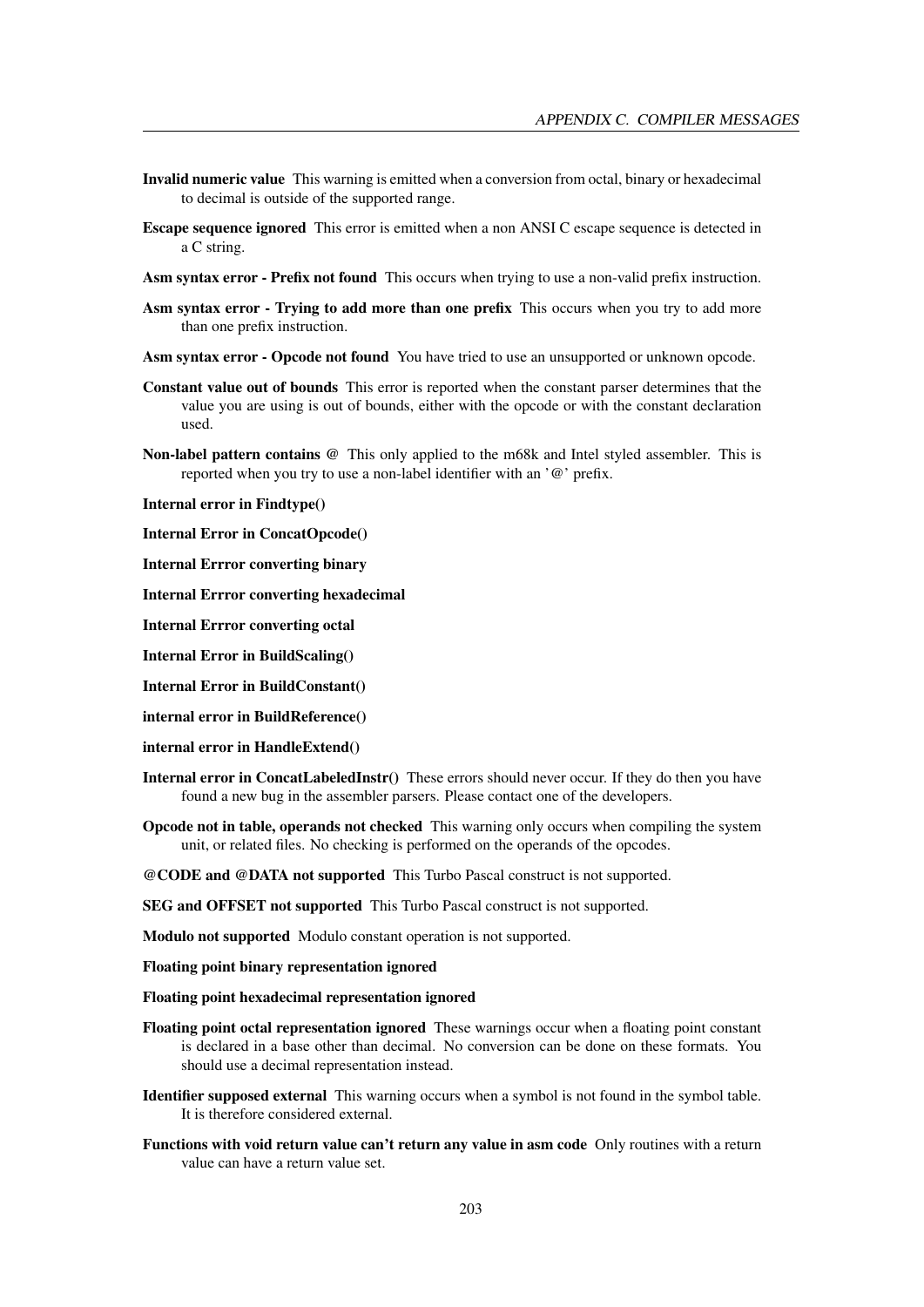#### Error in binary constant

#### Error in octal constant

#### Error in hexadecimal constant

Error in integer constant These errors are reported when you tried using a constant expression that is invalid or whose value is out of range.

#### Invalid labeled opcode

Asm syntax error - error in reference

Invalid Opcode

- Invalid combination of opcode and operands
- Invalid size in reference
- Invalid middle sized operand
- Invalid three operand opcode

Assembler syntax error

- Invalid operand type You tried using an invalid combination of opcode and operands. Check the syntax and if you are sure it is correct, please contact one of the developers.
- Unknown identifier The identifier you are trying to access does not exist, or is not within the current scope.

#### Trying to define an index register more than once

Trying to define a segment register twice

- Trying to define a base register twice You are trying to define an index/segment register more than once.
- Invalid field specifier The record or object field you are trying to access does not exist, or is incorrect.

#### Invalid scaling factor

Invalid scaling value

Scaling value only allowed with index Allowed scaling values are 1,2,4 or 8.

- Cannot use SELF outside a method You are trying to access the SELF identifier for objects outside a method.
- Invalid combination of prefix and opcode This opcode cannot be prefixed by this instruction.
- Invalid combination of override and opcode This opcode cannot be overridden by this combination.
- Too many operands on line At most three operand instructions exist on the m68k, and i386, you are probably trying to use an invalid syntax for this opcode.

Duplicate local symbol You are trying to redefine a local symbol, such as a local label.

Unknown label identifer

Undefined local symbol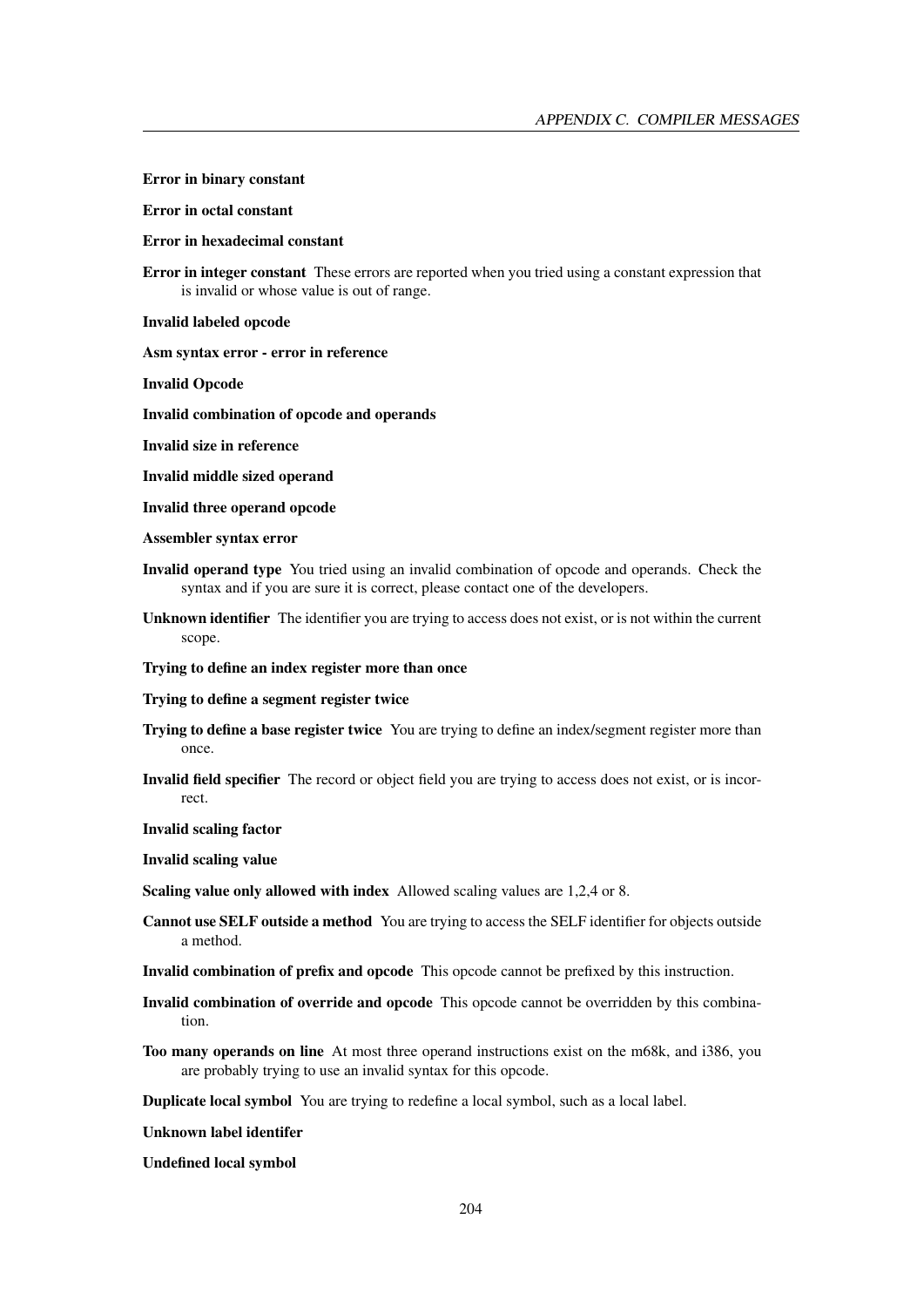local symbol not found inside asm statement This label does not seem to have been defined in the current scope.

Assemble node syntax error

Not a directive or local symbol The assembler statement is invalid, or you are not using a recognized directive.

#### **C.14.2 I386 specific errors**

- repeat prefix and a segment override on **<=** i386 ... A problem with interrupts and a prefix instruction may occur and may cause false results on 386 and earlier computers.
- Fwait can cause emulation problems with emu387 This warning is reported when using the FWAIT instruction. It can cause emulation problems on systems which use the em387.dxe emulator.
- You need GNU as version  $>= 2.81$  to compile this MMX code MMX assembler code can only be compiled using GAS v2.8.1 or later.

#### NEAR ignored

FAR ignored NEAR and FAR are ignored in the Intel assemblers, but are still accepted for compatibility with the 16-bit code model.

#### Invalid size for MOVSX/MOVZX

#### 16-bit base in 32-bit segment

16-bit index in 32-bit segment 16-bit addressing is not supported. You must use 32-bit addressing.

- Constant reference not allowed It is not allowed to try to address a constant memory address in protected mode.
- Segment overrides not supported Intel style (eg: rep ds stosb) segment overrides are not supported by the assembler parser.
- Expressions of the form [sreg:reg...] are currently not supported To access a memory operand in a different segment, you should use the sreg:[reg...] syntax instead of [sreg:reg...]
- Size suffix and destination register do not match In intel AT&T syntax, you are using a register size which does not concord with the operand size specified.

#### Invalid assembler syntax. No ref with brackets

Trying to use a negative index register

Local symbols not allowed as references

Invalid operand in bracket expression

Invalid symbol name:

Invalid Reference syntax

Invalid string as opcode operand:

Null label references are not allowed

Using a defined name as a local label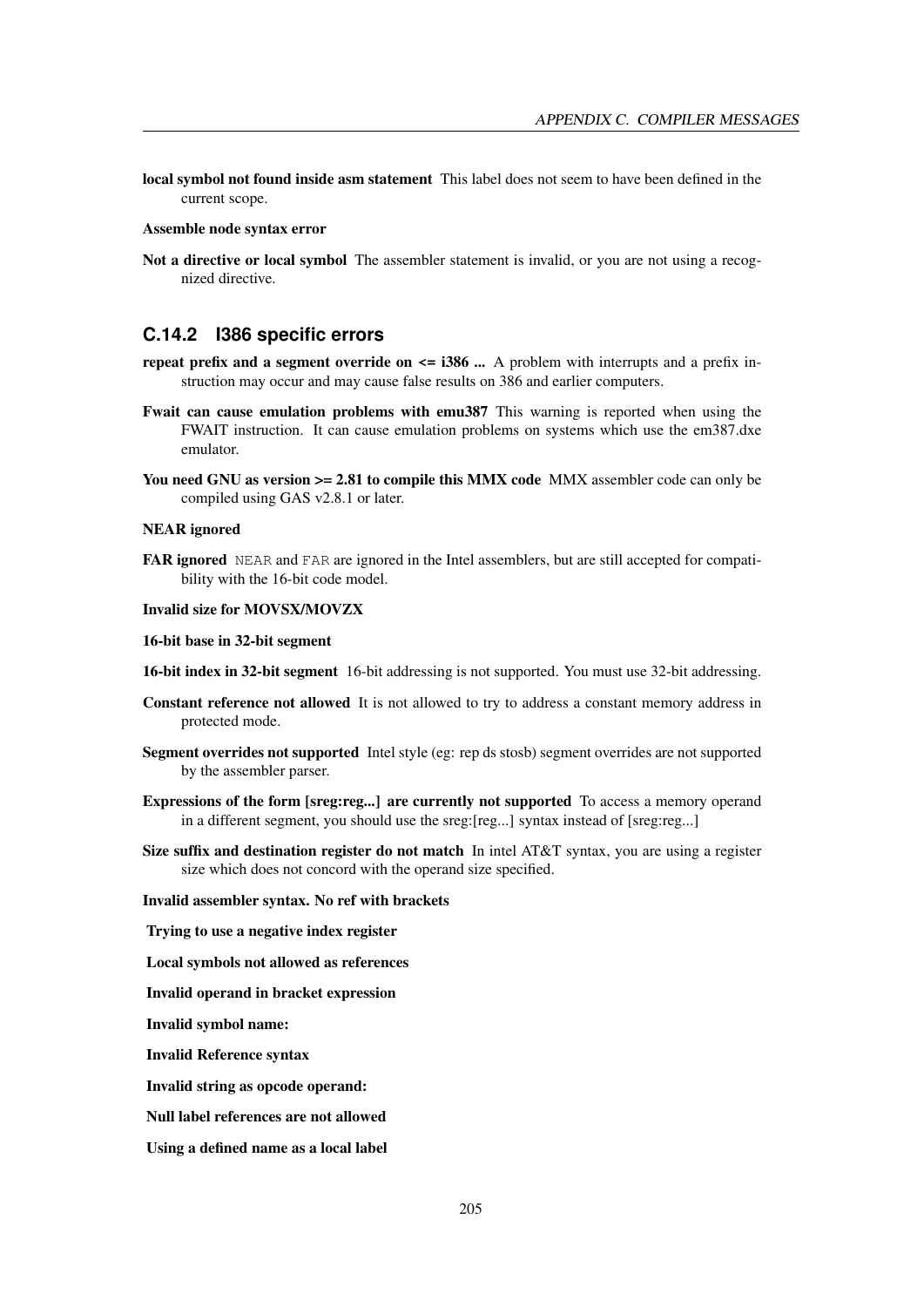Invalid constant symbol Invalid constant expression / at beginning of line not allowed NOR not supported Invalid floating point register name Invalid floating point constant: Asm syntax error - Should start with bracket Asm syntax error - register: Asm syntax error - in opcode operand Invalid String expression Constant expression out of bounds Invalid or missing opcode Invalid real constant expression Parenthesis are not allowed Invalid Reference Cannot use \_\_SELF outside a method Cannot use \_\_OLDEBP outside a nested procedure Invalid segment override expression Strings not allowed as constants Switching sections is not allowed in an assembler block Invalid global definition Line separator expected Invalid local common definition Invalid global common definition assembler code not returned to text invalid opcode size Invalid character: < Invalid character: > Unsupported opcode Invalid suffix for intel assembler Extended not supported in this mode Comp not supported in this mode Invalid Operand: Override operator not supported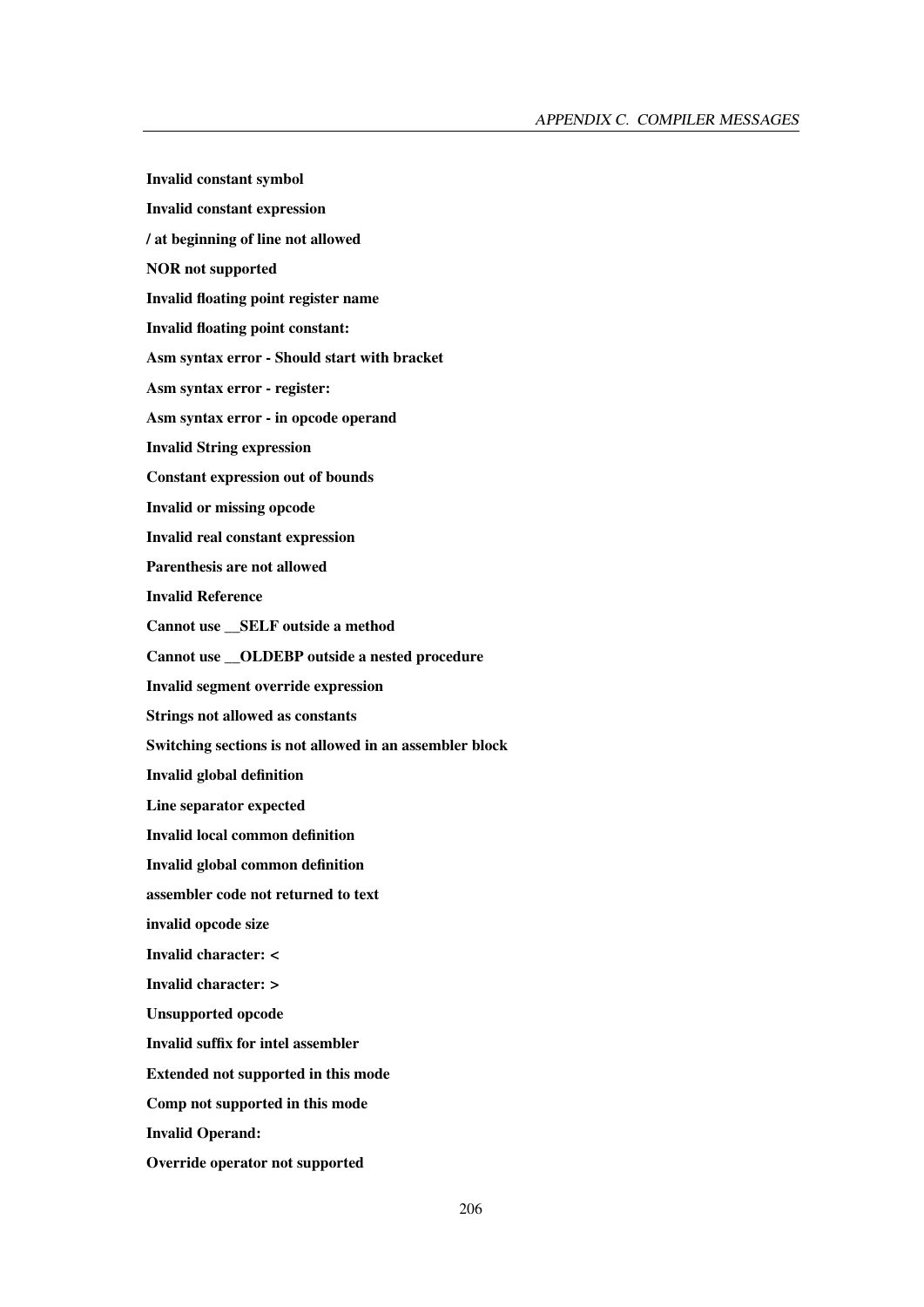### **C.14.3 m68k specific errors.**

- Increment and Decrement mode not allowed together You are trying to use dec/inc mode together.
- Invalid Register list in movem/fmovem The register list is invalid. Normally a range of registers should be separated by - and individual registers should be separated by a slash.

Invalid Register list for opcode

68020+ mode required to assemble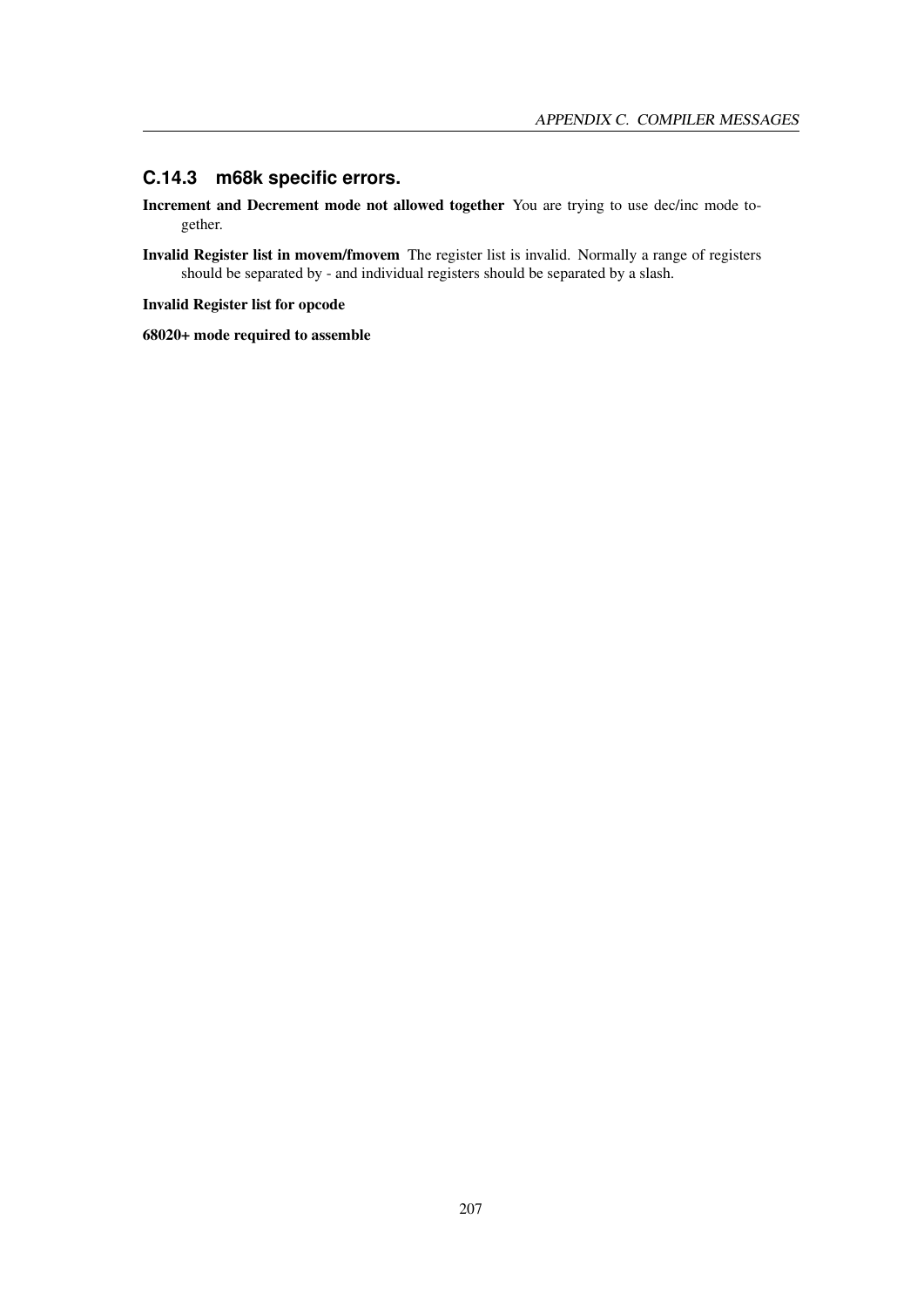# Appendix D

# Run-time errors

Applications generated by Free Pascal might generate run-time errors when certain abnormal conditions are detected in the application. This appendix lists the possible run-time errors and gives information on why they might be produced.

- 1 Invalid function number An invalid operating system call was attempted.
- 2 File not found Reported when trying to erase, rename or open a non-existent file.
- 3 Path not found Reported by the directory handling routines when a path does not exist or is invalid. Also reported when trying to access a non-existent file.
- 4 Too many open files The maximum number of files currently opened by your process has been reached. Certain operating systems limit the number of files which can be opened concurrently, and this error can occur when this limit has been reached.
- 5 File access denied Permission to access the file is denied. This error might be caused by one of several reasons:
	- Trying to open for writing a file which is read-only, or which is actually a directory.
	- File is currently locked or used by another process.
	- Trying to create a new file, or directory while a file or directory of the same name already exists.
	- Trying to read from a file which was opened in write-only mode.
	- Trying to write from a file which was opened in read-only mode.
	- Trying to remove a directory or file while it is not possible.
	- No permission to access the file or directory.
- 6 Invalid file handle If this happens, the file variable you are using is trashed; it indicates that your memory is corrupted.
- 12 Invalid file access code Reported when a reset or rewrite is called with an invalid FileMode value.
- 15 Invalid drive number The number given to the Getdir or ChDir function specifies a nonexistent disk.
- 16 Cannot remove current directory Reported when trying to remove the currently active directory.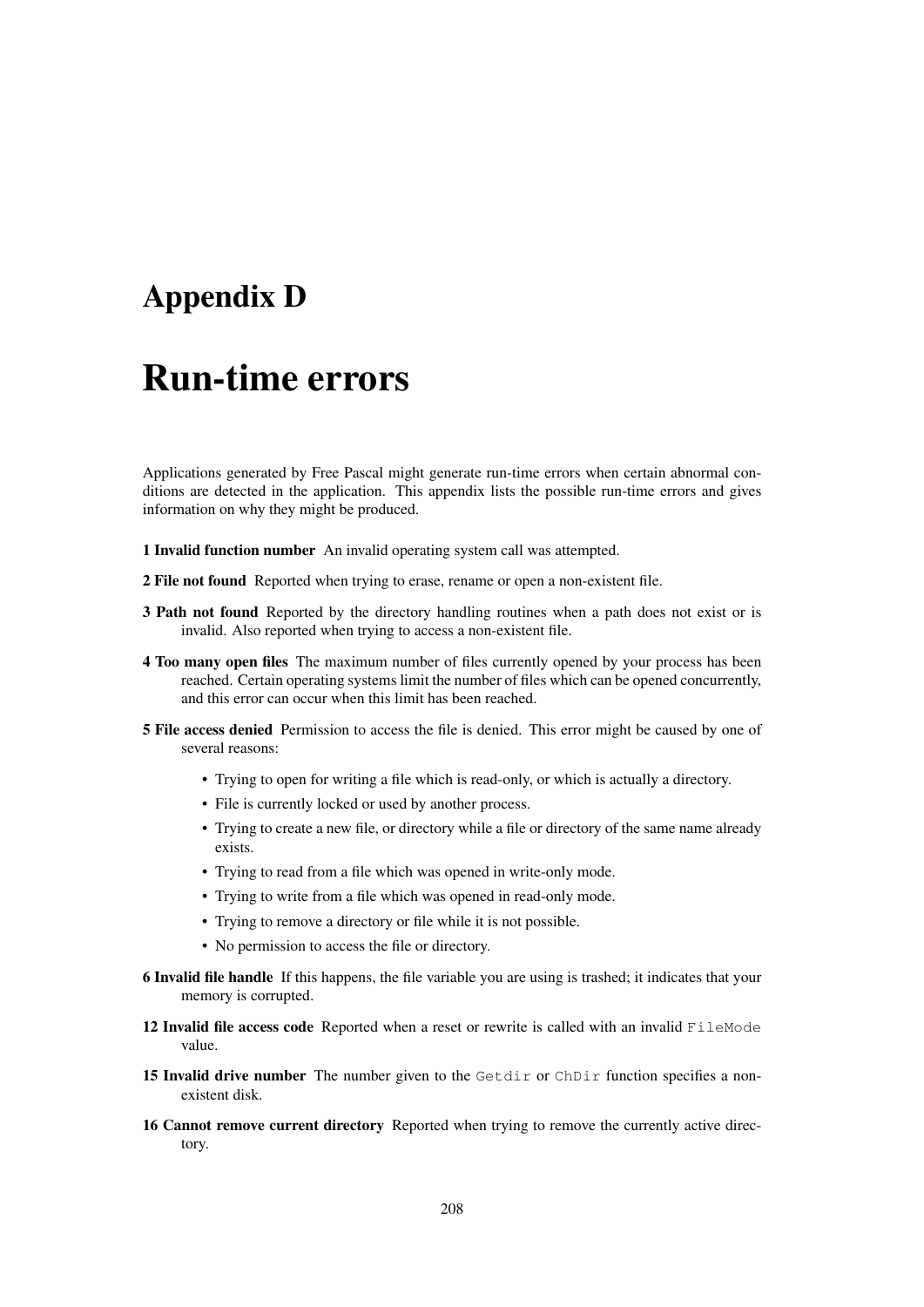- 17 Cannot rename across drives You cannot rename a file such that it would end up on another disk or partition.
- 100 Disk read error An error occurred when reading from disk. Typically happens when you try to read past the end of a file.
- 101 Disk write error Reported when the disk is full, and you're trying to write to it.
- 102 File not assigned This is reported by Reset, Rewrite, Append, Rename and Erase, if you call them with an unassigned file as a parameter.
- 103 File not open Reported by the following functions : Close, Read, Write, Seek, EOf, FilePos, FileSize, Flush, BlockRead, and BlockWrite if the file is not open.
- 104 File not open for input Reported by Read, BlockRead, Eof, Eoln, SeekEof or SeekEoln if the file is not opened with Reset.
- 105 File not open for output Reported by write if a text file isn't opened with Rewrite.
- 106 Invalid numeric format Reported when a non-numeric value is read from a text file, and a numeric value was expected.
- 107 Invalid enumeration Reported when a text representation of an enumerated constant cannot be created in a call to str or write(ln).
- 150 Disk is write-protected (Critical error)
- 151 Bad drive request struct length (Critical error)
- 152 Drive not ready (Critical error)
- 154 CRC error in data (Critical error)
- 156 Disk seek error (Critical error)
- 157 Unknown media type (Critical error)
- 158 Sector Not Found (Critical error)
- 159 Printer out of paper (Critical error)
- 160 Device write fault (Critical error)
- 161 Device read fault (Critical error)
- 162 Hardware failure (Critical error)
- 200 Division by zero The application attempted to divide a number by zero.
- 201 Range check error If you compiled your program with range checking on, then you can get this error in the following cases:
	- 1. An array was accessed with an index outside its declared range.
	- 2. Trying to assign a value to a variable outside its range (for instance an enumerated type).
- 202 Stack overflow error The stack has grown beyond its maximum size (in which case the size of local variables should be reduced to avoid this error), or the stack has become corrupt. This error is only reported when stack checking is enabled.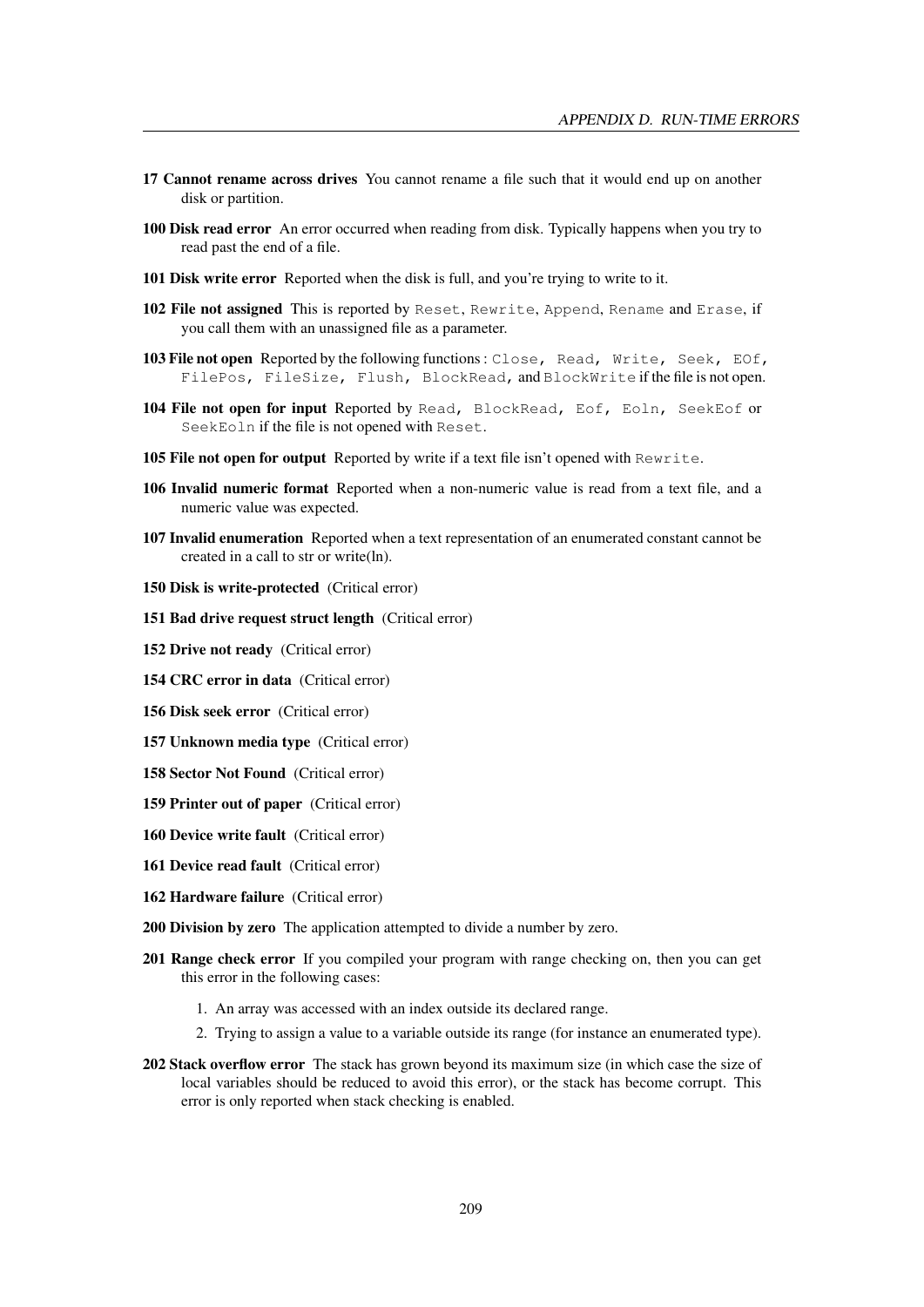- 203 Heap overflow error The heap has grown beyond its boundaries. This is caused when trying to allocate memory explicitly with New, GetMem or ReallocMem, or when a class or object instance is created and no memory is left. Please note that, by default, Free Pascal provides a growing heap, i.e. the heap will try to allocate more memory if needed. However, if the heap has reached the maximum size allowed by the operating system or hardware, then you will get this error.
- 204 Invalid pointer operation You will get this in several cases:
	- if you call Dispose or Freemem with an invalid pointer
	- in case New or GetMem is called, and there is no more memory available. The behavior in this case depends on the setting of ReturnNilIfGrowHeapFails. If it is True, then Nil is returned. if False, then runerror 204 is raised.
- 205 Floating point overflow You are trying to use or produce real numbers that are too large.
- 206 Floating point underflow You are trying to use or produce real numbers that are too small.
- 207 Invalid floating point operation Can occur if you try to calculate the square root or logarithm of a negative number.
- 210 Object not initialized When compiled with range checking on, a program will report this error if you call a virtual method without having called its object's constructor.
- 211 Call to abstract method Your program tried to execute an abstract virtual method. Abstract methods should be overridden, and the overriding method should be called.
- 212 Stream registration error This occurs when an invalid type is registered in the objects unit.
- 213 Collection index out of range You are trying to access a collection item with an invalid index (objects unit).
- 214 Collection overflow error The collection has reached its maximal size, and you are trying to add another element (objects unit).
- 215 Arithmetic overflow error This error is reported when the result of an arithmetic operation is outside of its supported range. Contrary to Turbo Pascal, this error is only reported for 32-bit or 64-bit arithmetic overflows. This is due to the fact that everything is converted to 32-bit or 64-bit before doing the actual arithmetic operation.
- 216 General Protection fault The application tried to access invalid memory space. This can be caused by several problems:
	- 1. Dereferencing a nil pointer.
	- 2. Trying to access memory which is out of bounds (for example, calling move with an invalid length).
- 217 Unhandled exception occurred An exception occurred, and there was no exception handler present. The sysutils unit installs a default exception handler which catches all exceptions and exits gracefully.
- 218 Invalid value specified Error 218 occurs when an invalid value was specified to a system call, for instance when specifying a negative value to a seek() call.
- 219 Invalid typecast Thrown when an invalid typecast is attempted on a class using the as operator. This error is also thrown when an object or class is typecast to an invalid class or object and a virtual method of that class or object is called. This last error is only detected if the  $-CR$ compiler option is used.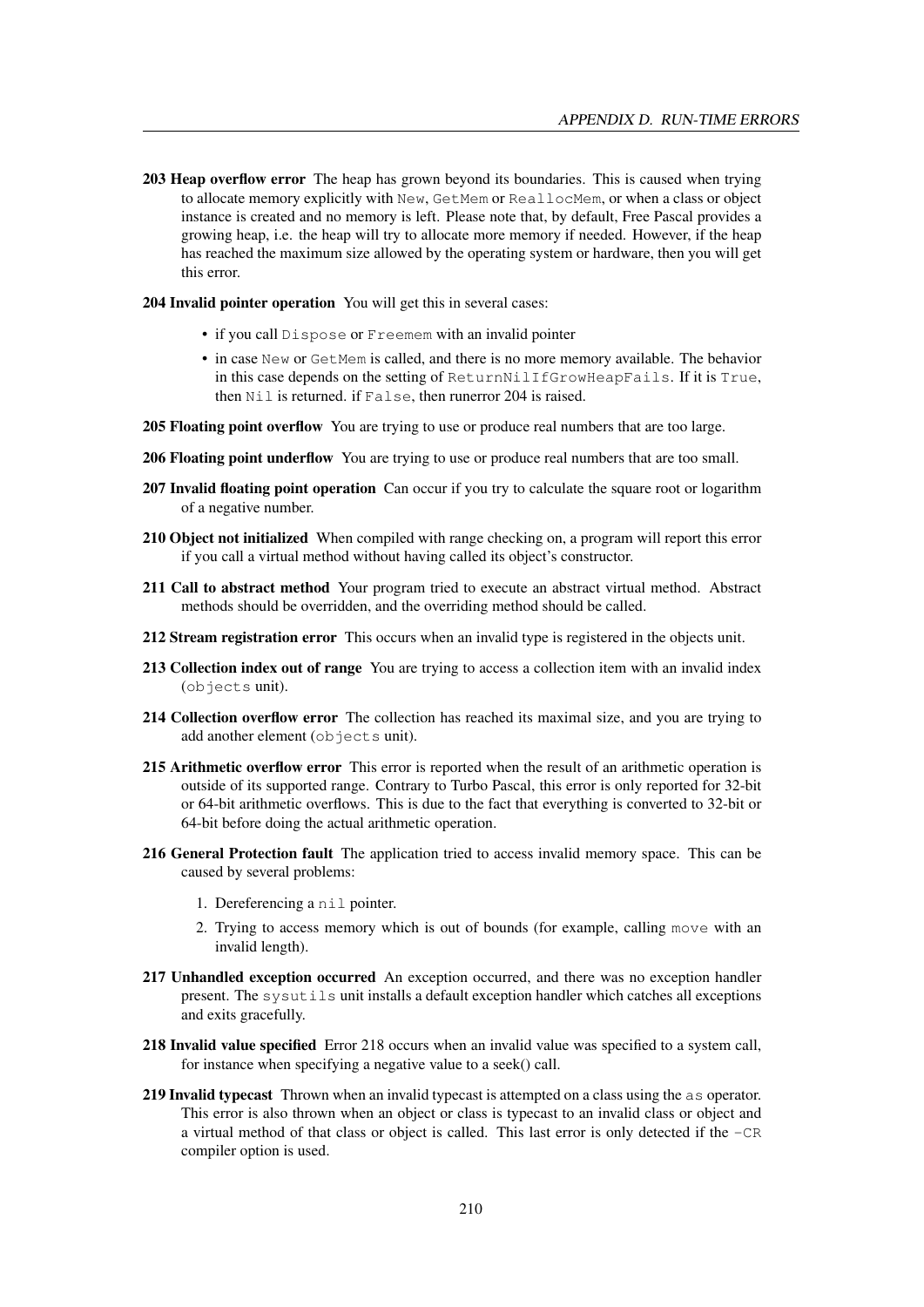- 222 Variant dispatch error No dispatch method to call from variant.
- 223 Variant array create The variant array creation failed. Usually when there is not enough memory.
- 224 Variant is not an array This error occurs when a variant array operation is attempted on a variant which is not an array.
- 225 Var Array Bounds check error This error occurs when a variant array index is out of bounds.
- 227 Assertion failed error An assertion failed, and no AssertErrorProc procedural variable was installed.
- 229 Safecall error check This error occurs is a safecall check fails, and no handler routine is available.
- 231 Exception stack corrupted This error occurs when the exception object is retrieved and none is available.
- 232 Threads not supported Thread management relies on a separate driver on some operating systems (notably, Unixes). The unit with this driver needs to be specified on the uses clause of the program, preferably as the first unit (cthreads on unix).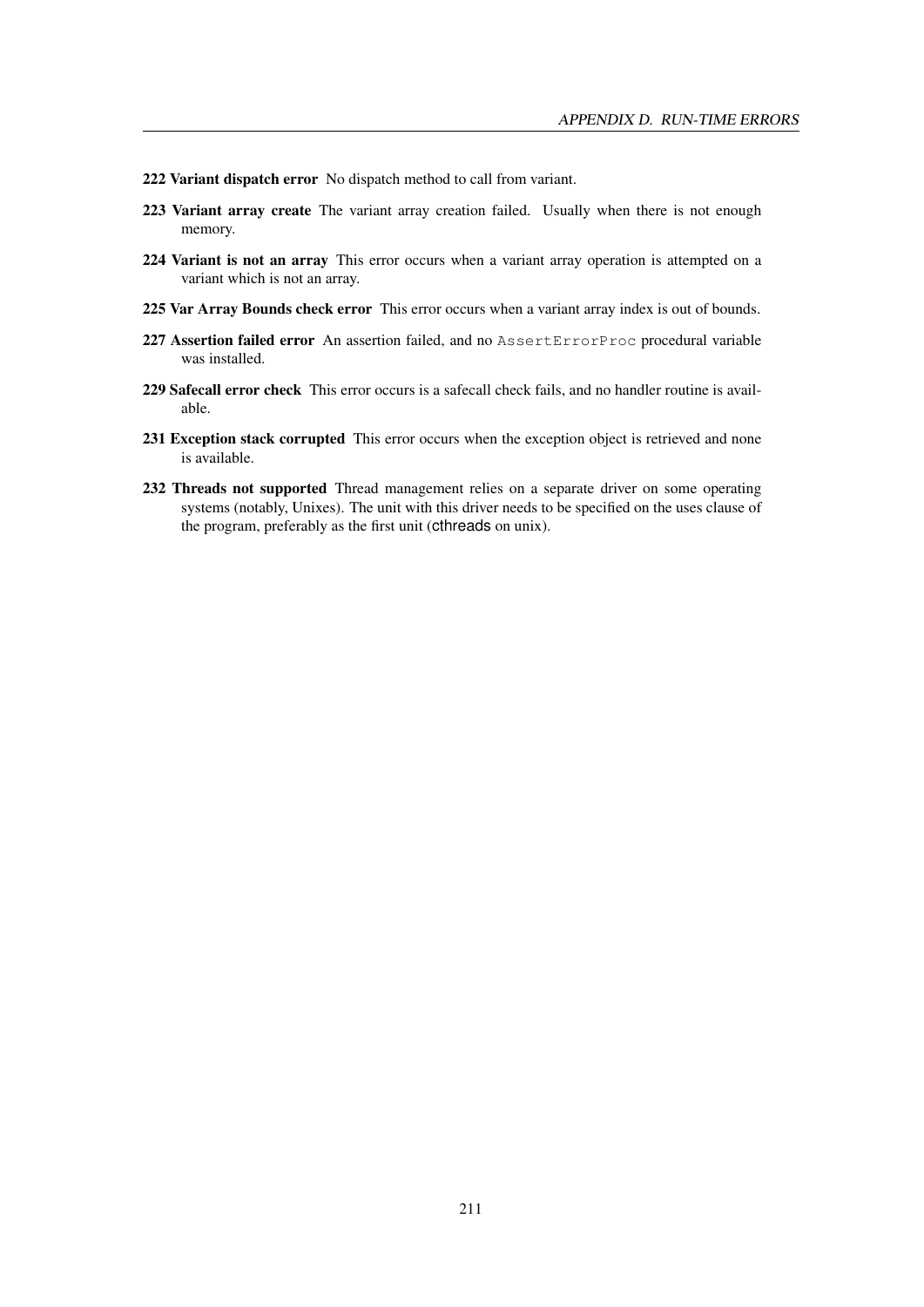# Appendix E

# A sample **gdb.ini** file

Here you have a sample gdb.ini file listing, which gives better results when using gdb. Under LINUX you should put this in a .gdbinit file in your home directory or the current directory.

```
set print demangle off
set gnutarget auto
set verbose on
set complaints 1000
set language c++
set print vtbl on
set print object on
set print symbol-filename on
set print pretty on
disp /i $eip
```
The current versions of GDB understand sets and strings, in older versions it was not possible to print them.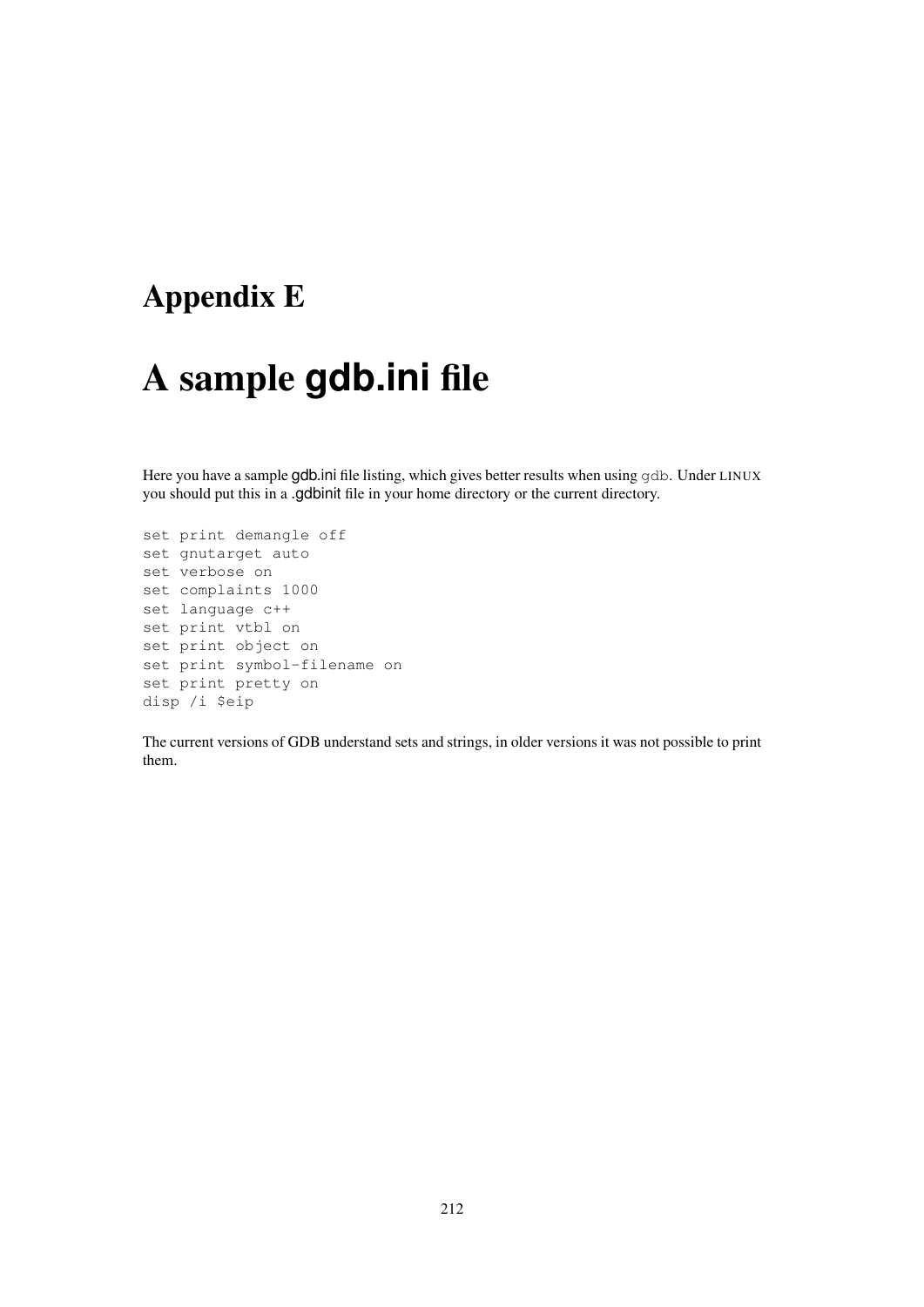# Appendix F

# Options and settings

In table [\(F.1\)](#page-213-0) a summary of available boolean compiler directives and the corresponding command line options are listed. Other directives and the corresponding options are shown in table [\(F.2\)](#page-214-0). For more information about the command-line options, see chapter [5,](#page-24-0) page [24.](#page-24-0) For more information about the directives, see the [Programmer's Guide.](../prog/prog.html)

| Short          | long                      | Opt    | Explanation                    |
|----------------|---------------------------|--------|--------------------------------|
| \$A[+/-]       | \$ALIGN[ON/OFF]           |        | Data alignment                 |
| $$B[+/–]$      | \$BOOLEVAL [ON/OFF]       |        | Boolean evaluation mode        |
| $SC[+/-]$      | \$ASSERTIONS [ON/OFF]     | -Sa    | Include assertions             |
| \$D [+/-]      | \$DEBUGINFO[ON/OFF]       | $-q$   | Include debug info             |
| $SE[+/ - ]$    |                           |        | Coprocessor emulation          |
| $SF [ + / - ]$ |                           |        | Far or near function (ignored) |
| $SG[+/ - ]$    |                           |        | Generate 80286 code (ignored)  |
|                | \$GOTO[ON/OFF]            | $-Sq$  | Support GOTO and Label         |
|                | \$HINTS [ON/OFF]          | $-vh$  | Show hints                     |
| $$H[+/-]$      | \$LONGSTRINGS [ON/OFF]    | $-Sh$  | Use ansistrings                |
| $$I[+/-]$      | \$IOCHECKS[ON/OFF]        | $-Ci$  | Check I/O operation result     |
|                | \$INLINE [ON/OFF]         | $-Si$  | Allow inline code              |
| \$L[+/-]       | \$LOCALSYMBOLS [ON/OFF]   |        | Local symbol information       |
| $$M[+/-]$      | \$TYPEINFO[ON/OFF]        |        | Generate RTTI for classes      |
|                | \$MMX[ON/OFF]             |        | Intel MMX support              |
| $SN[+/-]$      |                           |        | Floating point support         |
|                | \$NOTES [ON/OFF]          | $-vn$  | Emit notes                     |
| $$0[+/-]$      |                           |        | Support overlays (ignored)     |
| $SP[+/ -]$     | \$OPENSTRINGS [ON/OFF]    |        | Support open strings           |
| \$Q[+/-]       | \$OVERFLOWCHECKS [ON/OFF] | $-CO$  | Overflow checking              |
| $$R[+/–]$      | \$RANGECHECKS [ON/OFF]    | $-Cr$  | Range checks                   |
| $$S[+/–]$      |                           | $-$ Ct | Stack checks                   |
|                | \$SMARTLINK [ON/OFF]      | $-CX$  | Use smartlinking               |
|                | \$STATIC [ON/OFF]         | $-St$  | Allow use of static            |
| $ST[+/–]$      | \$TYPEDADDRESS[ON/OFF]    |        | Typed addresses                |

<span id="page-213-0"></span>Table F.1: Boolean Options and directives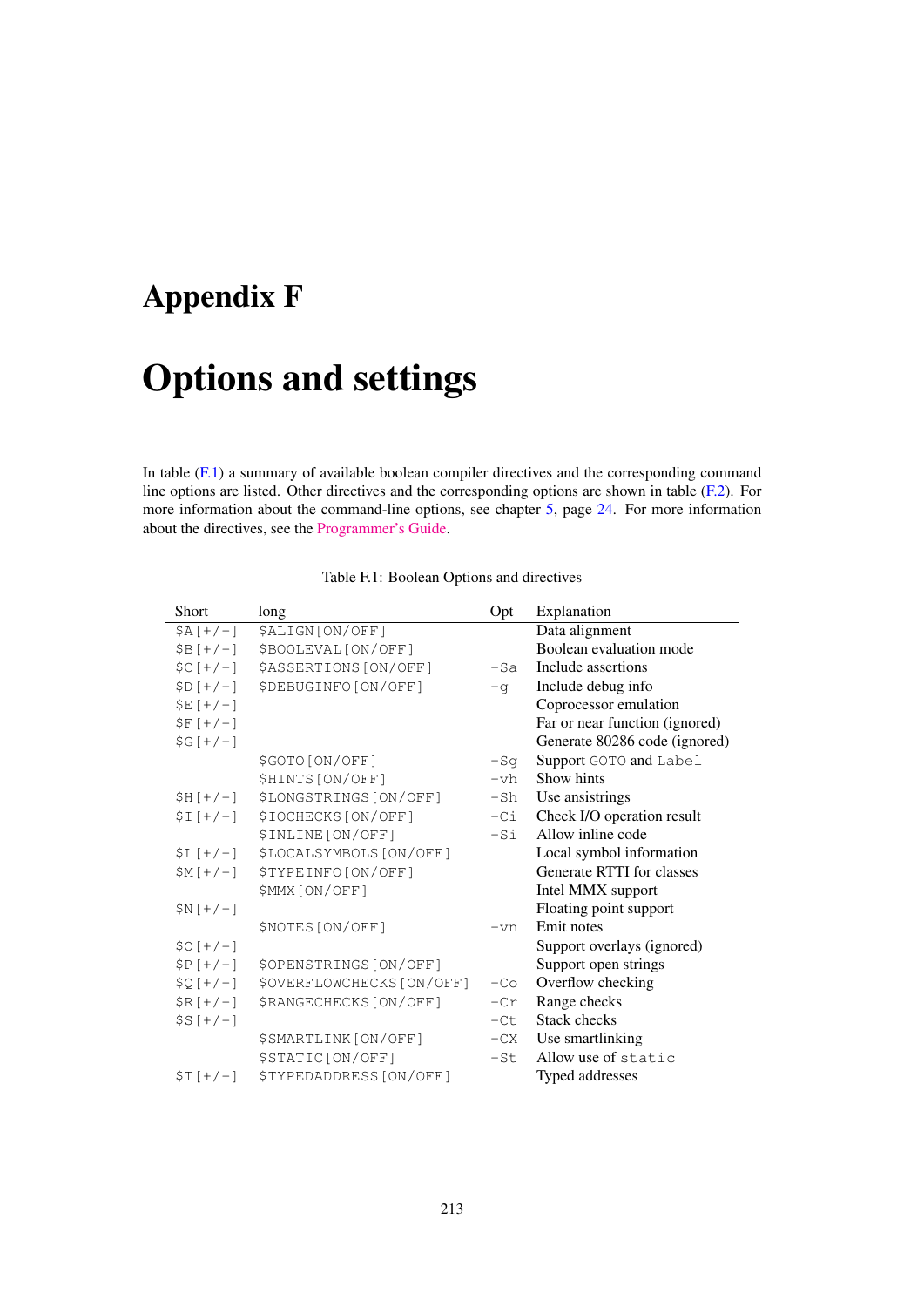| Short        | long                 | Opt           | Explanation                    |
|--------------|----------------------|---------------|--------------------------------|
|              | <b>\$APPTYPE</b>     | $-W$          | Application type (Win32/OS2)   |
|              | <b>\$ASMMODE</b>     | $-R$          | Assembler reader mode          |
|              | <b>\$DEFINE</b>      | -d            | Define symbol                  |
|              | \$DESCRIPTION        |               | Set program description        |
|              | \$ELSE               |               | Conditional compilation switch |
|              | \$ENDIF              |               | Conditional compilation end    |
|              | <b>\$FATAL</b>       |               | Report fatal error             |
|              | \$HINT               |               | Emit hint message              |
| file<br>\$I  | \$INCLUDE            |               | Include file or literal text   |
|              | \$IF                 |               | Conditional compilation start  |
|              | \$IFDEF NAME         |               | Conditional compilation start  |
|              | \$IFNDEF             |               | Conditional compilation start  |
|              | \$IFOPT              |               | Conditional compilation start  |
|              | \$INCLUDEPATH        | $-Fi$         | Set include path               |
|              | \$INFO               |               | Emit information message       |
| \$L file     | \$LINK               |               | Link object file               |
|              | \$LIBRARYPATH        | $-F1$         | Set library path               |
|              | \$LINKLIB name       |               | Link library                   |
| \$M MIN, MAX | <b>\$MEMORY</b>      |               | Set memory sizes               |
|              | \$MACRO              | $-Sm$         | Allow use of macros            |
|              | <b>\$MESSAGE</b>     |               | Emit message                   |
|              | \$MODE               |               | Set compatibility mode         |
|              | \$NOTE               |               | Emit note message              |
|              | <b>\$OBJECTPATH</b>  | $-FO$         | Set object path                |
|              | \$OUTPUT             | $-\mathbb{A}$ | Set output format              |
|              | <b>\$PACKENUM</b>    |               | Enumeration type size          |
|              | <b>\$PACKRECORDS</b> |               | Record element alignment       |
|              | <b>\$SATURATION</b>  |               | Saturation (ignored)           |
|              | \$STOP               |               | Stop compilation               |
|              | \$UNDEF              | -u            | Undefine symbol                |

<span id="page-214-0"></span>Table F.2: Options and directives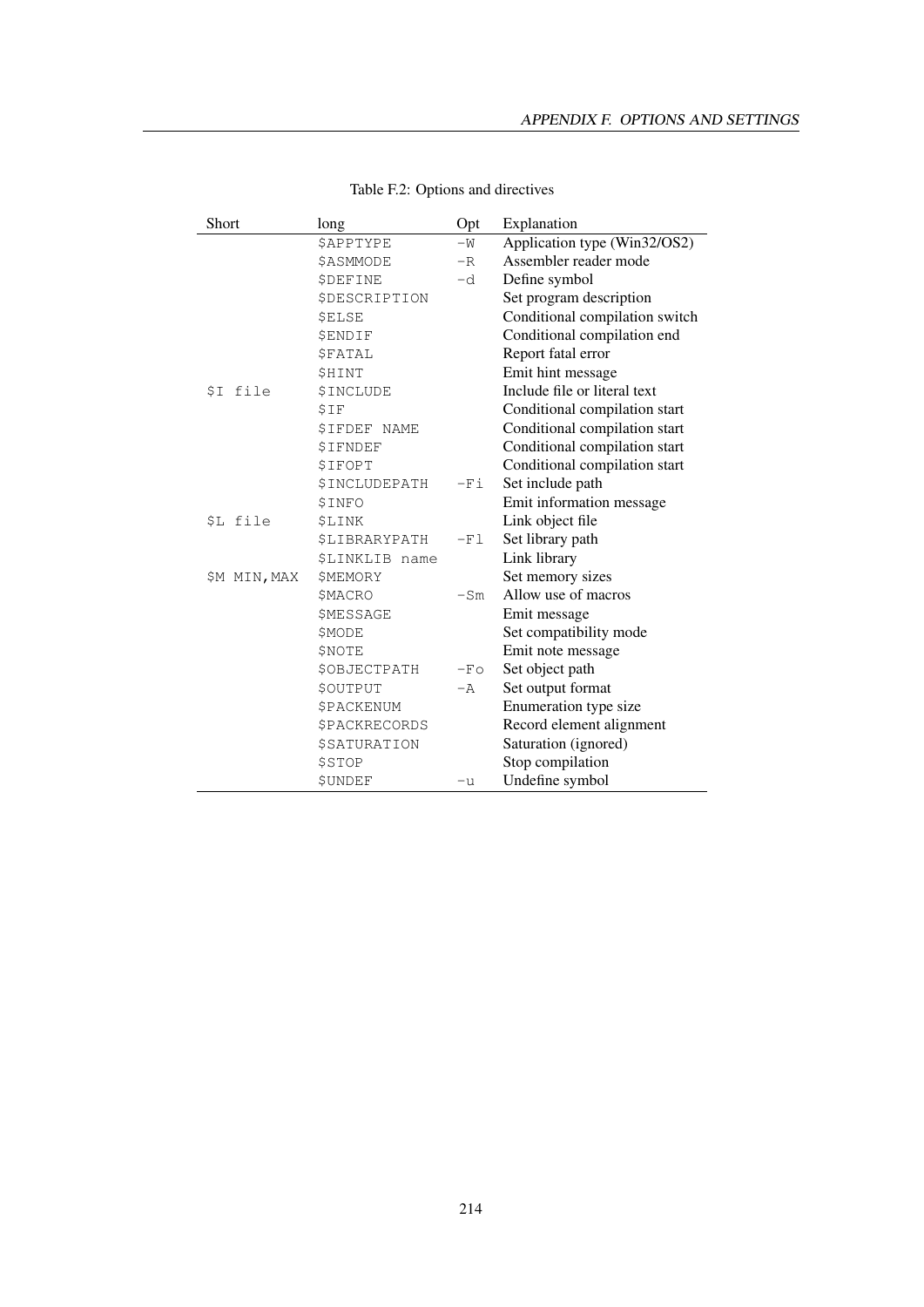# Appendix G

# Getting the latest sources or installers

Free Pascal is under continuous development. From time to time, a new set of installers with what are considered stable sources are made: these are the releases. They can be downloaded from the Free Pascal website. The downloads usually contain the sources from which the release is made.

If for some reason, a newer set of files is needed - for instance, because certain bugs that prevent a program from functioning correctly have been fixed, it is possible to download the latest source files and recompile them.

Note that the latest sources may or may not compile: sometimes things get broken, and then the downloaded sources are useless. For the fixes branches (mentioned below) the sources should always compile, so it may be best to use these only.

There are 3 ways to get the latest version.

# G.1 Download via Subversion

All Free Pascal sources are in subversion, and can be downloaded anonymously from the Subversion server. With a suitable Subversion client, the following locations can be used:

http://svn.freepascal.org/svn/fpc/trunk/

This repository contains the latest sources of the compiler, RTL and packages. This is the active development branch.

The documentation and all examples from the documentation are in the following repository

http://svn.freepascal.org/svn/fpcdocs/trunk/

All the files needed to make a release can be retrieved from

http://svn.freepascal.org/svn/fpcbuild/trunk/

This repository contains external links to the other 2 repositories, and contains all scripts, demos and other files needed to construct a new release of Free Pascal.

Free Pascal maintains a fixes branch, which is used to create new releases after a major version change. The branches are located in

http://svn.freepascal.org/svn/fpc/branches/fpc\_X\_Y